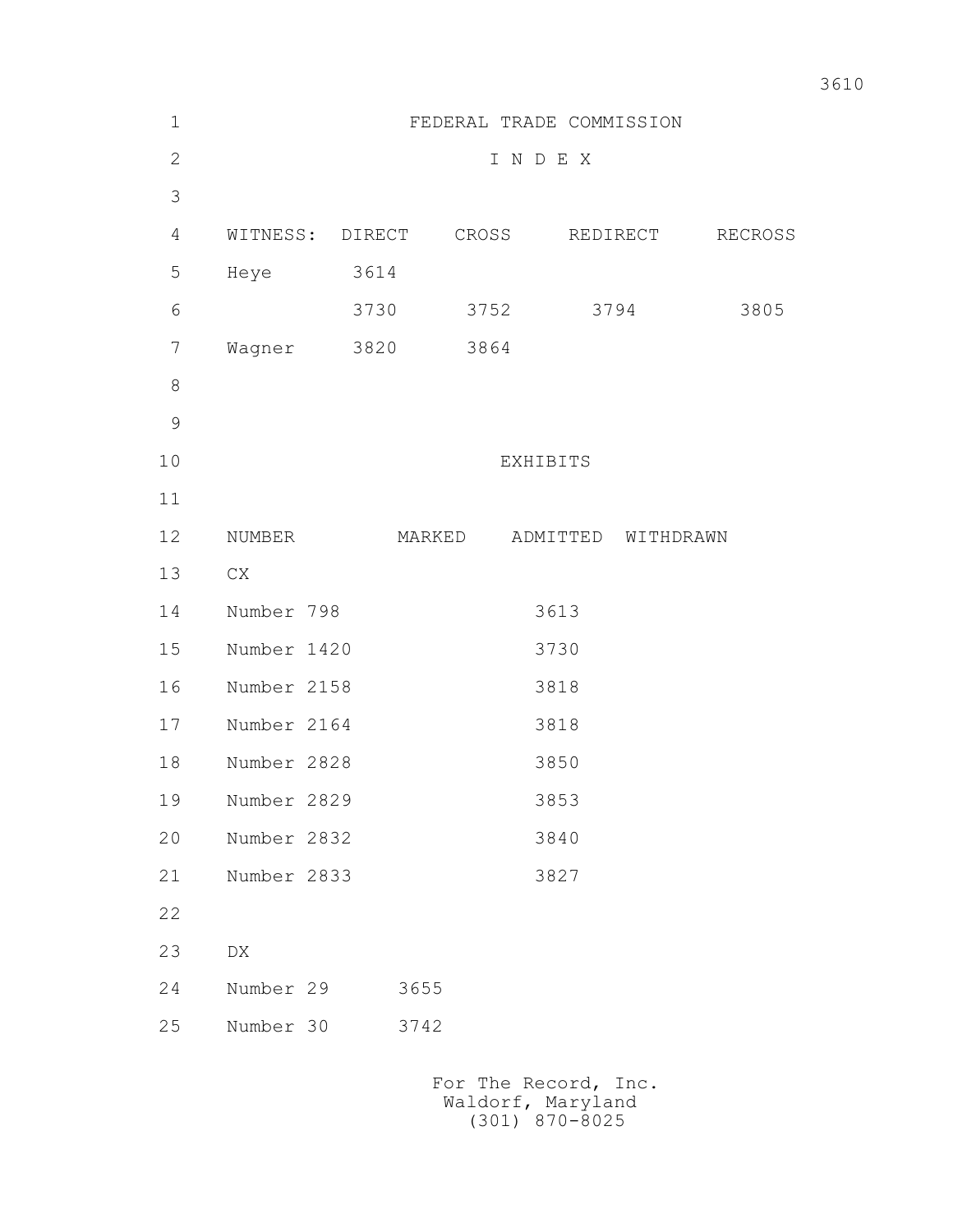| $\mathbf 1$   |                                | UNITED STATES OF AMERICA                                      |  |  |  |  |
|---------------|--------------------------------|---------------------------------------------------------------|--|--|--|--|
| $\sqrt{2}$    |                                | FEDERAL TRADE COMMISSION                                      |  |  |  |  |
| 3             |                                |                                                               |  |  |  |  |
| 4             | In the Matter of:              | $\mathcal{C}$                                                 |  |  |  |  |
| 5             | Rambus, Inc.                   | ) Docket No. 9302                                             |  |  |  |  |
| 6             |                                |                                                               |  |  |  |  |
| 7             |                                |                                                               |  |  |  |  |
| $8\,$         |                                |                                                               |  |  |  |  |
| $\mathcal{G}$ |                                | Friday, May 30, 2003                                          |  |  |  |  |
| 10            | 9:15 a.m.                      |                                                               |  |  |  |  |
| 11            |                                |                                                               |  |  |  |  |
| 12            |                                |                                                               |  |  |  |  |
| 13            |                                | TRIAL VOLUME 19                                               |  |  |  |  |
| 14            | PART 1                         |                                                               |  |  |  |  |
| 15            |                                | PUBLIC RECORD                                                 |  |  |  |  |
| 16            |                                |                                                               |  |  |  |  |
| 17            |                                | BEFORE THE HONORABLE STEPHEN J. MCGUIRE                       |  |  |  |  |
| 18            | Chief Administrative Law Judge |                                                               |  |  |  |  |
| 19            | Federal Trade Commission       |                                                               |  |  |  |  |
| 20            | 600 Pennsylvania Avenue, N.W.  |                                                               |  |  |  |  |
| 21            |                                | Washington, D.C.                                              |  |  |  |  |
| 22            |                                |                                                               |  |  |  |  |
| 23            |                                |                                                               |  |  |  |  |
| 24            |                                |                                                               |  |  |  |  |
| 25            |                                | Reported by: Sally Jo Bowling                                 |  |  |  |  |
|               |                                | For The Record, Inc.<br>Waldorf, Maryland<br>$(301)$ 870-8025 |  |  |  |  |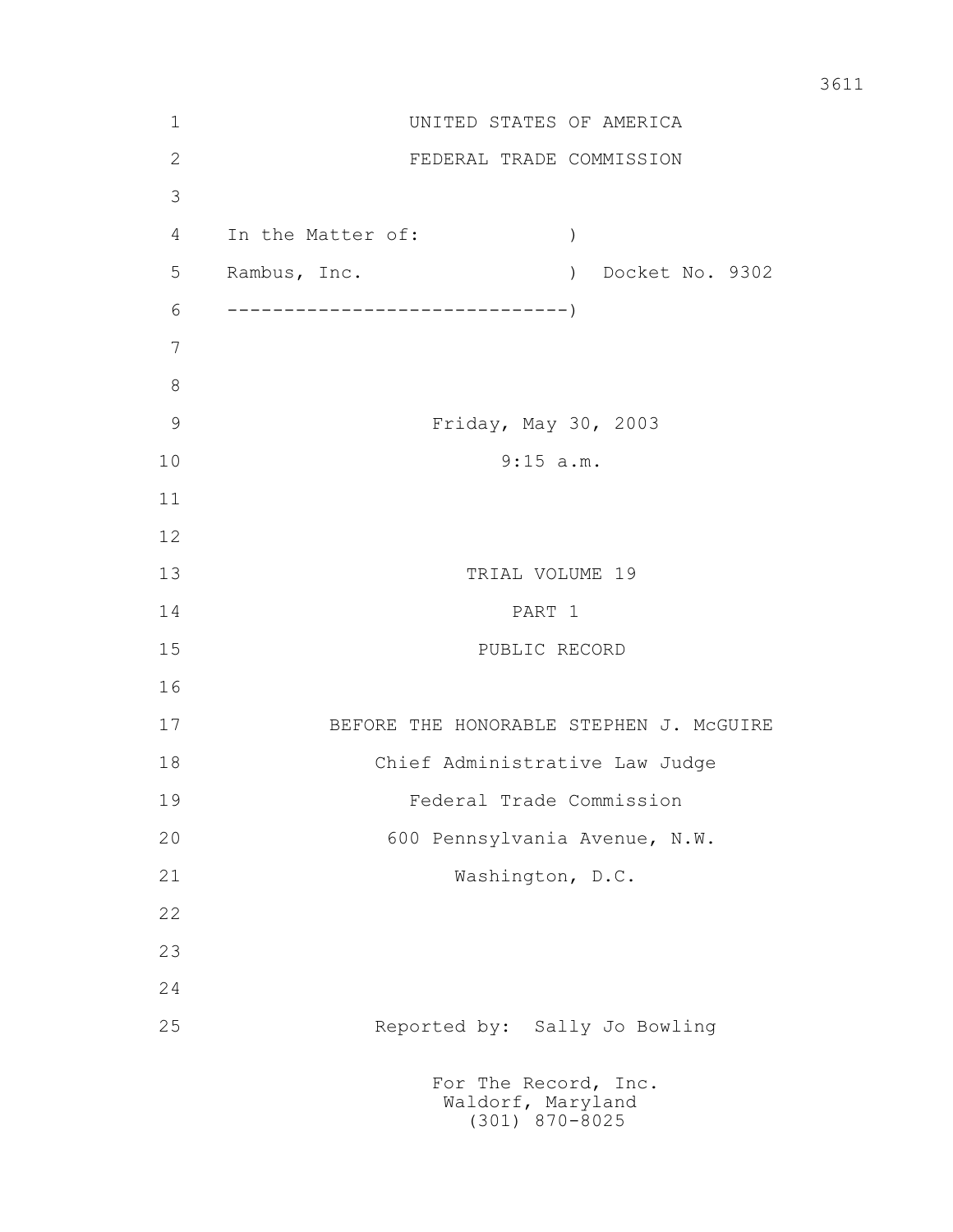2

| 3               | ON BEHALF OF THE FEDERAL TRADE COMMISSION: |
|-----------------|--------------------------------------------|
| 4               | M. SEAN ROYALL, Attorney                   |
| 5               | GEOFFREY OLIVER, Attorney                  |
| 6               | ROBERT DAVIS, Attorney                     |
| 7               | Federal Trade Commission                   |
| $8\,$           | 601 New Jersey Avenue, N.W.                |
| $\mathcal{G}$   | Washington, D.C. 20580-0000                |
| 10              | $(202)$ 326-3663                           |
| 11              |                                            |
| 12 <sup>°</sup> | ON BEHALF OF THE RESPONDENT:               |
| 13              | GREGORY P. STONE, Attorney                 |
| 14              | SEAN GATES, Attorney                       |
| 15              | Munger, Tolles & Olson LLP                 |
| 16              | 355 South Grand Avenue, 35th Floor         |
| 17              | Los Angeles, California 90071-1560         |
| 18              | $(213)$ 683-9255                           |
| 19              |                                            |
| 20              |                                            |
| 21              |                                            |
| 22              |                                            |
| 23              |                                            |
| 24              |                                            |
| 25              |                                            |
|                 |                                            |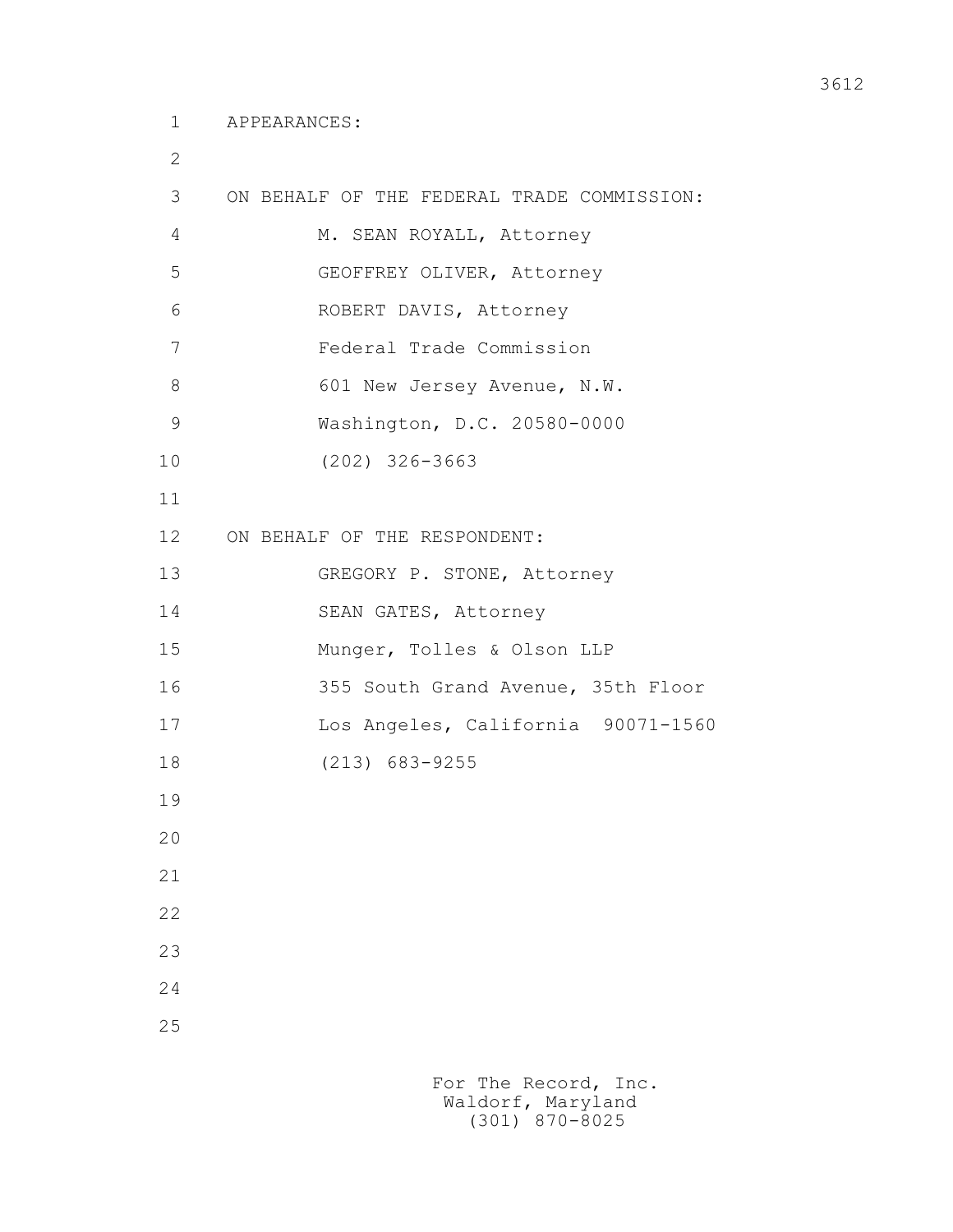1 P R O C E E D I N G S  $2$  - - - - - - - 3 JUDGE McGUIRE: This hearing is now in order. 4 Counsel, any housekeeping tasks we need to attend to 5 this morning? 6 MR. ROYALL: I believe Mr. Oliver may have 7 something. 8 JUDGE McGUIRE: Okay, Mr. Oliver. 9 MR. OLIVER: Your Honor, there is one exhibit I 10 omitted to move into evidence yesterday afternoon that 11 is CX-798, an email to Richard Barth from Richard Crisp. 12 JUDGE McGUIRE: Any objection? 13 MR. STONE: No, Your Honor. 14 (CX Exhibit Number 798 was admitted into 15 evidence.) 16 JUDGE McGUIRE: Anything else from either side? 17 MR. ROYALL: One other thing, Your Honor, this 18 may have been discussed yesterday, because we are trying 19 to get two witnesses on and off today from the west 20 coast, we were thinking if it would be possible to have 21 a truncated lunch break. 22 JUDGE McGUIRE: Certainly. Certainly. 23 MR. ROYALL: We can decide later, 30 minutes, 45 24 minutes. 25 JUDGE McGUIRE: That's no problem with me, For The Record, Inc.

 Waldorf, Maryland (301) 870-8025

3613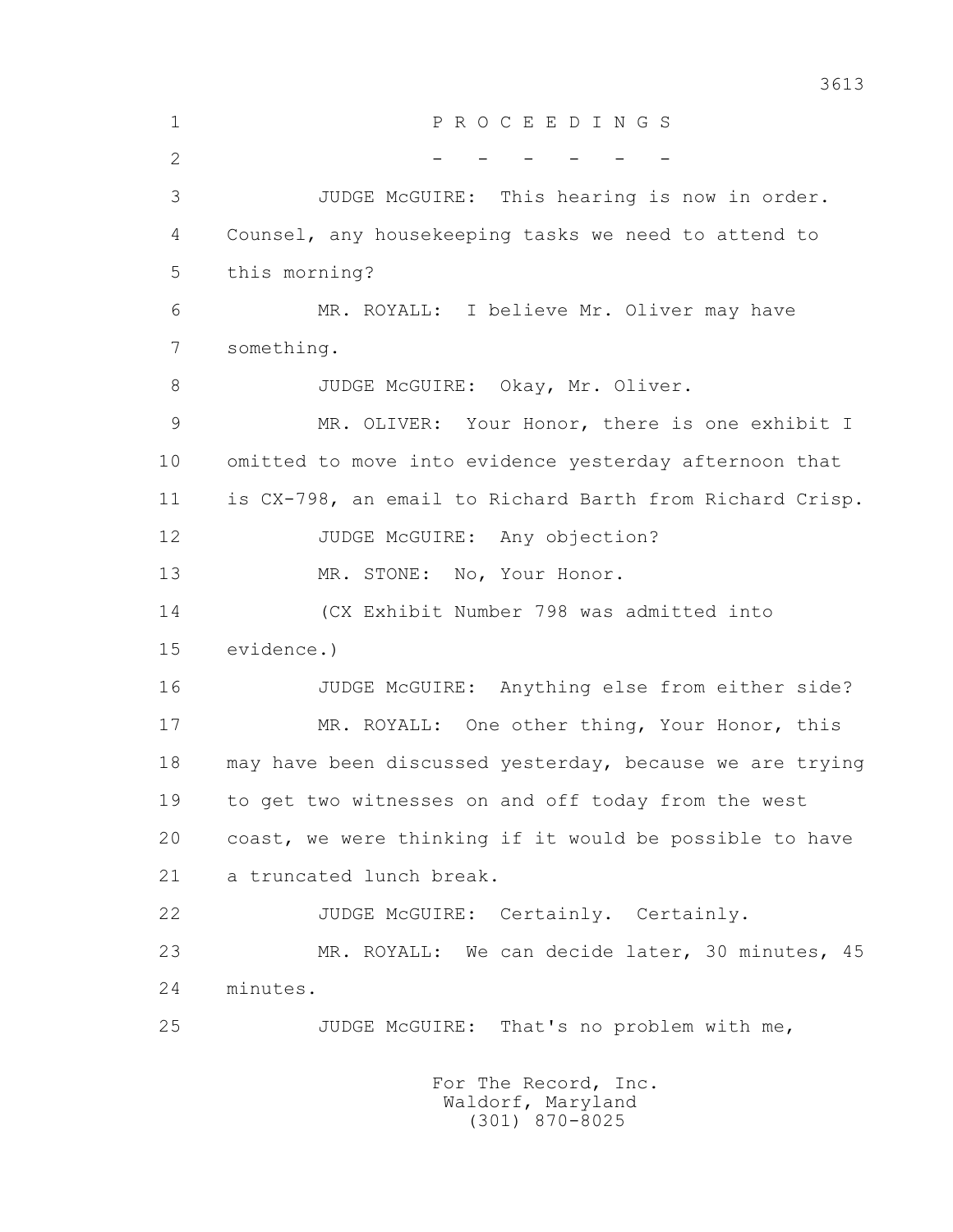1 whatever you all want to do, then that's what we'll do. 2 MR. ROYALL: Okay. 3 JUDGE McGUIRE: Then at this time complaint 4 counsel may call its next witness. 5 MR. ROYALL: At this time, complaint counsel 6 calls as its next witness Mr. Richard Heye. 7 JUDGE McGUIRE: All right, Mr. Heye, would you 8 please approach and be sworn in by the court reporter. 9 Whereupon-- 10 RICHARD HEYE 11 a witness, called for examination, having been first 12 duly sworn, was examined and testified as follows: 13 JUDGE McGUIRE: Mr. Heye, have a seat right 14 there if you would. 15 DIRECT EXAMINATION 16 BY MR. ROYALL: 17 Q. Good morning, Mr. Heye. 18 A. Good morning. 19 Q. Could I ask you to state your full name for the 20 record, please. 21 A. My name is Richard Heye. 22 Q. And where are you currently employed, Mr. Heye? 23 A. Advanced Micro Devices in Sunnyvale, California. 24 Q. And is Advanced Micro Devices also known by the 25 acronym AMD?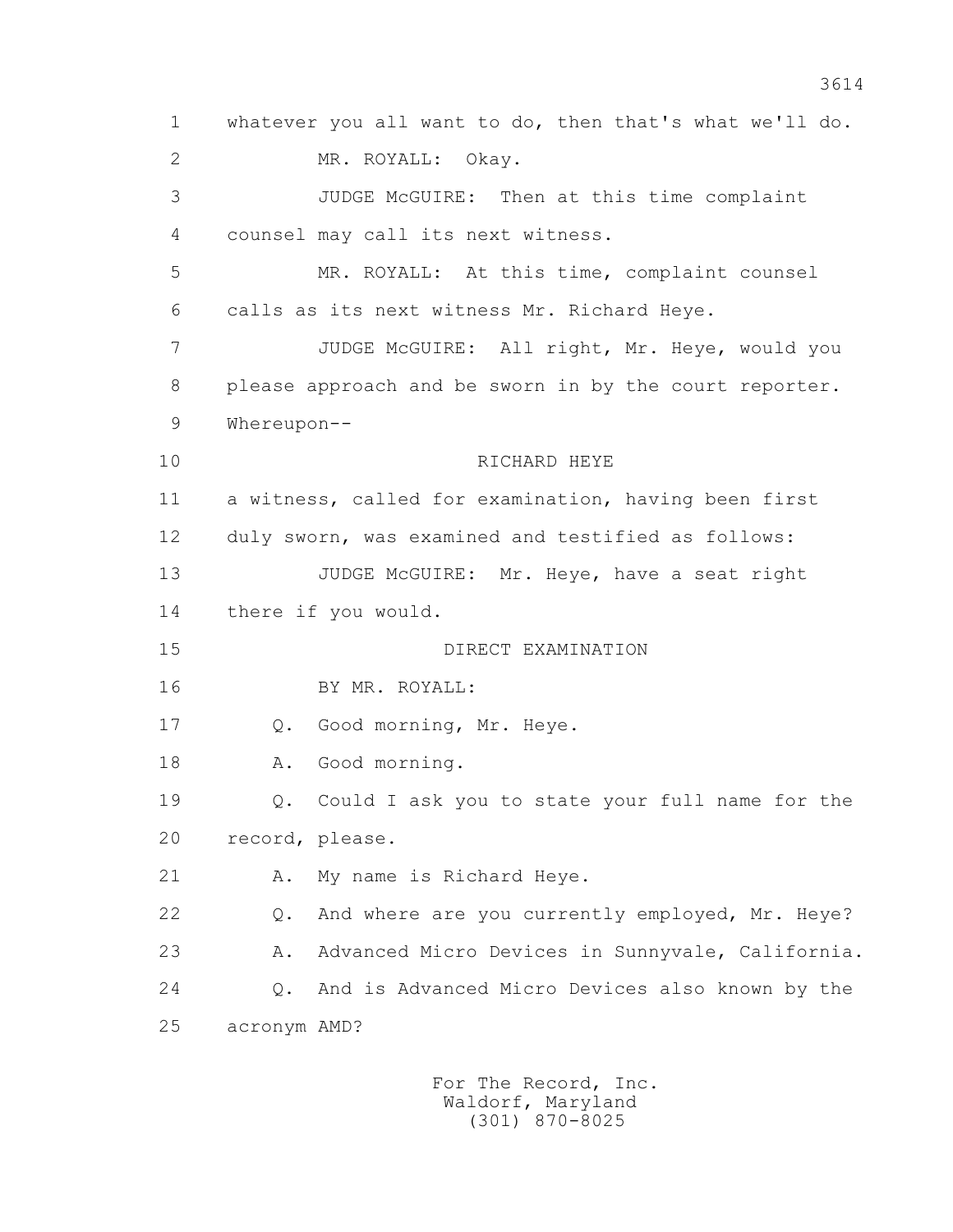1 A. Yes, sir.

2 0. Can you briefly explain the general nature of 3 the business of AMD?

 4 A. Yes, AMD's primary business is selling 5 microprocessors into what is referred to as the x86 6 market which includes desktop PCs, mobile computers, 7 which are normally laptops, and server workstations. 8 0. Does AMD make products other than 9 microprocessors? 10 A. Yes, it does, AMD is also involved in the flash 11 memory business and it just recently acquired a company 12 called Alchemy which makes microprocessors, that's a 13 small business. 14 0. Is the microprocessor part of AMD's business the 15 largest aspect of AMD's business? 16 A. Yes, that's the predominant business. 17 Q. How long have you been employed by AMD? 18 A. A little over five years. 19 Q. And what is your current title or position with 20 the company? 21 A. My current title is vice president and general 22 manager of the microprocessor business unit. 23 Q. How long have you held that position? 24 A. About two months. 25 Q. And generally speaking, what are your job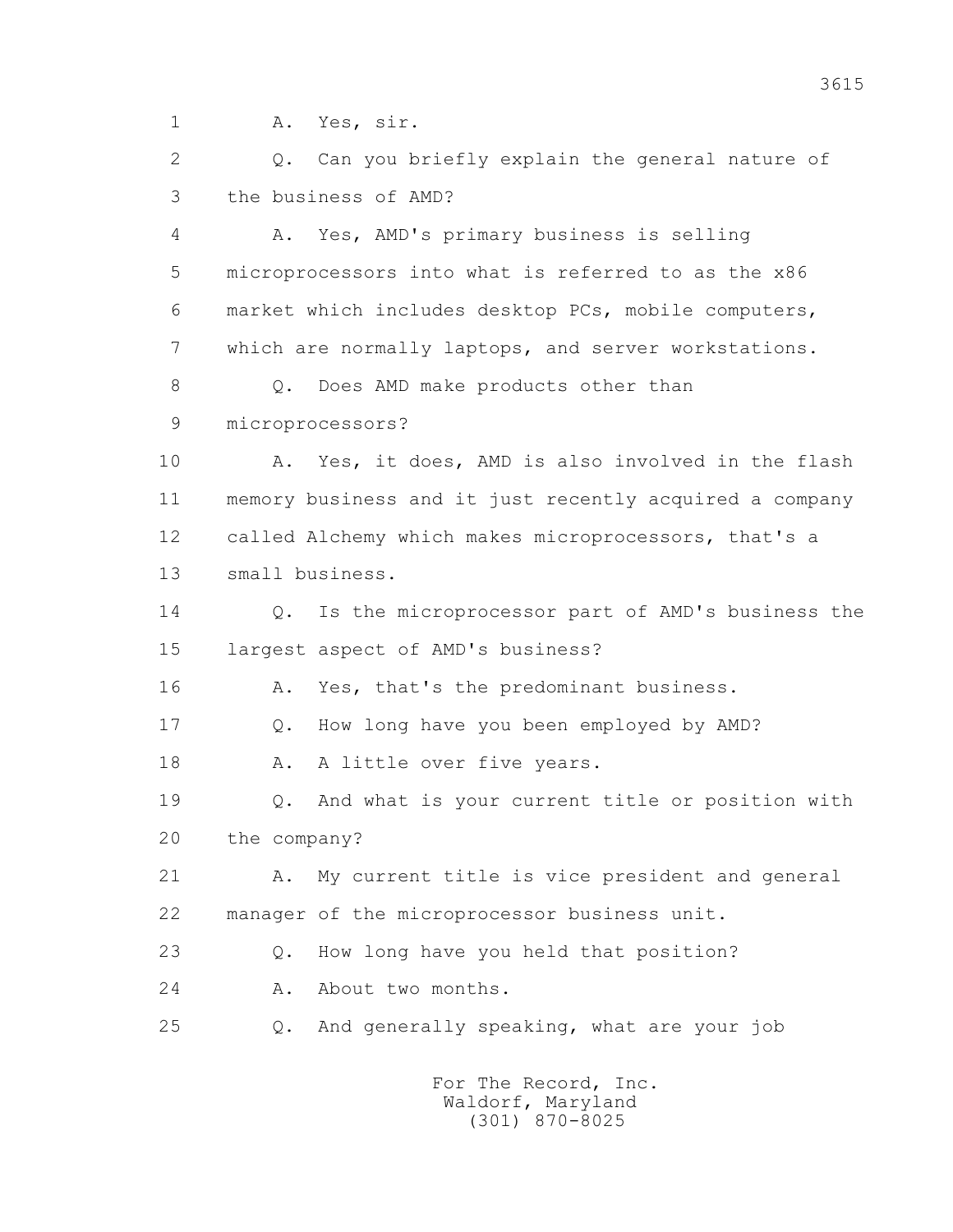1 responsibilities in that position?

 2 A. The primary job responsibility is really 3 managing the business of all three segments that we had 4 mentioned earlier which were the desktop, mobile and 5 server divisions. In addition to that, I'm responsible 6 for all the platform engineering associated with 7 delivering the infrastructure to support those three 8 businesses and I'm actually responsible for the 9 engineering infrastructure for the fulfillment as well. 10 Q. And roughly how many employees report to you in 11 your current position? 12 A. A little over a thousand. 13 Q. Immediately before taking this position, and did 14 you say it was only the last few months that you've had 15 the title that you described? 16 A. Yes, sir. 17 Q. And immediately before that, what position did 18 you hold within AMD? 19 A. Vice president of platform engineering and 20 infrastructure. 21 Q. And how long did you hold that position? 22 A. Roughly two years. 23 Q. And how did your responsibilities in that 24 position differ from your current responsibilities? 25 A. My responsibility at that time was focusing just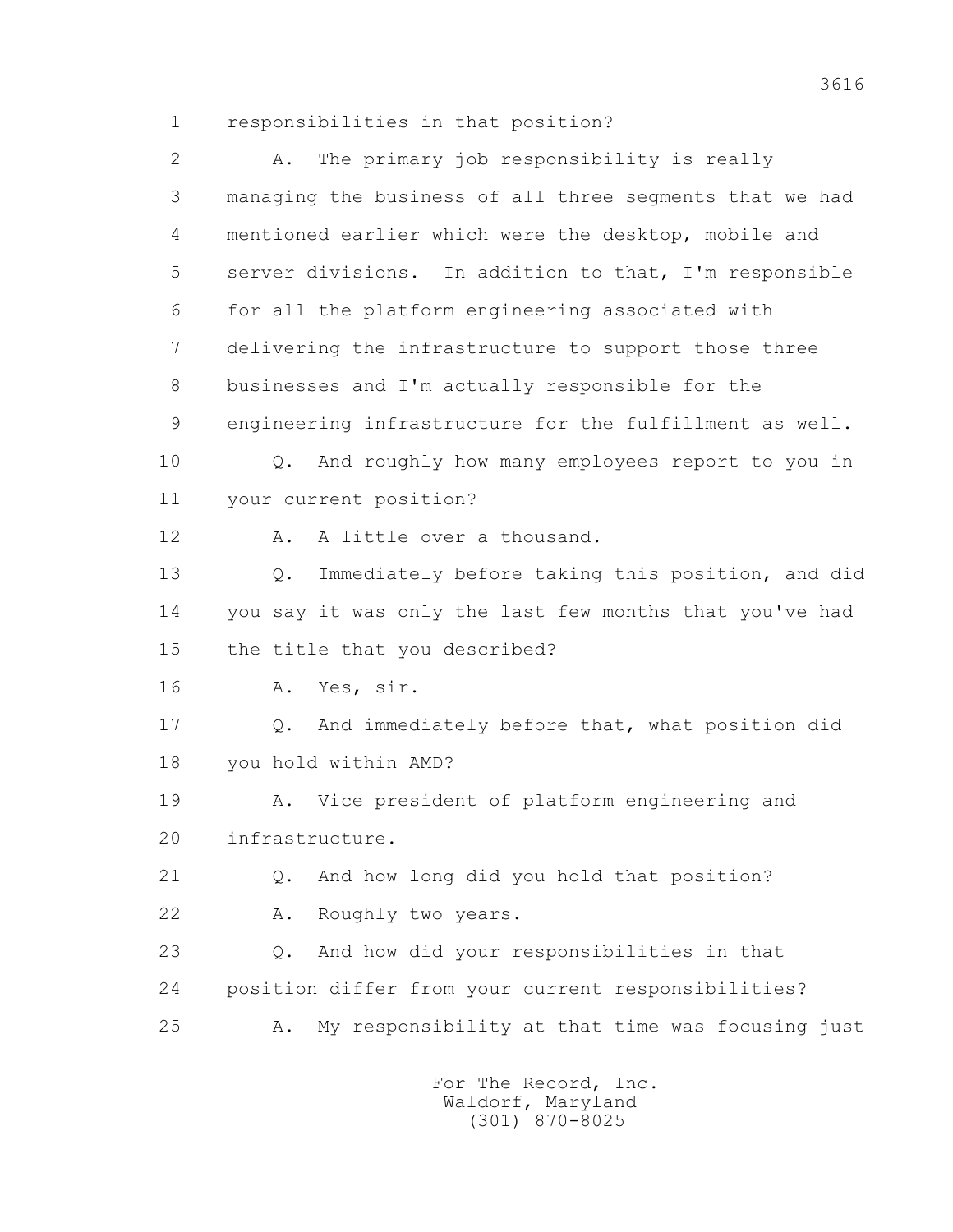1 on the engineering aspect of delivering the 2 infrastructure and what we call the fulfillment of the 3 infrastructure which is making sure that all of the 4 components that are required to sell microprocessors are 5 available in the market. 6 Q. And did you have a smaller number of employees 7 reporting to you in that position? 8 A. Yes, in that capacity, I had roughly 550 folks. 9 Q. Now, let me ask you a few questions about your 10 educational background and your work experience before 11 you joined AMD. First of all, where did you attend 12 college? 13 A. Washington University in St. Louis, Missouri. 14 0. And what did you study? 15 A. Engineering. 16 Q. Do you hold any degrees from Washington 17 University? 18 A. Yes, I have three degrees, a Bachelor's in 19 engineering, electrical engineering, Bachelor's in 20 computer science, and a Master's in computer science. 21 Q. When did you get the Master's degree? 22 A. 1981. 23 Q. And when you completed your Master's degree, did 24 you take a job? 25 A. Yes, sir. For The Record, Inc.

 Waldorf, Maryland (301) 870-8025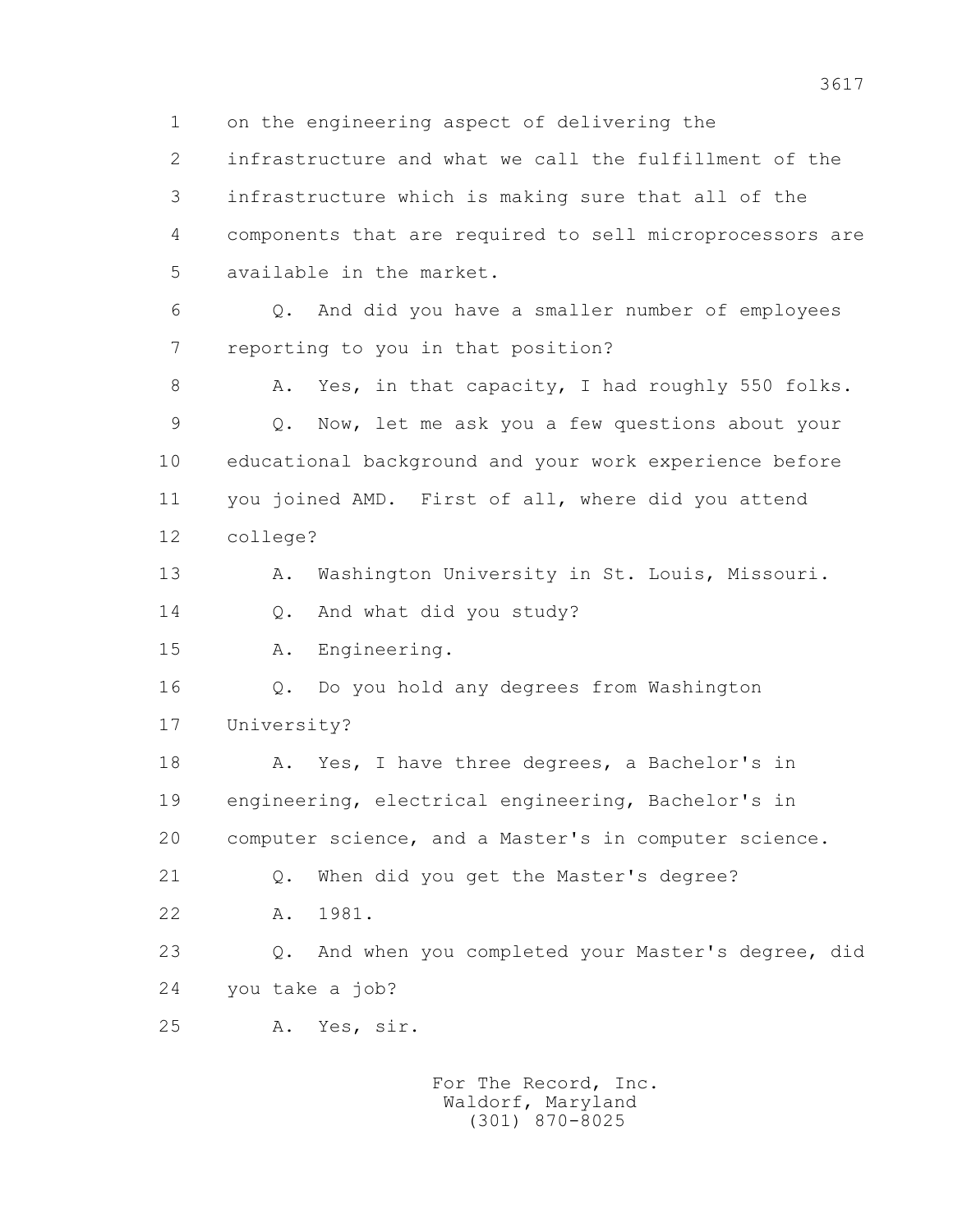1 Q. And with what company? 2 A. I joined Digital Equipment Corporation. 3 Q. And how long were you employed by Digital? 4 A. Approximately 11 years. 5 Q. Eleven years you said? 6 A. Eleven years, yes. 7 Q. Digital is no longer in existence today. Is 8 that right? 9 A. That's correct, it's no longer in existence. It 10 was acquired by Compaq, which was acquired by Hewlett 11 Packard. 12 Q. At the time that you worked for Digital, how 13 would you describe the basic nature of the company's 14 business? 15 A. At the time, Digital was the largest 16 manufacturer of minicomputers, in fact they developed 17 the minicomputer market. So, they were pretty much 18 number two after IBM in terms of size of computer 19 makers. 20 Q. And generally speaking, what was the nature of 21 your work for Digital? 22 A. When I joined Digital, they had just begun 23 getting into the semiconductor business, and that was 24 all in-house microprocessors, but I was on the original 25 design team making microprocessors for Digital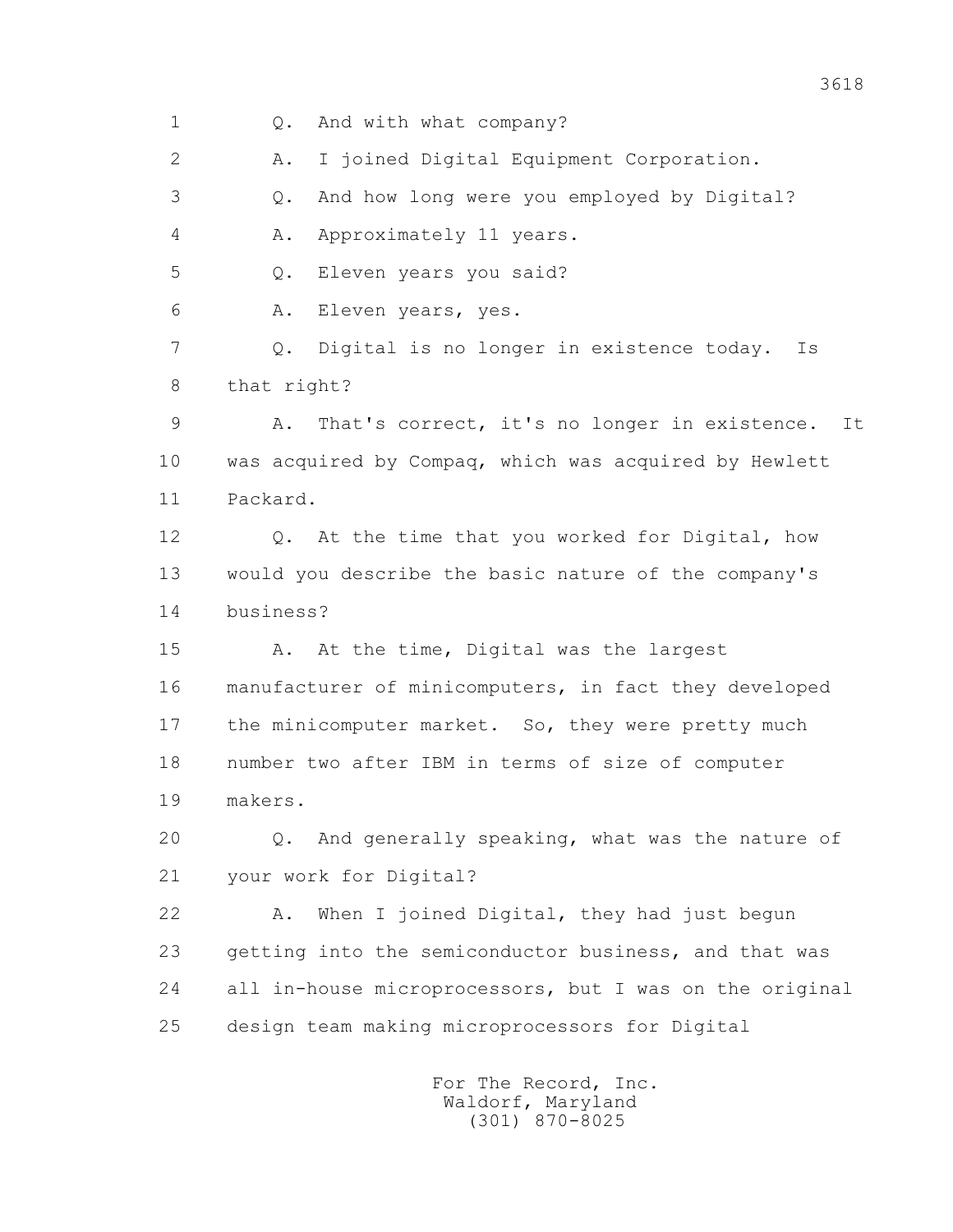1 Equipment's internal minicomputers. 2 Q. You said you were with Digital for 11 years? 3 A. Yes, sir. 4 Q. And you left in the early nineties some time? 5 A. '91. 6 Q. And where did you go from there? 7 A. Apple Computer. 8 Q. To Apple? 9 A. Yes, sir. 10 Q. How long were you employed by Apple? 11 A. Six years. 12 Q. And when you left Apple, was that '97? 13 A. '97, correct. 14 0. And was it at that time that you joined AMD? 15 A. Correct, yes. 16 Q. In the time that you were employed by Apple 17 during those six years, how would you describe the work 18 of the company or the nature of the company's business? 19 A. Apple had multiple business units, the one I was 20 most familiar with, and was involved with, was the 21 Macintosh computer. 22 Q. And what type of work did you do for Apple? 23 A. When I first joined I was hired as what was 24 called a hardware lead for developing Macintoshes. And 25 Macintosh ironically got cancelled six months after I For The Record, Inc. Waldorf, Maryland

(301) 870-8025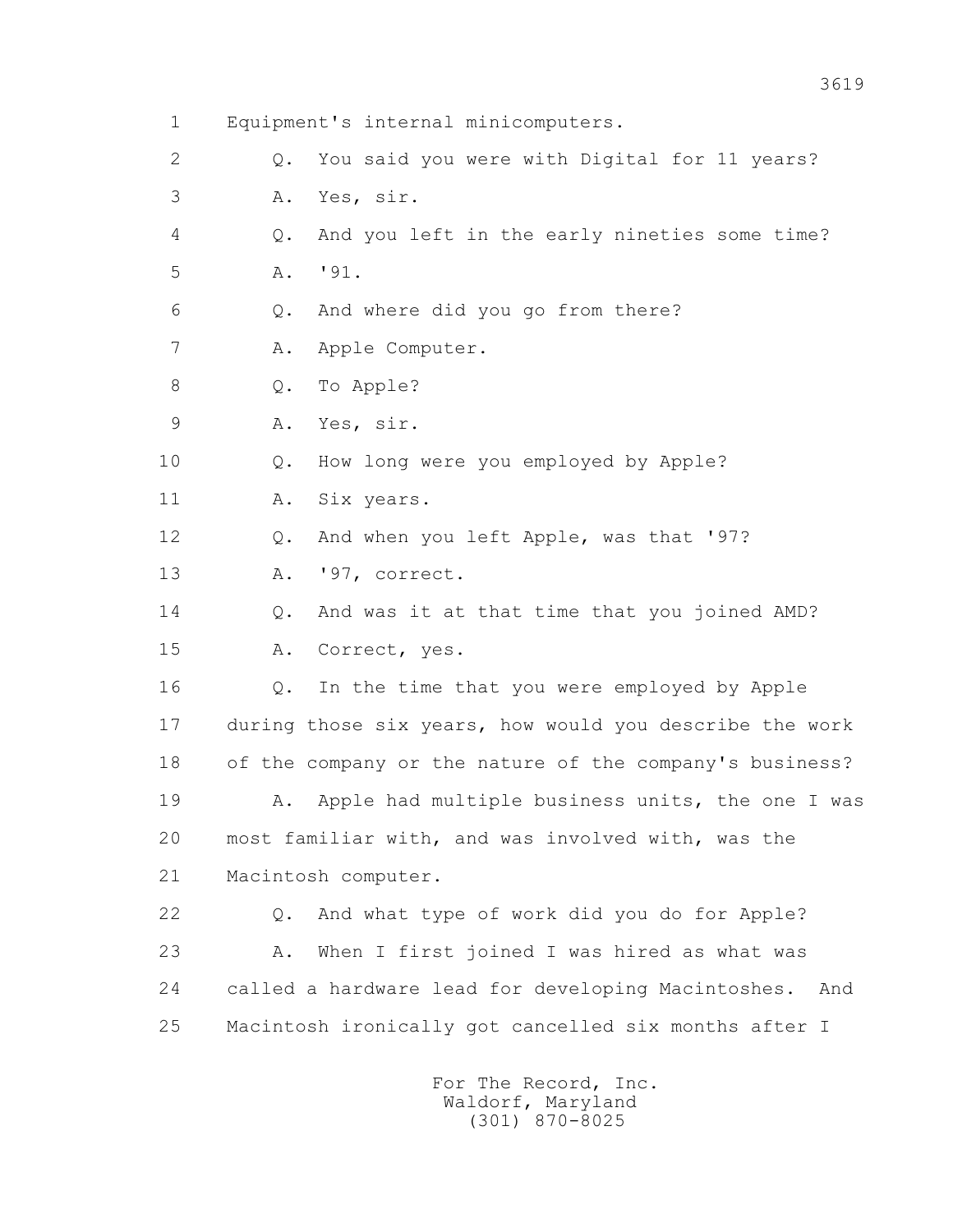1 joined the company, but after that I was in charge of 2 all microdevelopment.

 3 Q. Before going on to your work at AMD starting in 4 the late nineties, let's take a moment to focus on what 5 you did at Apple. You just mentioned in your last 6 answer something called Macintosh and most of us 7 probably know what that is, but just to be clear, can 8 you describe what the Macintosh product is or was?

 9 A. Sure. The Macintosh was and is a PC that 10 competed with at the time it was euphemistically 11 referred to as the IBM PC market. And the Macintosh was 12 the first to have what is now known as the Windows 13 interface and it's been a relatively niche player, I 14 don't know that it ever surpassed 10 percent market 15 share, but it's always had an avid following.

 16 Q. And at the time that you arrived at Apple in 17 the early 1990s, was the company already producing 18 Macintosh computers?

19 A. Yes, sir.

 20 Q. I think you said that the highest market share 21 that you recall Apple having in the PC market was did 22 you say 10 percent?

23 A. I believe that to be true.

 24 Q. During the six years that you spent at Apple, 25 was your work always somehow related to the Macintosh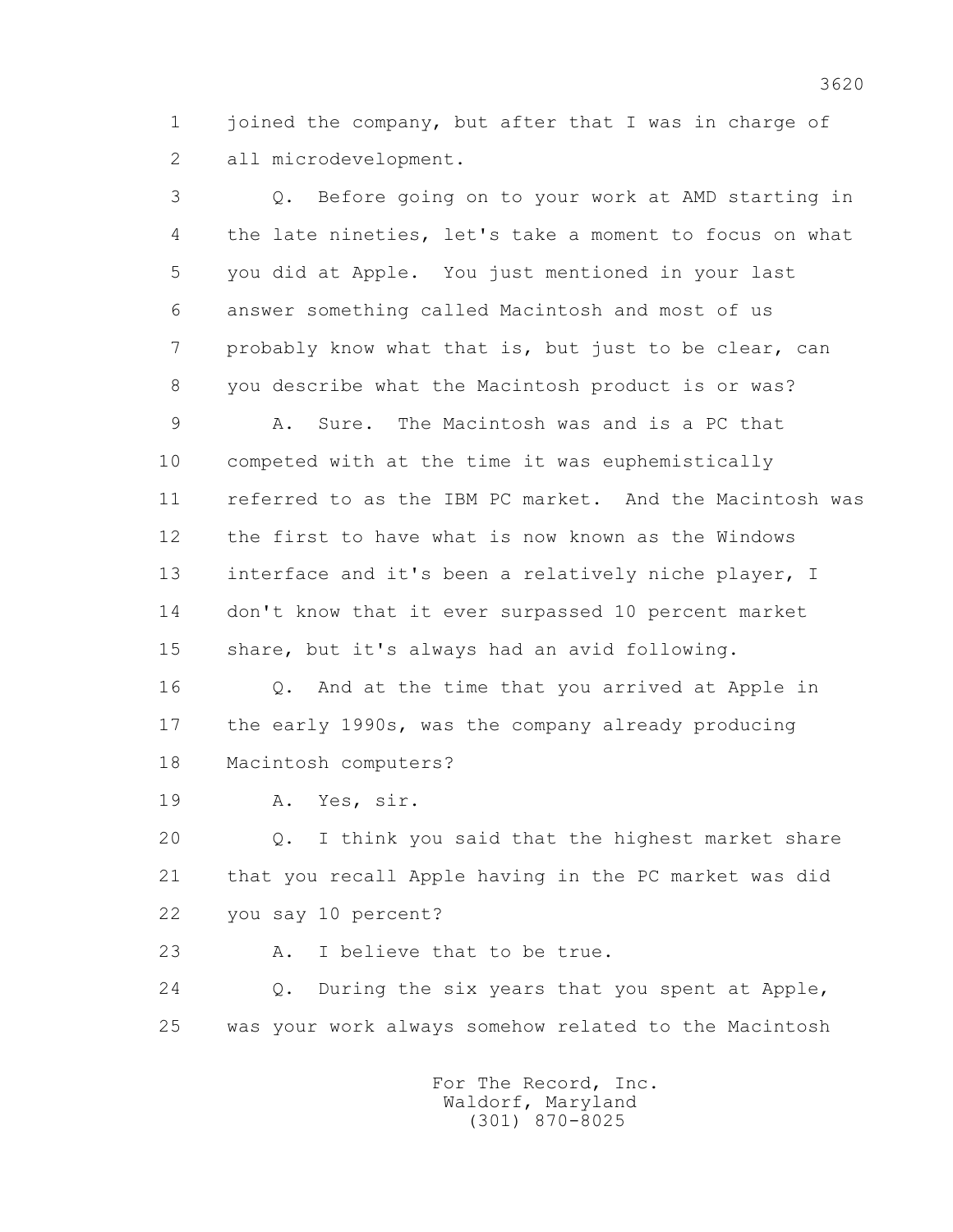1 product line?

2 A. Yes.

 3 Q. And what responsibilities did you have with 4 respect to the Macintosh product line?

 5 A. When I joined the Macintosh group, they were 6 focusing on -- they were using a microprocessor called 7 the 68,000, and pretty shortly after my arrival, Apple 8 made a strategic decision to stop using the 68,000-based 9 microprocessor and begin to use what is now referred to 10 as the PC -- Power PC microprocessor. And given my 11 background at Digital being a microprocessor designer, I 12 was one of the early members of the technical team that 13 helped define the Power PC microprocessor for Apple.

14 0. And so, this Power PC microprocessor was at the 15 time that you arrived, it was the processor that was 16 intended to be used in future generations of the 17 Macintosh. Is that right?

18 A. That's correct, yes.

 19 Q. And what precisely was your role with respect to 20 the Power PC microprocessors?

 21 A. Let me give you a real quick history on Power 22 PC, to give you a little context in understanding what I 23 did. The Power PC was based on a architecture that was 24 specified by IBM called Power. IBM and Motorola 25 combined to generate the Power PC. The first Power PC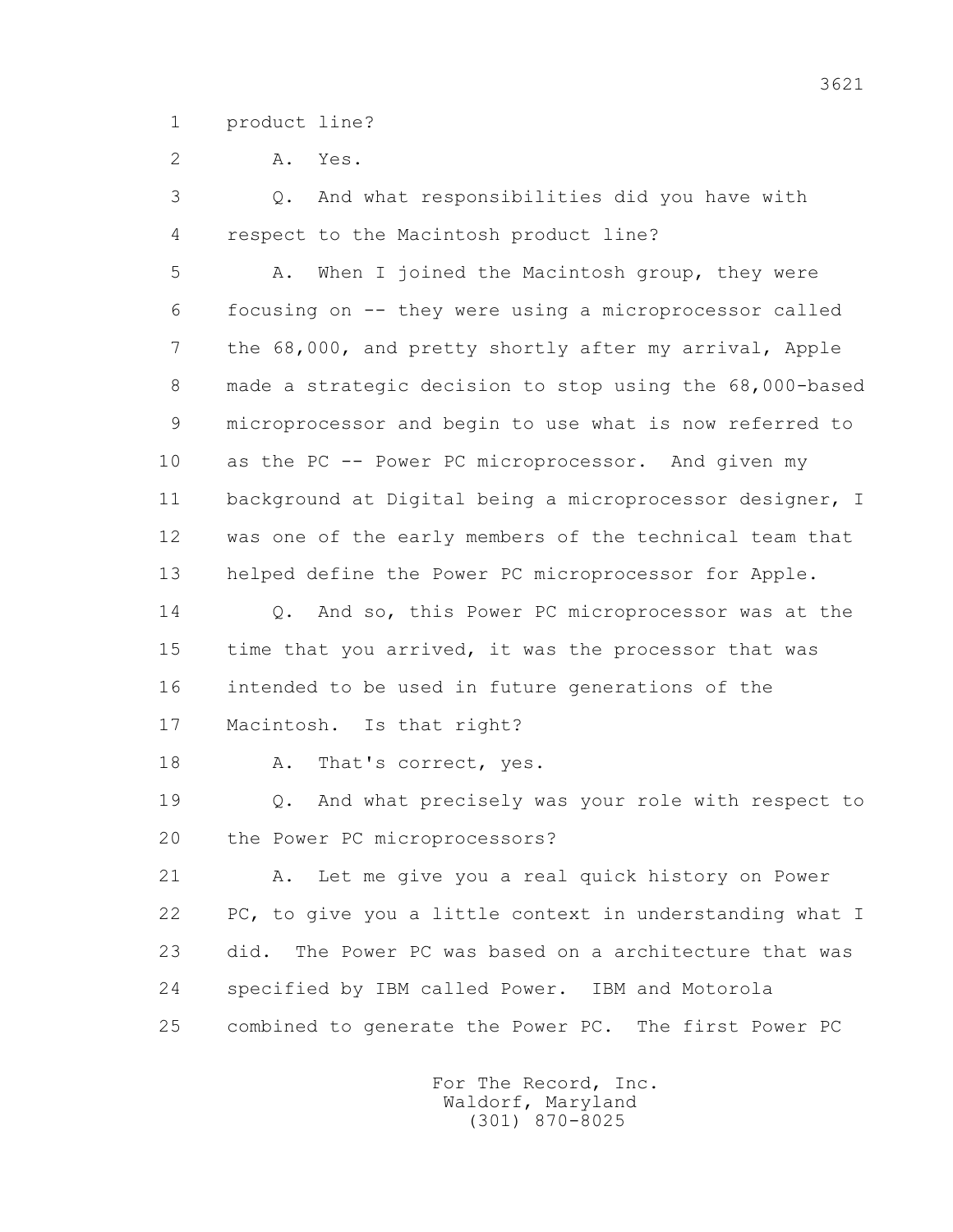1 processor used in a Macintosh was based off an existing 2 IBM design of a 601. Then IBM and Motorola formed a 3 joint design team which was referred to as Somerset. 4 Somerset was physically in Austin, Texas.

 5 The Somerset design team was tasked to generate 6 actually three microprocessors, two for the Macintosh 7 and one for a server. And the two processors that AMD 8 was interested in were called the 603 and the 604. And 9 the products that I would -- the Macintosh that I would 10 be ultimately responsible for designing initially were 11 using the 604 microprocessor, but because of my 12 background, I was one of the initial interfacers from 13 Somerset to Apple. So when they had a question about 14 trade-offs from the 603 to the 604 initially I was one 15 of the people that they turned to for resolution of 16 these questions.

 17 I should also mention parenthetically that over 18 time Apple hired eight folks to physically reside in 19 Austin, Texas, and once they built that team down there, 20 I spent less and less time dealing with Somerset.

 21 Q. You mentioned the two Power PC microprocessors 22 that you were involved in, 603 and 604.

23 A. Correct.

 24 Q. Very generally, how did those products differ? 25 A. Sure, the 604 was targeted for the high end of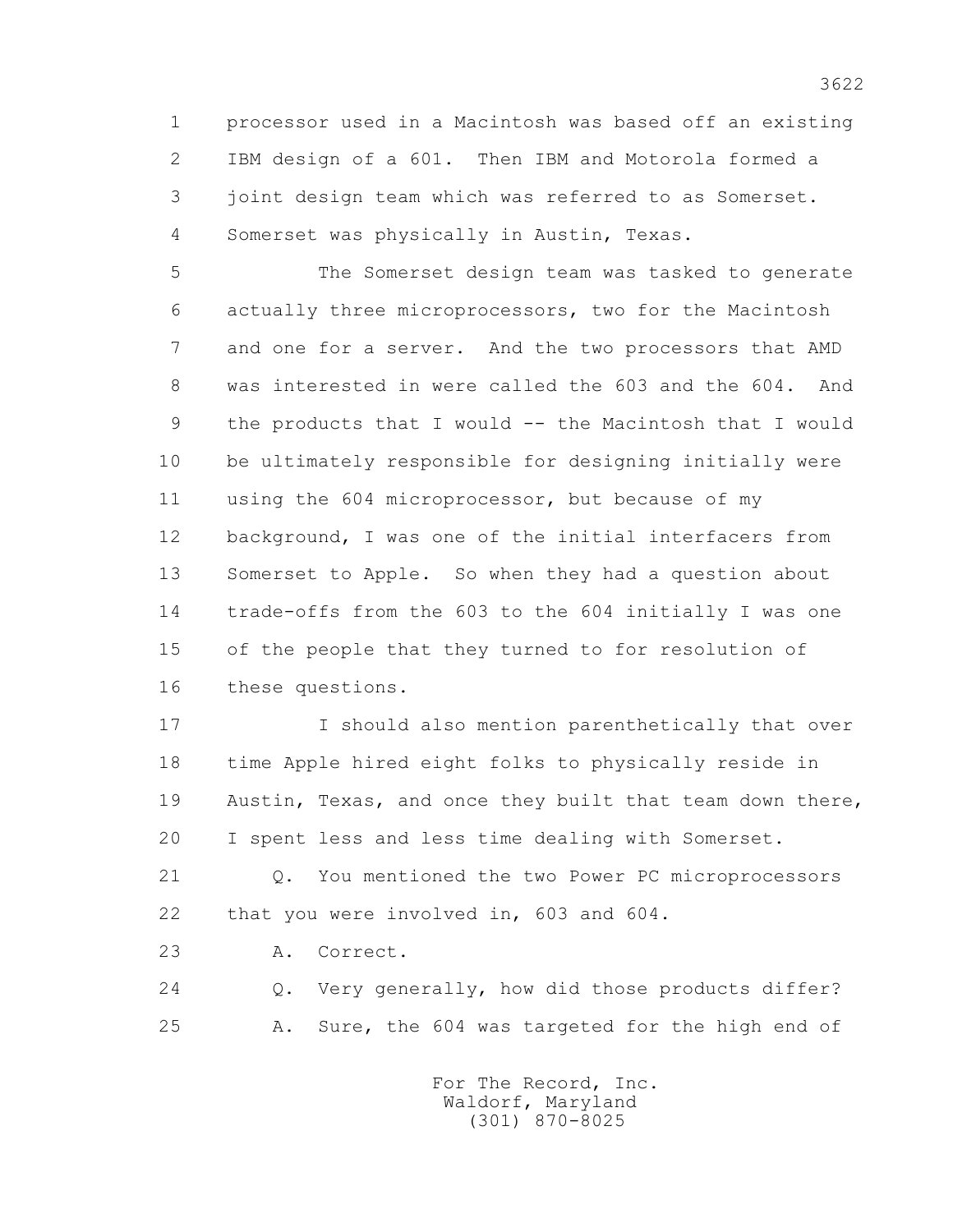1 the Macintosh, this would be used for what we call the 2 power users, and the 603 was targeted for the value 3 segment, and that would be more for educational market 4 and low cost Macintoshes, which at the time was \$2,000, 5 which I hadn't mentioned today.

 6 Q. You mentioned that you dealt with or interfaced 7 with the IBM and Motorola people at the Somerset 8 facility in Austin. Were you involved in negotiating 9 the pricing or the terms on which Apple purchased the 10 Power PC microprocessors that they manufactured?

11 A. I was not involved in the price negotiation, 12 however, there are design considerations a person makes 13 prior to the actual manufacturing of the microprocessor 14 that has direct cost ramifications. So, on the design 15 side, I was very influential. On the actual negotiating 16 the price, I was not involved in that.

 17 Q. Let me ask you to elaborate on that. You said 18 that you were involved in design decisions that affected 19 cost, the cost of these microprocessors. Can you be 20 more specific about how your involvement in design 21 issues related to cost?

 22 A. Sure. First off, cost for a microprocessor is 23 directly proportional to the die size, which is how 24 physically large the chip is. The bigger the chip, the 25 more expensive the chip, the smaller the chip, the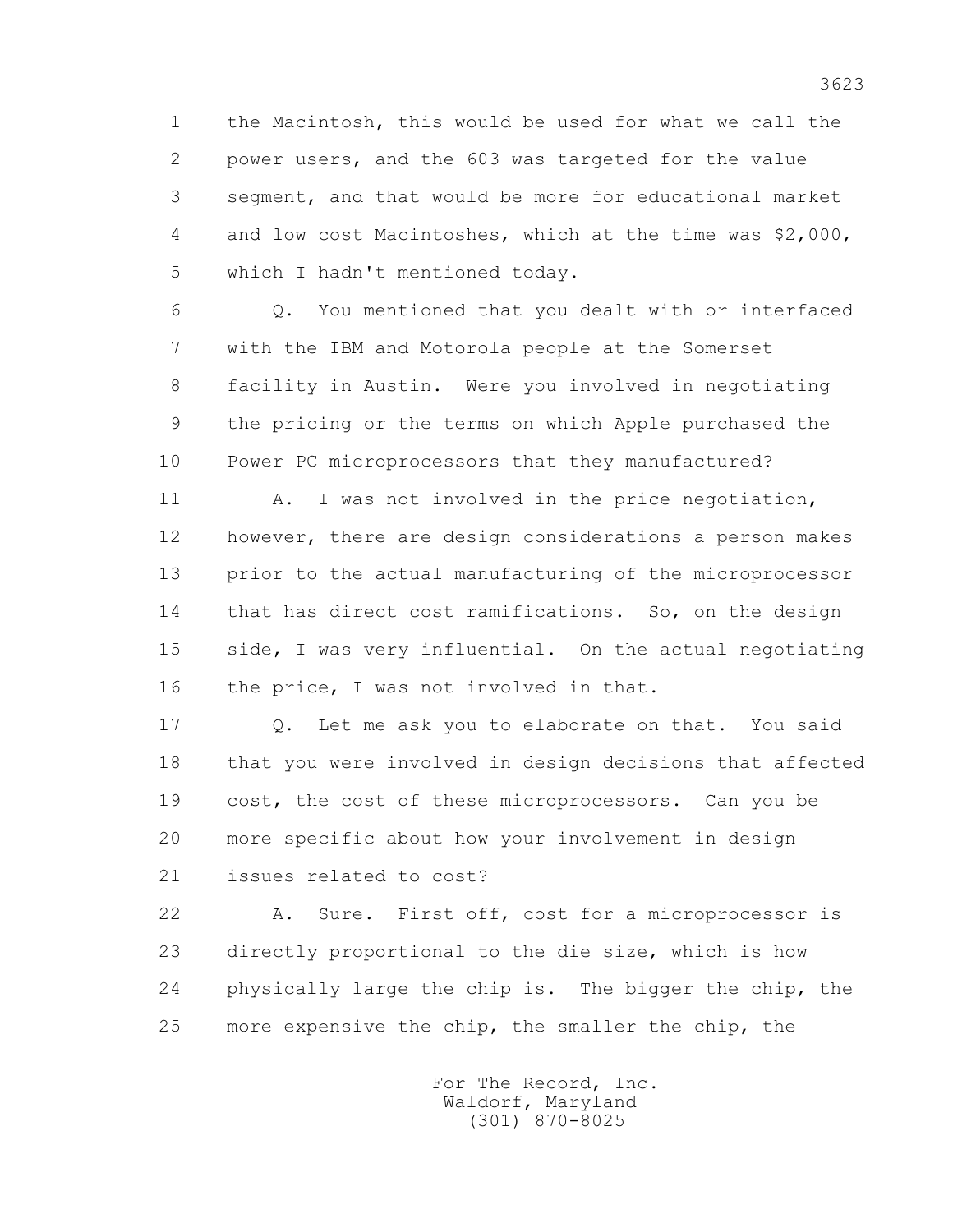1 cheaper it is. So, what we -- discussions would always 2 be around the trade-offs of performance versus die size. 3 Because typically the more stuff you put in a 4 microprocessor, the better it performs, at the same 5 time, it would be bigger, therefore more costly. So, 6 the trade-offs involved, should I put more stuff in 7 there or should I make it cheaper and thereby take stuff 8 out. And I was involved in the stuff discussions.

 9 Q. And from your standpoint representing Apple, did 10 you care about die size issues, was that important to 11 you?

12 A. Absolutely. For example, the 604, we would err 13 on the side of putting more stuff in there, at the 14 expense of cost, while on the 603 we would err on the 15 side of putting less stuff in there to make it cheaper. 16 Q. And is that because of the different market 17 segments that those two microprocessors were targeted 18 for?

19 A. Exactly.

 20 Q. And the 603 was targeted more for the low end 21 market. Is that what you said?

22 A. Correct.

 23 Q. From Apple's standpoint, was there any down side 24 to decreasing the die size of the Power PC

25 microprocessors?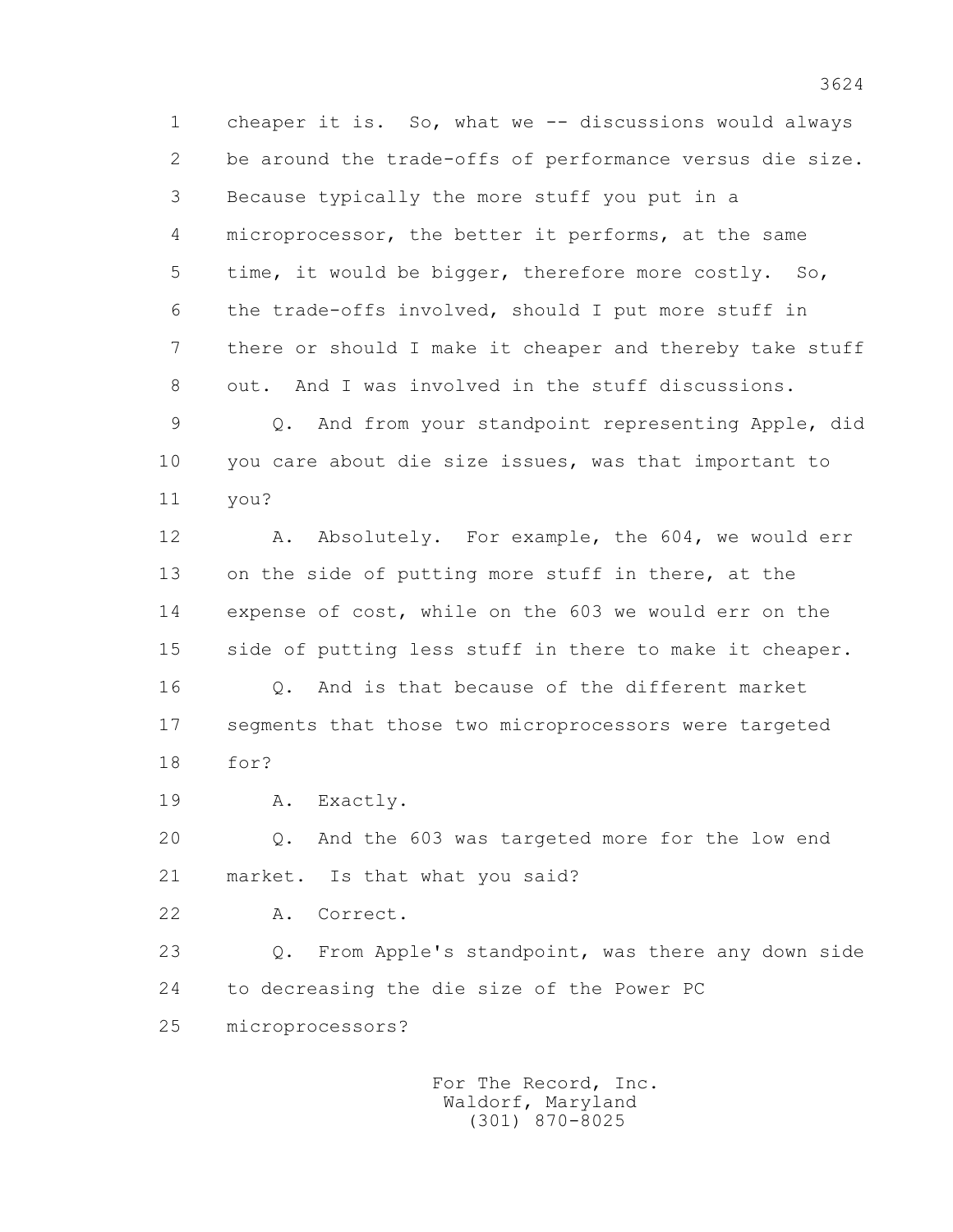1 A. Well, the down side would be that the 603 did 2 not have the same performance as the 604. You know, in 3 the perfect world, you want the absolute fastest 4 microprocessor for cheaper cost, although physically 5 that's not allowed to happen. So, you're constantly 6 making business decisions to differentiate do you want a 7 low cost microprocessor with less performance or a high 8 performing microprocessor with more performance. And 9 the judgment of that is what I was involved with, so 10 that's just the standard trade-offs we make. 11 O. Are you familiar, Mr. Heye, with something 12 called the PCI Bus? 13 A. Yes, I am. 14 0. Can you explain to us what the PCI Bus is? 15 A. The PCI Bus is the standard bus that is used to 16 interconnect components on a motherboard and it's also a 17 bus used to plug in third party peripheral cards into 18 PCs and laptops. 19 Q. Was the PCI Bus used in the Macintosh computers 20 that you were involved in developing while at Apple?

 21 A. Yes. The first PCI Bus used in a Macintosh was 22 the Macintosh that I was designing.

 23 Q. And were you personally involved in the decision 24 to use the PCI Bus in that version of the Macintosh? 25 A. Yes, in fact, I drove that decision within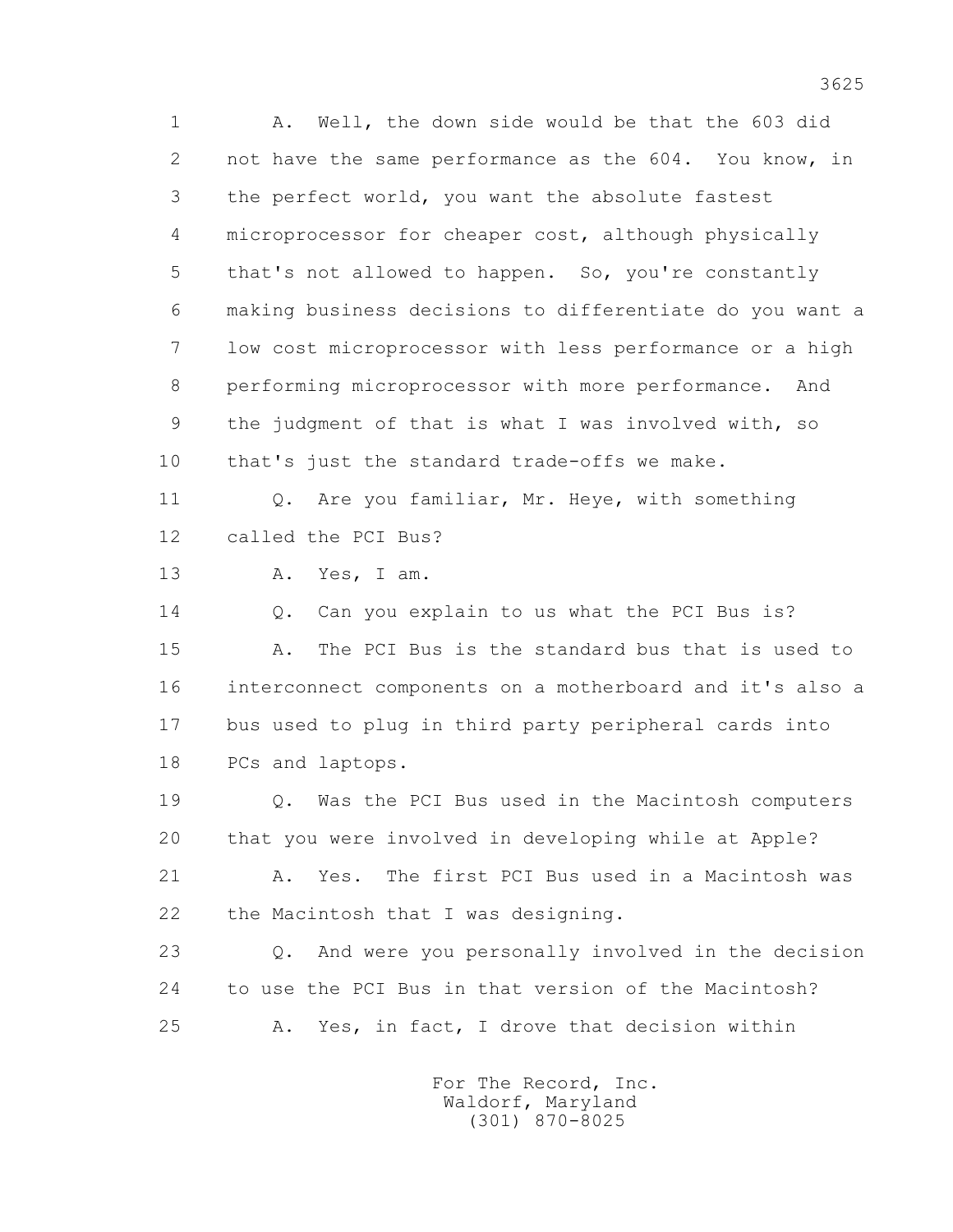1 Apple.

2 0. You drove that decision, meaning what? 3 A. Meaning that the team I worked with and myself 4 determined that the PCI Bus was the right solution for 5 the Macintosh. We then presented that to our senior 6 management and got buy-in from our management to proceed 7 down the PCI Bus. Which at the time, by the way, was a 8 rapid departure for Apple.

 9 Q. Now, let's talk about that just for a moment. 10 Just to be clear, I think you made mention in your 11 earlier answer, but what precisely, not too precisely, 12 but what is the role that is played or the function of 13 the PCI Bus as it was incorporated into the Macintosh 14 computer?

 15 A. So, think about a PC today. So, when you buy a 16 PC today, a lot of times you may want to add, say, to 17 the hard drive, Ethernet, a whole host of possible third 18 party devices, and the question is, well, how do you 19 plug those devices in, and a lot of times that requires 20 plugging in some extra electronics, and those 21 electronics reside in a card which then plugs into the 22 PCI Bus. And so the PCI Bus is referred to as an 23 expansion bus and also which allows a manufacturer PC to 24 put in a bunch of these what are referred to as slots or 25 connectors on the PCB, which then allows the customer to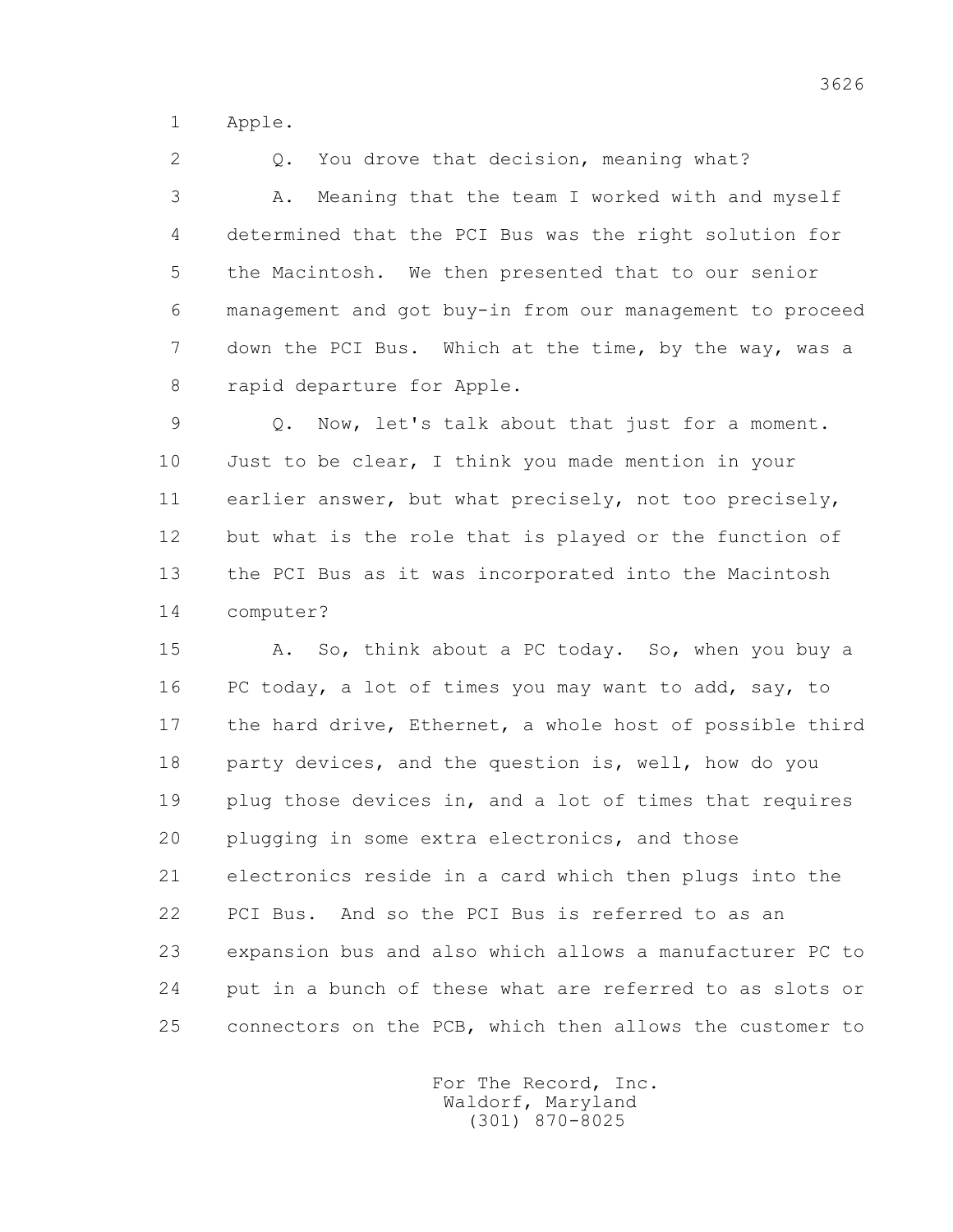1 plug in cards.

 2 And it's really important to have that, because 3 it's impossible to design a PC that can meet the needs 4 of every individual. So, there has to be some 5 flexibility in the way you configure a PC, both in 6 production and in the after market. And the PCI Bus is 7 the one we chose for future generation Macintoshes. 8 Q. And at the time that you and your team were 9 making that choice, was there an alternative bus that 10 was available to Apple to use in lieu of PCI Bus? 11 A. At the time of the PCI Bus, there was a basic 12 transition occurring in the industry -- 13 JUDGE McGUIRE: Okay, we keep talking about at 14 the time of the PCI Bus, what time was this for the 15 record, and what year, what point in time are we talking 16 about again? 17 BY MR. ROYALL: 18 Q. Well, can you explain, Mr. Heye, during your 19 six-year tenure at Apple, at what point in time were you 20 involved in making judgments about whether or not to use 21 the PCI Bus that you've described? 22 A. That was in the early '90s, so roughly '92-'93 23 time frame. 24 JUDGE McGUIRE: All right. 25 BY MR. ROYALL: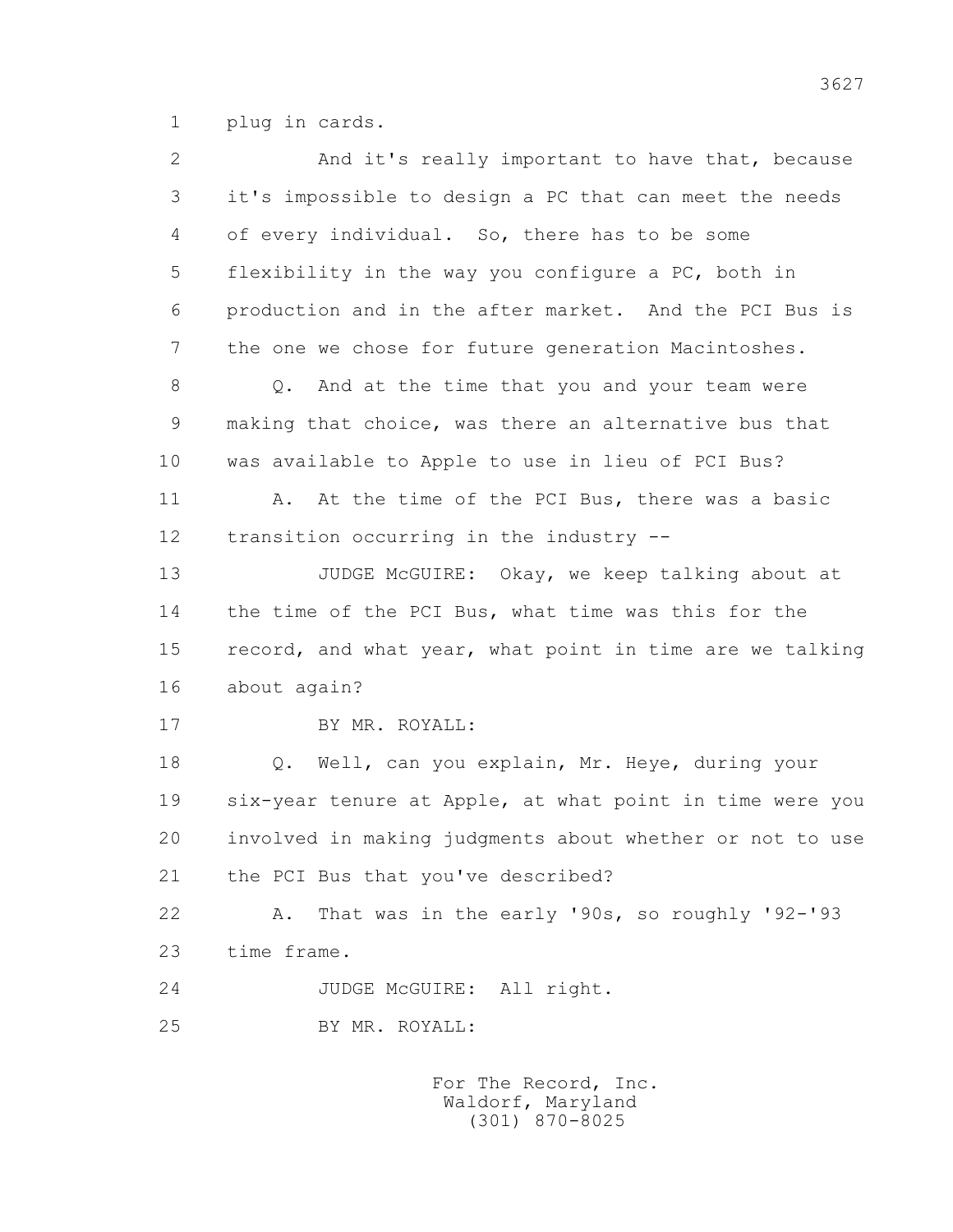1 Q. And to go back to the earlier question, at that 2 time that you were considering this decision, were there 3 alternatives to the PCI Bus that you were also 4 considering?

 5 A. Yes, again as I was saying, in the early 6 nineties, Apple Computer had an existing bus called the 7 Nubus, spelled N U B U S. And the Nubus was the 8 expansion bus for the Macintosh. The Nubus was running 9 out of performance capabilities. In other words, the 10 needs for the Nubus exceeded the capability of the 11 Nubus. So, Apple at the time was in the process of 12 redesigning a future generation bus to replace the 13 Nubus, and that was an internal proprietary bus.

14 0. And the Nubus that you mentioned, again, in case 15 the court reporter didn't get it, I think it's N U B U 16 S?

17 A. Correct.

 18 Q. Is that right? Had a version of that 19 proprietary bus been used in earlier models of the 20 Macintosh?

21 A. Correct.

 22 Q. So then the question is, you were working on 23 future generations and the question was did you continue 24 using a next generation of the Nubus in future 25 generations of the Macintosh?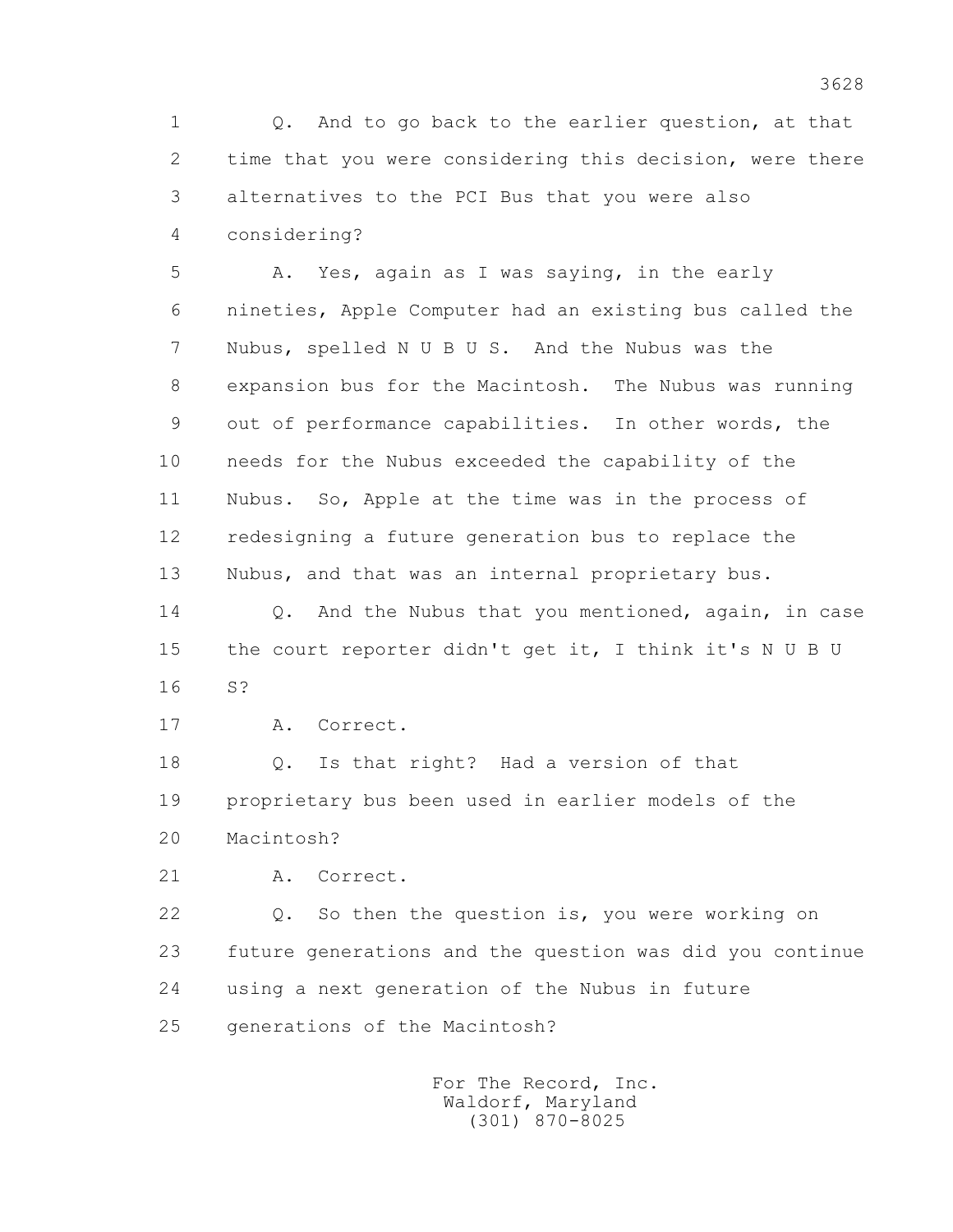1 A. Correct, that's right.

 2 Q. When you arrived at Apple in the early 1990s, 3 was there already a plan in place to use this Nubus 4 technology or a new generation of it in future 5 generations of the Macintosh?

 6 A. Yes, there was a design team actually working on 7 the implementation and actually a test chip associated 8 with the future generation Nubus.

 9 Q. And once you joined Apple, did you at some point 10 in time in the early 1990s develop your own views as to 11 the quality of the next generation Nubus technology?

 12 A. From a technical point of view, it was a great 13 design. At that time, in the early nineties, it would 14 have far and away been the most superior next generation 15 PC interconnect bus on the market. It was better than 16 the existing PC Solutions, it was better than the 17 existing Apple solutions, and quite frankly, it was 18 technically better than the PCI Bus.

 19 Q. In your mind, as you were considering decisions, 20 design decisions about future Macintoshes, did you see 21 any down sides or drawbacks to Apple using the next 22 generation Nubus technology?

23 A. The biggest drawback I saw was that, you know, 24 Apple was not a majority player in the market, and what 25 you find is that as -- if you're different from the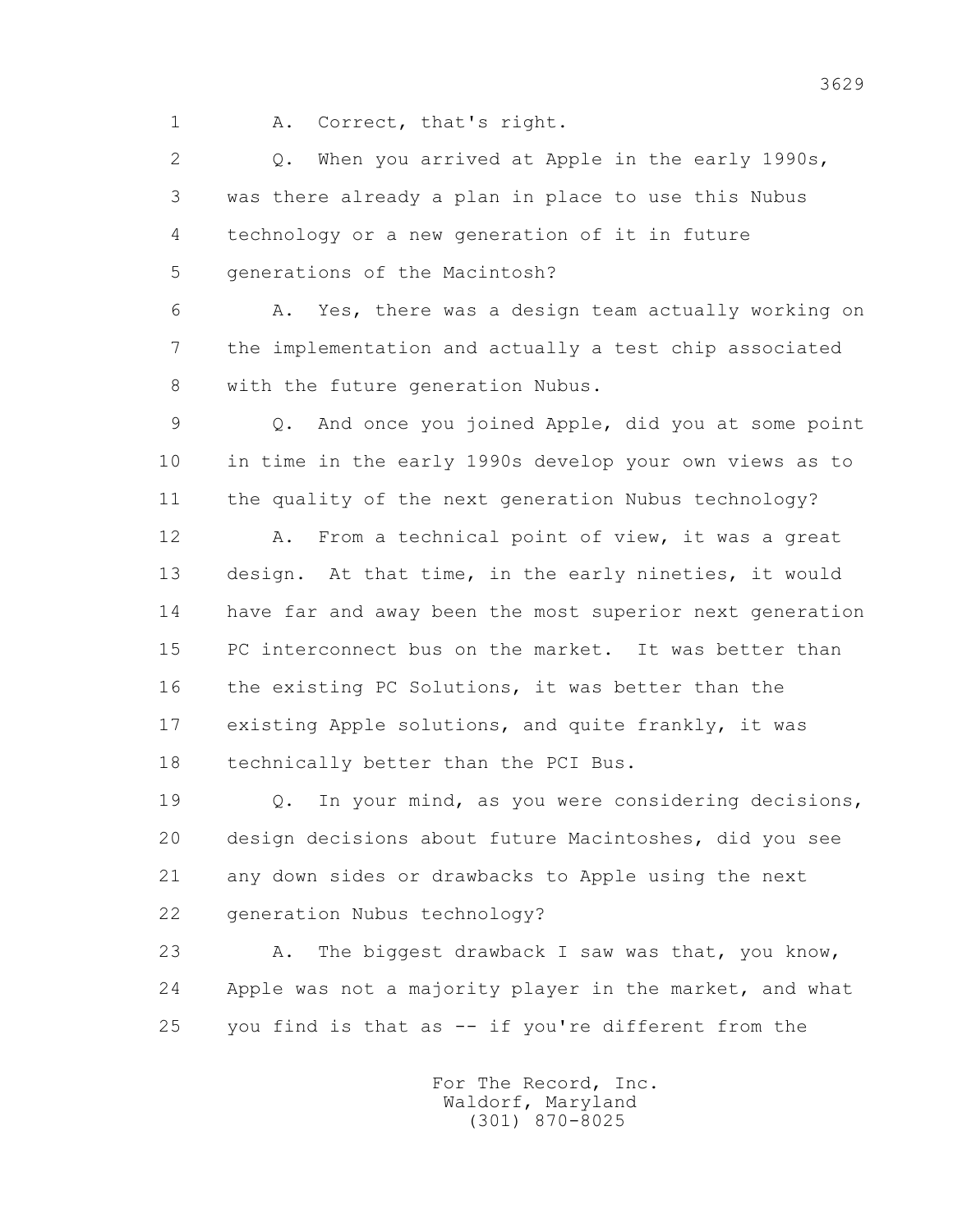1 competitor and the competitor has a much, much larger 2 market share, what happens is that it is much more 3 difficult for you, the smaller share person, to get 4 the -- in this case the peripheral cards that you want 5 for your customers, because again, if I'm a card 6 manufacturer, and I have a choice in designing and the 7 manufacturing of a card, am I going to do that card for 8 90 percent of the market, or am I going to do that card 9 for the 10 percent of the market?

 10 Well, business would dictate, nine times out of 11 ten you're going to do it for the 90 percent of the 12 market. And so the concern I was having that if the PCI 13 Bus was going to become the dominant industry standard 14 bus, which at that time was not clear at all, by the 15 way, but if it was going to become a dominant industry 16 standard bus, Apple would always get a competitive 17 disadvantage in our ability to get third party solutions 18 for the Macintosh.

 19 Q. Now, I believe you mentioned with respect to the 20 PCI Bus that it was a standardized bus. Is that right? 21 A. Well, the PCI Bus was initially developed by 22 Intel, and then Intel formed a consortium around the PCI 23 Bus. So, Intel and nine other companies formed this

 24 consortium and they specified the PCI Bus. And then 25 they made the PCI Bus open to anyone in the high-tech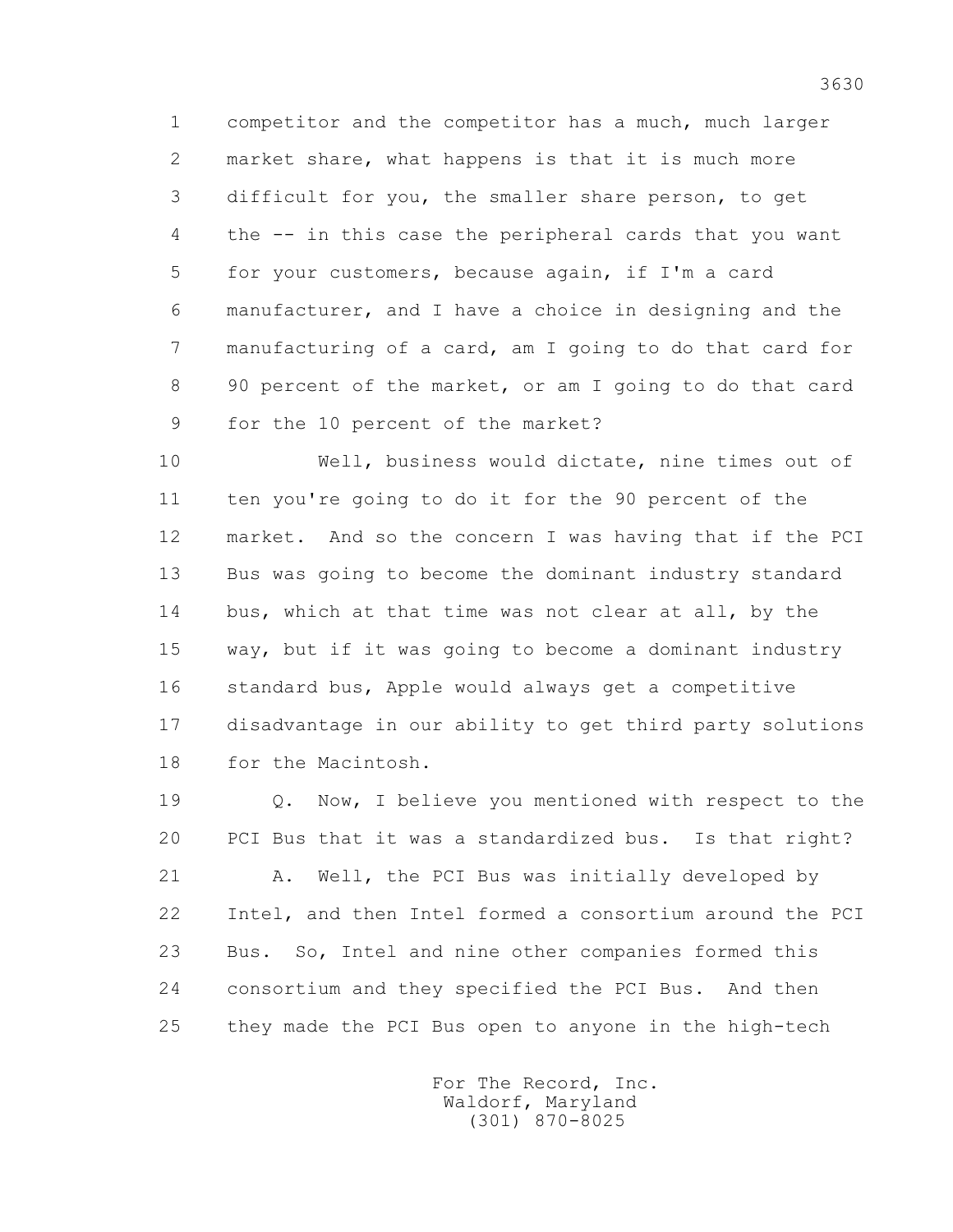1 community as long as you paid a certain fee, which I 2 don't recall what it was, and you could join the -- they 3 call it PCI SIG, which was for a special interest group.

 4 Q. Was Apple a participant in the PCI Bus 5 consortium that you just mentioned?

 6 A. Not at the time when we were doing the analysis. 7 And in fact, what had occurred was the following: The 8 PCI Bus consortium that was already founded and they 9 were pretty much closing the specification of the PCI 10 Bus. At that moment in time, that's when Apple decided 11 that we really wanted to get involved in the PCI Bus. 12 Our concern was that we wanted to be involved in the 13 inner sanctum, you know, those select eight companies 14 plus Intel. And the way the bylaws were written was 15 that you had to get voted into this inner sanctum and 16 the votes happened on an annual basis and we were 17 applying in the interim so we had to wait roughly an 18 entire year. And that was unacceptable to Apple.

 19 So, I personally went down and presented our 20 case to the executive committee of the PCI group and the 21 deal I wanted to strike was, okay, let Apple be a member 22 of the executive committee. We can't vote, but we want 23 to be a member. And the reason that was so important to 24 Apple was that we wanted to make sure that any 25 decisions, any early decisions that they were even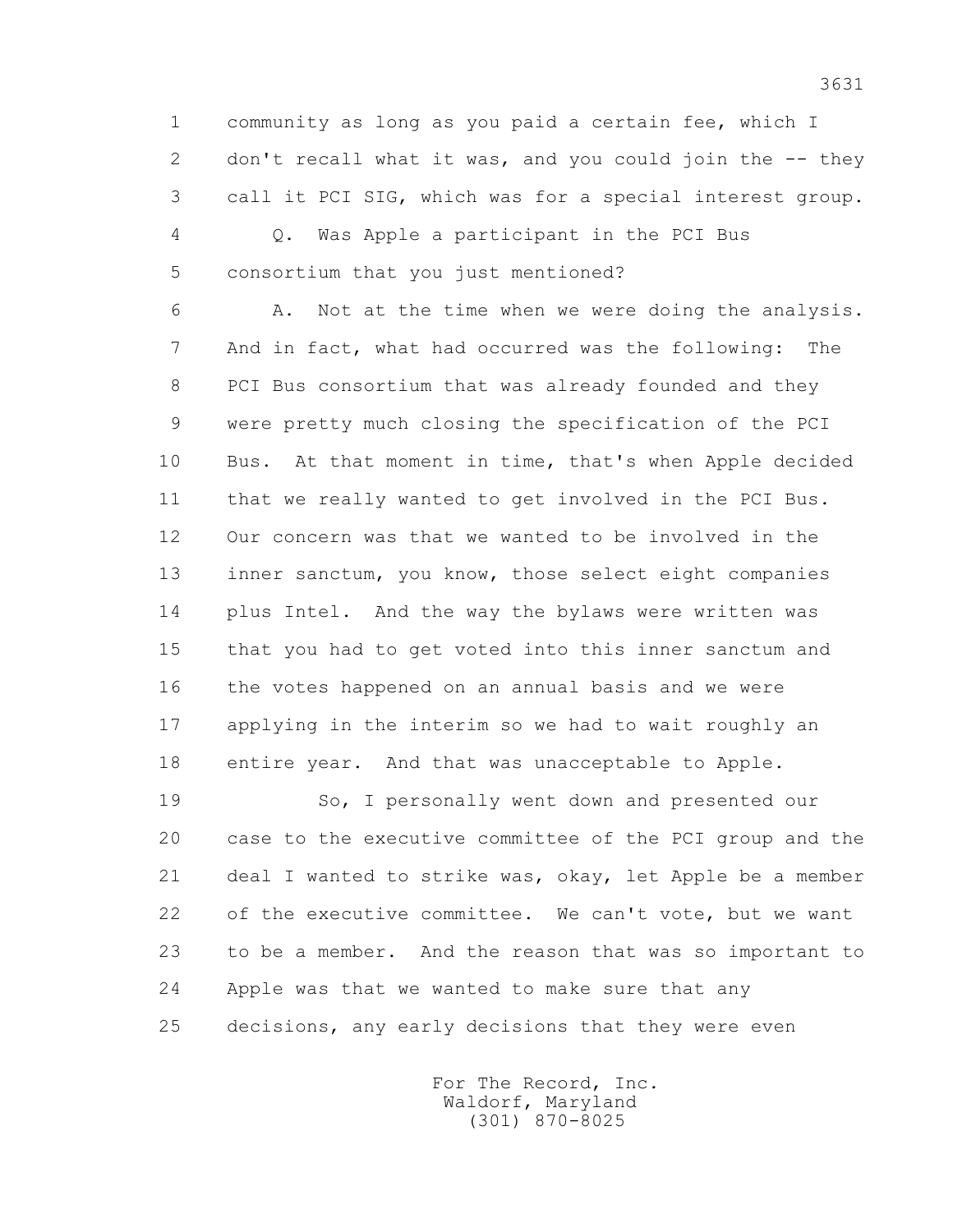1 thinking about, we wanted to know about. That was very 2 important to Apple that we understood every possible 3 direction or nuance that PCI Bus may have in the future.

 4 Q. And let me ask you, on that point, why was it 5 important to Apple to have that role or that involvement 6 in the PCI Bus consortium?

 7 A. Because at the time Apple designed all of its 8 chipsets for its Macintosh internally. So, even though 9 you don't think of Apple as a silicon -- as a chip 10 designer company, the reality was in the early nineties, 11 every piece of custom silicon in that Macintosh were 12 designed by Apple engineers. And so when you design 13 silicon, you have got to have that information fairly 14 early, as silicon has a long lead time.

 15 Q. You mentioned earlier that you drove the 16 decision ultimately to go with the PCI Bus over the 17 proprietary Nubus technology in future Macintoshes.

18 A. Correct.

 19 Q. Did you have to get management approval for that 20 decision?

21 A. Yes, I did.

 22 Q. And were you able to get management approval for 23 that decision?

24 A. Yes, I was. It was actually contingent on me 25 getting on the PCI executive committee, which I did.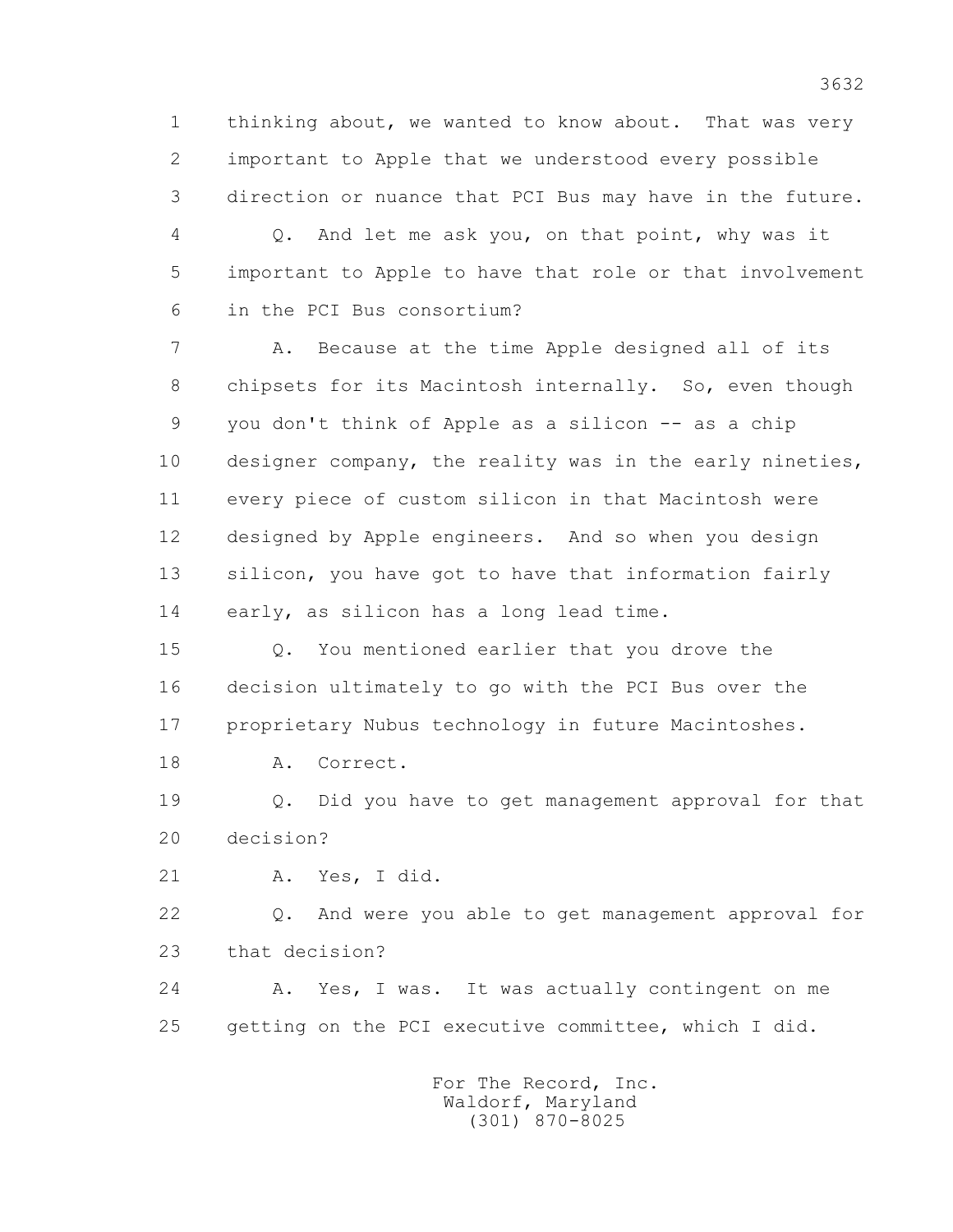1 Q. Was it at all a controversial decision within 2 Apple?

3 A. Very.

4 Q. Why is that?

 5 A. Because it was -- that was one of the first 6 times that Apple conceded being the absolute best versus 7 industry standard. Because they really did have a 8 superior solution, and the engineering people felt, you 9 know, this PCI Bus isn't as good as we're designing, so 10 why would you ever take something that's not as good and 11 bring it to market? And the counterargument is what I 12 just said, which is at the end of the day, being 13 different in a commodity market is a bad thing, and you 14 will actually lose your competitive advantage over time. 15 And so it was more important to be a standard and try to 16 influence the standard as opposed to being different and 17 better.

 18 Q. So, would it be fair to say that it was your 19 judgment at the time that it was in Apple's business 20 interest to go with the industry standard over a 21 proprietary technology, even though that proprietary 22 technology was deemed to be superior?

23 A. Yes.

24 Q. And you mentioned commodities.

25 A. Yes.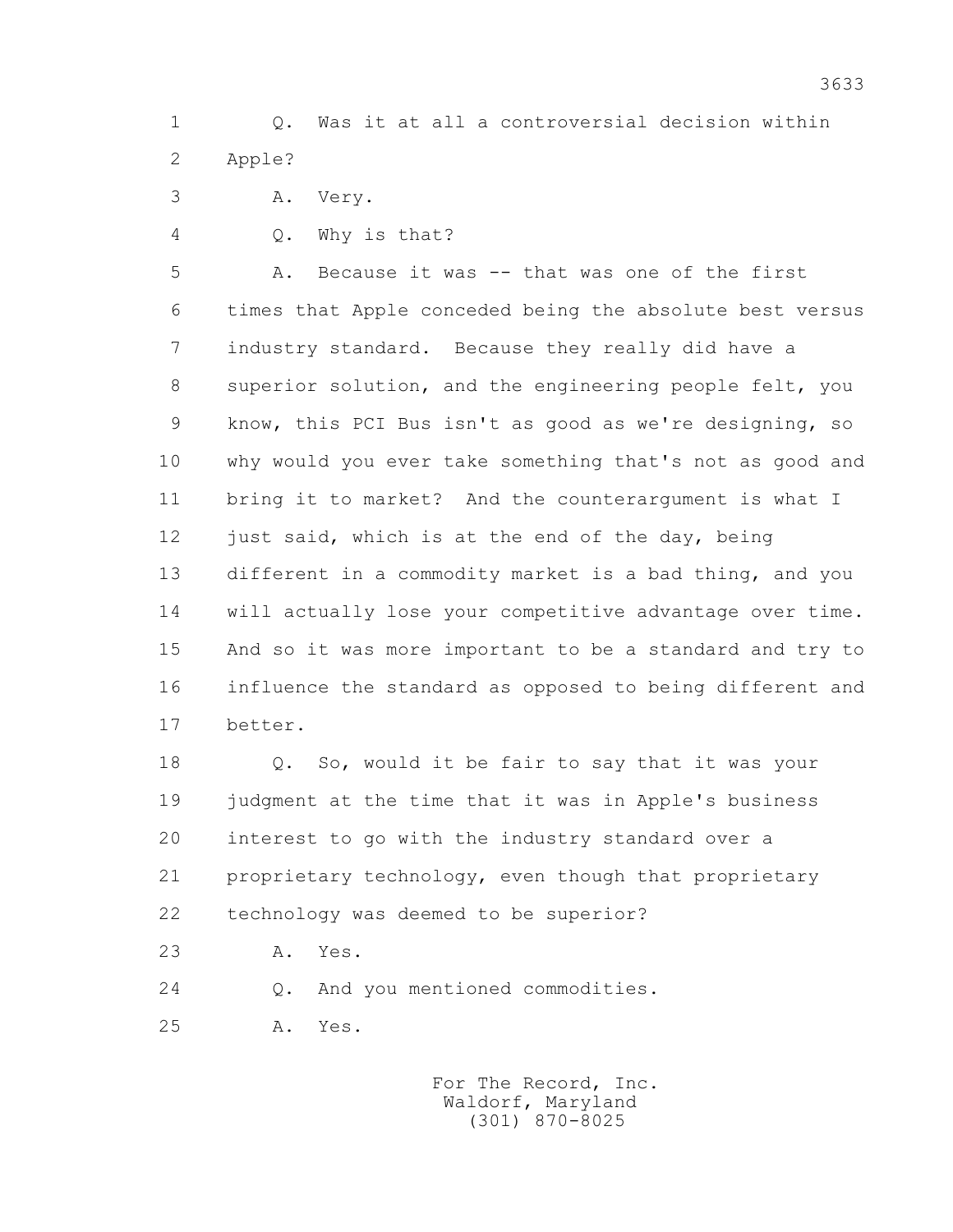1 Q. How does the -- does the issue of commodities 2 come into play in your thinking or how did it come into 3 play in your thinking in that time period?

 4 A. Well, commodities in particular in this instance 5 might have been a misnomer, but what I'm trying to say 6 is when you look at the entire industry that develops 7 third party cards for PCI Bus, they would take offense 8 to me calling them commodities, but if you look at it 9 from a global point of view, these folks are developing 10 solutions for the mass market, and they're going to be 11 very focused on cost. And market share. And to the 12 extent that's what they're focusing on, they're always 13 going to defer to the higher volume segment before they 14 go to the low volume segment. And in which case, which 15 is a similar characteristic of the commodity market, by 16 the way. Which is why I use the word commodity in terms 17 of defining the PCI cards.

 18 Q. During your tenure at Apple, in the mid-1990s, 19 again, I think you said was it '91 to '97?

20 A. Correct.

 21 Q. That you were there. During that time period, 22 to your knowledge, did Apple participate in any other 23 standard-setting activities besides the PCI consortium? 24 A. Lots. You know, I couldn't even begin to 25 remember what they all were. I mean, certainly we had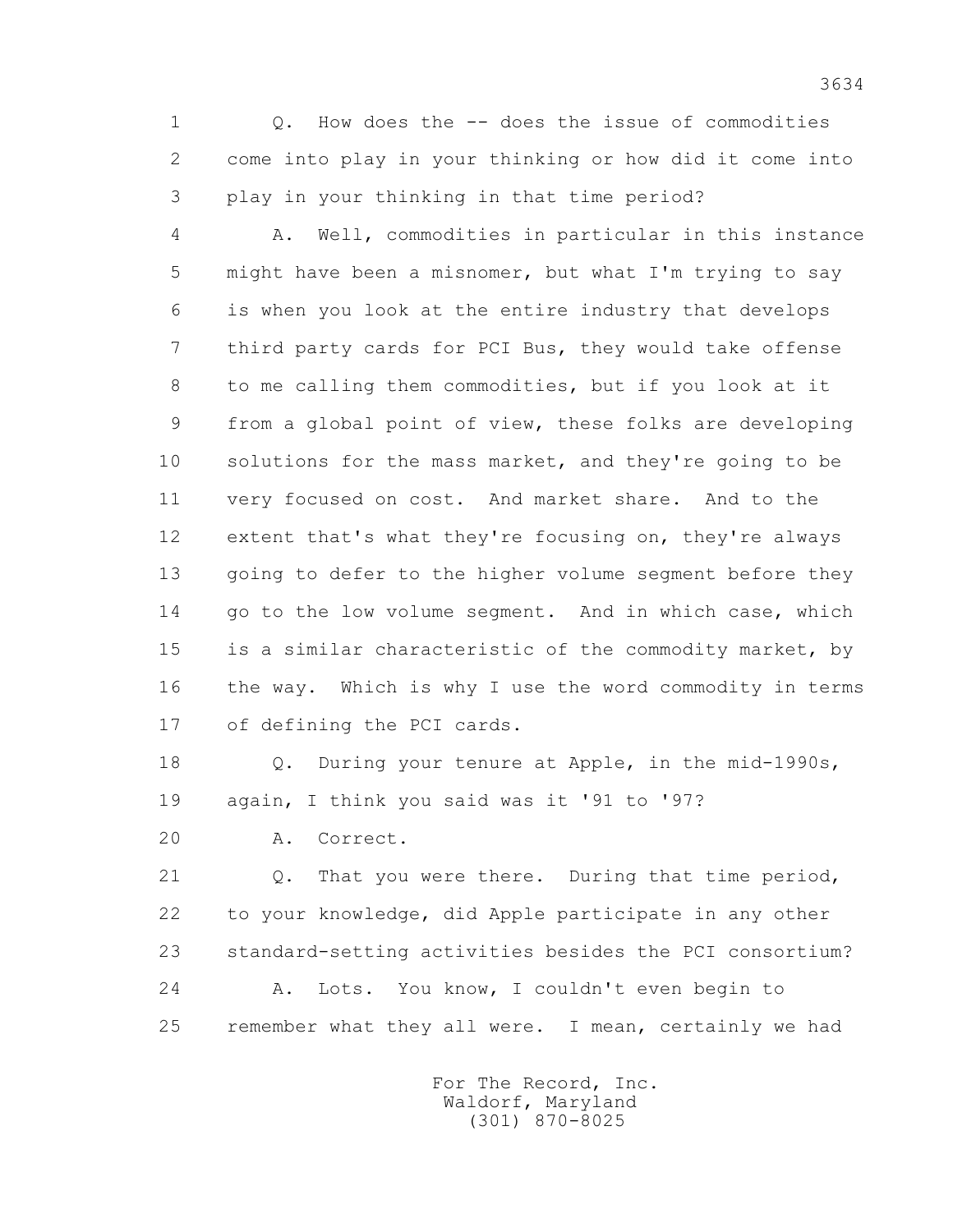1 members in the JEDEC committee, there were groups -- 2 there was a whole set of committees on mobile computing, 3 which I know nothing about, but I know we were involved 4 in the standards there. You know, in the high-tech 5 world, there are standards, you can't turn around 6 without there being a standard-setting body, but I think 7 there were a number of people involved in the IEEE 8 standard body, for example. So we had people in the 9 IEEE, we had folks in JEDEC, and I'm sure there are 10 dozens, quite literally, special interest groups in 11 different subsegments of the PC mobile market that we 12 were involved with.

13 0. With respect to JEDEC, do you know what aspects 14 of JEDEC's work Apple participated in during the time 15 frame that you were involved with the company? 16 A. Well, certainly we had a member of our -- a

 17 member of Apple was involved in the memory JEDEC 18 committee.

19 Q. The memory committee?

20 A. Yeah.

 21 Q. Do you have an understanding as to why Apple 22 chose to send a representative to the JEDEC memory 23 committee?

 24 A. Yes. And again, a quick background. It's hard 25 to believe right now, but in the early nineties, Apple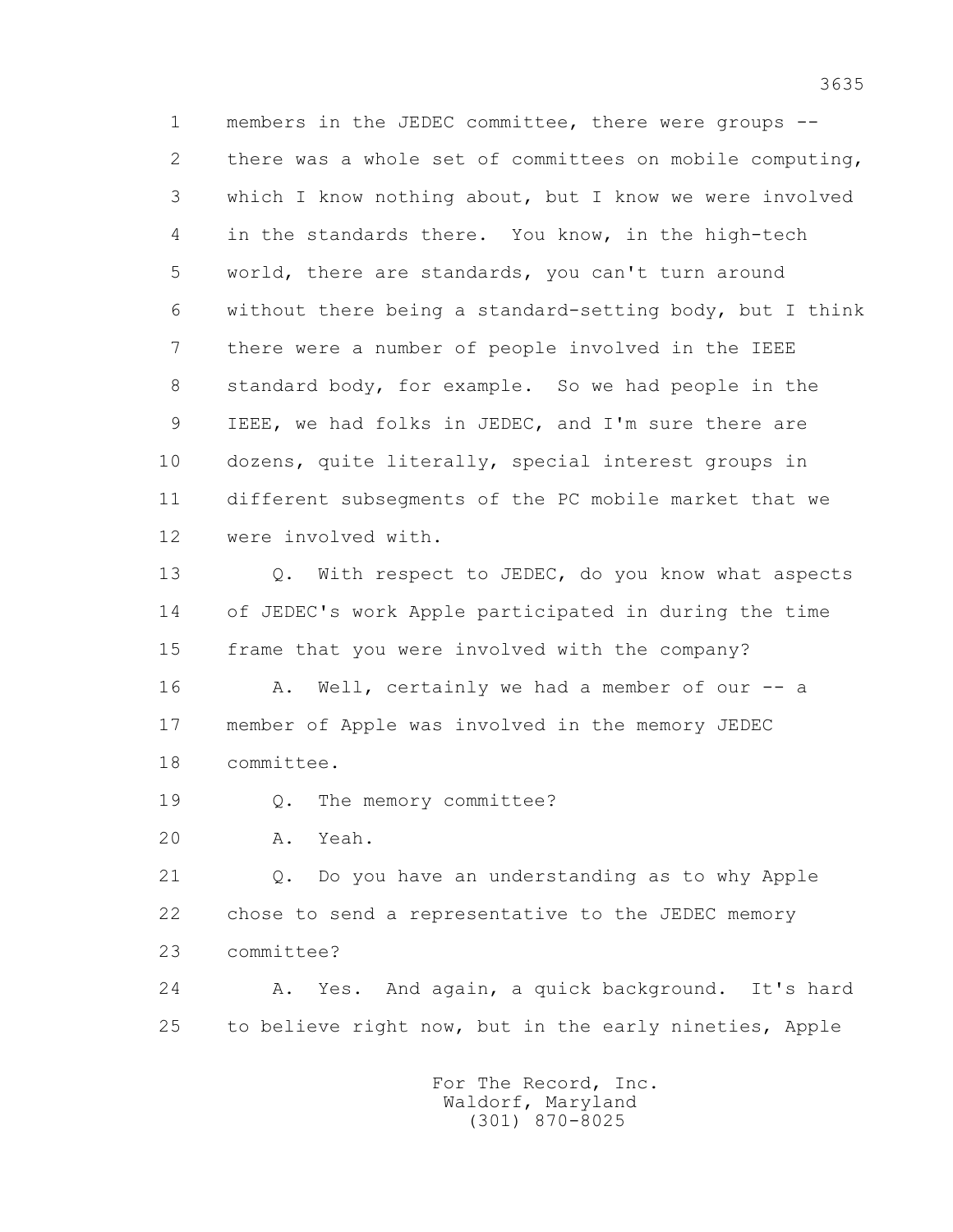1 was the largest consumer of semiconductors in the world 2 outside of IBM. Because at that time, Macintosh was 3 actually from an individual SKU point of view were some 4 of the highest selling individuals in the world. So, 5 when you're in that kind of volume in the '90s, you have 6 got to ride the commodity curve. And by that I mean you 7 have to ensure that your products, that is commodity 8 parts, are using the parts that are the highest 9 available lowest cost parts. And so, in memory, by the 10 way, being a huge component from a pricing point of 11 view, with respect to that memory wasn't all that cheap, 12 you had to be sure you knew where the memory market was 13 going. And so we had a person whose job was not only to 14 be a member of JEDEC, but he would go literally around 15 the world, I think at least twice a year, and talk to 16 every memory vendor to understand the memory roadmaps.

 17 Q. Let me ask you, to follow up on just your last 18 point there, you mentioned memory roadmaps. Can you 19 explain what that is or what you're referring to?

 20 A. So, every memory in itself is a commodity. It's 21 also a pretty high-tech device. And so each memory 22 company has different times where they're going to 23 introduce new memory technology, they're constantly cost 24 reducing memory technology, so they have roadmaps on 25 when new technology is going to be available, when cost-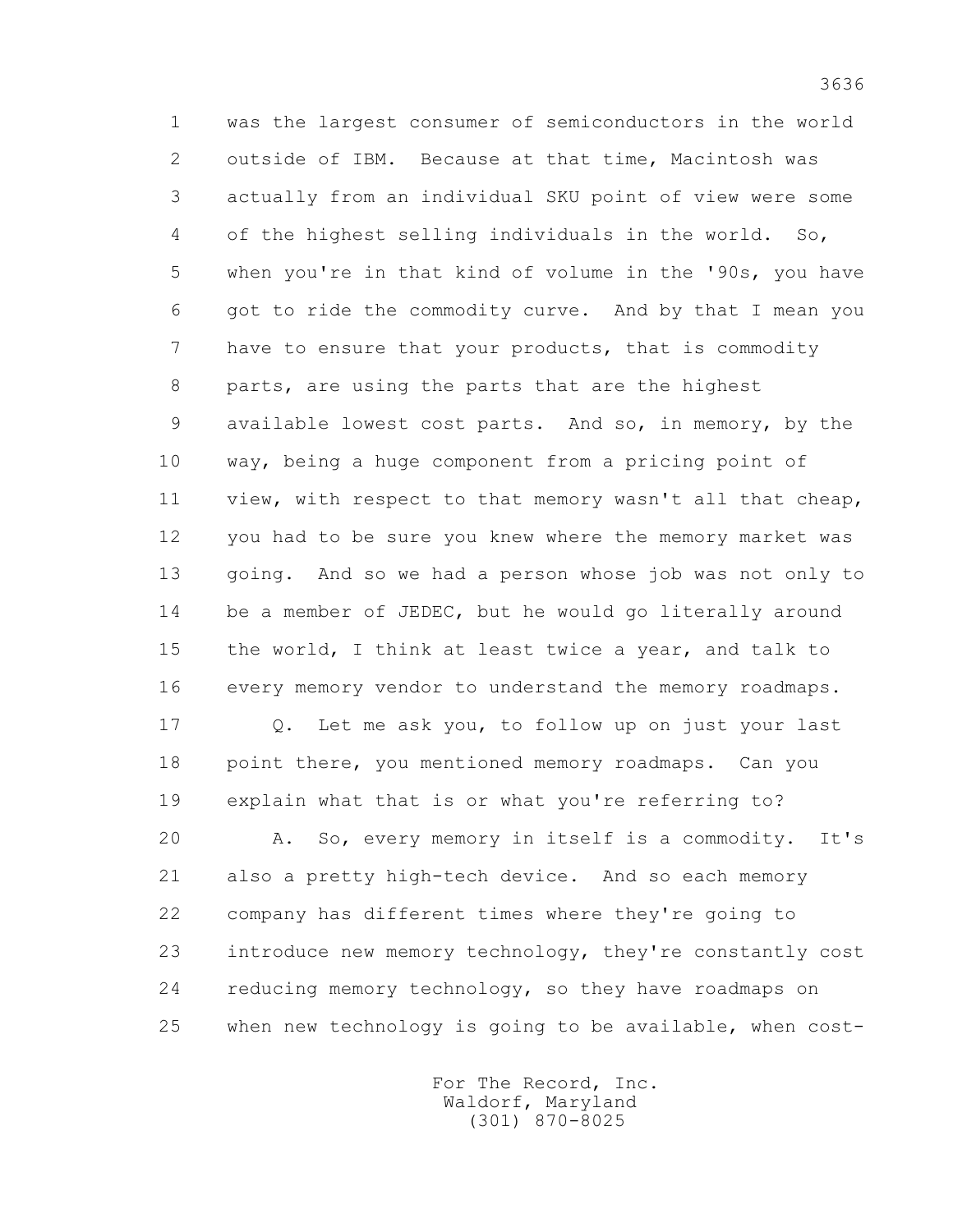1 reduced memory technology is going to become available. 2 It's important for us to understand when the next 3 generation of new memory is going to be available.

 4 Memory comes, each one may have the same number 5 of bits, sometimes they come by form factors, by 2s, by 6 4s, by 8s, and each memory vendor would have slightly 7 different roadmaps. And again, what was important was 8 we had a -- we being Apple, this wasn't so much my job, 9 but we being Apple, from a supply-based management point 10 of view, had to make sure that whatever was needed by 11 Macintosh, that all those memory vendors could supply 12 our needs in the time frame of importance.

13 0. To your knowledge, was Apple's -- did Apple have 14 a goal in participating in JEDEC to try to influence the 15 technical content of the JEDEC memory standards?

16 A. Not really. I mean, our -- the primary goal for 17 our participation was really to be aware of what was 18 going to happen. Because the person who actually 19 attended the JEDEC meeting, wasn't an engineer.

20 Actually --

 21 Q. Can I stop you there. Do you recall his name? 22 A. I think it was Mike Pierson. And Mike actually 23 belonged to this -- to the group called actually 24 component --

25 JUDGE McGUIRE: Okay, now what's the question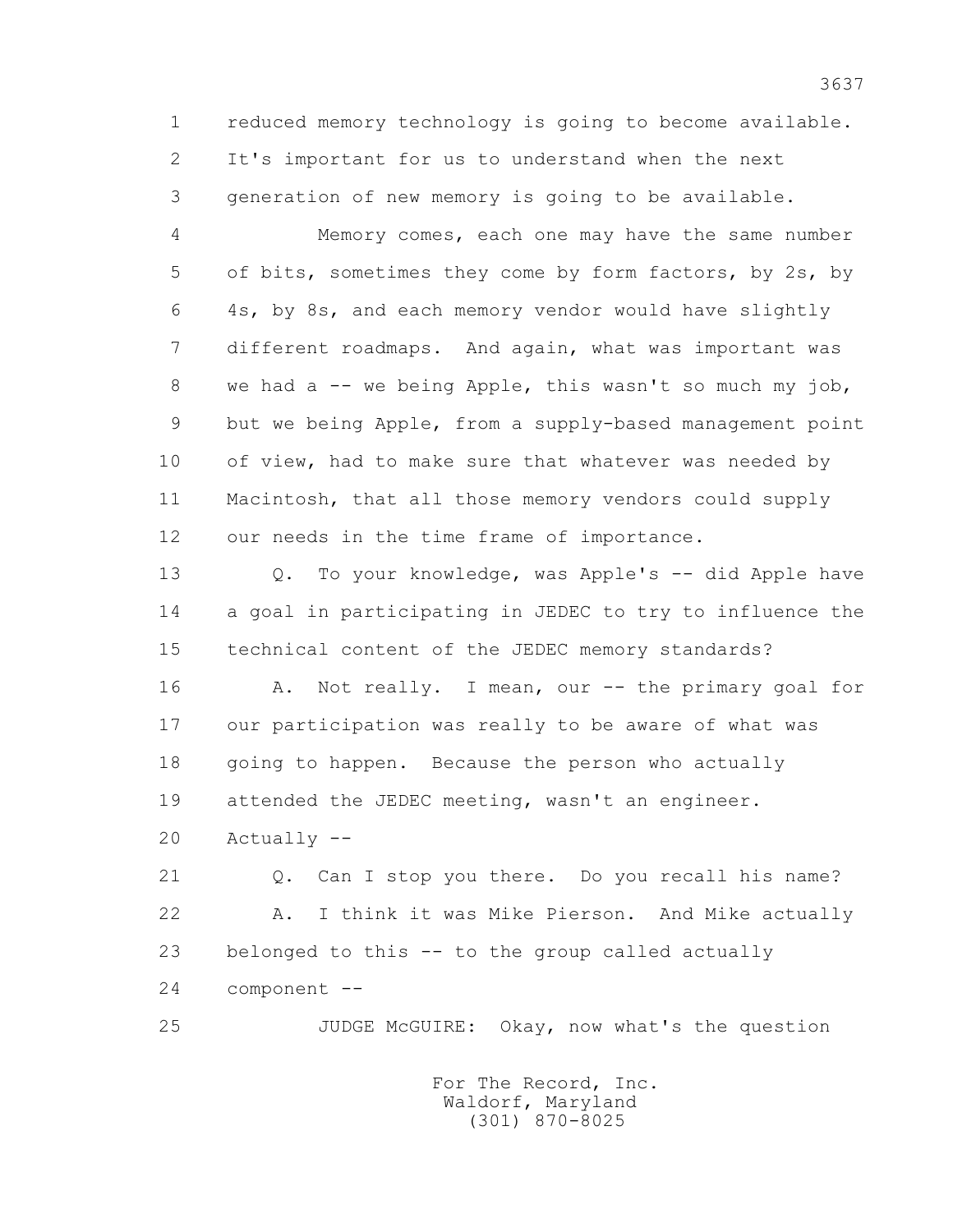1 here? I'm losing track and I don't want him simply 2 testifying when I'm not sure what the question is. 3 BY MR. ROYALL: 4 Q. The question, again, was to your knowledge, did 5 Apple participate in JEDEC's memory committee with -- 6 JUDGE McGUIRE: Okay, I think he's answered 7 that. Let's go on to the next question. I mean, I'm 8 not trying to cut you off, Mr. Royall, but I don't want 9 to hear, you know, five-minute answers. I want you to 10 ask him your next question and then perhaps you can 11 still go where you're trying to go. 12 MR. ROYALL: I understand, Your Honor, I just 13 interrupted him to just make clear, he referred to the 14 person who was involved in JEDEC and I wanted to get the 15 name out. 16 JUDGE McGUIRE: All right, that's fine. All

17 right, go ahead.

18 BY MR. ROYALL:

 19 Q. Do you want to complete that answer now that 20 you've identified the name of Mr. Pierson?

 21 A. So, Mike had two jobs. One was to work with the 22 supply-based community to make sure that they could 23 procure the parts at the best possible prices and he 24 also would feed information to the engineer so when we 25 designed the next generation chipsets, we would want to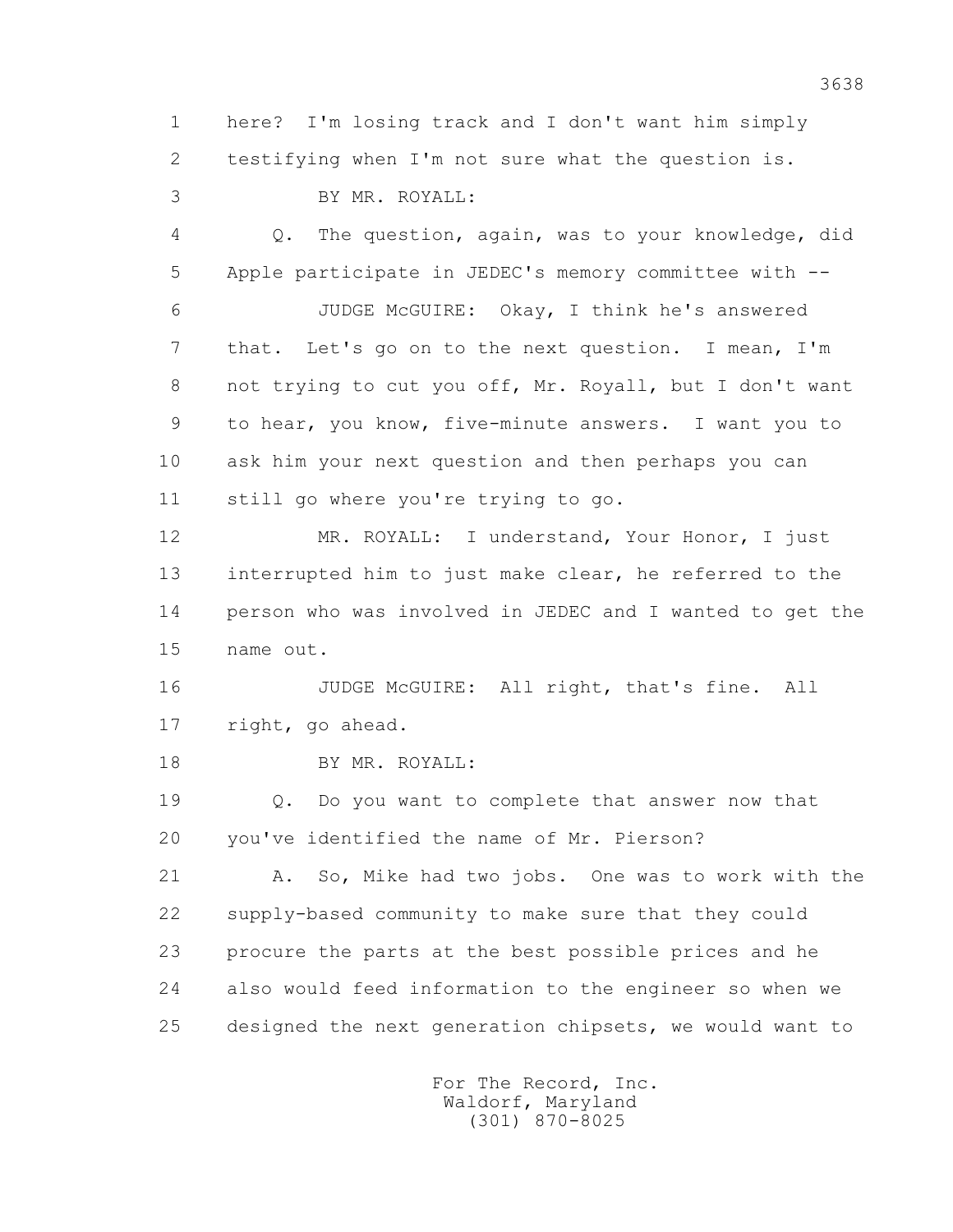1 know which memory technology we should design our parts 2 for.

 3 Q. Now, in your role at Apple, you personally, did 4 you become involved in issues relating to the evaluation 5 and selection of what type of computer memory to use in 6 the Macintosh?

7 A. Yes.

 8 Q. Can you explain how you became involved in those 9 types of issues?

 10 A. So that, again, my team was responsible for 11 designing the future generation Macintoshes, so one 12 thing you should do when you're designing the Macintosh 13 is you would sit down with Mike and say, okay, Mike, 14 we're issuing the Macintosh in 1994, what memory is 15 going to be available in the 1994 time frame, Mike would 16 tell us and we would design our Macintosh to work with 17 the memory that would be available in 1994, for example.

 18 Q. Who designed the chipsets that were used in the 19 Macintosh computers that you were involved in

20 developing?

21 A. Apple Engineering.

 22 Q. And did Apple also manufacture those chipsets? 23 A. We worked with Texas Instruments and VLSI and 24 those two companies would actually physical manufacture 25 and test the parts.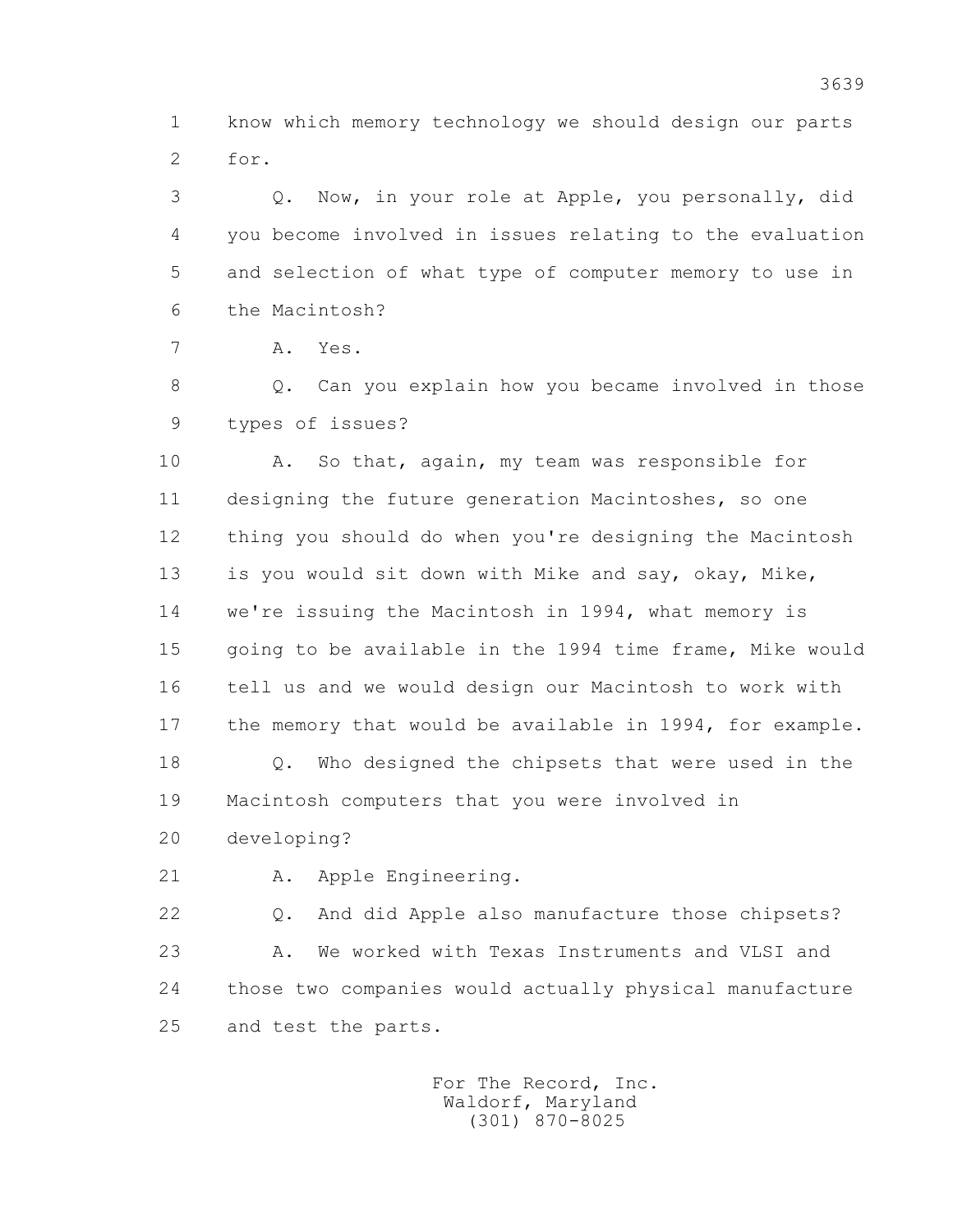1 Q. Before designing the chipsets for the Macintosh 2 computers, was it necessary to make a decision of what 3 type of memory to use in those Macintosh computers? 4 A. Yes, you had, in other words, memory design -- 5 you had to know what memory design to design those chips 6 for. 7 Q. And if you recall, what type of memory did Apple 8 select for the Macintosh computers that you were 9 involved in designing? 10 A. It was asynch DRAM, I don't remember the exact 11 frequencies. 12 Q. To your knowledge, did Apple during the time 13 period that you were with the company develop its own 14 proprietary memory products for the Macintosh? 15 A. Never. 16 Q. Do you have an understanding as to why Apple did 17 not consider that? 18 A. Even Apple, which would like to design 19 everything themselves, knew that there were certain 20 commodities you just couldn't influence or try to 21 change. So, Apple had no interest in changing the 22 memory standards. You know, our value -- the Apple 23 value-added had nothing to do with memory, so we stuck 24 to the value-added areas that we understood best, which 25 were, you know, user interfaces and hardware.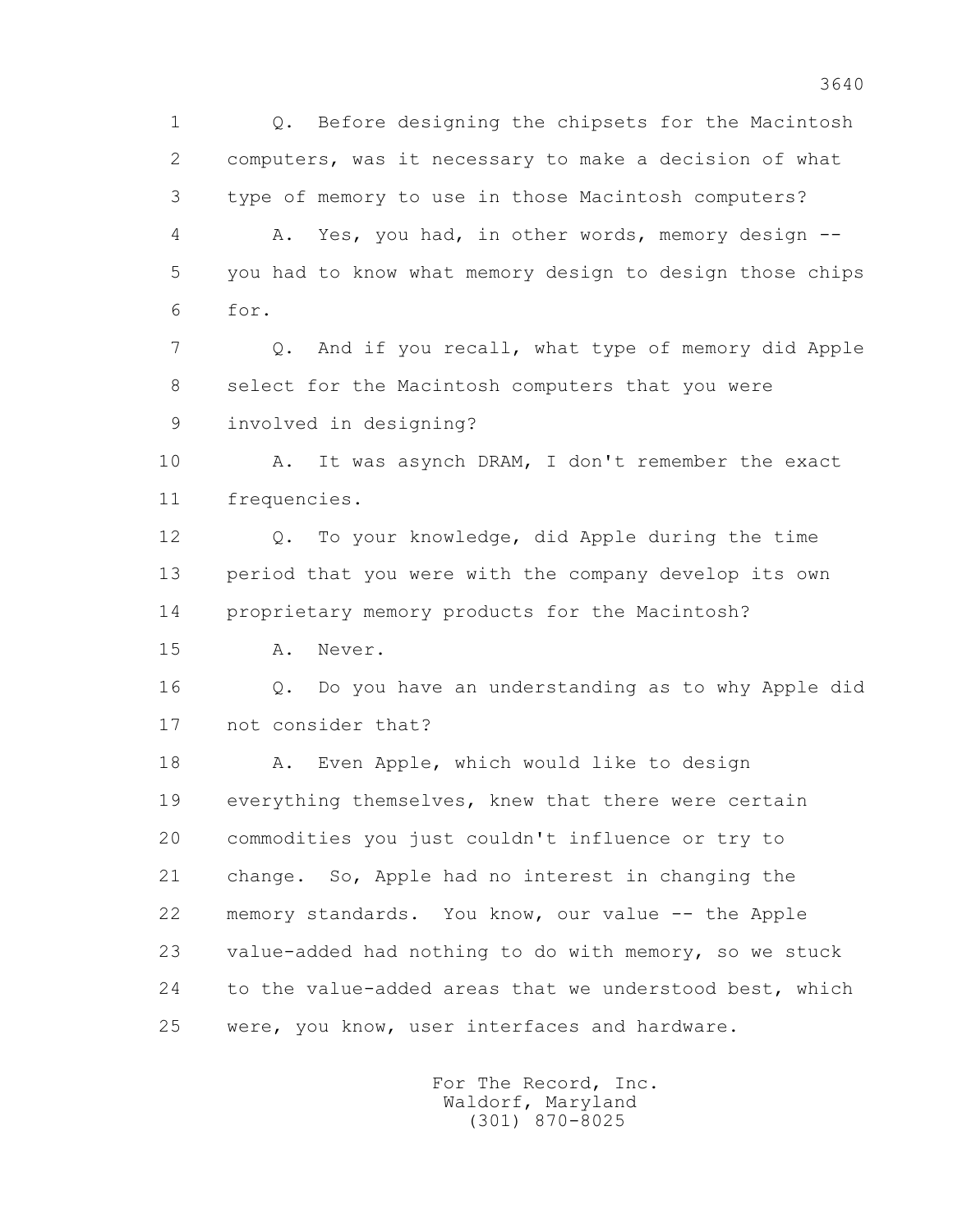1 Q. Were you involved while at Apple in decisions of 2 which memory supplier or suppliers to do business with? 3 A. Well, Apple was so big at the time, we had to 4 have a minimum of six suppliers for any given memory 5 technology.

6 Q. And why was that?

 7 A. Again, availability is very, very important and 8 when you have a commodity like memory, you know, if you 9 don't get the memory, you can't chip your Mac, you can't 10 chip your Macintosh, you're out of business. And 11 because the volume of memory is so great, Apple thought 12 it was very, very important to have multiple suppliers. 13 Again, the DRAM industry is very cyclical, so there are 14 years when we have tremendous supply glut where you 15 can't give it away and there's some years when there's a 16 supply trough, and when there's a trough, you have to 17 make sure you have enough suppliers.

 18 Q. Let's return to your work at AMD, and I think 19 you said you began working for AMD in 1997. Is that 20 correct?

21 A. That's correct.

 22 Q. And you also mentioned earlier that the primary 23 business of AMD is the microprocessor business. Just to 24 be clear, can you give a short explanation of what a 25 microprocessor is?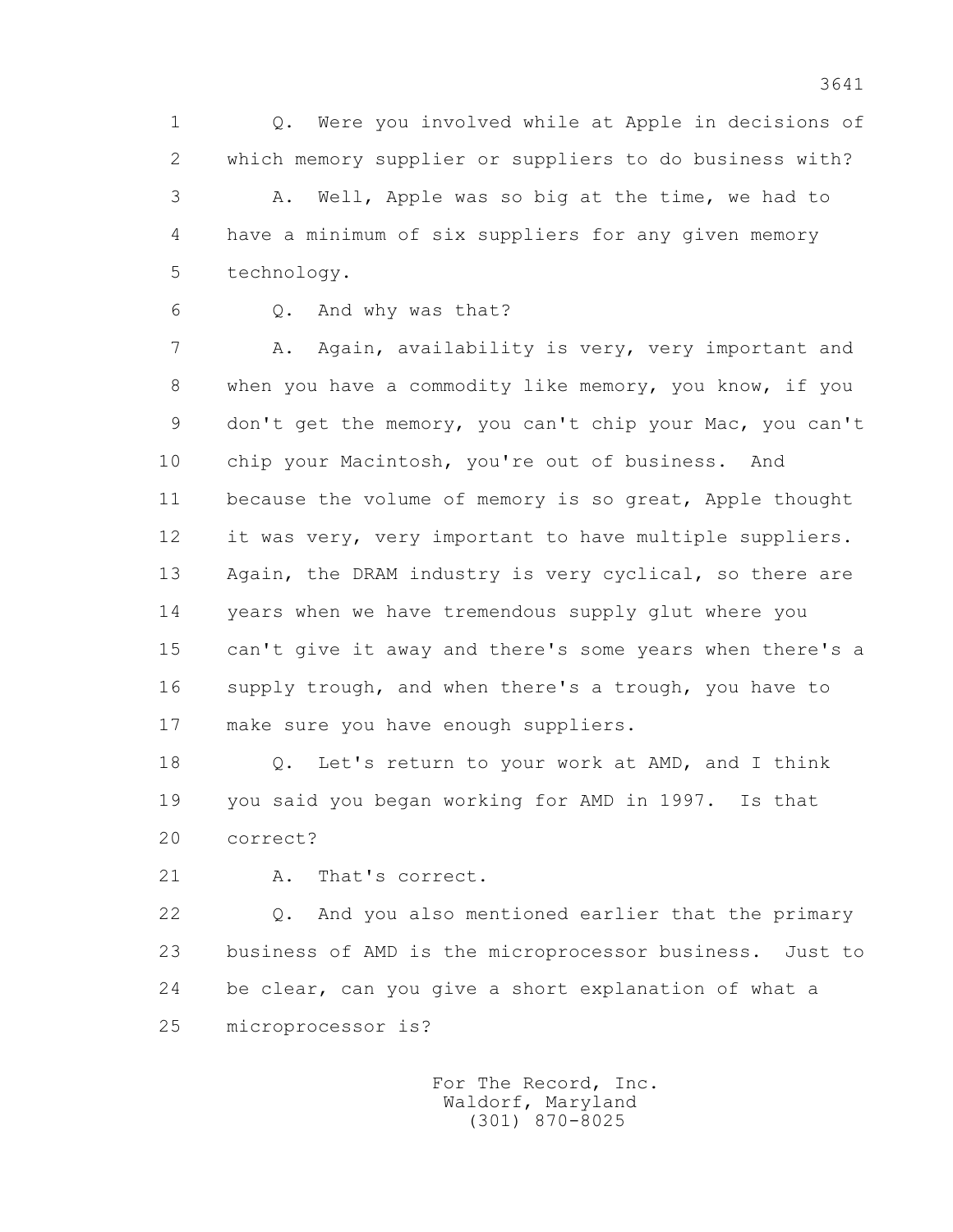1 A. The best way to think of a microprocessor is the 2 brains of the computer, so when you want to think about 3 how fast you can add, subtract, multiple, divide, that's 4 done by the microprocessor. When people talk about 5 graphic images and watching things spin around and move 6 quickly, a lot of that is all done by a microprocessor. 7 It's just the brains.

 8 Q. What types of products are AMD's microprocessors 9 used in?

10 A. Again, they're used in desktops, and in mobile 11 computers, and within the last two or three years, Apple 12 has been involved in the server market.

13 Q. Who are AMD's principal customers?

14 A. AMD sells to every major OEM with the exception 15 of Dell, and we have a large what's called white box 16 market, which is the -- these are guys who sell one, 17 two, three, four, five, six computers and they buy all 18 their microprocessors through distribution channels.

 19 Q. Roughly speaking, what portion of your customer 20 base is reflected by the PC, the OEM manufacturers as 21 opposed to the white box manufacturers?

 22 A. At this moment in time, about 30 percent of our 23 business is in the white box market.

 24 Q. Who does AMD compete with in the sale of 25 microprocessors?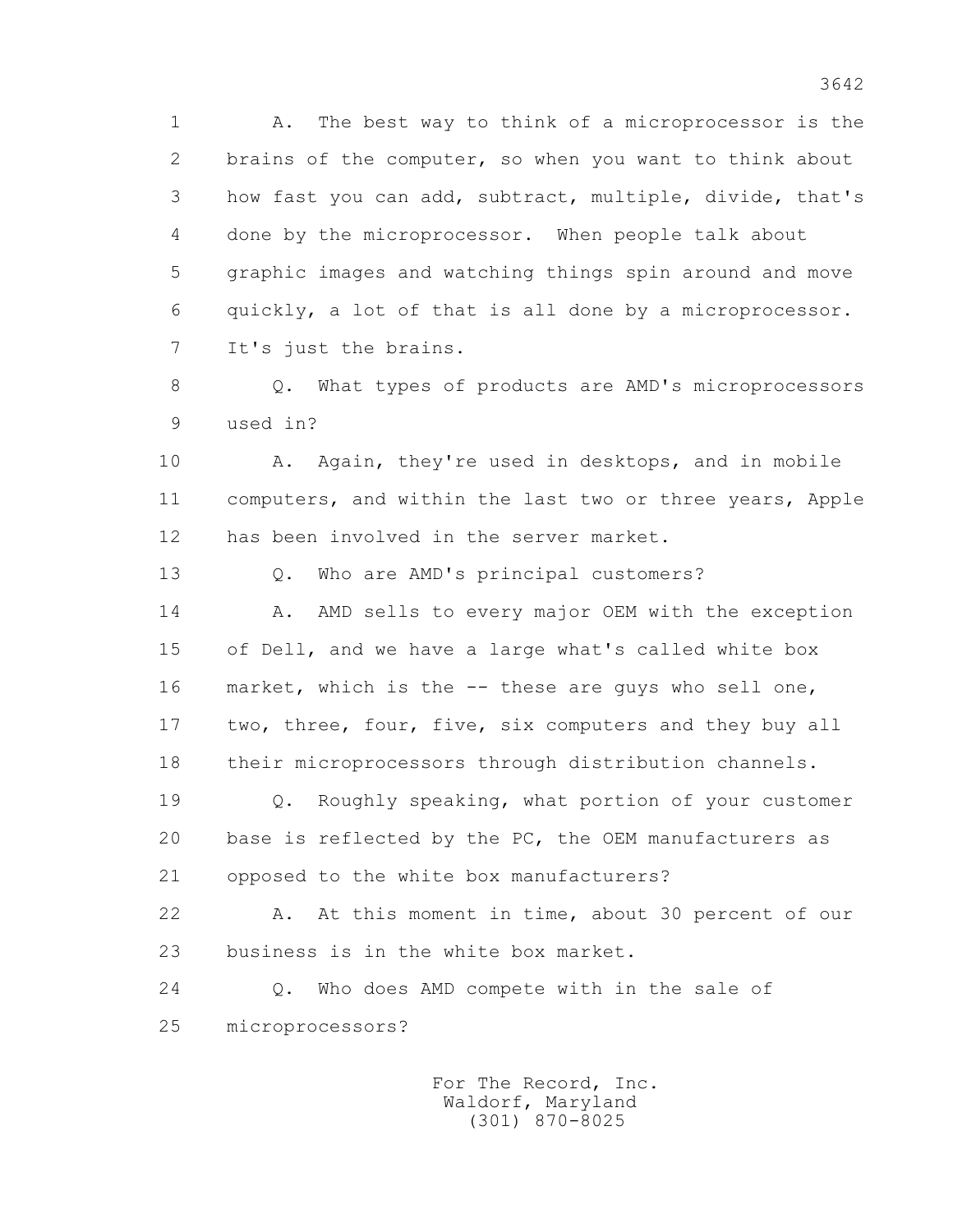1 A. Intel.

2 0. Other than AMD and Intel, are there any other 3 firms that have a material presence or share in that 4 marketplace? 5 A. Not a material, there are a few companies, but 6 they're less than one percent share. 7 Q. Less than one percent? 8 A. Yeah. 9 Q. Do you have a rough estimate as of today of 10 Intel's and AMD's respective shares in the 11 microprocessor business? 12 A. We're roughly 20 percent of the desktop 13 business, and about 10 percent of the mobile business. 14 So our average share of all microprocessors sold is 15 probably about 17 percent. 16 0. In case you didn't make it clear earlier, when 17 you refer to mobile, is that in part in reference to 18 laptop computers? 19 A. Yes, everybody on that -- on these two tables 20 have laptops, those are considered mobile computers, 21 yes. 22 Q. Do you know how the market share splits between 23 AMD and Intel have varied over, say, the past four or 24 five years? 25 A. In the last -- since I've been at Apple, our For The Record, Inc.

 Waldorf, Maryland (301) 870-8025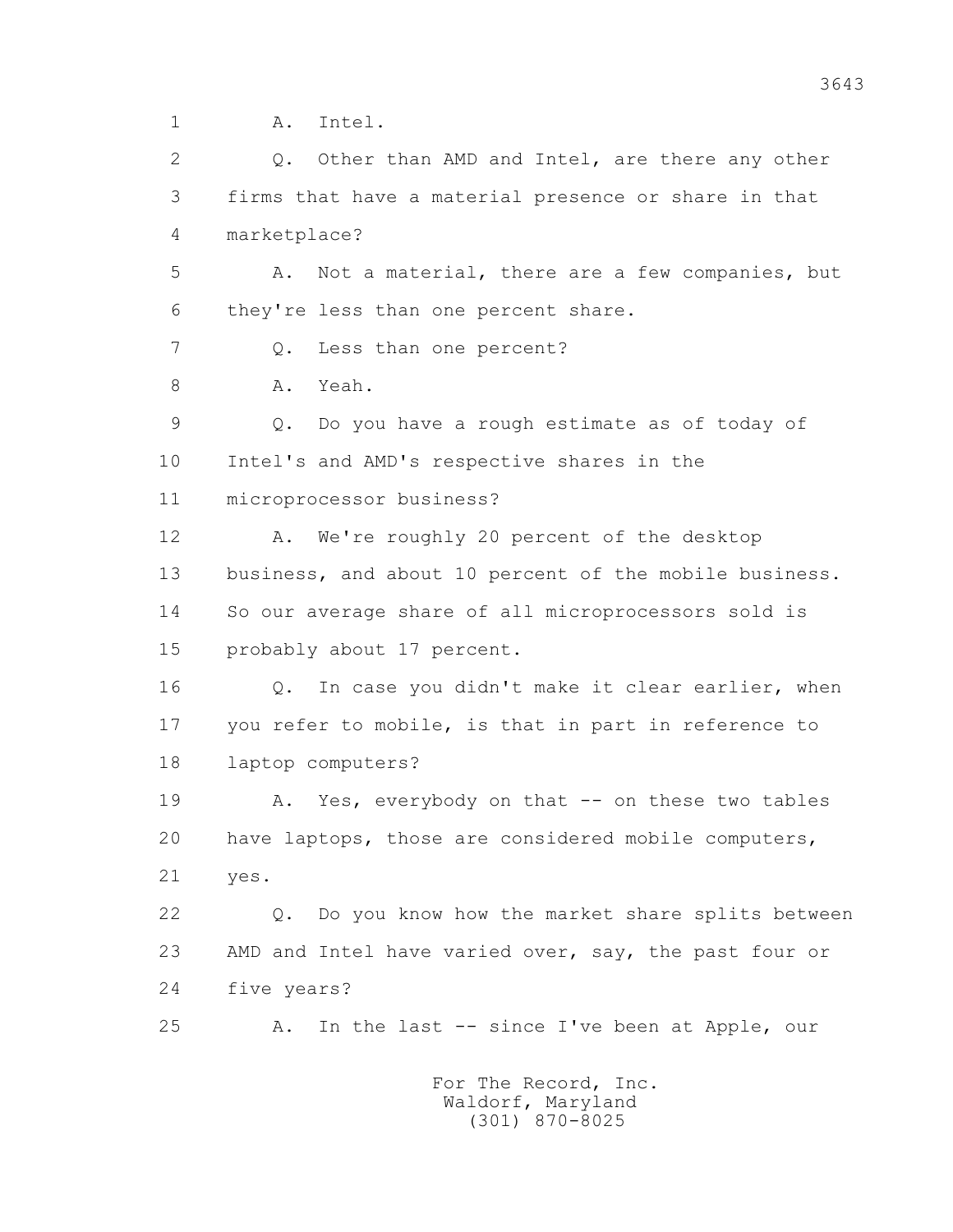1 desktop market share has been pretty consistently 2 increasing, although it's like the stock market, we have 3 good quarters and bad quarters. For example, we're 4 about 19 percent share right now, we've been as high as 5 23, but when I started we were like 14 percent. So, 6 we've been on the desktop pretty much over time 7 increasing share on Intel. And in the mobile work, 8 pretty much flat, we go up or down plus or minus five 9 percent in any given quarter. 10 Q. In the time that you've been with AMD for the 11 past I guess five or six years. 12 A. Yes. 13 Q. Has the company developed or sold more than one 14 generation of microprocessor products? 15 A. Yeah, in the time frame that I've worked at AMD, 16 they've sold three. 17 Q. Three different generations? 18 A. Yes, sir. 19 Q. Let's take a moment and just make clear what 20 generations of products -- if I can use the easel, Your 21 Honor. 22 JUDGE McGUIRE: Yes. 23 BY MR. ROYALL: 24 Q. Forgive my handwriting. All right, you 25 mentioned that there are three different generations of For The Record, Inc.

 Waldorf, Maryland (301) 870-8025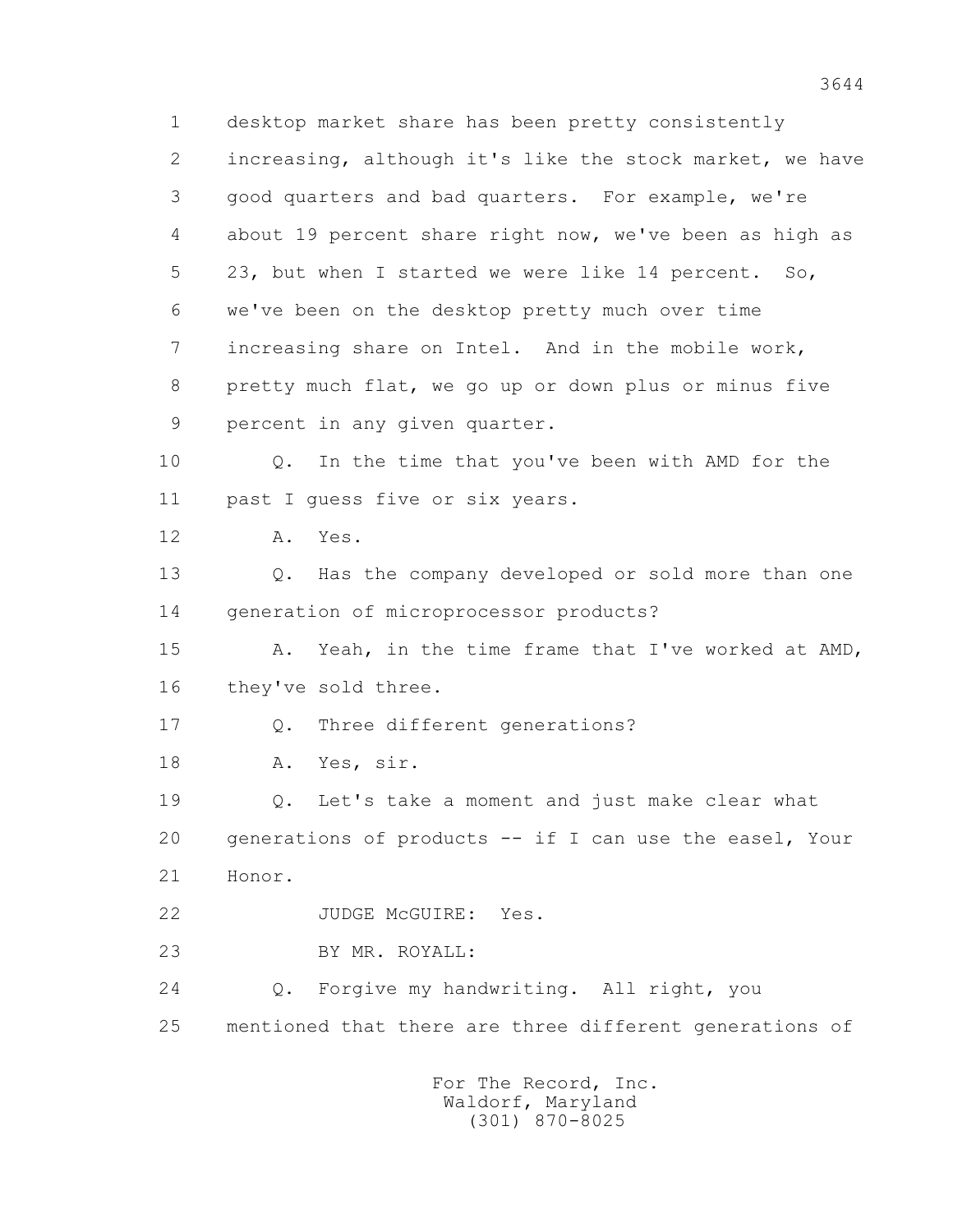1 AMD microprocessors that you've been involved in in the 2 years that you've been at AMD. What was the first 3 generation microprocessor that you had some involvement 4 with? 5 A. The K-6. 6 Q. When you joined AMD in 1997, was the K-6 in 7 development? 8 A. Actually it just started production. 9 Q. So, the development was already complete? 10 A. Yes, sir. 11 Q. And do you know when the development on the K-6 12 started? 13 A. The short answer is we acquired the K-6, so it 14 really wasn't developed by AMD, there was a start-up in 15 the Valley called NexGen and AMD acquired NexGen, and so 16 it was done by acquisition. And I'm not sure quite 17 frankly how long the K-6 was in development with NexGen. 18 Q. Have you heard the term "launch" in connection 19 with microprocessors? 20 A. Yes. 21 Q. What does that term mean to you? 22 A. Launch is when you first start selling your 23 microprocessors into the public. 24 0. Into the marketplace? 25 A. Into the marketplace, yeah.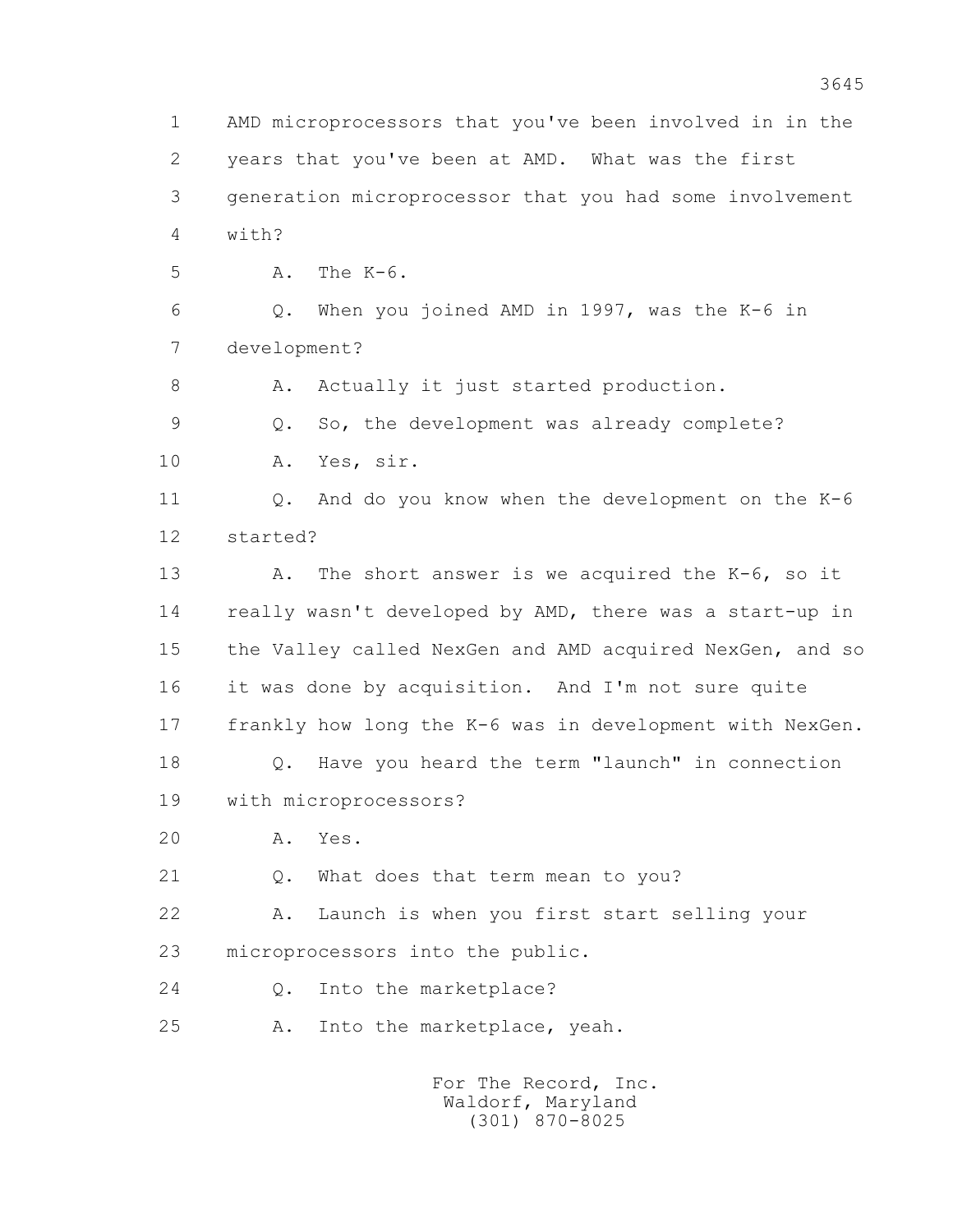1 Q. Do you know when the K-6 product was launched? 2 You may have already said this already. 3 A. April '97. 4 Q. '97. And are K-6 microprocessors still being 5 sold today? 6 A. No. 7 Q. Do you know ballpark when they ceased to be in 8 the marketplace? 9 A. 2000, say 2000, 2001. 10 Q. And did the K-6, AMD's K-6 microprocessor, when 11 it was being marketed and sold, did it compete with any 12 particular counterpart products from Intel? 13 A. Yes, the Pentium II and then the Pentium III. 14 Q. Now, when you joined AMD in 1997, was there any 15 development work being done on another generation of 16 microprocessors beyond the K-6? 17 A. Yes, the K-7. 18 Q. The K-7. Is K-7 known by any other name? 19 A. Yes, in the marketplace it's known as Athlon and 20 Duron. 21 Q. Duron, is that D U R O N? 22 A. Correct. 23 Q. Do you know when the development of the K-7 24 began? 25 A. '95-'96 time frame. For The Record, Inc.

 Waldorf, Maryland (301) 870-8025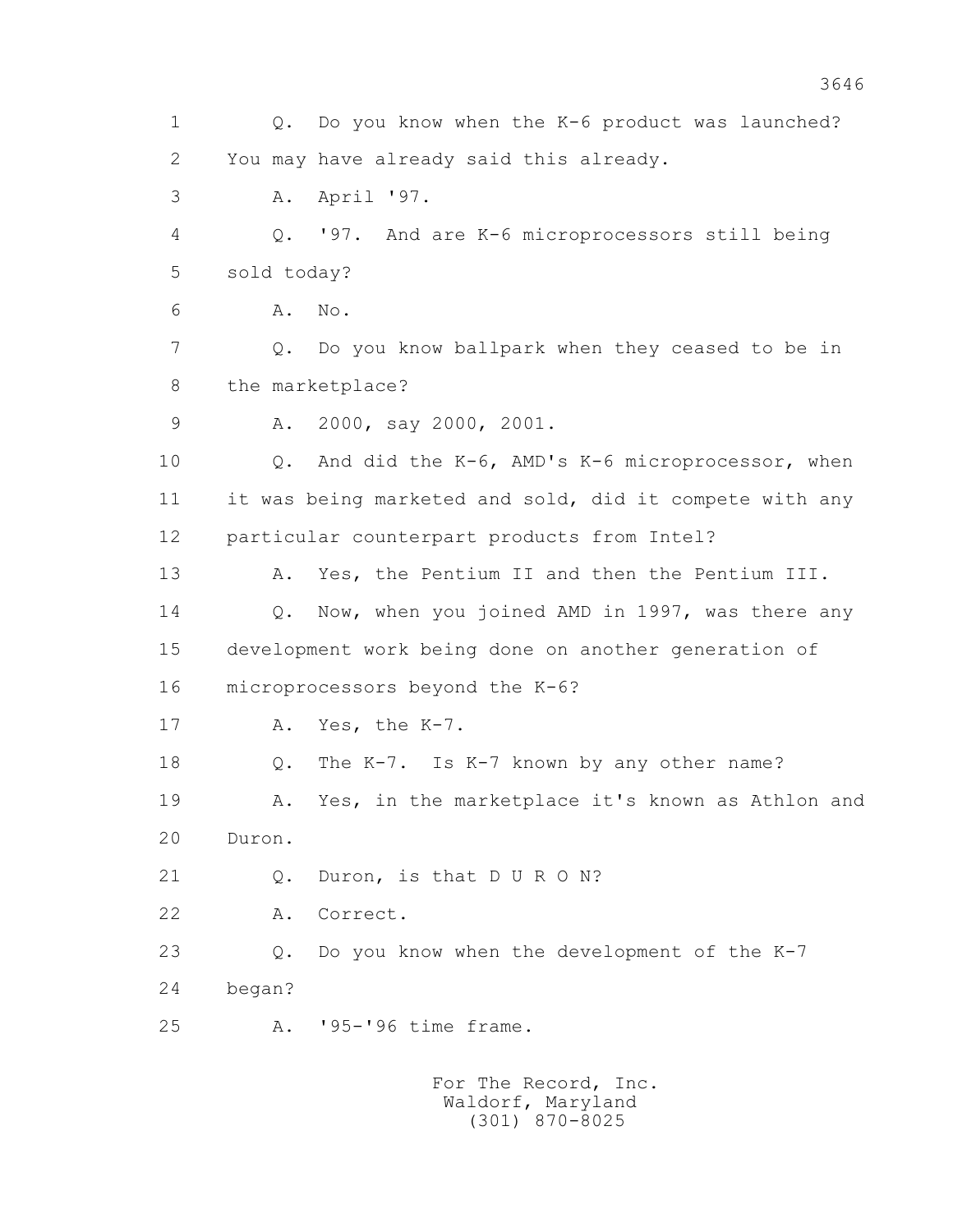1 Q. And do you know when the development of the K-7 2 product was completed? 3 A. '99. 4 Q. When, if you know, was the K-7 -- AMD's K-7 5 microprocessor launched in terms of being sold in the 6 marketplace? 7 A. It was sold in '99, in the fall. 8 Q. And are K-7 microprocessors still being produced 9 and sold today? 10 A. Yes, sir. 11 0. And in terms of competition from Intel, are 12 there any particular Intel microprocessors that the K-7 13 competes with or has competed with during its life 14 cycle? 15 A. Pentium III and then the Pentium IV. 16 Q. Now, you mentioned that there were three 17 different generations of AMD microprocessors that you've 18 had some involvement in. What is the third generation? 19 A. K-8. 20 Q. And is the K-8 microprocessor in development 21 today? 22 A. Actually, the K-8 is shipping today. The 23 version of K-8 for the server market is referred to as 24 Opteron and that was launched in April of this year. 25 Q. Opteron is O P T E R O N?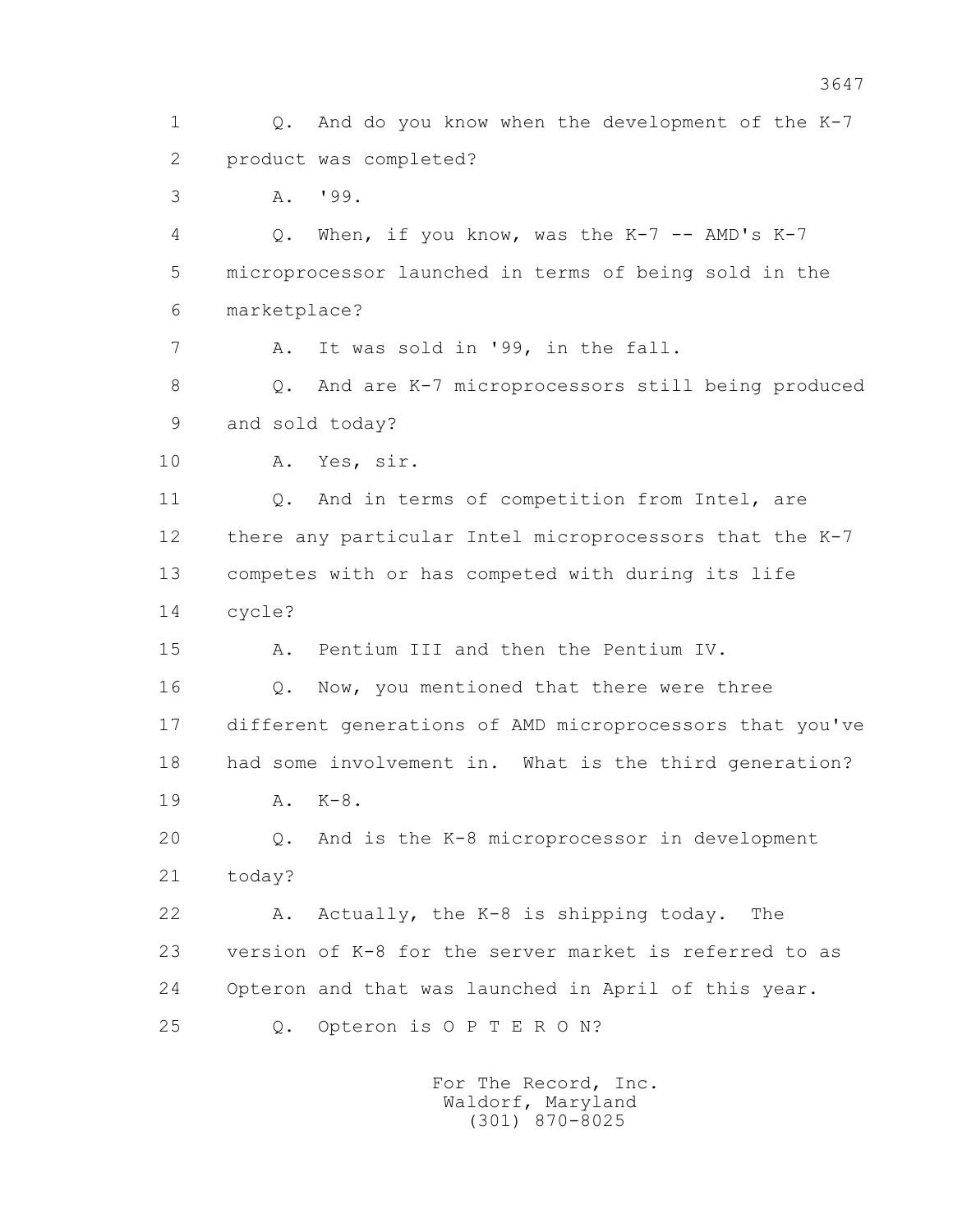1 A. Correct.

2 Q. And you said it was shipped in?

3 A. April of this year, 2003.

 4 Q. And do you know during what time period the K-8 5 microprocessor was under development?

6 A. '98 to 2003.

 7 Q. And understanding that this is just beginning to 8 come onto the market, but do you have an understanding 9 as to whether there's any particular Intel-based

10 microprocessor that the K-8 will compete with?

11 A. Yes, it competes with Xeon, X E O N. And 12 Itanium.

13 Q. Itanium?

14 A. Yes.

15 Q. I T A N I U M?

 16 A. Yes. There's also a desktop version of K-8, but 17 that has not been announced yet. We publicly stated 18 that it will ship in September, and that will compete 19 against Pentium IV.

 20 Q. So, the desktop version of K-8 is something that 21 will be launched some time later this year?

22 A. Correct.

 23 Q. Does AMD, to your knowledge, have development 24 work ongoing at the present time relating to any future 25 generations of microprocessors?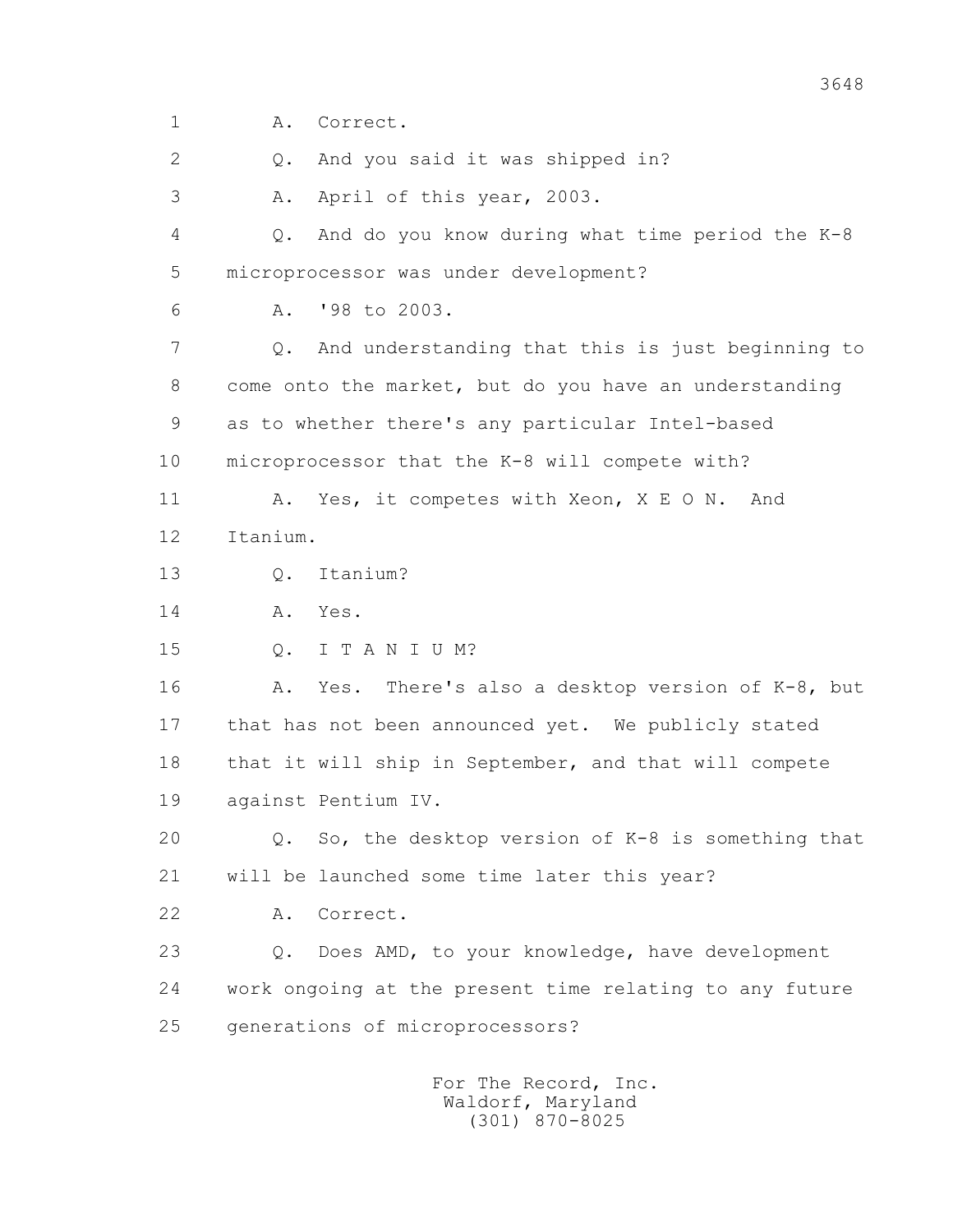1 A. Yes. K-9.

 2 Q. The K-9. Can you say anything about the 3 expectations in terms of when development will be 4 complete or when that product will be launched?

 5 A. My preference is not to since that is not public 6 record at this time. That is all considered proprietary 7 and confidential.

8 Q. That's fine. Now, generally speaking, how long 9 does it take, or again, based on your experience at AMD 10 over the past five to six years, how long does it take 11 to develop a new generation of AMD microprocessors?

 12 A. Well, as you can tell from the chart, it's 13 roughly five years. And the reason I always kind of 14 hesitate in telling you what the date was, you know, in 15 the beginning there were two or three folks and then it 16 builds up to a team of literally hundreds of people. 17 So, but if you start the clock out when you have the 18 first two or three really smart architects thinking 19 about this, it's about five years.

 20 Q. And again, generally speaking, based on your 21 experience at AMD, what would you say is the typical 22 product life cycle of an AMD microprocessor?

23 A. About four years. And again, the reason I keep 24 on hesitating is the very last microprocessor sold at 25 the end of life, you know, those things can last quite a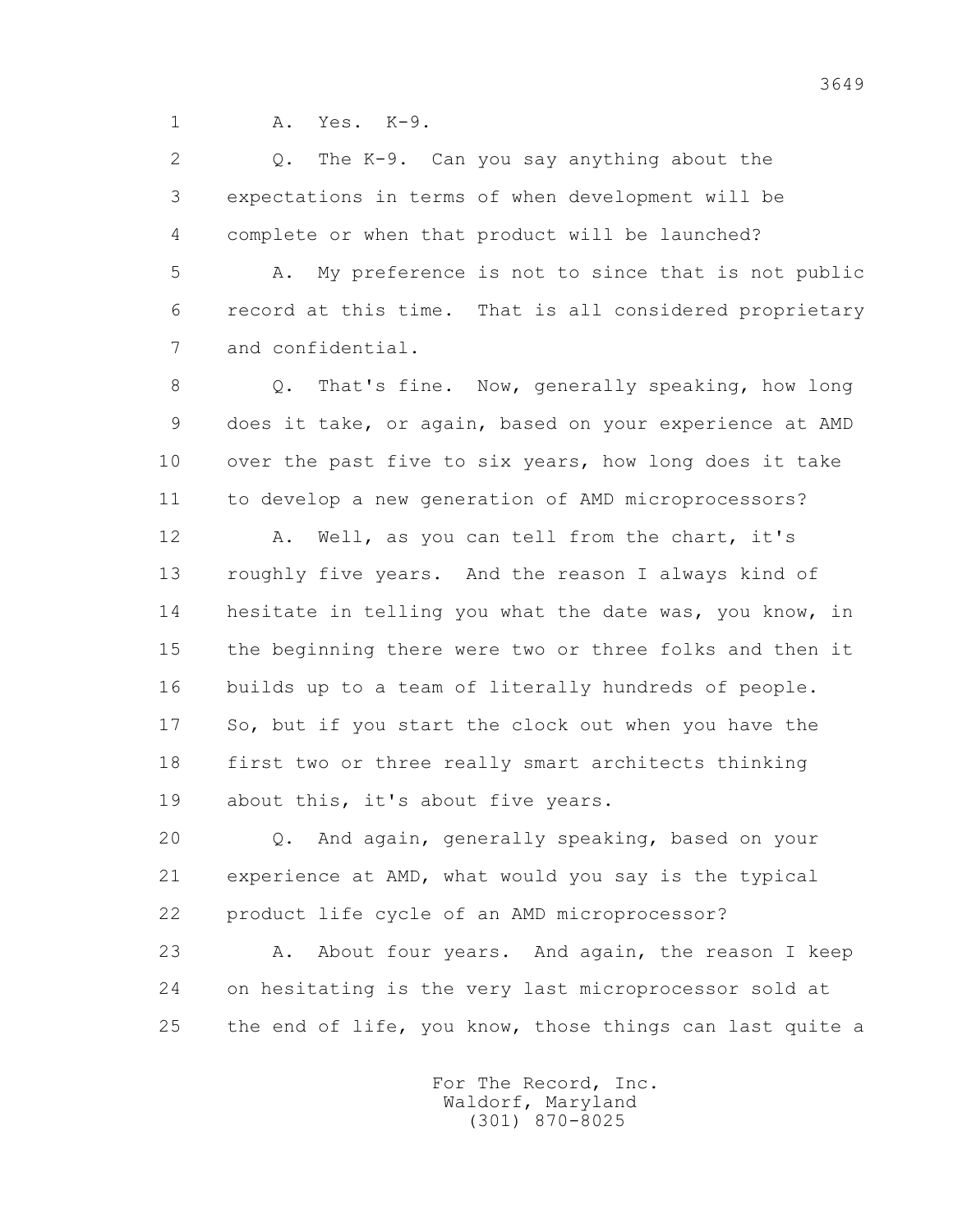1 few extra years and in all actuality they're not out of 2 the marketplace, although they may be selling a few 3 hundred thousand, which is a pretty small number.

 4 Q. Over the product life of an AMD microprocessor, 5 does the company -- well, let's take the K-7, for 6 instance.

```
 7 A. Um-hmm.
```
 8 Q. Does the company do anything to enhance 9 performance or to upgrade the product over the period of 10 years that it's out in the marketplace?

11 A. Absolutely. The way to think about it, we have 12 actually two sort of independent efforts. The first 13 effort is we continually improve the technology of our 14 manufacturing process. And what that enables you to do 15 is with the same design, you're able to increase the 16 performance of your microprocessor. So, if you look at 17 both AMD and Intel, for example, we sell Athlon, Intel 18 sells Pentium IV, every quarter we see that they have 19 higher and higher performance. One of the ways you get 20 that is by improving your manufacturing technology.

 21 The other way of doing that is we actually make 22 modifications to the design which, again, allows us to 23 tune the design to better enable higher performing 24 parts.

25 Q. Are you familiar with the term "system" as it's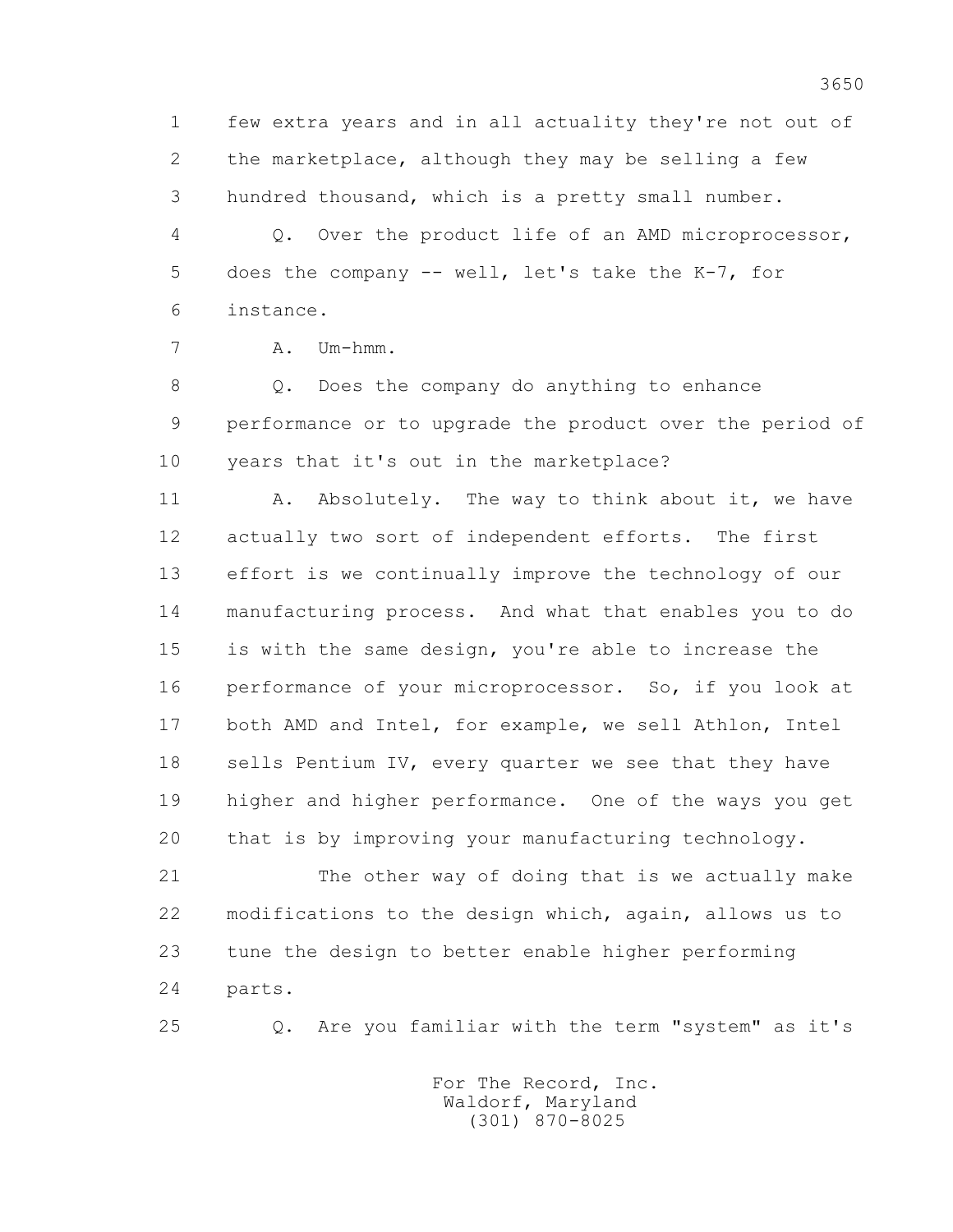1 used in reference to microprocessors?

2 A. Yes.

3 Q. What does that term mean to you?

 4 A. So, again, to me a system is what the end 5 customer buys. So, for example, the PC you buy at the 6 store or the laptops that, you know, folks have on their 7 desk right now, those are end systems.

 8 Q. And does AMD during the life cycle of a given 9 microprocessor do anything to update or enhance the 10 system that goes along with the microprocessor?

11 A. Absolutely. So, what is common practice in the 12 industry for both AMD and Intel is that we are 13 constantly working -- in AMD's case with our partners -- 14 to develop new technologies that go into the system that 15 enable the overall performance of the system to improve. 16 And that can take its form in terms of different I/O 17 devices, take the form of faster memory, faster front 18 side buses. There's a whole bunch of different changes 19 that you make to assist the microprocessor to perform 20 better.

 21 Q. And what is it that drives or motivates AMD to 22 make those types of enhancements or improvements in a 23 microprocessor system over time?

 24 A. The best way to describe it is by analogy. 25 Another way to look at the microprocessor, if that's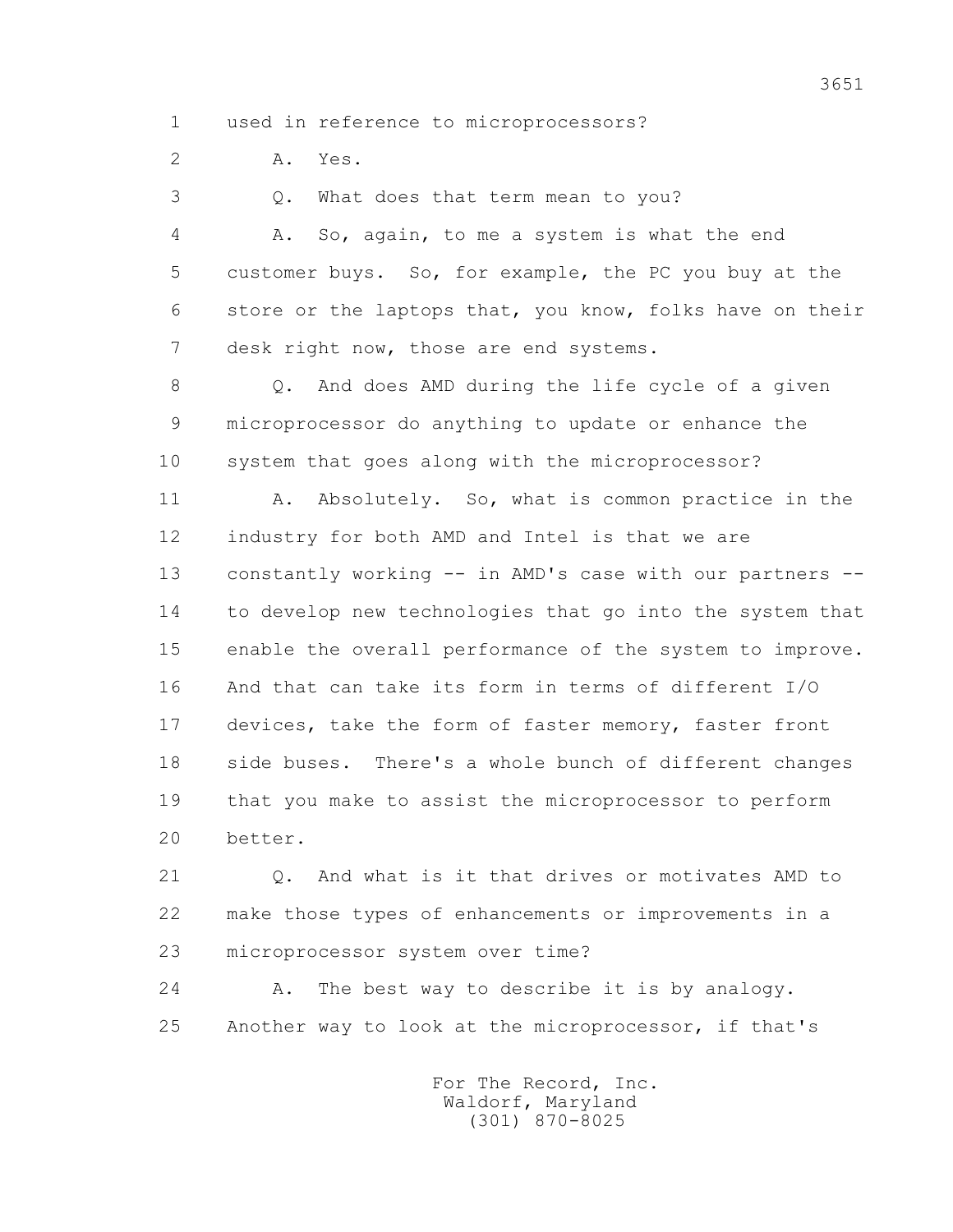1 your high performance of the car, and as you continue to 2 improve and improve your engine on the car, you've got 3 to improve the rest of the car to take advantage of that 4 engine. So, for example, you take a Porsche engine, 5 drop it into a Ford pick-up truck, that Ford pick-up 6 truck is just not going to perform like a Porsche that 7 has the exact same engine. So, all the other stuff that 8 Porsche does to make that car run really well, Ford 9 pick-up trucks don't have that.

 10 So, it's to the same extent, is that if the 11 performance of my processor keeps getting better and 12 better and better, that the components of the system 13 which feed the microprocessor need to also get better 14 and better and better to take advantage of the 15 technology of the microprocessor.

 16 Q. Let's go back, Mr. Heye, to the time when you 17 were first hired by AMD, you said it was 1997, I've 18 forgotten the month, if you recall.

19 A. June.

20 Q. June?

21 A. June, yes, sir.

 22 Q. Did AMD hire you to work on any particular 23 microprocessor product?

 24 A. Yes. I was -- my primary reason for joining AMD 25 was to generate an infrastructure for K-7.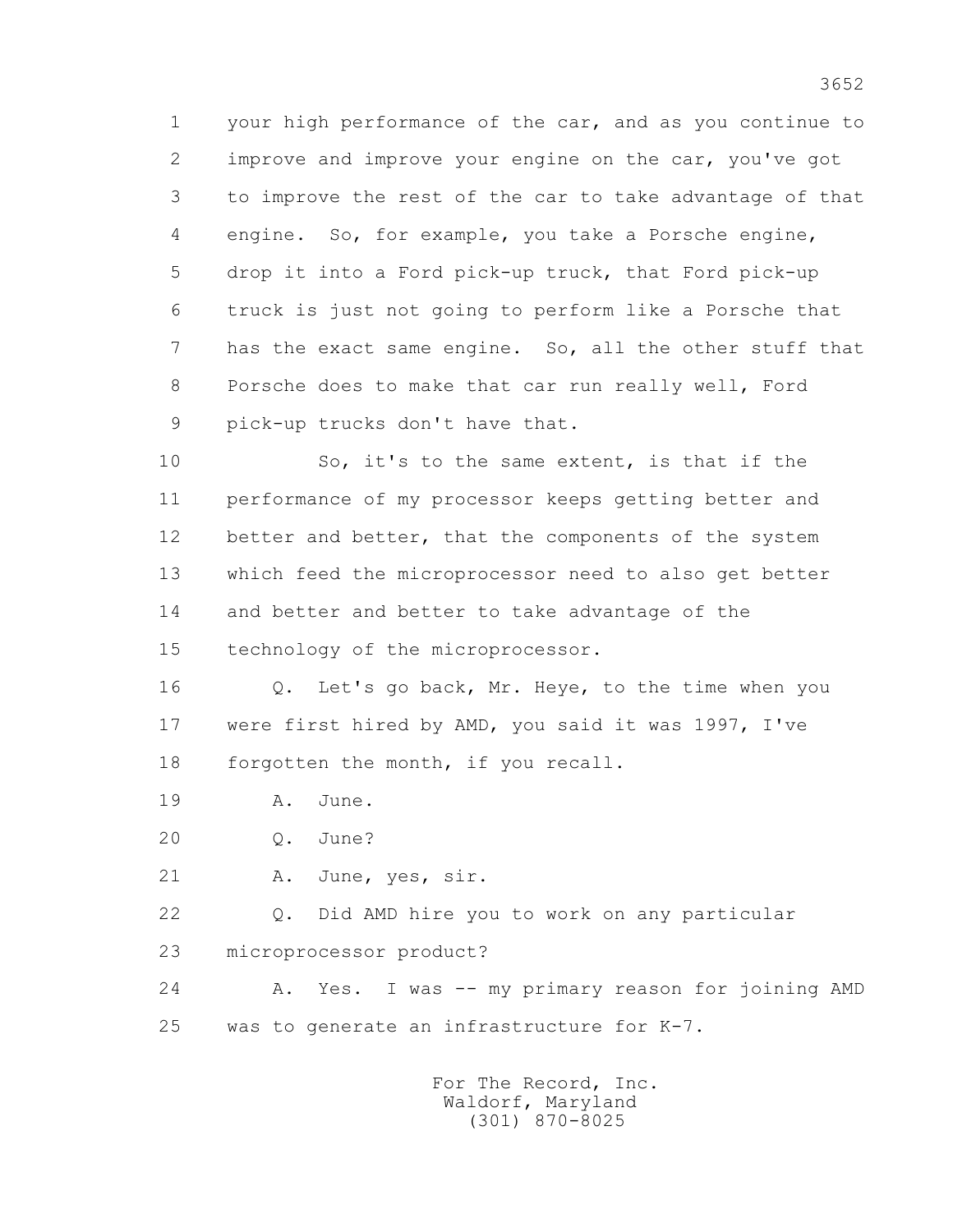2 And the K-7 microprocessor, from what you've 3 told us earlier, was under development at the time you 4 joined the company. 5 A. That's correct. 6 Q. Is that right? 7 A. Yes. 8 Q. Did the K-7 microprocessor differ in any 9 material respect from the earlier generation, the K-6? 10 A. It differed in a lot of different areas. The 11 one area that was of most concern to AMD, and the reason 12 I was hired, was that the K-7 did not have the same 13 front side bus as Intel. And the implication of that is 14 as follows: When I take a K-6, I could have walked in 15 any store and had an Intel motherboard or I should 16 phrase it a motherboard that can be used by any Intel 17 processors, I can plug my K-6 into any of those boards 18 into anyplace in the world and it would just work. 19 On K-7, I couldn't do that. So, K-7 was the 20 first microprocessor that was not pin compatible with an

1 Q. Did -- well, strike that.

 21 Intel-existing microprocessor. So, all that 22 infrastructure and all those companies designing stuff 23 for Intel-based motherboards, which AMD was leveraging 24 in the K-6 days, went away. And we had to generate our 25 own for K-7.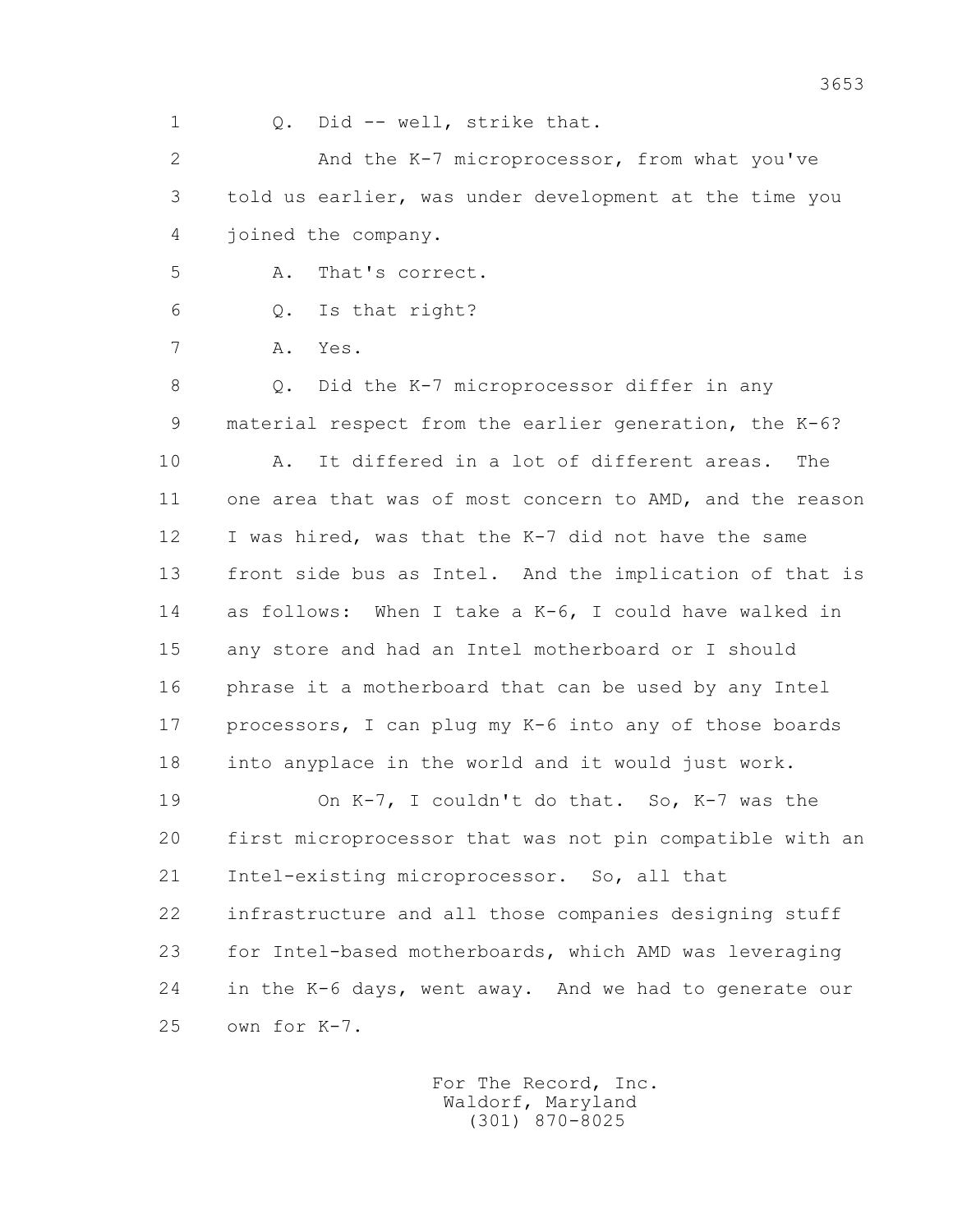1 Q. And do you have an understanding as to why in 2 the mid to late 1990s AMD made a decision to develop a 3 new generation of microprocessors, namely the K-7, that 4 did not have capability with the Intel infrastructure? 5 A. Yeah. It actually came from a legal document. 6 AMD and Intel were negotiating a cross license patent 7 agreement, and the implication was that AMD was no 8 longer allowed to use Intel front side bus on its future 9 generations of microprocessors. So, we were actually 10 contractually obligated not to use an Intel bus. 11 Q. And I believe you said that when you were hired 12 by AMD in 1997, you were hired to put in place an 13 infrastructure to support the K-7 microprocessor. Is 14 that right? 15 A. That's correct. 16 Q. And is that an infrastructure that did not 17 already exist? 18 A. Did not exist. 19 Q. Just to make sure we're very clear, what we're 20 talking about by the term infrastructure and what really 21 that entails and also to gain a better understanding of 22 your role at AMD, I would like to see if you could walk 23 us through and explain to us what constitutes an 24 infrastructure. Could you do that for us? 25 A. Sure.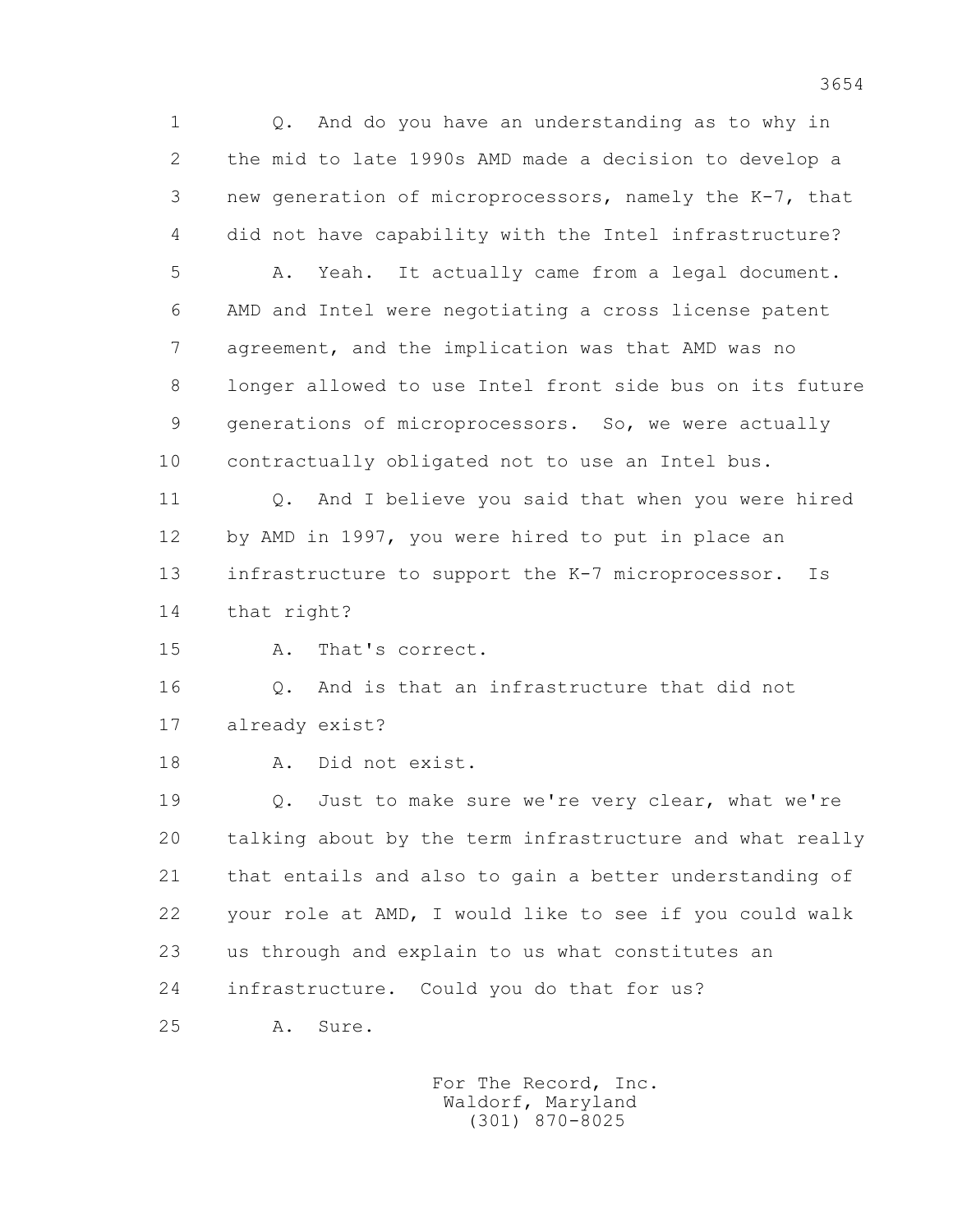1 Q. And would it be helpful to use the easel? 2 A. It would be great. If I may. 3 MR. ROYALL: Your Honor? 4 JUDGE McGUIRE: All right, go ahead, Mr. Heye. 5 Do you want to mark that as DX-29, just for the record. 6 MR. ROYALL: Yes, Your Honor, that's where we 7 are? 8 JUDGE McGUIRE: All right, thank you, Mr. 9 Royall. 10 (DX Exhibit Number 29 was marked for 11 identification.) 12 THE WITNESS: Let's start with the 13 microprocessor. So, initially we have a microprocessor 14 and a microprocessor talks in what's called the front 15 side bus. And a bus, by the way, is just a collection 16 of wires that's used to communicate to other components 17 in the PC. So, if the microprocessor is the brains, the 18 chipset is the central nervous system. And there are 19 two -- and we say it's in chipsets because there are two 20 chips associated with it. And these chips have always 21 been called euphemistically the north bridge and the 22 south bridge. 23 The north bridge has four -- is responsible for 24 communicating to four different subsections of the 25 microprocessor. The first thing is the north bridge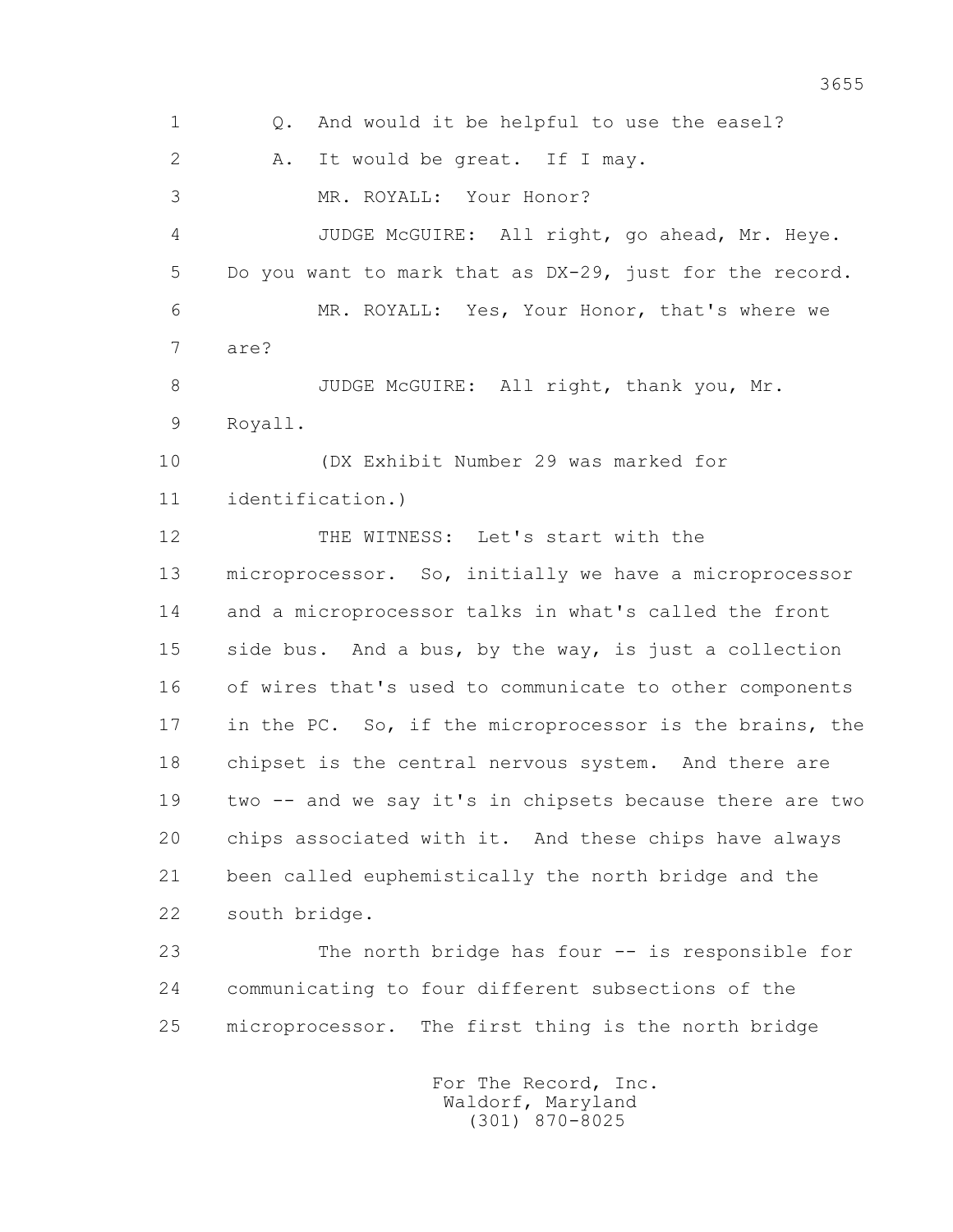1 talks to the microprocessor on the front side bus. The 2 north bridge talks to memory. The north bridge talks to 3 graphics. And it turns out the way it talks to graphics 4 is there's also another industry standard bus called 5 AGP, it stands for advanced graphics port. And north 6 bridge also talks to the south bridge, and the way it 7 talks to the south bridge is by our friend the PCI Bus. 8 So, the PCI Bus is actually an industry standard in 9 every PC and every laptop you all have has the PCI Bus 10 in it. So, the north bridge talks to the south bridge. 11 Now, the south bridge talks to all the 12 components that everybody here is familiar with on their

 13 PC today. So, it talks to the keyboard, it talks to the 14 mouse, most of you have what's called USB ports on your 15 PCs now. If you have a digital camera, you plug it into 16 you USB.

 17 The other thing is it has this thing that's 18 called the IDE bus, and I can't remember what that 19 stands for. And the IDE bus is when you have your hard 20 drive, it talks to the hard drive, it talks to your CD, 21 it talks to your DVD. It also has audio, and it also 22 talks to what's called the BIOS.

23 Q. The BIOS, B I O S?

24 A. B I O S, and that stands for binary input output 25 software. Basically, the BIOS is a -- is software that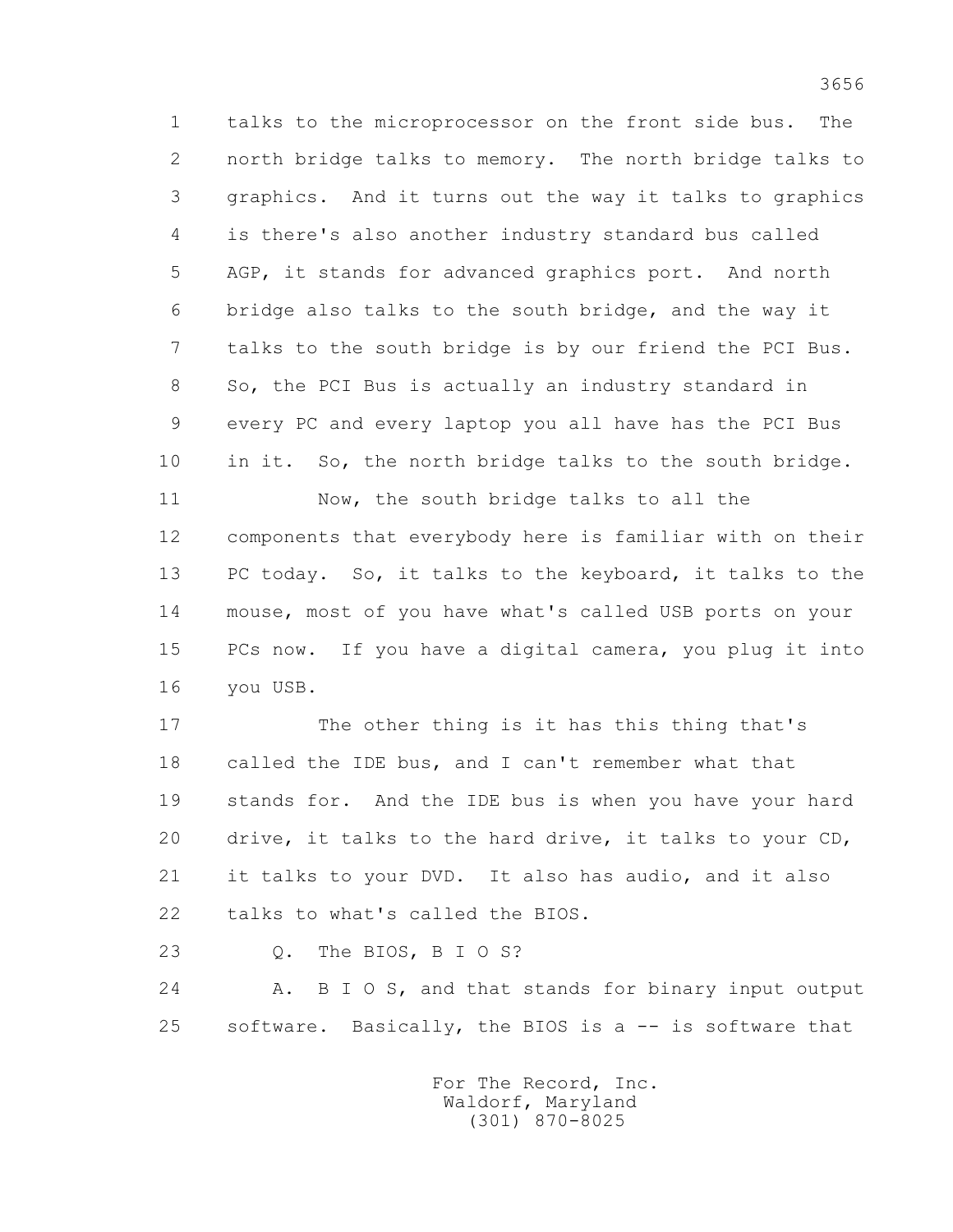1 is stored on non-volatile memory. Real briefly, though, 2 all that really means is the following: Here's what 3 it's trying to solve. When the computer is turned off, 4 all the memory is empty. There's nothing there. You 5 turn on the computer, the microprocessor wakes up, and 6 the poor guy goes, what am I supposed to do, who do I 7 talk to.

 8 Well, it turns out the microprocessor goes to 9 north bridge, north bridge goes to the south bridge, the 10 south bridge goes to the BIOS, the BIOS then sends 11 information to the microprocessor, it gives the 12 microprocessor enough information to now go like this to 13 the hard drive, the hard drive -- it tells the hard 14 drive, take the operating system, put it into memory and 15 then you're running.

 16 It's like when you turn on your PC you see all 17 those weird sentences come up in the beginning, that's 18 the BIOS and then that flashes away and you see the OS 19 logo, and the transition is you're talking to BIOS which 20 is talking to the hard drive.

 21 Q. Is all of what you have drawn on this exhibit, 22 which we will mark for identification as DX-30, does 23 that sit on something?

 24 A. That sits on a piece of fiberglass, and that 25 fiberglass is called the printed circuitboard, in fact I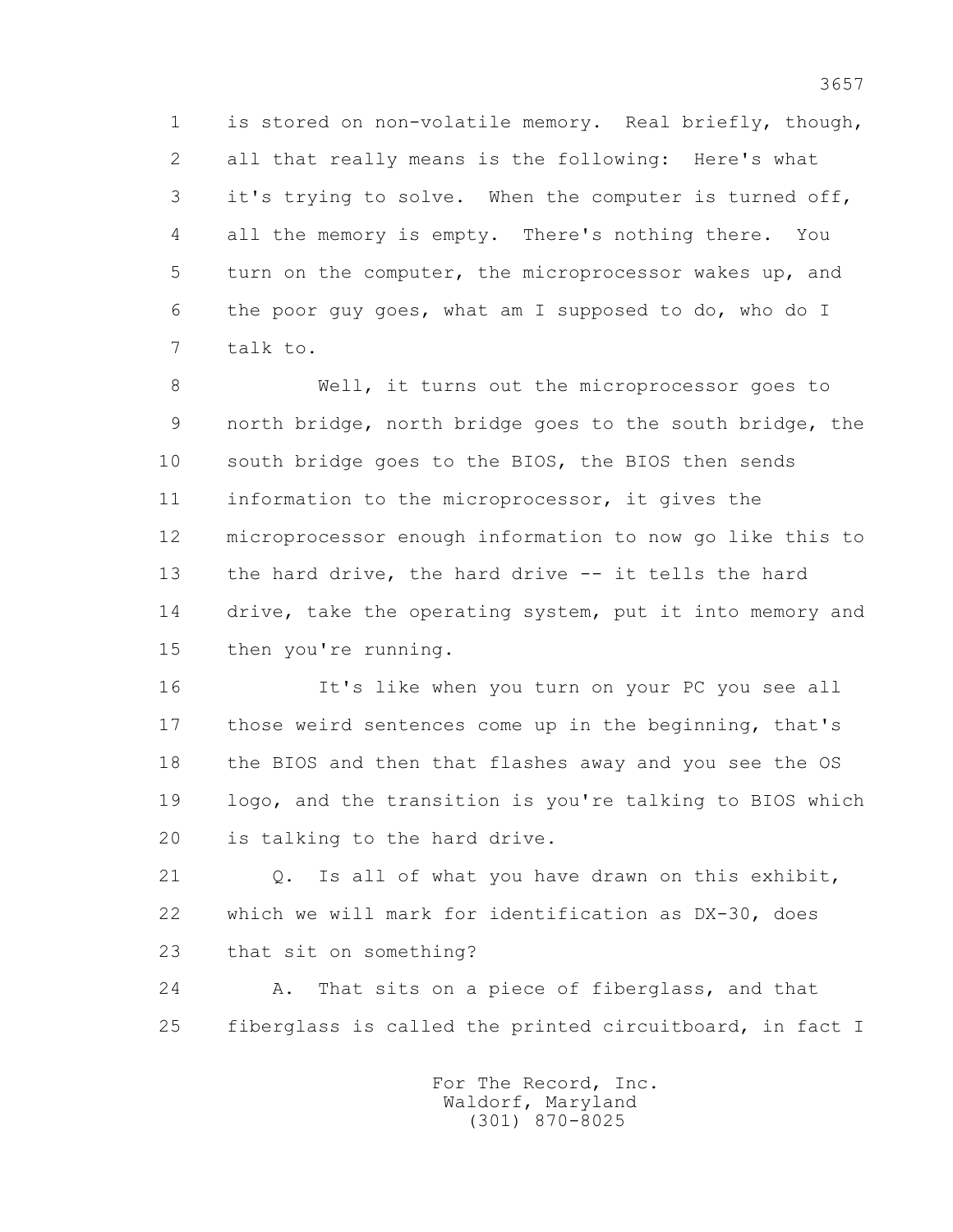1 brought one with me, I can show you in a minute, if you 2 like, but it's just on a printed circuitboard and that 3 printed circuitboard is euphemistically called a 4 motherboard. So, every PC has a motherboard. And let 5 me draw out two little things to make you aware. I'll 6 just make it two little blobs, there's two things that 7 you have to feed the microprocessor with, one is 8 voltage, and it turns out there's a special set of 9 circuitry called VRMs, which are voltage regulator 10 modules, and clocks. Believe it or not, microprocessors 11 have to have a clock. And VRMs and clock chips are 12 microprocessor-specific. So, again, when I'm doing 13 Intel compatible, I can leverage these two, when I do my 14 own microprocessor, I have to develop my own clock chip 15 and VRM.

 16 So, all this right here makes up the 17 motherboard. So, when you -- when AMD said, I no longer 18 can use the same front side bus, right here, as Intel, 19 the first thing you have to do is say, I better find me 20 a new chipset, because there's not a single chipset in 21 the world that can talk to my microprocessor. So, the 22 first thing you have to do is somehow get the chipsets. 23 Q. Let me, if you don't mind, just stop you there. 24 You mentioned that you brought some equipment with you. 25 A. Yes, sir.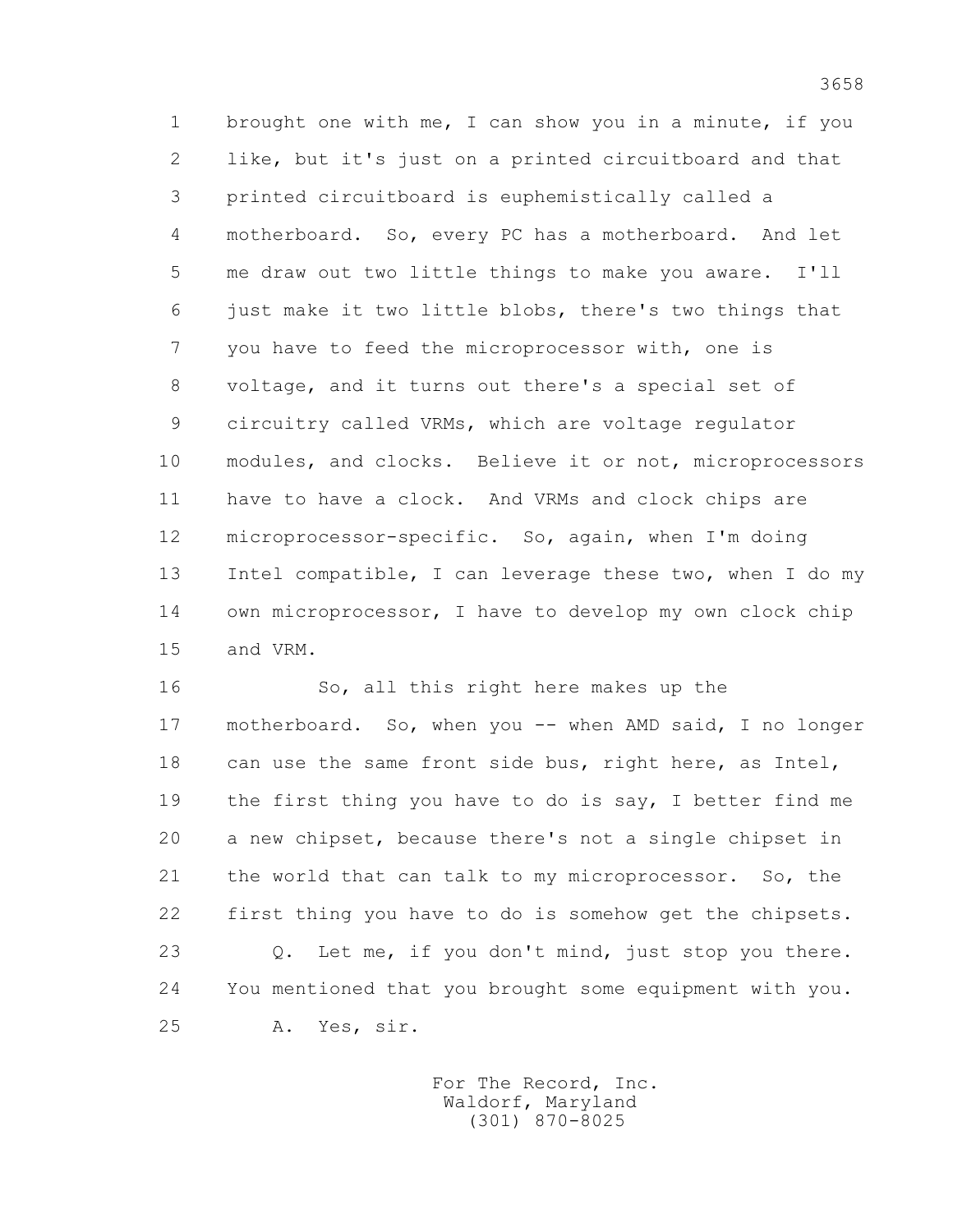1 Q. Do you have an actual physical motherboard that 2 corresponds with this? 3 A. Yes. 4 Q. Could you just quickly show us that? 5 A. Yes, sir. 6 MR. STONE: I thought I was supposed to get my 7 copy. 8 THE WITNESS: I beg your pardon? 9 MR. STONE: Yeah, I can take it home, put a case 10 around it and I have my computer. 11 MR. ROYALL: Well, this may be more antiquated 12 technology, I'm not sure you want to do that. 13 JUDGE McGUIRE: What's your memory at home, by 14 the way? 15 THE WITNESS: I'll tell you, I'll swap, you give 16 me your laptop, I'll give you this beautiful thing. 17 BY MR. ROYALL: 18 Q. If you can just hold that up, just so we can see 19 and you can explain to the judge how the physical 20 motherboard you have in your hand corresponds with the 21 diagram that you drew. 22 JUDGE McGUIRE: Can we come up here and Mr. 23 Stone, feel free, if you want to, so I can get a better 24 view of it. 25 THE WITNESS: Sure. So, this socket -- For The Record, Inc.

 Waldorf, Maryland (301) 870-8025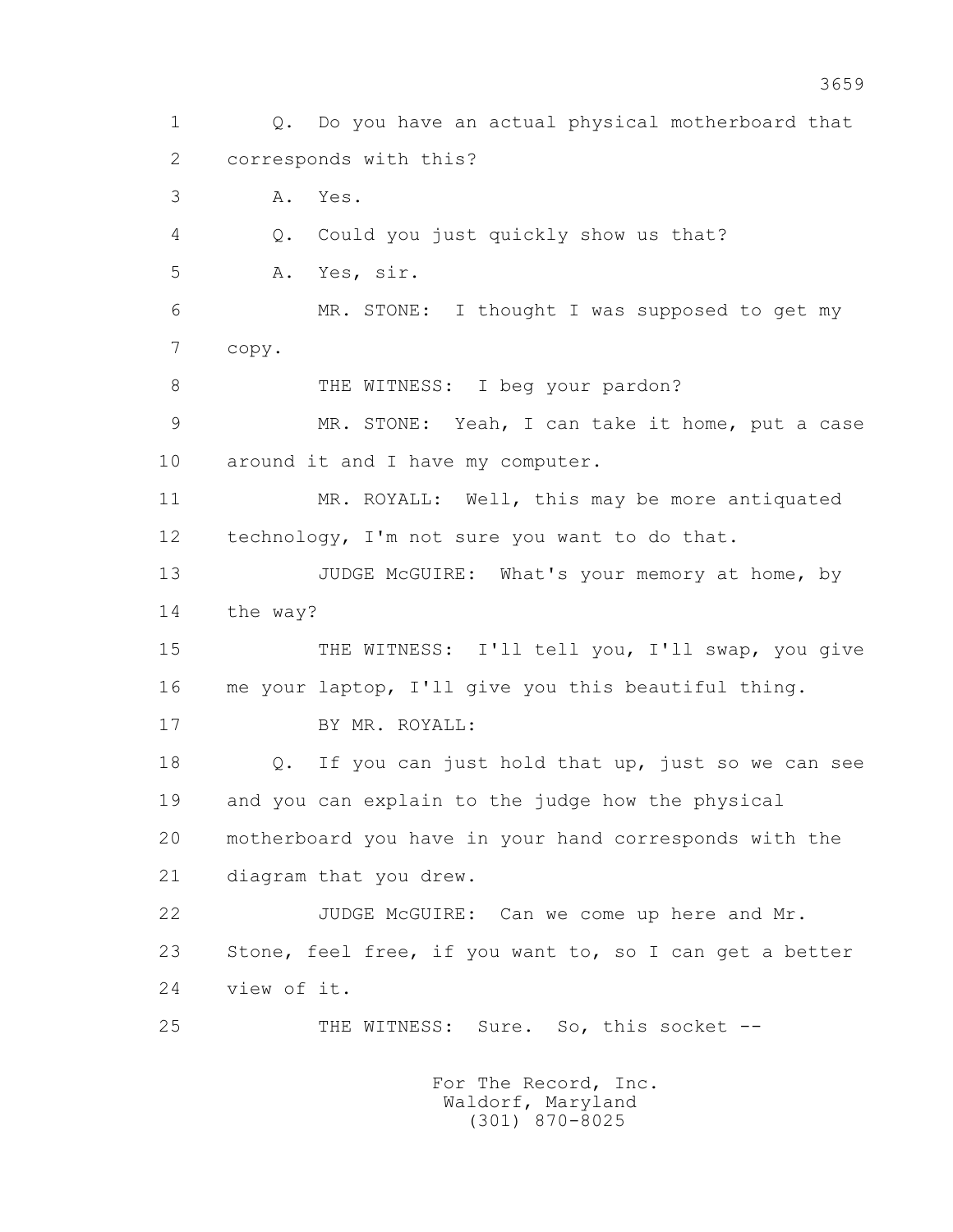1 actually, could you hand me those two black boxes, 2 please.

3 MR. ROYALL: Sure.

 4 THE WITNESS: Bring me the cards, too. So, the 5 first thing is, this socket right here, the 6 microprocessor socket, and this is the microprocessor. 7 So, again, in that diagram, it's where you plug in the 8 microprocessor goes there. That's the north bridge, 9 that's the south bridge. So, the north bridge has those 10 four heads. So, first, you see those little wires?

11 JUDGE McGUIRE: Yes.

 12 THE WITNESS: Those wires talk to the north 13 bridge, that's the front side bus. These are memory 14 DIMMs, so again, my memory is in here. So, that's my 15 memory, so I have to plug my memory in here. This right 16 here is the graphics port, this is the graphics card 17 right here, so I plug my graphics card like so. Anyhow, 18 you plug your graphics card in there. So, that's the 19 AGP port. There's even more wires that go from here to 20 these slots, that's the PCI Bus. And then right here is 21 your south bridge and the south bridge talks all sorts 22 of stuff, so that little thing right there is the BIOS, 23 and believe it or not, there's a whole bunch of wires 24 that snake itself around and talk to these connectors. 25 Just for clarity, this is your voltage regulator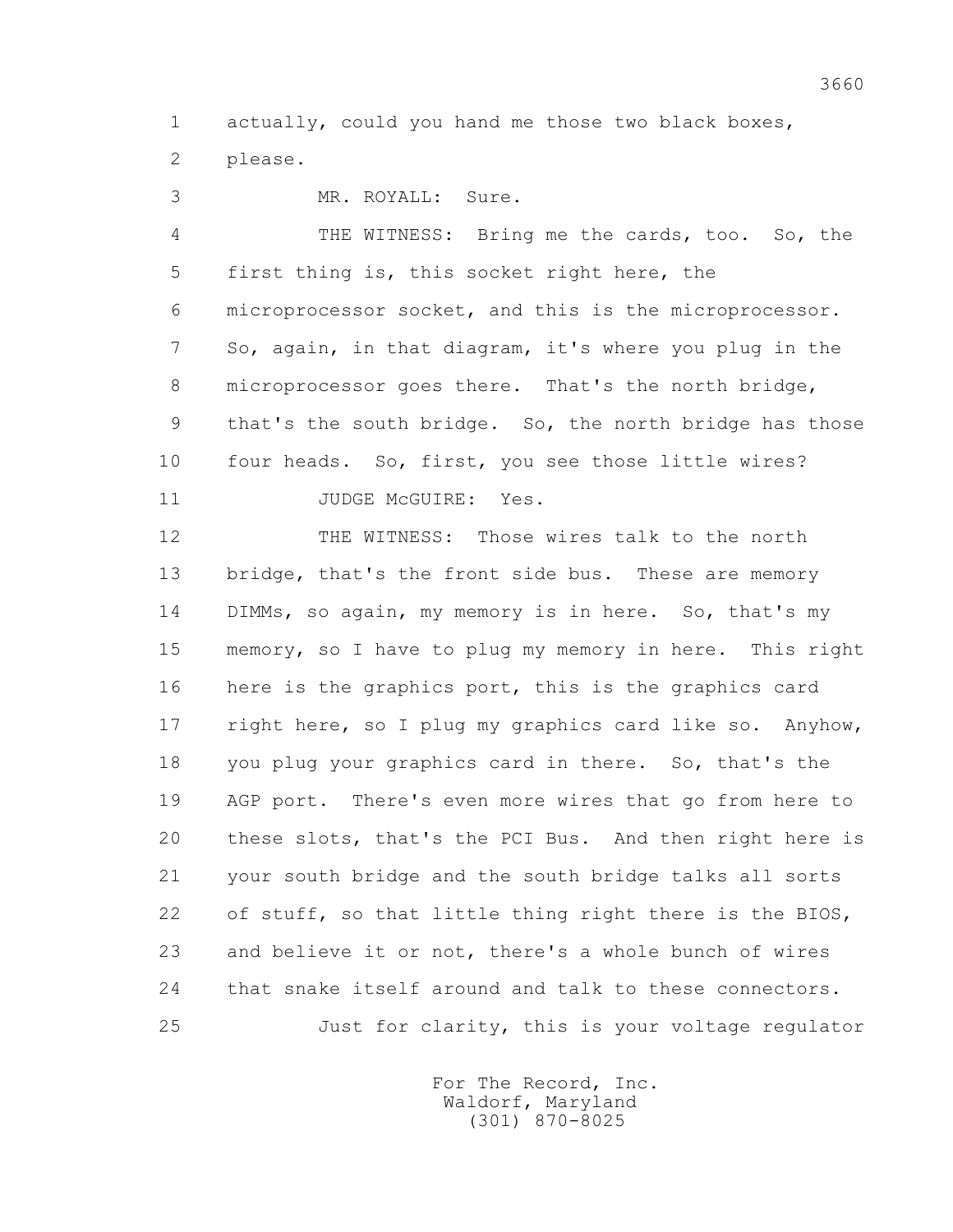1 and I believe that's the clock chip. So, that's the 2 whole physical thing. And so, what at the end of the 3 day, I have to generate one motherboard for every 4 microprocessor we sell, but knowing that when you say a 5 motherboard, you're really talking about a whole family 6 of components that go into the motherboard. 7 JUDGE McGUIRE: All right, thank you. 8 MR. ROYALL: Now, if you can hold onto these, 9 and you can take your seat, Mr. Heye. Your Honor, we 10 can deal with this later, but Mr. Heye said that he's 11 happy to leave these, they can be marked as 12 demonstratives at a later point. 13 JUDGE McGUIRE: Okay, fine. 14 BY MR. ROYALL: 15 Q. Thank you for that explanation, Mr. Heye, and 16 going back to my earlier questions, in your initial role 17 when you joined AMD, you said it was to create an 18 infrastructure for the K-7 microprocessor. 19 A. That's correct. 20 Q. And very briefly, how does what you have drawn 21 on the easel relate to the infrastructure that you 22 described earlier? 23 A. So, again, my job is to make sure that that 24 whole easel accepts the microprocessor that's available, 25 so when we started selling microprocessors, all that For The Record, Inc.

 Waldorf, Maryland (301) 870-8025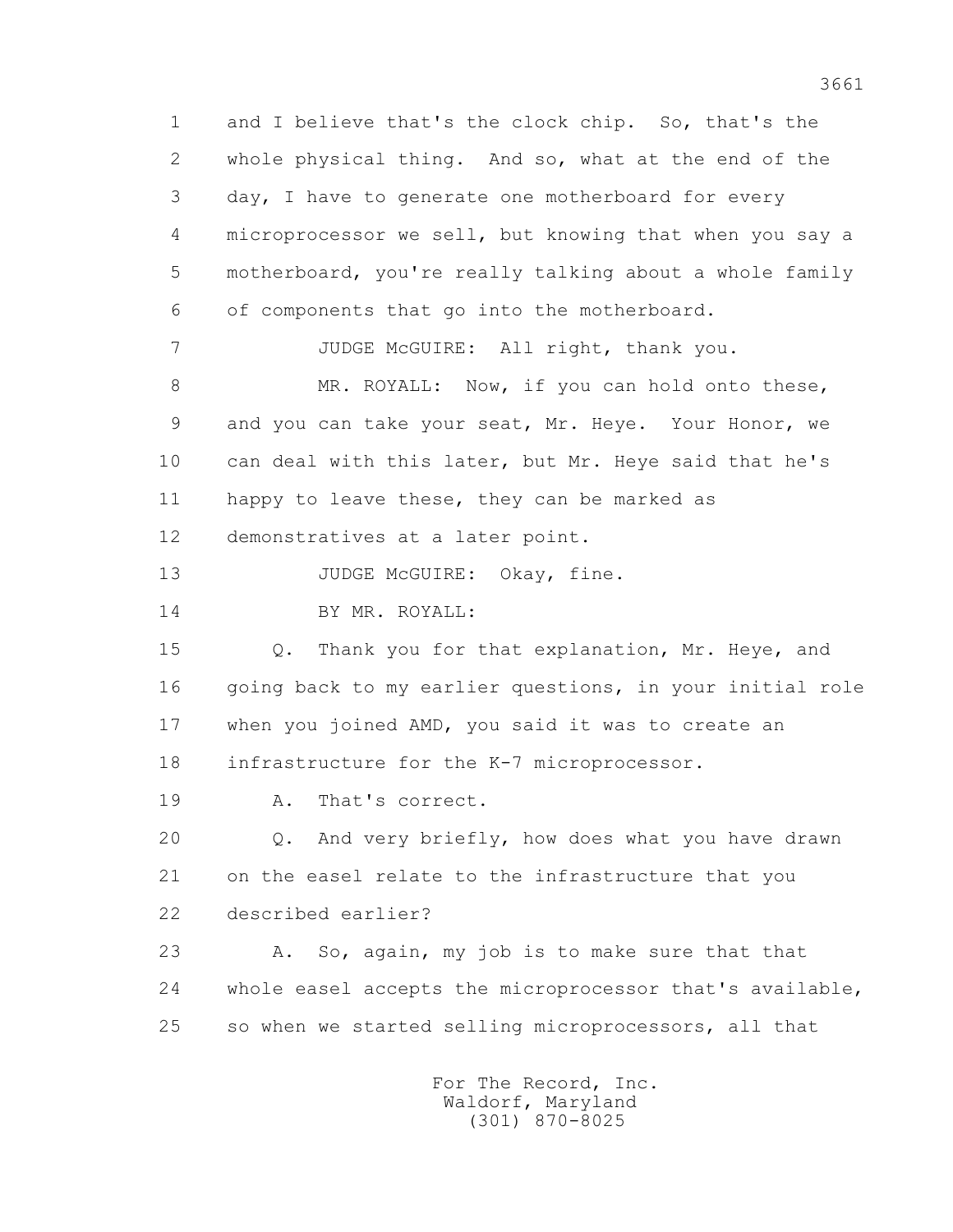1 other stuff was the marketplace. So, if one of those 2 components wasn't in there, you can't sell the 3 motherboard; if you can't sell the motherboard, you 4 can't sell your microprocessor.

 5 Q. Of these various components that you have 6 described, motherboards and various other things, how 7 much of that in terms of the physical equipment does AMD 8 itself manufacture?

 9 A. Only the microprocessor, and let me -- I should 10 be a little clearer on that. AMD at times is involved 11 in the chipset business. So, we have made our own north 12 and south bridges. In fact, when we first launched 13 Athlon, we actually, AMD manufactured what is designed 14 and manufactured as north and south bridge. However, 15 today, for example, every motherboard that is sold for 16 an AMD microprocessor has a third party chipset on it. 17 We are not in the chipset business for Athlon today.

 18 Q. If AMD is not, other than the microprocessor, is 19 not actually manufacturing these various components, 20 does that mean that AMD goes out and purchases these 21 things?

 22 A. We don't buy any of those components. What we 23 have to do is we establish an industry-wide business 24 model with many, many partners, and those partners based 25 on the business model would go off and design north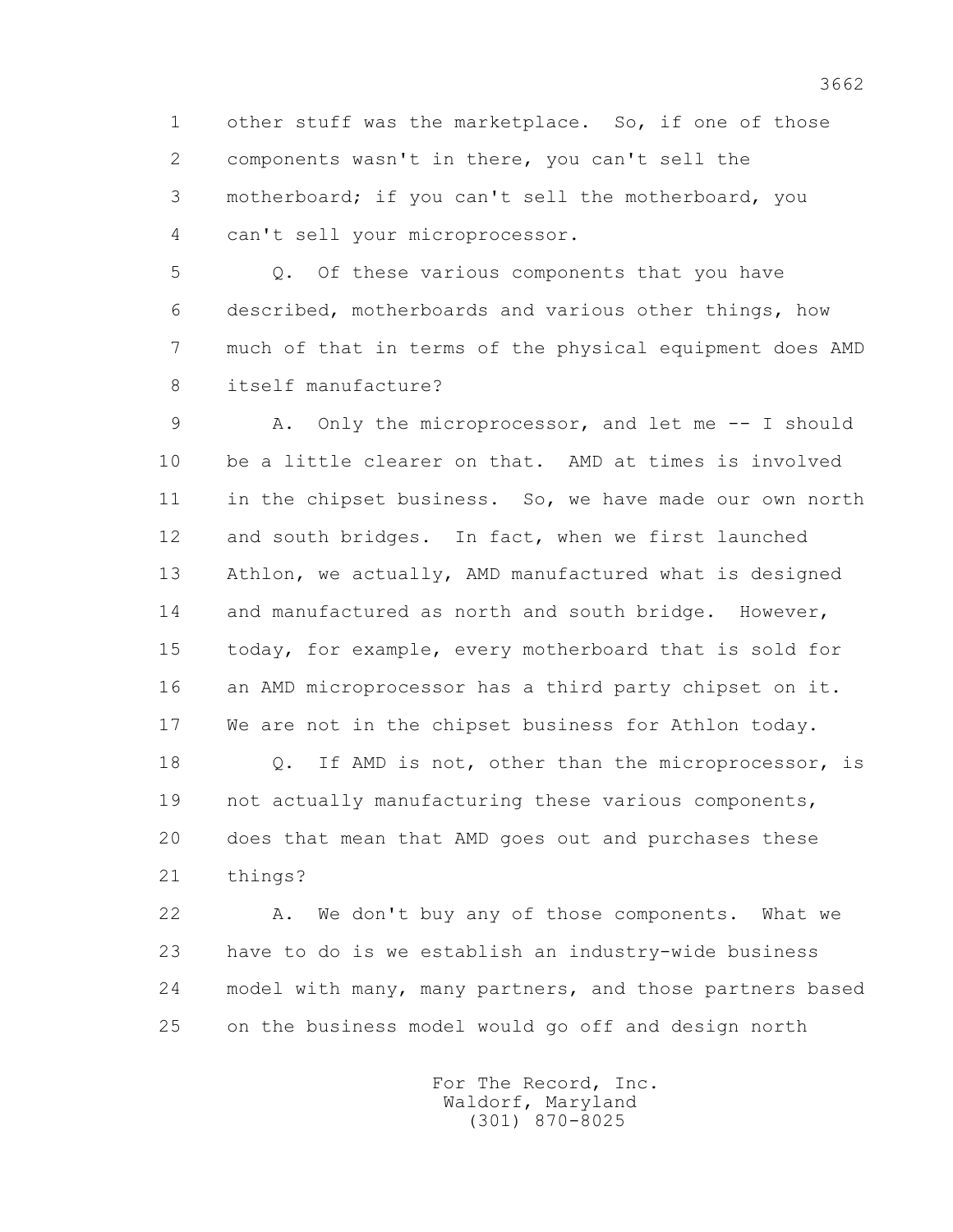1 bridges, BIOSes, motherboards, clock chips, VRMs, and we 2 call it the -- it's a virtual system.

 3 Q. And what do you mean by the term "virtual 4 system?"

 5 A. Well, for example, Intel does its own north 6 bridge, it does its own south bridge, it does its own 7 motherboards. So, Intel is not virtual, they're 8 physical.

 9 Q. So, you're saying that unlike AMD, Intel not 10 only makes microprocessors, but it makes the north 11 bridge and south bridge which together make up the 12 chipset?

13 A. Um-hmm.

14 Q. And it makes the motherboard itself?

15 A. That's right.

16 Q. Okay.

17 A. And we made a strategic decision that AMD would 18 not do that. Primarily AMD's value-add in the industry, 19 where we have all the smart engineers and we have 20 tremendous, tremendous microprocessor design teams. And 21 that's our value-added. You know, our value-added is 22 not building or procuring or subcontracting out, you 23 know, motherboard manufacturing factories. We made a 24 determination that quite frankly Taiwan does a better 25 job than Intel in manufacturing motherboards. We, in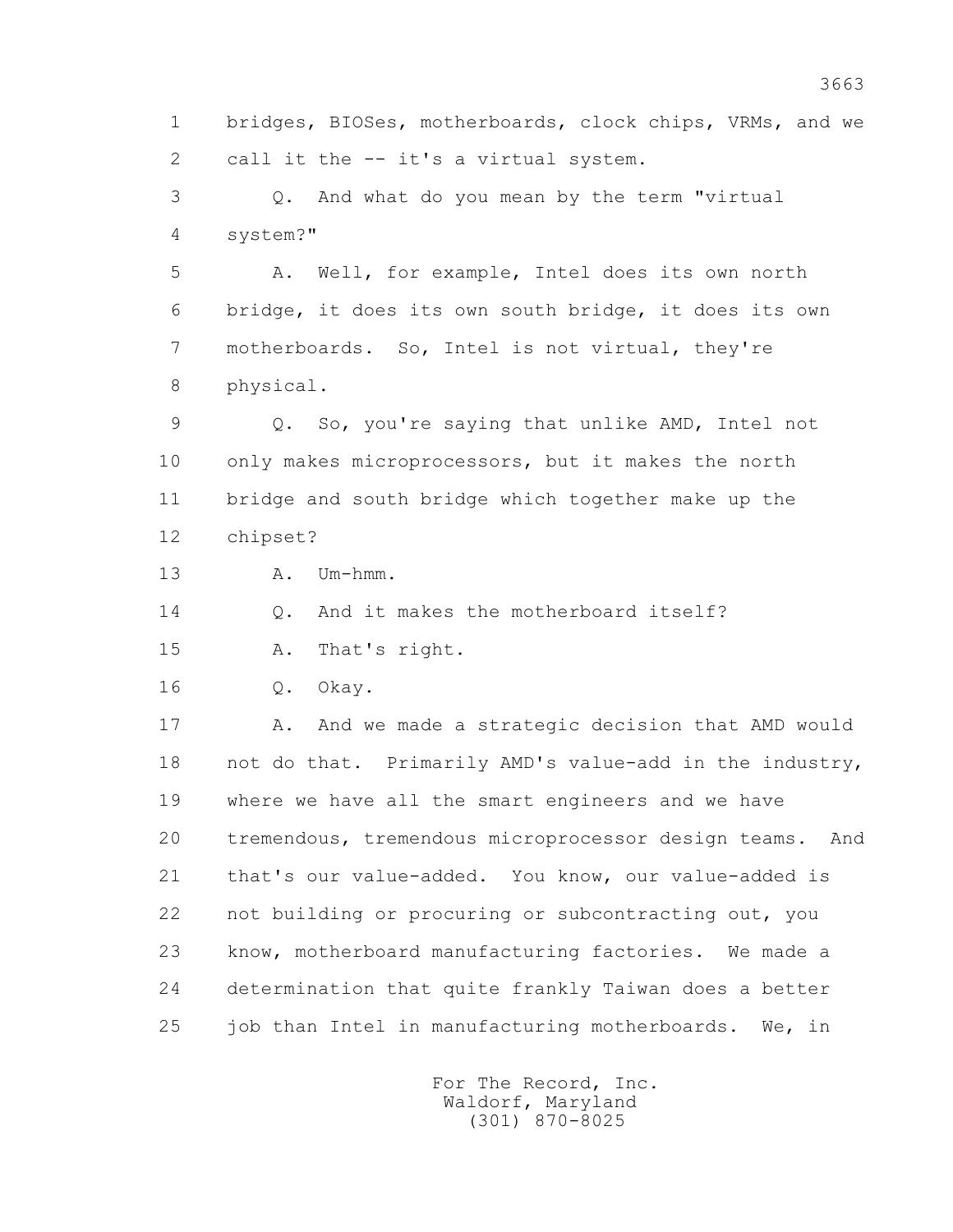1 fact, made a determination that third party chipset guys 2 are better than AMD and in some areas better than Intel 3 in doing chipsets. So, if we can work with them as 4 partners, we believe that ultimately we have a lower 5 cost, and the original infrastructure. The risk being, 6 of course, that you really have to have good 7 partnerships with all of these folks, because any one of 8 them can cause you trouble if they don't support you.

 9 Q. So, to make sure we understand, when you say 10 that you developed, referring to the K-7 for the moment, 11 the infrastructure for the K-7, by that do you mean that 12 you developed through business relationships with other 13 companies a virtual system that would allow you along 14 with your partners to deliver a motherboard with all of 15 these features to the companies that are your customers, 16 the computer manufacturers?

17 A. Yes, sir.

 18 Q. Well, can you walk us through what was involved 19 in that process of putting together that virtual system 20 or that inventory for the K-7?

21 A. Sure. Well, again, like I said, the first step 22 is get the chipsets. So, AMD's chipset business was -- 23 had the following strategy: AMD would develop chipsets 24 for technology that did not currently exist in the PC 25 marketplace. So, for example, the K-7 front side bus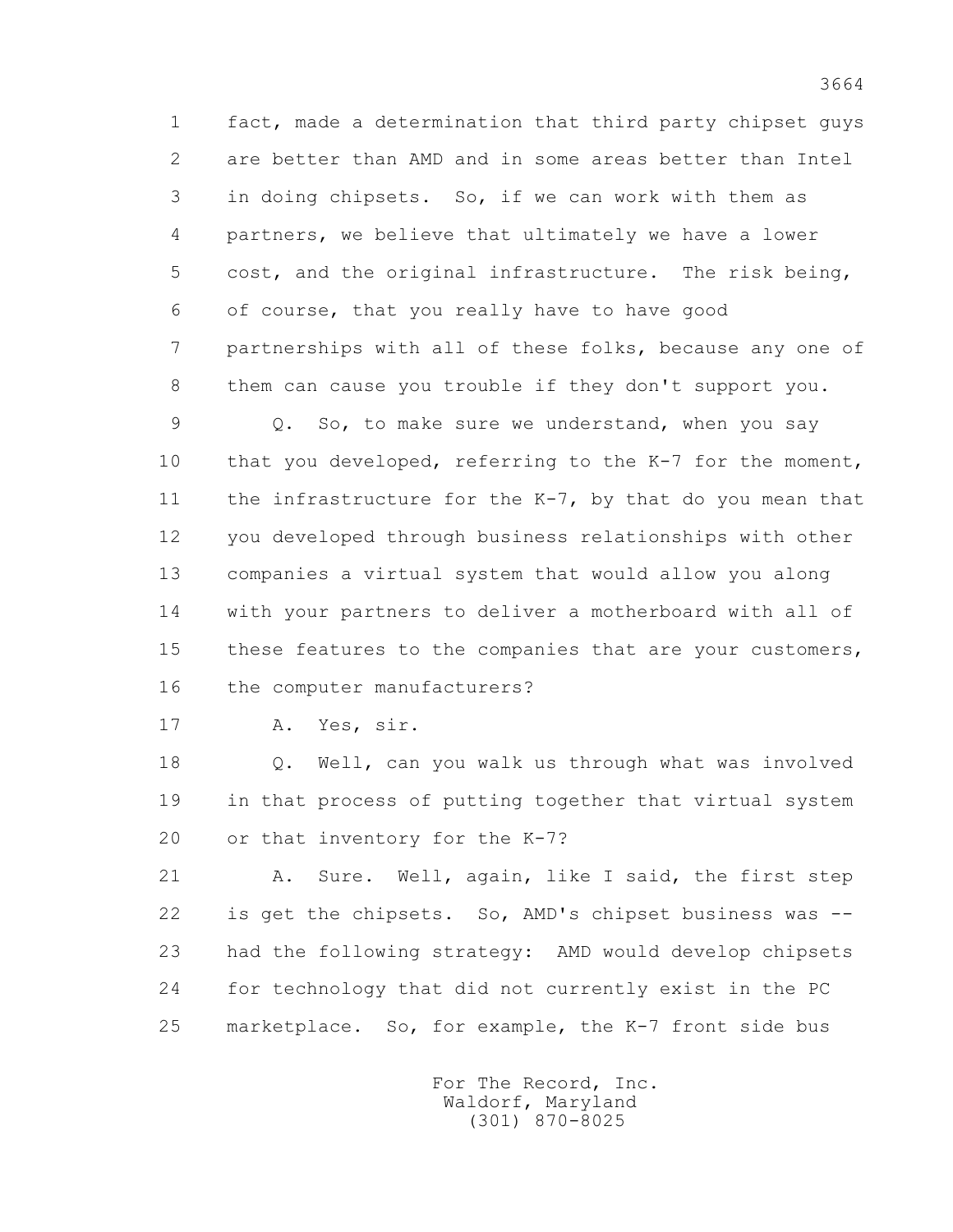1 did not exist.

2 Q. That's this here?

3 A. Yes, FSB.

 4 Q. And what you said earlier the K-7 by contrast to 5 the K-6 in earlier generations, this front side bus was 6 no longer compatible with the Intel infrastructure? 7 A. That's correct.

 8 Q. So, you had to develop a new front side bus 9 for --

 10 A. We developed a new front side bus for our 11 microprocessor, and then we had to make sure that there 12 was a family of chipsets to work with that front side 13 bus.

14 Q. Okay, and can I ask you before -- was there 15 anything other than developing the front-side bus that 16 AMD had to do in terms of building this infrastructure, 17 is there anything else it had to do before developing 18 the chipset?

19 A. Well, I mean, what you have to do before you 20 develop a chipset is you have to first -- you have to go 21 around that circle of the north bridge, so then you go 22 to graphics. Well, it turns out the AGP bus, there's 23 actually, there's what they call AGP, 2X AGP, 4X AGP and 24 8X AGP, and the only difference in 2X, 4X and 8X, is the 25 2X gives you capacity, the 4X --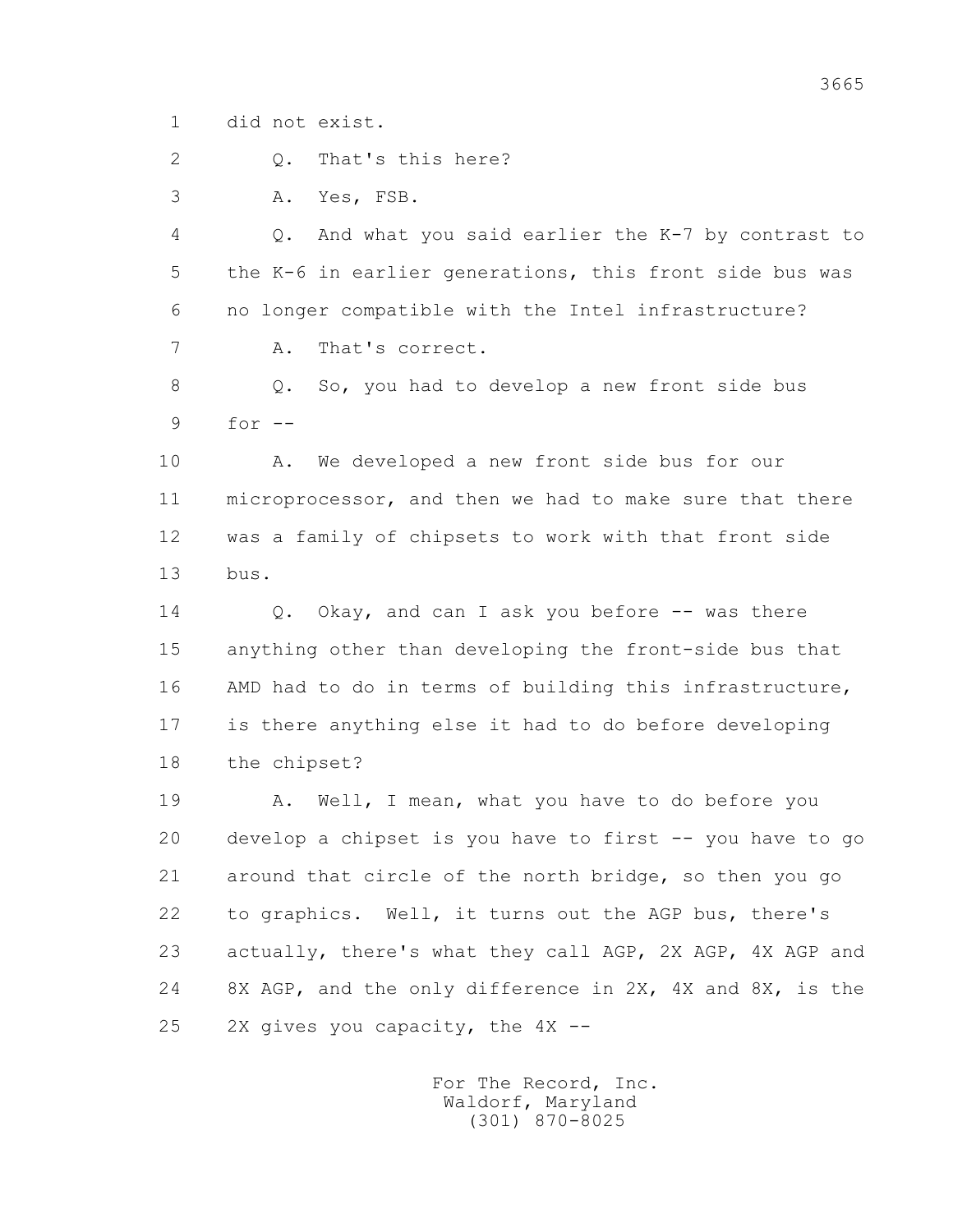1 MADAM REPORTER: Please slow down.

 2 THE WITNESS: I'm sorry, the 8X is really fast. 3 So, what happens is there are different frequencies of 4 the AGP bus, so you have to determine when you do the 5 north bridge, which of these AGP buses to develop.

6 BY MR. ROYALL:

 7 Q. Other than the front side bus and the AGP bus, 8 is there any other piece of the equation that you have 9 to figure out before you are able to develop the chipset 10 portion of the infrastructure?

11 A. The next is memory.

 12 Q. And can you explain why you have to develop 13 issues relating to memory before you develop the 14 chipsets?

 15 A. You always want to make sure you're riding the 16 commodity curve. You don't want to be different from 17 what I call the Intel-based systems. So, for example, 18 in the time frame that we did that north bridge, there 19 was a transition going on. As I said, Apple was 20 designing for asynch memory. There was a transition 21 going that they called synchronous memory, synchronous 22 DRAM, and in the industry it's what is known as PC-100. 23 So, our original north bridge was designed to work with 24 PC-100 memory.

25 Q. Is there a period of time before a new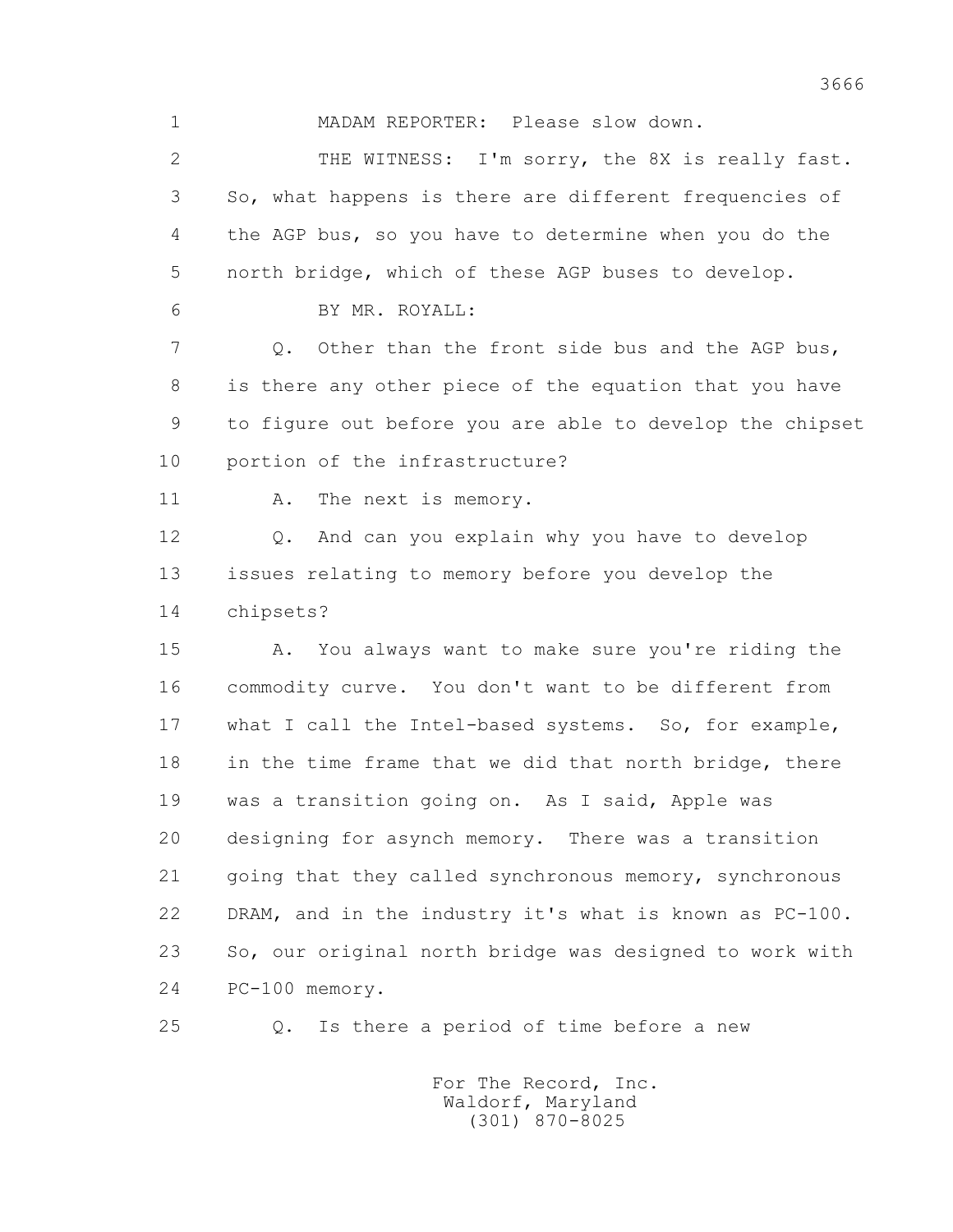1 microprocessor is launched that you need to resolve 2 issues about what type of memory to use in the 3 infrastructure supporting that microprocessor?

 4 A. There are. It's what I would call second order 5 of effect, reason being the microprocessor doesn't talk 6 memory, but there are some characteristics of memory 7 that you would kind of like to know about if you're the 8 microprocessor, and at the time we designed K-7, the 9 thinking was, quite frankly, that K-7 would go from 10 asynchronous DRAM to actually DDR, and so the block size 11 of the transfers between the north bridge and the 12 microprocessor took into account what we thought the 13 actual block size would be for asynchronous DRAM and 14 DDR.

 15 Q. Once you made decisions about these features of 16 the infrastructure, or the front side bus, the graphics 17 or AGP bus, and memory, what is the next step in terms 18 of building out and completing a microprocessor 19 infrastructure or system?

 20 A. Well, so once you have the north bridge -- once 21 you have your chipset worked out, you have to work with 22 the BIOS vendors to make sure that they will -- that 23 their software will work with that chipset. You have to 24 work with the clock chip vendors and the voltage 25 regulator vendors to make sure that their chips will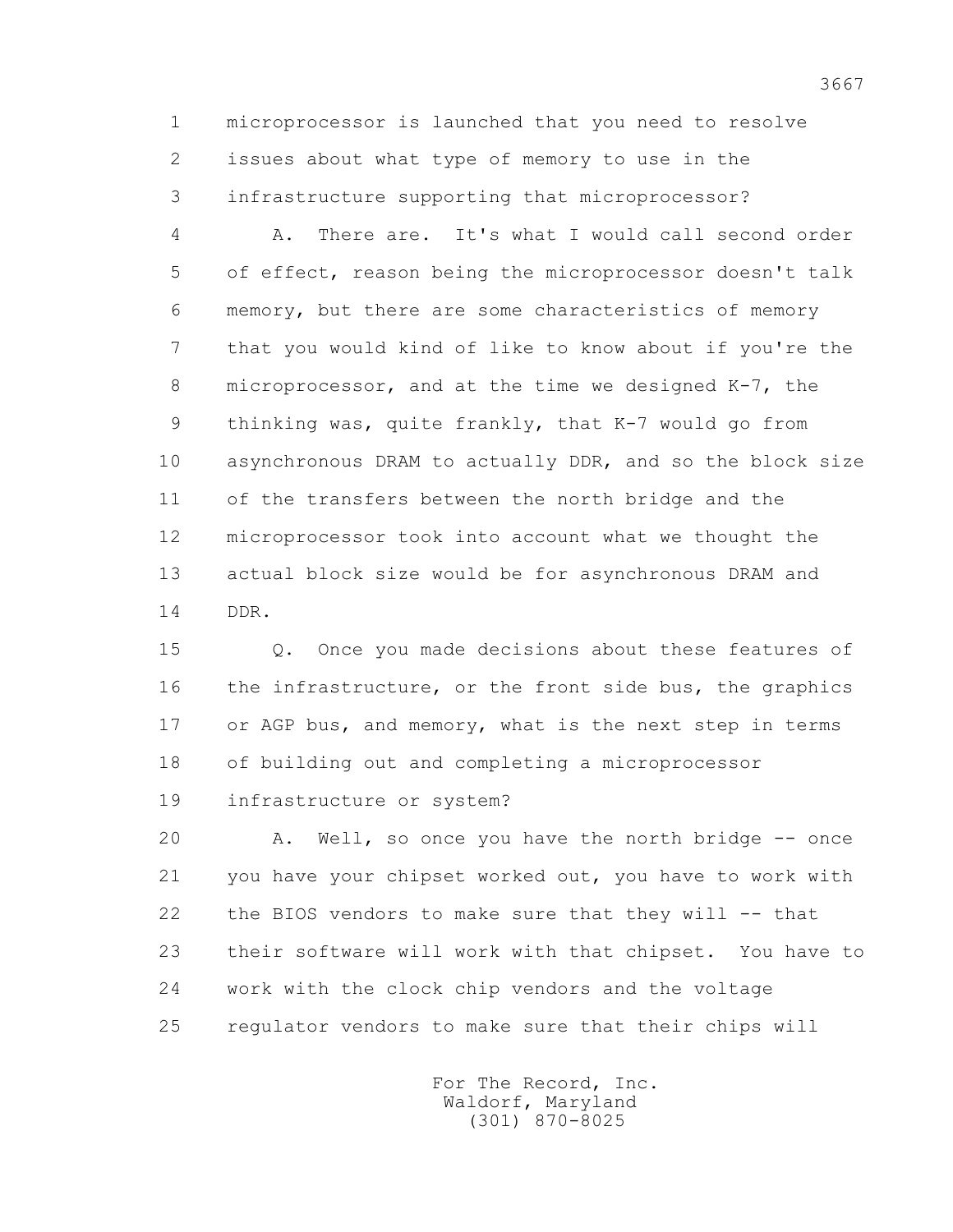1 work with the microprocessors. But the next really big 2 step is going to the motherboard vendors and saying, 3 hey, why don't you guys build a motherboard that works 4 with the AMD microprocessor, even though historically 5 you've never done that before, we think it would be a 6 great idea if you started. And so that was the next big 7 hurdle to overcome was getting motherboards.

 8 Q. And when you say the next hurdle to overcome, 9 are you referring to your actual experience in 10 developing the K-7 infrastructure?

 11 A. Absolutely. Again, the difficulty is you go to 12 Taiwan, these guys have been making motherboards that 13 work with both AMD and Intel microprocessors, because at 14 the time they were the same from their point of view, 15 because their motherboards were really either vendors, 16 and that represented 100 percent share of the PC market. 17 And now here comes -- here I come and saying, hey, AMD 18 has 10 percent share, or 14 percent share, some number, 19 but something a lot less than Intel's, and we say we 20 want you to design a motherboard just for that business. 21 And there's still millions and millions there, there's 22 still a business proposition there. That was my job to 23 actually go to Taiwan and convince them to do that. And 24 there was a lot of concerns in Taiwan. We've never done 25 a chipset before. We had never had our own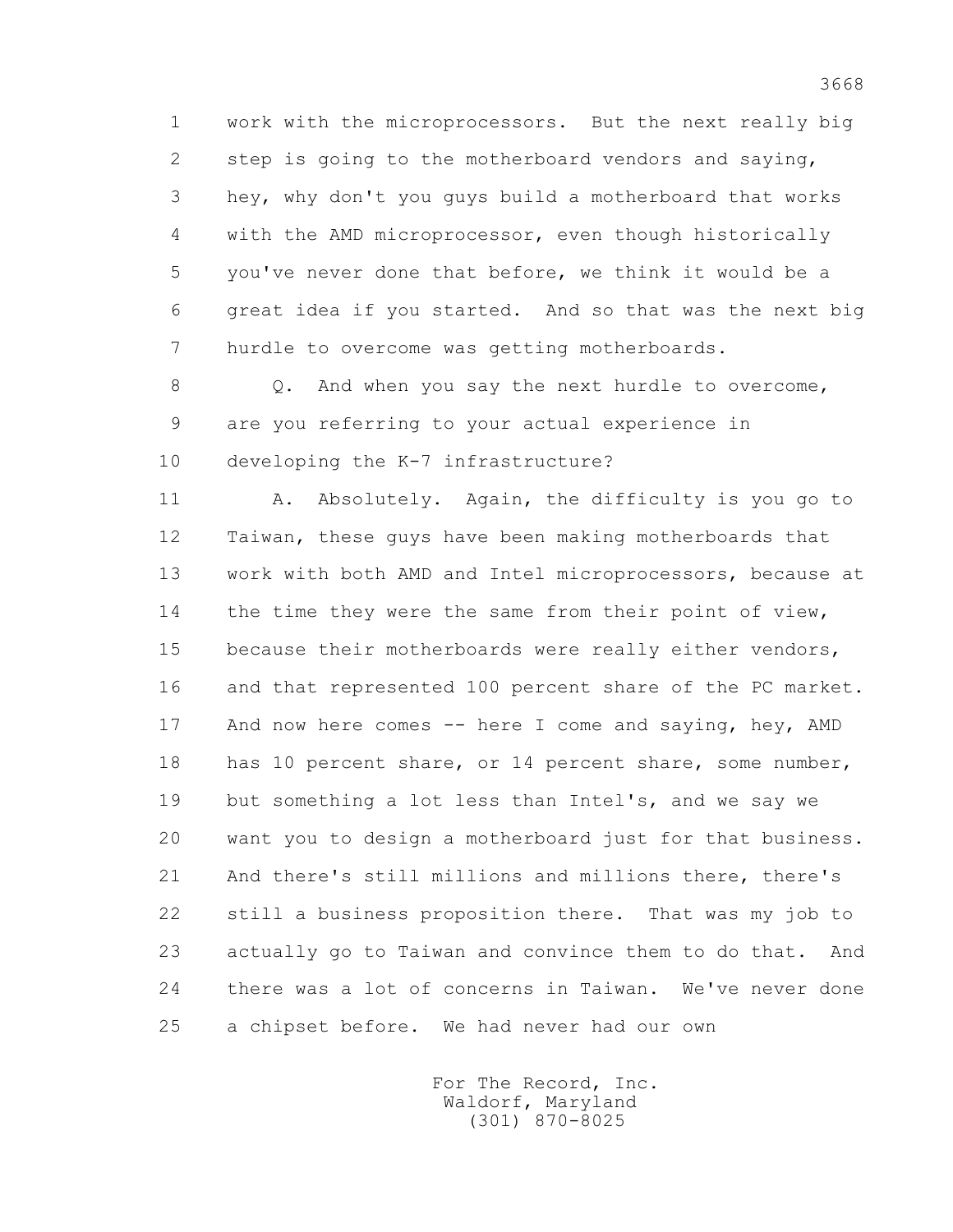1 infrastructure before, and it took a lot of control and 2 work on AMD's part and actually a lot on the 3 motherboard's part, because they were encouraged by our 4 competitor not to support AMD and to make motherboards 5 for us.

 6 Q. So, were the motherboard manufacturers part of 7 this group of business partners that you mentioned that 8 along with AMD built the virtual system for the K-7?

9 A. Yes, sir.

 10 Q. On the memory side, were there other companies 11 that you dealt with that were business partners in 12 building that infrastructure?

13 A. Well, actually, we did a similar thing with like 14 Apple did, we talked to other memory vendors to find out 15 what their roadmaps were, and again, you know, I have a 16 person who reports to me and his job is to keep track of 17 all the memory roadmaps, and so he would -- he was 18 actually the person who told our design team, design for 19 the PC-100 because that's going to be the dominant 20 standard at the time of launch.

 21 Q. How many different memory manufacturers did you 22 deal with in building the infrastructure for the K-7, if 23 you recall?

24 A. Roughly six.

25 Q. Did you deal separately with any memory module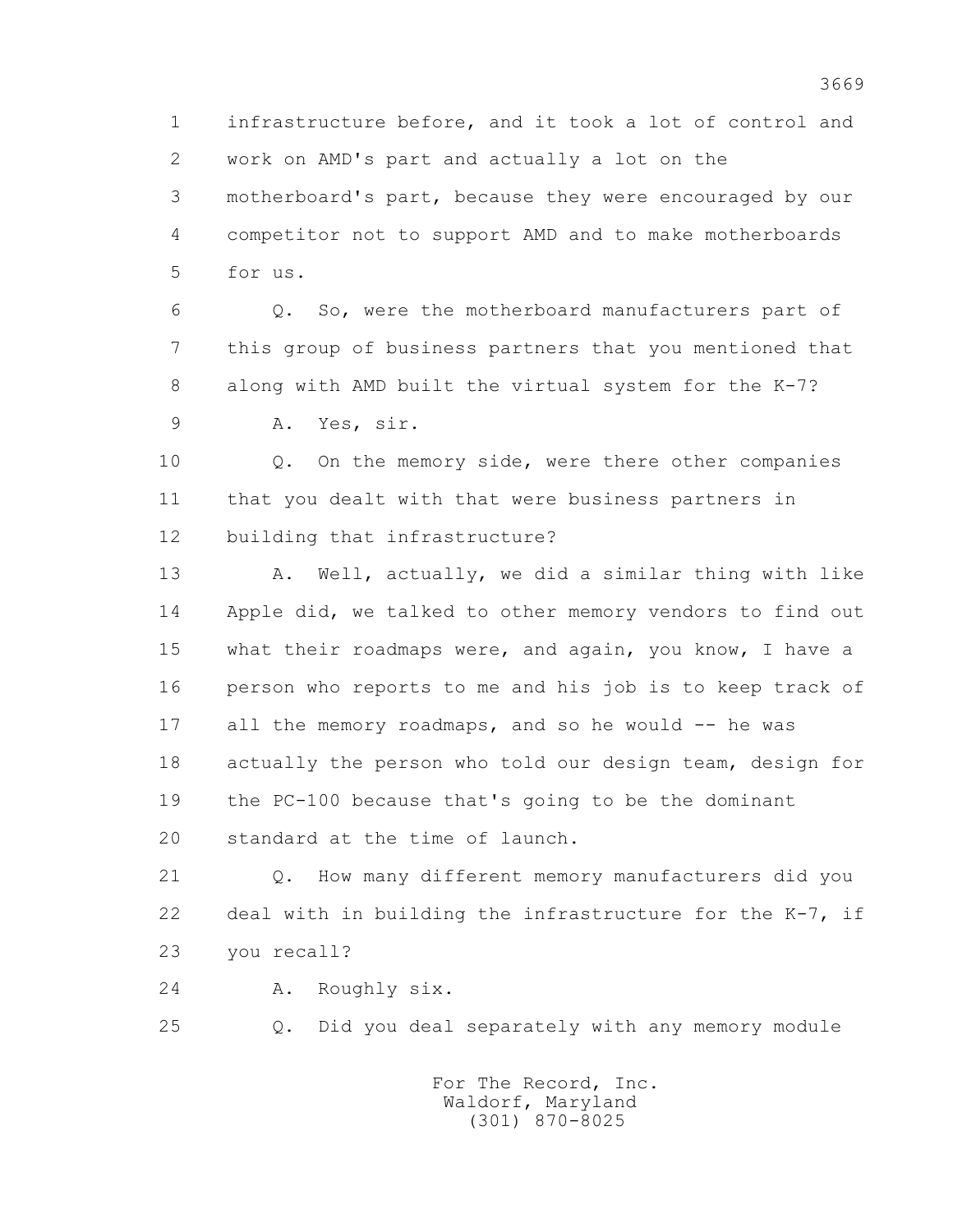1 manufacturers?

 2 A. Oh, yeah. We -- I don't know how many, but 3 there's -- there are dozens of memory module guys. If I 4 show you, what you plug into your PC isn't chips, you 5 plug in this little what's called a dim, and every 6 memory vendor makes their own DIMMs, but not all DIMMs 7 are made by memory vendors, so there are a lot of third 8 parties who make DIMMs and we work with the three or 9 four big companies to get DIMMs.

 10 Q. So, you mentioned in building the infrastructure 11 for the K-7, you had to work with chipset manufacturers, 12 memory module manufacturers, motherboard manufacturers, 13 what other types of third party companies did you need 14 to partner with or deal with to build the infrastructure 15 for the K-7?

 16 A. Graphics vendors, you had to make sure the 17 graphics drivers worked with the microprocessors, we had 18 to work with BIOS vendors, moving away from the 19 motherboard, you have to worry about heat safes and 20 fans, so we dealt with Heat Sync vendors, we dealt with 21 fan vendors and we had to ensure that the third party 22 power supplies worked with our parts. These are the big 23 several part supplies that's in your PCs, so when you 24 plug your computer into a wall, you don't -- it doesn't 25 just take that electricity and put it in that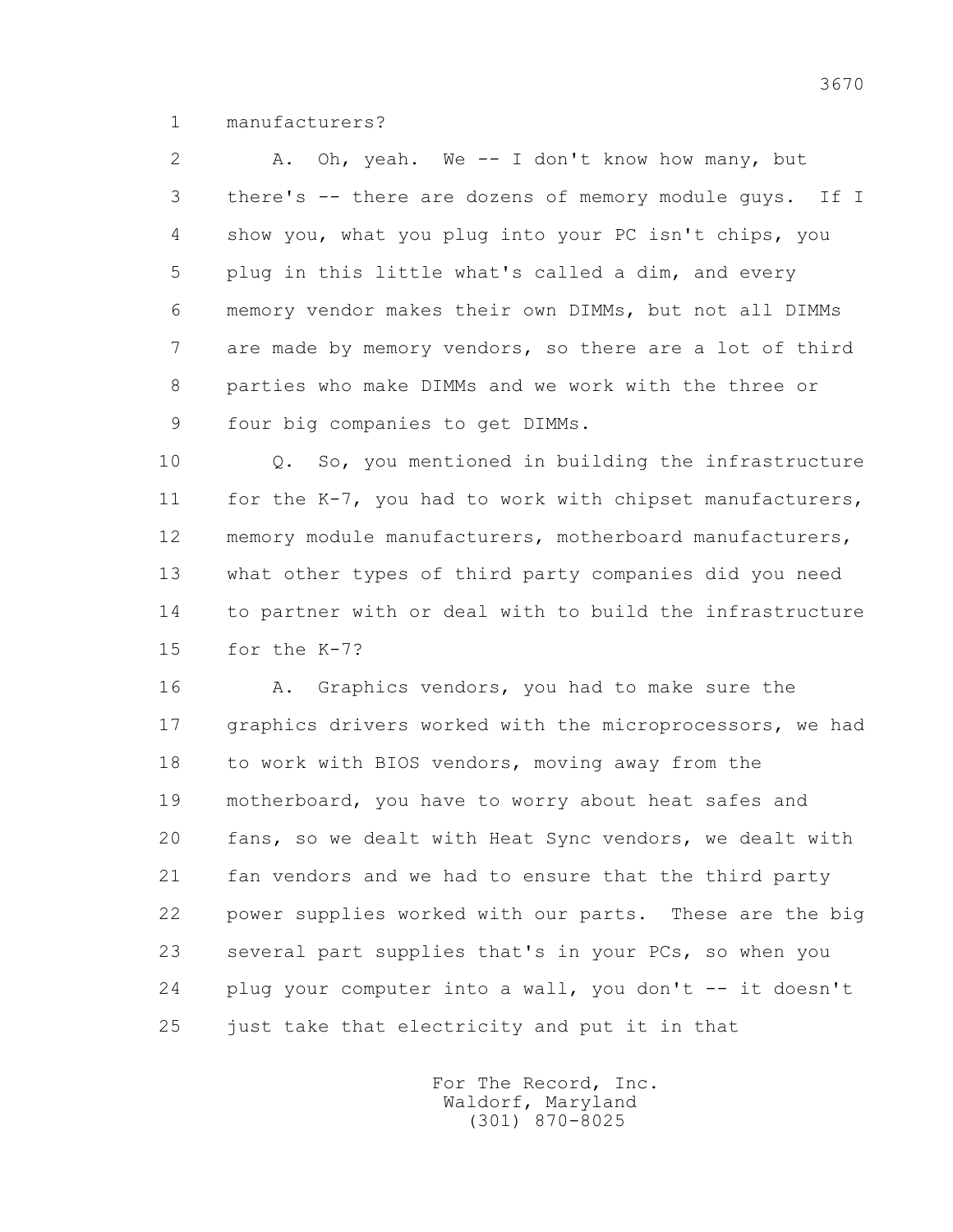1 motherboard, it actually goes through a box, that box 2 changes the wall voltage into voltage that operates the 3 electronics on the motherboard. So, you have to make 4 sure all that stuff is available.

 5 The good news is, you know, hard drives, CDs, 6 DVDs, we didn't work with those guys because that's an 7 industry standard up and down the line, so we didn't 8 talk to them because that would just work with our boxes 9 and Intel boxes.

 10 Q. In terms of the third party companies that you 11 did work with in building this infrastructure, do you 12 have a ballpark as to how many different business 13 partners AMD had in that process?

14 A. Yeah, currently right now, we have roughly about 15 100 partners that are involved in the hardware side. 16 We've got another 100 partners on the software side, but 17 that's a different discussion. But the topic that we're 18 talking about right now, it's 100. But I would say that 19 25 are critical. You know, like I personally talk to 20 folks at about 25 companies and my team picks up the 21 balance of the other 75.

 22 Q. Once the relationships were in place and you met 23 with these various companies, and were headed in the 24 direction of building this -- building out this 25 infrastructure together with these companies, what was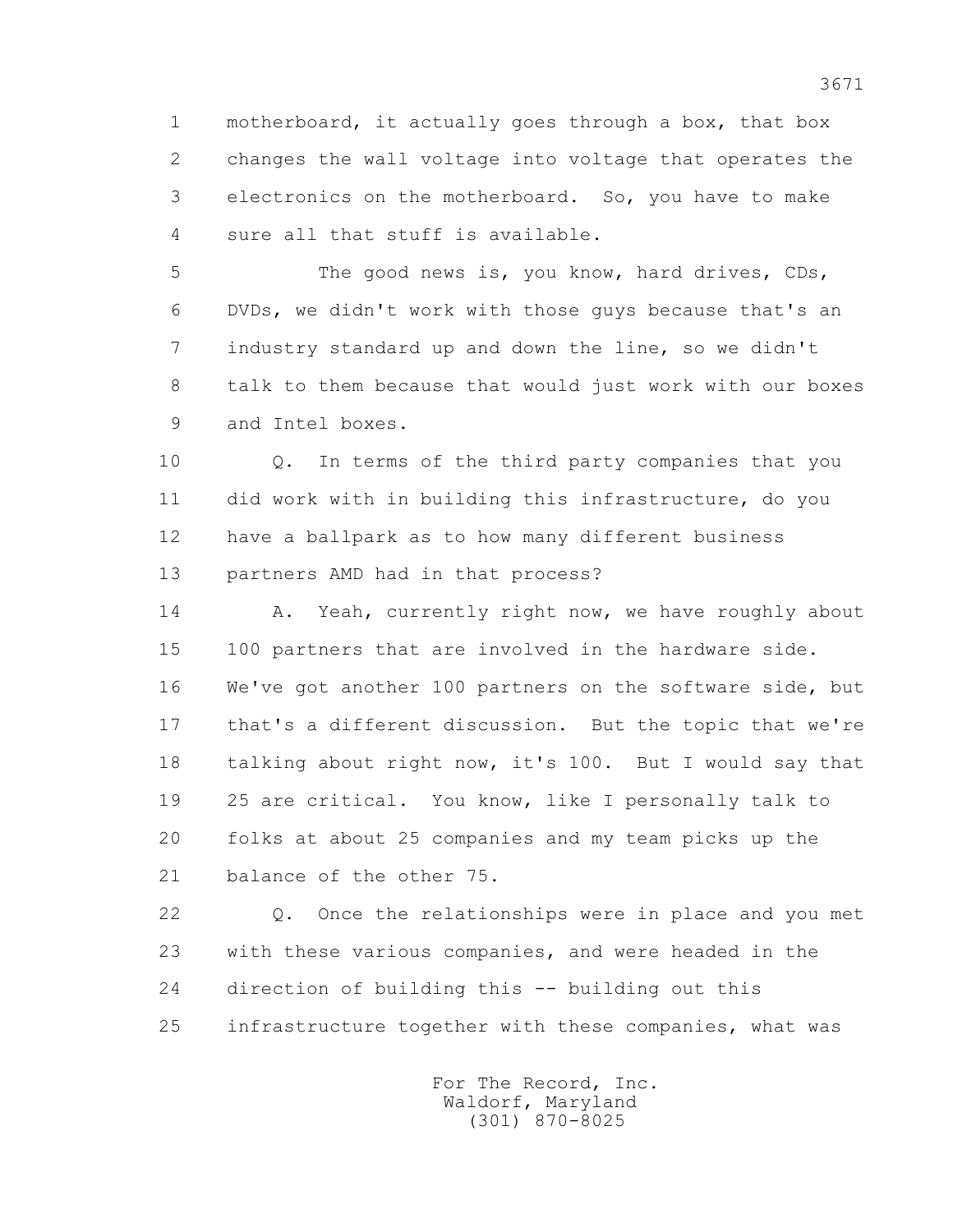1 the actual process in terms of design through completion 2 of a physical motherboard of the sort that you talked 3 about? Were there steps that were involved in designing 4 through completion of motherboards that could then be 5 used in the marketplace?

 6 A. So, step one is you define your chipset. Once 7 you define your chipset, then you in parallel talk to 8 the motherboard vendors to get them to design the 9 motherboard to use your chipset, and you start 10 talking -- actually to the BIOS vendors to writing 11 software to work with that chipset.

 12 So, it's a lot of parallel efforts, but the real 13 sequence of events, the critical path of events is to 14 find the chipset, get the motherboard guy, develop the 15 chipset, manufacture the chipset, put the chipset on the 16 motherboard, debug the motherboard, get the motherboard 17 to market and now you've got a product.

 18 Q. And did you have a team of people working with 19 you within AMD in the course of building that 20 infrastructure in terms developing that infrastructure?

21 A. Yeah, I had a team and I had to essentially 22 build up the team.

23 Q. How large was the team?

 24 A. When I started it was about 100 and now it's 25 about 500.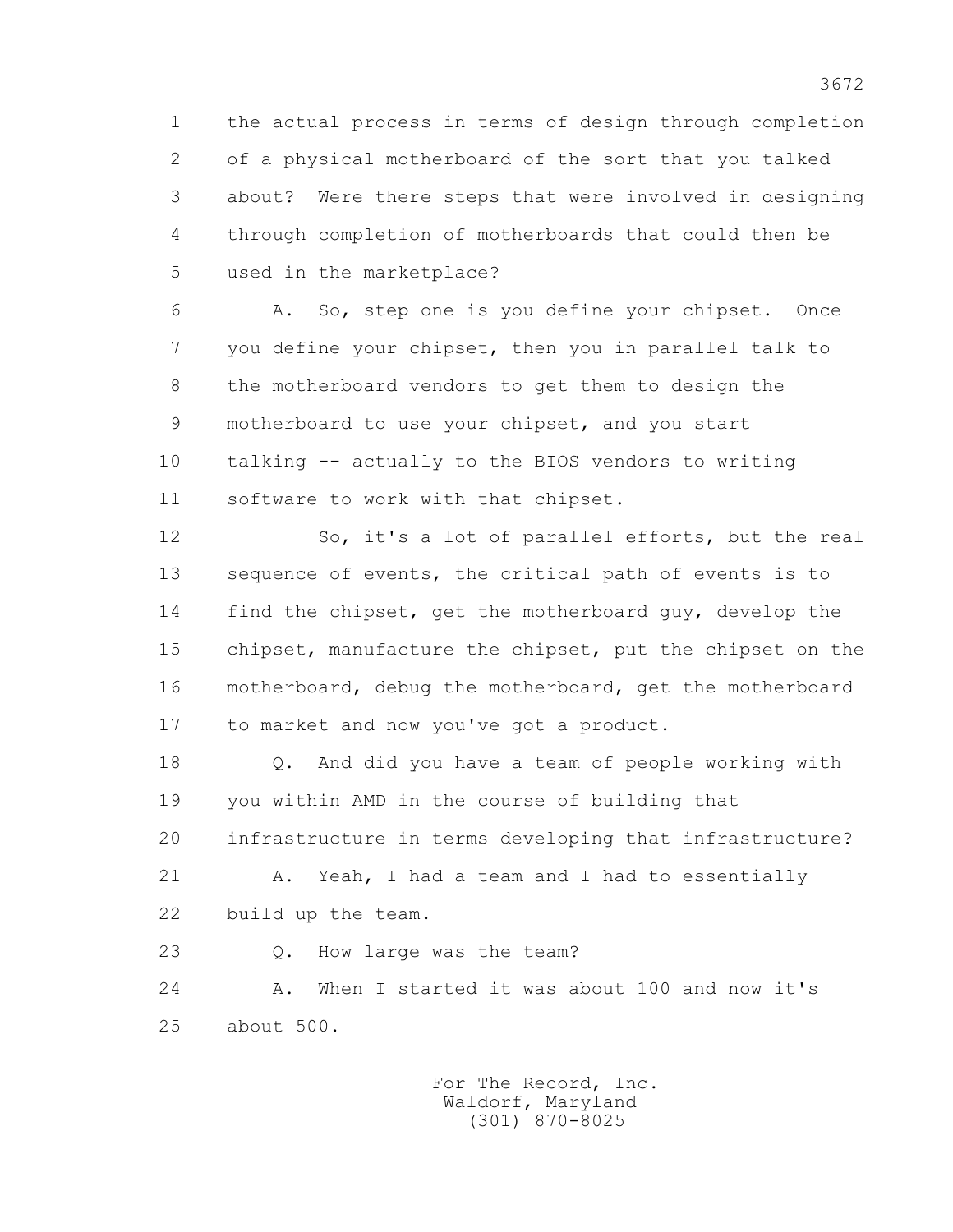1 Q. And how long did it take you and your team to 2 develop the infrastructure to support the K-7

3 microprocessor?

4 A. About two years.

 5 Q. You mentioned in an earlier answer the word 6 "debug."

7 A. Yes, sir.

8 Q. Can you explain what that term refers to? 9 A. It's pretty rare that the first time you design 10 and then manufacture a complicated piece of silicon, 11 like a microprocessor, like a north bridge or south 12 bridge, that it works perfectly the first time. Odds 13 are against it. So, what happens is you build your 14 motherboard, you manufacture your silicon, you put it 15 all together, you turn it on, and in all likelihood it 16 won't work the way you expect it to work. So then you 17 have to figure out what's wrong and fix it and then the 18 jargon to be used for figuring out what is wrong and 19 fixing it is called debug.

 20 Q. And is the debugging process, is that the same 21 as the testing process, or are those different?

22 A. Testing is different.

 23 Q. Can you refer to what testing is in referring to 24 the types of components on the motherboard that you've 25 described?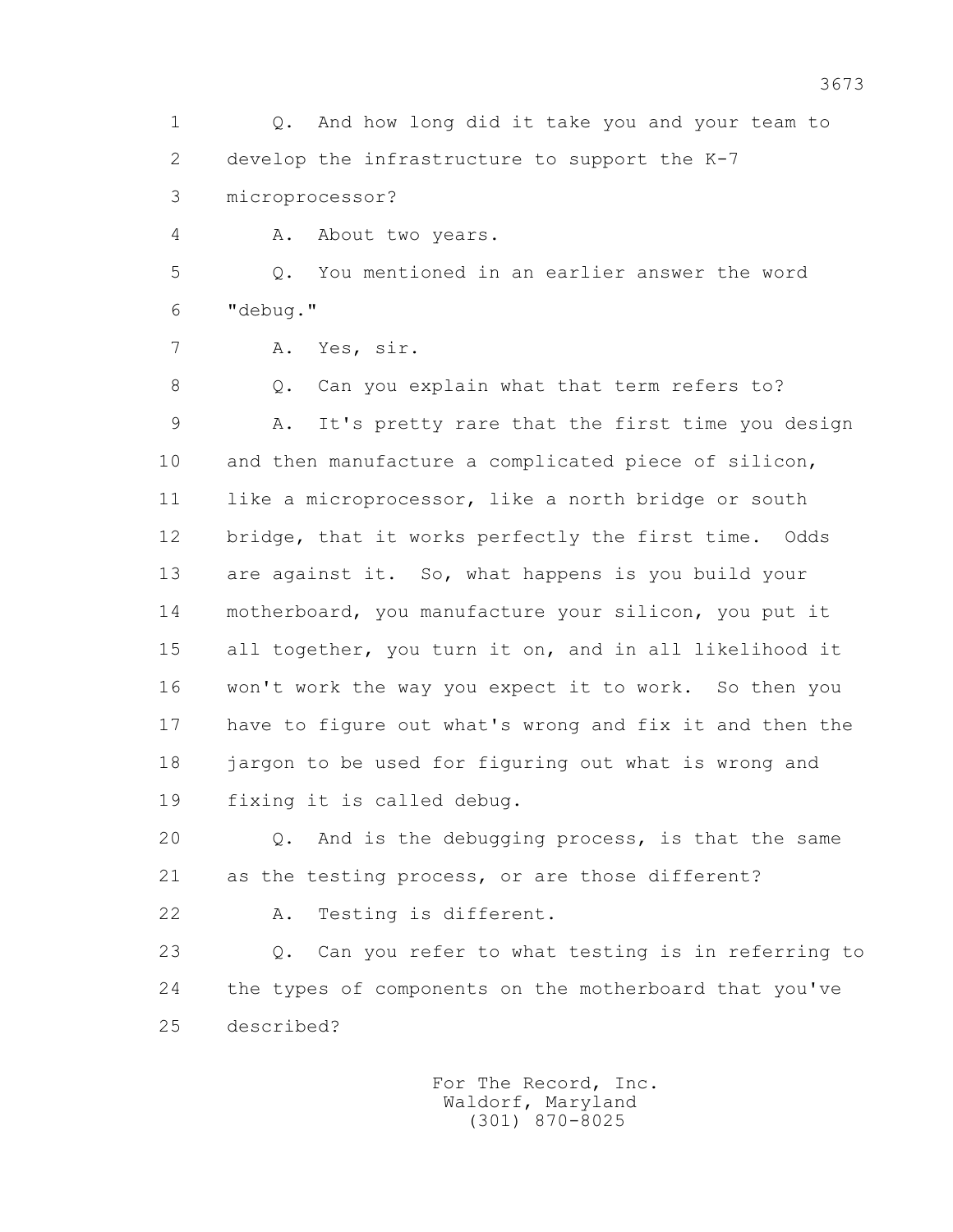1 A. Let me define two terms. There's a term called 2 validation and a term called testing. Testing typically 3 refers to ensuring that what you manufactured is 4 correct. So, typically when you manufacture silicon, 5 some of the parts will work, and some of the parts will 6 not work. And you test the manufactured material to 7 determine which parts work and do not work.

 8 The term validation typically means I designed a 9 component and the question is does that design work. 10 So, validation validates the design, testing ensures 11 that the manufacturing process was done properly.

 12 Q. And do you have any incident of how long it took 13 in connection with the K-7 microprocessor to complete 14 these validation and testing steps that you've 15 described?

16 A. So, again, from the time that the first K-7 17 showed up, to the time we shipped, was roughly a year. 18 So, it took us a year to debug the microprocessor and 19 the associated chipset and motherboards.

 20 MR. ROYALL: Your Honor, I am at a convenient 21 breaking point, if it would be all right.

 22 JUDGE McGUIRE: Okay, let's take a five-minute 23 break and then come back.

24 MR. ROYALL: Thank you.

25 (Whereupon, there was a recess in the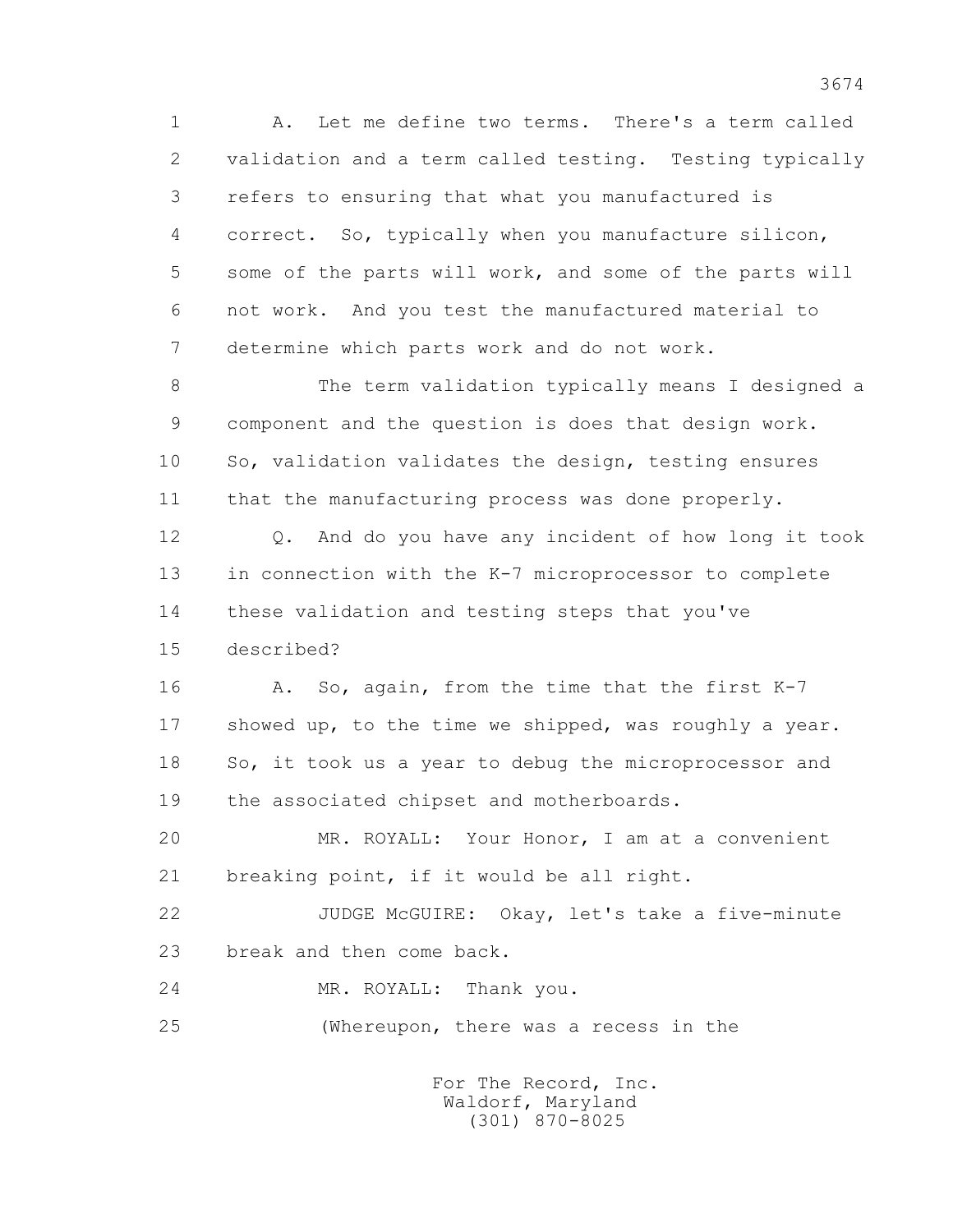1 proceedings.)

 2 JUDGE McGUIRE: Please continue, Mr. Royall. 3 BY MR. ROYALL:

4 Q. Thank you, Your Honor.

 5 Mr. Heye, I asked you about your involvement in 6 memory-related issues at Apple.

7 A. Yes.

 8 Q. Now I would like to ask you a little bit about 9 your involvement in memory-related issues since you've 10 been at AMD.

11 A. Okay.

 12 Q. Have you, in fact, in your work at AMD been 13 involved in making decisions about which type of memory 14 to use in AMD's systems?

15 A. Yes.

 16 Q. And in your role, how have you become involved 17 in those types of issues?

 18 A. Given the nature of my job, I'm the focal point, 19 as an executive, for bringing decisions regarding memory 20 to our executive staff. So, and specifically in the 21 time frame we're talking about, you know, there's a lot 22 of transitions going on. They were going from PC-100, 23 that's what we ship with, and then there was an 24 evolutionary change to PC-133, then after that is when 25 we had -- we made a decision initially to use Rambus,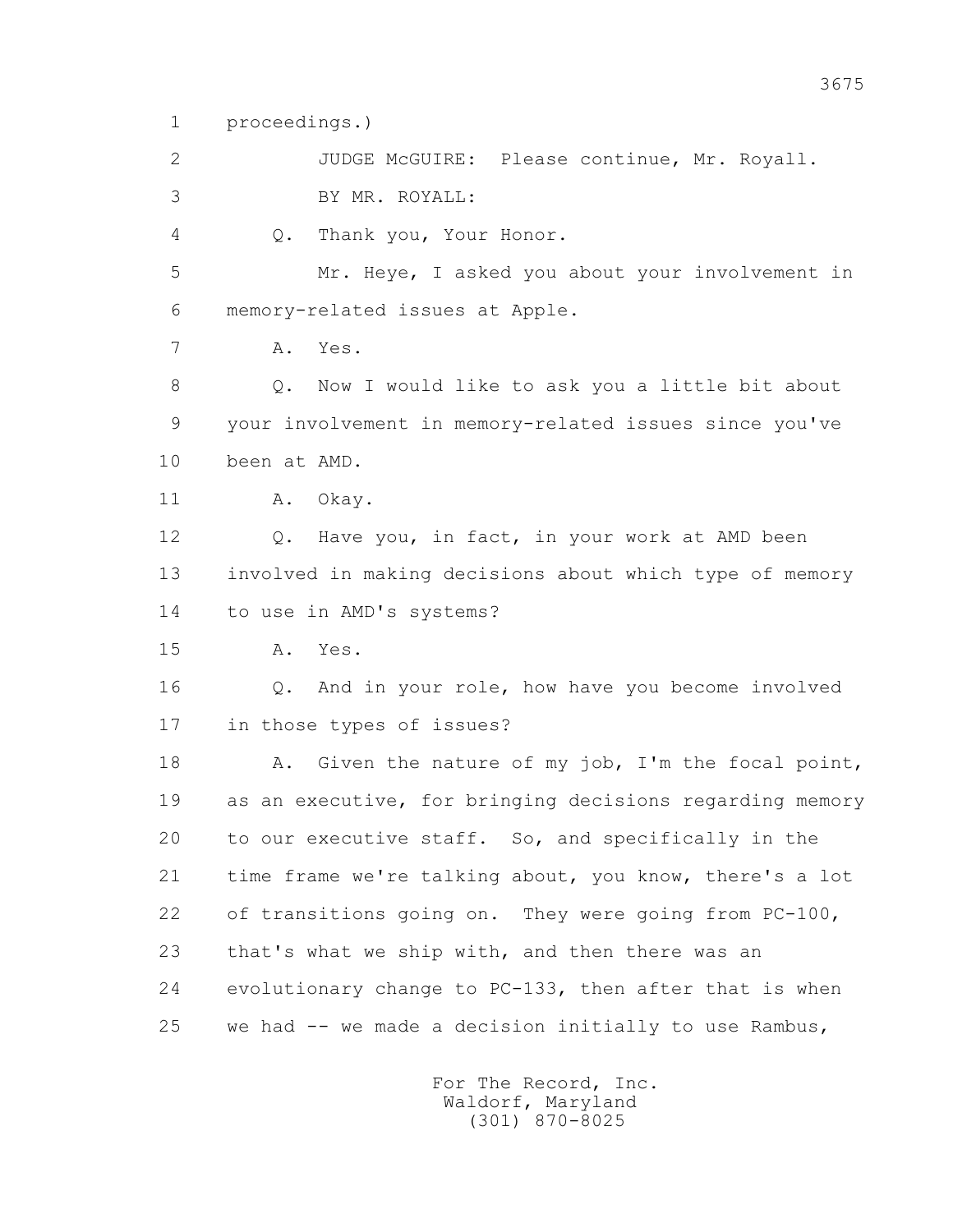1 and then we made the decision not to use Rambus, and I 2 was involved both in the decision to pick Rambus and I 3 was certainly the driving force in determining not to 4 use Rambus.

 5 Q. And I'll come back to a number of these things, 6 but just to make the record clear, when you said that 7 you were involved in the decision not to use Rambus, 8 were you involved in the decision at that point to use 9 something other than Rambus in the K-7 system?

 10 A. Yes, using what's referred to as a DDR 11 technology.

 12 Q. And you said, I think, in your earlier answer 13 that initially you shipped with PC-100, and when you say 14 shipped, you're referring to the launch of the K-7

15 microprocessor?

16 A. That's correct.

 17 Q. And in the initial version of the K-7 system, 18 was it PC-100 memory that was used?

19 A. Yes.

 20 Q. And to your knowledge, does the term "PC-100" 21 have any relation to synchronous DRAM?

 22 A. PC-100 refers to synchronous DRAM running at 100 23 megahertz.

 24 Q. And so the initial versions of the K-7 system 25 that were launched in 1999 used 100 megahertz SDRAM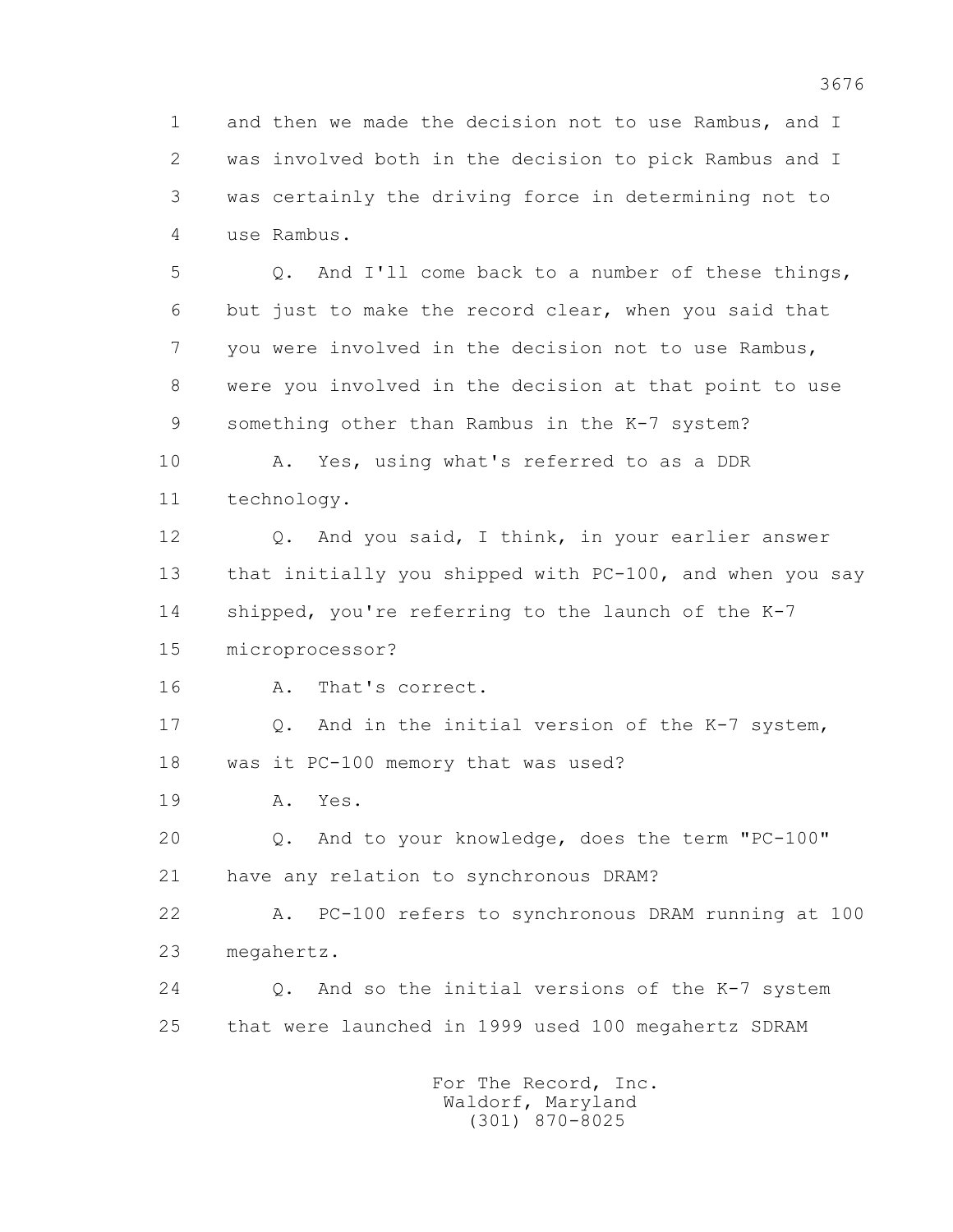1 memory. Is that correct?

2 A. Yes.

3 Q. And you said something about PC-133?

4 A. Yes.

5 Q. What is that?

 6 A. That's synchronous DRAM running at 133 7 megahertz.

8 Q. So, after the initial launch of the K-7, at some 9 point, did AMD develop another infrastructure for K-7 10 that was supported by the 133 megahertz version of 11 synchronous DRAM?

 12 A. Yes, but to be very clear, the chipset we used 13 to do that was not AMD, it was based off the VIA 14 chipset.

 15 Q. And then at some point after that version of the 16 K-7 infrastructure was released into the marketplace, 17 was there another version of the K-7 infrastructure that 18 was developed and released that used DDR SDRAM memory?

19 A. Yes.

 20 Q. And do you know roughly when that version of the 21 K-7 system was launched or released into the

22 marketplace?

23 A. Roughly October of 2000.

 24 Q. Now, going back to the initial decision of what 25 type of memory to use in the K-7 system, you've told us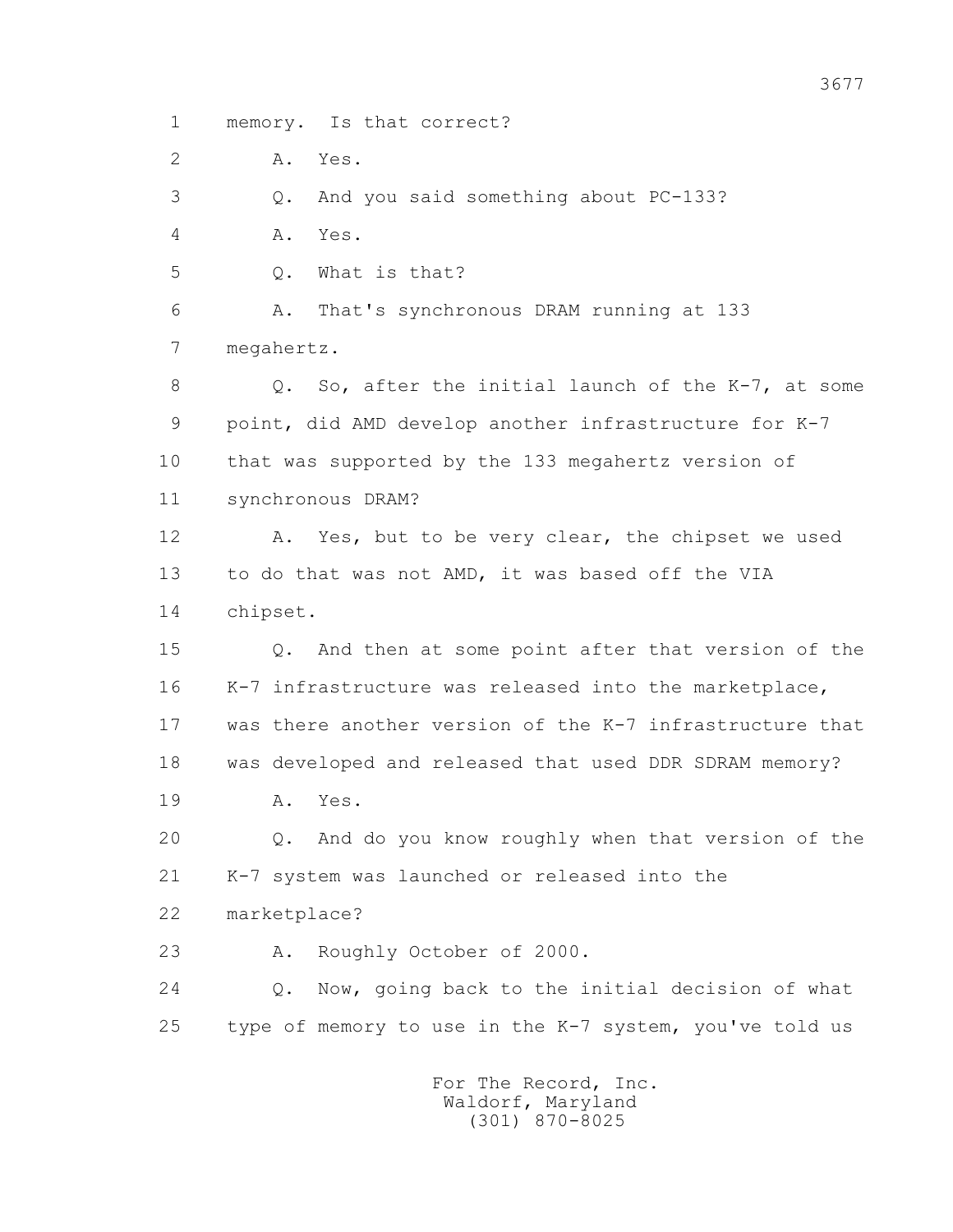1 now that the choice was to go with PC-100 SDRAM memory, 2 correct?

3 A. Yes.

 4 Q. And were you involved in the decision to use 5 that type of memory in the initial launch of the K-7? 6 A. Yes, again, my -- yes. The design team had to 7 know what to use and we worked with the team to 8 determine which memory would be available in the 1999 9 time frame, and that team worked for me, so yes, I was 10 involved in the decision. 11 0. Do you recall when that decision was made? 12 A. Probably two years, roughly two years before we 13 shipped. It takes about, you know, from the time you 14 start thinking about a chipset to implementing it, 15 especially when it's brand new like the one for AMD,

16 it's about two years prior to shipping.

 17 Q. So, if I'm understanding you, you're saying that 18 the decision of what type of memory to use in the 19 initial version of the K-7 system that was launched in 20 1999, that decision was made roughly two years before 21 the launch of that version of the system?

22 A. Yes.

 23 Q. In making decisions about what type of memory to 24 use in support of an AMD microprocessor, do you consult 25 with people within AMD?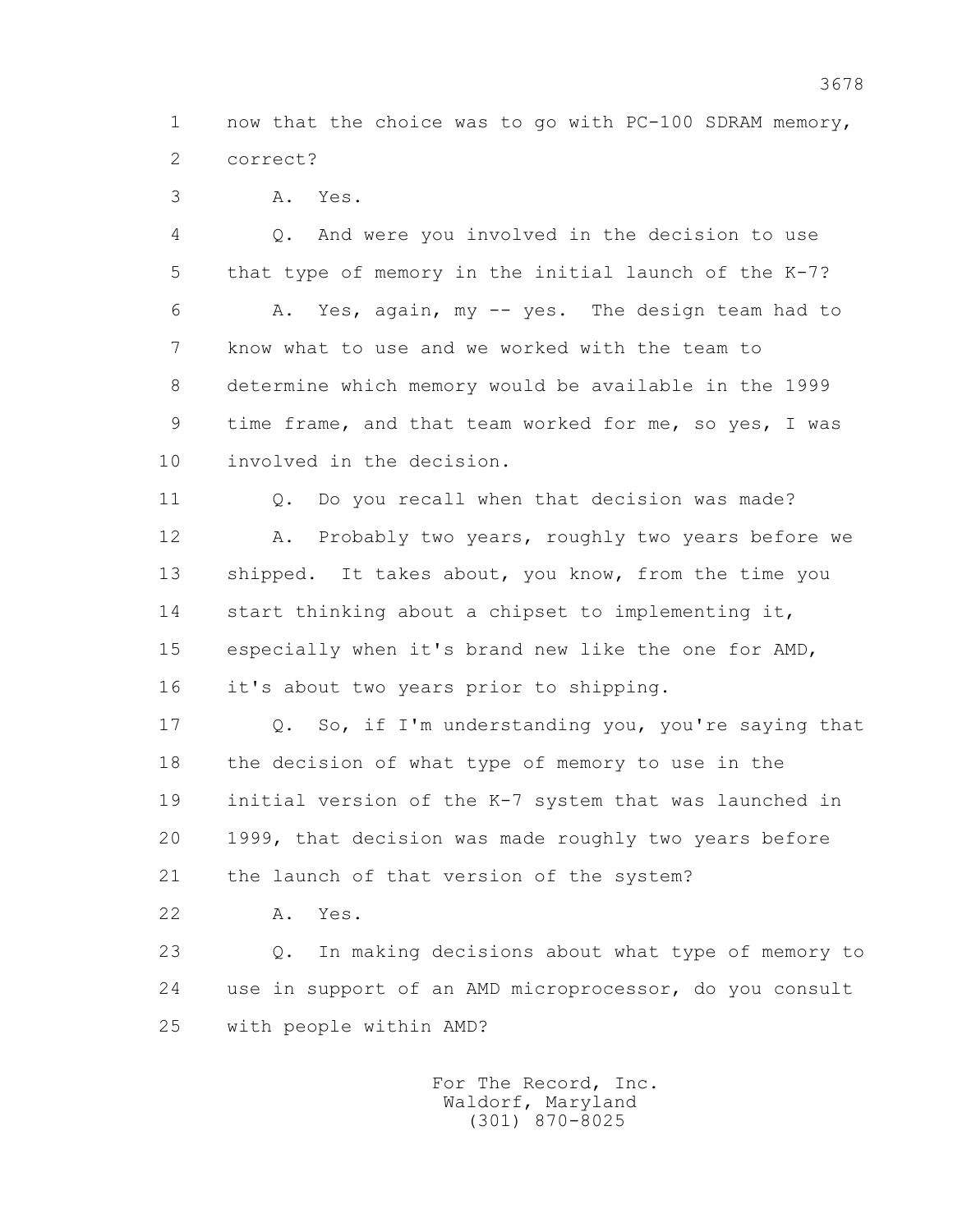1 A. Well, yes, it's a collaborative effort.

 2 Q. And what types of people do you talk with or 3 does your team consult with in making the decision -- 4 within AMD -- in making decisions of what type of memory 5 to use?

 6 A. Well, it's pretty much between the engineering 7 community and again, I have a small team who is 8 responsible for tracking the memory trends, and it would 9 be those two folks, those two teams working together to 10 decide what made the most amount of sense for 11 implementing the memory, the chipset.

 12 Q. And is it important to you in your capacity in 13 making judgments about what type of memory to use to 14 have information and input from those types of people 15 within the company?

16 A. Absolutely.

17 Q. And why is that?

18 A. Well, again, somebody in the company has to know 19 what's going on in the memory industry, and again, those 20 folks, it's not the engineers, so again, you have to 21 have a group of folks who track what the memory 22 community is going to be doing, and by community I mean 23 they have to be following the roadmaps of all the large 24 memory corporations, and that information has to then be 25 worked with the engineering team to determine what is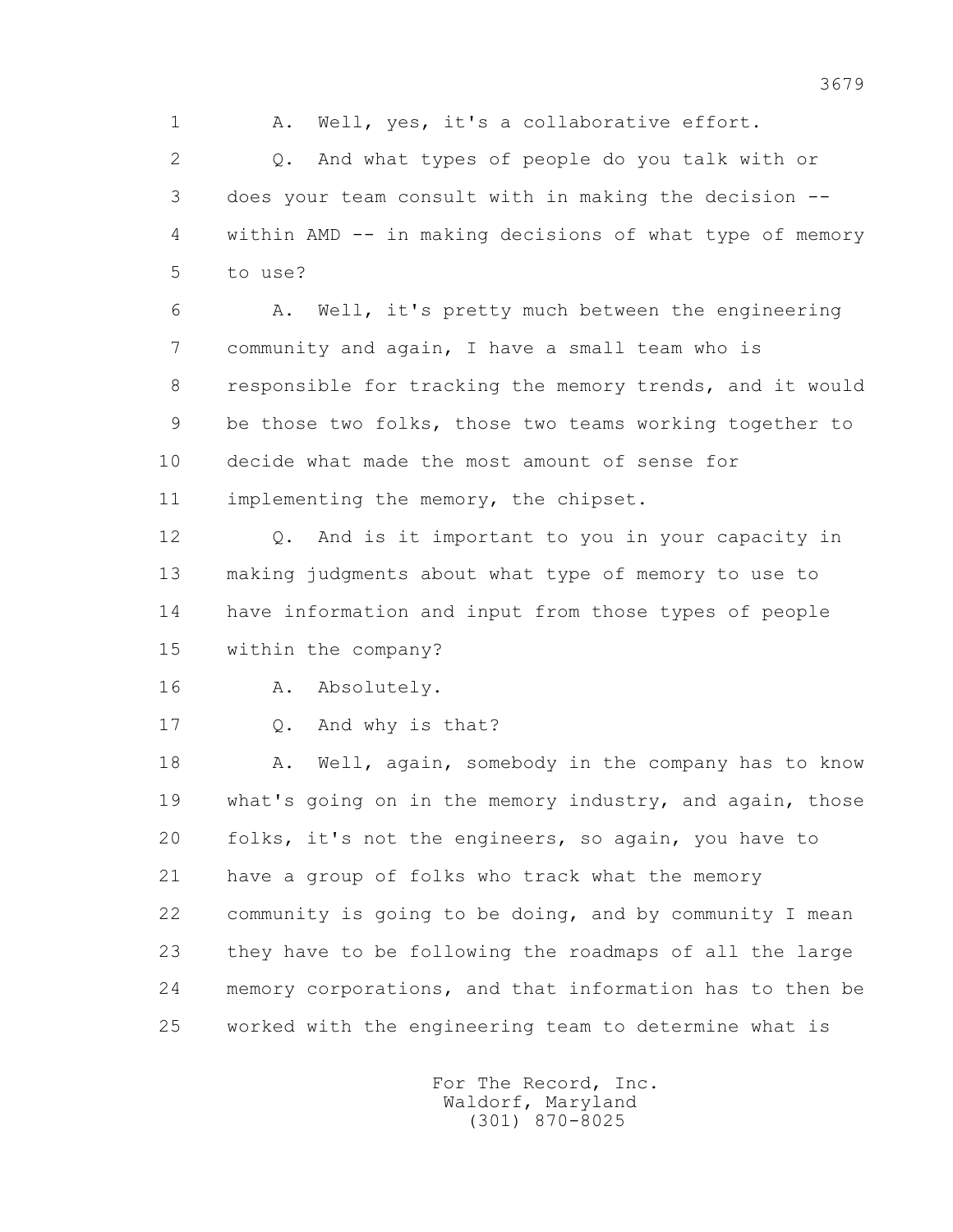1 the best solution at the time of launch for any given 2 chipset.

 3 Q. In addition to consulting with others within 4 AMD, when you and your team make decisions about memory 5 selection for AMD microprocessors, do you also consult 6 with any third parties outside of AMD? 7 A. Again, obviously the memory vendors. We talk to 8 our third party chipset partners, and quite frankly, we 9 look at Intel. You know, Intel has these things called 10 the Intel developer forums, and they also specify memory 11 roadmaps and we look at what Intel is saying as well. 12 Q. Is it important to you in making memory 13 selection decisions to consider the views or the input 14 of memory manufacturers? 15 A. Absolutely. 16 Q. And why is that important? 17 A. Again, we have to track their roadmaps. At the 18 end of the day, it's the memory manufacturers who 19 actually deliver the DRAMs to market, and it's critical 20 to understand what they believe is going to be the 21 commodity part to the marketplace, because quite 22 frankly, they're the ones delivering the parts. 23 So, you know, no matter what AMD and Intel says,

 24 at the end of the day, if the DRAM guys don't want to 25 deliver it, they're not going to deliver it. So, you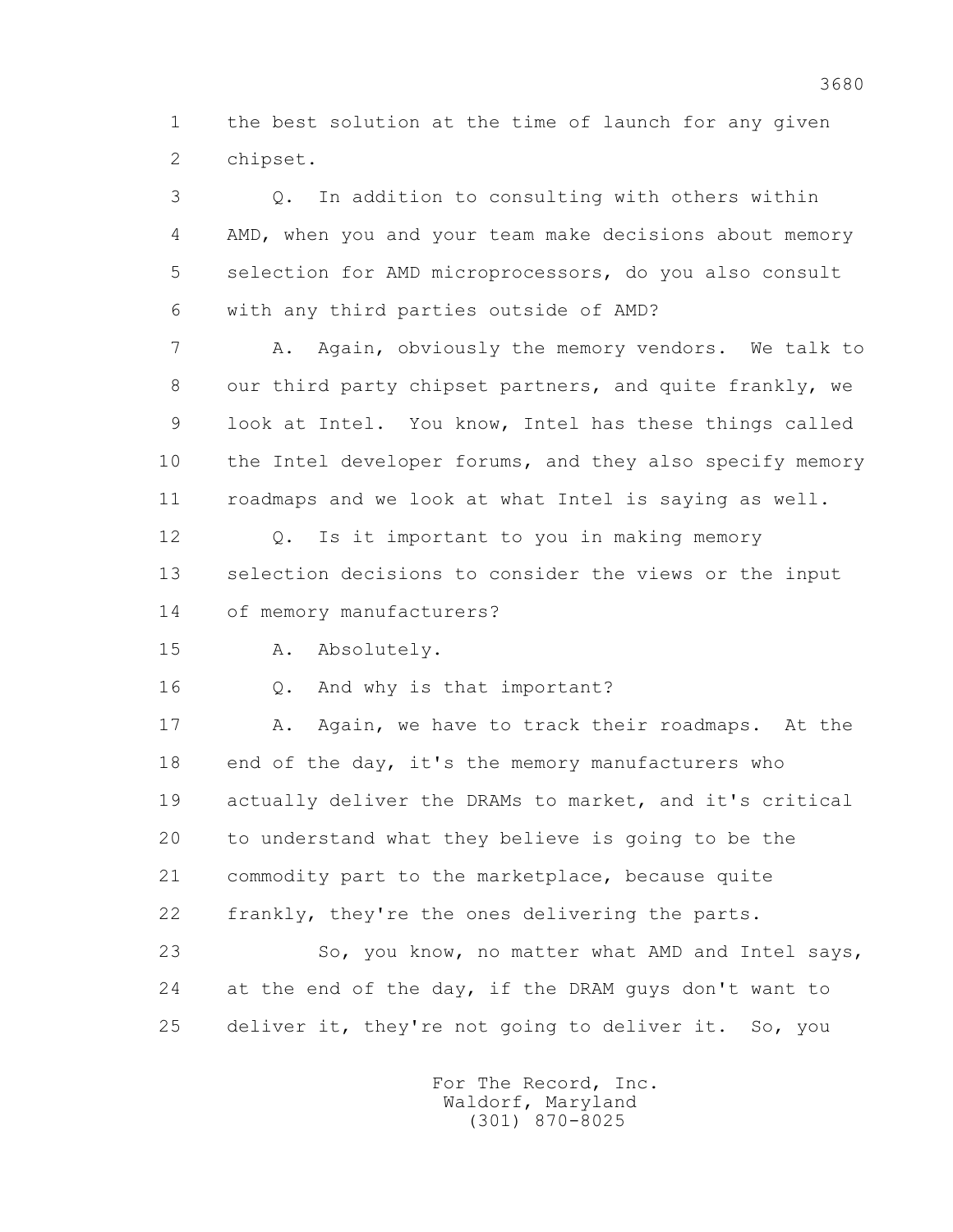1 really have to know what they're thinking.

 2 Q. And do you have to know what they're thinking in 3 regard to future production of memory?

4 A. Absolutely.

5 Q. And why is that?

 6 A. Same argument, it's a two-year lead time. So, 7 if I was designing a chipset today and I looked and said 8 what's shipping today, odds are two years from now it's 9 going to be different. You know it's going to be 10 different. So, the question is, if I need to design 11 something two years from now -- if I need to design 12 something today that's going to ship two years from now, 13 what type is that going to be, and you have to find that 14 out. And the answer is you have to ask, and who do you 15 ask? Memory guys.

 16 Q. And in 1997 when you made the decision to go 17 with 100 megahertz SDRAM in the initial launch of the 18 K-7, were you convinced that that would be the dominant 19 commodity product in the marketplace in 1999?

20 A. Yes.

 21 Q. And was that based in part on input you were 22 getting from memory manufacturers?

 23 A. Yes. That was just very uncontroversial. That 24 was conventional wisdom. Everybody was pretty confident 25 that's the way it was going to go and Intel was making a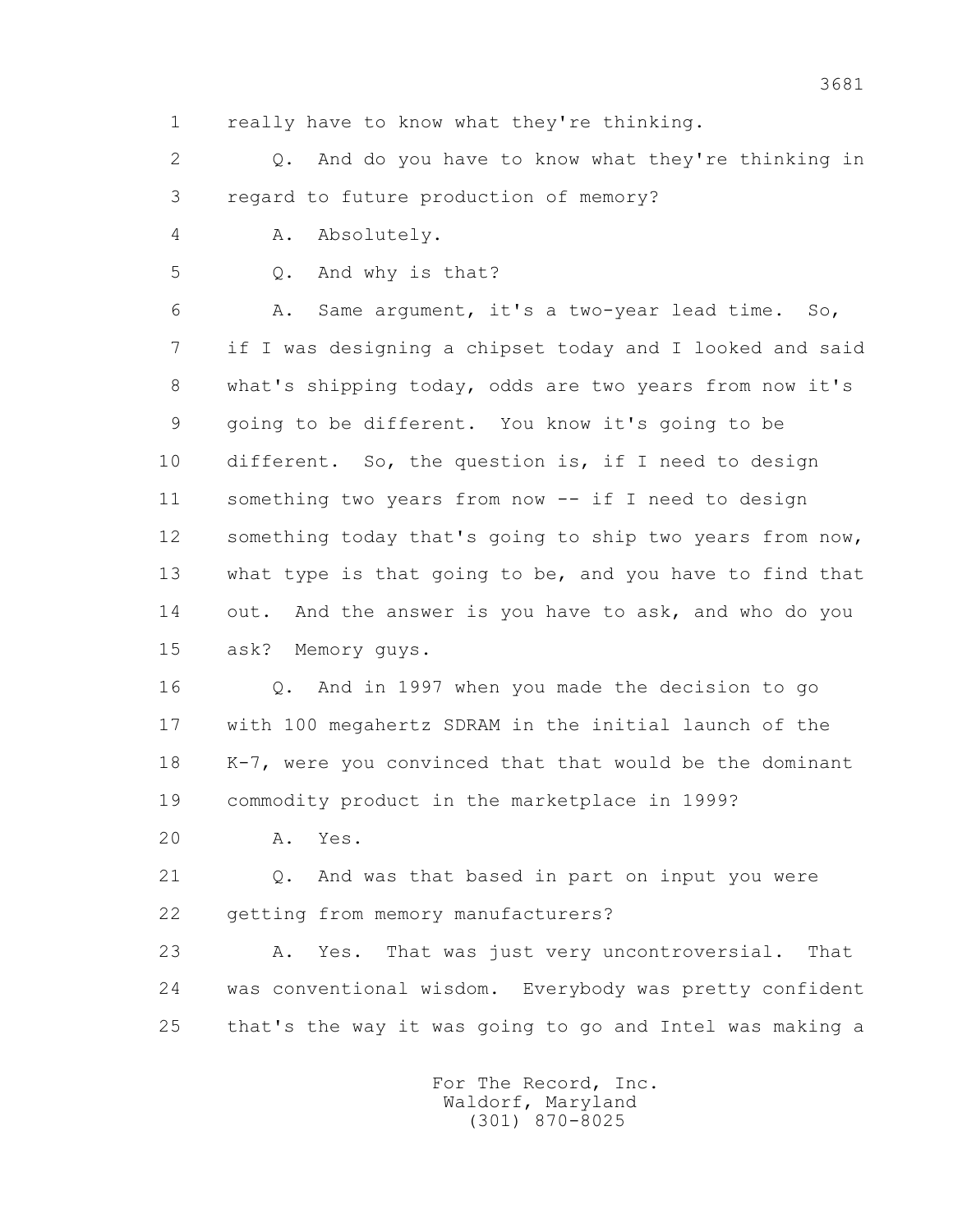1 big push for PC-100, so it was pretty clear in the 2 industry.

 3 Q. To your knowledge, when the K-7 microprocessor 4 was developed in the time period that you described 5 earlier, 1995 to 1999, did thoughts about what memory 6 would be used with K-7 influence in any way the 7 development of that microprocessor?

8 A. Yes. Like I said earlier, we -- the design team 9 determined what they called a block size where the 10 memory transfers from the north bridge to the chipset -- 11 the north bridge to the microprocessor, and they made 12 some assumptions about the memory technology, and the 13 assumptions they made at that time was it was going to 14 go Sync DRAM to DDR.

 15 Q. So, you're saying that when K-7 was developed, 16 the design team on the microprocessor side was assuming 17 that in the future after launching with an SDRAM memory 18 in the future, K-7 would migrate to DDR memory?

19 A. Yes.

 20 Q. And did you in the 1997 time frame agree that 21 DDR memory would be used in future generations of K-7 22 microprocessor after the initial launch?

 23 A. I'm sorry, what date did you ask me that 24 question?

25 Q. In 1997, or some time shortly thereafter, that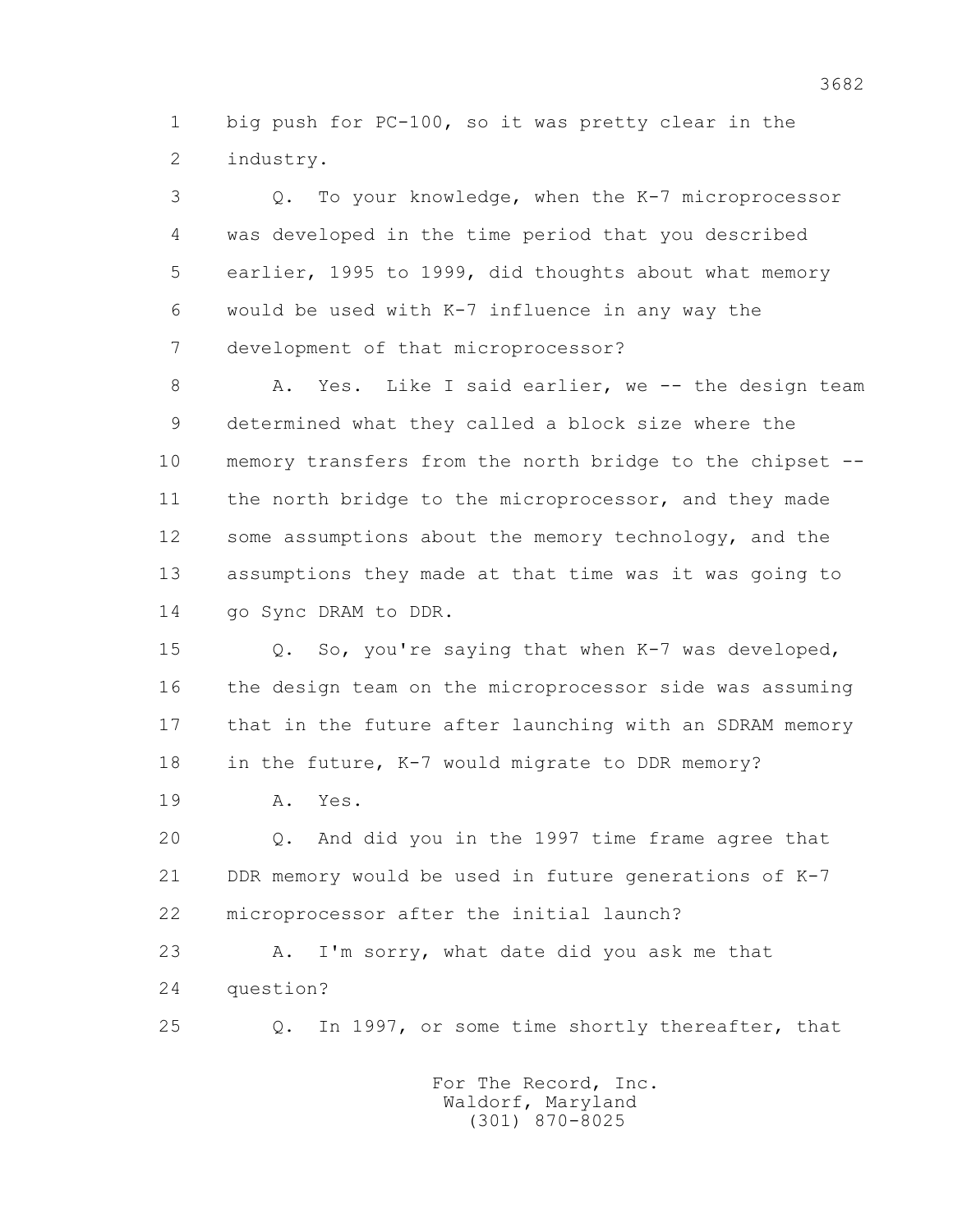1 is within the first year, let's say, after you joined 2 AMD in 1997, did you agree with the assumption that the 3 K-7 microprocessor would start with SDRAM memory and 4 then that the system would be transitioned at some point 5 in the future to DDR memory?

 6 A. No. In the '97 time frame, we -- and when I say 7 we, it included myself and my team which included folks 8 in engineering and the folks who tracked infrastructure, 9 the memory guys, we were thinking more and more that we 10 should go Rambus. Intel had come out and said that 11 Rambus was going to be the next generation high-speed 12 memory as opposed to DDR. The memory community was 13 saying that they were going to do Rambus.

14 At the same time, if you -- the DDR standard was 15 not coming together as quickly as people would have 16 thought. So, it was languishing in JEDEC. So, we made 17 the decision that we should go Rambus. The other thing, 18 too, I should point out, is that in dealing with Rambus, 19 one nice thing was that when you purchased -- when you 20 gave -- you had to pay Rambus a fair amount of money to 21 get the license to use the Rambus technology. One of 22 the things you got in return for all those dollars was 23 they actually gave you a design that you could plug into 24 your north bridge. So, we got -- we were able to 25 offload some of our design work from internal design to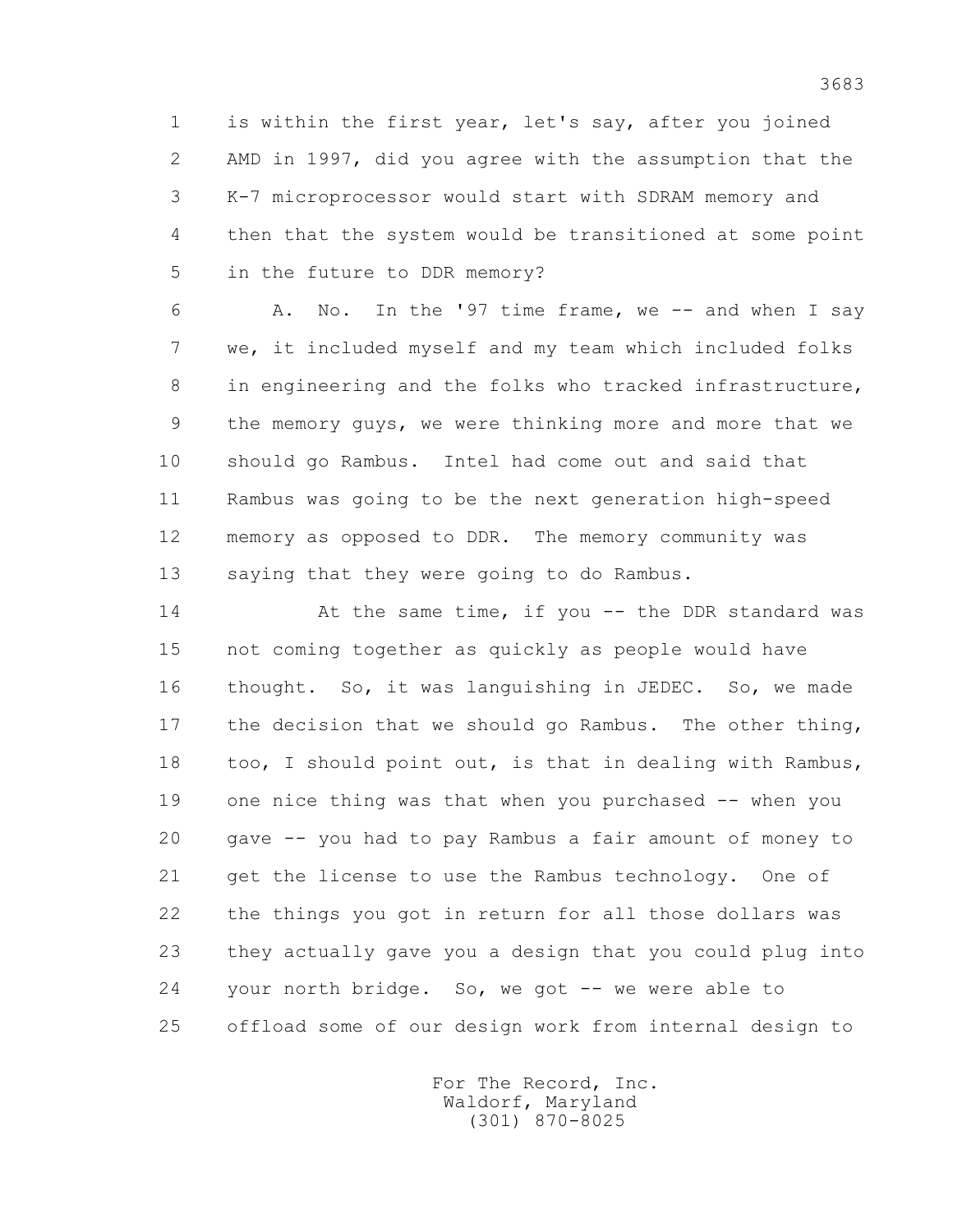1 external design. So, it seemed like a pretty good deal 2 at the time. And I personally negotiated the Rambus 3 contract.

 4 Q. Let's step back to make sure we're clear. First 5 of all about time frame.

6 A. Okay.

 7 Q. You said that you and your team made a decision 8 at some point in time, if I'm understanding you 9 correctly, that after the initial launch of the K-7 with 10 SDRAM memory, that the next step in terms of memory 11 supporting K-7 should be Rambus memory. Is that right?

12 A. That's correct.

 13 Q. And what time frame was it that you and your 14 team came to that judgment?

 15 A. Mid-'97. I think I'm pretty sure I signed the 16 contract -- well, I negotiated the contract, actually, I 17 think Atiq Raza signed it, our president at the time, 18 but I believe the contract was completed in December of 19 '97.

 20 Q. When you and your team made the judgment that 21 starting with SDRAM that future versions of the K-7 22 system should be supported by RDRAM, was it your belief 23 that in the future RDRAM would become the predominant 24 commodity memory in the marketplace?

25 A. Correct, yes.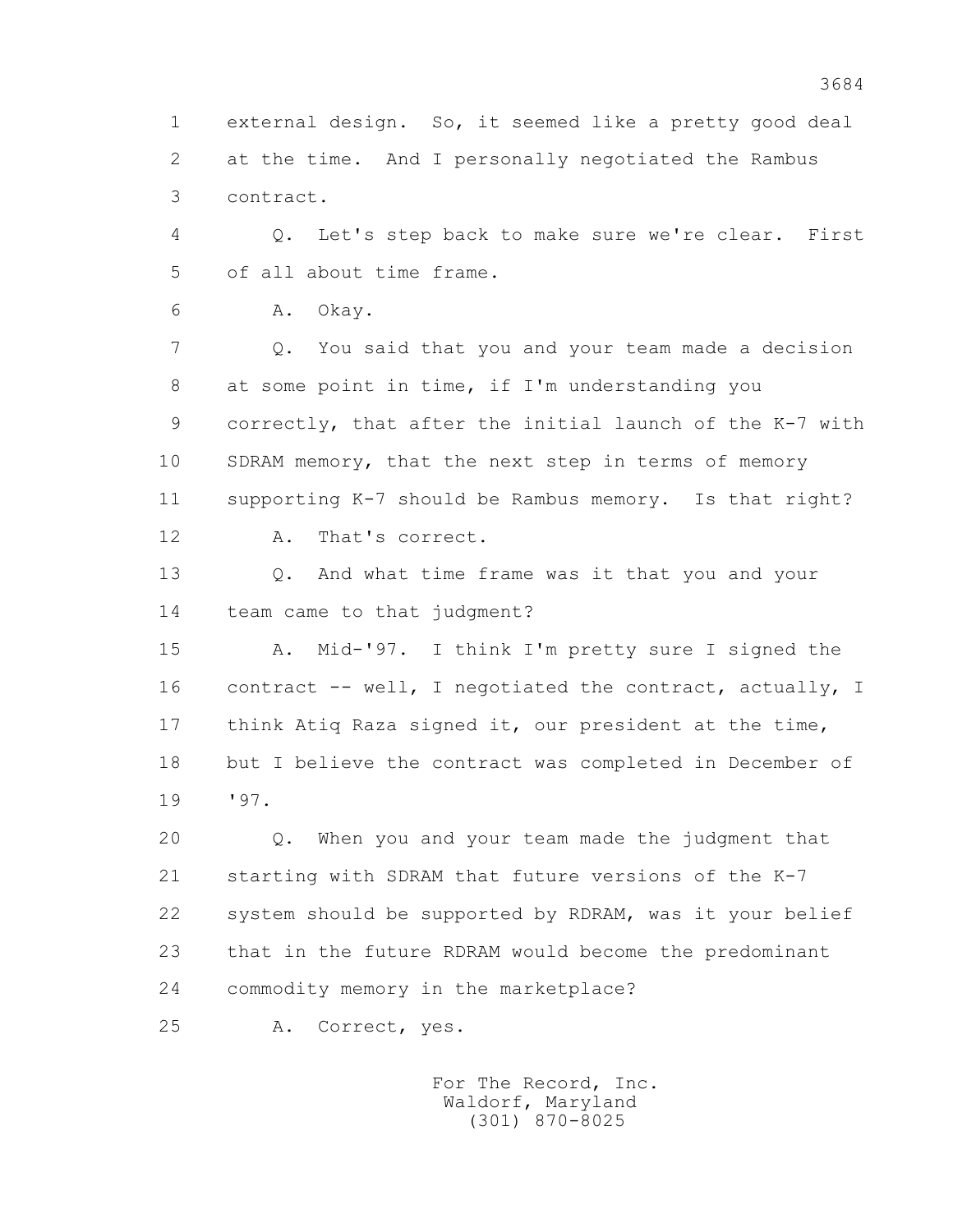1 Q. And what was that belief based on?

 2 A. Again, it gets back to the first principles, 3 which is does the end user experience or perceive 4 betterness, you know, improved quality, improved 5 performance, by going to faster memory. And the answer 6 was pretty demonstratively yes. So, it was very clear 7 that both Intel and AMD needed memory that would perform 8 better than PC-133. That was a given, and you could run 9 all sorts of simulations and performance analysis that 10 said, faster memory, better.

 11 So, it was pretty clear the industry was going 12 to go that way. The question is do you pick DDR or do 13 you pick Rambus? And given that, you know, Intel, who 14 owns 80 percent of the market, really put his wood 15 behind the arrow, so to speak, on Rambus, you know, they 16 had talked about the customers, well our customers were 17 saying, hey, you ought to use Rambus, and we talked to 18 the memory vendors. And the memory vendors were saying, 19 you know what, Rambus, it's a revolutionary change, not 20 evolutionary, but, you know, that's the way the industry 21 is going, that's the way we're going to go, and Rambus 22 is it. And furthermore, here's something that's another 23 critical component --

 24 JUDGE McGUIRE: I'm going to cut you off, Mr. 25 Heye, because I don't want you to just keep going on, I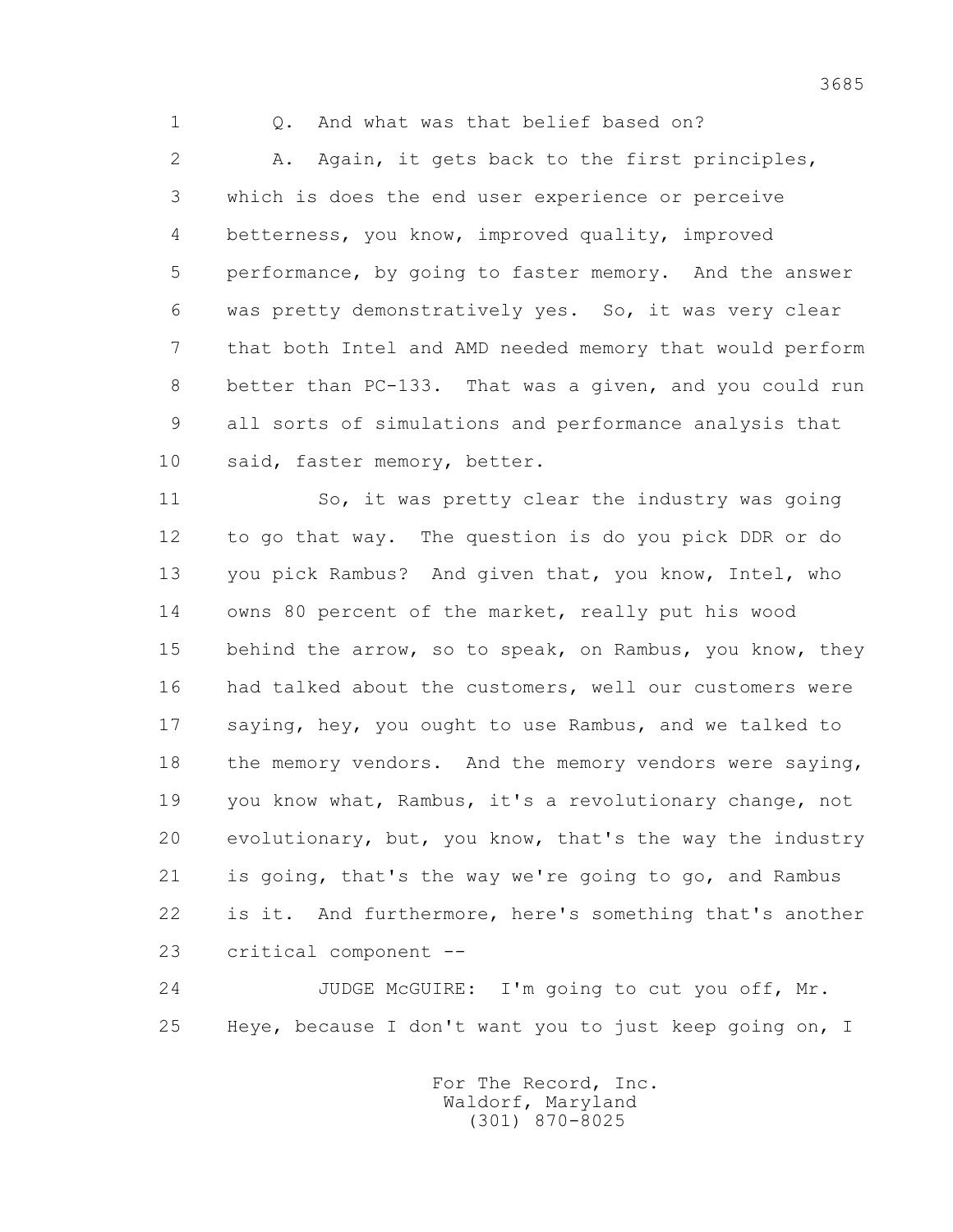1 want you to be able to respond to, you know, counsel's 2 question.

3 BY MR. ROYALL:

 4 Q. Thank you, Your Honor, and I'll take this time 5 to hand Mr. Heye some water, if I may approach.

6 JUDGE McGUIRE: Go ahead.

7 THE WITNESS: That would be great.

8 BY MR. ROYALL:

 9 Q. Now, going back, Mr. Heye, to what you said in 10 response to an earlier question. When you and your team 11 in '97 made the judgment that you should migrate from 12 SDRAM memory and then in the future to RDRAM memory in 13 connection with the K-7 microprocessor, was that based 14 in part on information you were getting from the memory 15 manufacturers?

16 A. Yes.

17 Q. So, the memory manufacturers were supportive of 18 the idea of moving to RDRAM memory in the future at that 19 time frame. Is that correct?

20 A. Yes.

 21 Q. You mentioned in your earlier answer, you 22 mentioned, I believe the term "revolutionary" in 23 reference to Rambus memory. Can you explain what you 24 meant by that?

25 A. If you look at technology trends, let's use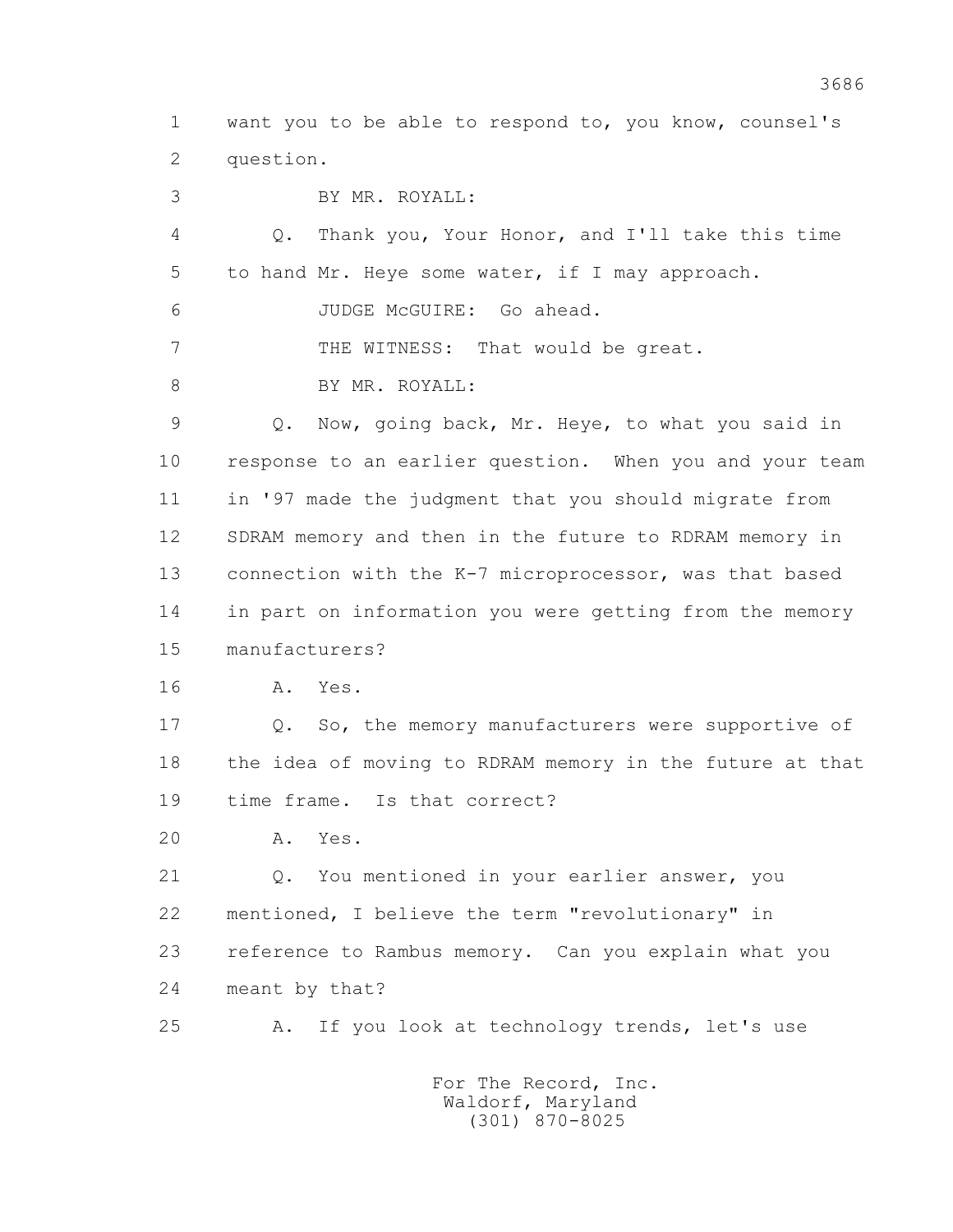1 PC -- let's use synchronous DRAM going to DDR and 2 contrast that to Rambus. To go from synchronous DRAM to 3 DDR did not require a brand new back end test 4 methodology in the memory groups, in the memory 5 companies. The basic design, the basic architecture, 6 the basic understanding of the mechanism of how memory 7 communicated to front side bus between Sync DRAM and DDR 8 was pretty straightforward. Rambus really, really had a 9 very different architecture. It was quite a rapid 10 departure from the existing Sync DRAM and DDR 11 communication conventions.

12 0. And did that different Rambus architecture 13 create any complications with respect to designing the 14 rest of the infrastructure that would support the K-7 15 microprocessor?

 16 A. Yeah, Rambus was a fairly high performing bus, 17 and the way it was designed was you really, really had 18 to be very careful how you designed both the north 19 bridge, the memory chips, the RIMMs and the motherboard, 20 and if you didn't get that all just tuned out just 21 right, you're going to have some serious electrical 22 problems. It was a really touchy design.

23 Q. Now, by comparison to Rambus memory, was DDR 24 memory more evolutionary?

25 A. It was more evolutionary, yes.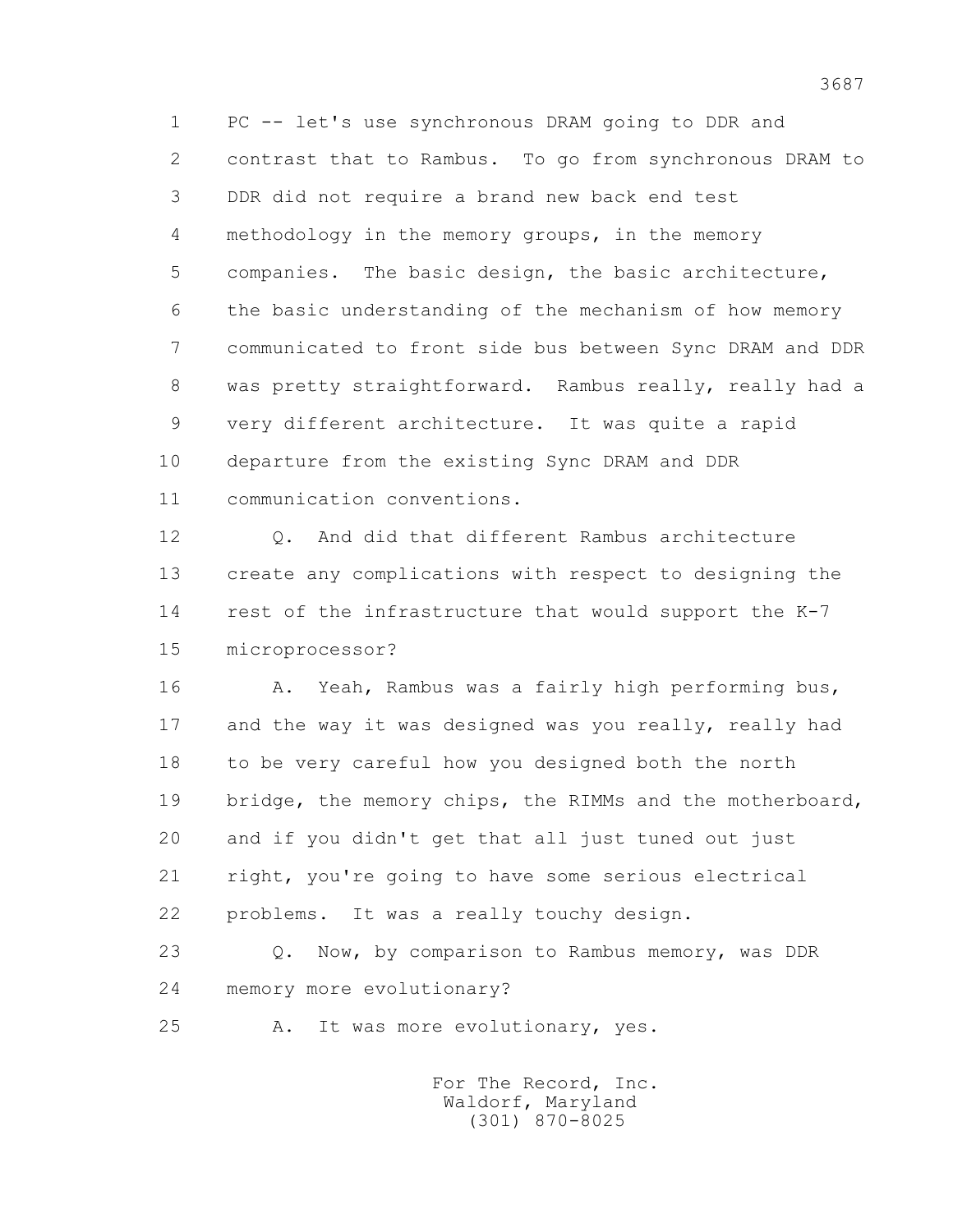1 Q. And did that mean that it involved less 2 complication in terms of designing an infrastructure 3 that would support that type of memory?

 4 A. It was less complicated. It was still, you 5 know, DDR was always faster than Sync DRAM, so that was 6 certainly going to be some investment in terms of 7 training the motherboard vendors and the dim 8 manufacturers how to support the DDR infrastructure, but 9 it was certainly less complicated than Rambus.

 10 Q. But even despite the complications associated 11 with Rambus, your initial decision in the 1997 time 12 frame was that it made sense for AMD to use Rambus 13 technology in future generations of the K-7 and not to 14 use DDR. Is that right?

15 A. That's correct.

 16 Q. And that was a decision that you made with input 17 from memory suppliers?

18 A. That's correct.

 19 Q. Was there anything -- any drawback or particular 20 drawback that in your judgment at that time frame to 21 using DDR as opposed to Rambus?

 22 A. Well, the biggest drawback at the time was the 23 standard wasn't a standard. They hadn't -- the memory 24 guys -- the memory companies could not agree on what the 25 DDR standard should be. And because of that, it was --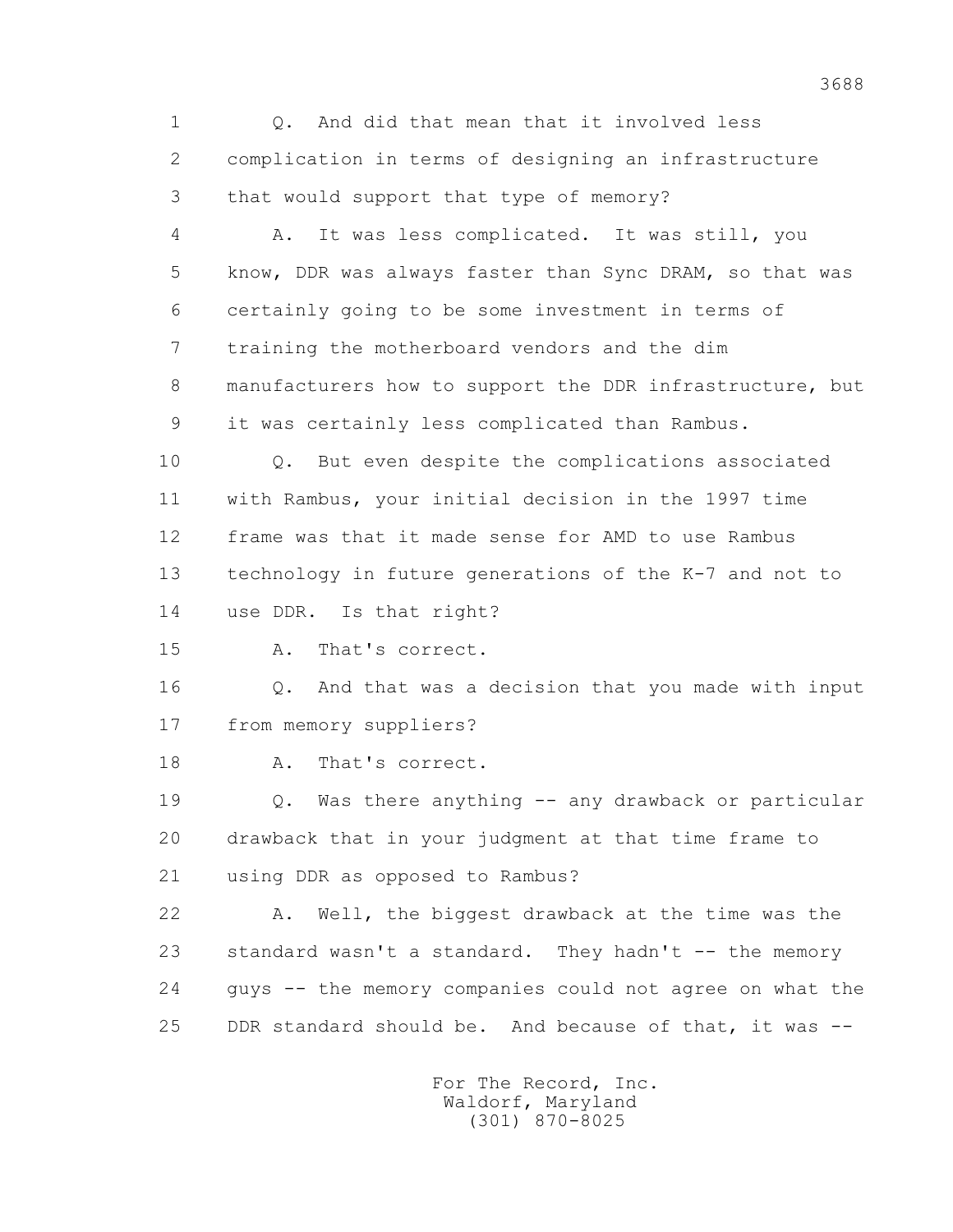1 it was languishing in JEDEC, and furthermore, you need a 2 chipset to help debug the memory. Intel was doing a 3 Rambus-based north bridge. No one at the time that we 4 knew of was doing a DDR-based north bridge. So, there 5 was no way you're going to test DDR. So, we thought, 6 well, heck, if Intel is going to throw its money at the 7 problem, and help establish the infrastructure in Taiwan 8 and establish the infrastructure in the rim 9 manufacturers and do all that work, we'll leverage it 10 and go with Rambus.

 11 Q. And once the decision was made to go with 12 Rambus, did you say that you were involved in 13 negotiating a license with Rambus?

14 A. Yes.

 15 Q. And what did that license cover, if you recall? 16 A. It covered NRE, which is nonrecoverable 17 engineering costs, so basically we gave them, I think it 18 was \$2 million, and for that \$2 million, like I said, 19 you received a piece of technology you could literally 20 plug into your north bridge design that could 21 communicate to memory, and you also just got the right 22 to use the Rambus technology.

 23 Q. The piece of technology that you're referring to 24 that you received from Rambus that connected with the 25 north bridge part of the system, what was that Rambus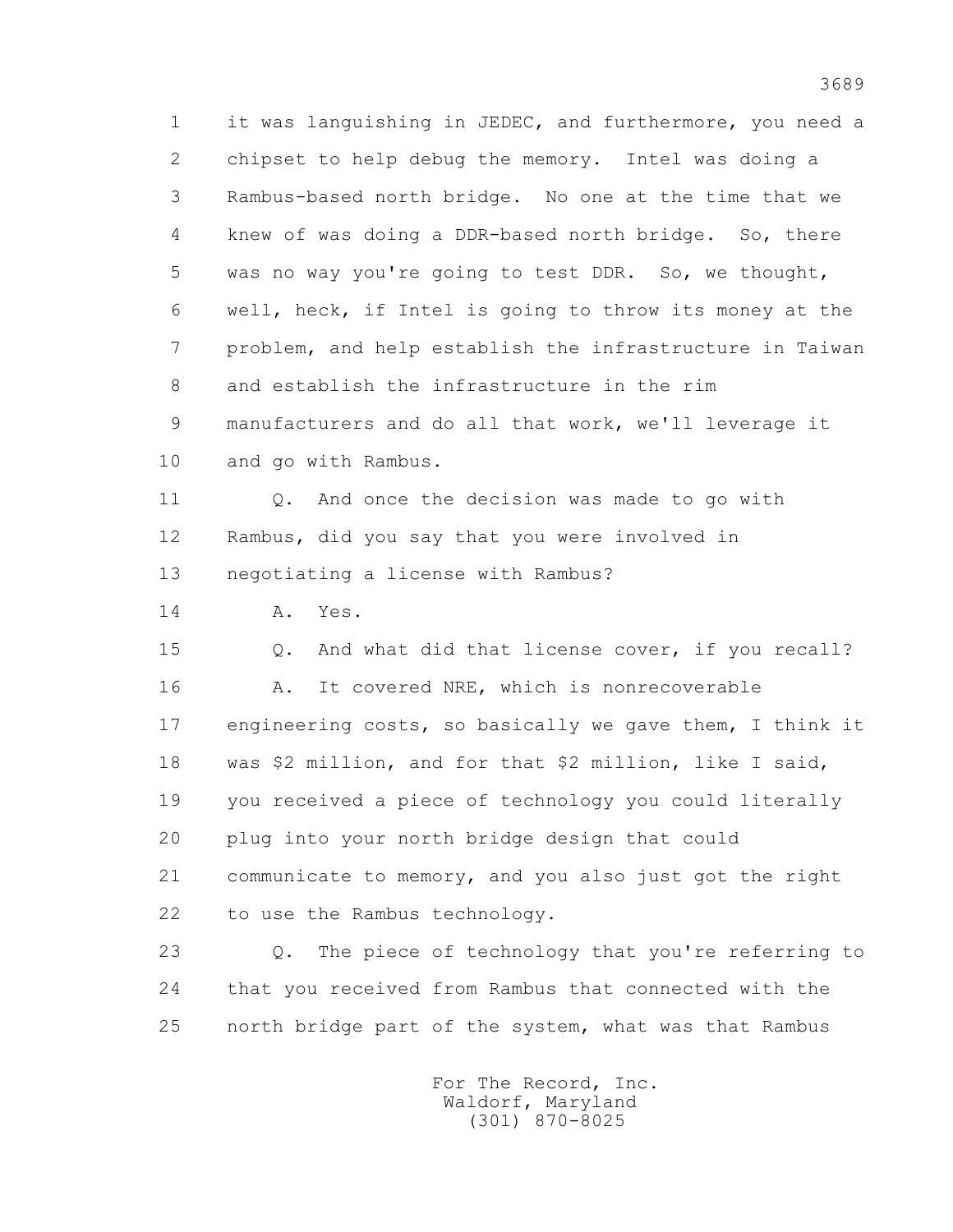1 technology called?

 2 A. I think it was a rack or a rim. I can't keep 3 track, I can't remember right now. What it was was, it 4 was an actual circuit and layout design in the 5 technology of our north bridge that we could literally 6 drop into our design, and that would communicate 7 directly to the Rambus memory. 8 Q. So, when you signed the license with Rambus, you 9 paid some amount of money up front? 10 A. Yes. 11 0. Is that right? 12 A. I think it was \$2 million. 13 Q. \$2 million, and did you agree to pay royalties 14 on the -- in the future on products that you -- that AMD 15 produced? 16 MR. STONE: Your Honor, the specific royalty 17 rates should be treated as in camera, that information 18 is subject to the protective order as restricted 19 confidential. I don't mind it being introduced in 20 camera and would intend to bring it out on cross 21 examination anyway. 22 JUDGE McGUIRE: Mr. Royall? 23 MR. ROYALL: I understand, Your Honor, and I'm 24 not intending to bring out the actual rates at this 25 point. I was just establishing that.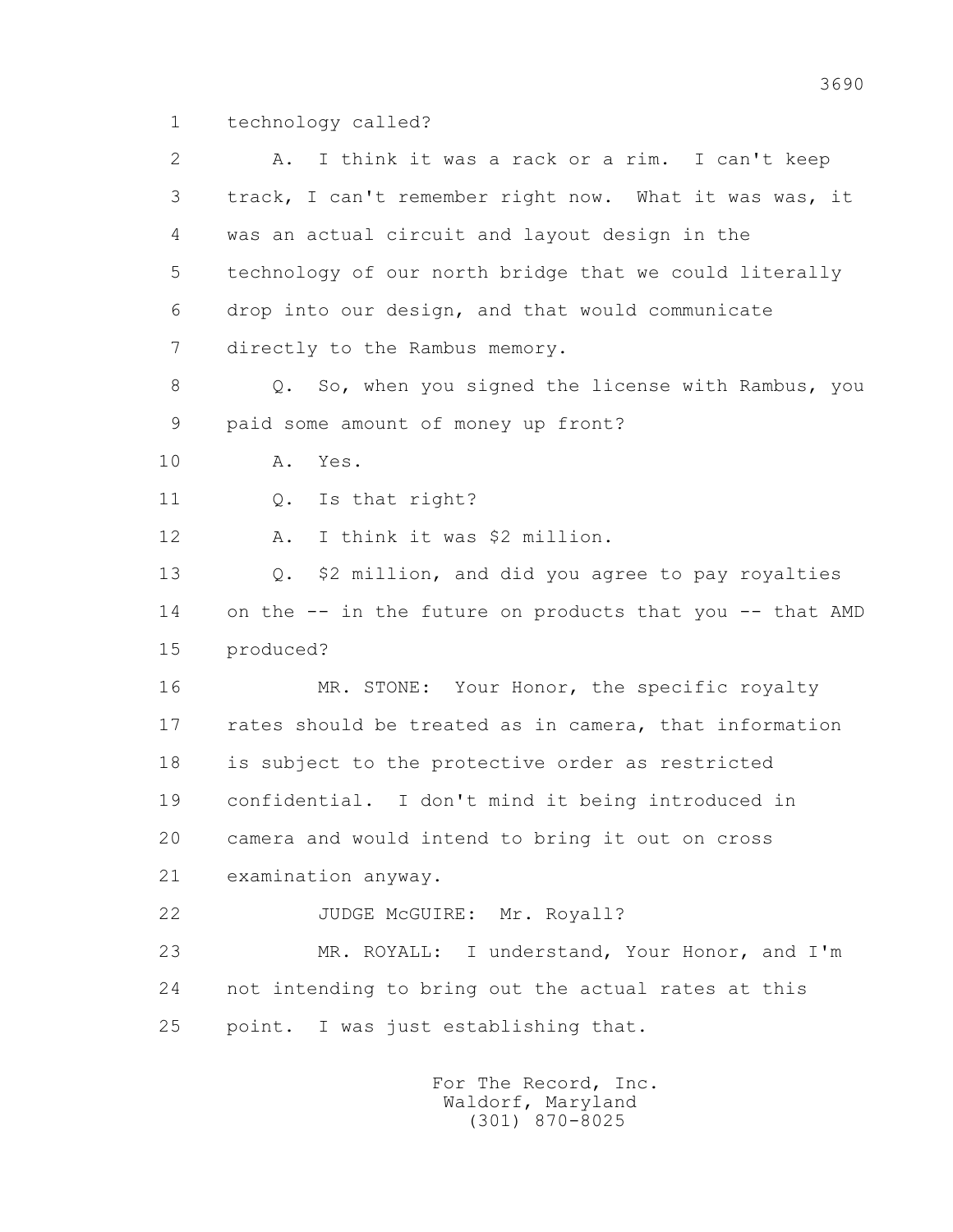1 JUDGE McGUIRE: Okay, then that being 2 established we'll leave it in the public record. 3 MR. STONE: I have no objection to it now. 4 JUDGE McGUIRE: I understand your objection. Go 5 ahead, Mr. Royall. 6 BY MR. ROYALL: 7 Q. Mr. Heye, without getting into rates, if you 8 even recall what royalty rates were, I'm simply asking 9 to your recollection did the license that you signed or 10 that AMD signed with Rambus involve payment of or 11 agreement to pay royalties in the future based on 12 production or sale of items by AMD? 13 A. Yes. 14 0. And do you recall what types of AMD products 15 were subject to that license provision? 16 A. Both north bridges and microprocessors. 17 Q. Now, once the decision was made within AMD to 18 use Rambus technology in the future, and the license was 19 signed, what did AMD do, if anything, at that point to 20 begin to implement RDRAM memory in its designs? 21 A. Well, we mainly started a design team to do a 22 north bridge that would encompass the Rambus technology. 23 And actually the first thing we did was we wanted to 24 build a test chip that would validate the Rambus design 25 that they were giving us. So, we actually had a bunch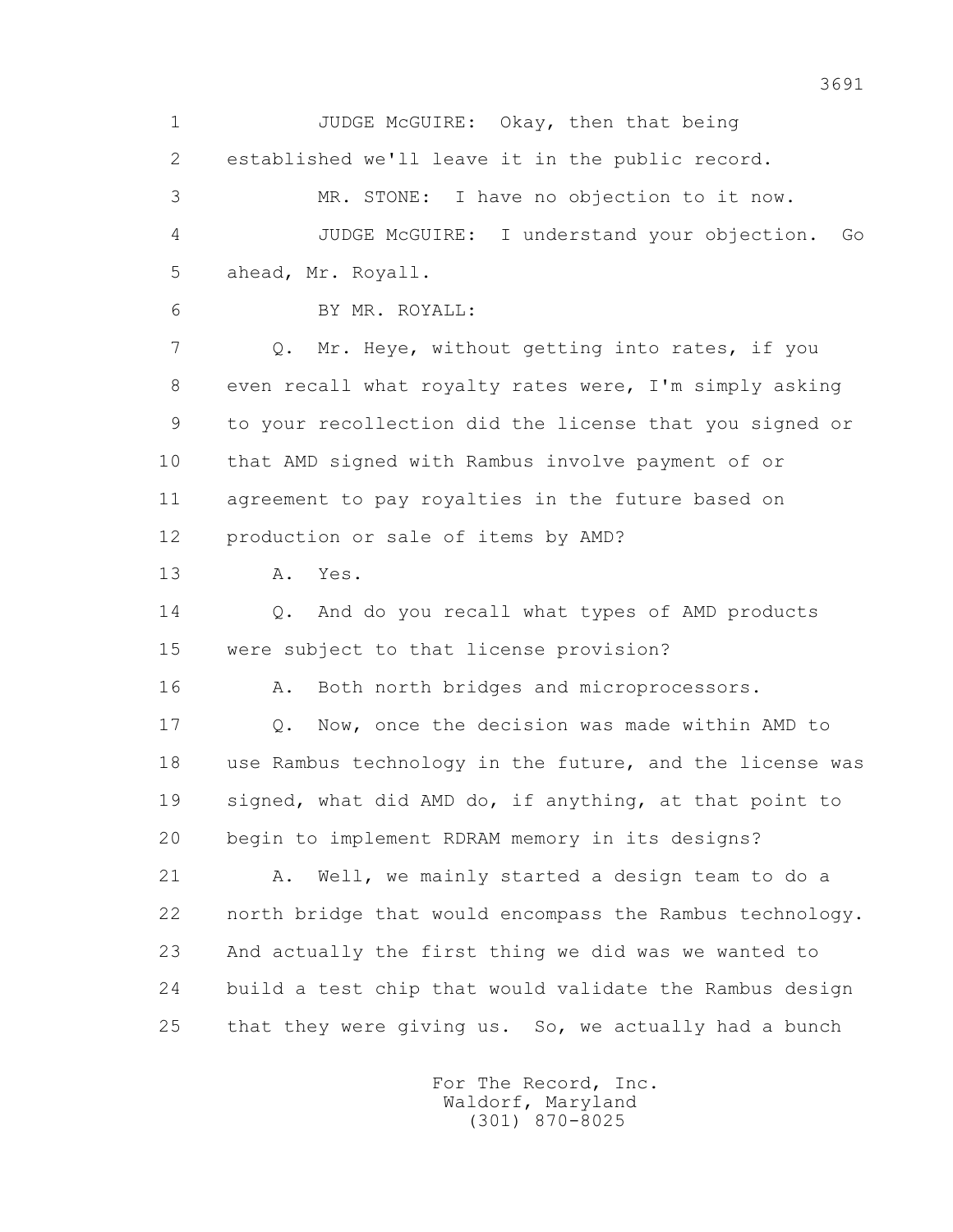1 of design engineers working with a Rambus team to 2 incorporate their design into a test chip which we would 3 then manufacture and validate that the design that 4 Rambus gave us was working well, and then we would 5 continue to roll that into our north bridge and make a 6 product out of it.

 7 Q. Do you know or do you have an estimate of how 8 many AMD engineers were working on the Rambus technology 9 in the period during which that was the plan of the 10 company to use Rambus in the future?

 11 A. Probably around 10 to 15 engineers, and then 12 there's probably another 10 folks that support the 13 engineering community. So, 20, 25-ish.

14 0. During that time frame, and just to be clear, 15 we're talking about is it 1998 that we're talking about? 16 Or do you recall?

17 A. Yes. Yeah, it had to be early '98.

 18 Q. During that time frame, you said, I believe, 19 that you were working with Rambus, AMD engineers were 20 working with the Rambus engineers. Is that right?

21 A. That's right.

 22 Q. Were you working with any other third parties in 23 connection with Rambus such as memory manufacturers? 24 A. Not from an engineering point of view, no. We 25 were talking to them, but no engineering work was being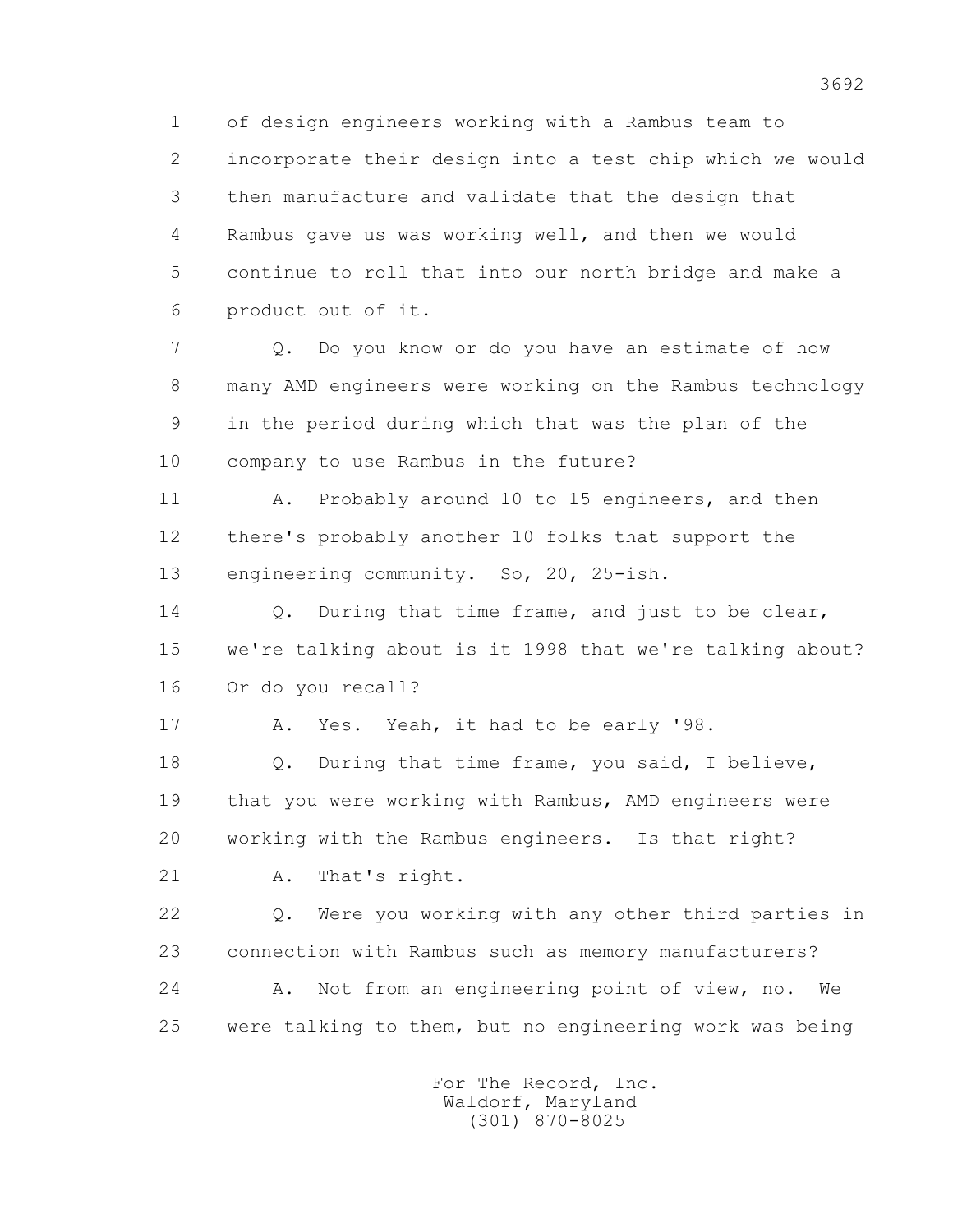1 done with it.

 2 Q. And what was your purpose for talking to them 3 about Rambus in that time period?

 4 A. Just we still -- we were -- while the industry 5 had decided that it was going to go Rambus, and by 6 industry, again, it's the memory makers, the chipset 7 guys, and certainly Intel, it was pretty clear that 8 there were some serious challenges to getting Rambus to 9 the high volume market, and so we just wanted to keep 10 track of, you know, what the heck the memory guys were 11 really doing and making sure that they were on track. 12 Because if they started slipping, then we're going to 13 have a problem.

 14 Q. Were you personally involved in that time period 15 in discussions with memory manufacturers relating to 16 Rambus technology?

17 A. Yes.

 18 Q. Did you make trips to visit those companies or 19 did they come to see you in that time frame? 20 A. I made trips to visit them, I go to Japan,

21 Korea, Germany.

 22 MR. STONE: Your Honor, can we just clarify when 23 he says "in that time frame," what time frame we're 24 talking about here?

25 JUDGE McGUIRE: Mr. Royall?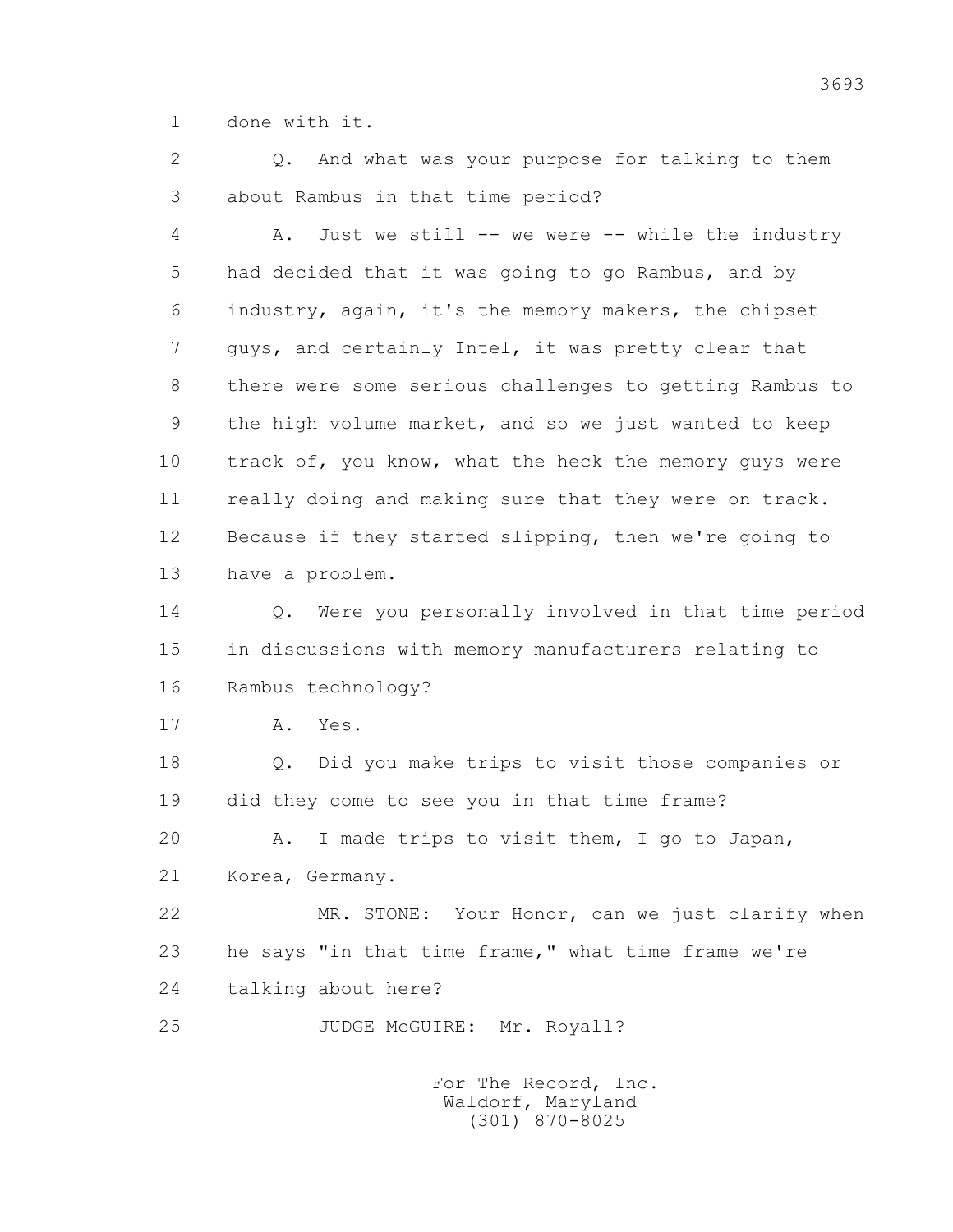1 MR. ROYALL: I think he just a few questions 2 earlier had said 1998. 3 THE WITNESS: Early 1998. 4 MR. ROYALL: Early 1998. 5 MR. STONE: Thank you. 6 BY MR. ROYALL: 7 Q. And in your meetings -- strike that. 8 When you met with memory manufacturers in that 9 early 1998 time period to -- and you discussed Rambus -- 10 issues relating to Rambus technology, were you meeting 11 with those companies collectively or individually? 12 A. Individually. 13 Q. Was there a reason why you met with them 14 individually as opposed to collectively? 15 A. Well, they would go over their detailed 16 roadmaps, which would include their technology roadmaps, 17 and memory technology roadmaps are extremely 18 confidential. That would be the equivalent of Intel and 19 AMD in a joint session sharing confidential information 20 in front of each other. It just wouldn't happen. I 21 mean, the memory guys are incredibly competitive and 22 there's no way that they would share their technology 23 roadmaps with a competitor in the room. 24 The other thing, too, was they were very open to 25 us in terms of cost. Because the other thing that I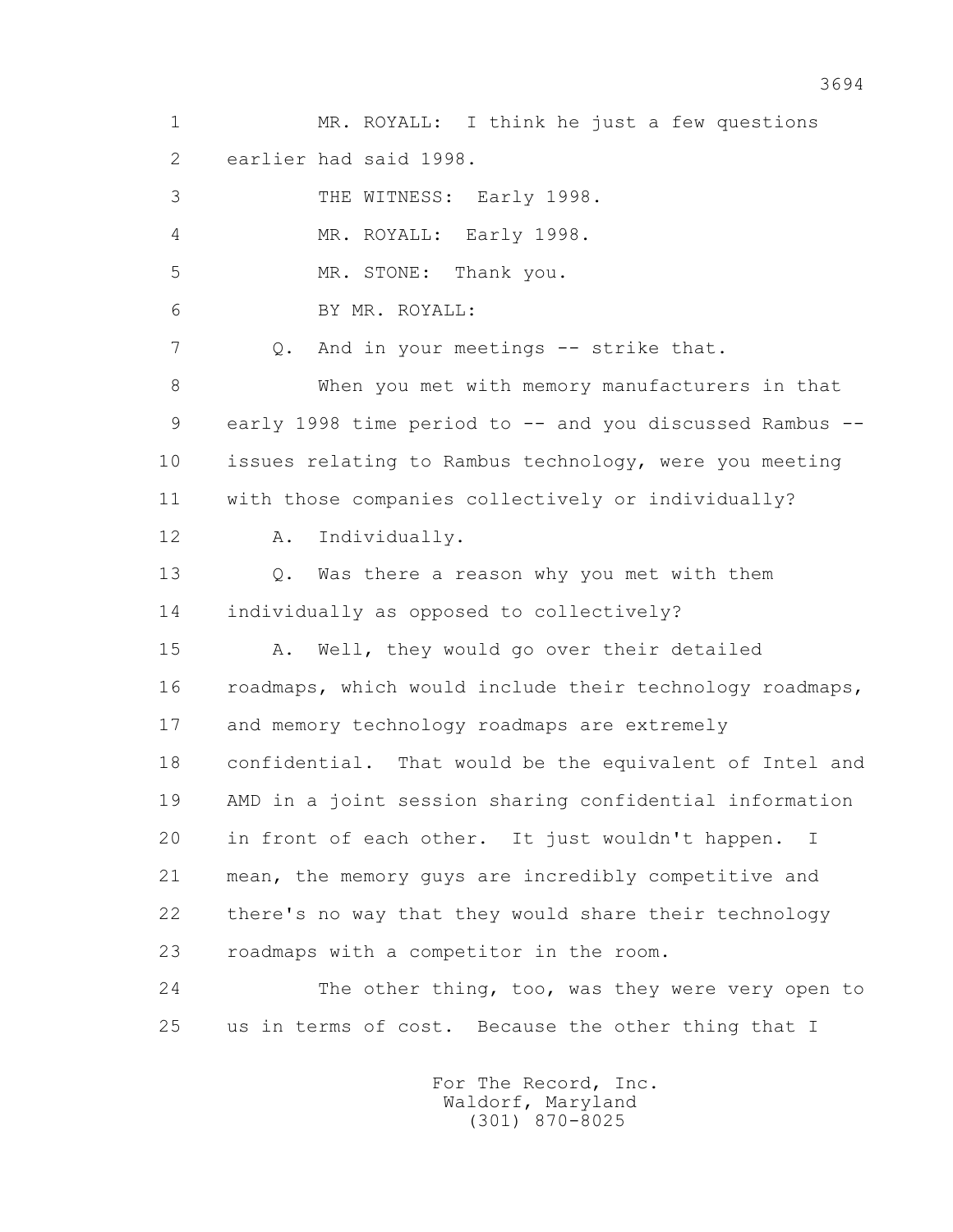1 would worry about --

 2 MR. STONE: Your Honor, I would object that this 3 goes well beyond the question, which is why did you meet 4 with them individually.

 5 JUDGE McGUIRE: Sustained, and try to confine 6 your testimony to his questions. Let's try to stick to 7 that and I am going to admonish you as well, Mr. Royall, 8 on that point. So --

9 THE WITNESS: Yes, sir.

10 BY MR. ROYALL:

 11 Q. Referring to these meetings that you recall in 12 the early '98 time period with memory manufacturers in 13 which you discussed issues relating to Rambus, do you 14 have any present recollection of input or impact that 15 you received from the memory manufacturers at that time 16 relating to Rambus?

17 A. Yeah, the memory --

18 MR. STONE: Your Honor, this is beyond the 19 answer yes, which I think is all he needed to answer the 20 question that he has a present recollection, if he's 21 going to go into what he was told by the memory 22 manufacturers, that would be hearsay.

 23 MR. ROYALL: Your Honor, I have laid a 24 foundation, a very clear foundation that in decisions 25 Mr. Heye made about memory selection, it was very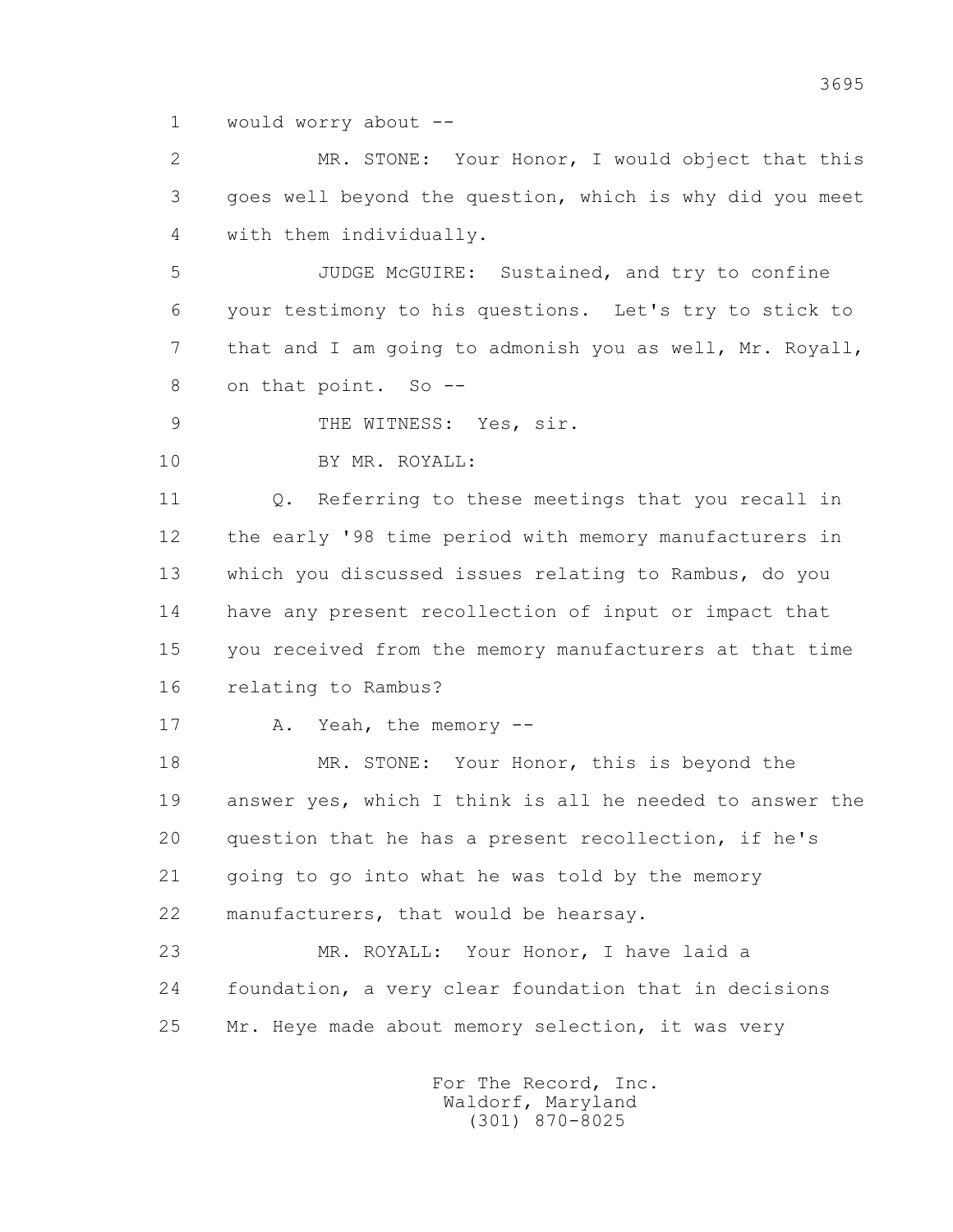1 important to him to consider input from a variety of 2 sources, including memory manufacturers. I'm not 3 getting into that for the truth of the matter, but to 4 understand his state of mind and the decisions that he 5 made for his company in that time. 6 MR. STONE: Your Honor, I am quite happy for the 7 evidence to come in, as long as we all understand it's 8 not being offered for the truth of what the 9 manufacturers said. 10 JUDGE McGUIRE: Mr. Royall, is that your 11 understanding? 12 MR. ROYALL: Yes, Your Honor, as stated. 13 JUDGE McGUIRE: All right, you may continue. 14 MR. STONE: Thank you. 15 BY MR. ROYALL: 16 Q. Do you have the question in mind, Mr. Heye? 17 A. Could you repeat it, please. 18 Q. In the early 1998 time period when you met with 19 memory manufacturers and you discussed Rambus 20 technology, do you have any present recollection of 21 input or feedback that you received from those companies 22 during those meetings relating to Rambus? 23 A. Yes. They were concerned -- the cost of Rambus 24 was starting to concern the memory vendors. This is as 25 I understood it, as told to me by them, and it was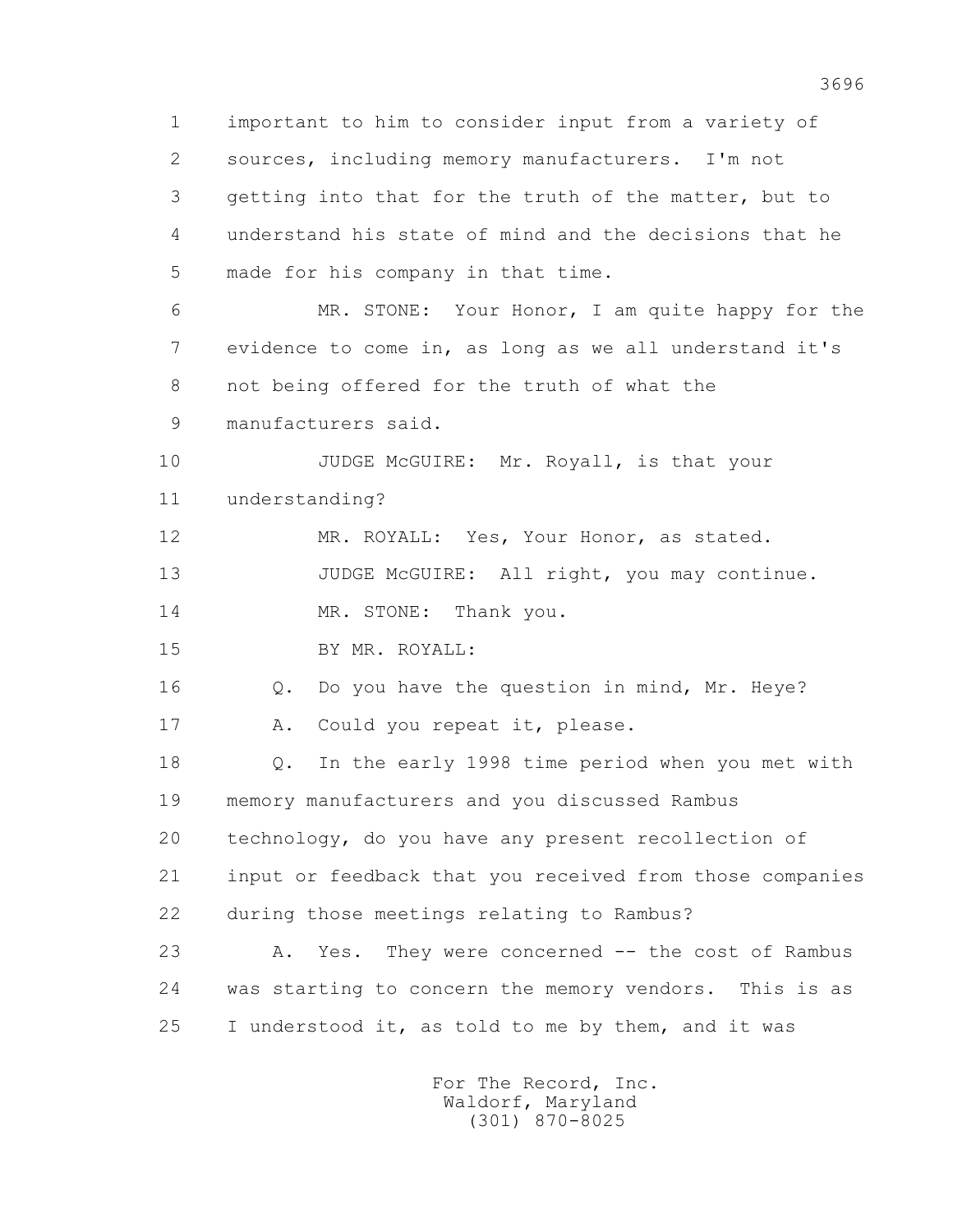1 becoming pretty clear to me that in talking to memory 2 vendors, that some of the initial cost projections of 3 Rambus versus DDR were not coming in line to what had 4 initially been expected, and that it was more expensive 5 than people had thought.

 6 In fact, one question I had asked them, I can't 7 remember if it was early or late '98 when I was asking 8 this question, but I had always asked the question as 9 follows: If SDRAM costs one, how much does DDR cost? 10 And the answer was 1.X and X would be different per 11 memory vendor but would always be more expensive than 12 synchronous DRAM. And I would always say, okay, what is 13 Rambus, and the answer would be 1.Y, and again the Y was 14 going to be greater than synchronous DRAM, but what I 15 was also interested in seeing was that Y was always 16 greater than X. In other words, every memory vendor 17 that I spoke to would tell me that Rambus had a higher 18 cost structure on a per part basis than DDR.

 19 Q. Now, putting aside input that you were getting 20 from memory manufacturers in this time period, were you 21 receiving any input internally within AMD from the 22 engineers that were working on Rambus memory? 23 A. Yeah, they were getting nervous. The --

 24 MR. STONE: Again, Your Honor, this is hearsay. 25 MR. ROYALL: This is the -- it's the same issue,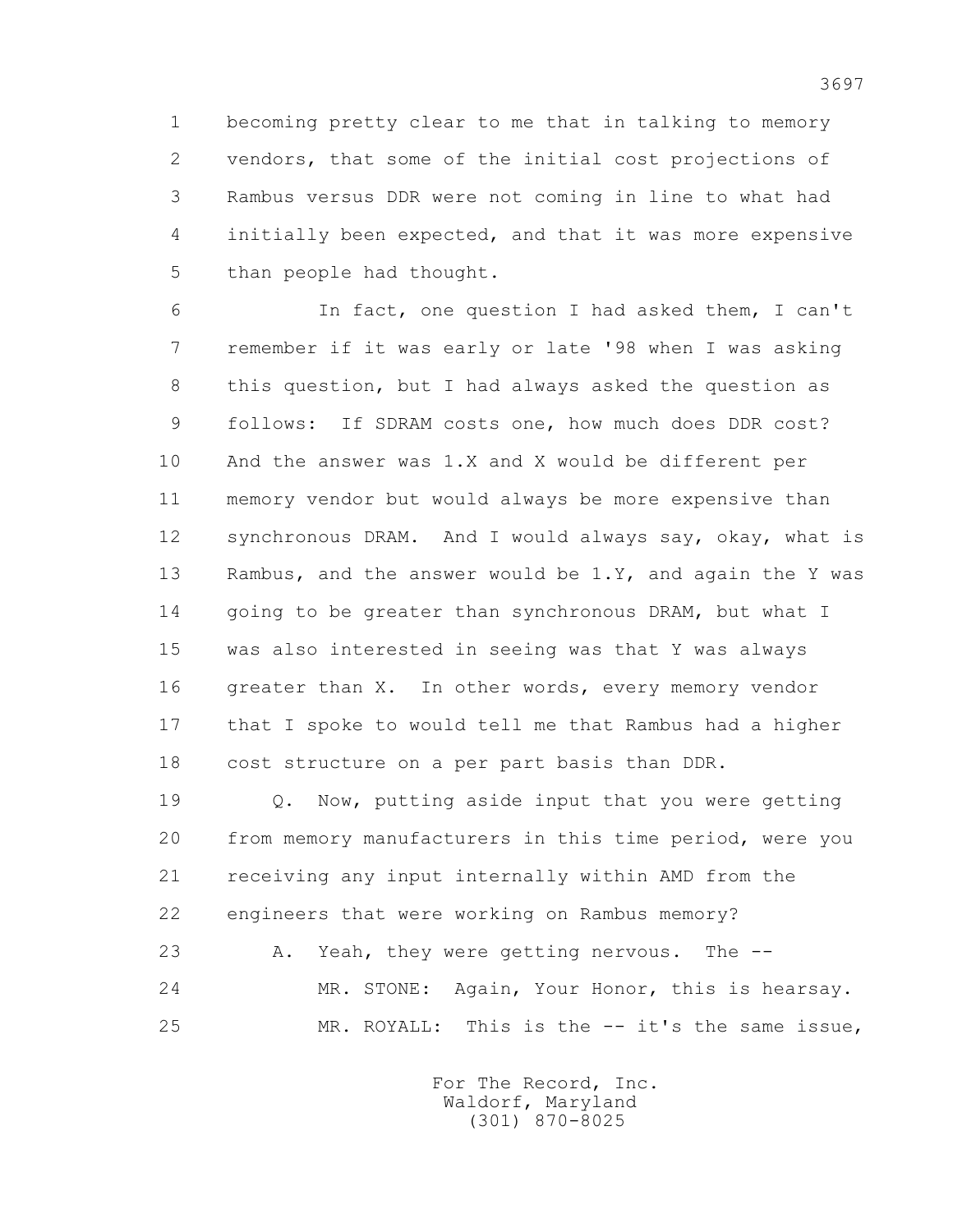1 Your Honor, I'm not offering it for the truth, it goes 2 to his state of mind.

 3 JUDGE McGUIRE: Let's make that clear at the 4 onset of your inquiry, Mr. Royall, so we don't have to 5 go through this every time.

 6 MR. STONE: Thank you, Your Honor. 7 BY MR. ROYALL:

 8 Q. Again, the question, Mr. Heye, and again I'm 9 just asking you these questions from the standpoint of 10 what you understood and what you heard and how that 11 influenced your decisions.

12 A. Okay.

 13 Q. But in the same time frame that we've been 14 focusing on, early 19 -- early 1998, or thereabouts, 15 were you and your team receiving any input internally 16 within AMD relating to efforts to implement and design 17 around or to design with the Rambus technology?

 18 A. Yes, a couple of things were going on. One, the 19 actual folks working on the silicon team were starting 20 to become concerned on how difficult it was to implement 21 Rambus in the technology under the current 22 interpretation of the technology. Again, it was not 23 impossible, but it was harder than they thought, and 24 their concerns that it might not be as stable as they 25 had hoped for. The second thing that was happening was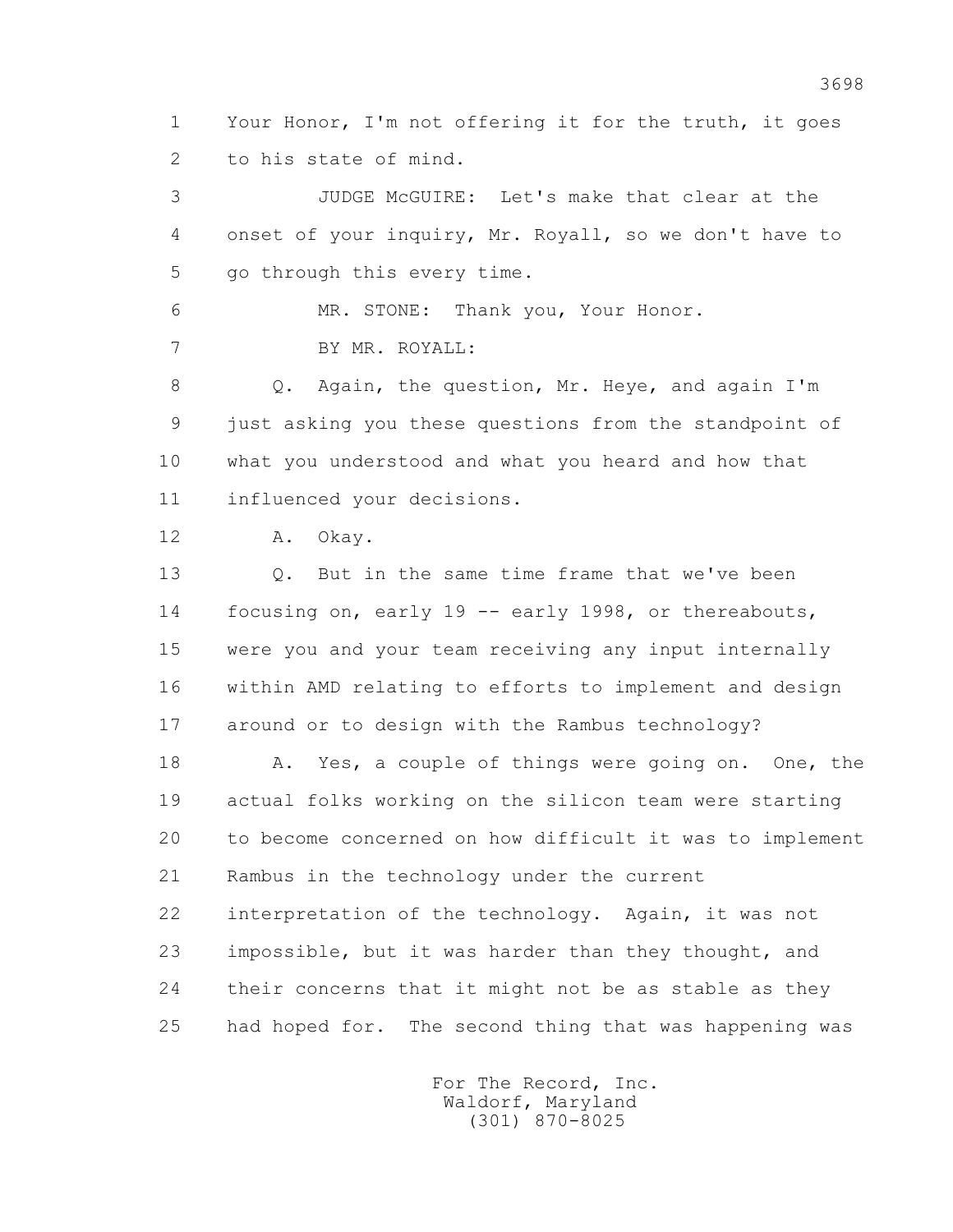1 on a -- we were doing some analysis on the motherboard, 2 and if I may, let me just show you this motherboard.

 3 The motherboard is the piece of -- this is 4 fiberglass, the board itself is made out of fiberglass, 5 and this is nothing but fiberglass, a layer of copper, 6 fiberglass, layer of copper. And in Taiwan, in the PC 7 industry, all motherboards have four layers, that's it. 8 You can manufacture boards with 100 layers, it's 9 technically feasible, but in the high volume segment 10 it's four layers.

 11 The other thing to look at is the back side. If 12 you look on that back side, and this is a motherboard 13 that was made probably some time in the last six to nine 14 months, there's nothing on the back side. Which means 15 it's what they call single-sided manufacturing, which 16 means the board goes on the top and they put it in a box 17 and they ship it. Again, can you manufacture the back 18 side? Absolutely. In fact, that's what Apple did. But 19 it's more expensive.

 20 So, one of the standard things you're always 21 trying to do is single-sided -- single-sided four-layer 22 motherboards. The concern that we were starting to have 23 was that it looked like that you may have to go to your 24 multiple layers, your out of bunch capacitors for the 25 back side of the board, and that would add cost to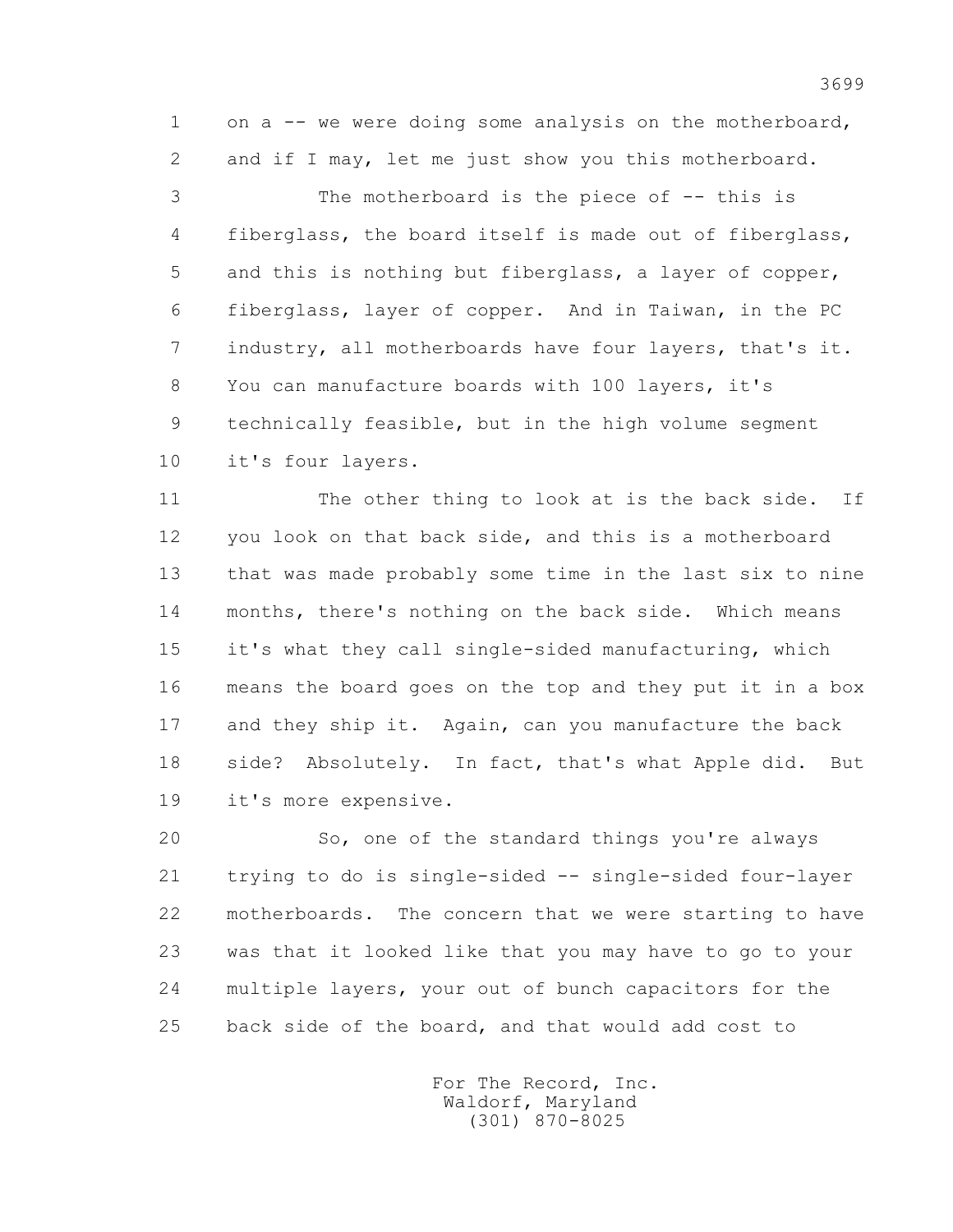1 product, and we were concerned about that.

 2 Q. And that was a concern that was raised to you 3 internally within AMD. Is that correct?

4 A. Yes.

 5 Q. In this same time period, roughly early 1998, 6 did you have any interaction with memory module makers 7 relating to Rambus?

8 A. Yes. The other thing that was occurring was -- 9 Q. And let me just to make clear, I am not -- I am 10 interested in understanding what, if anything, you may 11 have learned from memory module makers relating to 12 Rambus to understand your state of mind and how this may 13 have influenced your thinking in that time period.

 14 A. Right. You know, first clarifying, we keep 15 saying early '98, I would like it to expand to like the 16 first six months of '98, because it was kind of a 17 continuum for this. There was a bunch of different data 18 points coming in. But the other thing we were starting 19 to hear was that the RIMMs, and again the RIMMs in 20 accord with the DIMMs that Rambus --

 21 Q. Can I stop you there just to make clear what you 22 said. RIMMs is a reference to is it the memory module 23 that goes with the Rambus memory?

24 A. Correct.

25 Q. As oppose to dim, which is the memory that's the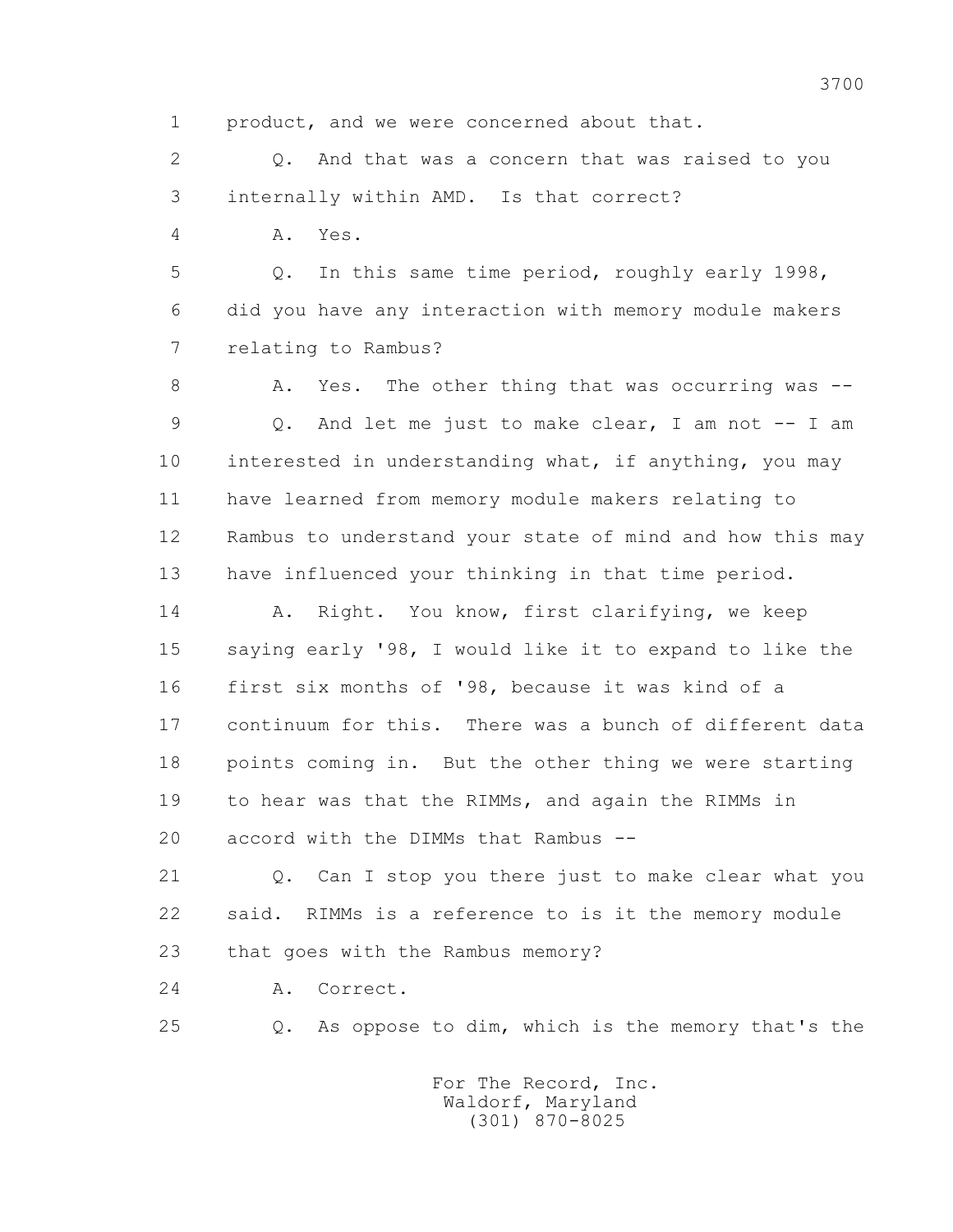1 name given to the memory modules with synchronous or DDR 2 memory. Is that right?

3 A. That's correct.

4 Q. Continue.

5 A. And so the RIMMs were also had some issues, one 6 of which for example, in the heat syncs. If you looked 7 at the dim that we looked at earlier on today, there are 8 no heat syncs. If the rim has heat syncs, that's more 9 expensive. The other thing again, the layout of the 10 RIMMs, how you physically hook up to Rambus on those 11 RIMMs was extremely expensive. Again, even in DDR, you 12 have to be very -- there are strict rules on how you lay 13 these things out and there are standards and all, but 14 Rambus was just more difficult. And we were starting 15 to, again, you know, hear, I admit that, that there were 16 inneroperability problems with Rambus. We didn't have a 17 Rambus design in-house, Intel was the only one who had 18 their own chipset, AMD didn't have their own chipset 19 inside.

 20 JUDGE McGUIRE: Again he is going on and on 21 again, I would ask you to confine yourself only to the 22 question that's being asked, otherwise we'll be here all 23 day and we cannot afford to do that.

24 THE WITNESS: Sorry.

25 BY MR. ROYALL: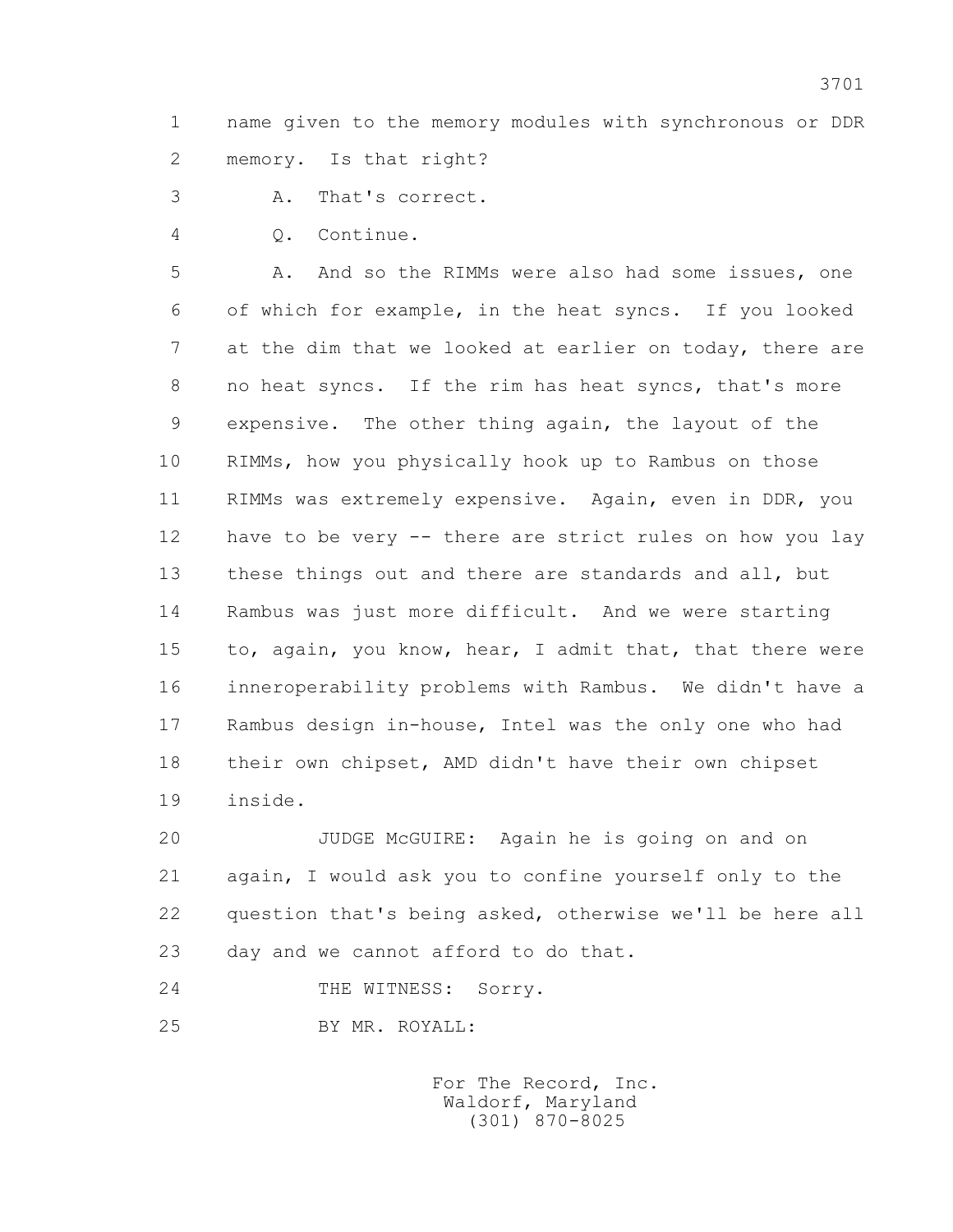1 Q. Now, the other issues that you heard described 2 within AMD from memory makers and memory module makers 3 concerning Rambus, did you or your team make any effort 4 to work with Rambus to try to resolve or improve these 5 issues?

6 A. Yes.

 7 Q. What can you tell us regarding the efforts that 8 AMD made to work with Rambus to resolve the sorts of 9 issues and concerns that you've described?

10 A. Again, I was not part of the engineering team 11 working with Rambus, but I know we had, you know --

 12 MR. STONE: Your Honor, I'm going to object. If 13 the prior testimony about his concerns was not being 14 offered for the truth, then we don't have any foundation 15 that there was any basis for these concerns. They were 16 just things that were expressed to this witness. If he 17 now says I didn't have any personal involvement in the 18 engineering team, he's going to be again expressing his 19 view based on hearsay and he lacks personal knowledge or 20 foundation for this testimony and I object to that, Your 21 Honor.

22 JUDGE McGUIRE: Mr. Royall, response? 23 MR. ROYALL: I can lay a better foundation for 24 the question, Your Honor.

25 JUDGE McGUIRE: Okay, go ahead.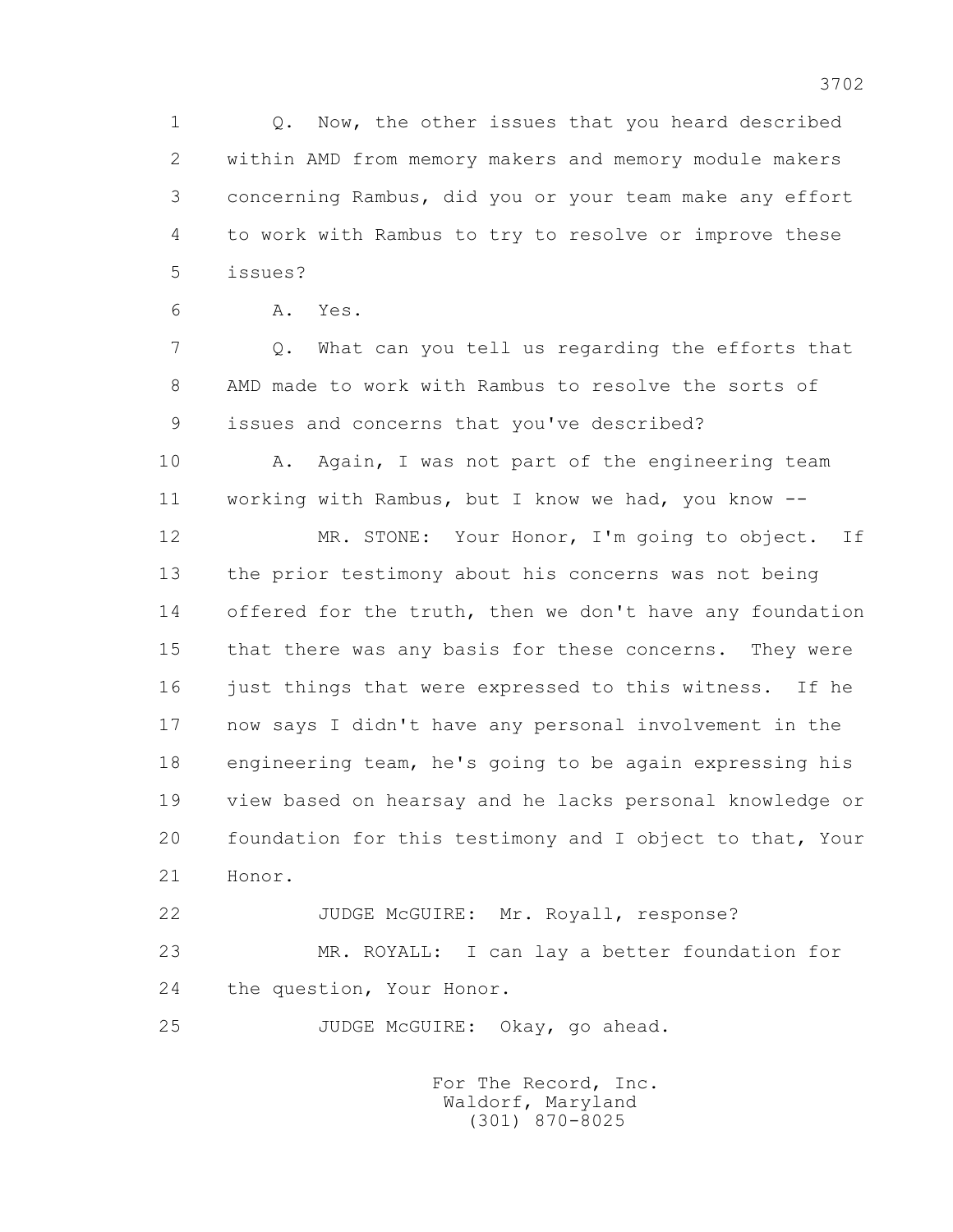1 BY MR. ROYALL:

 2 Q. During the 1998 time period and focusing on the 3 first half of 1998, did you have any personal knowledge 4 of efforts relating to the work of the AMD engineers 5 that were working on Rambus, efforts on their part to 6 work with Rambus employees relating to the design and 7 implementation issues concerning Rambus? 8 A. I knew that we had -- that there were meetings 9 taking place between the two companies on 10 non-engineering issues.

11 0. Now, you mentioned earlier that at some point in 12 time, a decision was made to go with DDR memory in 13 future versions of the K-7 infrastructure and not with

14 RDRAM. Is that correct?

15 A. Yes.

 16 Q. Do you recall when that decision was made within 17 AMD?

18 A. Probably around late summer/fall time frame.

19 Q. Of 1998?

20 A. '98, yes.

21 Q. And were you involved in that decision?

22 A. Yes.

 23 Q. And how were you involved in that decision? 24 A. I personally drove that decision through AMD. 25 Q. And what do you mean by saying that you drove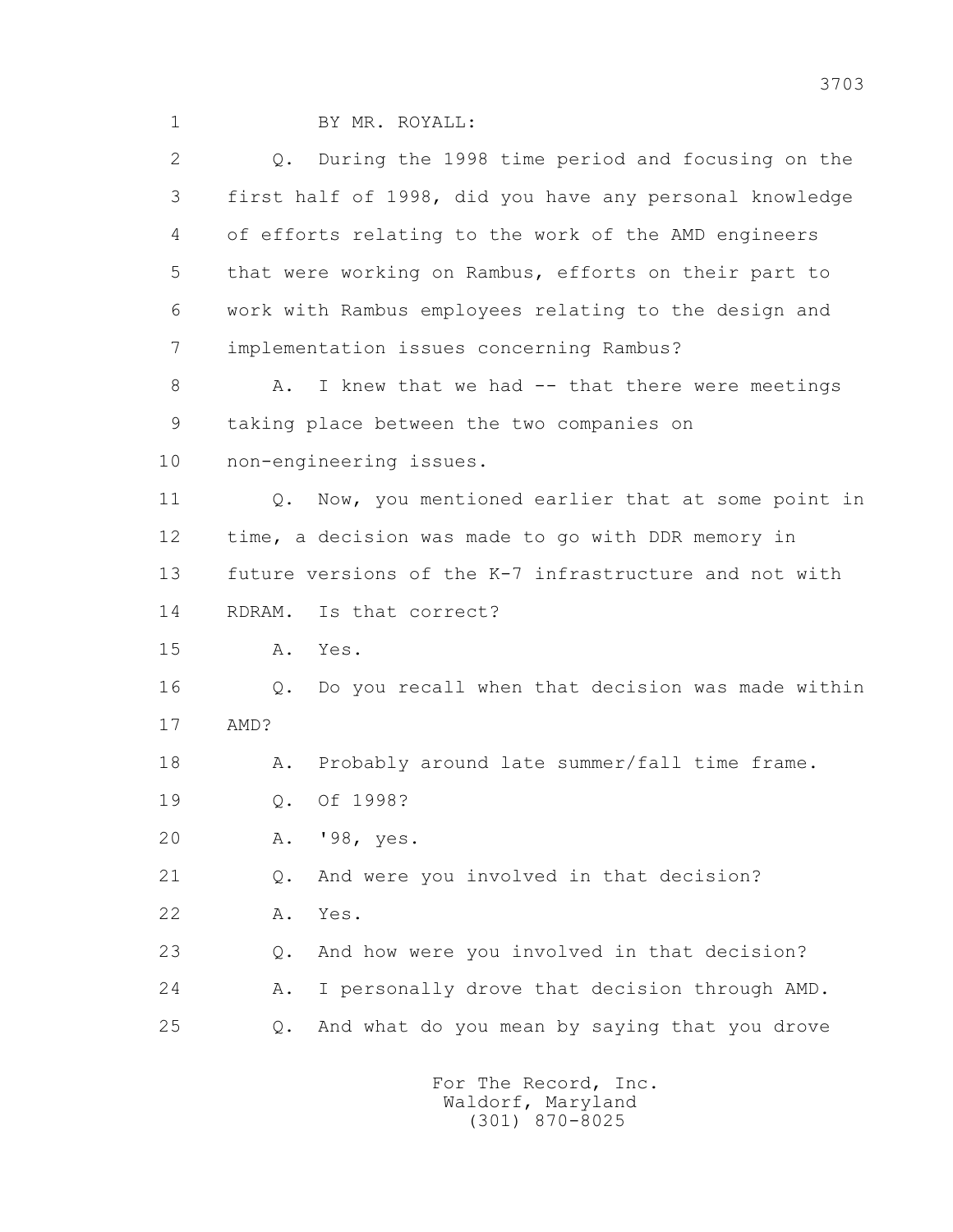1 that decision through AMD?

 2 A. Through all the information I was collecting 3 throughout the industry, it was my personal belief that 4 Rambus was going to fail as a commodity part, and that 5 ultimately even Intel would have to go DDR, and that AMD 6 should be the first -- should drive the DDR standard and 7 not get tied up with the Rambus memory.

 8 Q. What caused you personally to come to the 9 conclusion that AMD should substitute DDR memory in its 10 future infrastructure in place of Rambus memory?

 11 A. Again, as I testified from information that I 12 was hearing from memory vendors in terms of cost, from 13 information that I was hearing from my own design team, 14 saying that they were having concerns about the 15 technology, the other thing that was happening in 16 parallel on DDR was the JEDEC committee was actually 17 getting more focused and was starting to get some 18 closure on DDR. They hadn't closed on it yet, but they 19 were getting there.

 20 MR. STONE: Your Honor, I believe this witness, 21 he's gone beyond the question, I think, but if he 22 hasn't, he has no foundation to testify what JEDEC was 23 doing. I don't know that he ever attended a JEDEC 24 meeting and I don't think any foundation has been laid. 25 I object on that basis.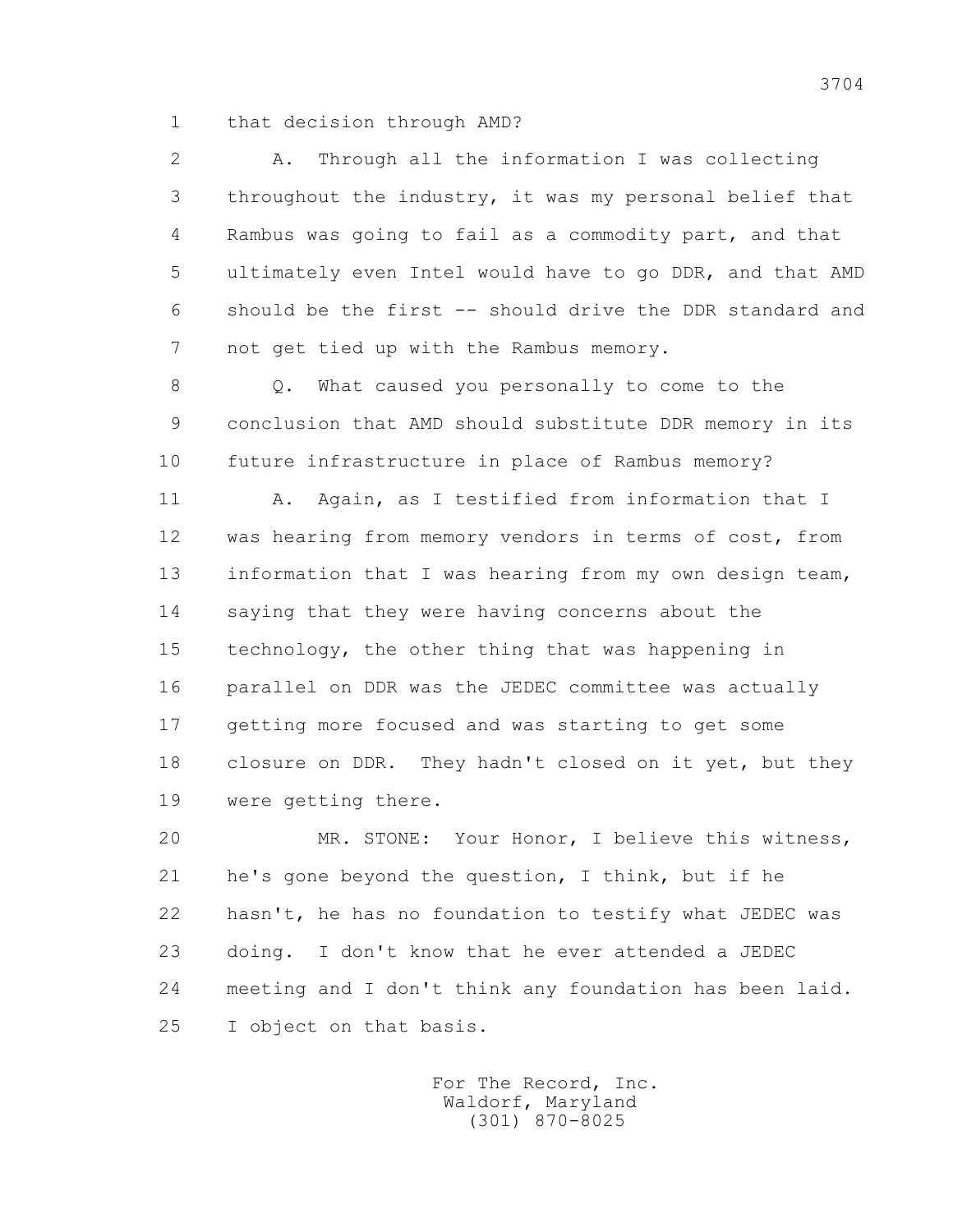1 MR. ROYALL: Your Honor, I don't think it does, 2 in fact, go beyond the question, but I believe I can lay 3 a better foundation. 4 JUDGE McGUIRE: Lay a better foundation. 5 BY MR. ROYALL: 6 Q. During this time period, I believe you said it 7 was some time in the latter half of 1998, when you 8 personally made the decision to substitute DDR memory in 9 the K-7 infrastructure in place of Rambus memory. 10 A. Yes. 11 0. Was that decision based in any part on knowledge 12 or information that you personally had relating to the 13 development of DDR standards? 14 A. I had members of my staff who did attend -- went 15 to JEDEC meetings, come back and tell me that it was 16 their belief -- 17 MR. STONE: Your Honor, again, what he was told 18 by members of his staff is hearsay. 19 MR. ROYALL: Your Honor, if I could get a yes or 20 no answer to my question, I think I will have laid a 21 foundation, again, all of this goes to his state of mind 22 and his decisions. It's not hearsay, we're not offering 23 it for the truth of the matter. 24 JUDGE McGUIRE: Okay, Mr. Stone, does that 25 satisfy you? For The Record, Inc.

 Waldorf, Maryland (301) 870-8025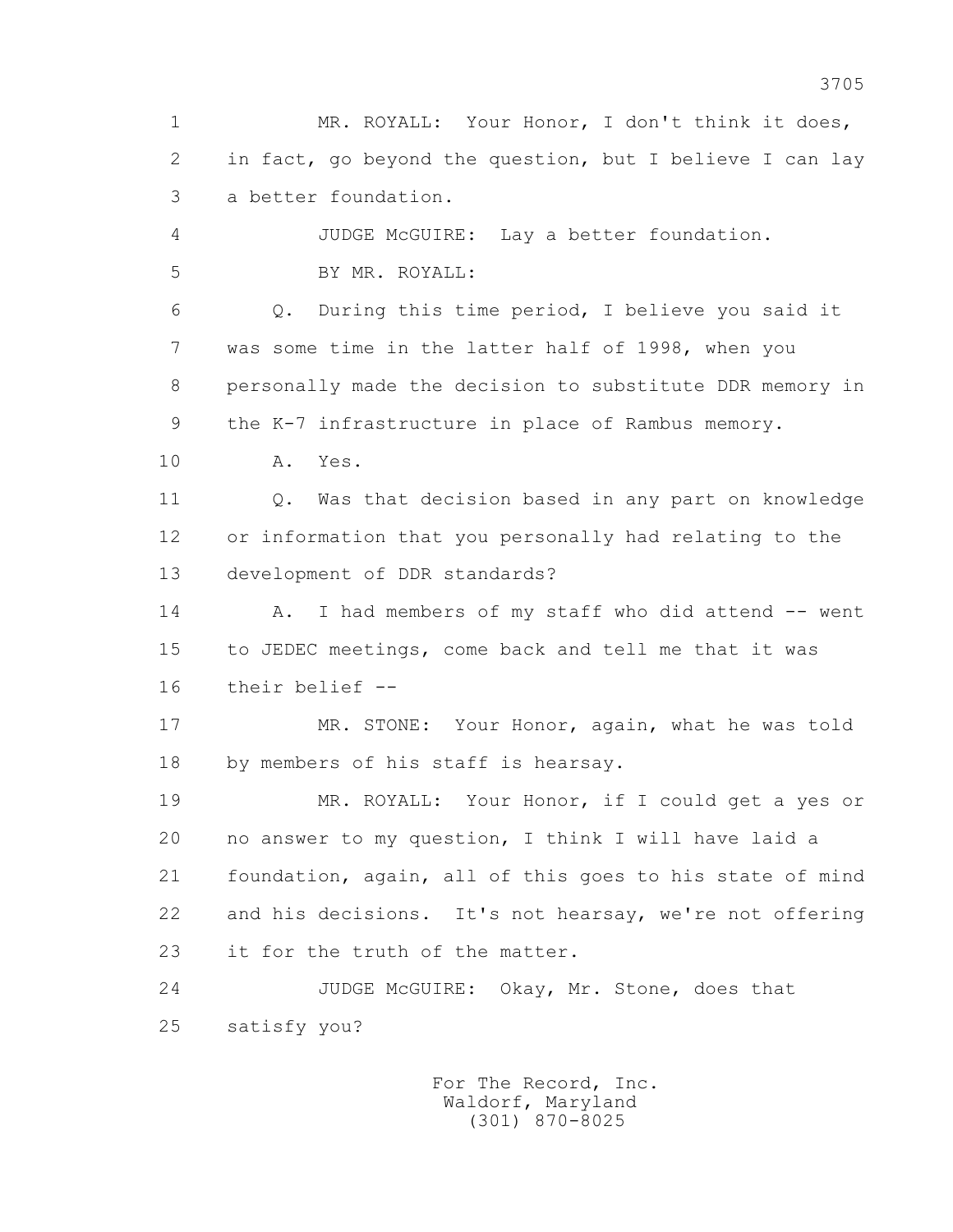1 MR. STONE: As long as it's not being offered 2 for the truth. All we have is a witness who is 3 testifying just --

 4 JUDGE McGUIRE: And let's try to, if that's 5 going to be the case, then let's try to put that up 6 front, Mr. Royall, so we don't have to spend time going 7 back through this same, you know, objection time and 8 time again.

9 BY MR. ROYALL:

10 Q. Yes, Your Honor, thank you.

 11 Now, first of all, Mr. Heye, let me just go back 12 and ask you, and a yes or no answer would be fine, if 13 you can give such an answer, was your decision to go 14 with DDR memory in the K-7 architecture in place of 15 RDRAM memory in future versions of K-7, was that 16 decision based in any part on information or knowledge 17 that you had relating to developments with the DDR 18 standard-setting process?

19 A. Yes.

 20 Q. Now, without asking you for to establish what, 21 in fact, was happening with DDR, but simply asking for 22 your understanding of that information and how you took 23 that information into account, if you did, in your 24 decisions, can you explain what information relating to 25 the DDR standard-setting process you had available to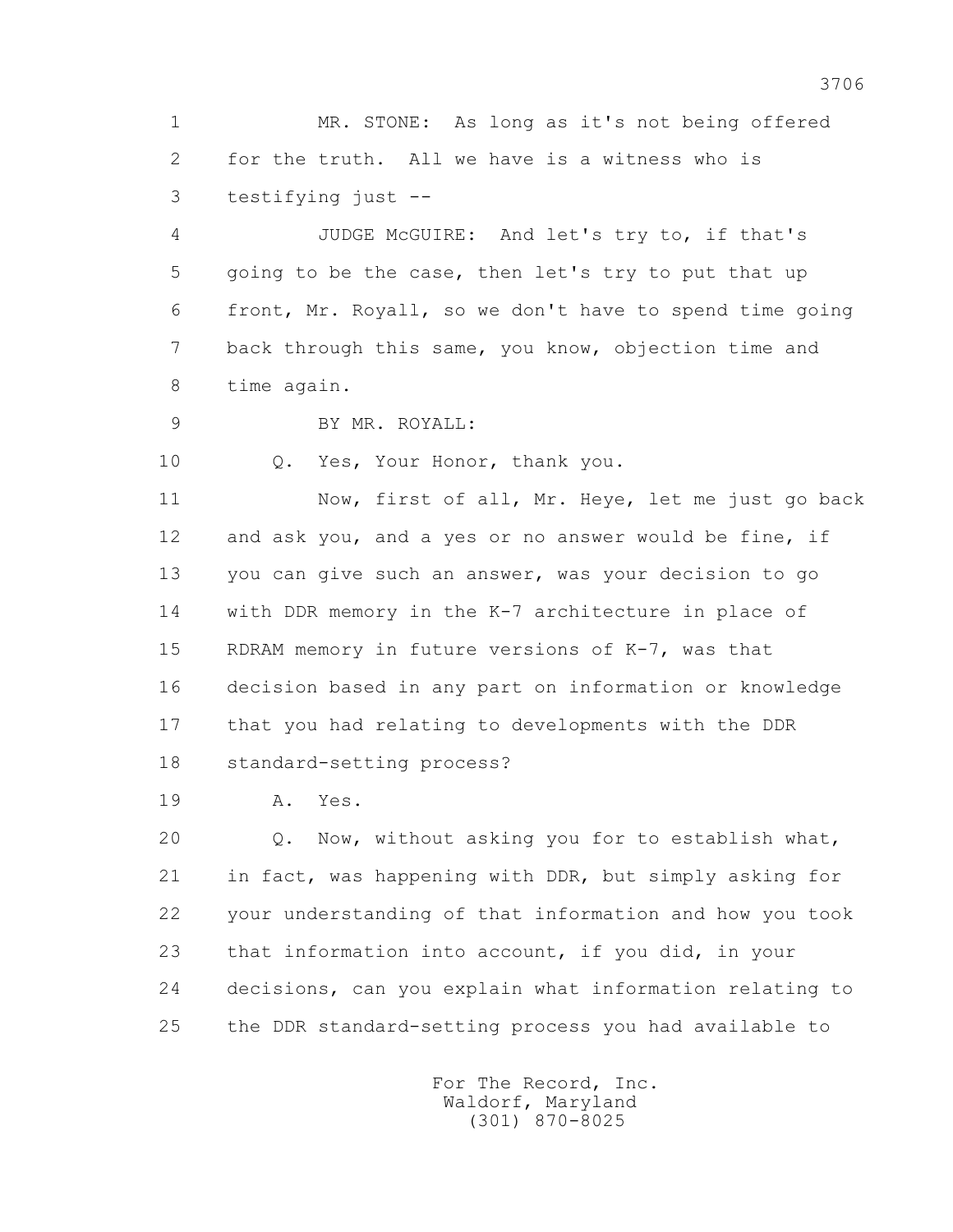1 you and that you considered in that time frame.

 2 A. It was my understanding that they were -- that 3 the JEDEC community was closing in on a formal DDR 4 standard.

 5 Q. And again, in your decision-making process to 6 substitute DDR memory for RDRAM memory in future 7 versions of the K-7 infrastructure, did that information 8 have some bearing on your decision?

9 A. Yes.

 10 Q. And in what way? How did it bear on your 11 decision?

 12 A. Per my earlier testimony, you can't design a 13 chipset to take advantage of a memory device if the 14 memory device isn't specified. So, before I was going 15 to go to our senior management and tell them to go DDR, 16 I had to have a pretty good belief that ultimately there 17 would be a DDR standard, otherwise we couldn't design a 18 DDR chip and we would have failed.

 19 Q. You mentioned going to your senior management 20 relating to the choice of DDR, did you, in fact, go to 21 senior management relating to that issue?

22 A. Yes, sir.

 23 Q. Who within senior management did you raise that 24 issue with?

25 A. Jerry Sanders, CEO.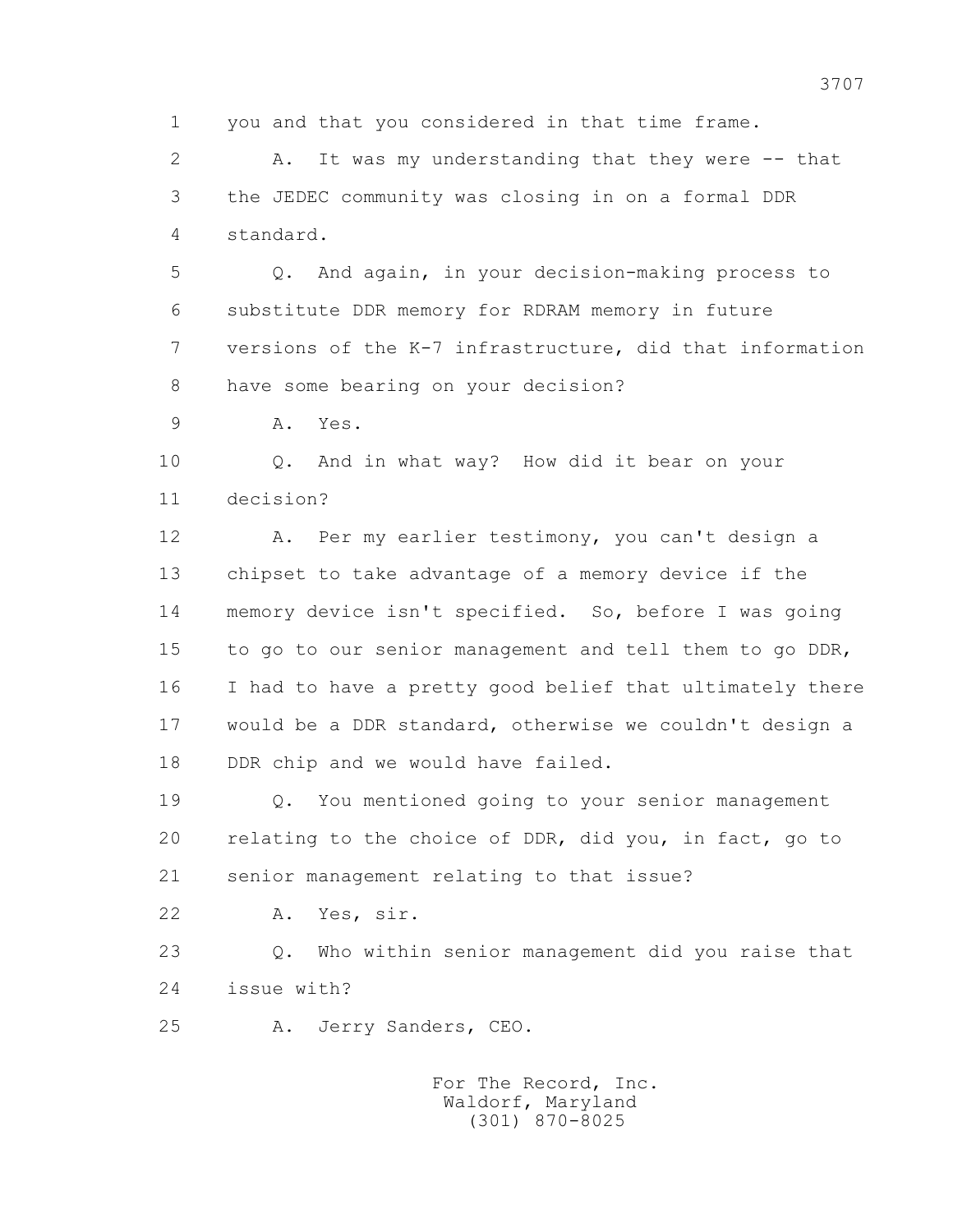1 Q. And what did you -- what did you say to him or 2 what proposal did you make to him?

 3 A. I basically proposed that AMD stop doing its 4 work on the Rambus north bridge, immediately begin work 5 on a north bridge that would work with DDR, and that AMD 6 would be the first company to propose DDR as a industry 7 standard in the PC industry.

 8 Q. And did you receive approval for that decision 9 at that point in time?

10 A. Yes.

 11 Q. Was that decision to go to DDR from Rambus in 12 that time period in terms of your future plans for K-7, 13 was that a decision that involved any potential risk to 14 AMD?

 15 A. Huge risks. If I was wrong, we would have -- 16 AMD would have been at a huge, huge competitive 17 disadvantage to Intel.

18 Q. And why is that?

 19 A. Because if I was wrong, the dominant commodity 20 part for memory would have been Rambus, which was 21 clearly higher performing than PC-133, the best AMD 22 would have had would have been PC-133, and Intel would 23 have just owned the performance space of the PC 24 industry, and that means that's where your high priced 25 processors are going, we would have been out of that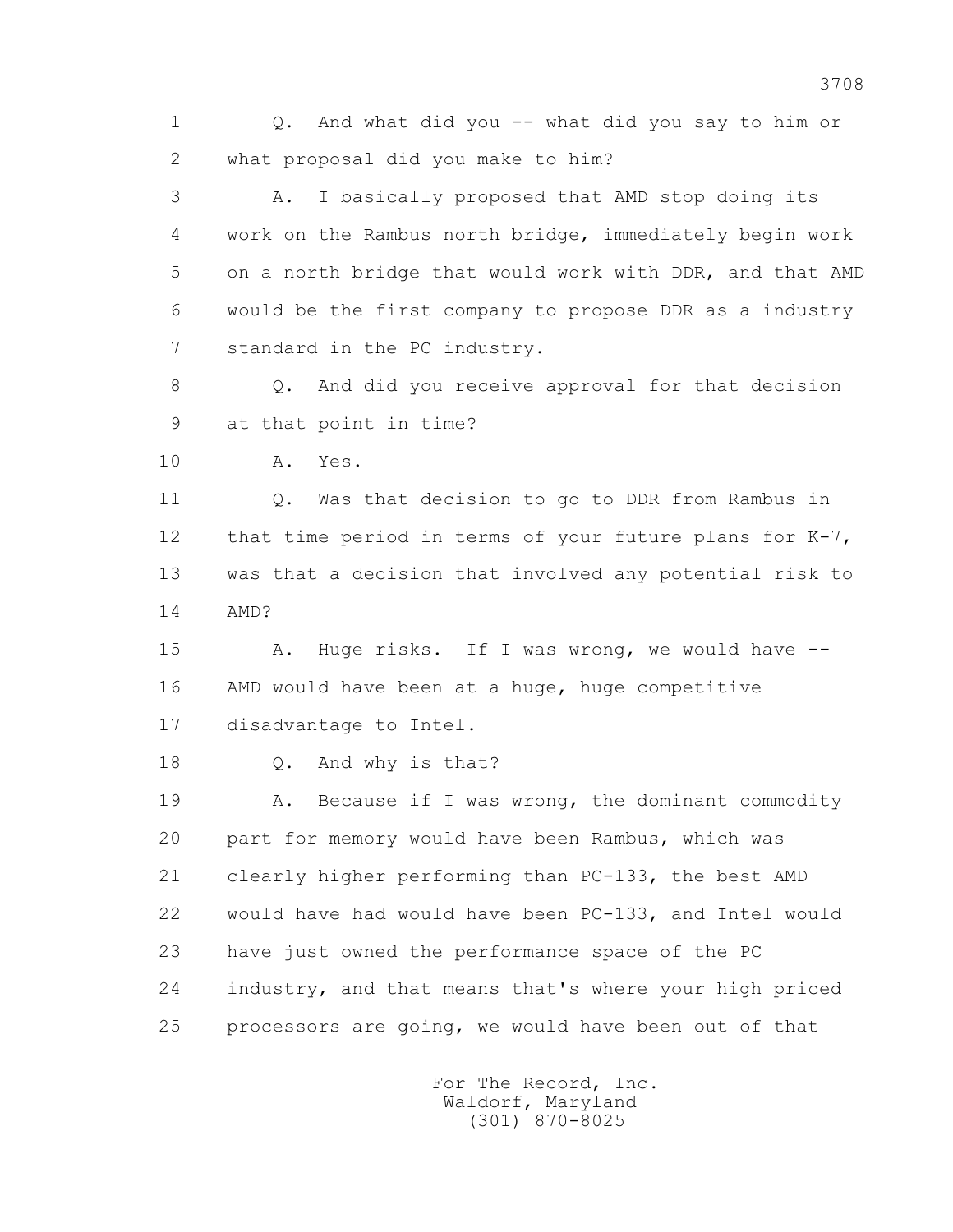1 market and that would have absolutely killed us.

 2 Q. Once the decision had been made to use DDR 3 memory in future versions of the K-7 infrastructure as 4 opposed to RDRAM, what, if anything, did you and your 5 team at AMD do to prepare the company for that step in 6 the future?

 7 A. Well, there was actually multi-avenues we had to 8 attack. We had to first attack the -- first you had to 9 get the specification completed, you had to then work 10 with the memory vendors to ensure that they actually had 11 a supply of DDR parts out there. In parallel, we 12 started this effort called Team DDR, because don't 13 forget, at that time frame, Intel was spending lots and 14 lots of money and energy telling the entire world that 15 Rambus was the way to go. And we had to establish the 16 feasibility in the mind of our partners and our 17 customers and the analysts that DDR was real. And so we 18 established this notion of Team DDR to help us do that.

 19 Q. Let me stop you there. You mentioned something 20 called Team DDR. What is or was Team DDR?

 21 A. Team DDR was a group of partners which AMD led 22 which represented a valid infrastructure around DDR so 23 that Team DDR would consist of memory vendors, dim 24 vendors, chipset vendors, and motherboard vendors, and 25 the idea was that, again, we needed to establish the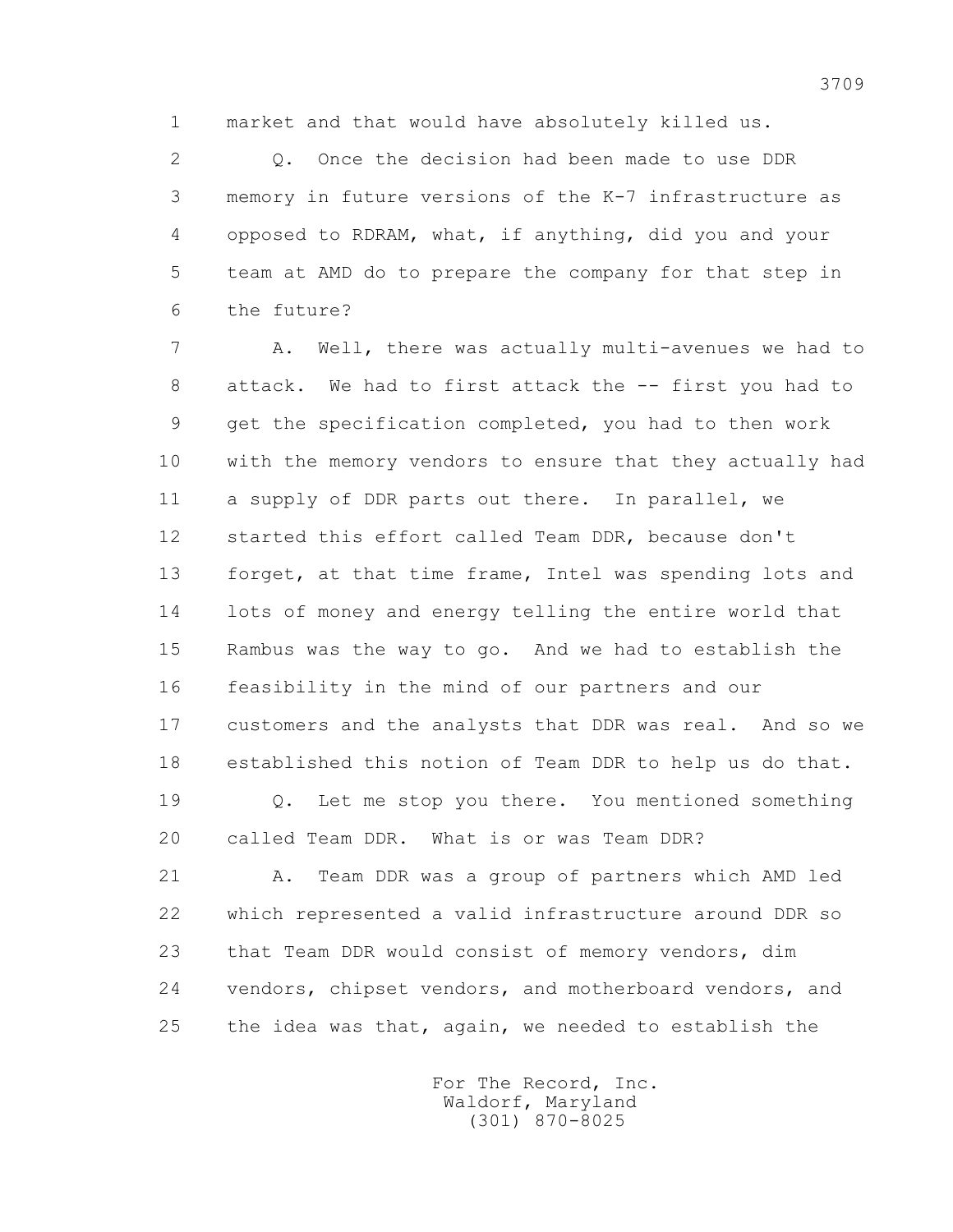1 feasibility of this infrastructure, because even our 2 customers were telling us that Rambus was the way to go. 3 And we had to say no, there's a viable alternative. And 4 so Team DDR was one directed at analysts and the press 5 saying, hey, DDR is real, and getting partners on board 6 and ultimately telling our customers, because we had to 7 tell our customers, hey, we have a live technology, we 8 have a live alternative and it's going to be successful 9 in the marketplace. So, that was Team DDR's function.

 10 Q. In terms of your role in building a K-7 11 infrastructure, were there any complications created by 12 your decision to change from the plan of going with 13 RDRAM to the plan of going to DDR?

 14 A. Well, it's just like what I just testified, I 15 mean, we had to establish a whole brand new memory 16 infrastructure, which was something that AMD had never 17 attempted, and for all those cases that I had just 18 rattled off, we had to address all that, and 19 furthermore, we had a team that was designing the Rambus 20 interface, we had invested quite a bit of dollars in 21 that team, all that work was discarded and we had to 22 start doing DDR.

 23 Q. At the time that you made that judgment, were 24 the various business partners that you worked with in 25 developing an infrastructure, were they prepared to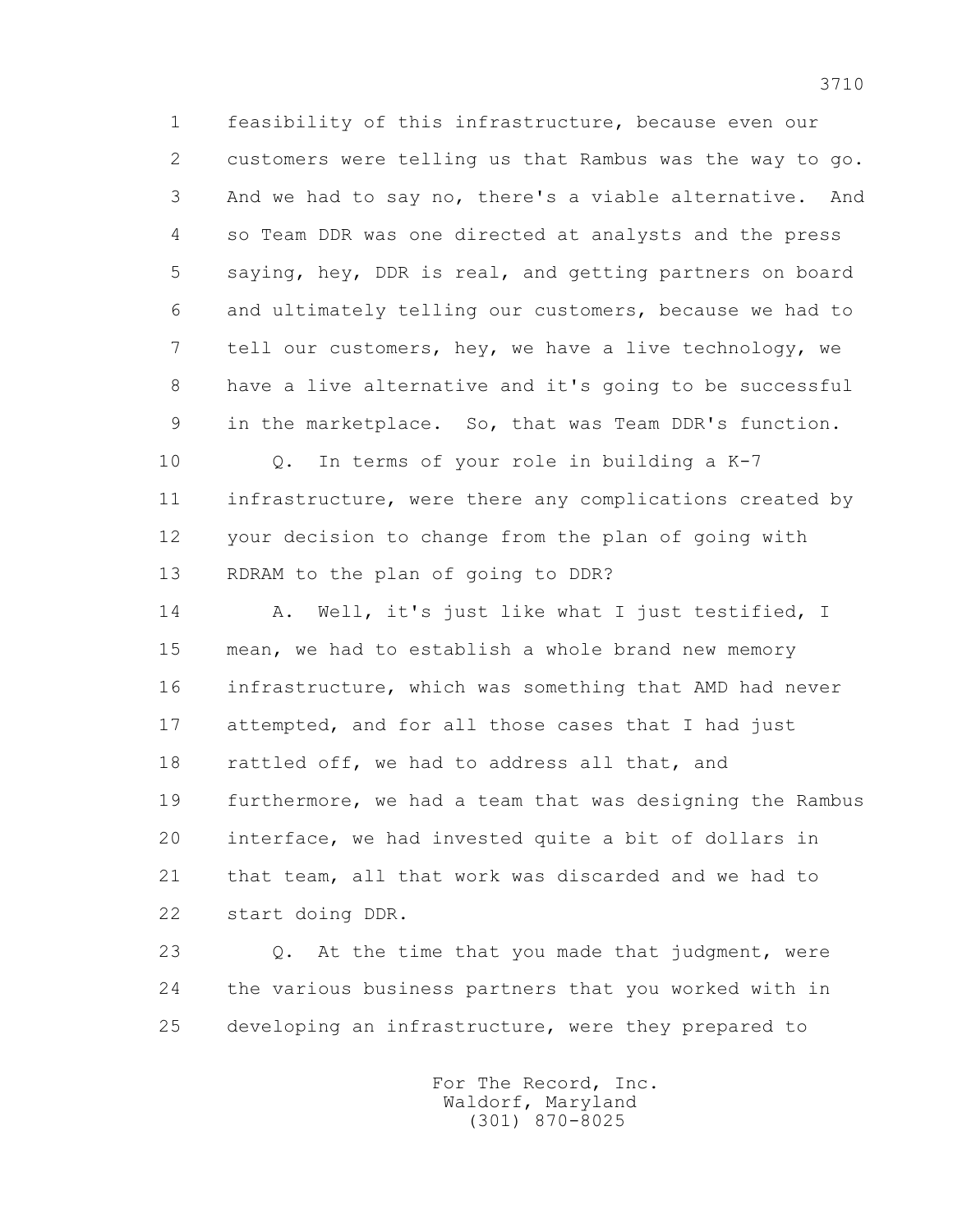1 develop products, their own products, in the way that 2 would be compatible with a DDR-based infrastructure? 3 A. Yes, we -- yes. We got them to agree with us. 4 Q. I'm sorry, you got them?

 5 A. Yeah, they ultimately agreed to us and were 6 willing to work with us, yes.

 7 Q. Did AMD need to do anything in terms of training 8 or education to help its business partners be prepared 9 to support DDR?

 10 A. One thing we did is in addition to designing our 11 own chipset, we designed what we call a reference board. 12 So, actually, AMD designed and built a motherboard that 13 had DDR on it, and we went around with the feasibility 14 saying, look, this thing really works. We also went to 15 Taiwan and said, okay, Taiwan, we want you folks -- you 16 folks -- we want these large corporations to build 17 motherboards that supported DDR, and again, DDR was 18 faster than Sync DRAM, it's technically more 19 complicated, and it works --

 20 JUDGE McGUIRE: Okay, you have answered the 21 question.

22 BY MR. ROYALL:

 23 Q. And from the point at which you made the 24 judgment to go with DDR in future versions of the K-7 25 infrastructure, how long after that decision was made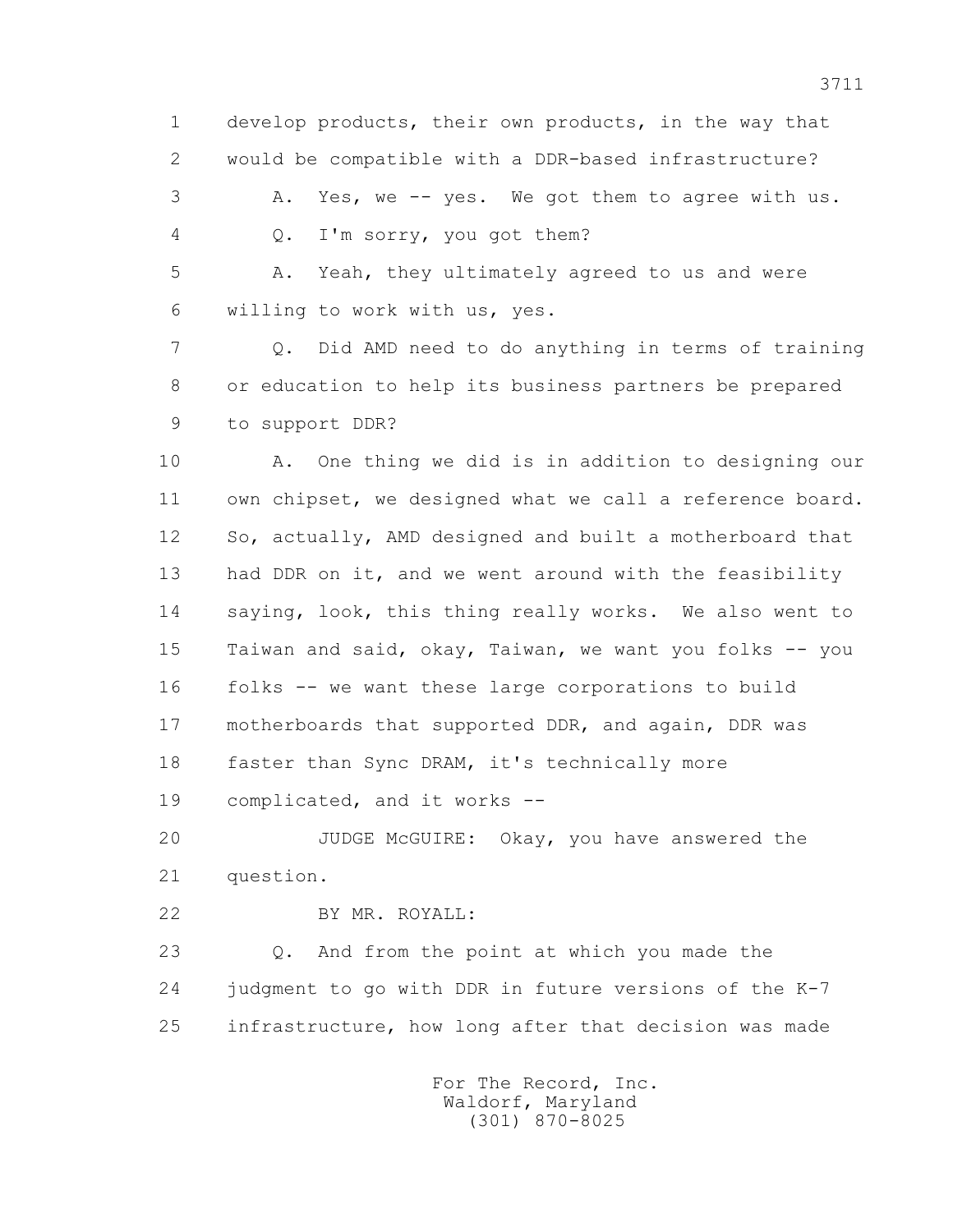1 did it take you and your team to put in place the 2 virtual system or infrastructure that would support DDR 3 memory with a K-7 microprocessor? 4 A. We launched our first DDR product in October of 5 '99 -- no, October of 2000. 6 JUDGE McGUIRE: So, then, how long did it take? 7 THE WITNESS: It -- well, we changed to it about 8 a little over -- about 18 months. Yeah, that's 12 to 18 9 months, in that time frame. 10 BY MR. ROYALL: 11 Q. Well, you said you launched the DDR version of 12 K-8 in -- did you say October 2000? 13 A. Yes. 14 0. And the decision, you said earlier, the decision 15 to go with DDR as opposed to RDRAM was made in did you 16 say late '98? 17 A. Yeah, mid to late -- I don't know exactly, but 18 I'm assuming mid to late '98, so it would be a year, 19 maybe 15 months. 20 Q. Now, we touched very briefly earlier on the K-8 21 microprocessor. 22 A. Yes. 23 Q. Which you mentioned is also known in the server 24 marketplace as I believe Opteron. 25 A. Correct.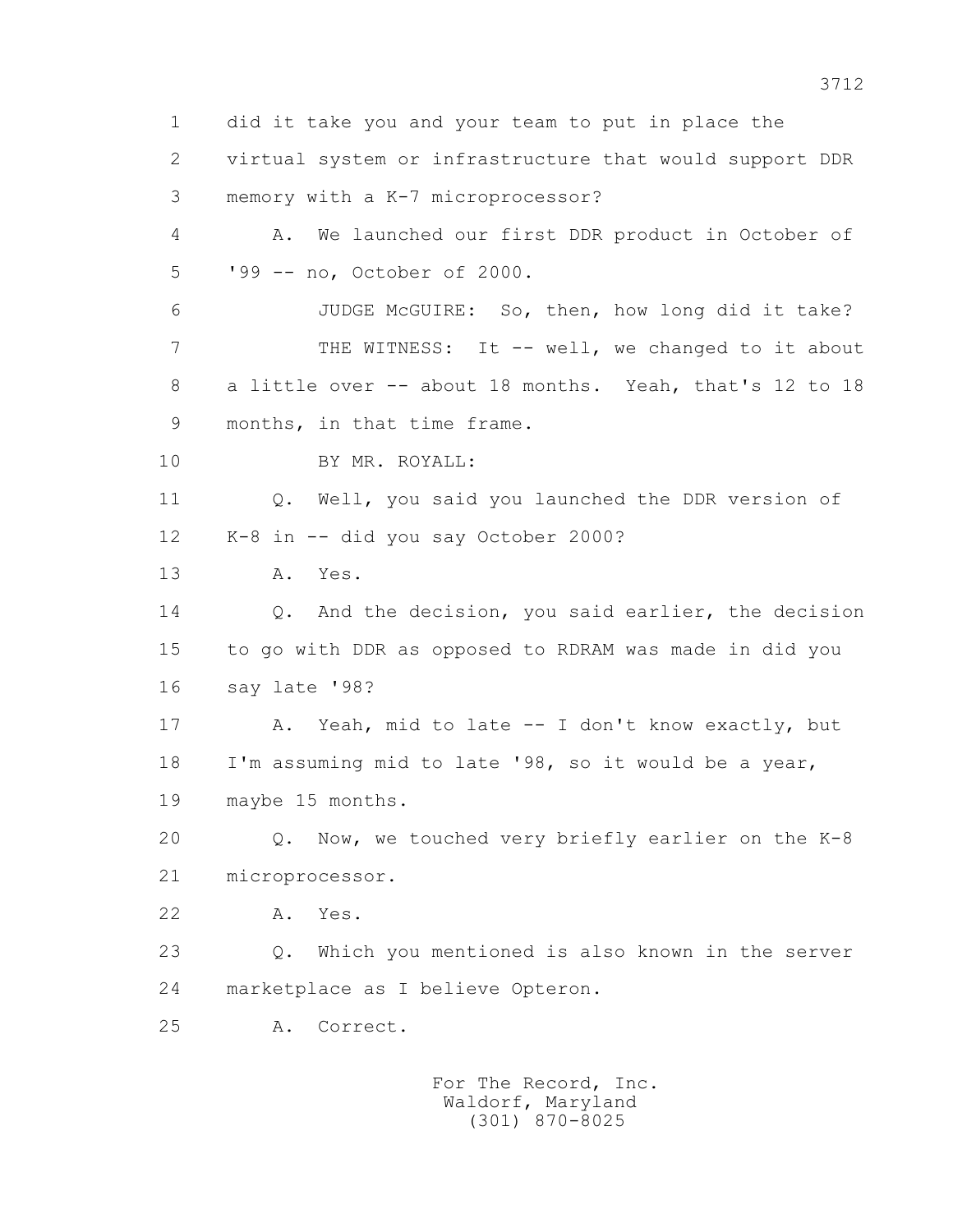1 Q. Were you involved in any decisions relating to 2 what memory to use in support of the K-8? 3 A. K-8 offered a radical departure -- 4 JUDGE McGUIRE: Wait a minute, sir, that's not 5 the question. He asked you if you were involved. 6 THE WITNESS: Yes. I'm sorry. 7 JUDGE McGUIRE: Okay, now, next question. 8 BY MR. ROYALL: 9 Q. Thank you, Your Honor. 10 And how were you involved in decisions relating 11 to memory selection of K-8? 12 A. My team offered feedback to K-8 on what the 13 dominant -- what we thought the dominant memory would be 14 in the time frame of its launch. 15 Q. And what type of memory was selected for use in 16 the initial launch of the K-8? 17 A. DDR. 18 Q. And has there been any decision about any future 19 version of K-8, what type of memory will be used in the 20 future versions of K-8? 21 A. The expectation is we will use DDR2. 22 Q. And can you very briefly explain what reasons 23 caused AMD and your team to choose DDR and in the future 24 DDR2 memory for the K-8? 25 A. Well, if you look at that chart, I mean, we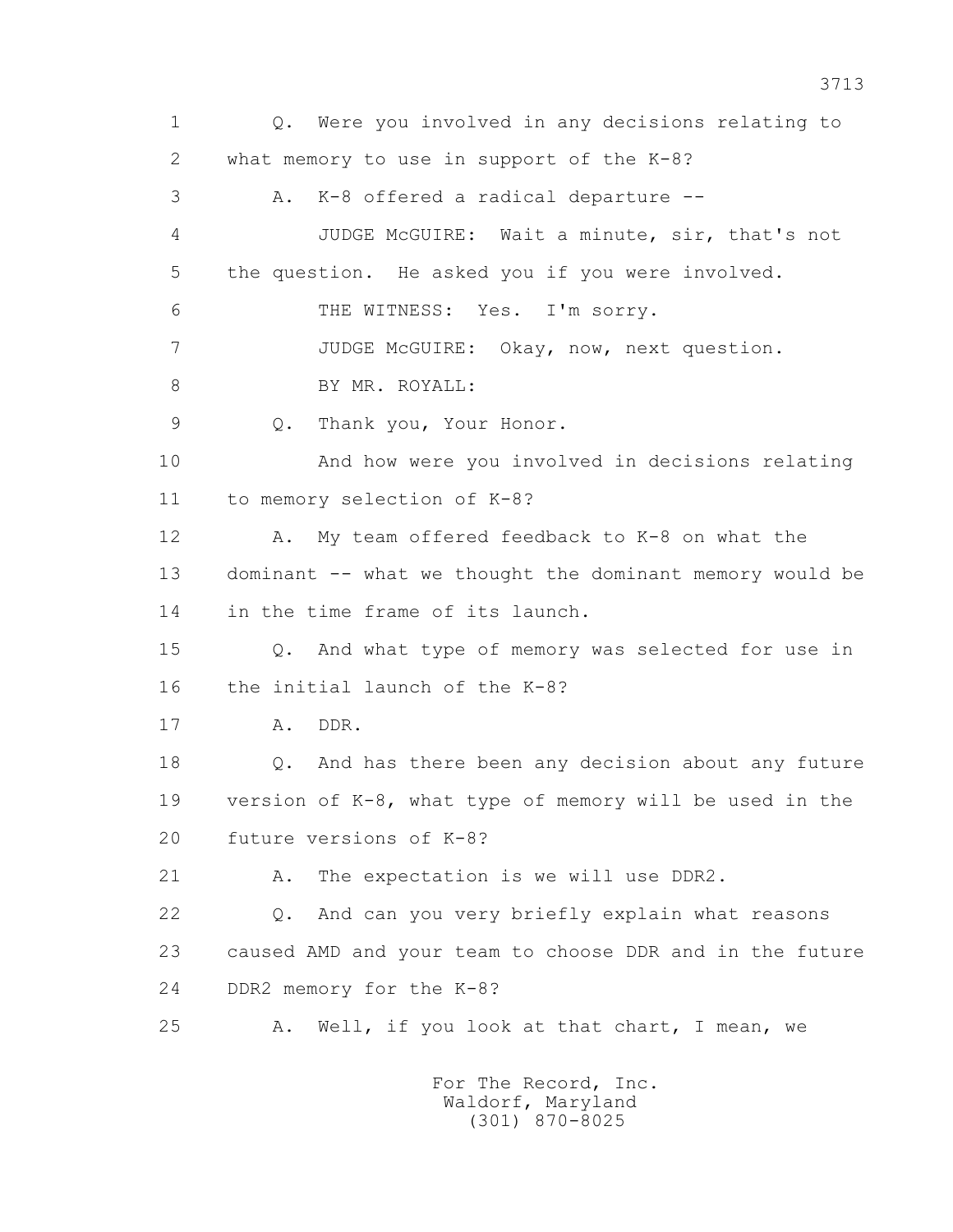1 started developing K-8 in the '98-'99 time frame and 2 that's just the time frame that we had made the 3 determination that DDR was the memory of choice for the 4 commodity infrastructure, so that was our decision. 5 Q. And when you say memory of choice for the 6 commodity infrastructure, does that mean that the memory 7 that you in your judgment believed will be the dominant 8 commodity memory at the time of those versions of the 9 K-8 infrastructure was introduced into the marketplace? 10 A. Yes. 11 0. Now, relating to JEDEC, you mentioned a few 12 things about JEDEC, to make it clear for the record, 13 have you, sir, ever attended a JEDEC meeting? 14 **A.** No. 15 Q. Does anyone on your team at AMD attend JEDEC 16 meetings to your knowledge? 17 A. Yes. 18 Q. And who is that? 19 A. Steve Polzin, and I know Steve has some people 20 working for him who I think also attend JEDEC meetings. 21 Q. And do you know what portion or aspect of JEDEC 22 your team members are involved in? 23 A. Specifically, I know they're involved in the 24 memory aspect of it. 25 Q. Do you personally, I'm asking for your personal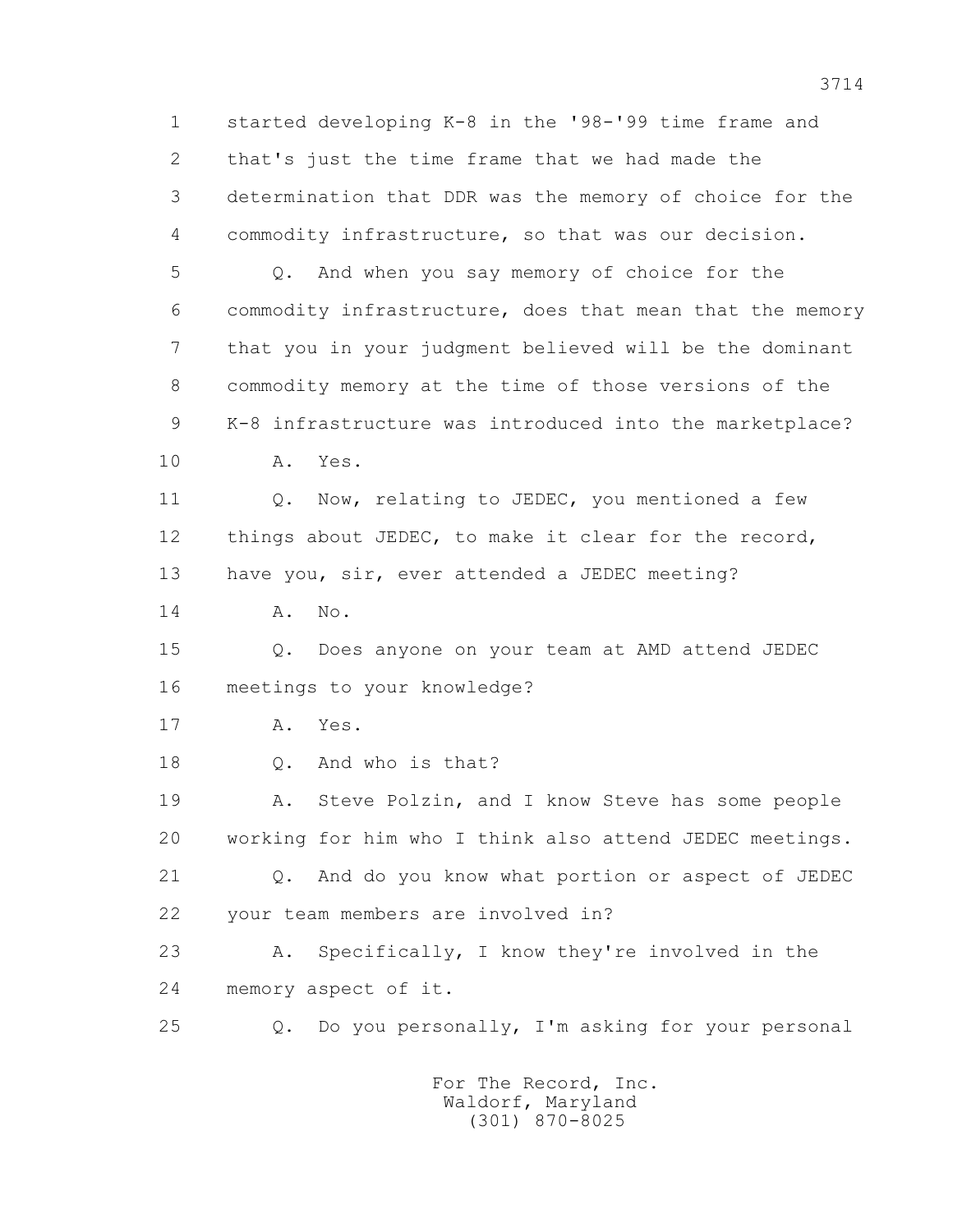1 views, if you have any, do you personally have any views 2 regarding the value, if any, that AMD derives from 3 participation in JEDEC?

 4 A. AMD spends a lot of time -- AMD works 5 collaboratively with the memory vendors through JEDEC to 6 ensure that the memory standards going forward can be 7 implemented both by the chipset vendors and the memory 8 vendors.

 9 Q. You mentioned earlier the various business 10 partners that you work with in building an

11 infrastructure to support AMD's microprocessors.

12 A. Yes.

 13 Q. Are any of those business partners involved in 14 JEDEC as well?

15 A. Well, I know for certain that the memory vendors 16 are involved in JEDEC. I don't honestly know who all 17 the -- I don't know who all the participants are in the 18 JEDEC meetings.

 19 Q. In addition to memory-related standards, are 20 there other areas of AMD's business in which the company 21 relies on industry standards?

 22 A. Yes, when we have, again, there are IEEE 23 standards we're involved with, AMD is involved in the 24 PCI standard, similar comments when I was at Apple, 25 there are dozens of standards in the high-tech industry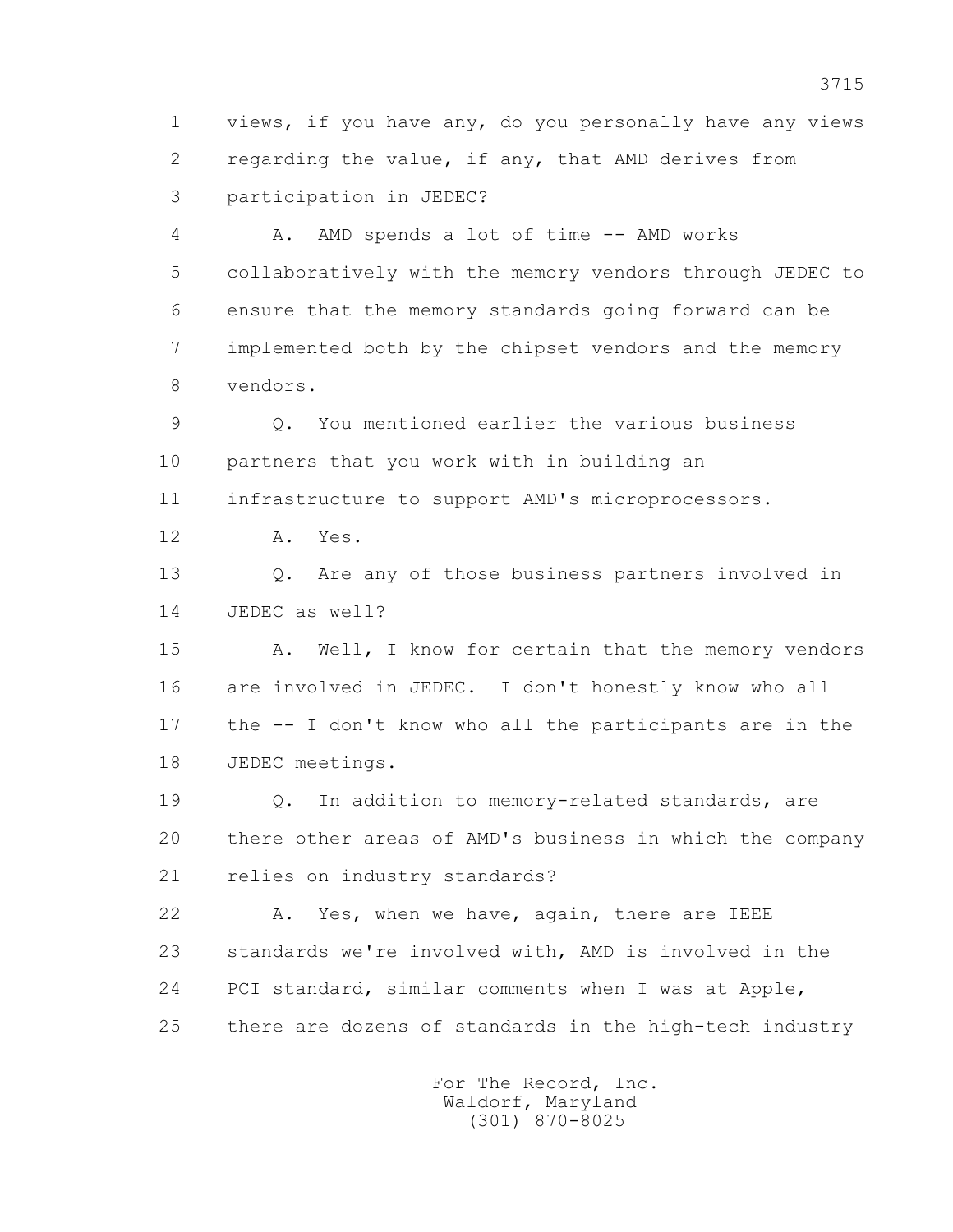1 and AMD is involved in many of those standard-setting 2 bodies.

 3 Q. And are you familiar with the term "open 4 standards?"

5 A. Yes.

6 Q. What does that term mean to you?

 7 A. Open standards is a term that says that there's 8 a standard that is available to be used in the industry 9 that is -- that effectively is royalty free, that if you 10 follow the standard, one, you will be able to interact 11 with other folks using that standard, and that there's 12 basically no royalties associated with it.

 13 Q. And does AMD have any position or view to your 14 knowledge as to -- well, strike that.

 15 Do you personally have any view about the value, 16 if any, that AMD derives from open standards relating to 17 its business?

 18 MR. STONE: Objection, relevance, Your Honor. I 19 don't think this is a trial about whether open standards 20 are good or bad or proprietary standards are good or bad 21 and this witness's view on the value of open standards 22 doesn't seem relevant to any issue in this case.

 23 JUDGE McGUIRE: Overruled. He can answer the 24 question.

25 MR. ROYALL: Thank you, Your Honor.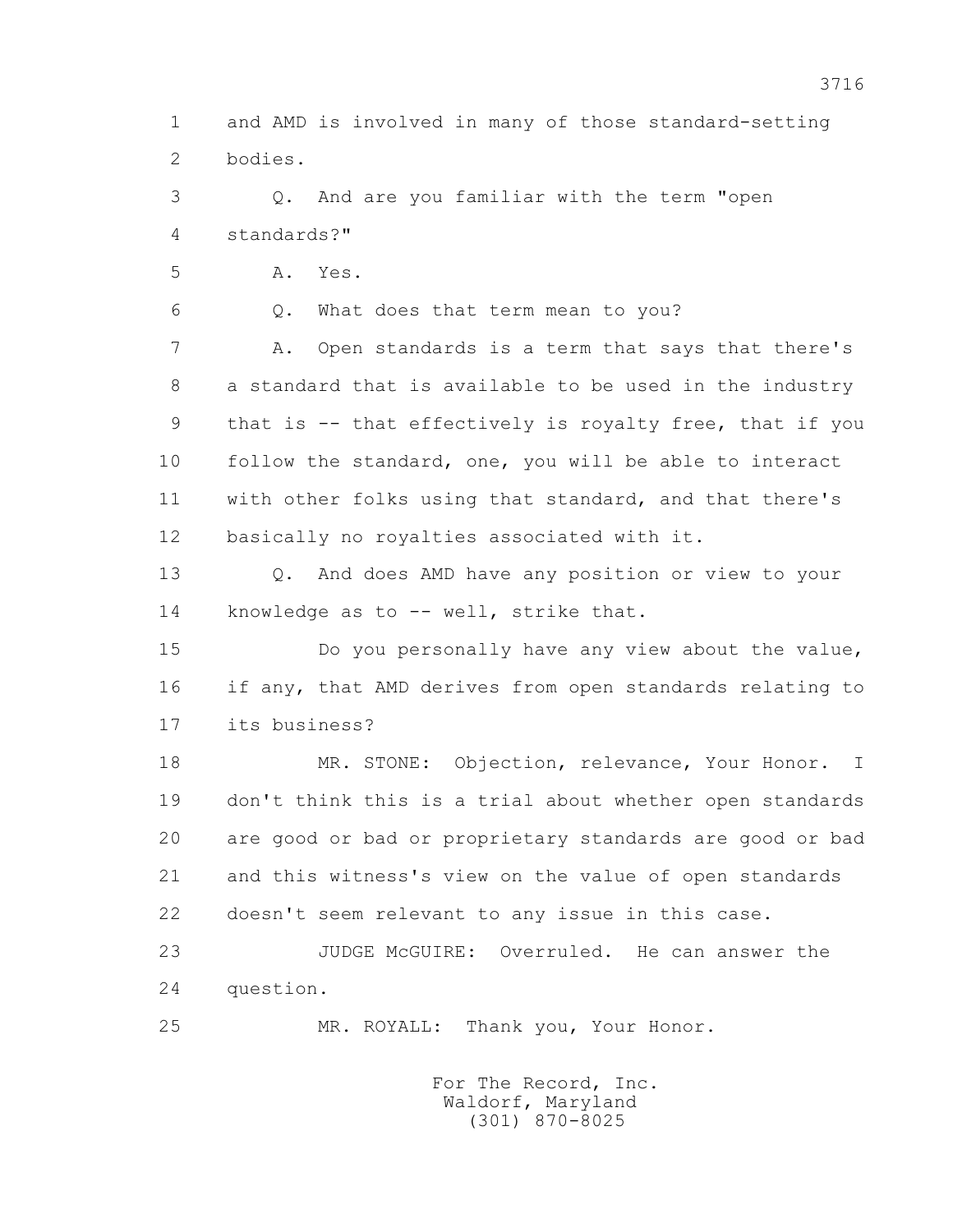1 THE WITNESS: Yeah, AMD's use of open standards 2 is absolutely critical for success in the marketplace. 3 BY MR. ROYALL:

- 
- 
- 4 Q. And why is that?

 5 A. AMD has a minority share of the market, and what 6 that means is, we really want to ensure equal playing 7 field between us and Intel. And in order to do that, 8 the best way to ensure that is that if Intel and AMD 9 both adhere to open standard bodies so that the 10 specification that I get, AMD gets, it's at the same 11 time that Intel gets, you know, then may the best 12 competitor win. That's totally fair.

 13 With regard to proprietary standards that aren't 14 open, then usually the dominant player, i.e. Intel, will 15 get access to standards before AMD does, and I'm at a 16 competitive disadvantage.

 17 Q. Are you familiar with something called ADT? 18 A. Yes.

 19 Q. What is ADT, or what do you understand ADT to 20 be?

21 A. ADT stood for Advanced DRAM Technology, I 22 believe, and it consisted of Intel and six memory 23 vendors, the goal of which was to design the next 24 generation memory interface.

25 Q. And do you recall when you first learned of ADT?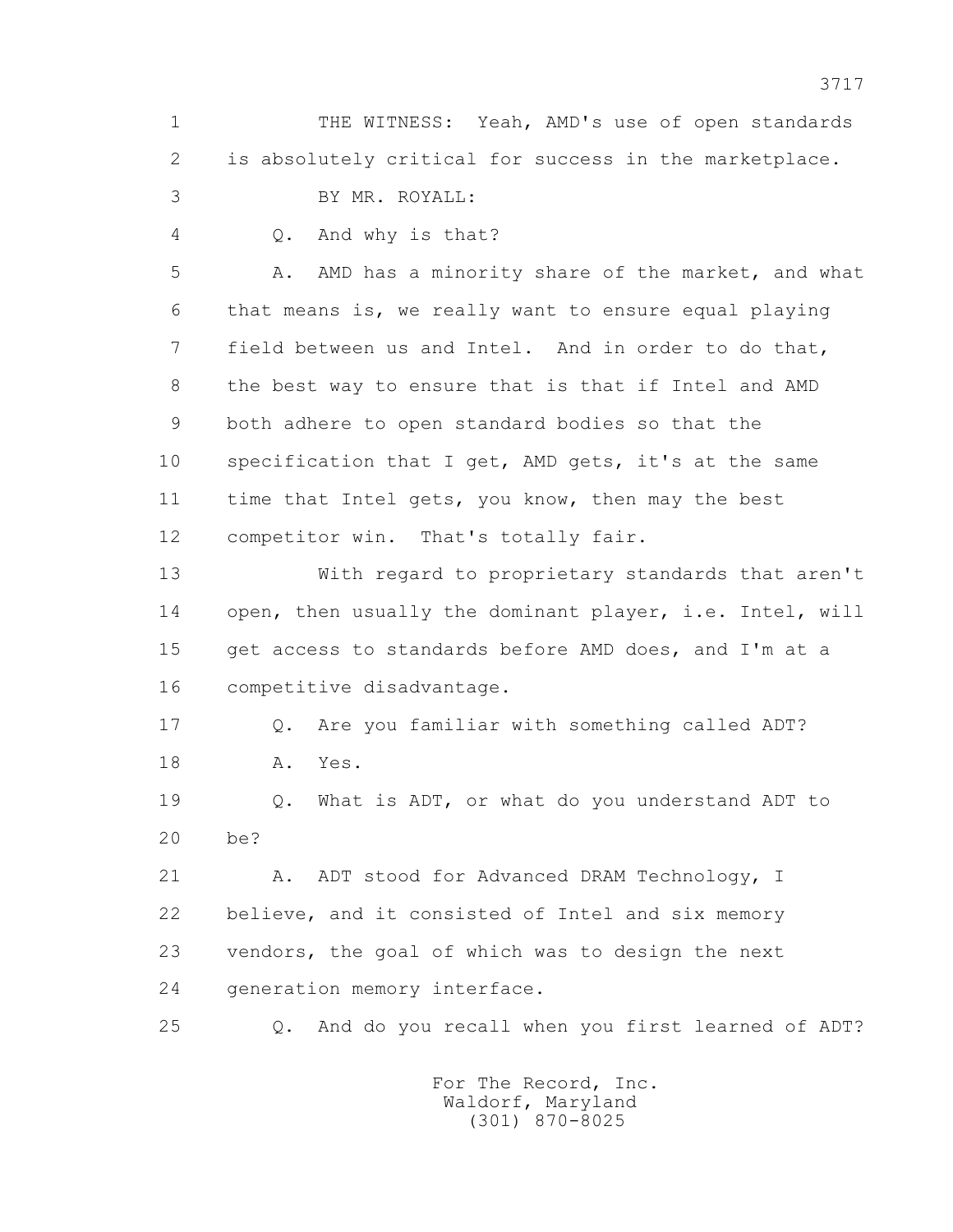1 A. 2000, maybe 2001.

 2 Q. Do you recall how you learned of ADT? Or the 3 existence of ADT?

 4 A. We heard about it through our memory partners, 5 they told us they were doing that.

 6 Q. Do you have any understanding concerning how or 7 why the ADT consortium was formed?

8 A. Again, my understanding was that it was formed 9 to address next generation memory interface, you know, 10 somewhat in response to the fact that JEDEC is not -- 11 does not close on issues quickly, so this was supposed 12 to be a more expedient mechanism to get the standard to 13 market.

14 0. And when you refer to next generation memory 15 interface, are you talking about types of memory designs 16 beyond --

- 17 A. Beyond DDR.
- 18 Q. Beyond DDR?

19 A. Beyond DDR, yes.

20 Q. Do you know who formed the ADT consortium?

21 A. I honestly don't know which initiated it.

 22 Q. Do you know whether the work of ADT had anything 23 to do with Rambus?

 24 A. I heard rumors, but I wouldn't say that it was 25 formally -- no, to answer your question, so I won't get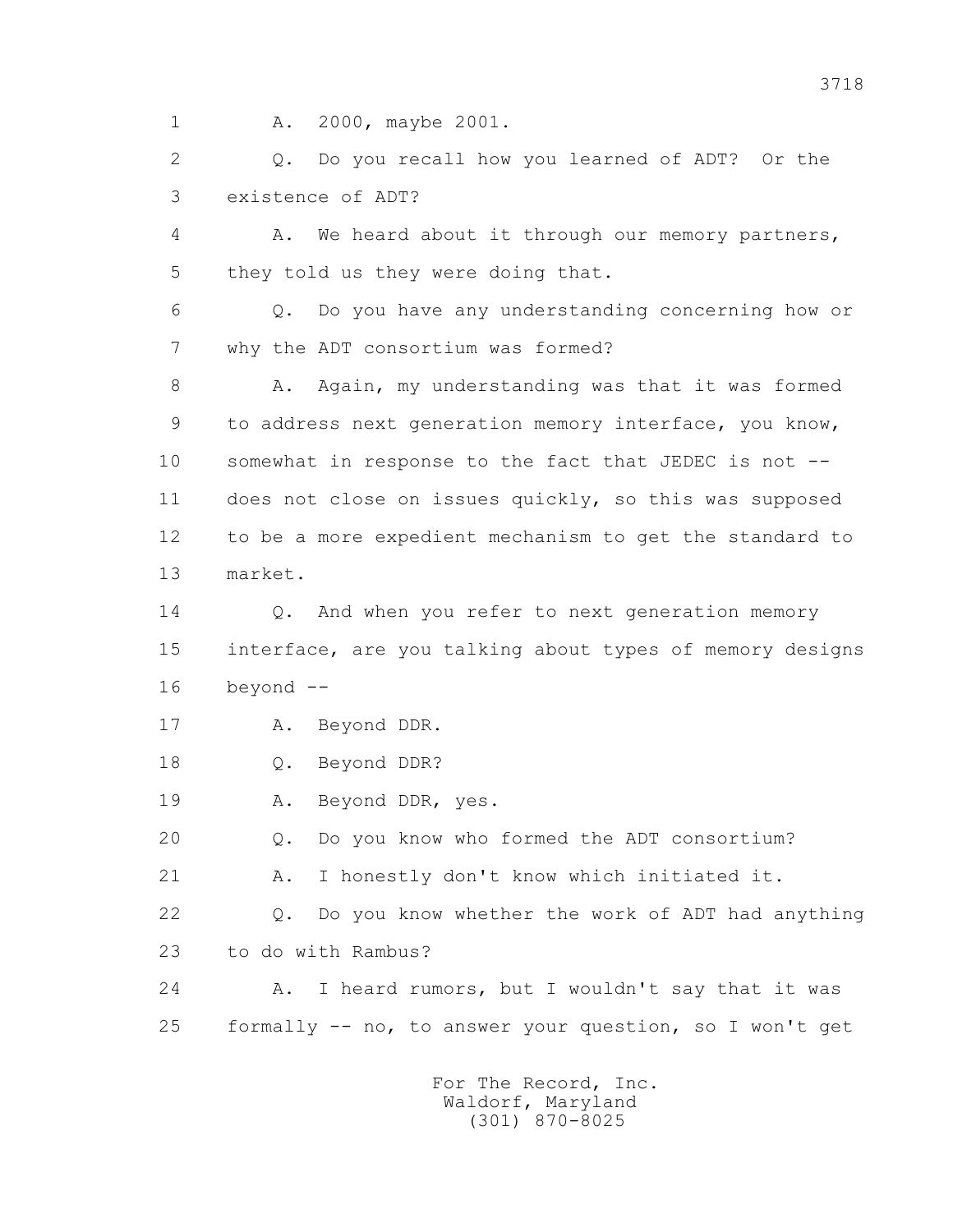1 objected on it.

 2 Q. And when you heard of ADT, did you on behalf of 3 AMD have a desire to participate in the ADT consortium? 4 A. Yes.

5 Q. And why is that?

 6 A. It goes back to my previous testimony that, you 7 know, Intel is a formidable competitor. The fact that 8 Intel was getting information defining the next 9 generation memory interface before AMD put AMD at a 10 distinct disadvantage to Intel.

11 0. And did you make an effort to have AMD join and 12 participate in the ADT consortium?

 13 A. Yes. The ADT consortium rules were that you had 14 to get a unanimous vote with the six memory vendors plus 15 Intel to allow us to get on what I'll call the executive 16 committee. Actually, I personally called Pat Gelsinger 17 at Intel to try to elicit his vote to try to get AMD on 18 the executive committee. For the record, he was 19 noncommittal. But yeah, we tried really hard, we talked 20 to the memory vendors as well to try to get us on the 21 committee, and there were votes taken and we lost the 22 vote. And the votes were held in confidentiality, so I 23 have no idea who voted for us and who voted against us. 24 Q. So, you were not -- in your efforts, you were 25 not successful in your efforts to join ADT. Is that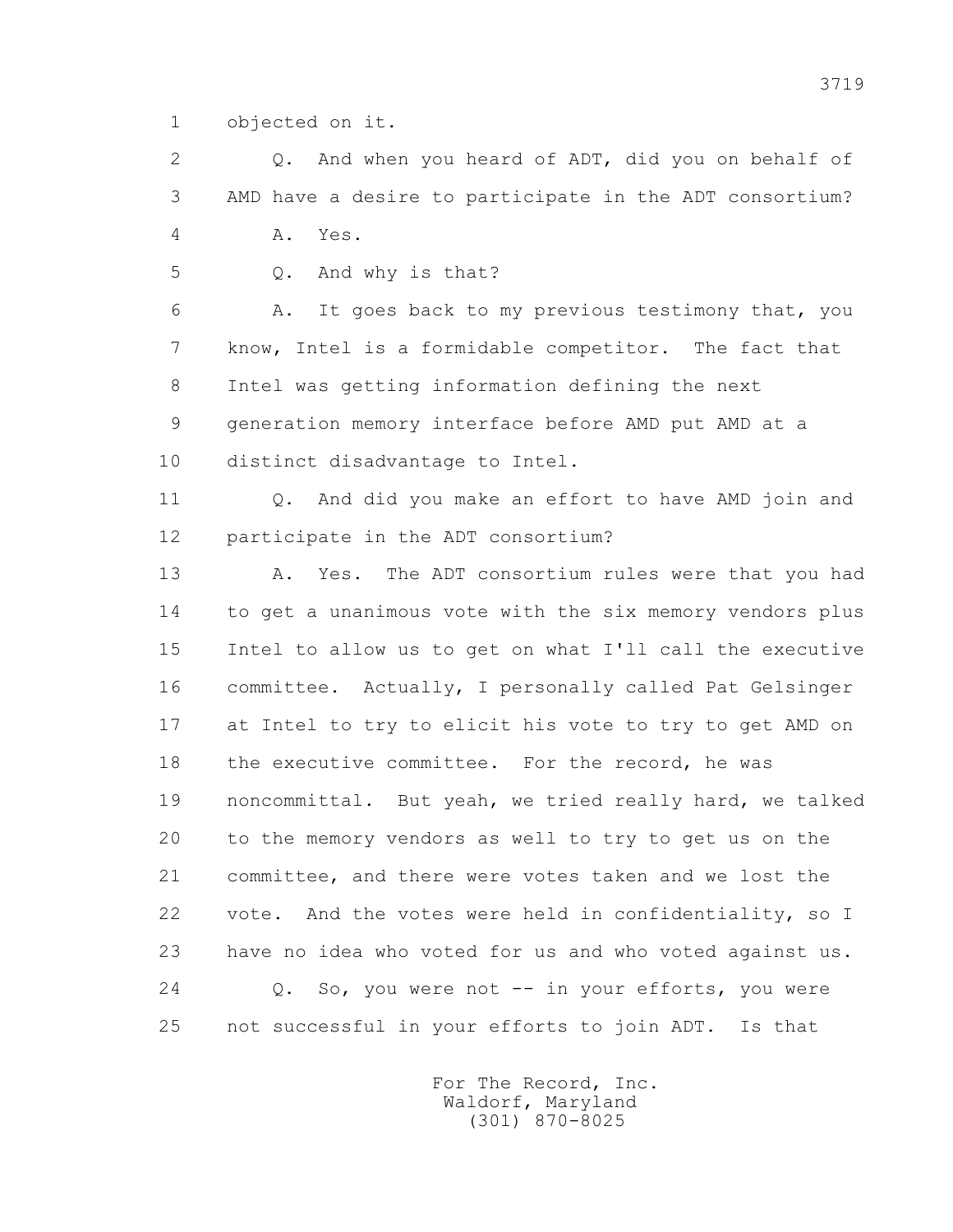1 what you're saying?

 2 A. We were not successful in our efforts to join 3 the executive committee of ADT. 4 Q. To your knowledge, does ADT still exist today? 5 A. No. 6 Q. Do you have any views as to whether AMD suffered 7 any type of disadvantage as a result of not being 8 permitted to participate in the executive committee of 9 ADT? 10 A. I don't think we suffered any damages. 11 0. And why not? 12 A. The span of the technology didn't go anywhere. 13 Q. Now, you mentioned earlier that AMD entered into 14 a license with Rambus at the time that you and your team 15 made the decision to pursue use of Rambus technology in 16 future versions of the K-7 infrastructure. Is that 17 right? 18 A. Yes. 19 Q. And you were personally involved, I believe you 20 said earlier that you were personally involved in 21 negotiating that license with Rambus. Is that correct? 22 A. Yes. 23 Q. Did you have meetings with Rambus 24 representatives relating to that license or the 25 negotiation of that license? For The Record, Inc. Waldorf, Maryland (301) 870-8025

3720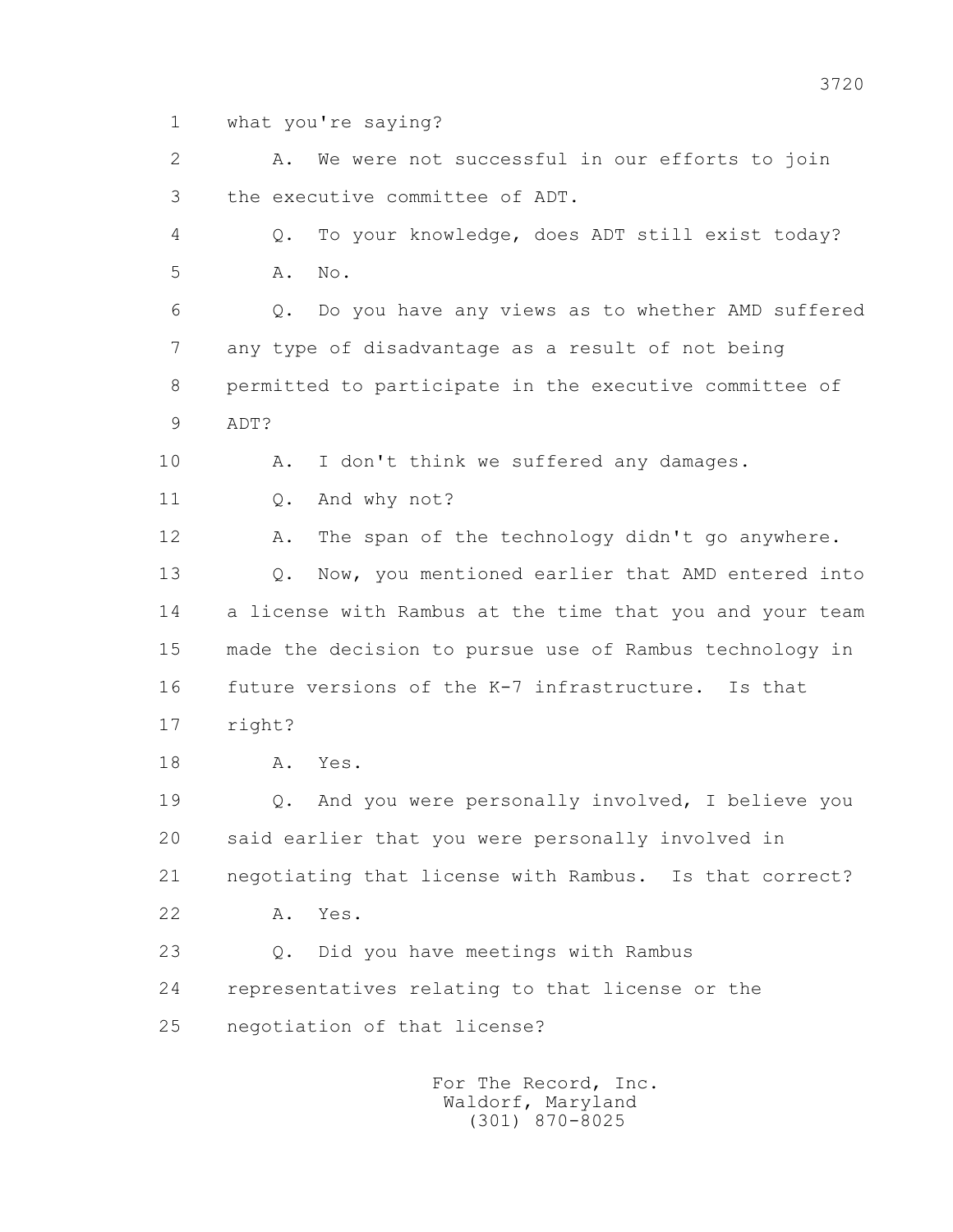1 A. Yes.

 2 Q. Do you recall how many meetings you attended 3 with Rambus representatives relating to that license 4 negotiation? 5 JUDGE McGUIRE: Mr. Royall, how is that 6 pertinent at this point? 7 MR. ROYALL: I'm just laying a foundation, I 8 think it will become clear, Your Honor. 9 JUDGE McGUIRE: Okay, proceed. 10 THE WITNESS: I have no idea exactly how many 11 meetings they had, it was certainly greater than three 12 and less than 100, I mean, we were negotiating. 13 BY MR. ROYALL: 14 Q. Well, no, I'm sorry, the question, maybe I 15 misstated it, was not how many meetings there were, but 16 do you recall how many meetings that you participated 17 in? Or roughly speaking, I don't mean precisely. I 18 mean, was there more than one? 19 A. Definitely more than one, yes. 20 Q. And during those meetings, whatever the number 21 may be, but the meetings that you personally 22 participated in with Rambus, do you recall Rambus making 23 any presentations relating to its intellectual property? 24 A. Not specifically its intellectual property, no. 25 Q. Were there other meetings of AMD employees with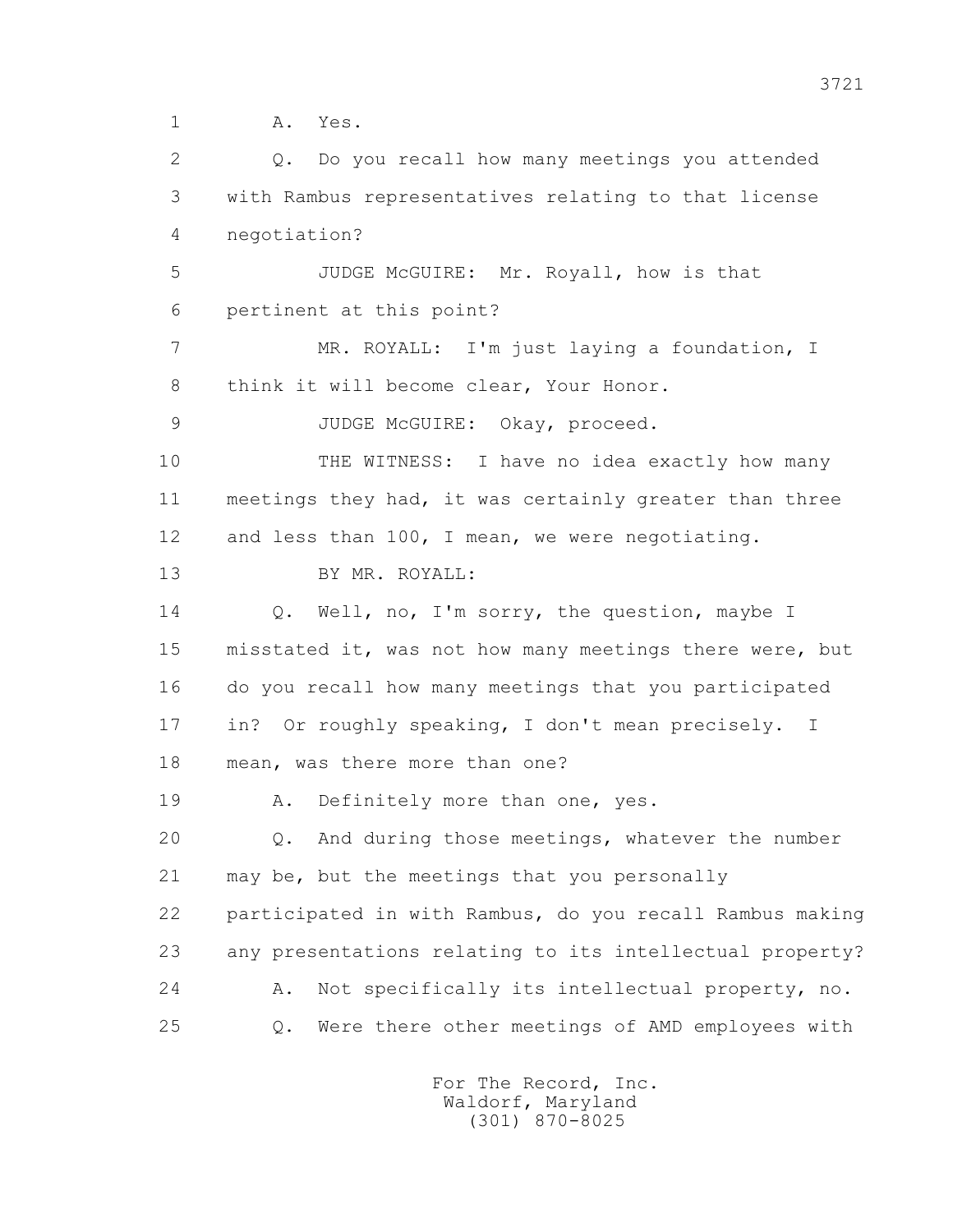1 Rambus relating to this license negotiation that you did 2 not attend?

3 A. Yes, many.

 4 Q. And were these other AMD employees, were they -- 5 that participated in those meetings, were they part of 6 your team?

 7 A. They didn't all report to me. You said my team, 8 I'm not sure exactly what that means. There was a 9 negotiating team from AMD which included lawyers, 10 business development people and people on my staff. And 11 that was the negotiating team for the contract. I was 12 the lead executive on it.

 13 Q. And before AMD signed a license with Rambus 14 relating to RDRAM, do you recall ever hearing that 15 Rambus had or might have intellectual property relating 16 to JEDEC's SDRAM standard?

17 A. No.

 18 Q. Did you at some point in time learn that Rambus 19 had or might have or claimed to have intellectual 20 property relating to JEDEC's SDRAM standards?

21 A. Yes.

22 Q. Do you recall when you first heard that?

 23 A. It was in 2000, spring, early summertime period. 24 Q. Do you recall how you first learned that Rambus 25 claimed to have intellectual property relating to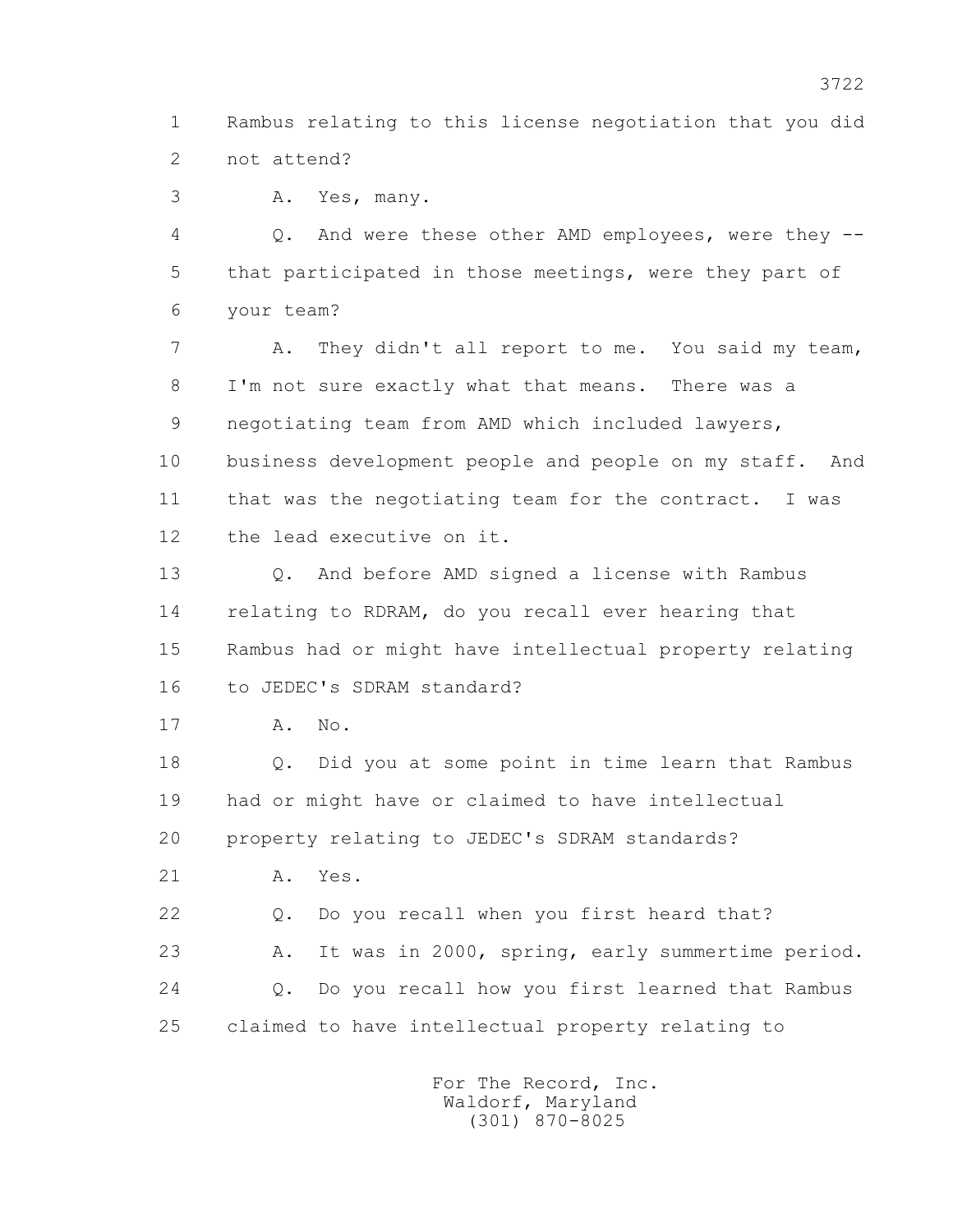1 JEDEC's SDRAM standards? 2 A. Yes, they started suing memory vendors. 3 Q. And how did you learn of that, if you recall? 4 A. I read about it. 5 Q. Where did you read about it, if you recall? 6 A. On the web. 7 Q. And was that the first -- well, strike that. 8 At some point in time, did you have a meeting 9 with or discussion with anyone from Rambus relating to 10 intellectual property, Rambus intellectual property in 11 its relation to the JEDEC standards? 12 A. Yes. 13 Q. Do you recall when that was? 14 A. Again, spring or early summer-ish of 2000. 15 Q. Do you recall one such meeting or was there more 16 than one such meeting in which you interacted with 17 Rambus representatives relating to JEDEC intellectual 18 property? 19 A. Just one meeting. 20 Q. And do you recall where this meeting occurred? 21 A. At AMD. 22 Q. Do you recall what led to that meeting being 23 scheduled? 24 A. Yes, the Rambus representative called me and 25 said that she wanted to have a meeting with me and she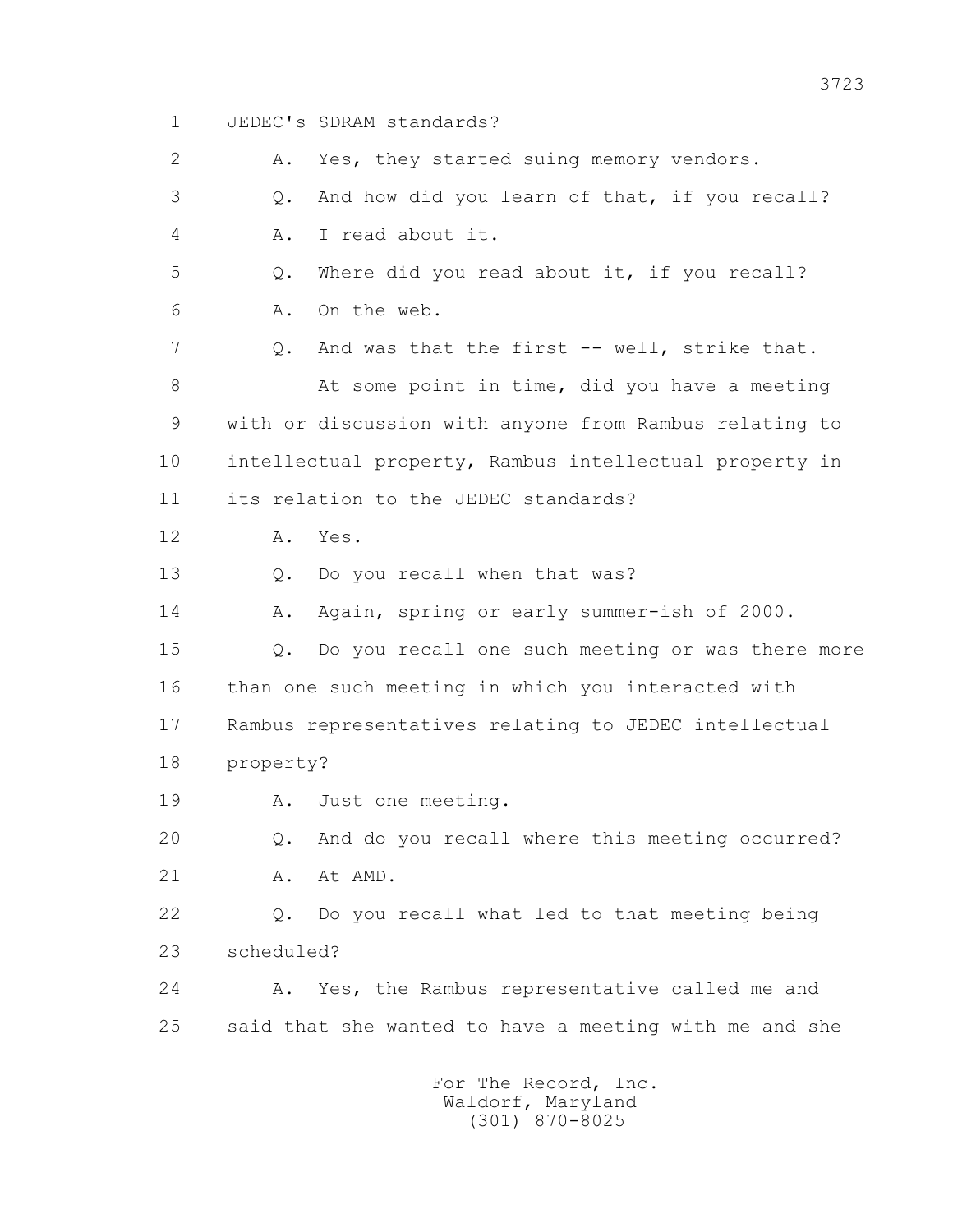1 also said she was bringing her attorney. Which is their 2 way of saying I should bring my attorney, so I did. 3 Q. And who was the Rambus representative who called 4 you, if you recall? 5 A. Laura Fleming. 6 Q. And in the meeting that later took place, did 7 Laura Fleming attend on behalf of Rambus? 8 A. Yes, Laura attended. 9 Q. Do you recall whether anyone else from Rambus 10 attended? 11 A. Yes, there was an attorney there, and I think 12 there were a few other folks from Rambus there as well. 13 Q. At this meeting, which I believe you said you 14 recall being in the spring of 2000. Is that right? 15 A. Spring/early summer, yes. 16 Q. At this meeting with Laura Fleming and others 17 from Rambus, did anyone else other than you attend on 18 behalf of AMD? 19 A. An AMD attorney. 20 Q. And do you recall the name of that attorney? 21 A. No, I don't, I'm sorry. 22 Q. Anyone else other than the one AMD attorney and 23 yourself from AMD? 24 A. No. 25 Q. Did Rambus at this meeting make any formal For The Record, Inc. Waldorf, Maryland

(301) 870-8025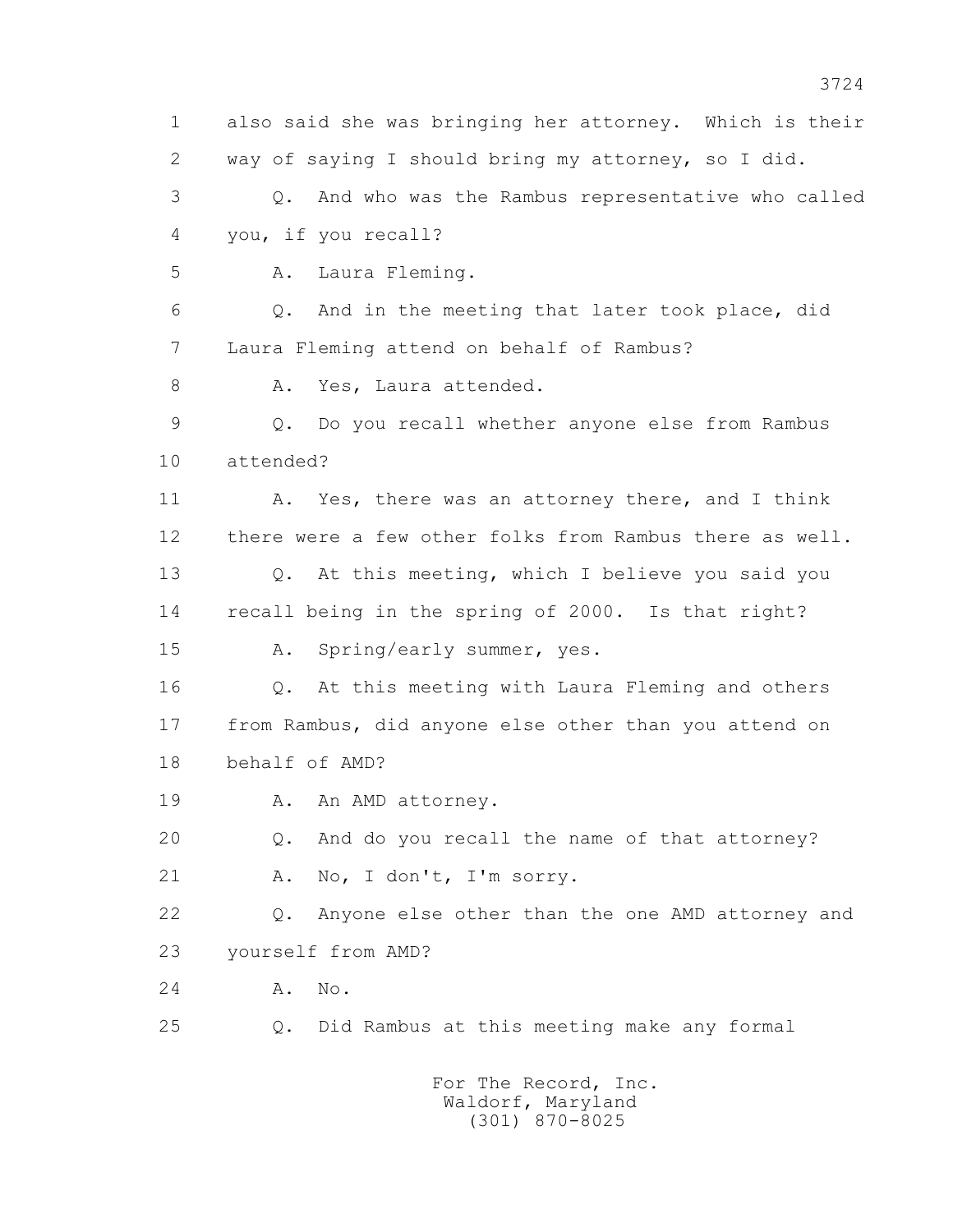1 presentation to yourself and the AMD attorney?

2 A. Yes. A PowerPoint presentation.

 3 Q. Did they leave you with a copy of that 4 PowerPoint presentation, or do you recall?

5 A. I believe they did, yes.

 6 Q. Do you recall anything, without getting into any 7 details or substance, but do you recall anything about 8 the PowerPoint presentation?

9 A. Yes.

10 Q. You do?

11 A. Yes.

 12 Q. Again, without getting into details, what do you 13 recall?

14 A. Well, there was sort of two big topics they 15 wanted to cover in that, one was our current status of 16 our contract we have with Rambus, and the second one was 17 they were -- they wanted to share with us the fact that 18 they claimed that they had IP related to synchronous 19 DRAM and DDR, they had patents in regard to those two 20 technologies.

 21 MR. ROYALL: Your Honor, at this point, I would 22 like to show the witness a document, and it's a document 23 that has been marked by Rambus as in camera and I gave 24 Rambus notice that I planned to do this, but it is I 25 believe an in camera document.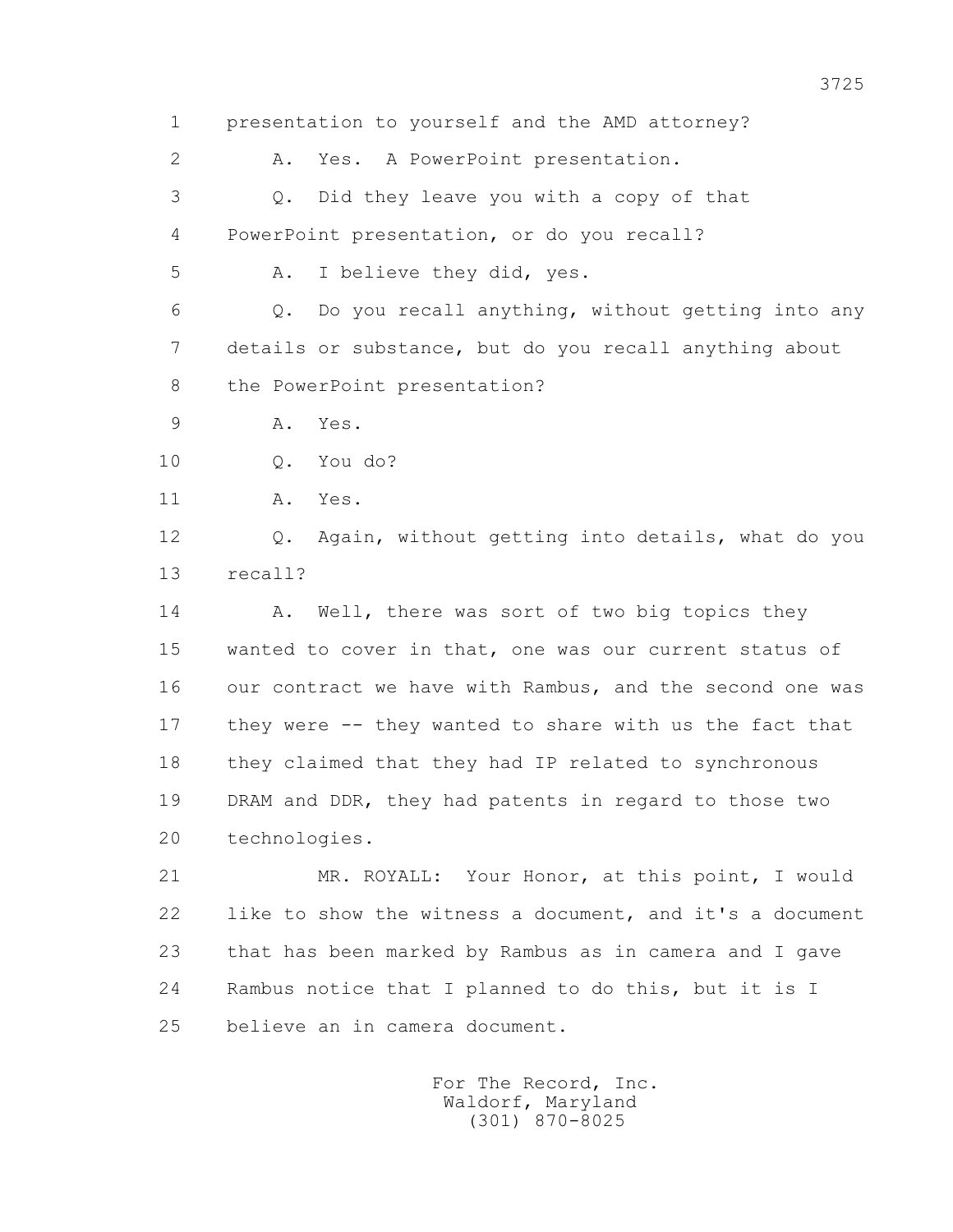1 JUDGE McGUIRE: Then what we are going to do by 2 all of you who are in the audience, by prior court order 3 there is certain evidence in this case that cannot be 4 offered to the public, so I am going to ask everyone 5 from the courtroom who has not been cleared to hear this 6 evidence to please go outside and I'm sure when we're 7 done we will open the door or something and you will 8 have a chance to come back in.

 9 MR. ROYALL: One point of clarification, Your 10 Honor, the one person other than Rambus attorneys and 11 FTC representatives who is in the courtroom is the 12 attorney representing AMD.

 13 JUDGE McGUIRE: Well, has he been cleared to 14 hear this, if he's not, he's going to have to leave. 15 That's pretty clear now. It's not just how you two 16 agree, it's they're either cleared to have access to in 17 camera treatment evidence under the order or they're 18 not. And I'm going to ask both of you to I guess 19 certify that everyone at their table and everyone who is 20 I guess behind them are certified under that protective 21 order to have access to in camera treatment. It's going 22 to be that simple.

 23 MR. STONE: Everyone on our side is, Your Honor. 24 JUDGE McGUIRE: Thank you, Mr. Stone. How about 25 you, Mr. Royall?

> For The Record, Inc. Waldorf, Maryland (301) 870-8025

3726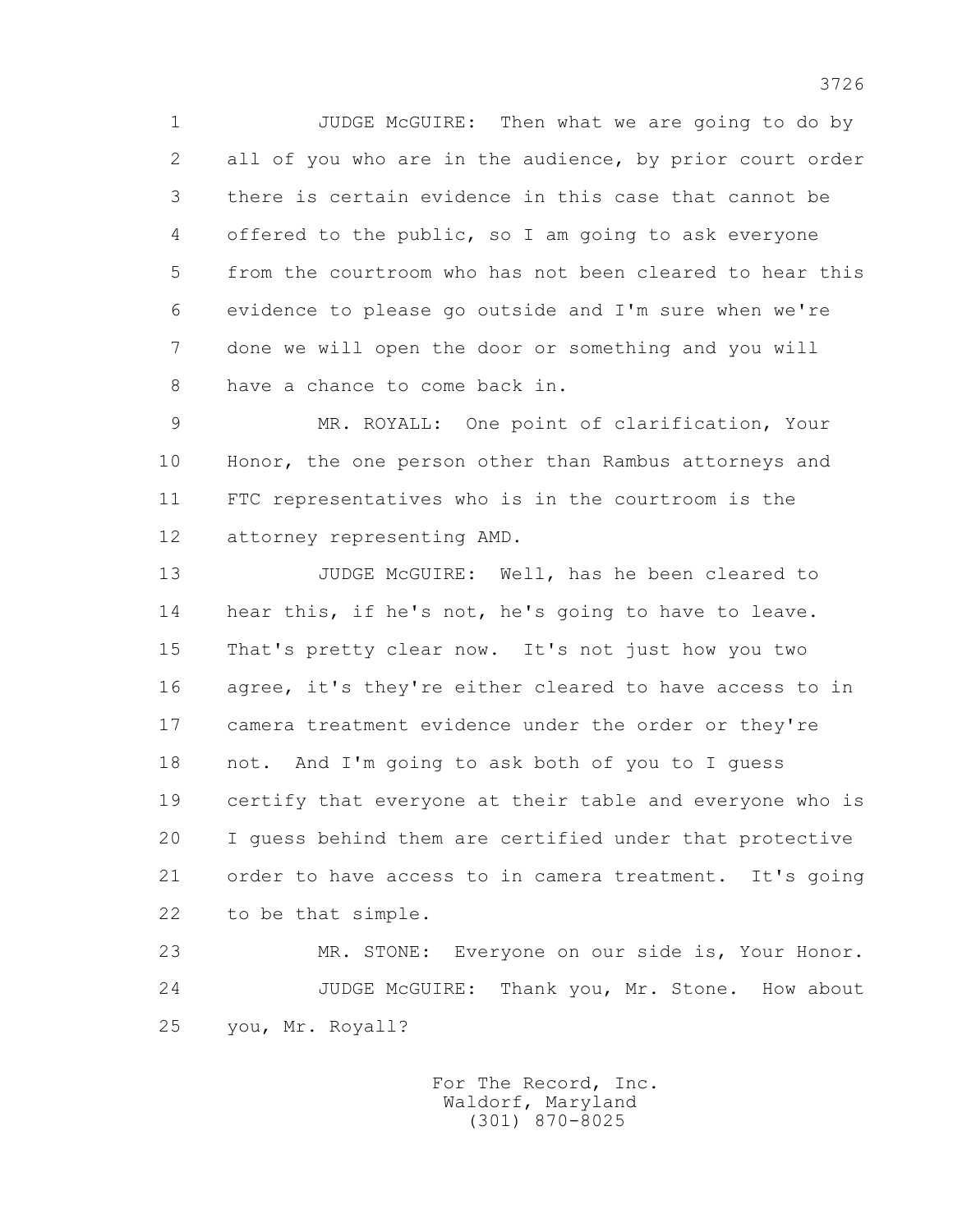1 MR. ROYALL: Under the protective order, I'm not 2 certain, so maybe as a caution.

 3 JUDGE McGUIRE: If you're not certain, then he 4 is going to have to leave. So, I'm sorry, sir, but 5 that's just the way we're going to have to do this. So, 6 Mr. Royall, does everyone else in this courtroom at your 7 table and behind you have access to this evidence under 8 that order, that protective order?

 9 MR. ROYALL: One point of clarification, the 10 protective -- the reason I wasn't sure is the protective 11 order refers to outside counsel, but I believe that's 12 outside counsel of the parties. There is one provision 13 of the protective order that was just drawn to my 14 attention that says and such other persons authorized by 15 the producing party. So, if Rambus had no objection to 16 Mr. Heye's attorney being here, he could be present, but 17 that's up to them.

18 JUDGE McGUIRE: Well, it's not really their say. 19 That's fine if he has no objection, Mr. Stone, but it's 20 not his say as to whether it's okay. I'm going to ask 21 you to certify to me that everyone behind you has access 22 under the terms of that order to hear evidence. If you 23 think he is, then he can come back in, but that's up to 24 you.

25 MR. ROYALL: I understand, Your Honor, and

 For The Record, Inc. Waldorf, Maryland (301) 870-8025

3727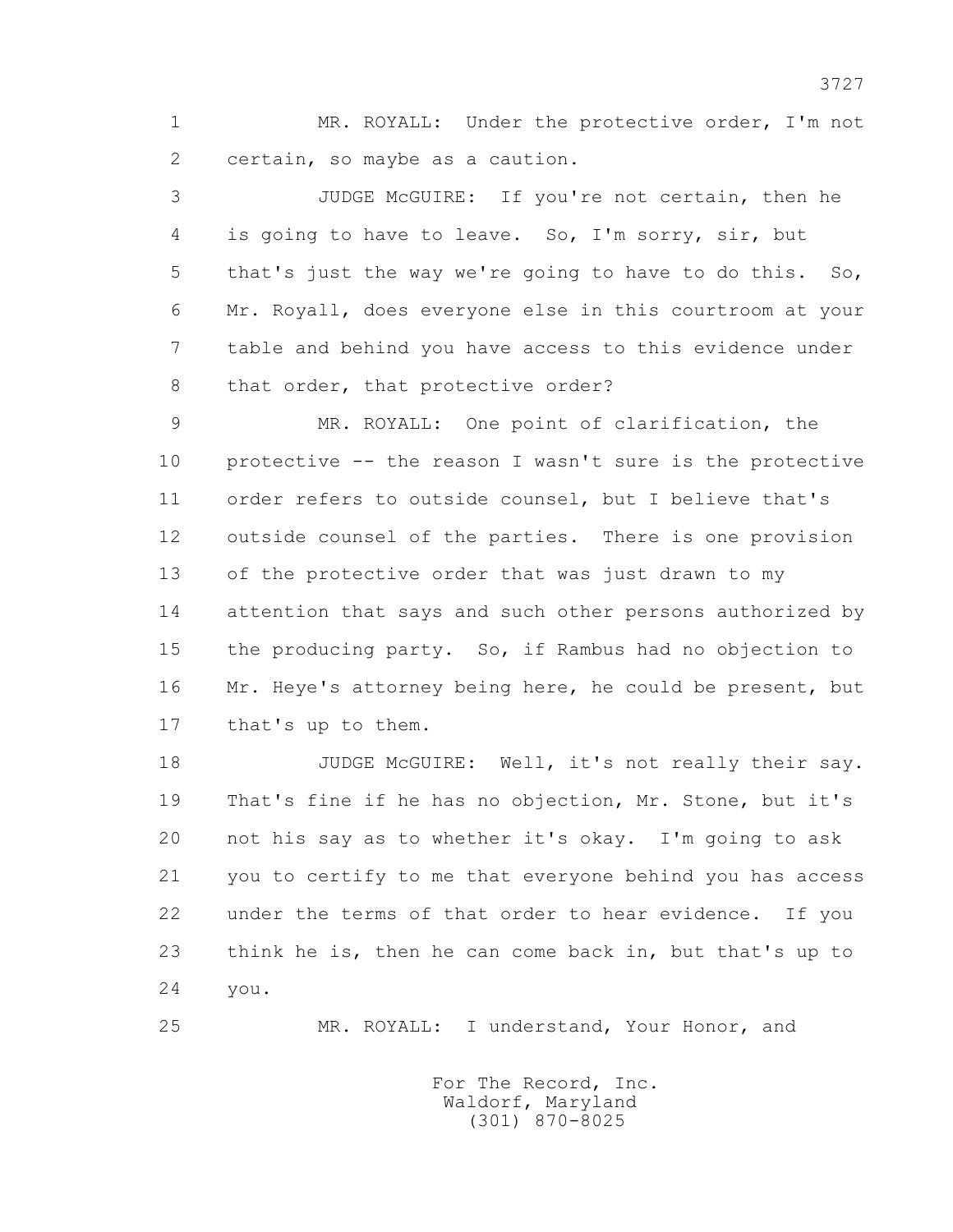1 everyone in the courtroom on our side is authorized and 2 the only question is I'm just asking whether Rambus 3 would have any objection to Mr. Heye's company's 4 attorney being present, and if they don't have an 5 objection, I think under the protective order he can 6 come in. If they do have a reason to object to that, 7 then --

8 JUDGE McGUIRE: Mr. Stone, do you have an 9 objection?

10 MR. STONE: The problem, Your Honor, is Mr. 11 Heye's attorney is with a firm that represents Hynix, 12 and I'm opposed to that firm in the private Hynix 13 litigation, and so because of that, I hate to put him in 14 a position where he has ethical constraints on what he 15 and his firm can do.

 16 JUDGE McGUIRE: All right, let's make it very 17 clear.

18 MR. STONE: So I can't agree to it.

 19 JUDGE McGUIRE: From here on out we're treating 20 anything that's being in camera, if it's not clear, then 21 the individuals who we're not sure about, they're going 22 to be excused. Just so there's -- if we're going to 23 err, it's going to be on the side of any caution. 24 MR. ROYALL: Yes, Your Honor, I perfectly 25 understand that and I obviously have no dispute with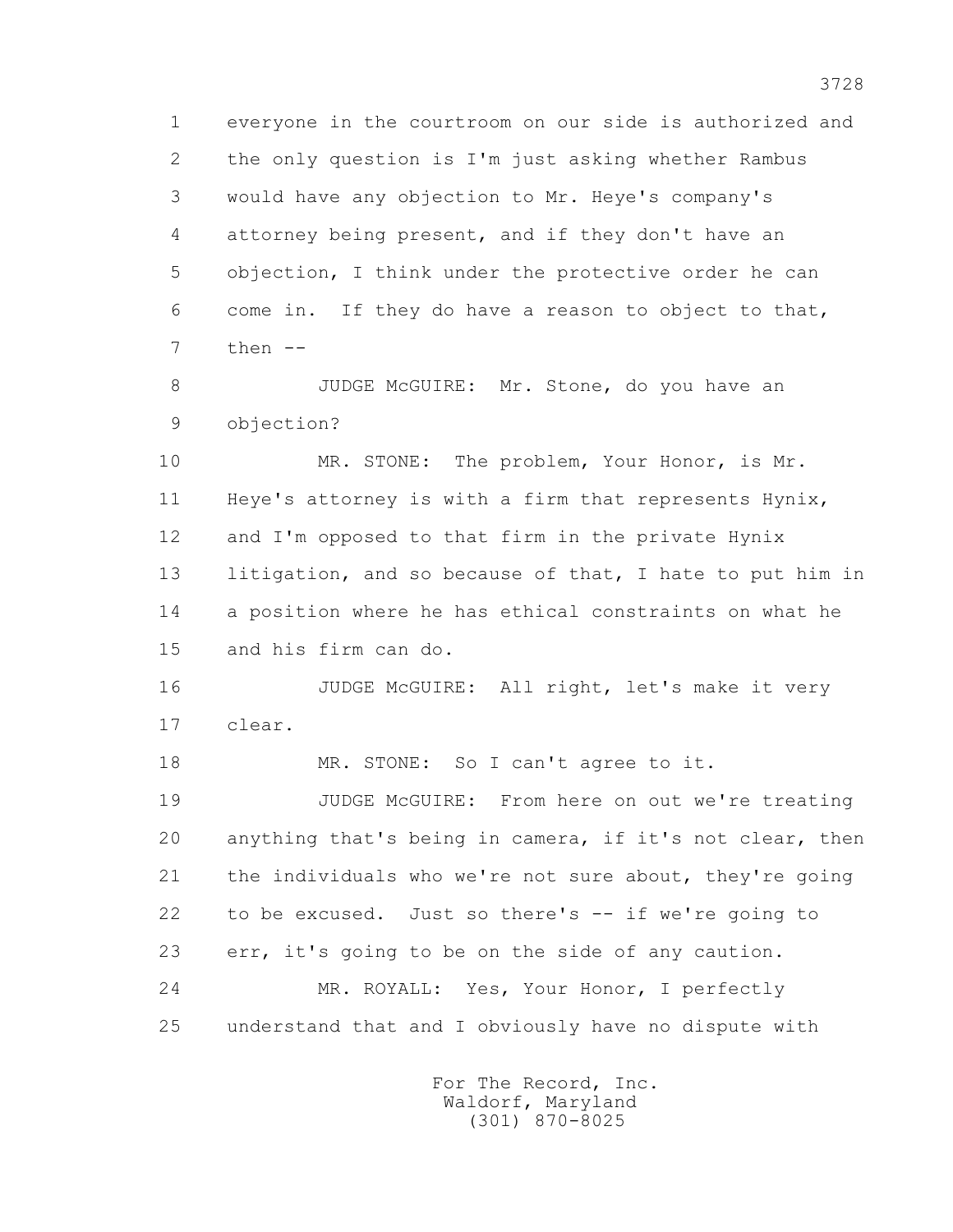```
 1 their position on this. 
        2 JUDGE McGUIRE: Okay, so are we ready to go 
         3 then? 
         4 MR. ROYALL: Yes, Your Honor. 
         5 (The in camera testimony continued in Volume 19, 
         6 Part 2, Pages 3883 through 3923, then resumed as 
        7 follows:)
8
9
        10
        11
        12
        13
        14
        15
        16
        17
        18
        19
        20
        21
        22
        23
        24
        25
```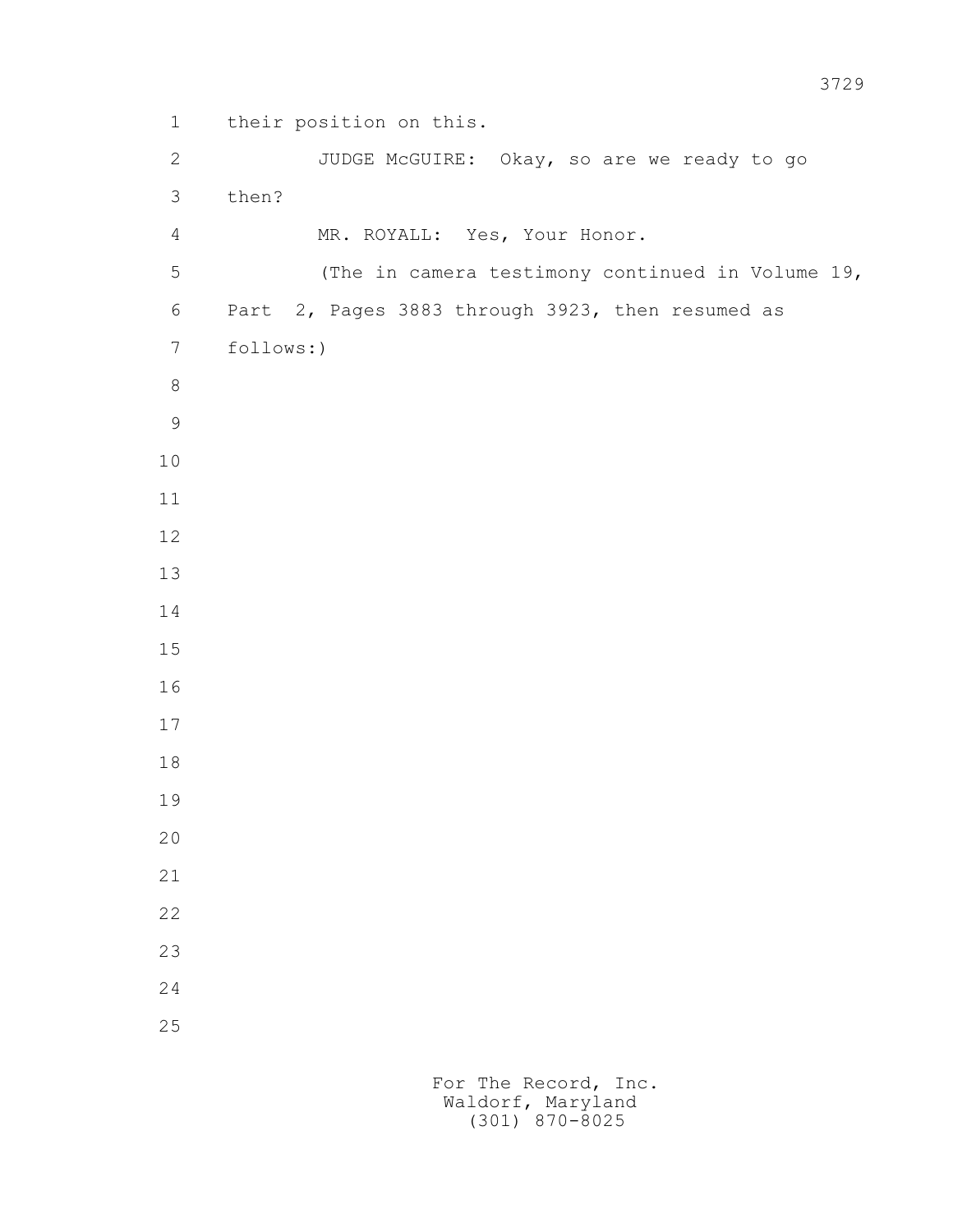| $\mathbf 1$ | AFTERNOON SESSION                                        |
|-------------|----------------------------------------------------------|
| 2           | (1:27 p.m.)                                              |
| 3           | JUDGE McGUIRE: This hearing is now in order.             |
| 4           | You may proceed at this time with your inquiry, Mr.      |
| 5           | Royall.                                                  |
| 6           | MR. ROYALL: Thank you, Your Honor. Actually,             |
| 7           | before I go any further, I think at this time I would    |
| 8           | like to offer into evidence the exhibit that we dealt    |
| 9           | with in camera, CX-1420.                                 |
| 10          | JUDGE McGUIRE: Objection?                                |
| 11          | MR. STONE: No objection, it just needs to                |
| 12          | remain in camera, Your Honor.                            |
| 13          | JUDGE McGUIRE: Right, so entered on that basis.          |
| 14          | MR. ROYALL: Thank you.                                   |
| 15          | (CX Exhibit Number 1420 was admitted into                |
| 16          | evidence.)                                               |
| 17          | FURTHER DIRECT EXAMINATION                               |
| 18          | BY MR. ROYALL:                                           |
| 19          | Q. Mr. Heye, did you at some point in 2000 learn         |
| 20          | that Rambus had commenced asserting patents against      |
| 21          | memory manufacturers that were business partners of AMD? |
| 22          | Yes.<br>Α.                                               |
| 23          | And how did you learn of that?<br>Q.                     |
| 24          | Initially through reading it on the web.<br>Α.           |
| 25          | When you learned that Rambus was enforcing<br>$Q$ .      |
|             | For The Record, Inc.<br>Waldorf, Maryland                |

3730

(301) 870-8025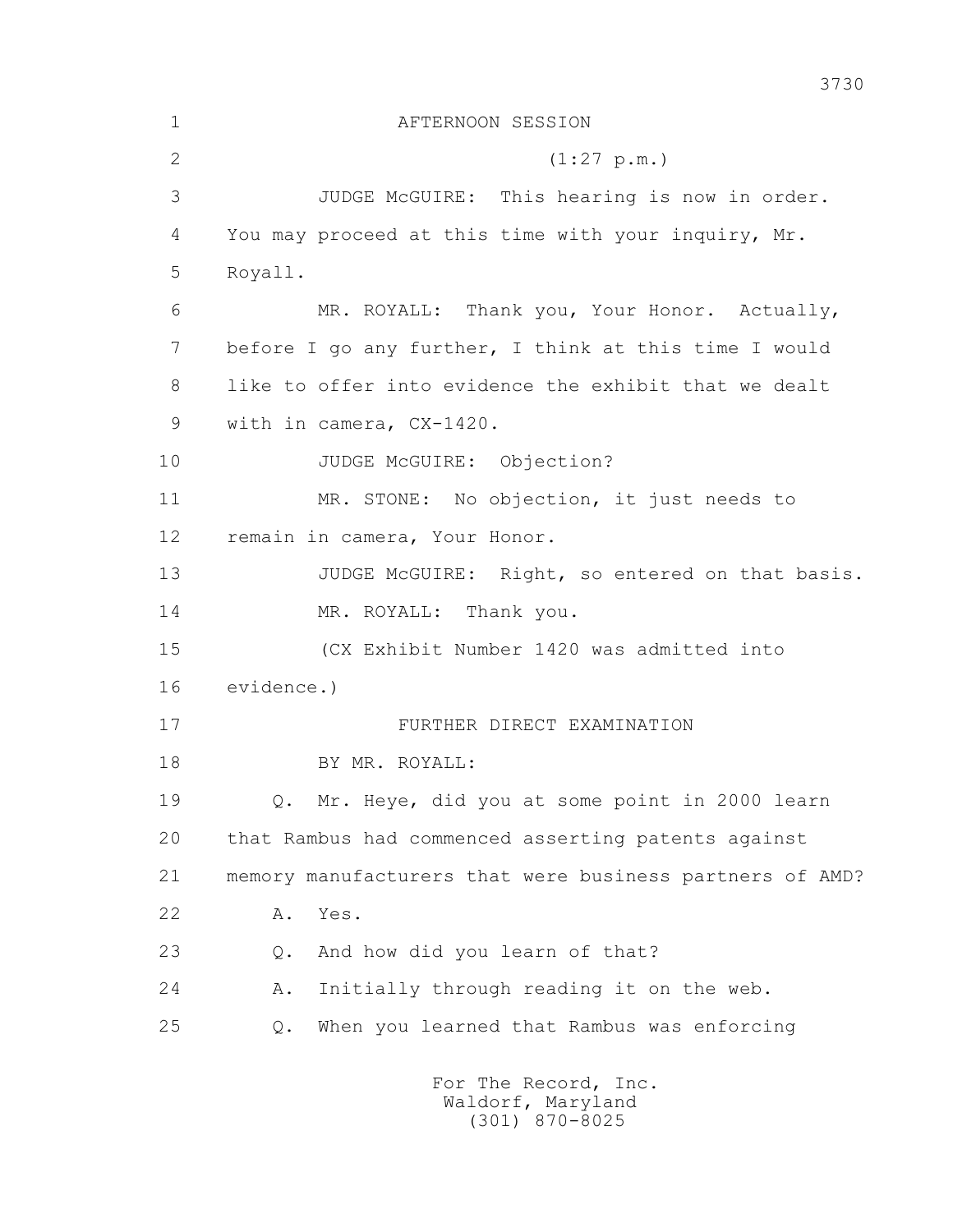1 patents relating to -- and just let's be clear about 2 this, we're talking about Rambus asserting patents 3 against memory manufacturers relating to SDRAM and DDR. 4 Is that right?

5 A. Yes.

 6 Q. And when you learned that Rambus was seeking to 7 enforce or was enforcing patents against those memory 8 makers relating to SDRAM and DDR SDRAM memory, did that 9 cause you any concern from the standpoint of AMD's 10 business?

11 A. Yes.

 12 Q. I would like, if we could, if you could explain 13 to me or identify for me what, if any, concerns you had 14 from the standpoint of AMD's business relating to Rambus 15 asserting patents against memory manufacturers, and if 16 you could, identify whatever concerns there were, and I 17 can come back and ask you about each separate concern.

18 A. Sure. So, again, to your point there are 19 multiple concerns. The overarching concern was time to 20 market. The second concern was a possible cost 21 disadvantage we might incur in the infrastructure due to 22 the incremental royalty fees.

 23 Q. I'm sorry, you say cost disadvantage, what was 24 it you said after that?

25 A. Due to incremental royalty fees.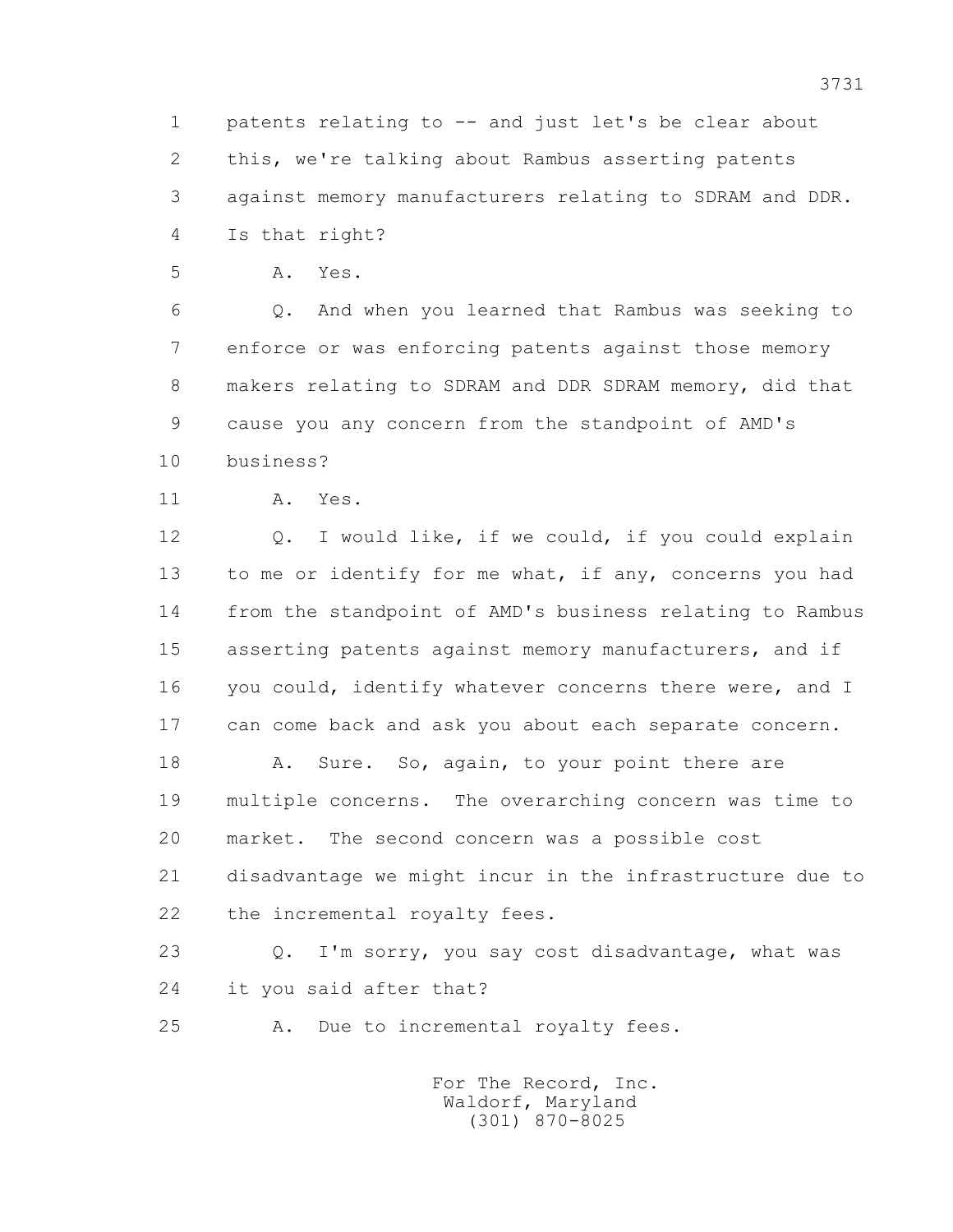1 0. Okay. Any other concerns that you had? 2 A. There was some discussion of possibly changing 3 the specification to work around some of the Rambus 4 patent claims. 5 Q. And when you refer to specification, are you 6 talking about the JEDEC DRAM standards? 7 A. Yes. 8 Q. SDRAM standards? 9 A. Yes. 10 Q. Okay. 11 A. And if that were to occur, that would introduce 12 just a whole host of problems which would have been a 13 major, major concern for AMD. 14 0. And if I can follow up on that. Other than what 15 you've mentioned, time to market, cost disadvantage, 16 potential for changing the JEDEC specifications, and I 17 understand there's some more you have to say on that, 18 but are there other concerns that you had that you 19 wanted to identify that we could come back and talk 20 about? 21 A. No, because they would be covered as you go 22 through each bullet. 23 Q. Why don't we start actually with the last of the 24 issues that you identified. And again, what I'm asking 25 you about is what concerns did you personally have, if For The Record, Inc. Waldorf, Maryland

(301) 870-8025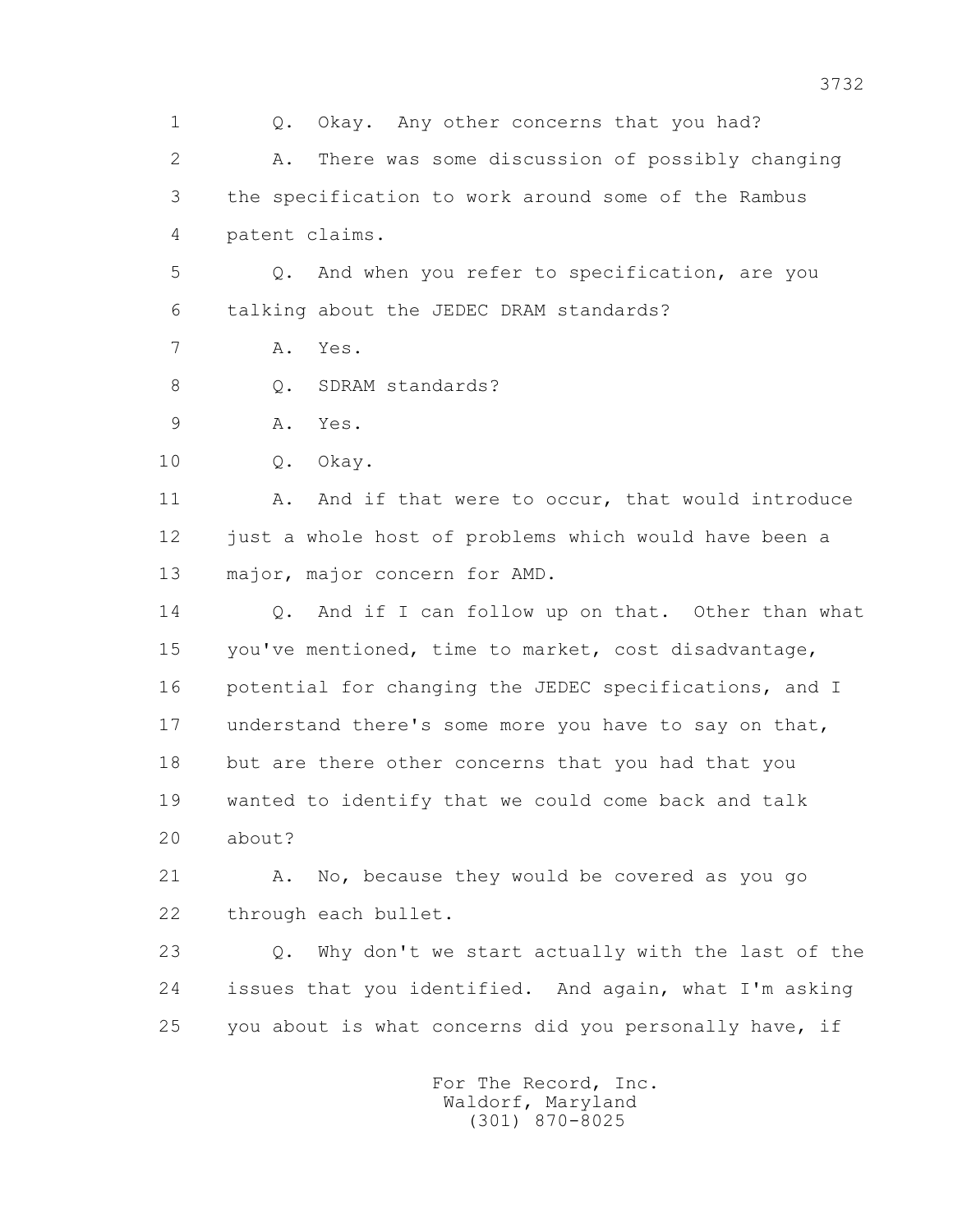1 any, and you have identified some concerns, relating to 2 the assertion by Rambus of patents against memory 3 manufacturers relating to SDRAM and DDR SDRAM, and you 4 mentioned that one of those concerns had to do with 5 potential changes in the JEDEC SDRAM standards. Is that 6 right?

7 A. Yes.

 8 Q. And can you explain why that was a concern to 9 you, and again, if there are multiple issues and you 10 want to lay them out and identify them, I can come back 11 and ask you about them separately.

 12 A. Sure. So, the concerns around that would have 13 been first, it would have taken time to establish the 14 new standards; depending upon what they were, you would 15 have had to change the memory component, the north 16 bridge, possibly both, you would possibly have to change 17 the motherboard. You may possibly have to change the 18 dim, once you've made all those changes, you would have 19 to implement them, of course, then you would have to 20 test -- well, you have to debug them, because again, now 21 you're talking about multiple vendors with multiple 22 different components. That would take time.

 23 You would have to revalidate all those modified 24 DIMMs, and again, by DIMMs, I mean both the actual PCB 25 and the memory chips against the north bridge, and by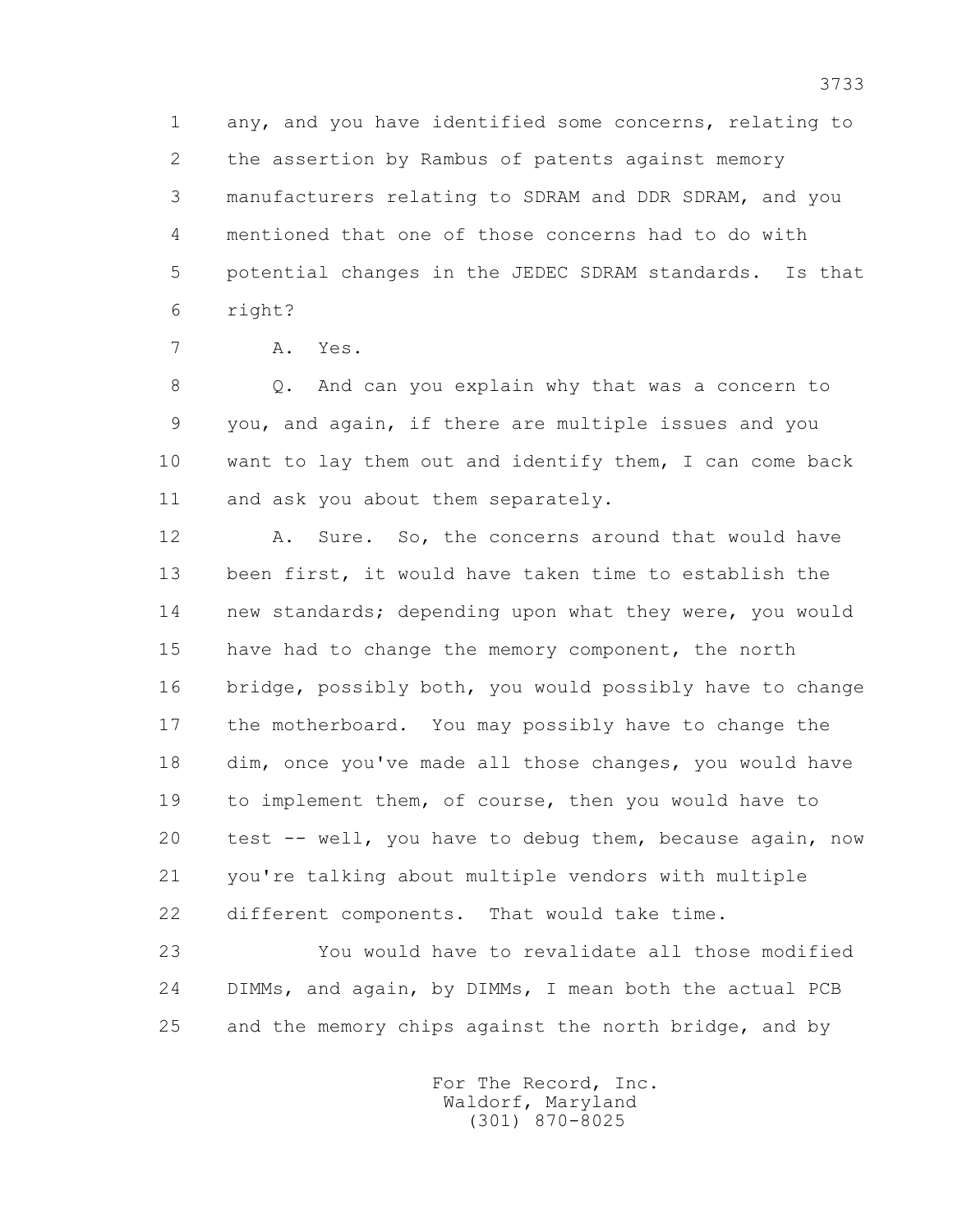1 the way, that is a really big deal. We spent a lot of 2 time and effort trying to get that right in the first 3 go-round. And you certainly had potential inventory 4 issues. You had opportunity cost issues.

 5 Q. Okay, if I can follow up on what you've said, 6 and if you think of something else, and you identify it 7 for me, I can ask you about that.

8 A. Sure.

 9 Q. Now, before we go into these separate concerns, 10 let me ask you this: Were your concerns relating to 11 Rambus asserting patents against memory manufacturers in 12 the 2000 time period?

13 A. Yes.

14 0. Were those concerns in any way related to AMD's 15 own plans in terms of marketing or launching 16 microprocessors in that time frame?

17 A. Yes. I mean, to the extent that we -- our 18 microprocessors are going to rely on DDR-based systems. 19 Absolutely, the K-7, to take full advantage of the K-7 20 capabilities, you needed to have high performing memory, 21 which DDR was the critical component for that.

 22 Q. And I think you said earlier, but the K-7 23 microprocessor which was initially launched in '99 was 24 later -- a later version of the K-7 infrastructure that 25 is the system, virtual system supporting K-7 was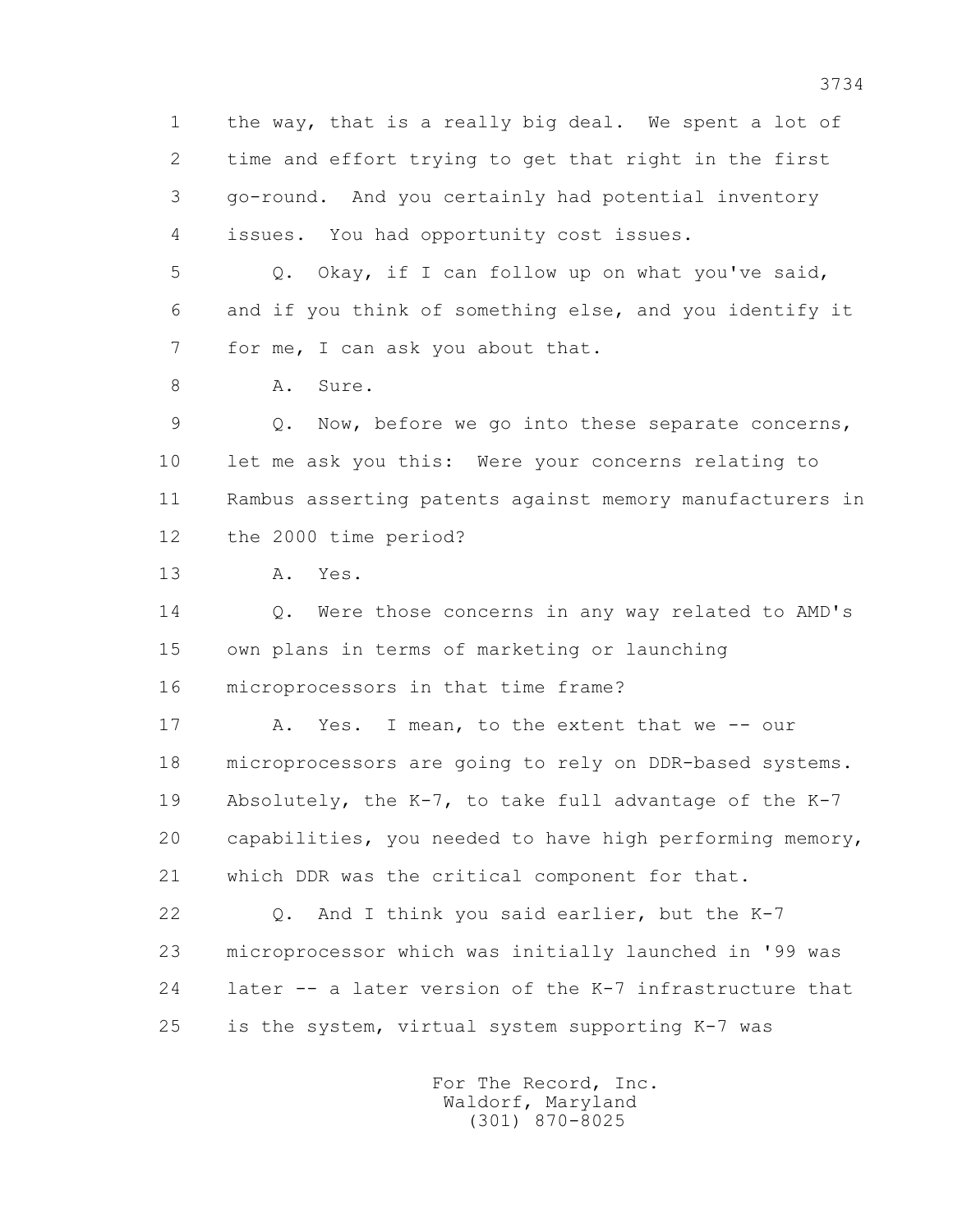1 launched in did you say some time in 2000, or with DDR 2 memory?

 3 A. Yes, the first DDR-based systems came out in 4 October of '99.

 $5 \qquad \qquad$  0. Or October of  $-$ 

6 A. Of 2000, I'm sorry.

7 Q. Of 2000.

8 A. I apologize.

 9 Q. So, that was some time after you learned that 10 Rambus was asserting patent rights over DDR and SDRAM 11 memory?

12 A. Correct.

 13 Q. Now, let's go through and talk about to the 14 extent your concerns about Rambus's assertion of patent 15 claims over those memory products related to potential 16 changes in the memory standards of JEDEC. Can you first 17 of all give me just a general explanation of why you 18 were concerned about the assertion of patent rights 19 resulting in changes in the JEDEC standards.

 20 A. Well, I mean, I went through the list of the 21 specific -- is the question how all those changes could 22 actually -- in terms of just JEDEC itself, again, the 23 knowledge that I was aware of was it took JEDEC a while 24 to close on the original DDR specification. AMD had 25 spent a lot of energy trying to get closure on that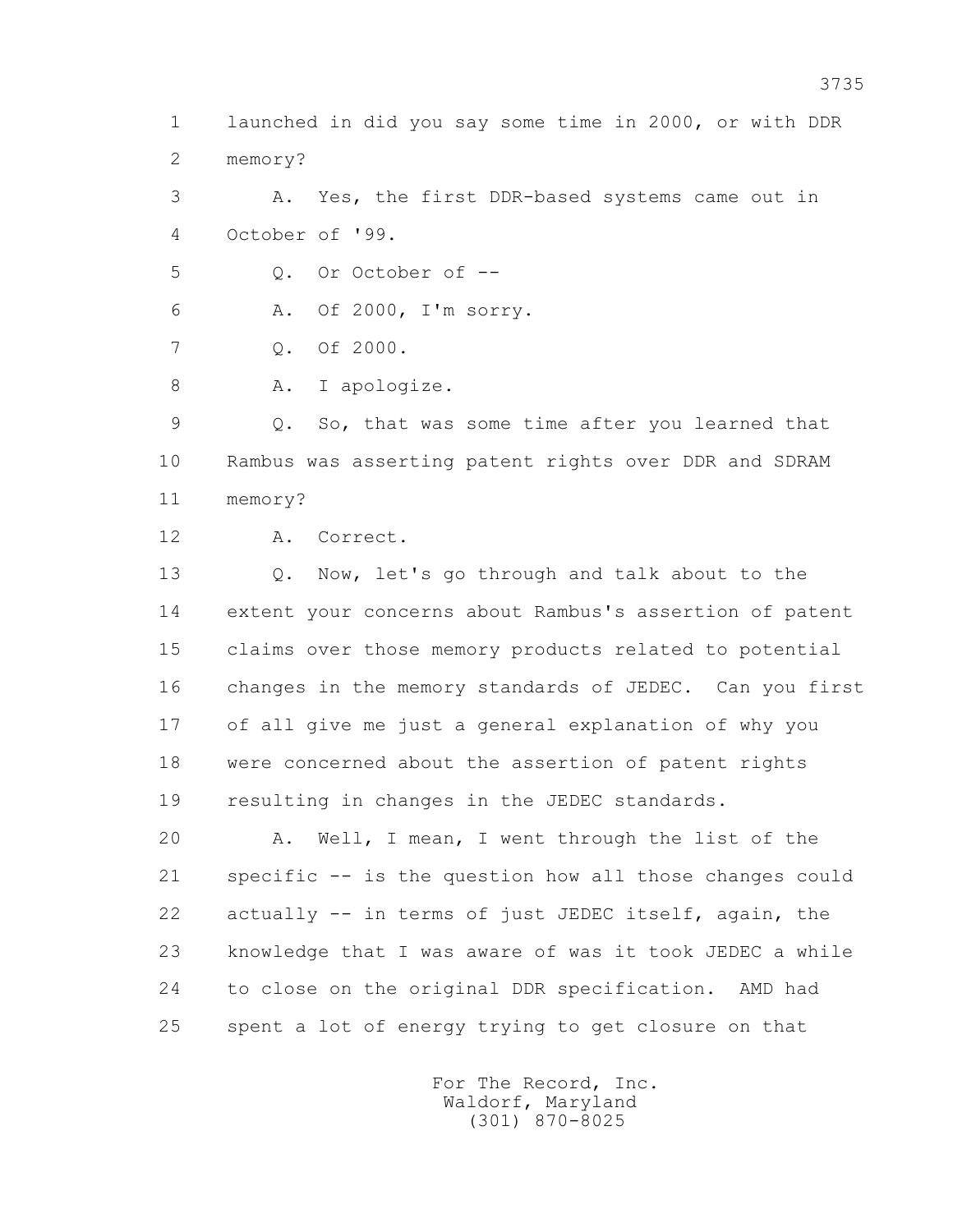1 specification, and I know that given the relationships 2 the memory vendors have with one another, it's hard to 3 get a consensus of change, and while they may all agree 4 that changes are in the works, odds are against you that 5 it's going to be the same change and you have to try to 6 figure out which change they can all accept, and all of 7 that takes time, and time is something that you don't 8 have in this market.

 9 Q. One of the things you mentioned in your answer, 10 and I don't recall your exact words, but it had 11 something to do with given how the memory manufacturers, 12 did you say relate to one another?

13 A. That's a good word.

14 O. And what do you mean by that?

15 A. Well, they're extremely competitive, and, you 16 know, were -- for example, I'm making this up as I go 17 along, but there could be a -- they could make a 18 change -- a memory vendor could actually have a change 19 that would take let's say two weeks to implement, that 20 change might take ten weeks for the other guy, and vice 21 versa. You know, they may have change B that has a 22 reciprocal problem.

 23 So, neither one of them will give ground, 24 because if they give ground to the other and give them a 25 competitive advantage, that's unacceptable to them. So,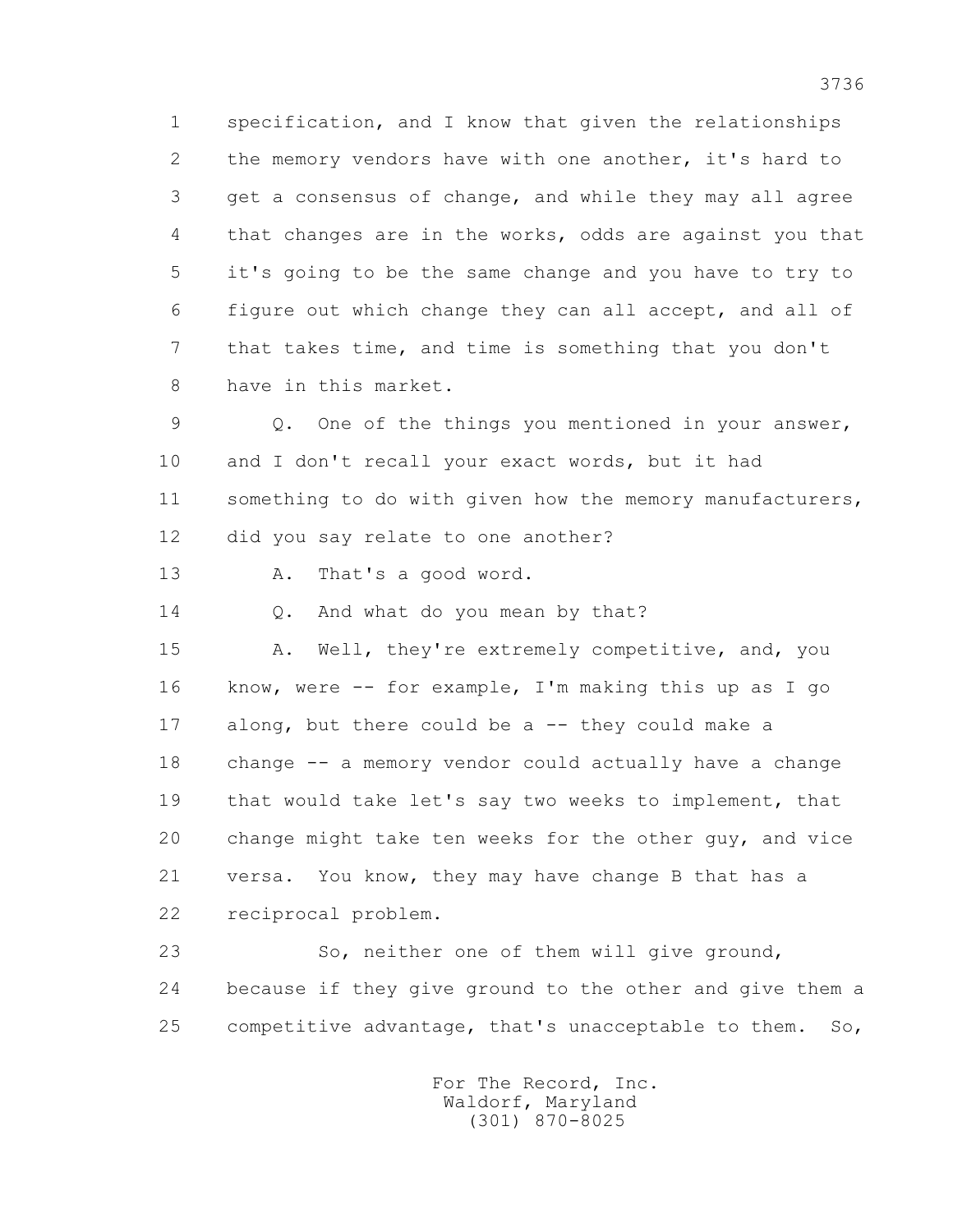1 the memory guys are very, very competitive. Time to the 2 market is very critical to them as it is to AMD and 3 Intel. They don't want to give up any potential 4 competitive edge to one another. It's an extremely 5 competitive market.

 6 Q. Now, in terms of changing the JEDEC standards in 7 response to Rambus's patent claims were to take time, 8 and without specifying how much time that might take, 9 but to the extent that were to take some period of time 10 to do.

11 A. Yes.

 12 Q. Would that in any way adversely affect your 13 company AMD?

14 A. Absolutely. And again, this is all supposition, 15 so the supposition path we're going down is, again, this 16 was happening in the middle of 2000. We were planning a 17 launch in the fall of 2000, October. By that time 18 frame, the chipset was for all intents and purposes 19 complete, we were in the validation testing, the DDR, 20 the DIMMs, the memory was done, the DIMMs were being 21 manufactured, the memory folks were actually starting 22 production and waiting for it to start, you have this 23 whole inertia on the path from being launched, because 24 once you're about to launch, last minute design work is 25 being done.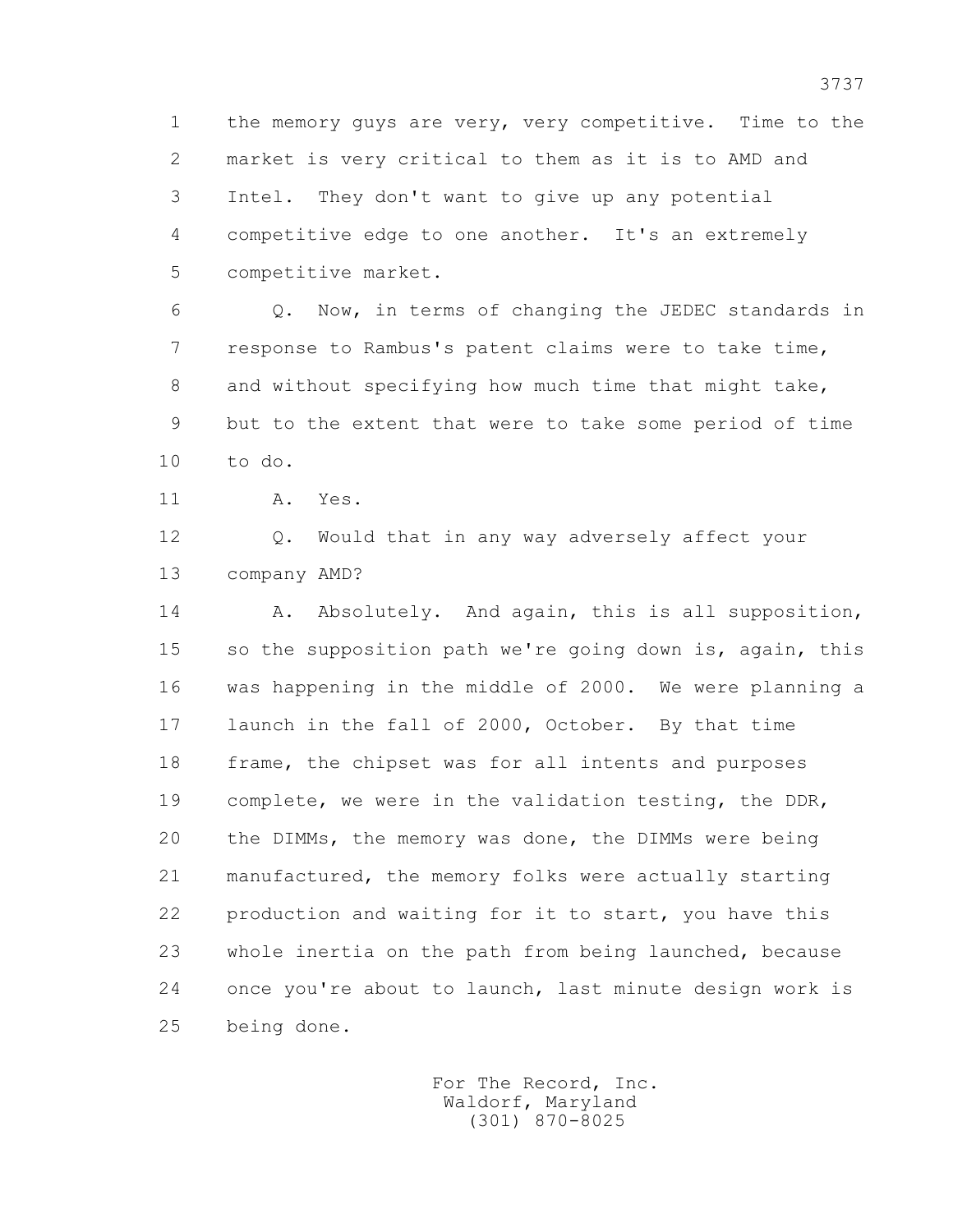1 And one thing we thought of we took all the DDR 2 memory from all the different vendors and we took all 3 sorts of mixing and matching to make sure that all 4 combinations were going to work with our north bridge, 5 and that's a lot of work and a lot of dollars and we 6 were in the process of doing that.

7 And as soon as you change that standard, and I 8 don't know what, you know, because we use the word 9 change, it has to be material, otherwise no one is going 10 to know it's a change, that would impact some level of 11 that whole inertia.

 12 Q. Now, let me ask you this: You mentioned earlier 13 that one of your concerns in terms of Rambus asserting 14 patent rights against memory manufacturers had to do 15 with something that you referred to as time to market. 16 A. Yes, sir.

17 Q. What did you mean by that?

 18 A. Well, again, our plan was to launch DDR in the 19 fall time frame. At that time frame, at that point, 20 Intel was coming -- I don't know the exact time, but in 21 that time frame, which would be, you know, late 2000, 22 Intel was coming out with their Rambus part, and we knew 23 that that Rambus part with an Intel processor -- 24 MR. STONE: Objection, Your Honor, I think this 25 goes beyond the question of what did you mean by that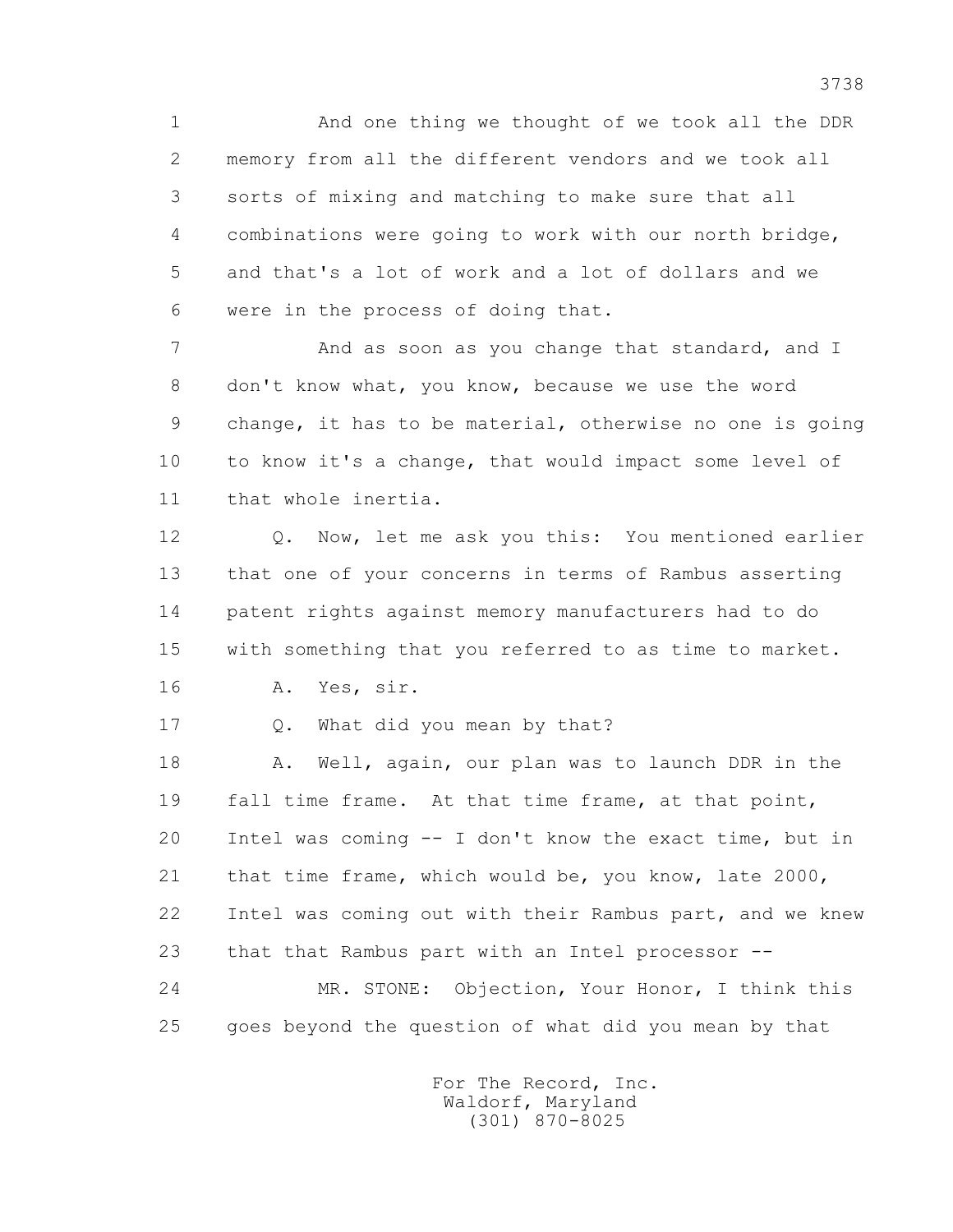1 when you said time to market. That was the question.

2 JUDGE McGUIRE: Sustained.

 3 MR. ROYALL: Well, I understand, Your Honor -- 4 JUDGE McGUIRE: If you want to restate another 5 question, I might let you do that, but he is clearly 6 beyond what the inquiry was.

7 THE WITNESS: I'm sorry.

8 BY MR. ROYALL:

 9 Q. Let me ask, Mr. Heye, as best as you can, can 10 you explain to us what you mean by the term "time to 11 market" and just as precisely and clearly as you can 12 explain what you mean by that term.

 13 A. Time to market just simply states how long it 14 takes you to get to market with a new product or 15 feature.

16 Q. I'm sorry, how long it takes?

17 A. How long it takes you to bring to market a new 18 product.

 19 Q. Okay. Now, why is it that Rambus enforcing 20 patents against memory manufacturers in the 2000 time 21 period relating to DDR and SDRAM caused you to have 22 concerns about AMD's time to market with its

23 microprocessors?

24 A. In the time frame of interest, as I just stated, 25 you know, AMD had -- and the industry had a lot of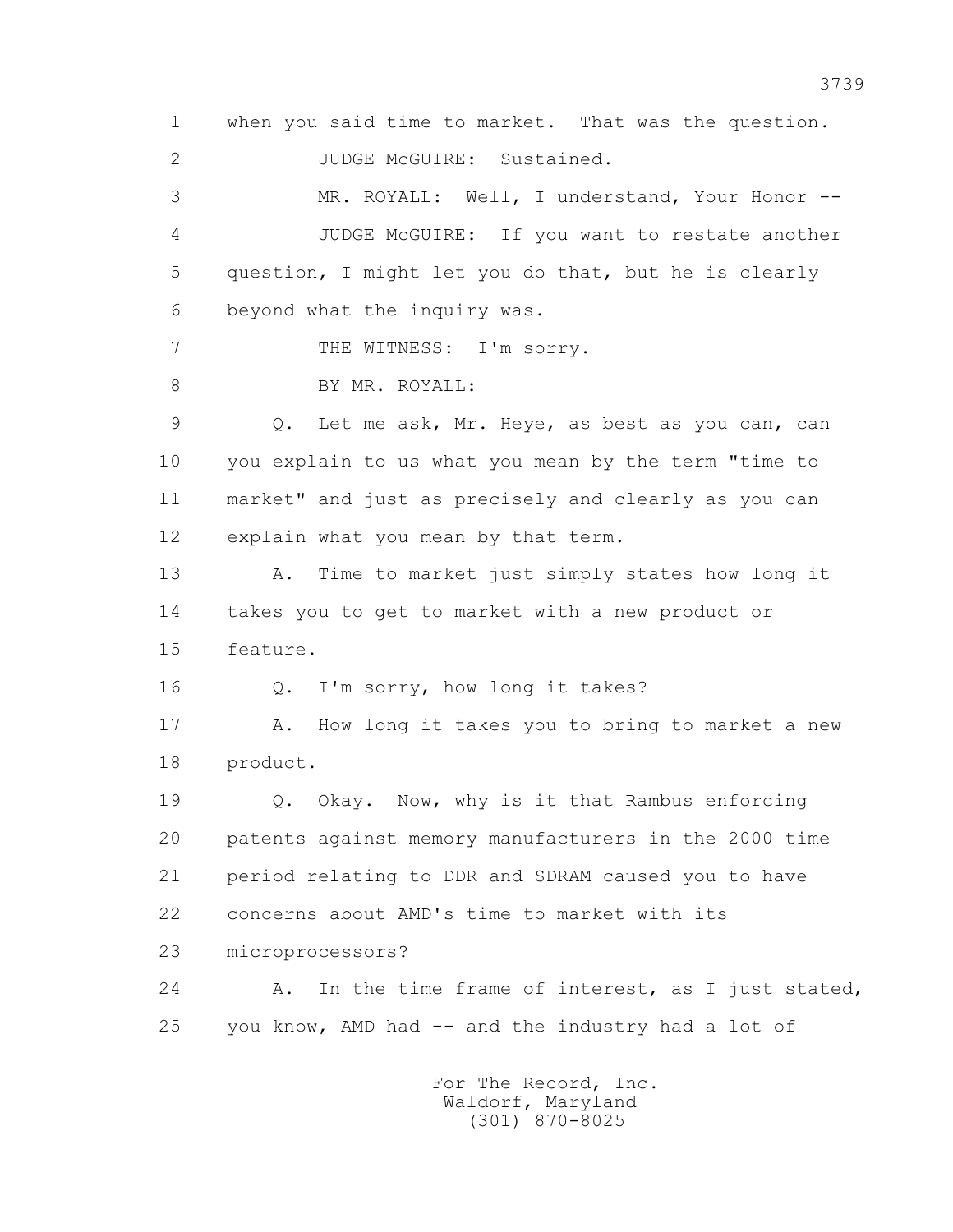1 momentum and were finalizing -- actually finalizing the 2 manufacturing processes to bring us to production in 3 four or five months. Anything that would cause a slip 4 in any of those components would have thereby 5 necessitated that the overall system was going to slip 6 out in time. And thereby impacting our time to market. 7 Q. Okay. And so by that, are you saying that a 8 change in the DDR standard, for instance, JEDEC's DDR 9 standard could disrupt your efforts to release a new 10 version of K-7 supported by DDR memory in October 2000 11 as actually occurred? 12 A. Yes. 13 Q. And how -- do you have any estimate of how long 14 a change in the DDR standard might have delayed the 15 release of a K-7, a new version of K-7 that was 16 supported by a DDR-based infrastructure? 17 MR. STONE: Objection, lacks foundation, calls 18 for speculation. 19 JUDGE McGUIRE: Overruled. 20 BY MR. ROYALL: 21 Q. Thank you. 22 A. A matter of months. Let me give you a quick

23 data point. We typically state that if you change one

24 transistor in let's say a chipset, it's going to take

25 you four to six weeks to get that change to the market.

 For The Record, Inc. Waldorf, Maryland (301) 870-8025

3740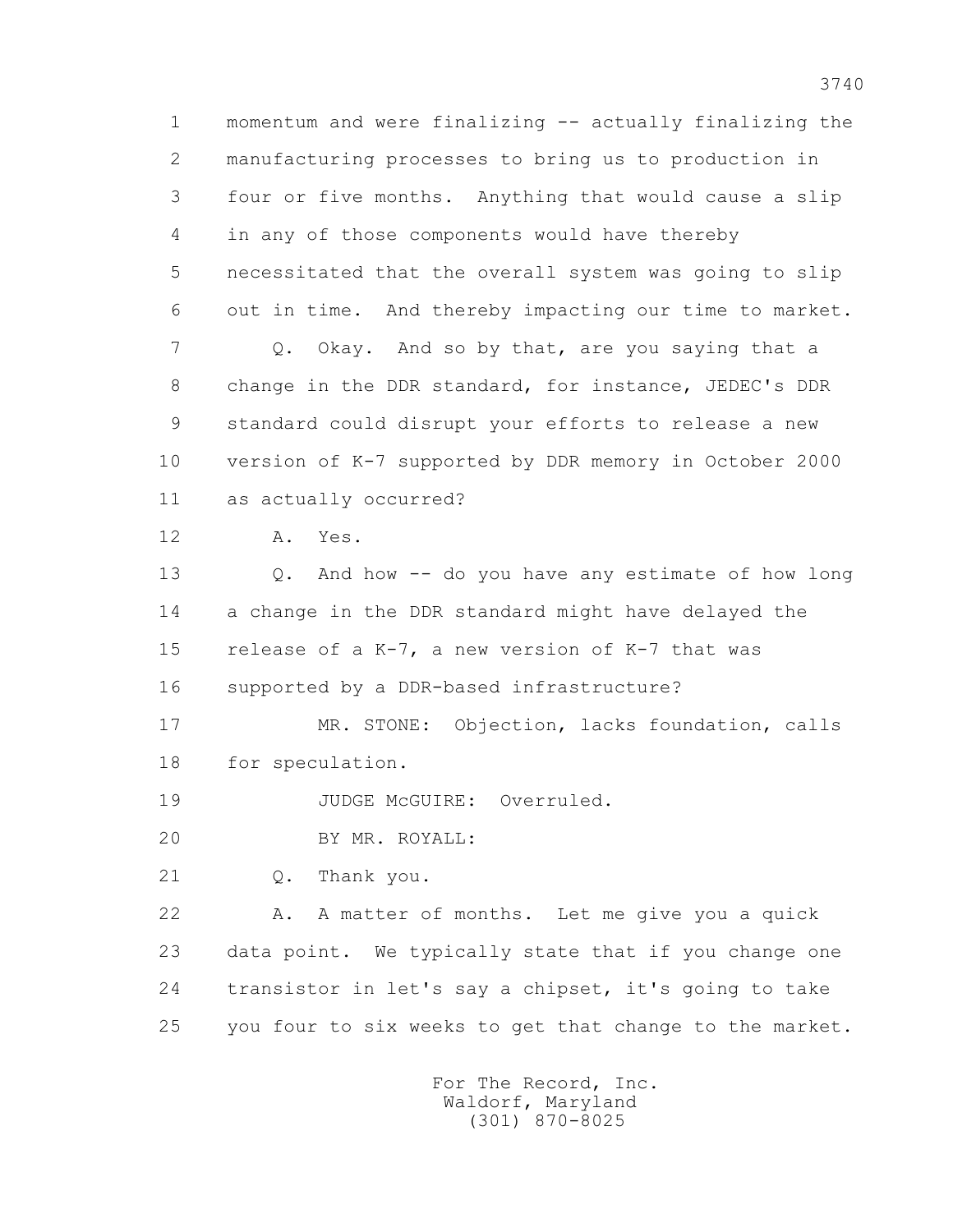1 So, it doesn't matter what you're doing, because when 2 you change just one transistor, again, not trying to 3 figure out what the heck we're talking about in terms of 4 actual content, but to change anything, not only does it 5 require the design guys to change something, then you 6 have to generate on the silicon side, you go from there, 7 you develop a what they call a mass set, which is used 8 for the manufacturer of that part. That mass set goes 9 to the fab, it takes four to six weeks to fab that, that 10 didn't include any design time to change that 11 transistor.

 12 There are human beings responsible for the 13 design side, there are human beings designed for the 14 mass set generation, there are human beings responsible 15 for getting that product through the manufacturing 16 process, it comes out of the fab, you have to put it 17 into a package, you take that packaged part, you've then 18 got to put it into the system, you have to have 19 engineers test to make sure that one, the transistor 20 change did what it expected, but equally important, you 21 have to prove that that transistor change didn't provide 22 an error in the part. Because I can tell you that -- 23 JUDGE McGUIRE: All right, Mr. Royall, what's 24 your next question?

25 BY MR. ROYALL: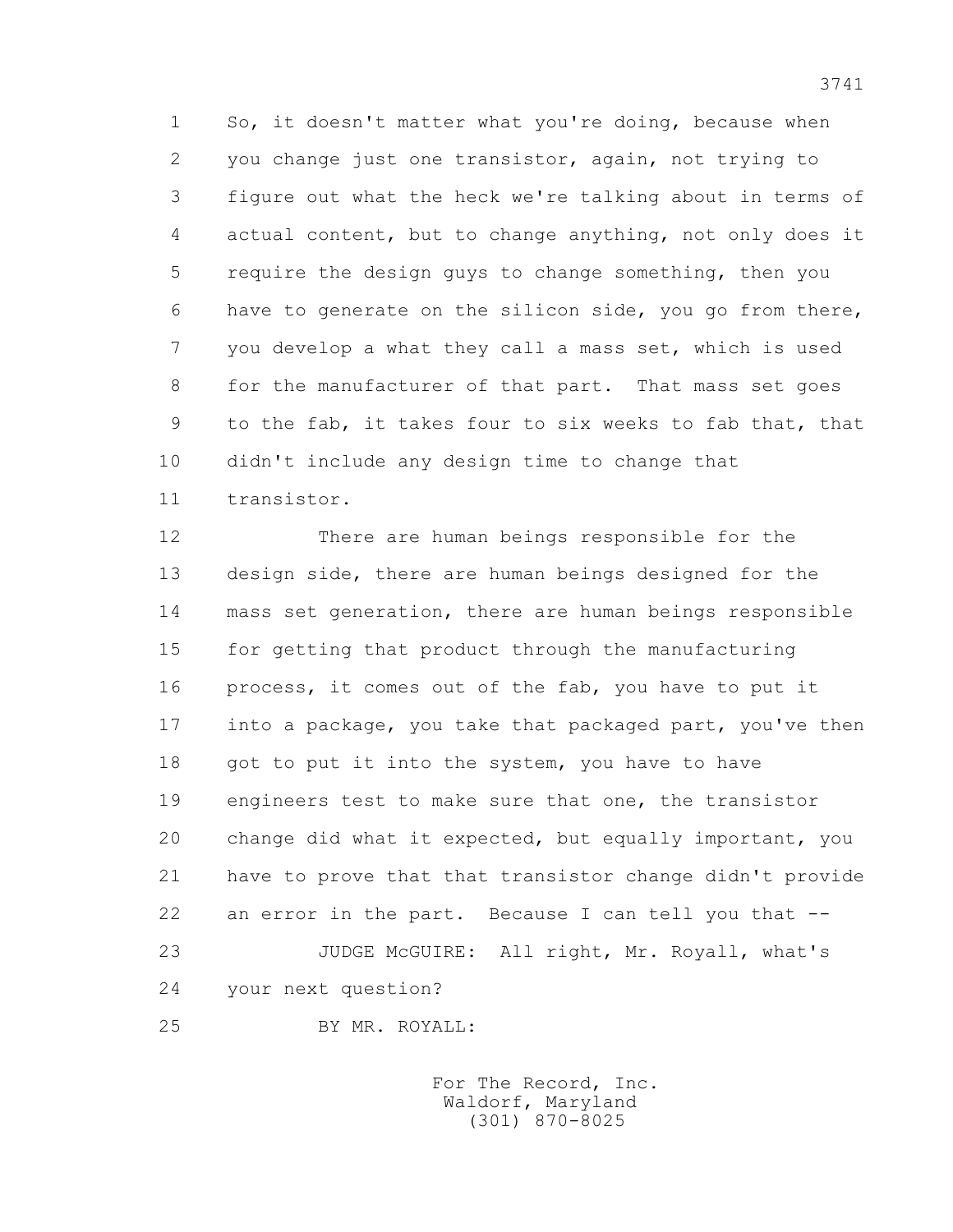1 Q. My next question, Mr. Heye, is focusing on the 2 infrastructure that you laid out for us earlier in DX -- 3 I don't know if we said this on the record, but I marked 4 it as DX-30. 5 JUDGE McGUIRE: Right, DX-30, noted. 6 (DX Exhibit Number 30 was marked for 7 identification.) 8 BY MR. ROYALL: 9 Q. If the DDR memory standard were to change. 10 A. Yes. 11 Q. What other parts of the infrastructure 12 supporting the K-7 microprocessor might also have had to 13 change in response to a change in the DDR memory 14 standard? 15 A. Again, the north bridge may have to change, the 16 physical dim may have to change. 17 Q. And the dim, again, you're referring to the 18 module, memory modules? 19 A. The module that plugs into the motherboard. The 20 motherboard itself may have to change. 21 Q. Anything else? 22 A. Let's see, memory, chipset, dim, motherboard, 23 that's it. 24 Q. What about the BIOS? 25 A. It may have, it depends on the change, it may For The Record, Inc. Waldorf, Maryland

(301) 870-8025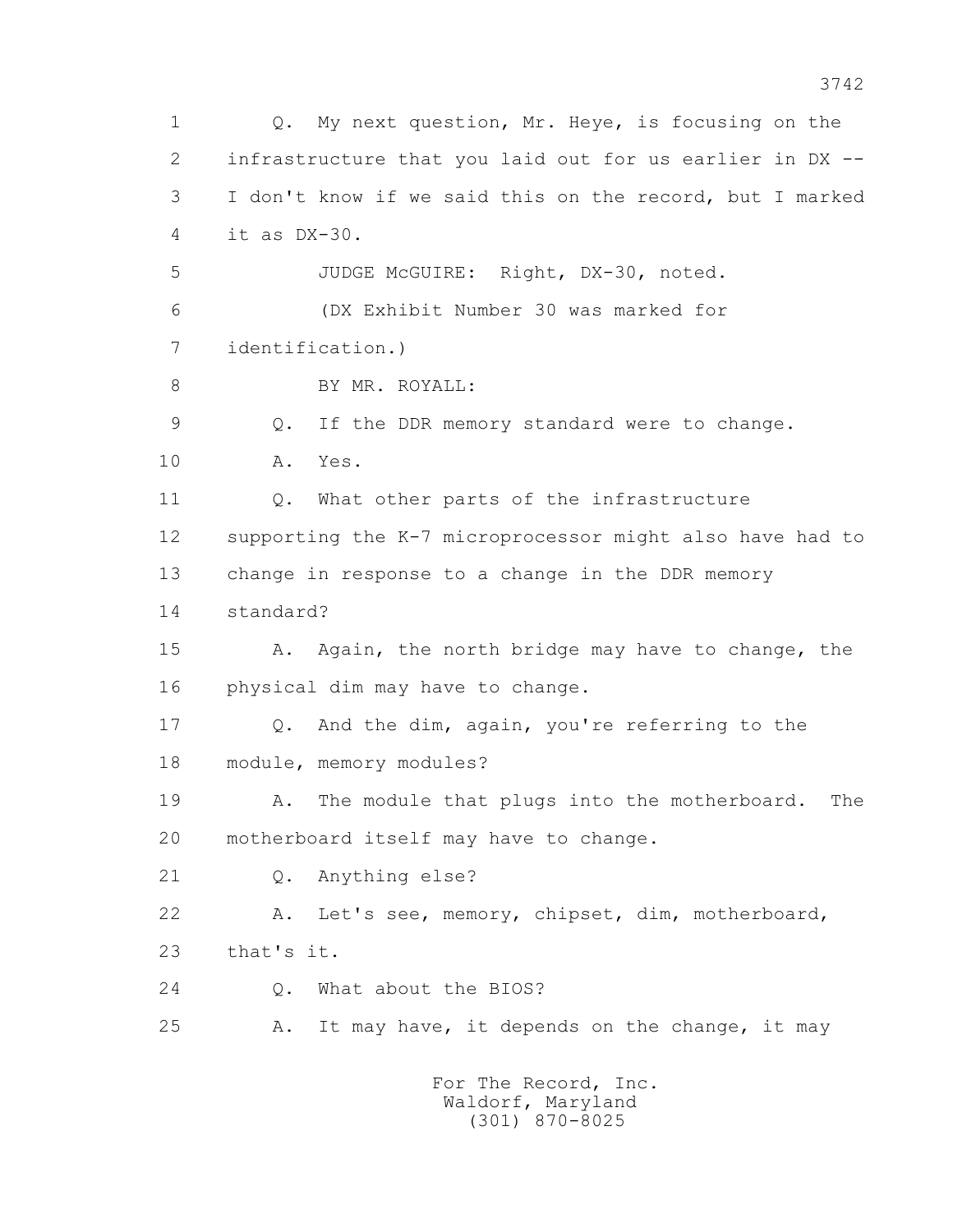1 have to change, that's a good point.

 2 Q. I assume that all of this would depend on the 3 precise change?

4 A. The precise change, correct.

 5 Q. Now, once those changes were made, would there 6 need to be any debugging process of the sort that you 7 described earlier?

8 A. Absolutely. You just can't -- yes. You would 9 have to debug it.

 10 Q. What about the validation process you described 11 earlier?

12 A. You would have to revalidate the whole matrix. 13 Q. Based on your experience and your work at AMD 14 since 1997, do you have any understanding of what the 15 cost of validating a new -- or a revised infrastructure 16 are?

17 A. I would get out to the millions, because you in 18 all likelihood would have to procure a bunch of new 19 silicon, and then it really, it took us months to do the 20 entire check-out of every possible combination of 21 memory, and that's a huge concern.

 22 Q. Now, you mentioned earlier when you listed or 23 itemized for me the possibility of the JEDEC standards 24 changing in response to Rambus's patent claims. One of 25 the things which you mentioned was inventory.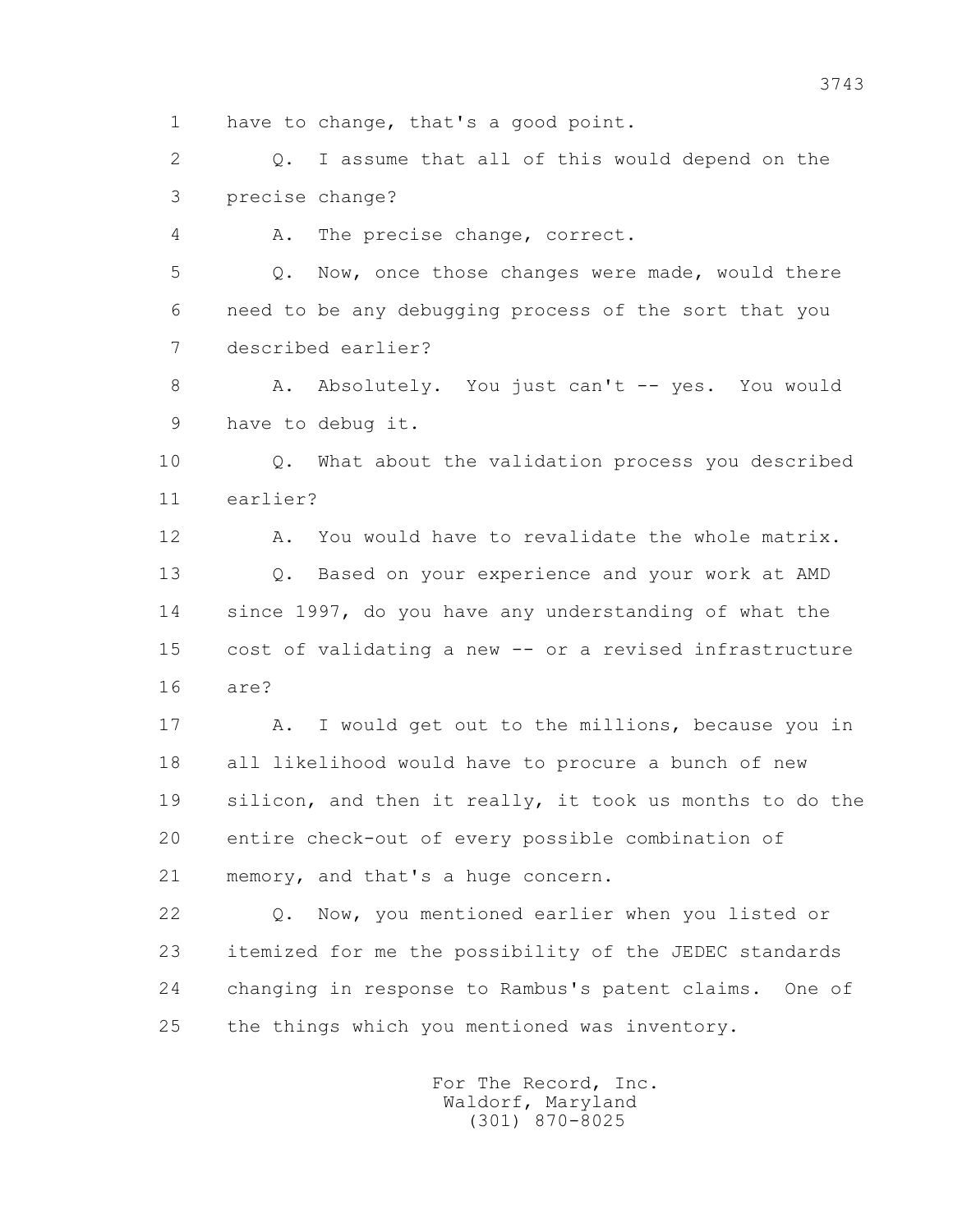1 **A.** Yes.

 2 Q. Can you explain what you meant by that? 3 A. Well, again, the time frame we're talking about, 4 again, if you recall it takes about three and a half to 5 four months from the time a manufacturer starts the 6 silicon to the time it hits production. So, if you want 7 to ship in October, that means you have to start 8 production wafers four months back, and four months from 9 October is June. So, starting in the June time frame, 10 those -- the memory folks have started production 11 wafers.

12 Now, as they start going through the 13 manufacturing line in terms of fabricating silicon, you 14 change a standard, those wafers are scrapped. And 15 that's more money. That's what they call WIP, 16 work-in-progress in the fab, and if you wait longer, 17 that stuff comes out the other end and is sitting in 18 packaged parts and there's a whole bunch of inventory 19 which you couldn't use because it violates the standard. 20 Q. Now, the next question is you mentioned earlier 21 when you itemized the concerns relating to the potential 22 change in the DDR standards, one of the things you 23 mentioned was something called opportunity cost. Do you 24 recall that?

25 A. Yes.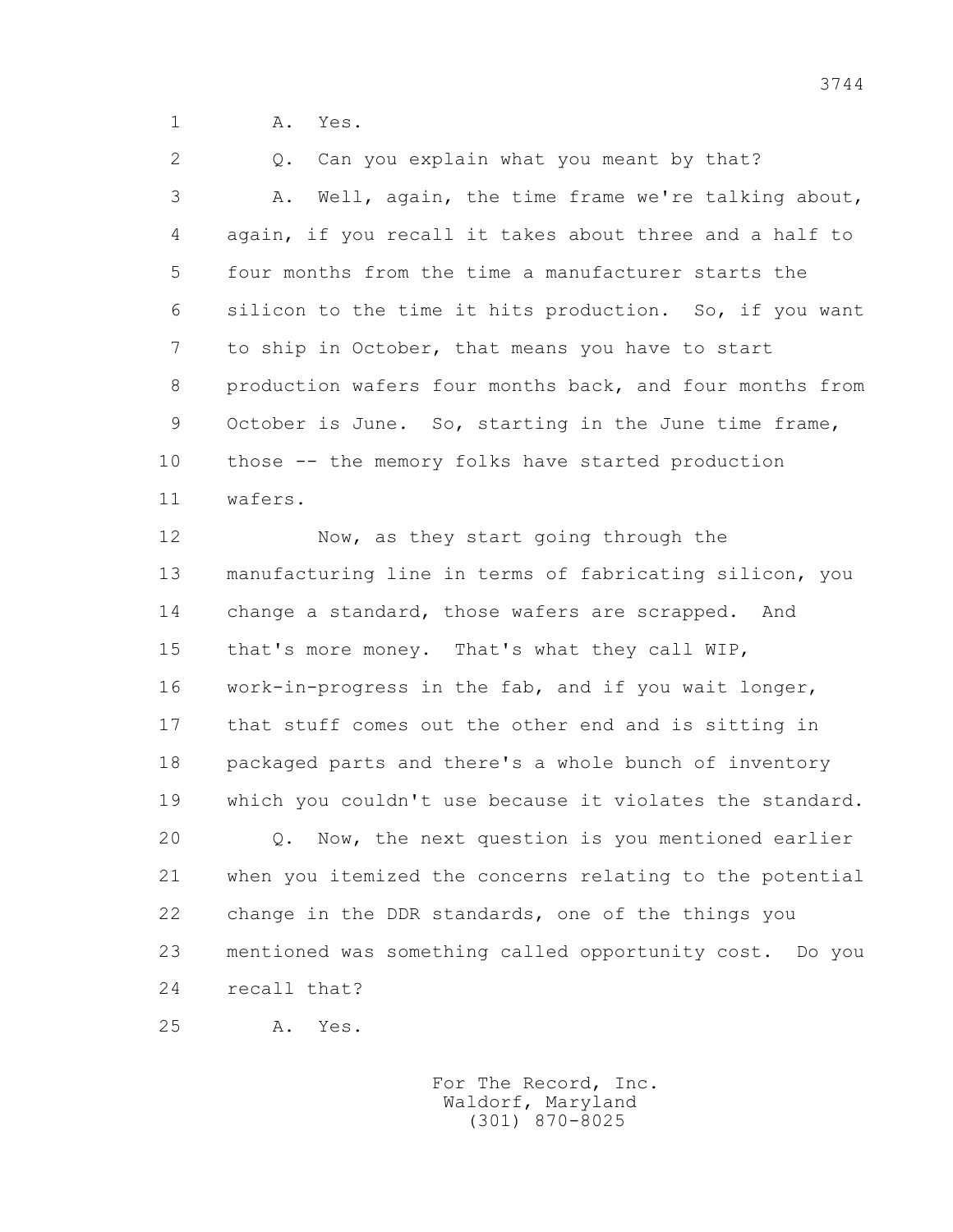1 Q. Can you explain what you meant in saying that 2 opportunity cost was one of the types of concerns that 3 you had?

 4 A. Sure. As I discussed earlier, the change would 5 require a lot of engineers to get involved, and involved 6 in the changing of the JEDEC standard, and that would 7 bring no real value to the industry. They're changing 8 the standard not to make it better, they're changing the 9 standard to avoid litigation with Rambus. Those 10 engineers would actually do what I would consider 11 value-added work to actually improve performance and 12 provide features to the customers.

 13 Q. Are you familiar with the term "backward 14 capability?"

15 A. Yes.

 16 Q. Does the concept of backward capability, did 17 that have anything to do with the concerns that you had 18 about Rambus enforcing patents against DDR and SDRAM 19 memory?

20 A. Well, absolutely, yes.

21 Q. And can you explain the nature of that concern? 22 A. Well, in terms of SDRAM, there are literally 23 hundreds of millions of systems in the industry. I 24 mean, I -- Intel and AMD-based platforms, over 100 25 million were sold per year for multiple years had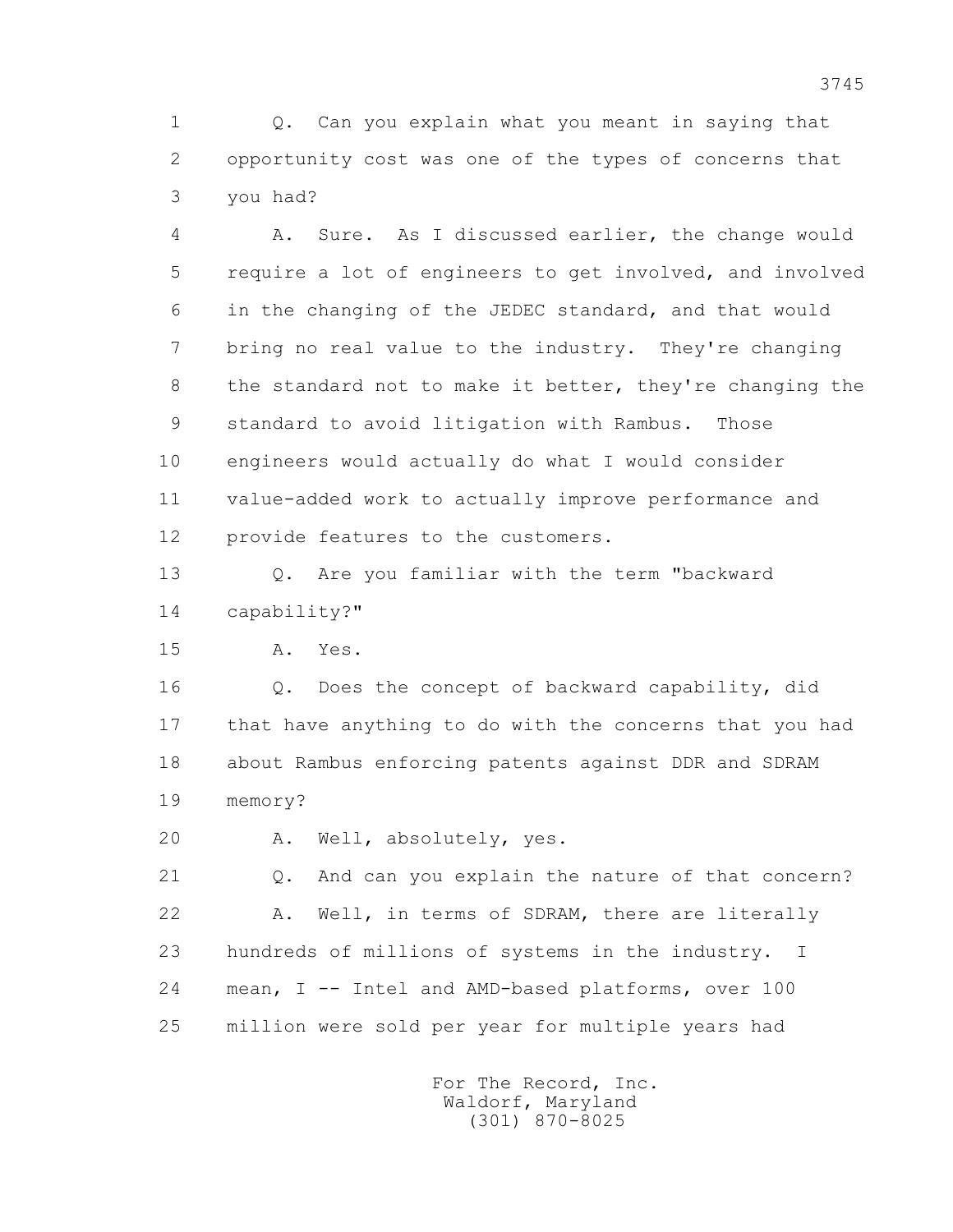1 synchronous DRAM in there. The expectation of the user 2 who buys that BC is that at some time in the future they 3 want to upgrade their memory, they can go buy some 4 PC-100 memory and plug it in. If you change that 5 standard, and that memory no longer works for your 6 existing PC, that's a problem.

7 Q. Now, are you finished?

8 A. I'm done, yes.

9 JUDGE McGUIRE: Yes.

10 BY MR. ROYALL:

11 0. Now, one other thing that I wrote down that you 12 said earlier, in terms of concerns that you had in how 13 AMD could be impacted by a change in the DDR memory 14 standard in 2000 had to do with cost disadvantage. And 15 then you mentioned something about increased royalty 16 fees. Do you recall that?

17 A. Yes.

 18 Q. Can you explain what you meant by that? 19 A. Well, again, it's just you're adding incremental 20 cost to your base -- to the commodity part. And 21 typically system vendors have a certain cost they're 22 going to pay for the hardware and if one component 23 commodity starts going up, they try to take the cost of 24 other components, like microprocessor pricing. So, you 25 know, the goal is to always maintain the lowest possible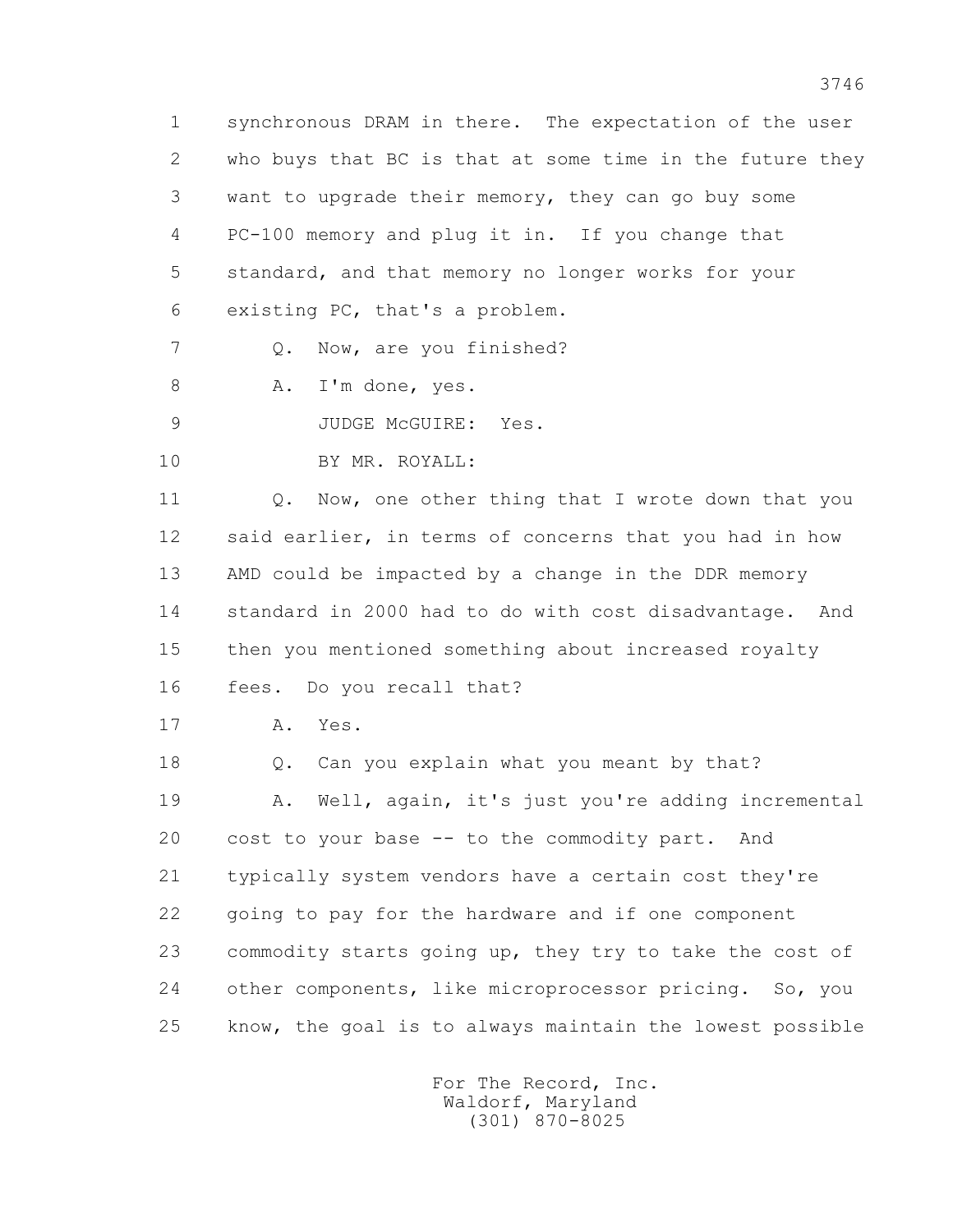1 cost structure of the system.

 2 Q. Are you saying that you had the concern with the 3 potential for Rambus to charge royalties and thereby 4 raise the cost of memory manufacturers?

 5 A. Memory manufacturers and also the chipset 6 manufacturers, because they were -- there's a double 7 taxation.

8 Q. What do you mean by double taxation? 9 A. It means you had to pay for the rights to the 10 Rambus on both ends of the bus, which means that the 11 chipset vendors had to pay more, had to pay the royalty, 12 and the microprocessor -- and the memory manufacturers 13 had to pay royalty. So, you had to pay royalties on 14 both sides.

 15 Q. And did your concerns about Rambus asserting 16 patents against DDR and SDRAM have anything to do with 17 AMD's competitive position compared to Intel?

18 A. Yes.

 19 Q. And in what way was that a factor in your 20 thinking relating to this issue?

 21 A. Well, it gets back to time to market, anything 22 that impacts time to market would put it -- would mean 23 that Intel would come out before we did with a 24 competitive platform, which again would put us at a 25 competitive disadvantage vis-a-vis Intel and its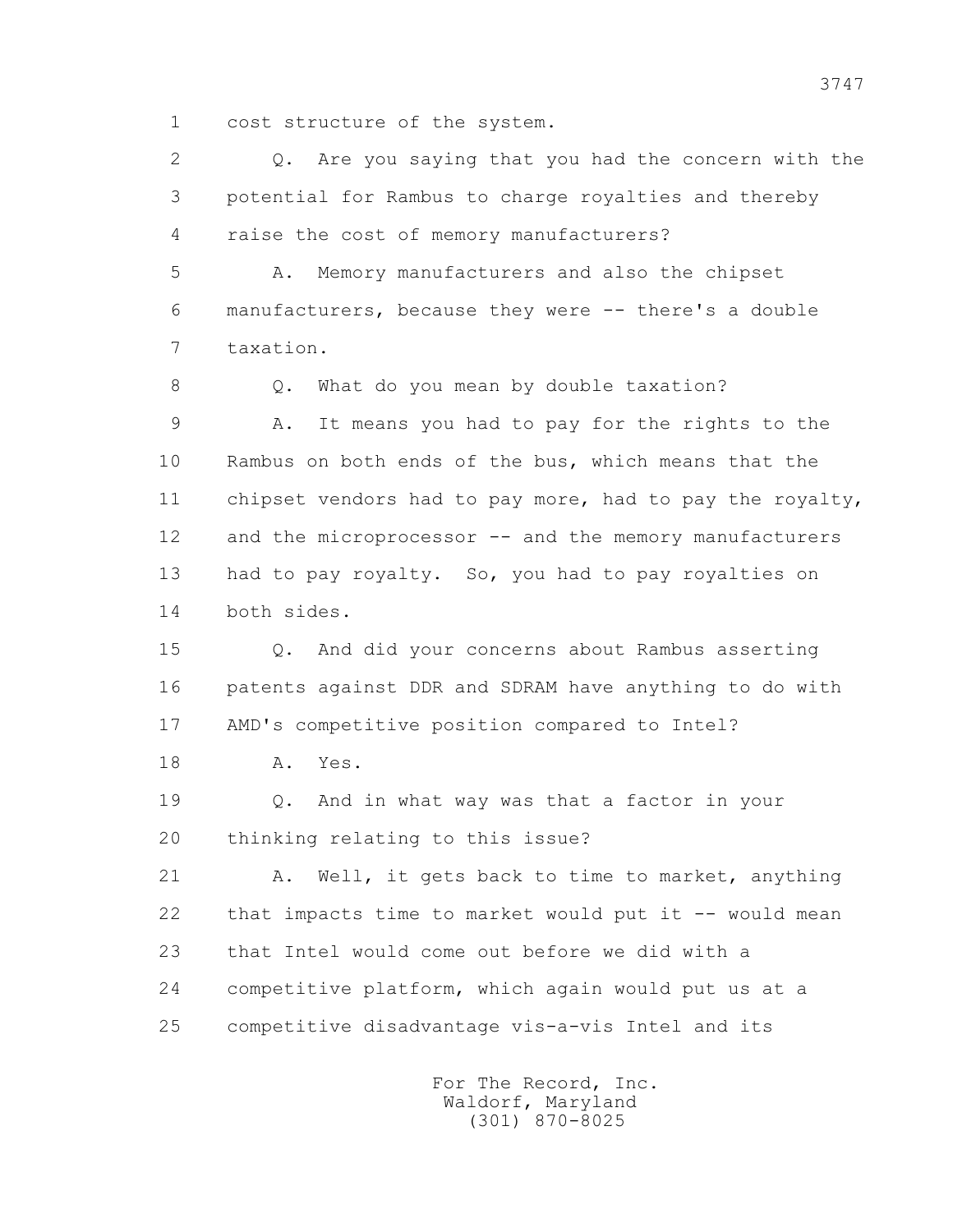1 platforms.

 2 Q. Now, after you learned that Rambus was asserting 3 patents against memory manufacturers relating to SDRAM 4 and DDR SDRAM.

5 A. Yes.

 6 Q. Did you at any point express the sorts of 7 concerns that you've testified about this afternoon 8 directly to the memory manufacturers that AMD worked 9 with?

10 A. Yes.

11 0. When was that?

12 A. Summer or fall time frame.

13 Q. Of 2000?

14 A. 2000, I don't remember the exact time.

 15 Q. And did you meet collectively with memory 16 manufacturers to talk about this issue?

17 A. No.

18 Q. You met individually with memory manufacturers?

19 A. Yes.

20 Q. Which ones?

21 A. Elpida, Samsung, Infineon, those were the three 22 that I personally talked to.

 23 Q. And you expressed concerns about the way in 24 which changes to the DDR or SDRAM standards could impact 25 AMD. Is that your testimony?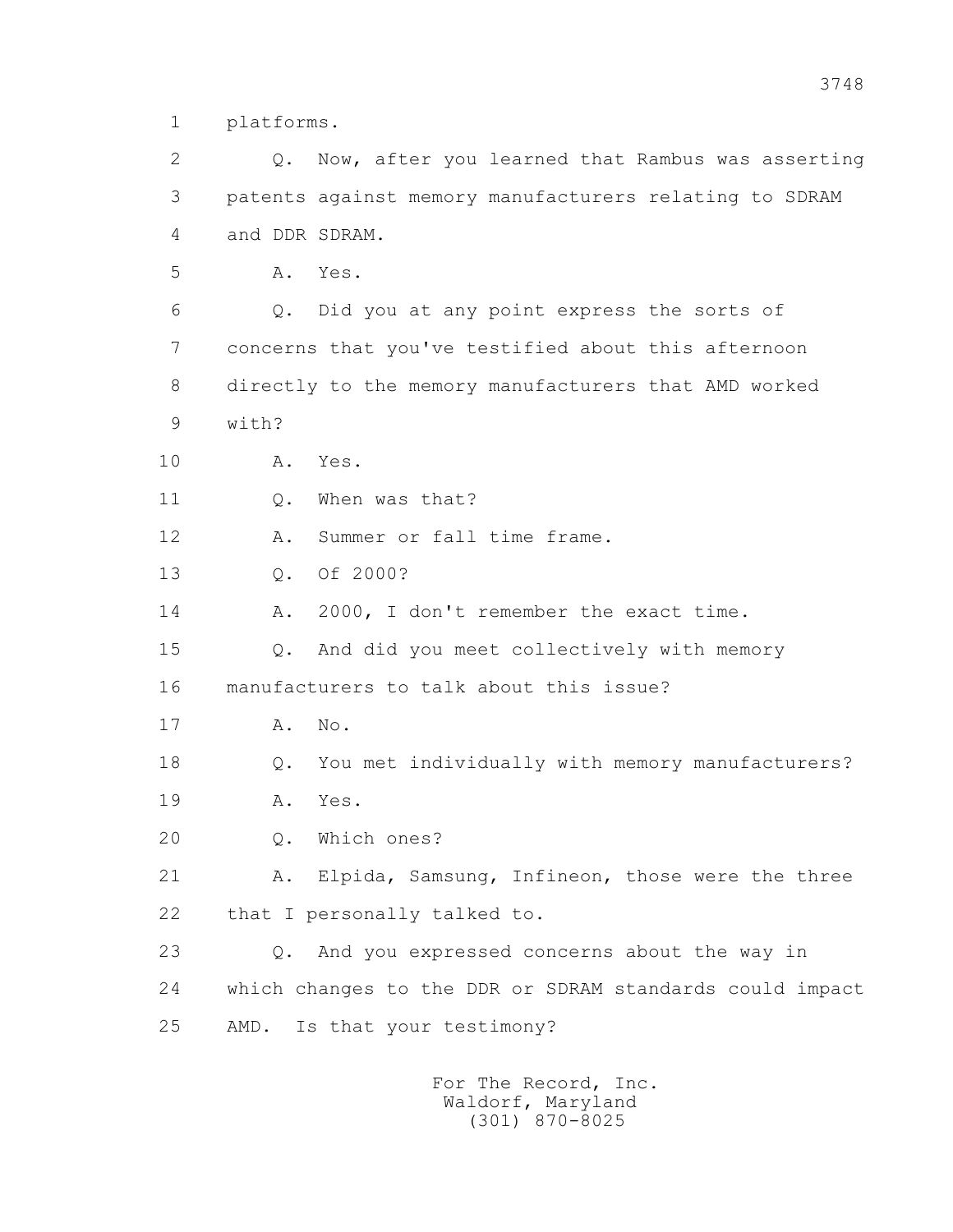1 A. Yes.

 2 Q. Did you ask these memory manufacturers to do 3 anything or did you encourage them to do anything 4 relating to this issue?

 5 A. Well, my number one concern was to make sure 6 that they maintained -- I'm trying to form it -- I 7 wanted to make sure that in October of 2000 there would 8 be a supply of memories in the market, and I went around 9 to find out from an AMD perspective that we were going 10 to do the AMD chipset that worked with DDR, we were 11 still working with motherboard vendors to do DDR-based 12 motherboards and it was my expectation that there would 13 be a viable infrastructure for DDR in the fall of 2000. 14 And I wanted them to participate in that infrastructure.

 15 Q. Now, as we've been discussing these various 16 concerns, we've been primarily focused on DDR, what 17 about SDRAM, I don't mean to go back over the whole 18 territory, but did you have concerns also about the 19 potential for Rambus's patent claims to result in 20 changes to the SDRAM standard as opposed to DDR?

21 A. Yes.

 22 Q. And did those concerns differ in any way from 23 the concerns you had about potential changes in the DDR 24 standard?

25 A. Yes.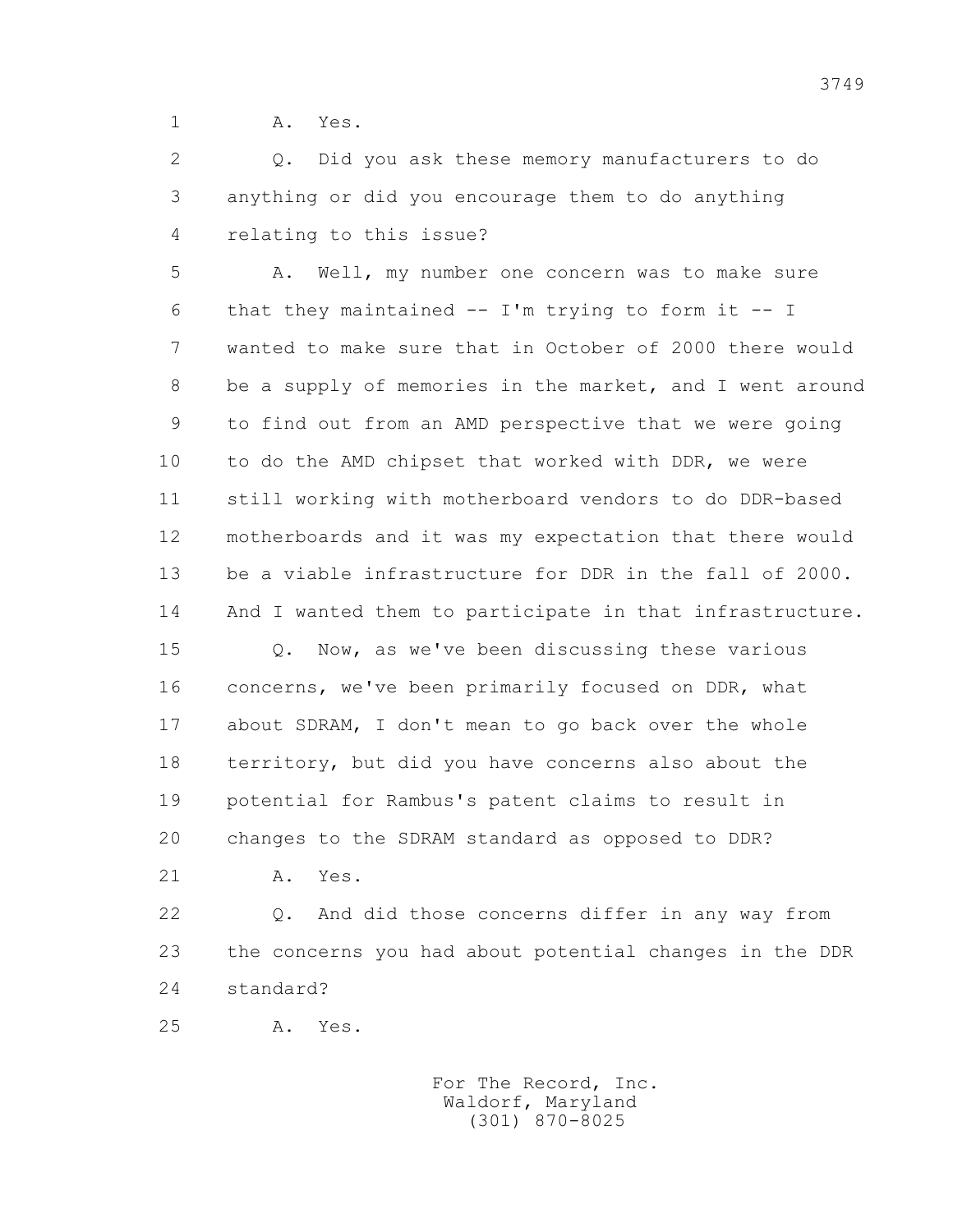1 Q. How did they differ?

2 A. PC-100 was in existence, it was -- it was a huge 3 installed base. There was a huge -- the infrastructure 4 was alive, well, and established. The DDR 5 infrastructure was in its infancy, it was just 6 beginning, it hadn't been established in the 7 marketplace, and the concern I had was that this could 8 be a defocusing activity to actually establish DDR in 9 the marketplace.

 10 Q. How many microprocessors does AMD, in terms of 11 current numbers, manufacture and sell today, if you 12 know?

 13 A. Roughly seven and a half to eight million 14 microprocessors per quarter.

 15 Q. Seven and a half to eight million per quarter? 16 A. Yes.

 17 Q. Do you know what percentage of those seven and a 18 half to eight million AMD microprocessors today use the 19 DDR standard established by JEDEC?

20 A. 100 percent.

 21 Q. If the JEDEC standard for DDR were to change 22 today, would that have any impact on AMD, or do you have 23 any concerns that it might have an impact on AMD? 24 A. It would have a very big impact on the whole PC 25 industry, including AMD, yes.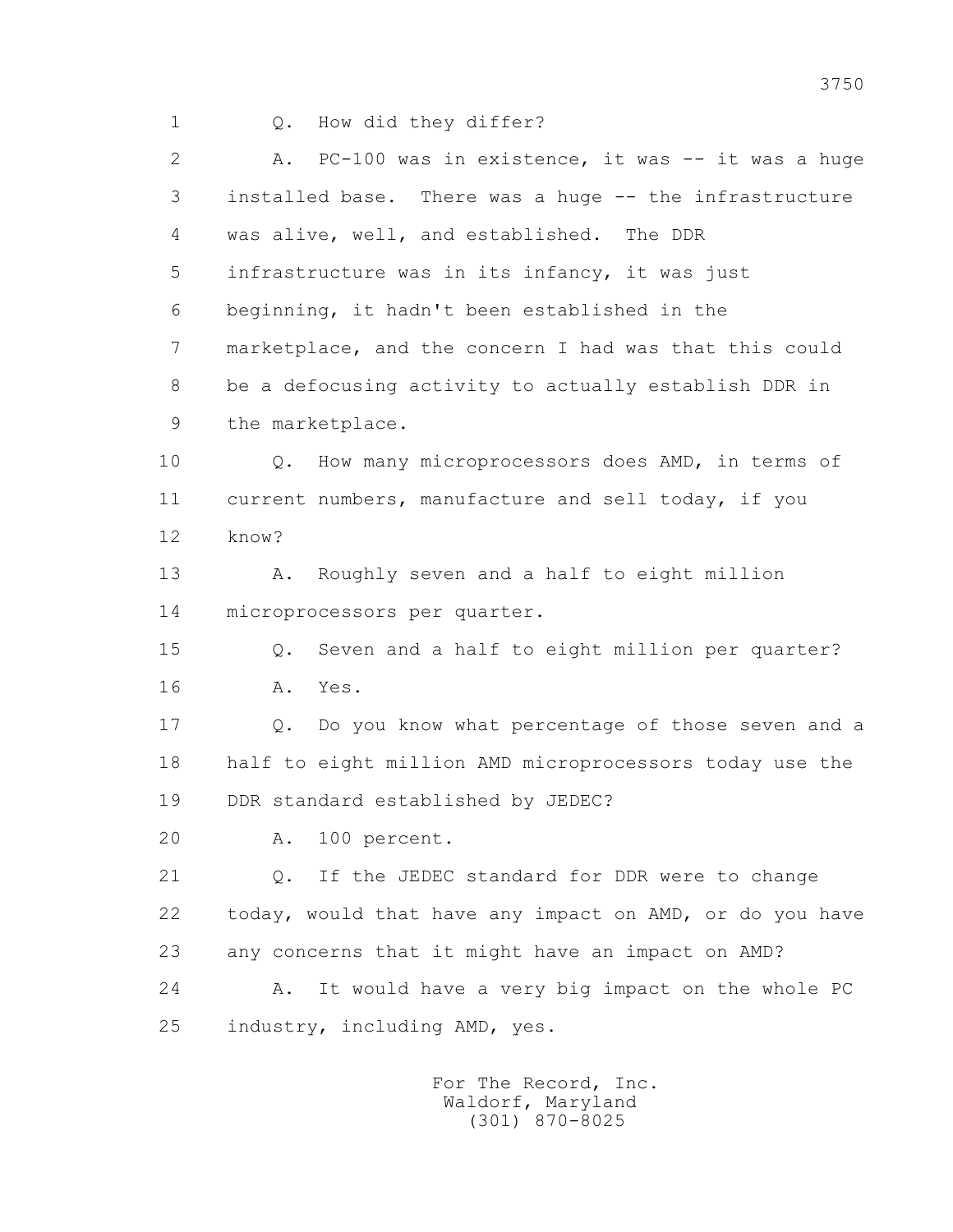1 0. And how would that compare, if you have any 2 views on this, to the nature of the impact that there 3 would have been on AMD had the DDR standard been changed 4 in 2000?

 5 A. Now it's more the conversation of the PC-100 6 spec, because Intel right now has also adopted DDR as 7 its preferable memory choice, so again, you have the 8 vast majority of all PCs sold in the world today use DDR 9 as its memory, and now you do have a huge installed 10 base, now discussions of backwards capability come into 11 play, and it would be a major problem for the industry.

 12 Q. In terms of the impact that a change in the DDR 13 standard would have on AMD today, would the impact be 14 any different with respect to the K-7 microprocessor as 15 compared to the K-8 microprocessor?

16 A. Actually, it would have worse ramifications for 17 the K-8 microprocessor.

18 Q. And why is that?

 19 A. As I've testified, the memory controller resides 20 physically on the K-8 microprocessor, and that far and 21 away has the most complicated IP in the system. If you 22 make any changes to the memory controller, you have to 23 really retest and revalidate the entire microprocessor. 24 If there's any change to that silicon, you must treat as 25 a -- you just have to be incredibly thorough and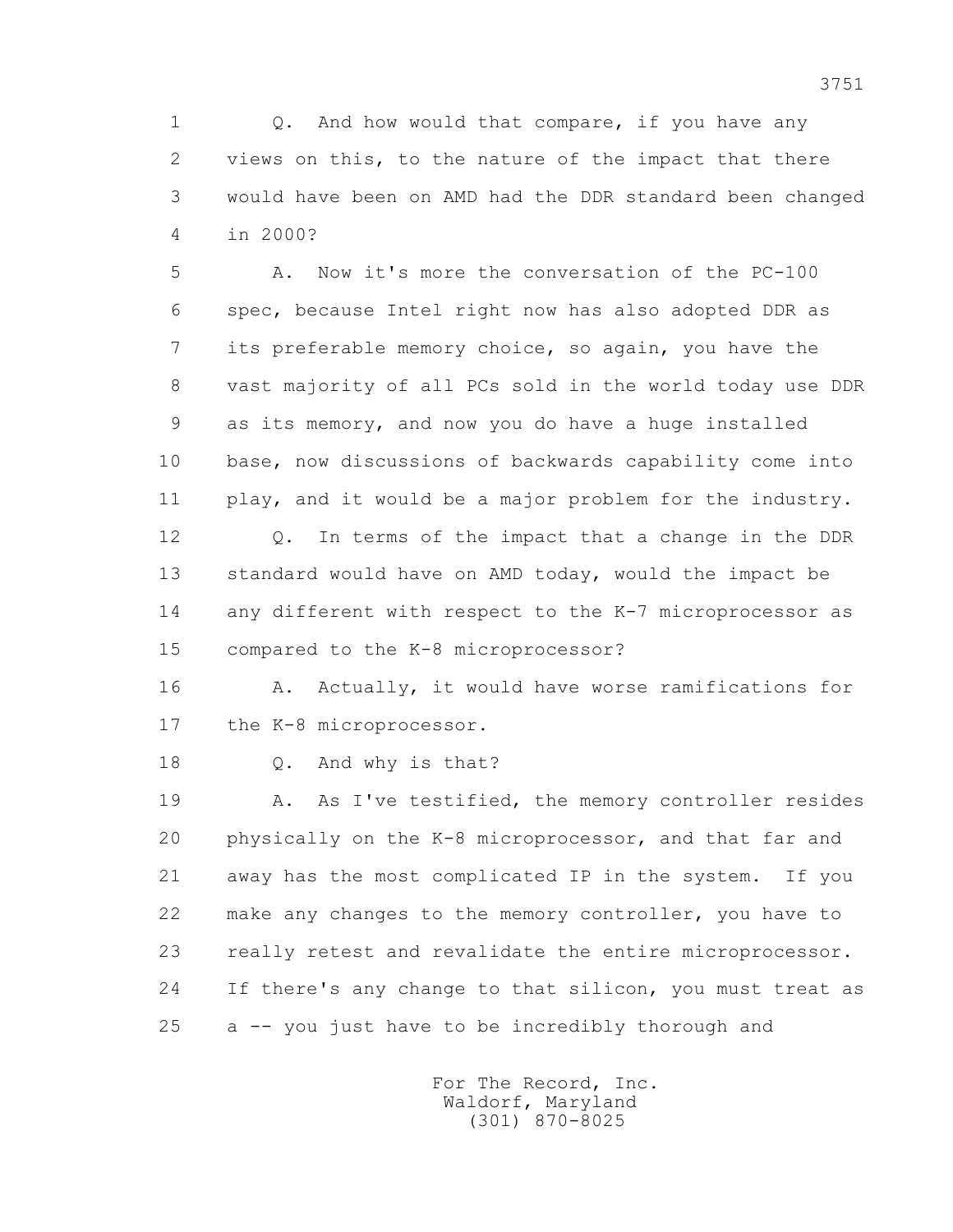1 rigorous and test the whole microprocessor in case you 2 made a mistake. So, it would take a lot of time and 3 effort. It would cause a disruption for K-8. 4 MR. ROYALL: Your Honor, I don't have any 5 further questions at this time. 6 JUDGE McGUIRE: All right, thank you, Mr. 7 Royall. You may cross examine, Mr. Stone. 8 MR. STONE: Thank you, Your Honor. 9 CROSS EXAMINATION 10 BY MR. STONE: 11 0. Good afternoon, Mr. Heye. 12 A. Good afternoon. 13 0. Earlier when we were in the in camera session, I 14 asked a couple of foundation questions that I said that 15 I would come back to and put on the record when we 16 weren't in camera. 17 A. Yes, sir. 18 Q. The first one was the license agreement between 19 Rambus and AMD, you signed that document, didn't you? 20 A. Yes, sir. 21 Q. And you had a meeting, I think you testified 22 before we went into the in camera session, with Rambus 23 representatives in April of 2000? 24 A. Yes. 25 Q. And it was shortly prior to that meeting that For The Record, Inc.

 Waldorf, Maryland (301) 870-8025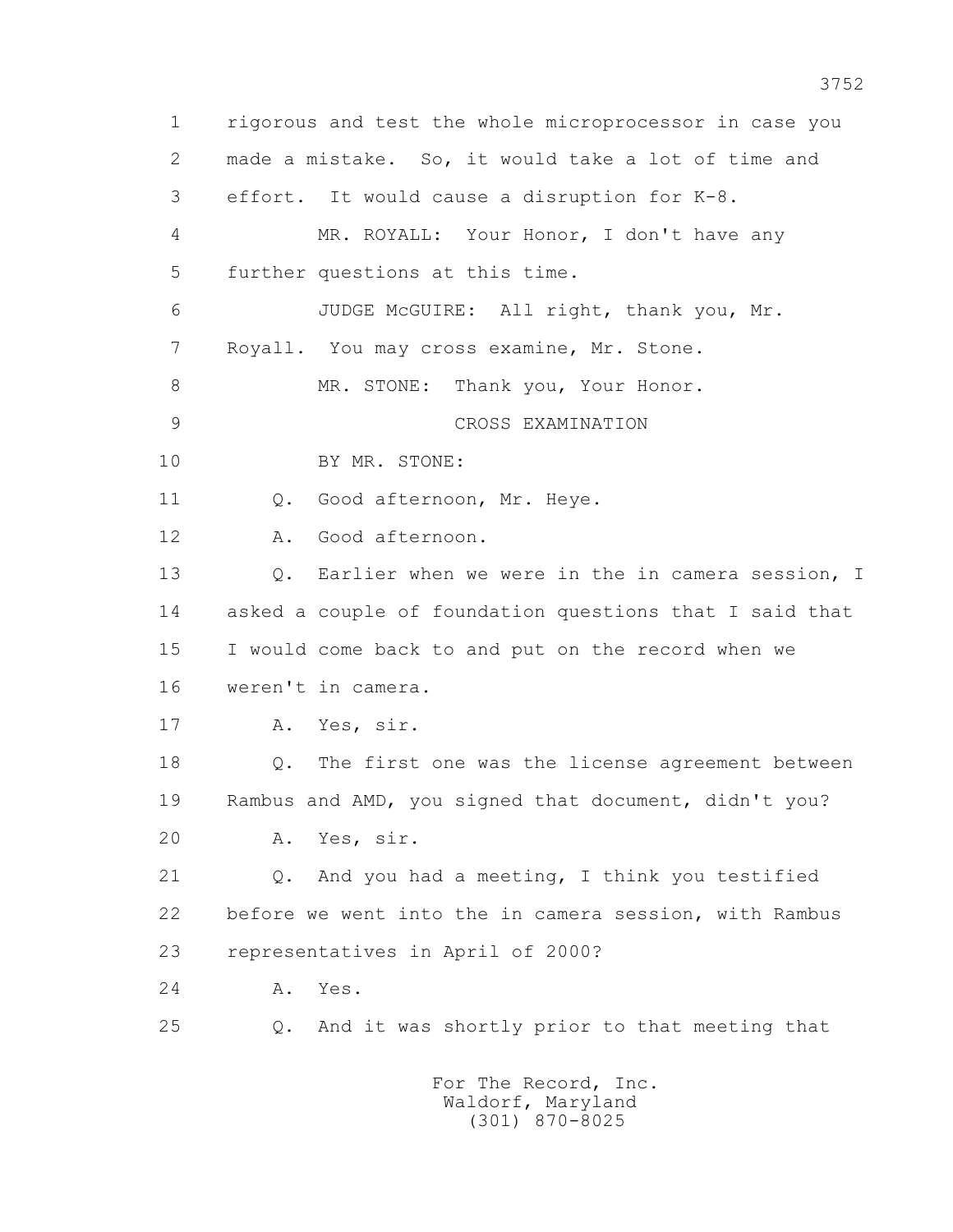1 you notified Rambus that AMD had made the decision to 2 use DDR, correct?

3 A. It was --

 4 MR. ROYALL: Your Honor, I don't know that 5 there's foundation for that question. 6 MR. STONE: Your Honor, I -- 7 JUDGE McGUIRE: Overruled. Go ahead. 8 BY MR. STONE: 9 Q. Do you have the question in mind, Mr. Heye? 10 A. Yeah. I'm not sure about the word shortly, but 11 we had informed Rambus, I don't know exactly the time 12 frame relative to when. 13 Q. Within a few months prior to that meeting? 14 A. Months, yes.

 15 Q. And as soon as you -- within a few months, then, 16 after you told Rambus that you were going to use DDR 17 instead of RDRAM, Rambus came to you and said, well, we 18 think that would infringe on some of our patents, didn't 19 they?

20 A. Yes.

 21 Q. When you made the decision to go to DDR, that 22 was some time in the fall or summer of 1998, correct? 23 A. Yes.

 24 Q. And you met with Mr. Sanders at that time? 25 A. Yes.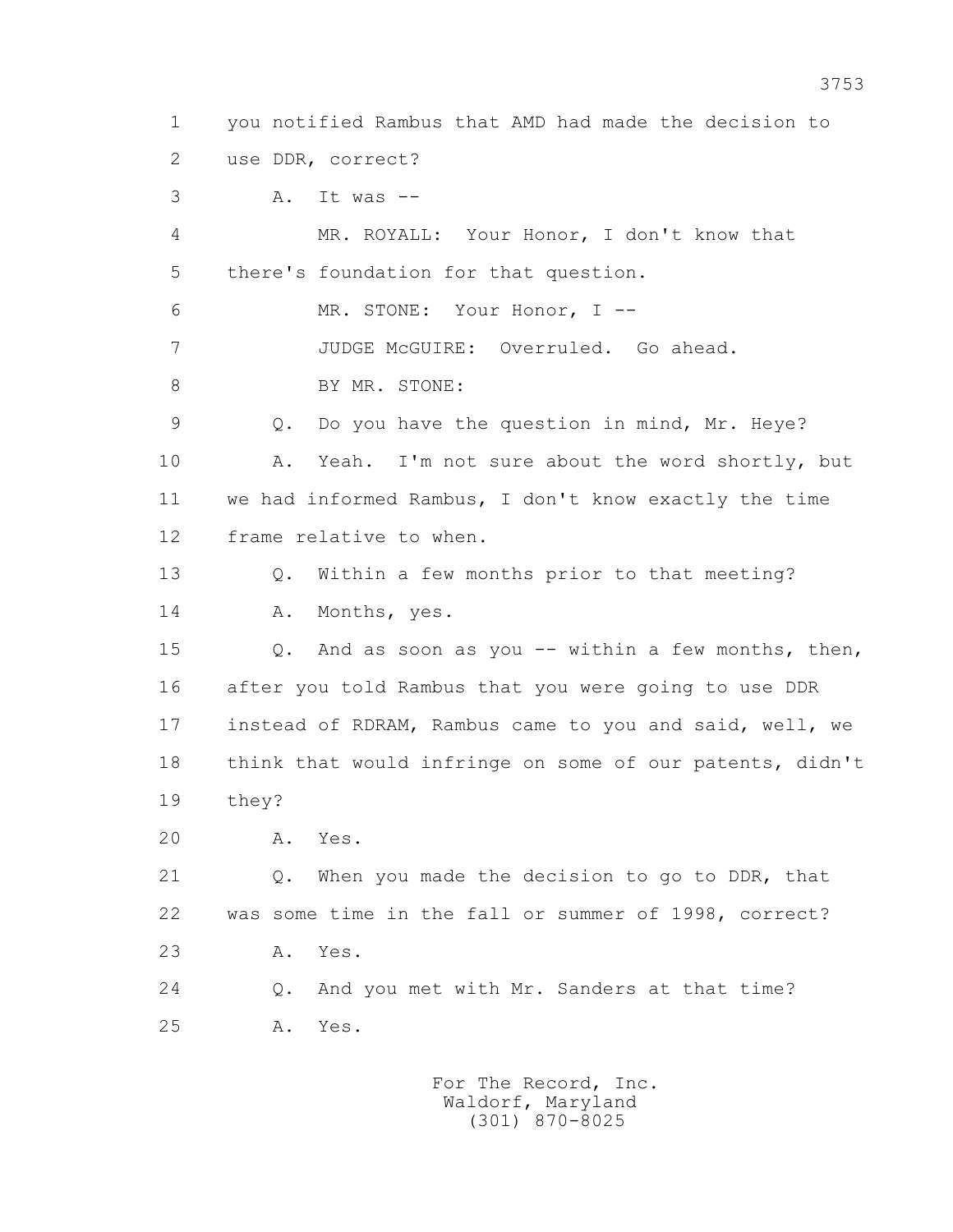1 0. And he was the CEO?

2 A. Yes.

 3 Q. And the two of you made a decision in the summer 4 or fall of 1998 to go to DDR and not use RDRAM, correct? 5 A. Correct.

 6 Q. And you waited a year and a half or so to tell 7 Rambus of that decision, correct?

8 A. I -- I'm not sure of the question, I did say 9 months, but here's what I do not remember. I do not 10 remember precisely when I told Rambus of our decision to 11 go to DDR. It had to be -- they would have known about 12 that decision as soon as we transitioned from doing the 13 north bridge for supporting Rambus to DDR, so they would 14 have to know within months of me making that decision 15 that we were changing our minds, because we would 16 have -- so, after going through the time line with you 17 right now, you're correct, I told Rambus within a couple 18 of months, it had to be within a couple of months of 19 that decision that we were going DDR, because of the 20 engineer effort.

 21 Q. I'm not sure that now I understand. I want to 22 make sure we're clear on this.

23 A. Yeah.

 24 Q. You told me earlier that it was some time within 25 a few months of your meeting in April of 2000 that you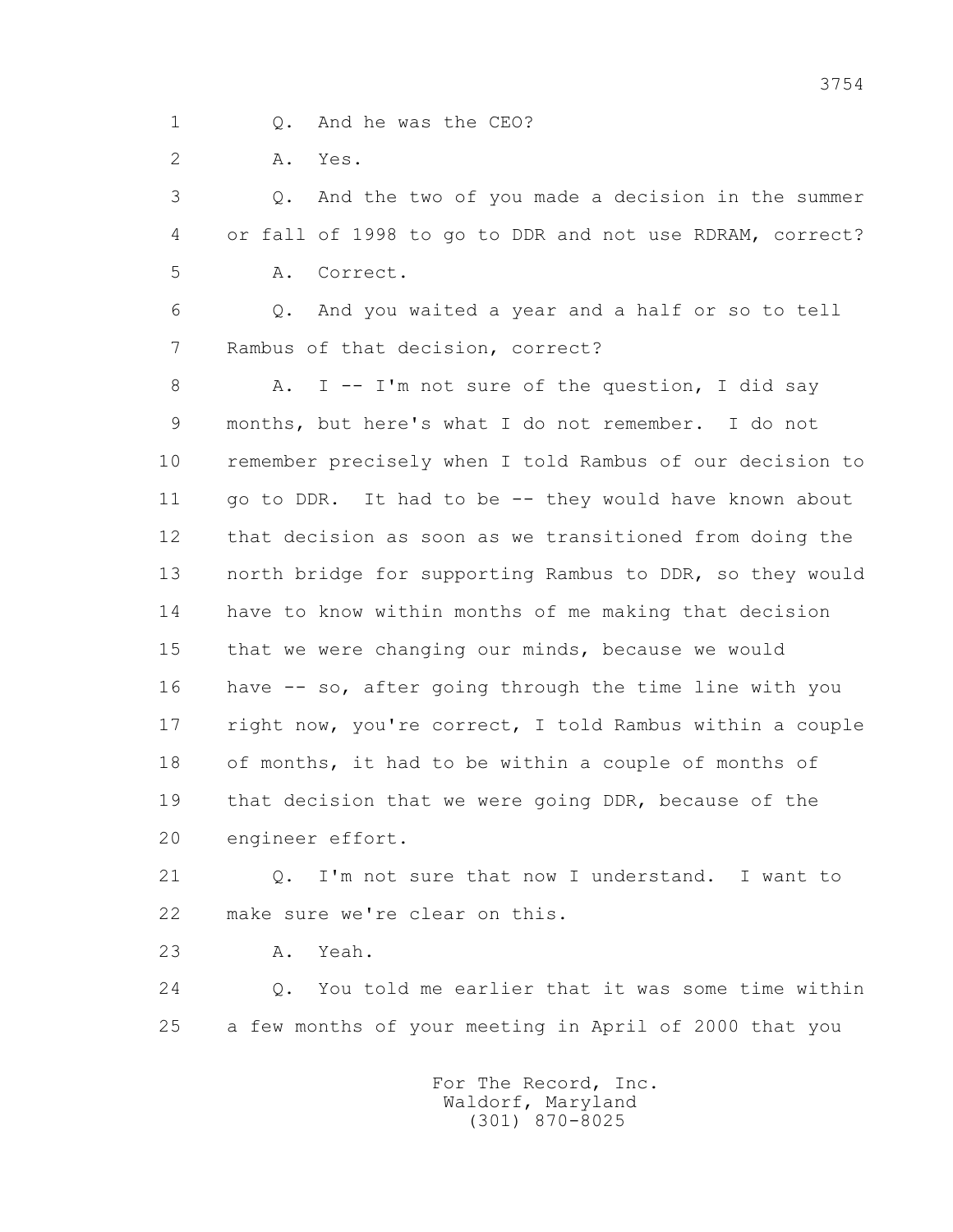1 told Rambus that you were going to go to DDR and Rambus 2 then came to you and said that the use of DDR infringes 3 on our patents.

4 A. I misspoke.

 5 Q. So, you're now telling me that you told Rambus 6 much earlier than that?

 7 A. I'm telling you that -- and I'm hesitant to give 8 you months, because I'm not clear. I can tell you in 9 terms of sequence of events. Upon making the decision 10 to go to DDR, we transitioned the team from doing a 11 Rambus-based north bridge to a DDR-based north bridge. 12 That event would have triggered us telling Rambus of 13 that decision, because at that point, you know, they're 14 meeting with the engineering team quite a bit. Those 15 meetings terminated.

 16 Q. Well, didn't you have two separate teams? 17 Didn't you have one team working on the DDR north bridge 18 and one team working on the Rambus north bridge?

 19 A. We had -- we had one team working on -- we 20 had -- we kept on going with the test chip for Rambus to 21 keep on -- we kept on going on the technology thing just 22 quite frankly the test chip -- I'm hesitant -- what I'm 23 hesitating on is the term "design team." We had a 24 full-fledged design team for the north bridge for DDR. 25 We had some design engineers working -- if you recall I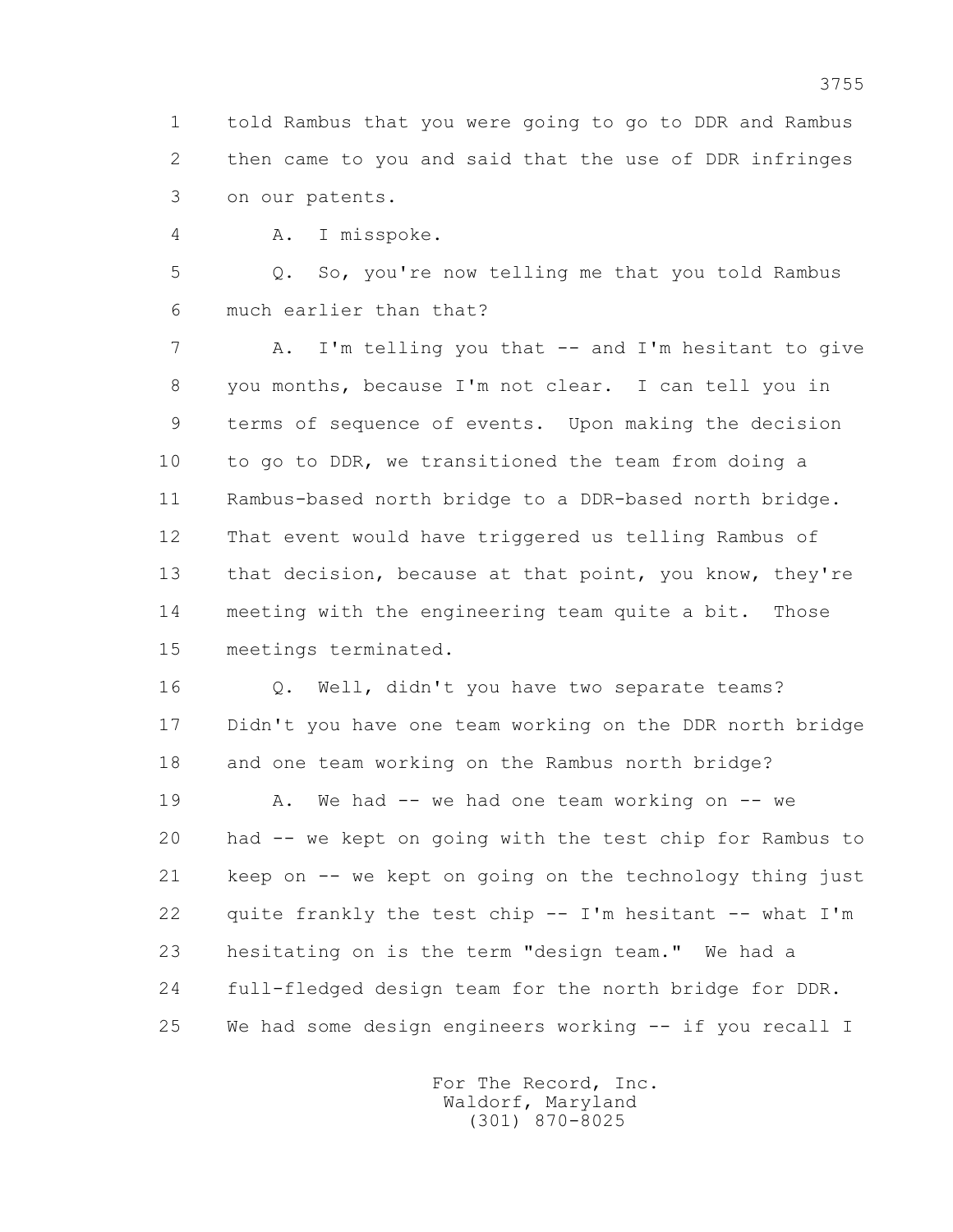1 said the first thing we were doing was a test chip for 2 Rambus. That test chip team didn't disappear when we 3 started focusing on the north bridge activity on DDR. 4 We spent some time on that test chip. Now, I have to be 5 honest with you, I don't remember exactly what we 6 terminated that test chip activity. 7 Q. But it was not until after you terminated the 8 test chip activity that you told Rambus of your 9 decision, right? 10 A. I don't remember. I honestly don't. I'm sorry, 11 I don't remember. 12 Q. Let me make sure if I can get one date accurate. 13 A. Sure. 14 Q. You did make the decision to go from Rambus to 15 DDR in the summer of 1998? 16 A. Yes. 17 Q. And Rambus came to you some of time after you 18 notifying them of your decision in April of 2000 and 19 said that we think you're infringing, correct? 20 A. Yes. 21 Q. And at that time, you had a couple of options, 22 didn't you? 23 A. Yes. 24 Q. You could go back to the Rambus chip, correct? 25 A. Yes.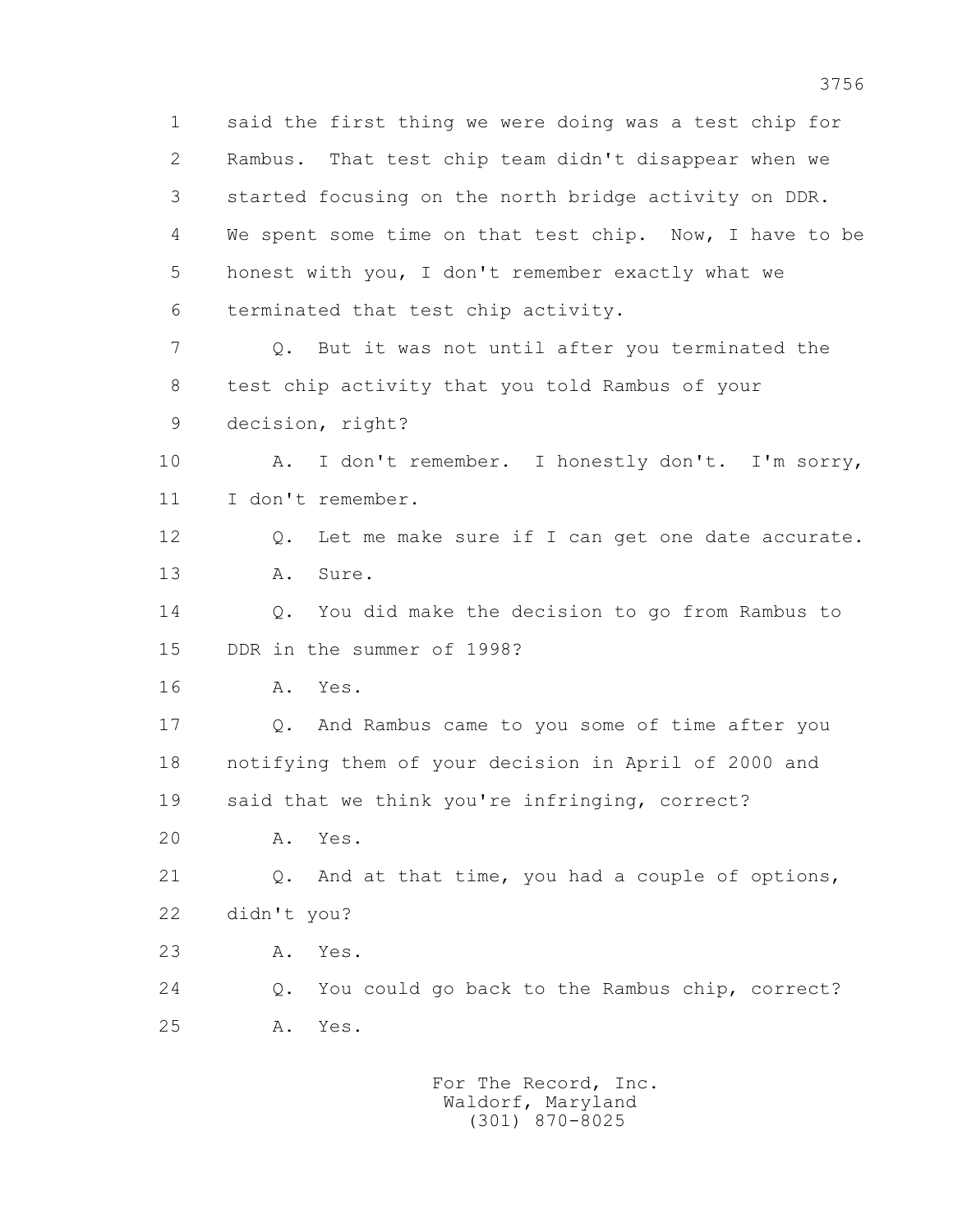1 Q. You could negotiate a license with Rambus, 2 correct? 3 A. Yes. 4 Q. And you could go to the memory manufacturers and 5 see if they thought it was going to be a problem? 6 Right? 7 A. I could go and see if what was a problem, I'm 8 sorry? 9 Q. To see if the fact of the use of DDR might 10 infringe on Rambus patents was going to be a problem. 11 A. Yes. 12 Q. And so the first thing you did was you went and 13 met with three memory manufacturers yourself, correct? 14 A. The first thing I did, as opposed to the other 15 two? 16 Q. Yeah, you didn't try to negotiate a license 17 agreement with Rambus, did you? 18 A. For DDR, no, I did not. 19 Q. And you didn't switch back to the RDRAM. 20 A. So then we did a -- right, so we -- correct, I 21 went around to the memory vendors, that's right. 22 Q. And you went and met with Elpida. 23 A. Yes. 24 Q. And Samsung? 25 A. Yes.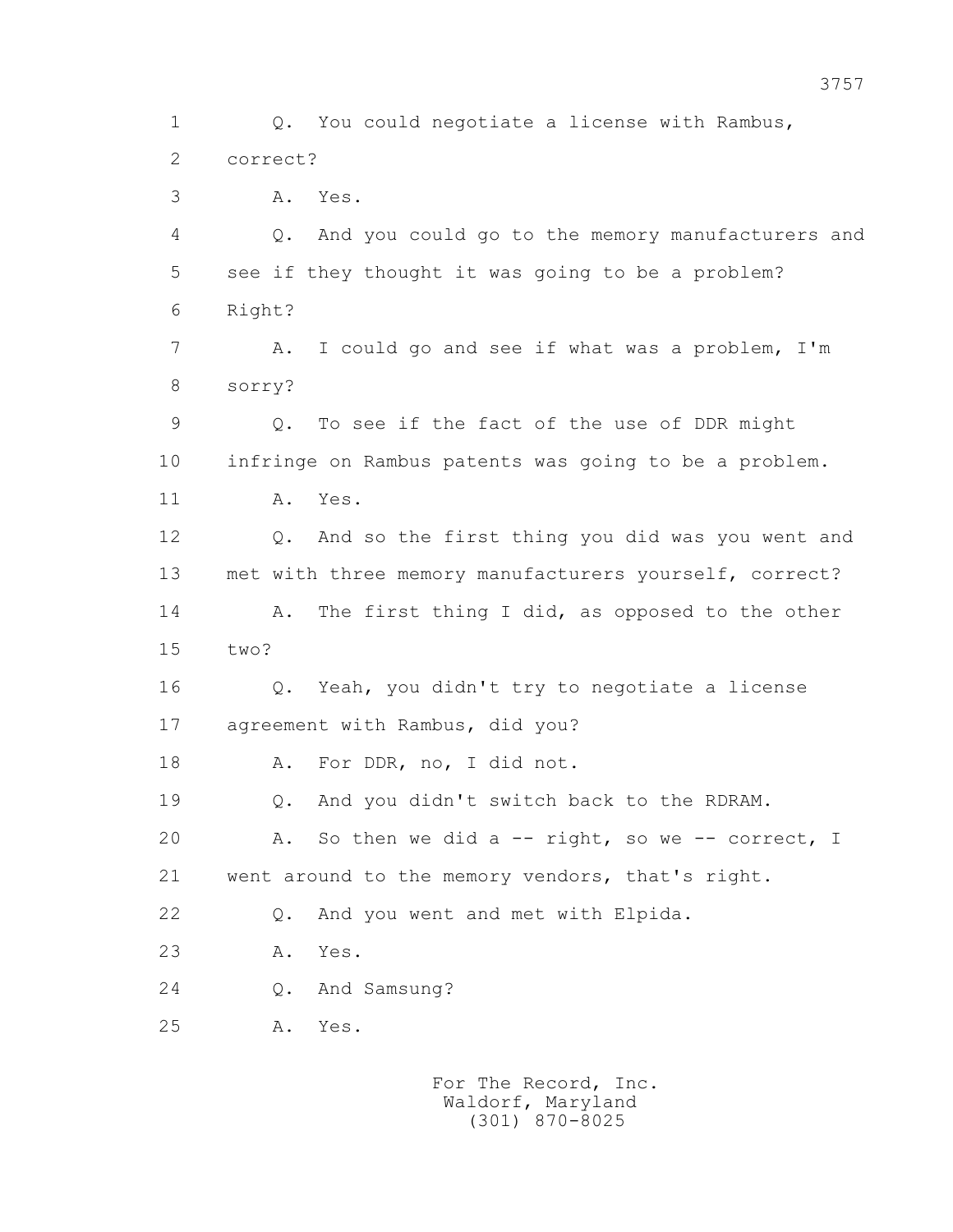1 Q. And Infineon?

2 A. Yes.

 3 Q. And in the course of those meetings, did Elpida 4 tell you that they had a license from Rambus for DDR so 5 there weren't any problems, they would manufacture DDR 6 as long as you wanted it? 7 A. No, my -- my recollection of the timing of that 8 meeting was that Elpida was considering, although had 9 not decided, at that moment in time, if they were going 10 to sign a license agreement for getting the DDR IP. 11 0. And they later did, correct? 12 A. They later did, yes. 13 Q. And you were pleased when they signed the 14 license agreement? 15 A. I was ambivalent. 16 Q. Okay. And what did Samsung tell you? Did they 17 tell you that they had signed a license agreement? 18 A. No, at the time, they hadn't signed it either. 19 Q. But they told you they expected to? 20 A. They didn't tell me that either. They said they 21 were considering it. 22 Q. And they ultimately did sign? 23 A. Correct. 24 Q. And Infineon, to your knowledge, did not sign, 25 correct?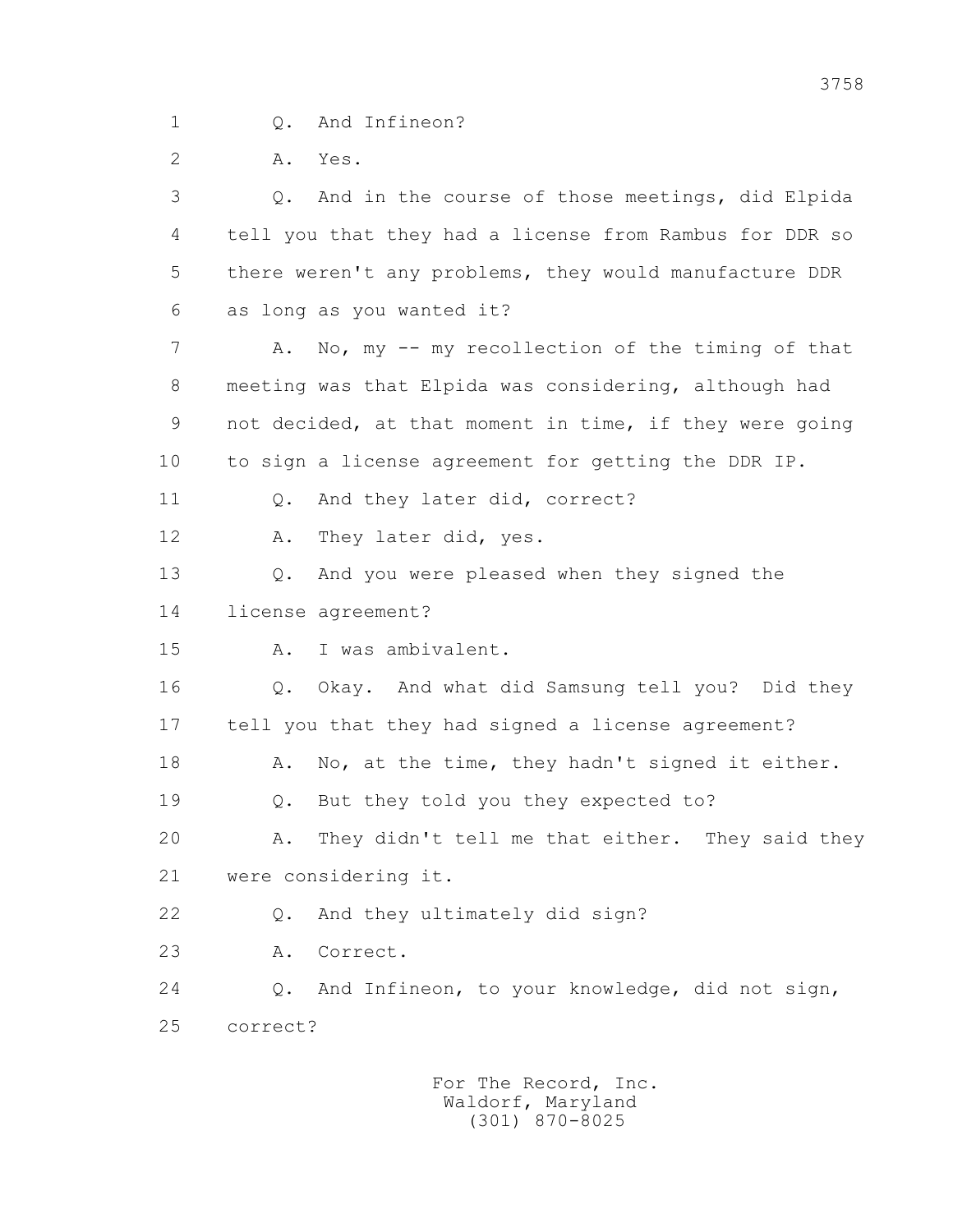1 A. At the time we talked to Infineon, they said 2 they disagreed with some of the IP claims and they were 3 going to challenge them in court.

 4 Q. And Infineon told you that they thought the 5 patents were invalid, didn't they?

 6 A. I'm not sure they used those words. Again, I 7 don't recall the specifics of the conversation. The 8 specifics I take away was they had some issues with 9 their patents and they were challenging them in court.

 10 Q. And one of the things that you could have done 11 that you didn't do was ask Rambus for a license, 12 correct?

13 A. That's correct.

14 Q. Correct?

 15 A. Yes, we did not ask for a -- we did not ask for 16 a license from Rambus, that's right.

 17 Q. And isn't it true that it is AMD's corporate 18 policy when notified that you may infringe the 19 intellectual property rights from others to seek to 20 obtain a license?

21 A. I'm not aware of that as a formal policy.

 22 Q. Well, I'm going to show you the AMD annual 23 report for the year 2001.

24 A. All right.

25 Q. Marked as CX-2164.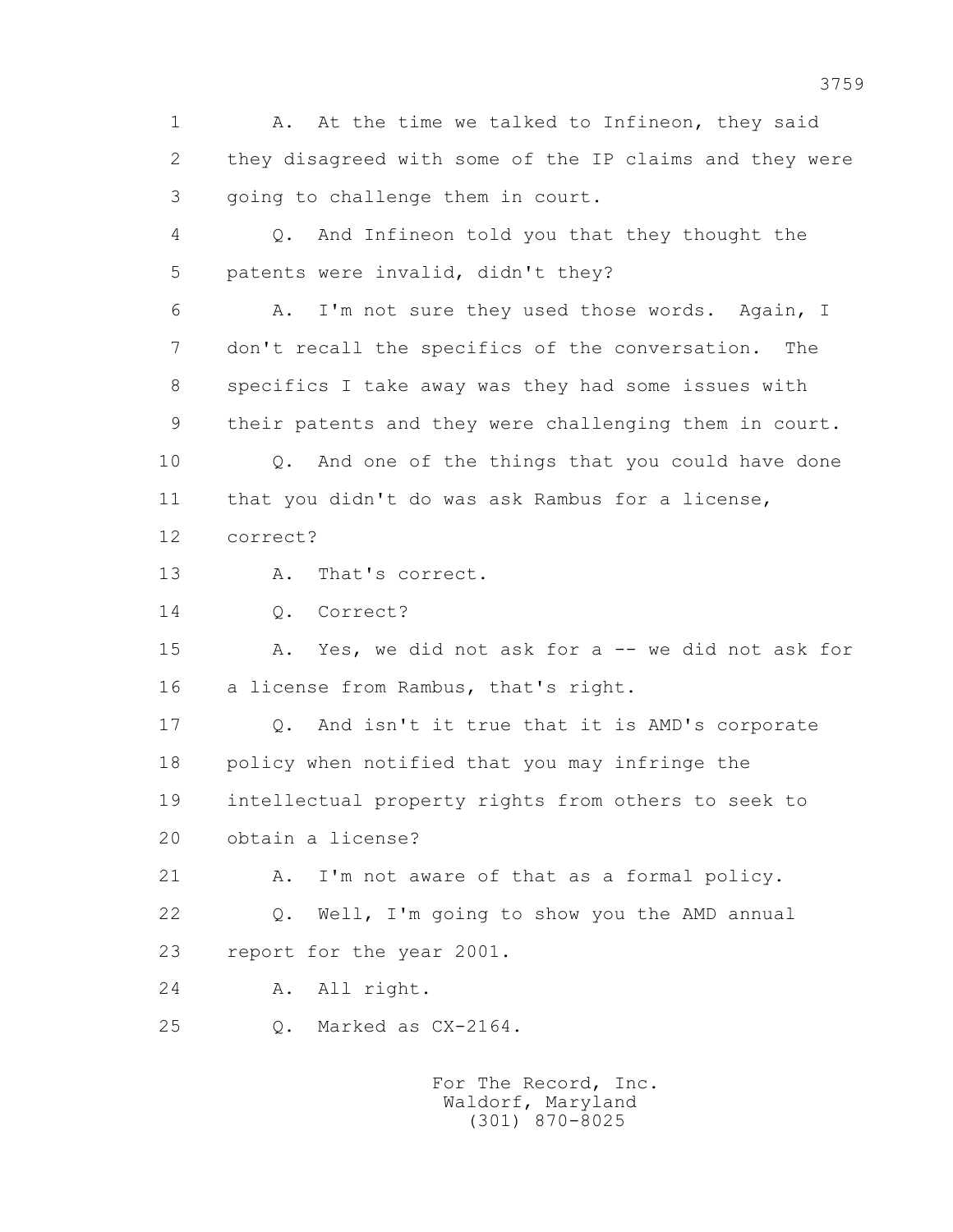1 MR. ROYALL: Do you have a copy? 2 MR. STONE: I do not, because it was not scanned 3 by complaint counsel when they gave it to us, so all I 4 can do is show it on the ELMO. 5 MR. ROYALL: This is, I take it, not on the 6 exhibit list? 7 MR. STONE: It's on complaint counsel's exhibit 8 list, CX-2164. 9 BY MR. STONE: 10 Q. Do you recognize the cover of this as the AMD 11 annual report for 2001? 12 A. Actually, the picture I'm seeing it looks like 13 an annual report cover, I can't see, you're on it, so I 14 can't really say that it's on 2001. 15 Q. Let me zoom down on the year and show you. 16 JUDGE McGUIRE: Be careful there, Mr. Stone. 17 THE WITNESS: Yes, it says Annual Report 2000, 18 so I'm sure that's it, yes. 19 BY MR. STONE: 20 Q. Let me go back, I want to turn you to one 21 provision of this, the one I've labeled with patents, 22 and you'll see, I'm going to give you my hard copy. 23 A. Thank you. 24 Q. But I just want to show you where it is on this, 25 so we all have it, it's page 23 of the document.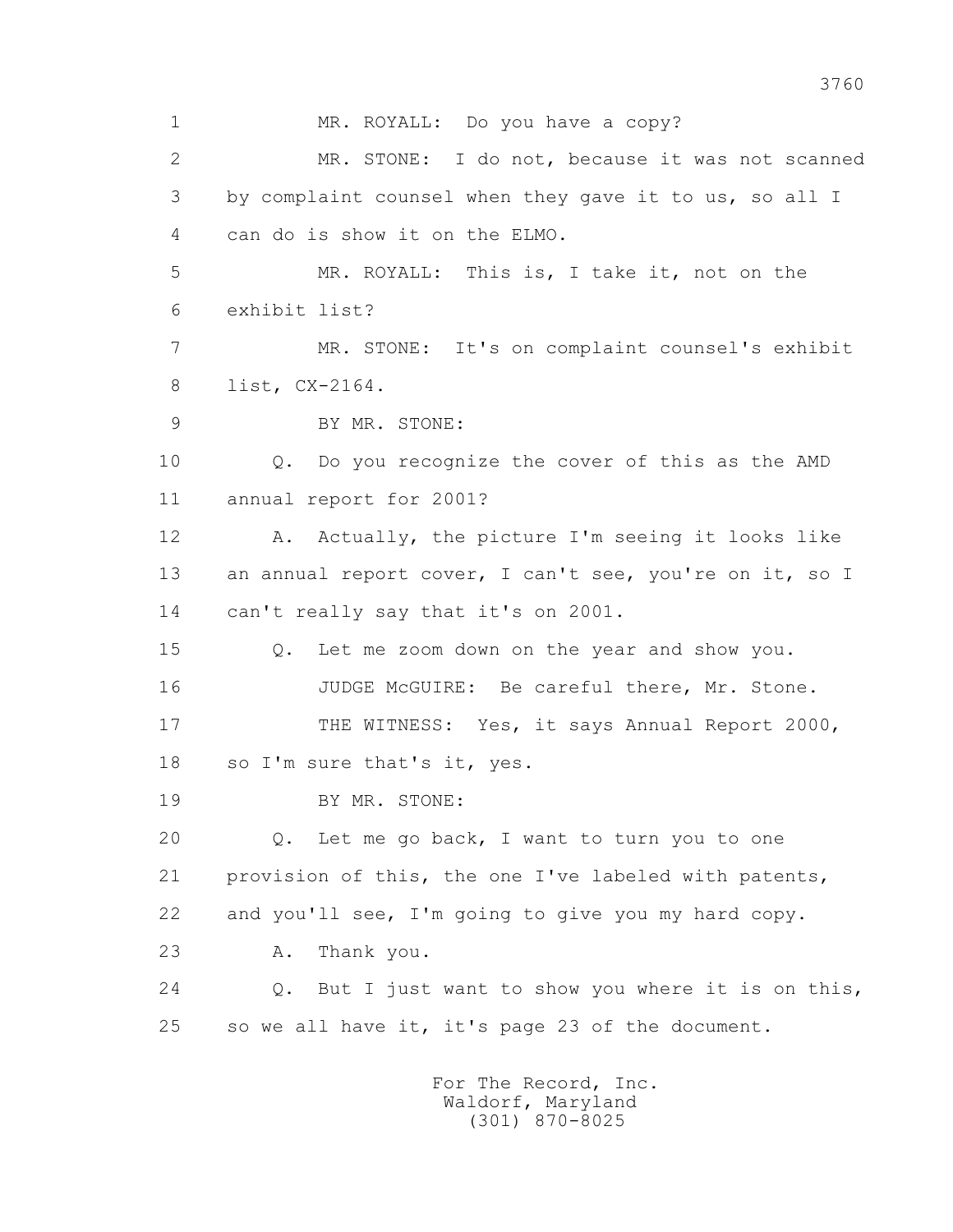1 A. Right.

 2 Q. And it starts in the lower, left-hand column, 3 "We may not be able to adequately protect our technology 4 or other intellectual property in the United States and 5 abroad through patents, copyrights, trade secrets, 6 trademarks and other measures." Do you see that? 7 A. Yes, sir.

8 Q. And then on the carry-on up here, it says, what 9 I want to direct your attention to, is the paragraph 10 that begins, "From time to time." That reads, "From 11 time to time we have been notified that we may be 12 infringing intellectual property rights of others. If 13 any such claims are asserted against us, we may seek to 14 obtain a license under the third party's intellectual 15 property rights. We cannot assure you that all 16 necessary licenses can be obtained on satisfactory 17 terms, if at all. We could decide in the alternative to 18 resort to litigation to challenge such claims. Such 19 challenges could be extremely expensive and time 20 consuming, and could have a material adverse effect on 21 us. We cannot assure you that litigation related to the 22 intellectual property rights of us and others will 23 always be avoided or successfully concluded." 24 Do you see that language? 25 A. Yes.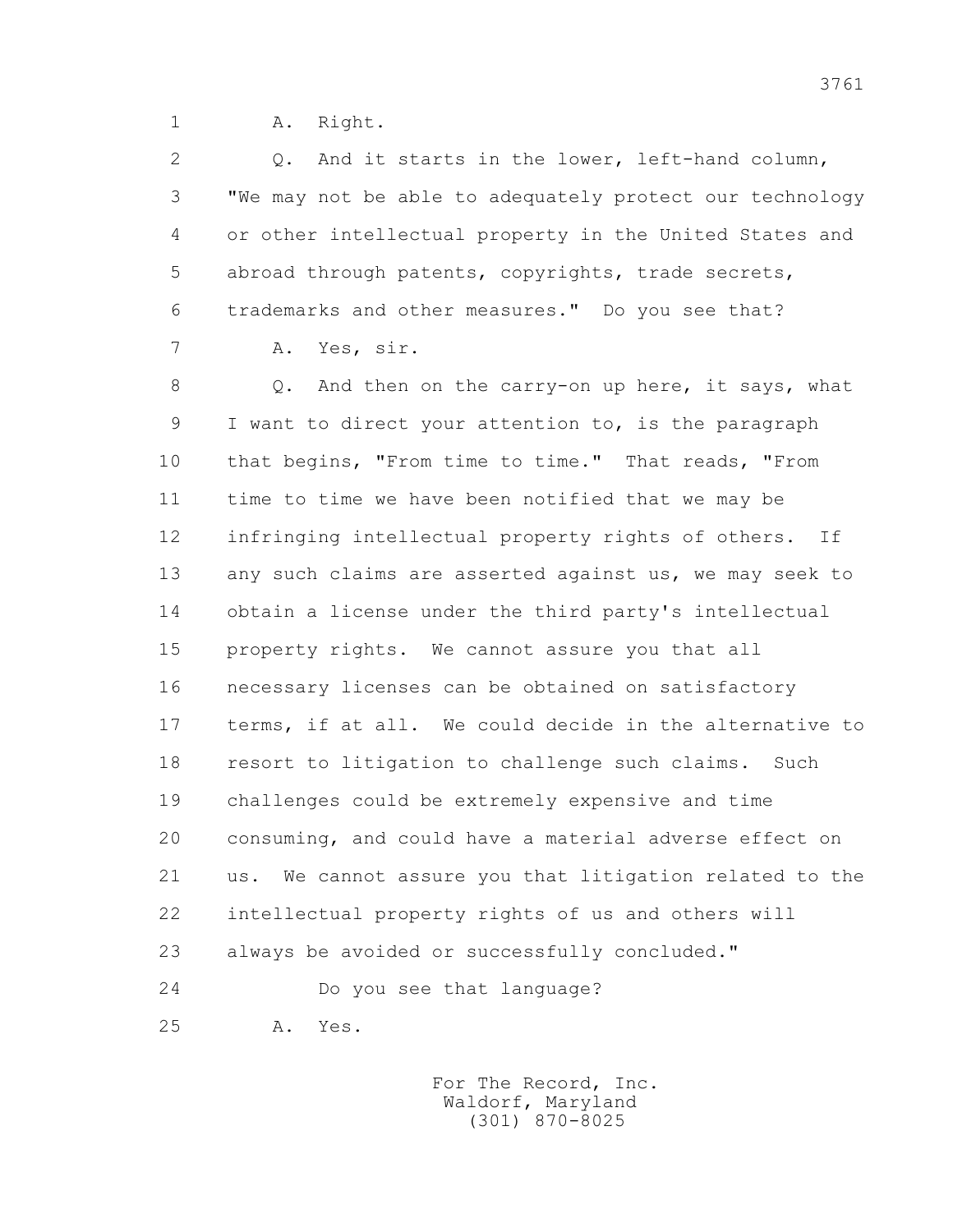1 Q. Now, did you in 2000 -- 2 JUDGE McGUIRE: You may approach, Mr. Stone. 3 MR. STONE: I'm sorry, Your Honor. 4 I just wanted to let you see in case you wanted 5 to see the language. 6 THE WITNESS: Thank you. 7 BY MR. STONE: 8 Q. If it helps you. Did you in April of 2000 or 9 thereafter seek to obtain a license from Rambus for any 10 of its intellectual property in the event that anything 11 AMD was doing might infringe on Rambus's patents? 12 MR. ROYALL: Could I ask for clarification 13 whether this is a question as to what AMD did as opposed 14 to what Mr. Heye individually did? 15 MR. STONE: Yes, it is about what AMD did. 16 MR. ROYALL: What AMD did, then I object for a 17 lack of foundation. 18 JUDGE McGUIRE: Sustained. 19 BY MR. STONE: 20 Q. Let me ask it this way: To your knowledge, to 21 your knowledge, Mr. Heye, did AMD seek to take a license 22 from Rambus? 23 A. Not to my knowledge, no. 24 Q. Okay. To your knowledge, did AMD make a 25 decision that if Rambus chose to assert those patents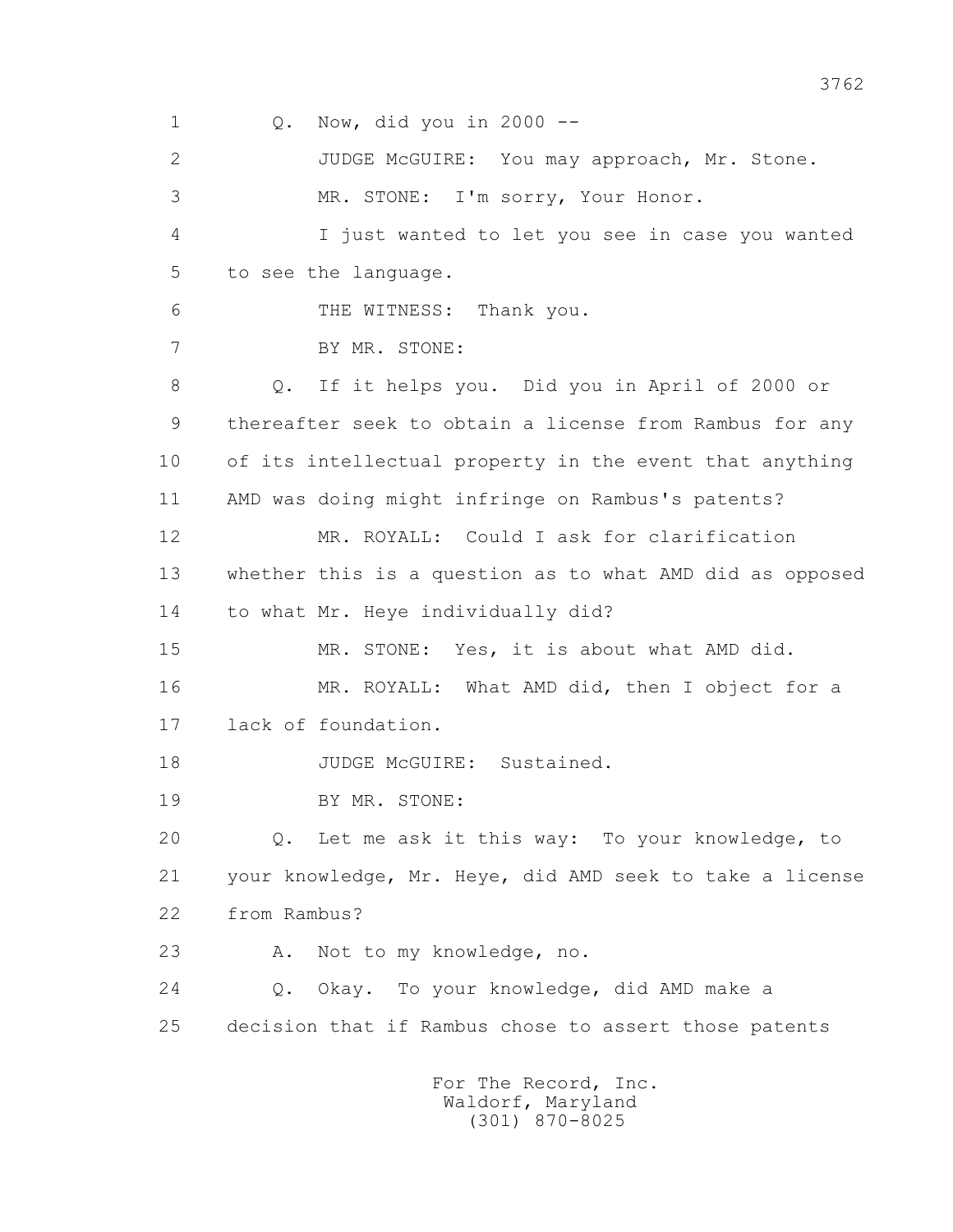1 against AMD, AMD was going to litigate?

2 A. I don't know.

 3 Q. Did you make a decision one way or the other to 4 either seek a license or choose to litigate?

5 A. No.

 6 Q. What decision, if any, did you make after Rambus 7 notified you about their patents?

8 A. I mean, our counsel, you know, our lawyers were 9 given those patent numbers and were looking into it, and 10 then after that, that was on the part of our general 11 counsel office.

 12 MR. ROYALL: Your Honor, I would just caution 13 the witness to be careful about privileged issues.

 14 MR. STONE: I am glad that he is represented by 15 his own lawyer and Mr. Royall to caution him.

 16 MR. ROYALL: Your Honor, I would ask that that 17 statement be stricken from the record, and I do not 18 appreciate those type of statements.

 19 MR. STONE: Your Honor, I am not seeking 20 anything that's attorney/client from this witness.

 21 JUDGE McGUIRE: I realize that you're not doing 22 that, but let's keep our tone here, Mr. Stone.

23 BY MR. STONE:

24 Q. I appreciate that, Your Honor.

25 Mr. Heye, after you were notified by Rambus that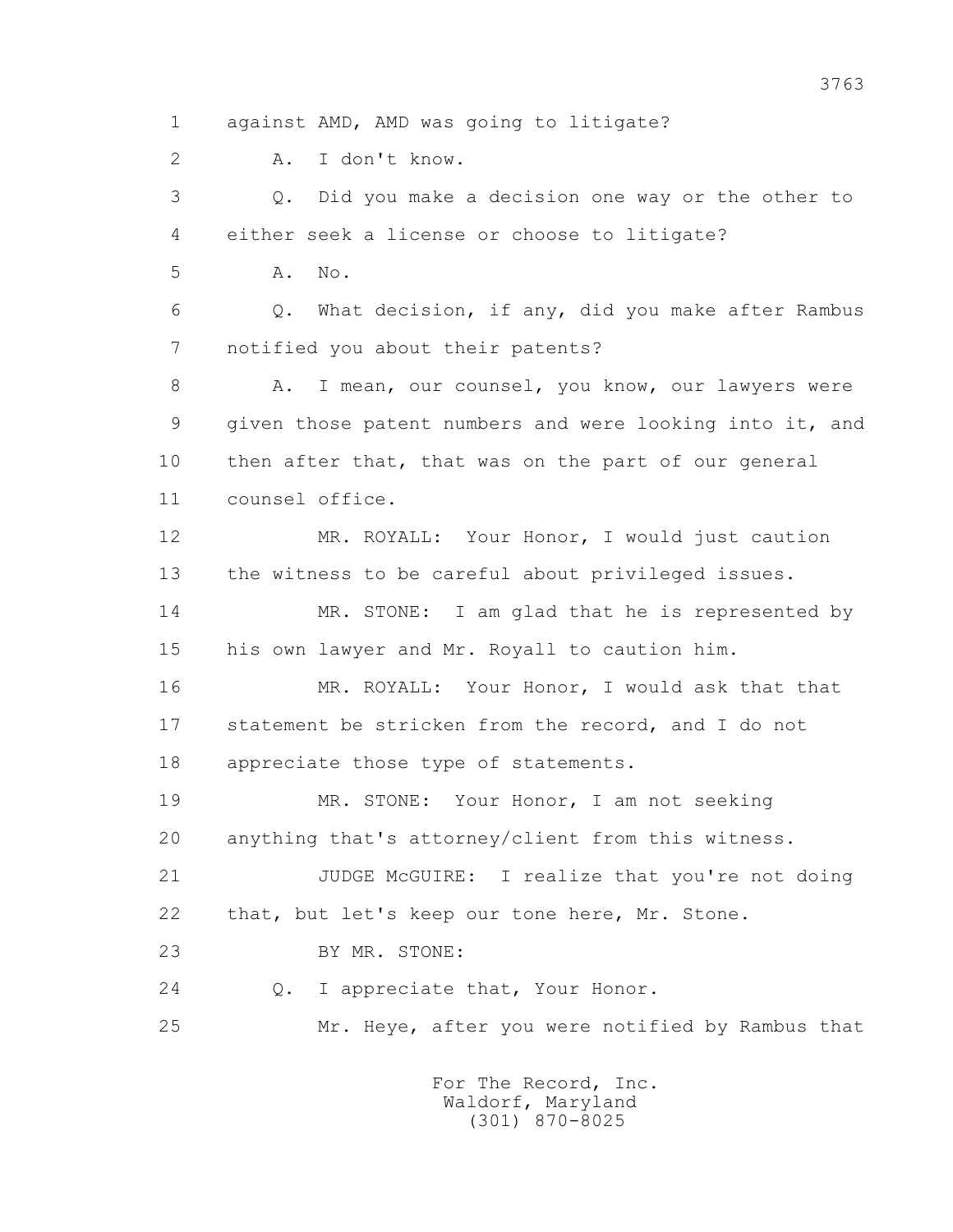1 AMD might be infringing on Rambus's patents. 2 A. Yes, sir. 3 Q. Did AMD suffer any adverse economic 4 consequences? 5 MR. ROYALL: I object as vague and ambiguous as 6 to whether these are consequences relating to that or 7 something else. 8 MR. STONE: Relating to that. 9 THE WITNESS: To the best of my knowledge, there 10 were no financial consequences. 11 BY MR. STONE: 12 Q. Have you suffered any delay in time to market 13 for any products as a result of Rambus advising AMD that 14 AMD might be infringing on Rambus's patents? 15 A. Not to my knowledge, no. 16 Q. Has any memory supplier told you that they would 17 be unable to supply you with DDR DRAM? 18 A. Based on -- 19 Q. On Rambus's patents. 20 A. Me personally, no. And to AMD, not to my 21 knowledge. 22 Q. Okay. Earlier today, one of the things you were 23 asked by Mr. Royall was backward capability. Do you 24 remember that? 25 A. Yes, sir.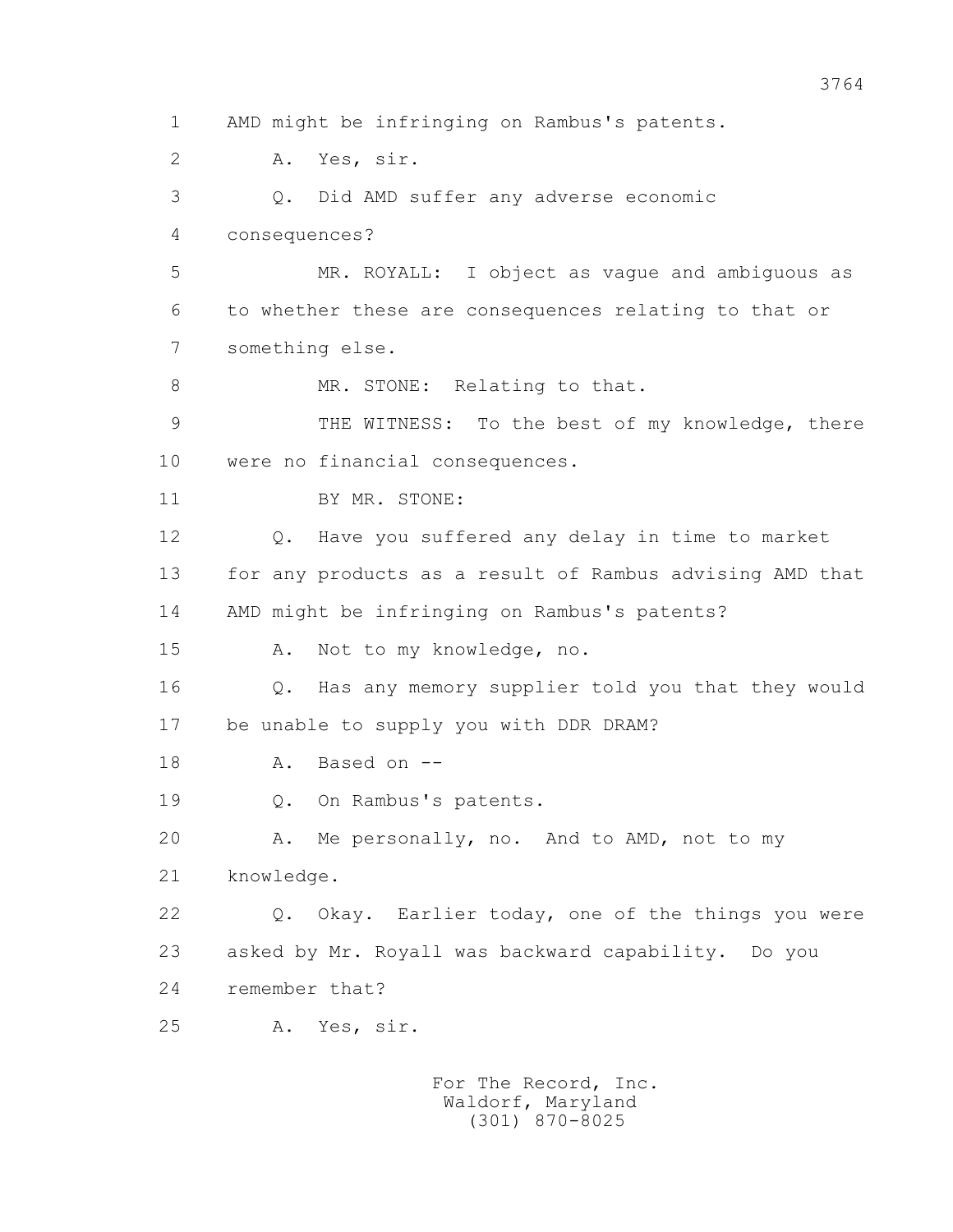1 Q. When the K-7 was introduced, it was introducing 2 SDRAM, am I right? 3 A. The initial chipset that supported Athlon was 4 SDRAM-based, yes, sir. 5 Q. And it was a PC-100? 6 A. PC-100, that's correct. 7 Q. And then later you switched from the use of a 8 PC-100 to DDR, correct? 9 A. That's correct. 10 MR. ROYALL: Your Honor, I believe that 11 misstates the record, I believe the witness testified 12 earlier today that there was PC-133. 13 MR. STONE: Whatever the witness thinks is the 14 truth is what I would like. 15 MR. ROYALL: Well, I object, it misstates the 16 record. 17 **JUDGE McGUIRE:** Well, if it misstates the 18 record, restate. 19 MR. STONE: I don't know whether it does. 20 JUDGE McGUIRE: Well, we can ask Mr. Heye 21 whether he can so indicate and whether that was your 22 true and accurate testimony on that point. 23 BY MR. STONE: 24 Q. Let me do it this way, Mr. Heye. 25 A. Sure.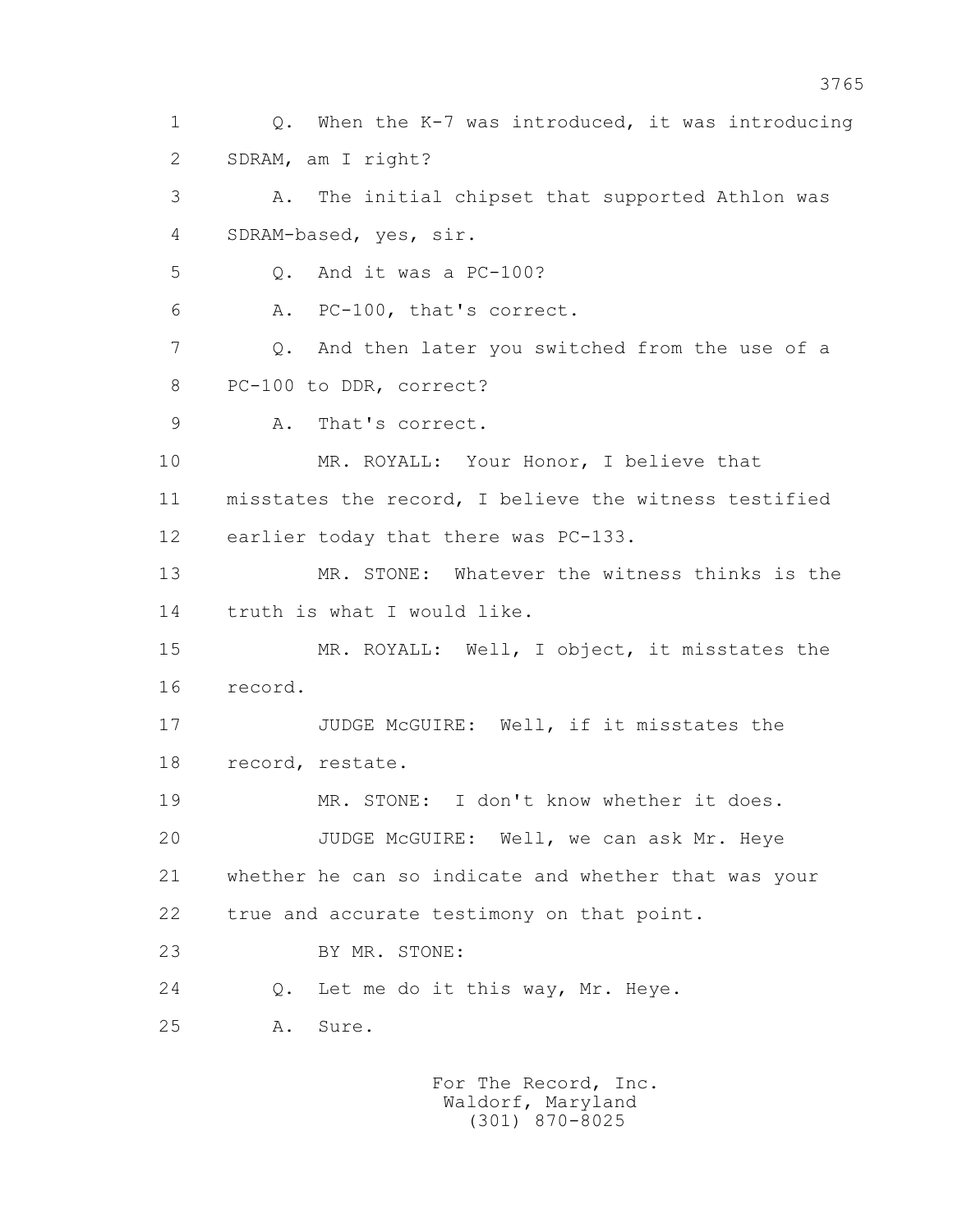1 Q. When the K-7 was introduced, it used SDRAM? 2 A. Let me refresh my memory, when you're referring 3 to it as opposed to the K-7, that's a misnomer, if you 4 go back to the chart, the very first systems that 5 supported K-7 were based off PC-100 memory, yes, that's 6 correct. 7 Q. And who designed the memory system that was used 8 with the K-7? 9 A. The first north bridge for K-7 was by AMD and 10 that was PC-100 based, that's correct. 11 Q. And who designed the second north bridge? 12 A. The second north bridge came from a company 13 called VIA and that supported both PC-100 and PC-133. 14 Q. And who designed the third north bridge? 15 A. Either ALI or SiS, I don't know which one. 16 Capital S, small i, capital S. 17 Q. Am I correct that the only north bridge that was 18 designed by AMD for use with the K-7 was designed to use 19 PC-100? 20 A. Not the only, the first. 21 Q. Okay, the first, and then you later designed 22 another one? 23 A. Yes. 24 Q. And when was that? 25 A. That was the -- we launched that product in For The Record, Inc.

 Waldorf, Maryland (301) 870-8025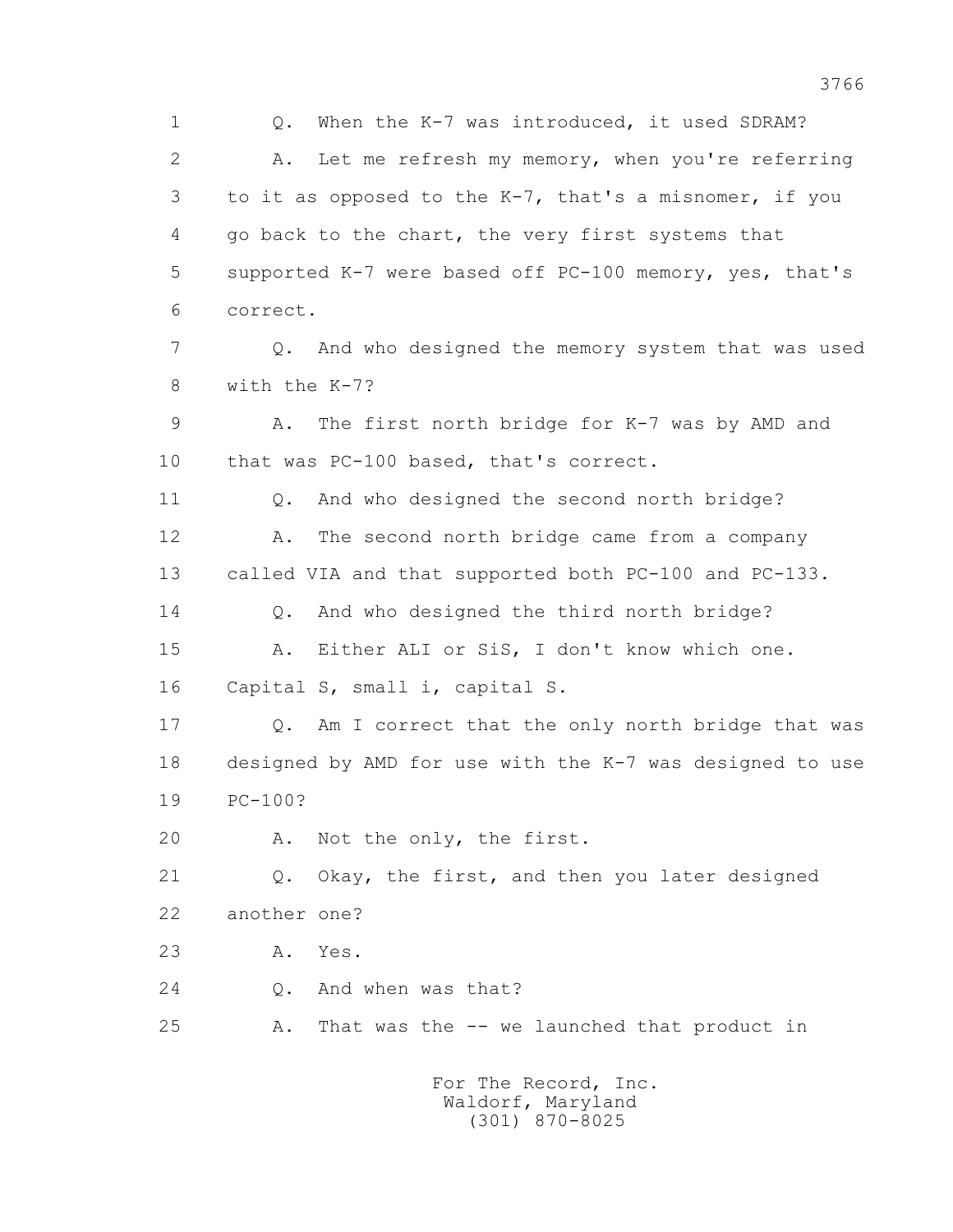1 October of 2000 and that was the north bridge that 2 supported DDR memory.

 3 Q. Okay. So, the first north bridge designed by 4 AMD was introduced into the marketplace in '99? 5 A. Yes, sir. 6 Q. And the development occurred as best you 7 understand from some time prior to your joining the 8 company, and you estimated '95, up until '99, correct? 9 A. That was the K-7 microprocessor, right, not the 10 K-7 north bridge. 11 Q. When did they start work on the K-7 north 12 bridge? 13 A. The K-7 north bridge is more -- that was right 14 around when I joined, so that would have been '97. 15 Q. And what month was that in '97 when you joined? 16 A. I joined in June. 17 Q. So, the middle of '97 they started designing the 18 north bridge that used the PC-100 and that was 19 introduced in the marketplace in '99? 20 A. Yes, sir. 21 Q. And is it consistent with your recollection that 22 the design of the north bridge took no more than 15 to 23 18 months? 24 A. The design took -- yeah, 15 to 18 months, yes. 25 Q. And that covers starting the designing up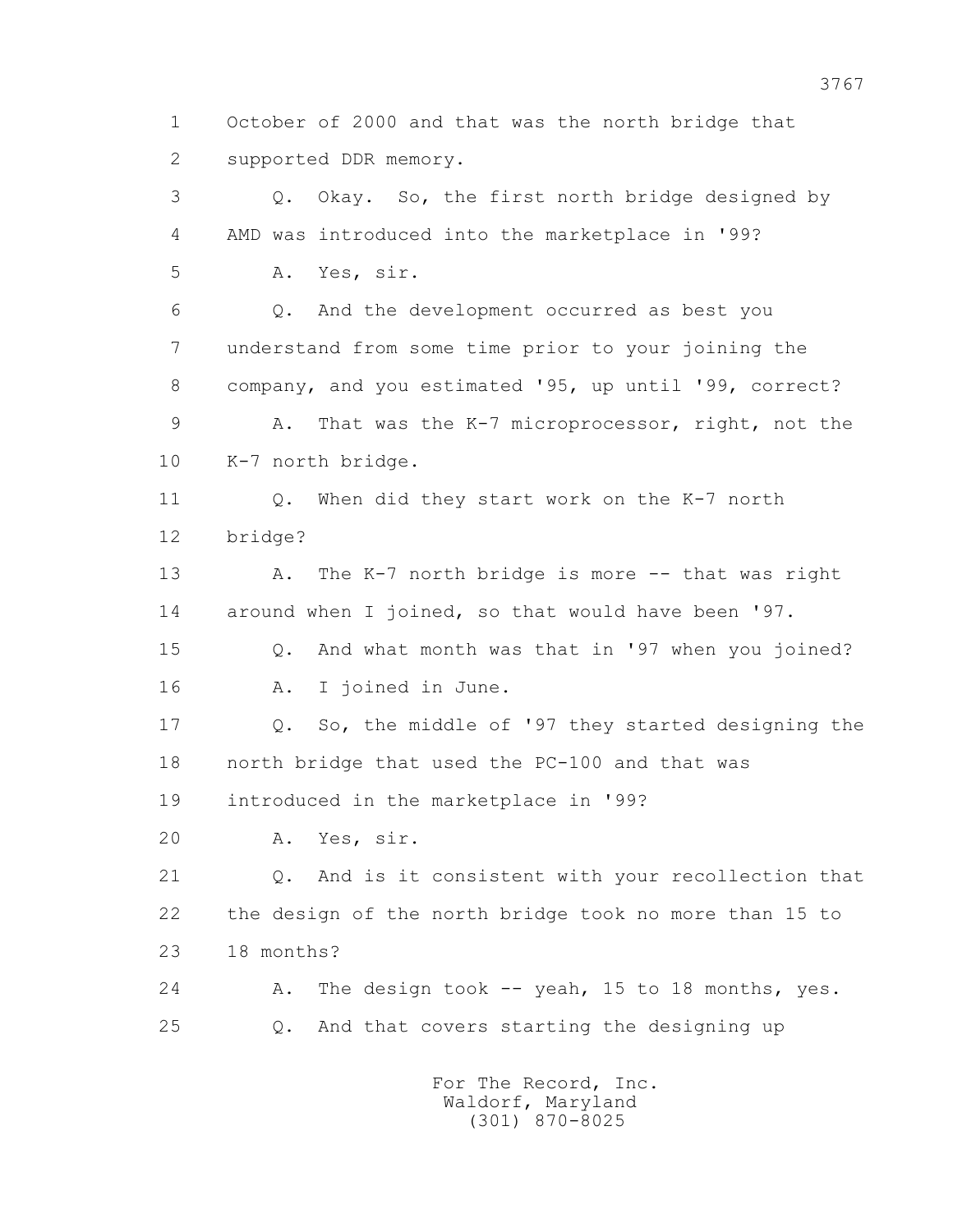1 through the time it's introduced into the market? 2 A. Yes, through the design, yes. 3 Q. And the next one that was designed by AMD for 4 use on the K-7 with the DDR north bridge was started 5 when? 6 A. In the '98 time frame. 7 Q. Okay. And it was introduced in the market in 8 2000? 9 A. Correct. 10 Q. And again, that next north bridge took in the 11 range of 15 to 18 months from design to first sale? 12 A. Yes. 13 Q. And the second north bridge was intended to be 14 used with the DDR? 15 A. That's correct. 16 Q. And the DDR-compatible north bridge that you 17 designed could not operate with an SDRAM, could it? 18 A. That's correct. 19 Q. And you couldn't put a DDR product into your 20 north bridge that was designed to use the PC-100, could 21 you? 22 A. That's correct. That's right. 23 Q. So, you would agree that as to the two north 24 bridges that were designed by AMD for use with the K-7, 25 they are not backward compatible? For The Record, Inc.

 Waldorf, Maryland (301) 870-8025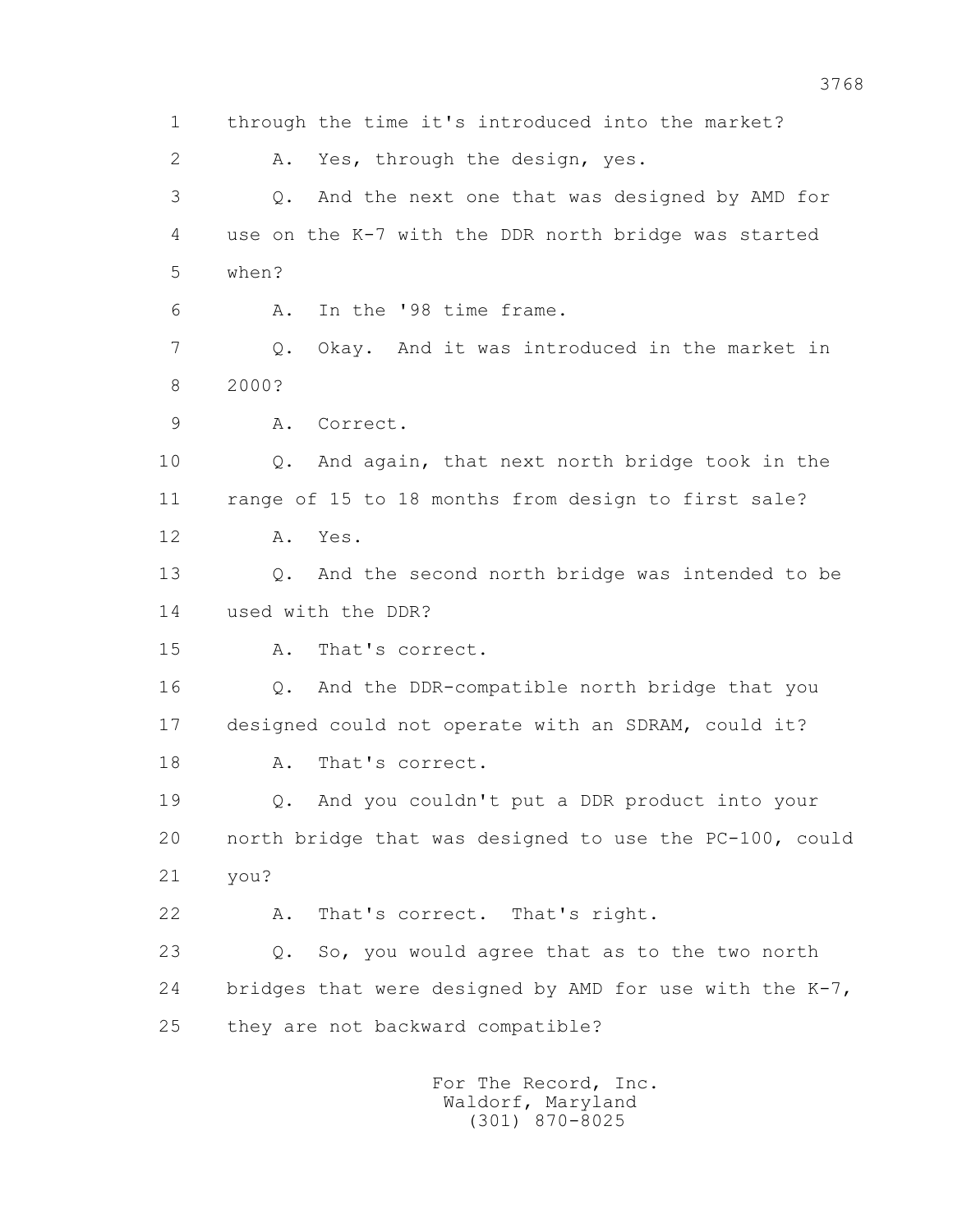1 A. That is correct.

| $\overline{2}$ | And when you switched from the design for a<br>$Q$ .    |
|----------------|---------------------------------------------------------|
| 3              | PC-100 compatible north bridge to the design for a      |
| 4              | DDR-compatible north bridge, you had to switch some     |
| 5              | things other than just the north bridge, didn't you?    |
| 6              | From a system point of view?<br>Α.                      |
| 7              | $Q$ .<br>Yes.                                           |
| 8              | Oh, absolutely, yes.<br>Α.                              |
| 9              | So, you undertook to change the motherboard?<br>$Q$ .   |
| 10             | Yes.<br>Α.                                              |
| 11             | And what else did you change?<br>$Q$ .                  |
| 12             | Again, I just want to caution, when you say you<br>Α.   |
| 13             | changed, I would like to say, the changes that were     |
| 14             | required to implement the infrastructure, which is      |
| 15             | different than Rich Heye or AMD changing, but the       |
| 16             | memory, obviously the DDR memory is different from      |
| 17             | PC-100 memory, so the memory vendors had to have        |
| 18             | different memory. The dim standard is different for     |
| 19             | synchronous DRAM versus DDR, the motherboard is         |
| 20             | different and the north bridge is different. So, those  |
| 21             | all had to change and we facilitated that as opposed to |
| 22             | actually doing.                                         |
| 23             | Now, when the change was made in the north<br>$Q$ .     |
| 24             | bridge used with the K-7 to go from a PC-100 compatible |
| 25             | product to a PC-133 compatible product, which you said  |
|                |                                                         |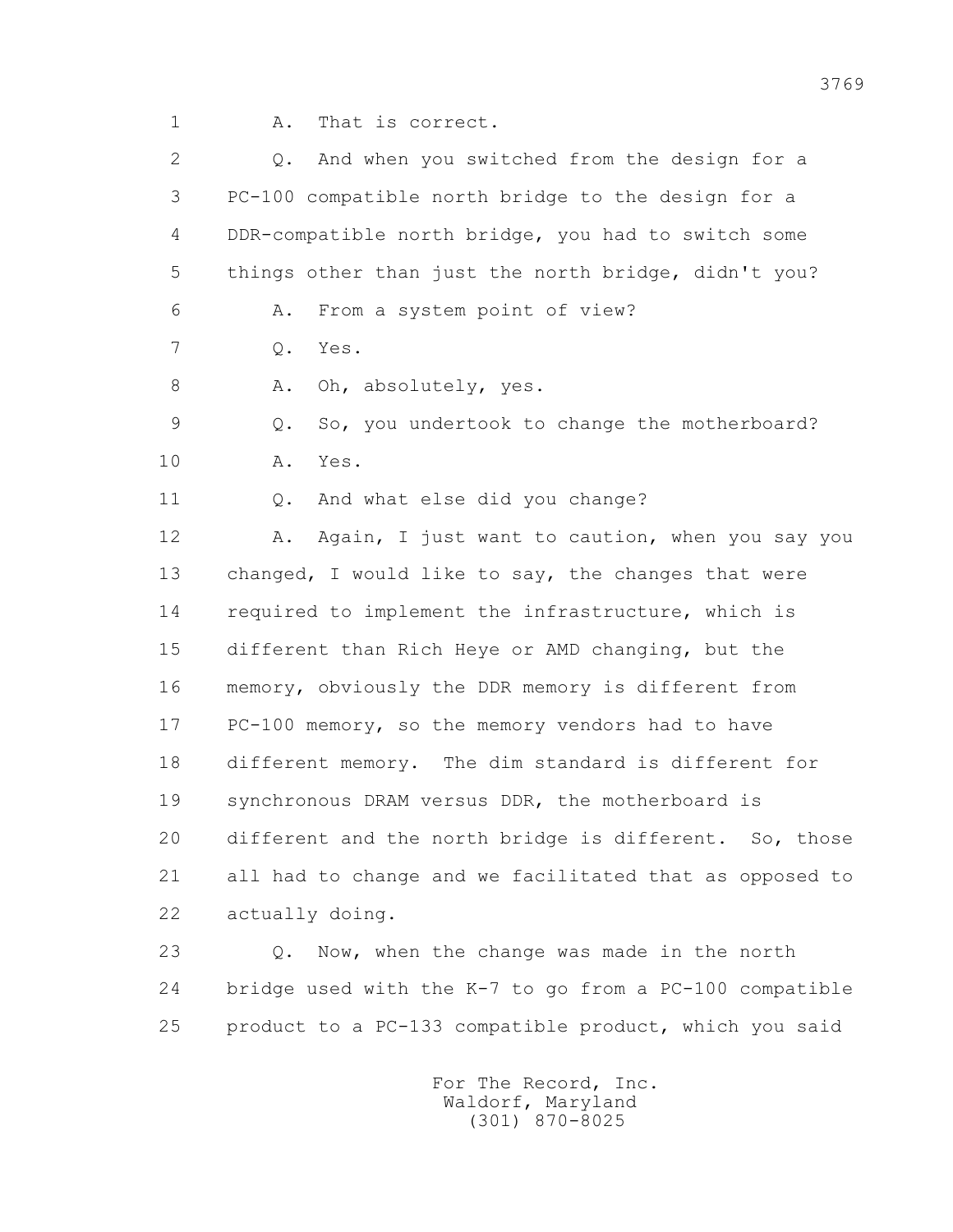1 was done by VIA.

2 A. Yes.

 3 Q. What changes were necessitated by that? 4 A. The VIA chipset required a different 5 motherboard. That is the same -- the dim structure and 6 the sockets were the same for PC-100 and PC-133. 7 Q. So, a new north bridge and a new motherboard? 8 A. Correct. 9 Q. One of the things you told us -- may I approach, 10 Your Honor? 11 JUDGE McGUIRE: Yes. 12 BY MR. STONE: 13 Q. One of the things you talked about with Mr. 14 Royall was whether the BIOS had to change. Do you 15 recall that? 16 A. Yes, I did. 17 Q. Did the BIOS change when VIA designed the 18 PC-133-compatible north bridge? 19 A. The BIOS had to change with the VIA chipset, 20 that's correct. 21 Q. And did the BIOS change again when AMD designed 22 the DDR-compatible north bridge? 23 A. Yes. 24 Q. And you told us earlier today, I think, that 25 BIOS stands for binary input output software, correct? For The Record, Inc.

 Waldorf, Maryland (301) 870-8025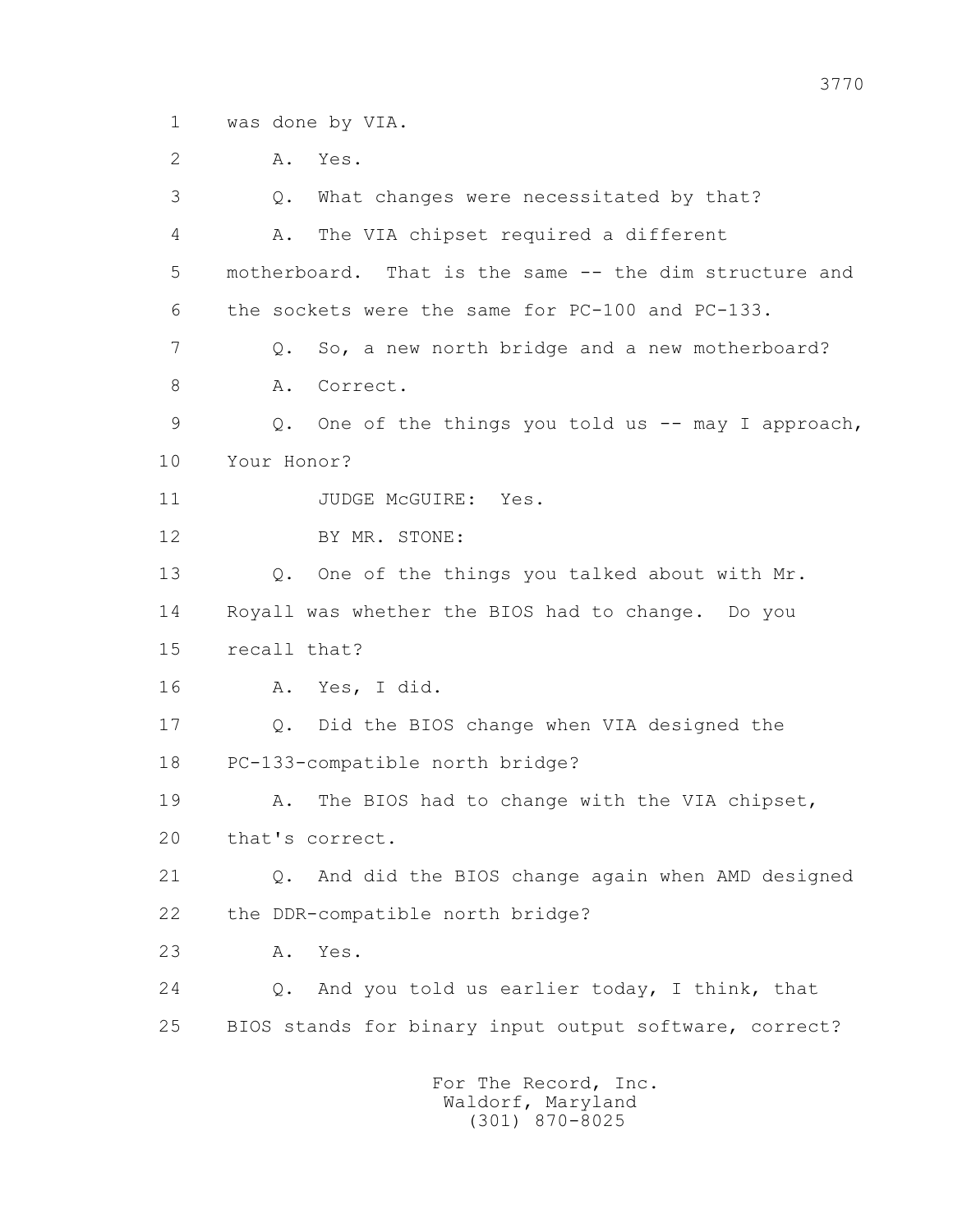1 A. Yes, sir.

2 0. And that's wrong, isn't it?

 3 A. I'm not sure. I thought it was right, but if 4 you tell me it's wrong, I'll take your word for it. 5 What do you think it stands for? 6 Q. I think it stands for basic input output system. 7 A. All right, I'll take your word for it. I'm not 8 going to argue one way or the other. I've been calling 9 it BIOS all my life and if that's what you say it is, 10 I'll talk to my engineers and confirm that. 11 Q. Now, you told us earlier when you were at Apple 12 -- if I may approach. 13 JUDGE McGUIRE: Yes. 14 BY MR. STONE: 15 Q. You told us that one of the things you worked on 16 was the connection between the north bridge and the 17 south bridge. 18 A. No, I said I worked on the PCI Bus. 19 Q. Isn't the PCI Bus what goes between the north 20 bridge and the south bridge? 21 A. That is very Macintosh-centric, not AMD-centric.

 22 Q. So, you used a PCI Bus at Apple for some purpose 23 of connecting the north bridge and south bridge for a 24 PCI-oriented chipset?

25 A. We used it to enable cards, just like I showed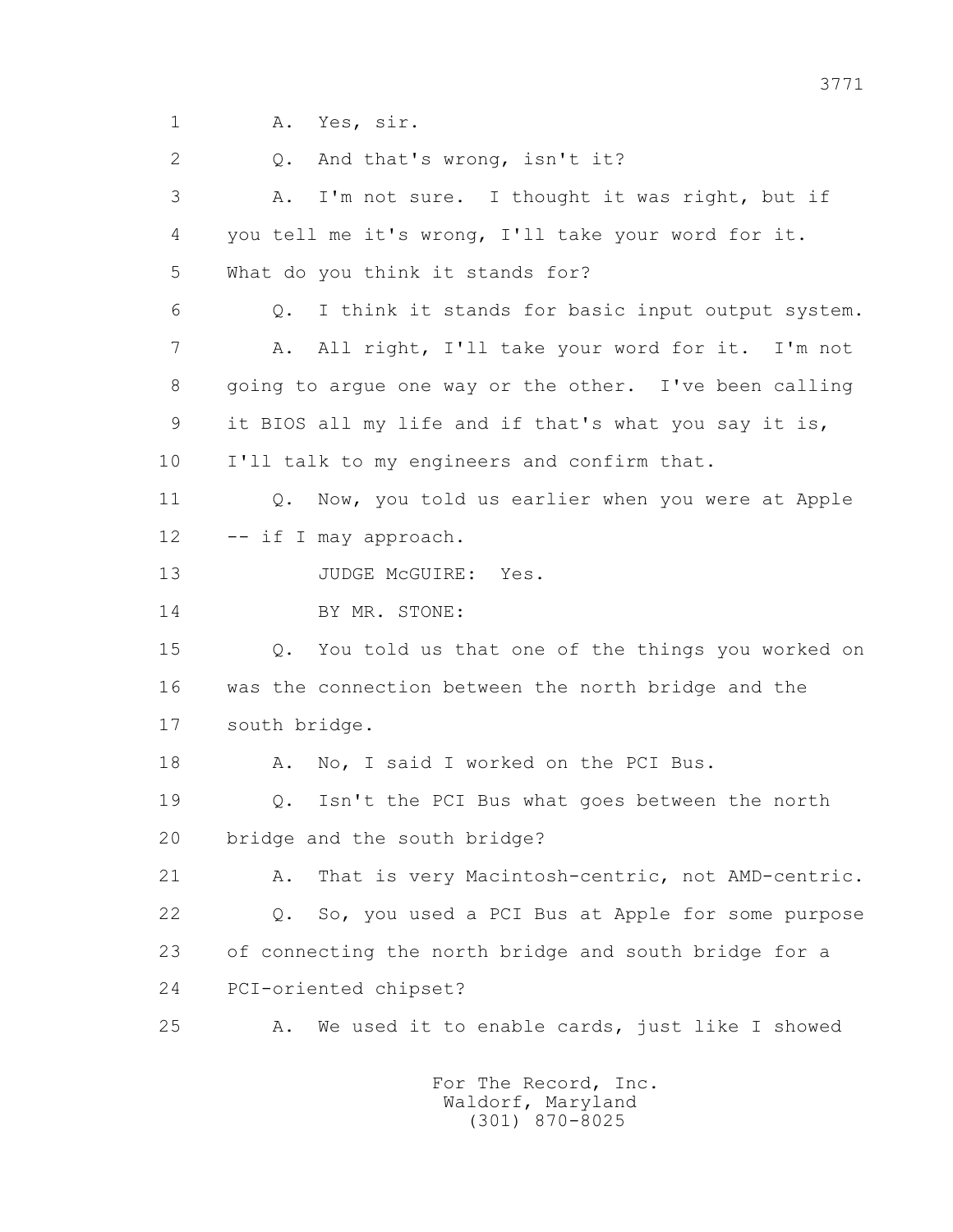1 you. It's to enable these connectors, that's right.

2 0. And the PCI Bus that you persuaded Apple to use, 3 you told us you had to get management approval at Apple 4 to do that.

5 A. Yes, sir.

 6 Q. Because Apple was in the process of making a big 7 change while you were there from doing everything on an 8 Apple proprietary system to trying to become more PC 9 compatible, correct?

 10 A. No. No, what I said was, I didn't say that at 11 all.

 12 Q. No, I didn't say you said that, I said while you 13 were at Apple, Apple was in the process of making the 14 change from relying on Apple proprietary systems to more 15 PC compatible systems.

16 A. No, I didn't say PC compatible, what I would say 17 is that Apple was on its peripheral card strategy, was 18 adopting the same interconnect as the PC industry so it 19 could leverage the PC -- the PC infrastructure for its 20 I/O cards. The Mac is not very PC-centric.

 21 Q. And it was trying to make the peripherals a part 22 of that product more PC compatible. Is that a fair 23 statement with which you could agree?

 24 A. Yeah, the way I would phrase it is that, like I 25 said before, the way I would phrase it, I guess we can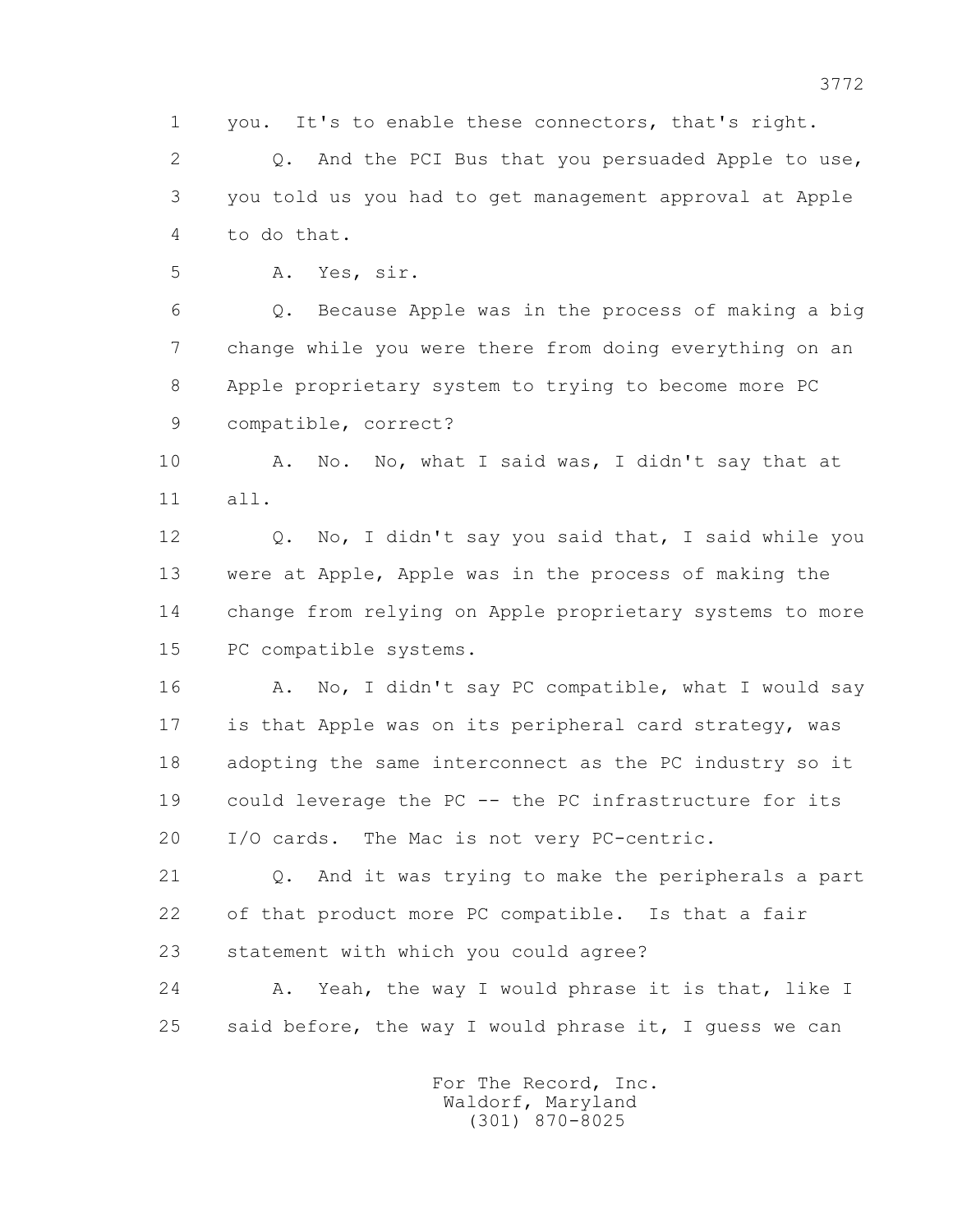1 keep on restating our rephrasing, is that Apple was 2 leveraging the PC interconnect and leveraging the PCI 3 Bus in the PC industry for connector cards. I mean, the 4 connector cards are not just for Macintosh, they're for 5 the PCI Bus in a PC. 6 Q. And the PCI Bus that you had to get approval 7 from management to use. 8 A. Yes, sir. 9 Q. Was a bus that was originally designed by Intel, 10 correct? 11 A. It was specified to Intel, yes. 12 Q. So, they came up with the original 13 specifications? 14 A. That's my understanding, that's right. 15 Q. And then a consortium of other people developed 16 to continue to refine those specifications and they 17 became part of the PCI consortium? 18 A. That's correct, yes. 19 Q. And was it a JEDEC specification? 20 A. No. 21 Q. Was it ever a JEDEC specification? 22 A. Not to my knowledge. 23 Q. And did it matter to you when you were at Apple 24 that the PCI specification had been developed by Intel 25 and then refined by a consortium of private companies?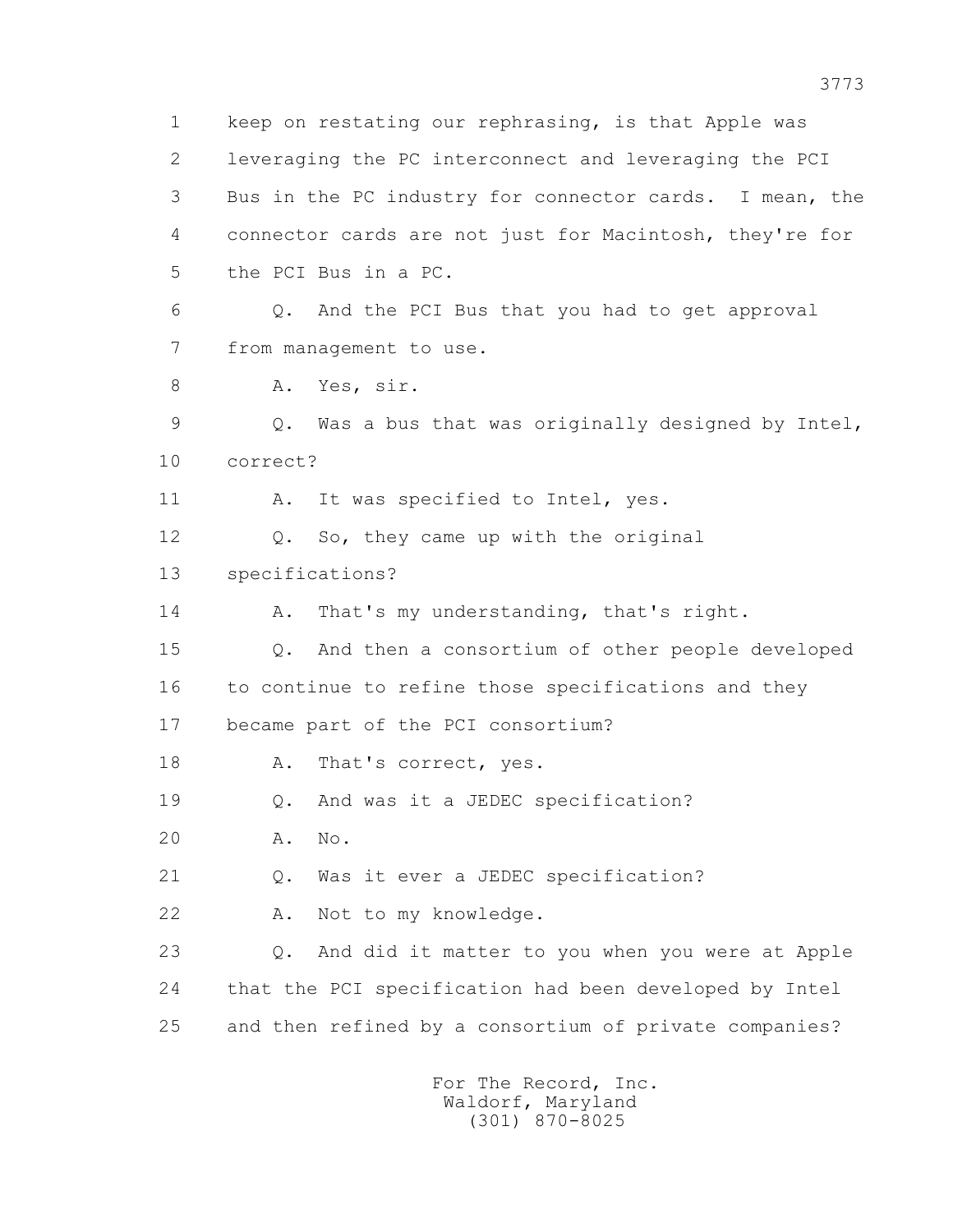1 A. It was important to me at the time that the PCI 2 Bus was part of an open standards body. 3 Q. And it was important to you at the time that you 4 would also have inneroperability for a lot of products 5 with that bus, correct? 6 A. That's correct. 7 Q. And when you went to get management approval at 8 Apple, who did you go? 9 A. A gentleman by the name of Eric Haslem 10 [phonetic]. 11 Q. And was that as high as you had to go? Did you 12 have to go to -- was Mr. Skully in charge of Apple at 13 the time? 14 A. Yes, Mr. Skully was in charge of the company, 15 and I never personally talked to Skully about that 16 decision. Whether Eric Haslem did or not, I have no 17 knowledge. 18 0. You described earlier the PCI consortium as 19 something that you wanted to be part of the inner 20 sanctum. Do you recall that? 21 A. Yes, sir. 22 Q. And your concern during the time you were at 23 Apple was that if you weren't part of that consortium 24 that the group might do things that were contrary to 25 your competitive interests, correct? For The Record, Inc.

 Waldorf, Maryland (301) 870-8025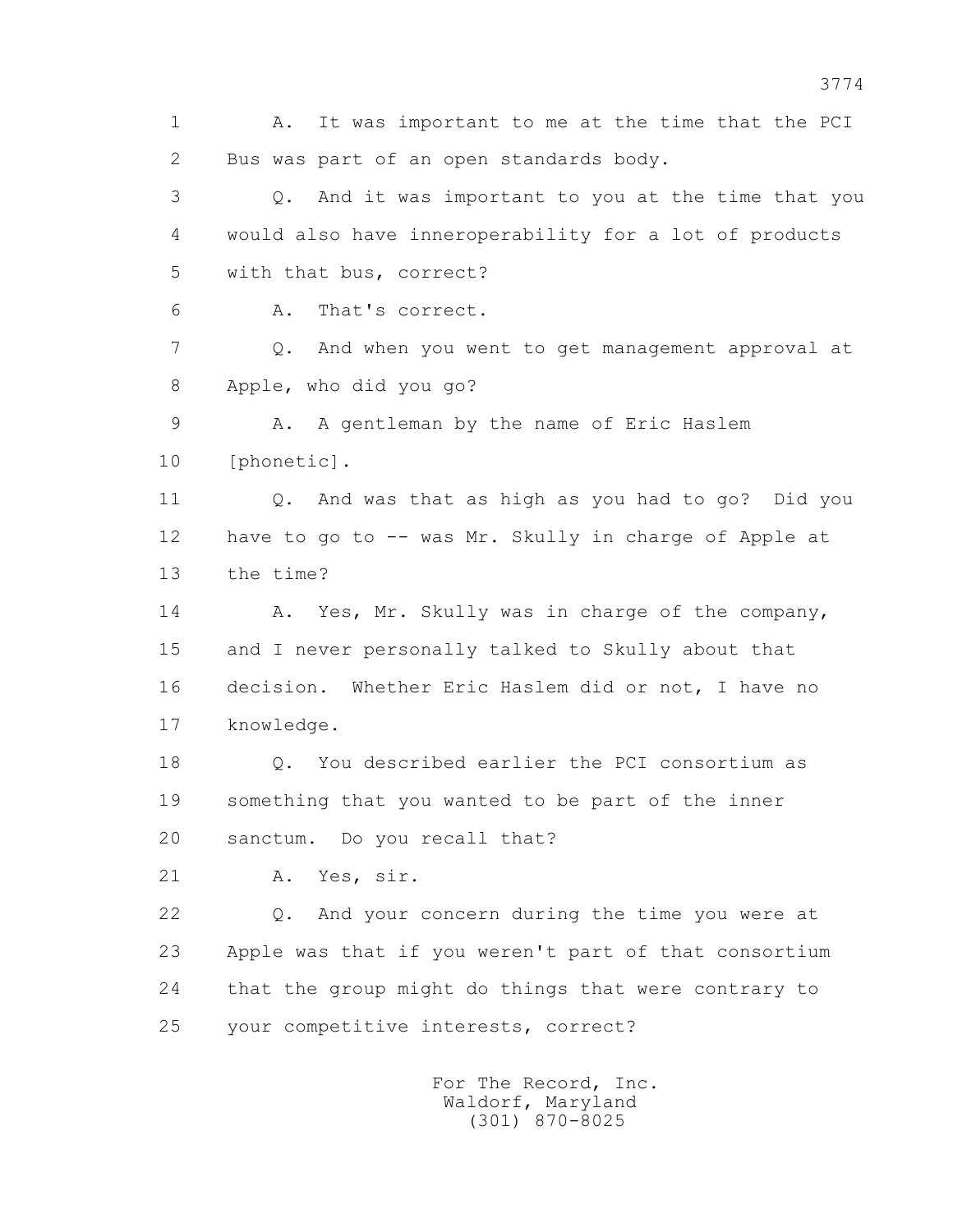1 **A.** Yes.

 2 Q. One of the things that you were afraid was that 3 they would know things about the design or specification 4 before you would? 5 A. Yes. 6 Q. And when you agreed with Rambus to license the 7 Rambus technology, did you get access to all of that 8 technology? 9 A. Define "all that technology," please. 10 Q. If I can approach. 11 JUDGE McGUIRE: Yes. 12 BY MR. STONE: 13 Q. You told us earlier that Rambus gave you what 14 you needed to plug into the north bridge design so that 15 the interface with the Rambus DRAM would work, correct? 16 A. Yes. 17 Q. And they provided you with that technology, 18 correct? 19 A. Yes. 20 Q. In the form of essentially drawings or a 21 computer data that could be used in the design, right? 22 A. Yes. 23 Q. And you also understood that that information 24 had been made available to Intel, correct? 25 A. Yes.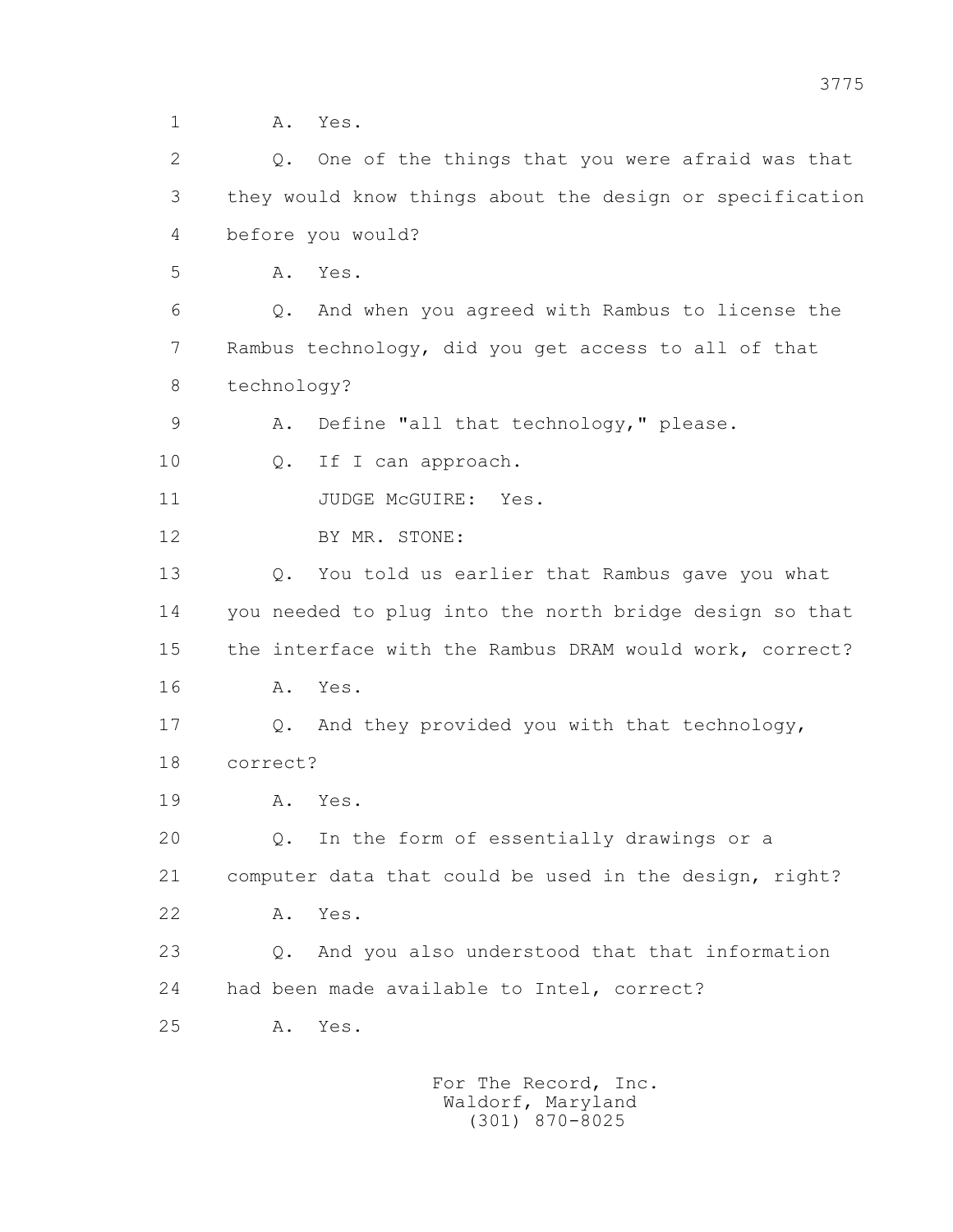1 Q. And between AMD and Intel, that accounts for, 2 what, 90 percent of the microprocessor market?

3 A. Yes.

 4 Q. So, did you understand at the time that the two 5 players in the microprocessor market both had access to 6 the Rambus technology that they needed to design north 7 bridge portions of the chipset to work with the RDRAM 8 product?

 9 A. I understood that Intel -- actually, I didn't 10 know that Intel had, I made that -- Rambus would not 11 tell me precisely what was given to Intel, so it's hard 12 for me to tell you what Intel had, and the concern that 13 I had was always that Intel had more than I did.

14 0. You were concerned that Intel might have more 15 than you and you were concerned that Intel might somehow 16 be paying less for it than you were?

17 A. Yes, sir.

 18 Q. And the concern that Intel might be getting a 19 competitive advantage over you was a big worry?

20 A. It was a worry, yes.

 21 Q. And one of the reasons you wanted to go out and 22 support what you called Team DDR was that you wanted to 23 have a product where you were part of the inner sanctum? 24 Correct?

25 A. No, the real reason I went with DDR, quite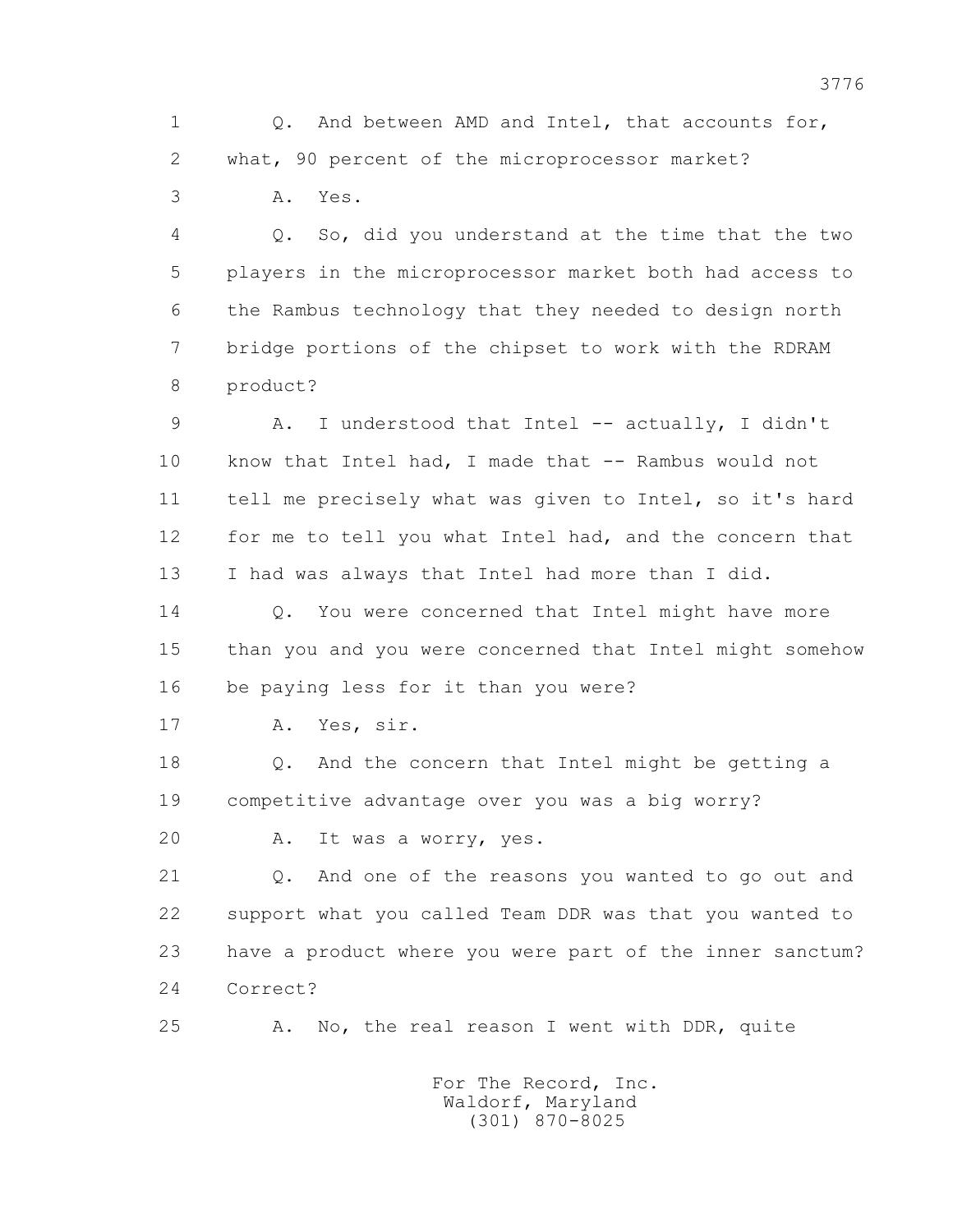1 frankly, was I really believed that Rambus was going to 2 fail in the market. 3 Q. You believed they were going to fail in the 4 market? 5 A. Yes. 6 Q. And that was based on the information that you 7 got that we heard about earlier from the memory 8 manufacturers, the chipset manufacturers, and your 9 people internally? 10 A. Yes, sir. 11 Q. And the memory manufacturers shared with you 12 their projections for volume, correct? 13 A. Um-hmm. 14 JUDGE McGUIRE: I didn't hear that answer, Mr. 15 Heye. 16 THE WITNESS: Yes, sir. 17 JUDGE McGUIRE: Okay. 18 BY MR. STONE: 19 Q. And their roadmaps? 20 A. Yes, sir. 21 Q. And you told us earlier that you didn't think 22 that the memory manufacturers would ever share their 23 roadmaps with each other, correct? 24 A. I would -- I had I said that the memory roadmaps 25 were not the -- I do not believe that the memory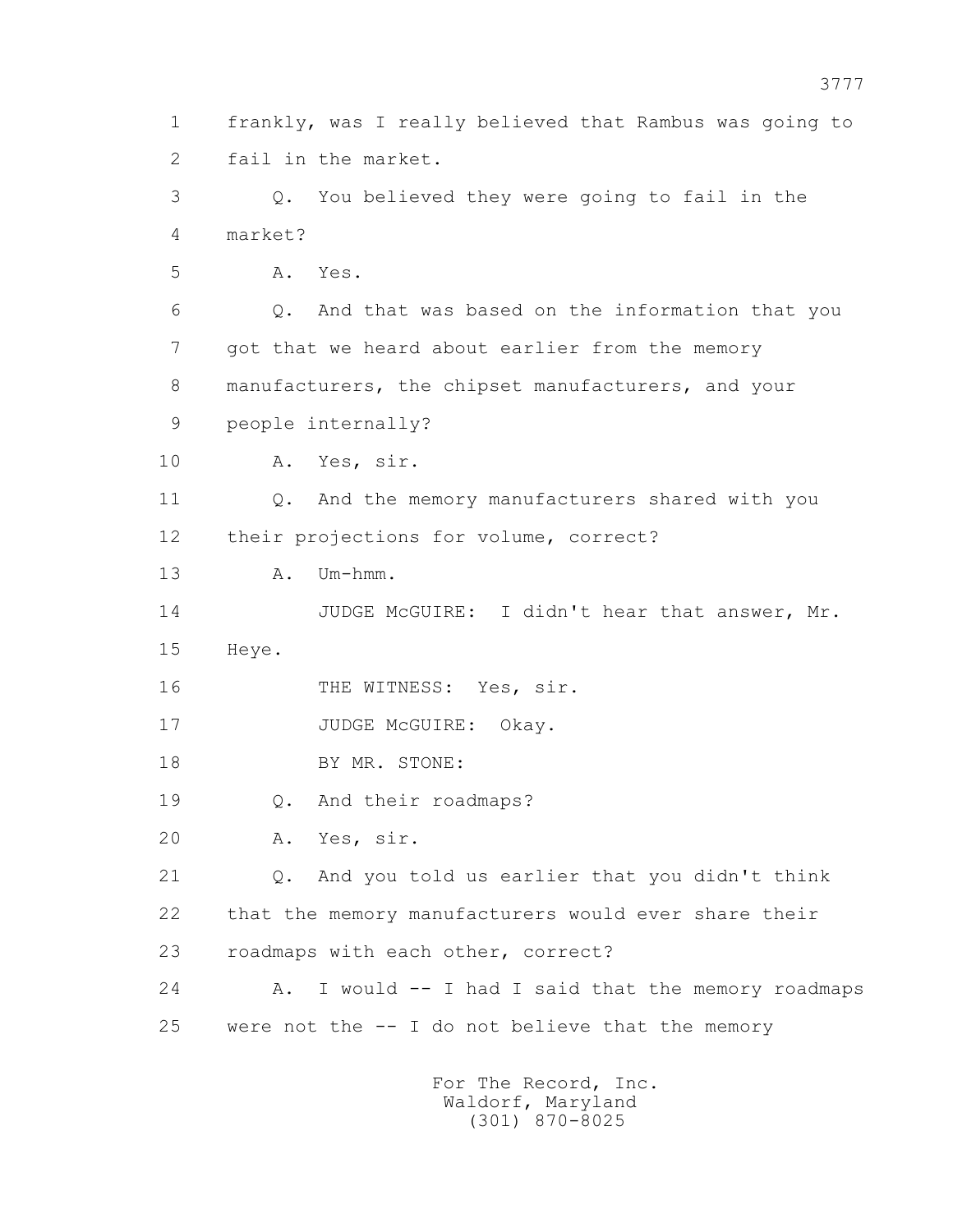1 manufacturers would show the level of detail and 2 specificity of their roadmaps that they shared with me 3 to the general public. All had roadmaps on the web pages 4 so of course the roadmap is out there in the public 5 domain, but the level of detail that they were sharing 6 with AMD was greater than the public statements.

 7 Q. And you didn't think that the DRAM manufacturers 8 would get together and share cost information either, 9 did you?

10 A. Again, it's all the level and degree. I knew 11 that there were manufacturers -- it's all degree. First 12 of all, I have no idea what DRAM manufacturers' state of 13 mind are, so that's the short answer, I just don't know. 14 0. And earlier when you told us that you understood 15 that the memory manufacturers were competing with each 16 other, you don't know whether or not the memory 17 manufacturers, in fact, have agreed on certain things, 18 do you?

 19 MR. ROYALL: Your Honor, I object to this on 20 relevance grounds. The witness had mentioned something 21 about why he chose to meet with memory manufacturers on 22 an individual basis, he did not get into the sorts of 23 issues that Mr. Stone is now attempting to probe in his 24 cross examination.

25 JUDGE McGUIRE: Mr. Stone, response?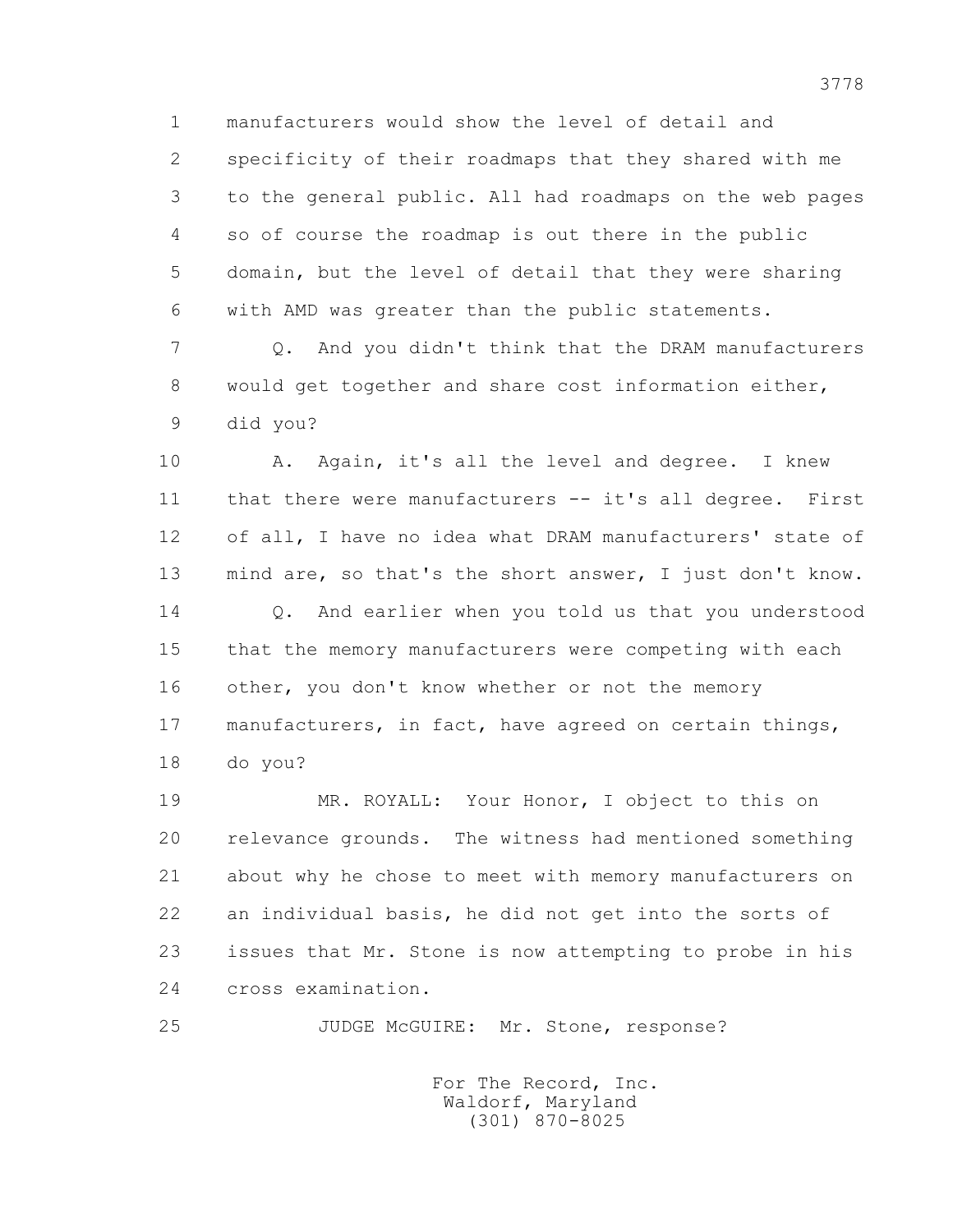1 MR. STONE: Yes, Your Honor. The witness has 2 said that he views the market as competitive. He has no 3 foundation or basis for saying that. I want to bring 4 out that he doesn't know whether they're competing or 5 whether they're conspiring. I don't expect that he 6 knows either way, but his testimony shouldn't stand that 7 he uses them -- 8 JUDGE McGUIRE: Overruled, Mr. Royall, I will 9 hear the question. 10 THE WITNESS: I'm sorry. 11 BY MR. STONE: 12 Q. Do you have the question in mind? 13 A. Please rephrase it, please. 14 Q. Let me see if I can ask it this way: You don't 15 know, do you, Mr. Heye, whether memory manufacturers 16 have gotten together and agreed on anything that might 17 impact the sale of memory products one way or the other? 18 A. That's correct, I don't know first hand that to 19 be true. 20 Q. Was there a K-7 product or an Athlon product 21 known as the XP? 22 A. Yes. 23 Q. And what was distinguished that from other 24 Athlon products? 25 A. Let's see, the XP had -- I believe that's when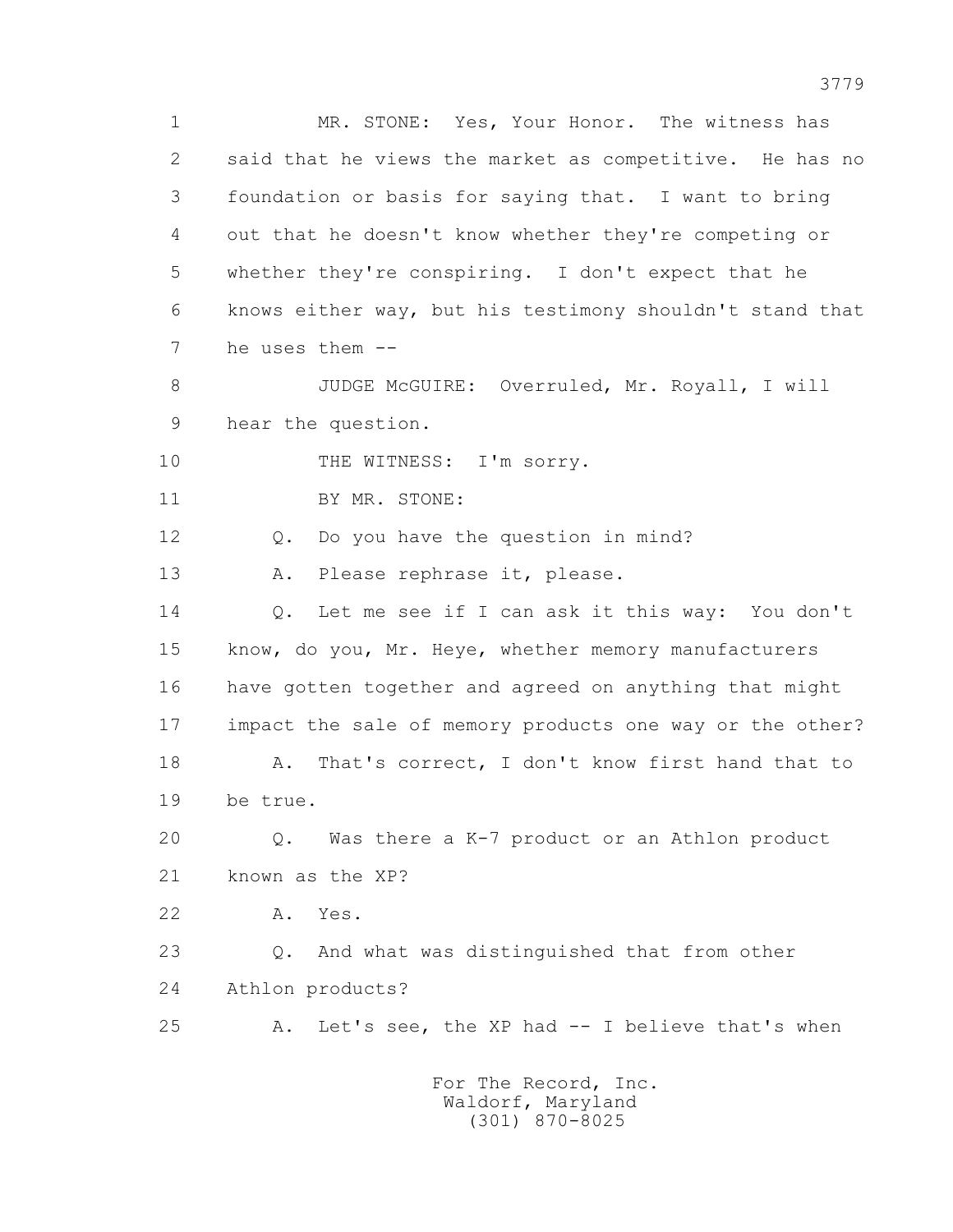1 we first came out with 333 megahertz front side bus, I 2 think that's the most distinguishing factor. It had a 3 333 front side bus -- I mean, one of the biggest 4 differences on the XP was that it is a first-time we 5 changed our nomenclature from megahertz to model 6 numbers, so that was the way we -- that was the way we 7 measured our performance change in the XP.

8 Q. And what memory would the Athlon Xp port with? 9 A. DDR.

 10 Q. And was that a chipset designed by AMD? 11 A. When XP came out, there were chipsets from AMD, 12 VIA, I think SiS and I believe nVidia at that time, all 13 had DDR memory. I'm not sure about nVidia, they have 14 memory today, I'm not sure when that came out.

 15 Q. The RDRAM product that you signed the license 16 agreement with Rambus to license their technology, you 17 knew at the time that that was not standardized by 18 JEDEC, correct?

19 A. Rambus, yes, I knew that.

 20 Q. And you were -- you made some effort to become 21 involved in ADT. Is that right?

22 A. Yes.

 23 Q. And you knew that at the time you were trying to 24 become involved in ADT that they were working outside of 25 JEDEC?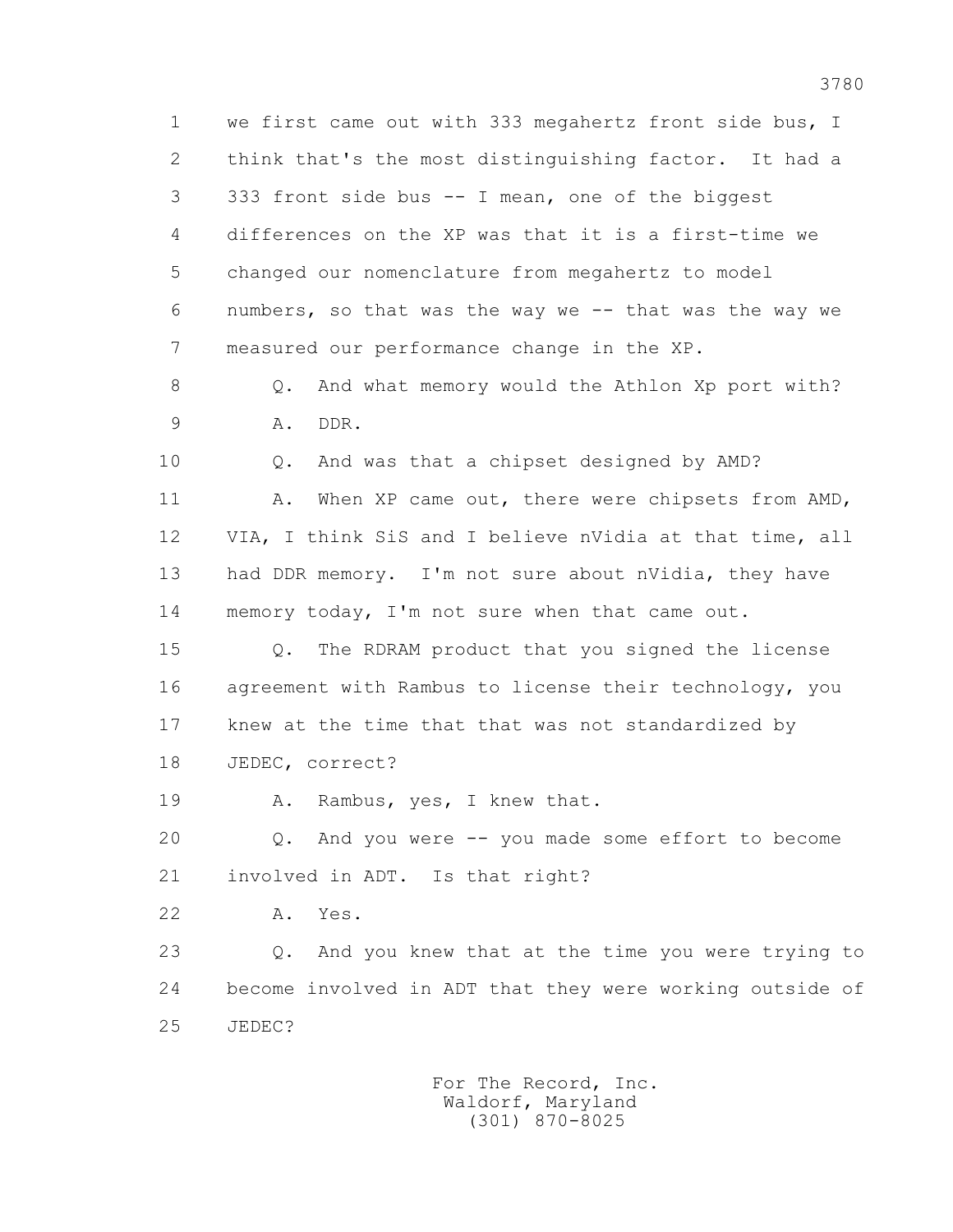1 A. Yes, sir.

 2 Q. And you knew at the time that you were at Apple 3 that much of the Apple system was proprietary to Apple 4 and not standardized by JEDEC, right? 5 A. Absolutely. 6 Q. And the microprocessor that is designed by AMD 7 today, it's proprietary to AMD, isn't it? 8 A. Yes. 9 Q. It's not standardized by anyone? 10 A. It's proprietary. 11 0. And it's covered by AMD patents? 12 A. And a cross patent license, yes, and a cross 13 patent license. 14 0. And if Intel, for example, tried to come out 15 with an identical version of the microprocessor that AMD 16 is selling today, that is something that you would think 17 they are not entitled to? 18 A. That gets down to the fact that we have a cross 19 patent license with Intel and I am not an expert on that 20 license, so I am the wrong person to have on the stand 21 with respect to that question. 22 Q. I'm not going to push that if you don't know the 23 answer. You told us earlier that the reason why you

24 switched from producing Intel compatible

25 microprocessors, correct?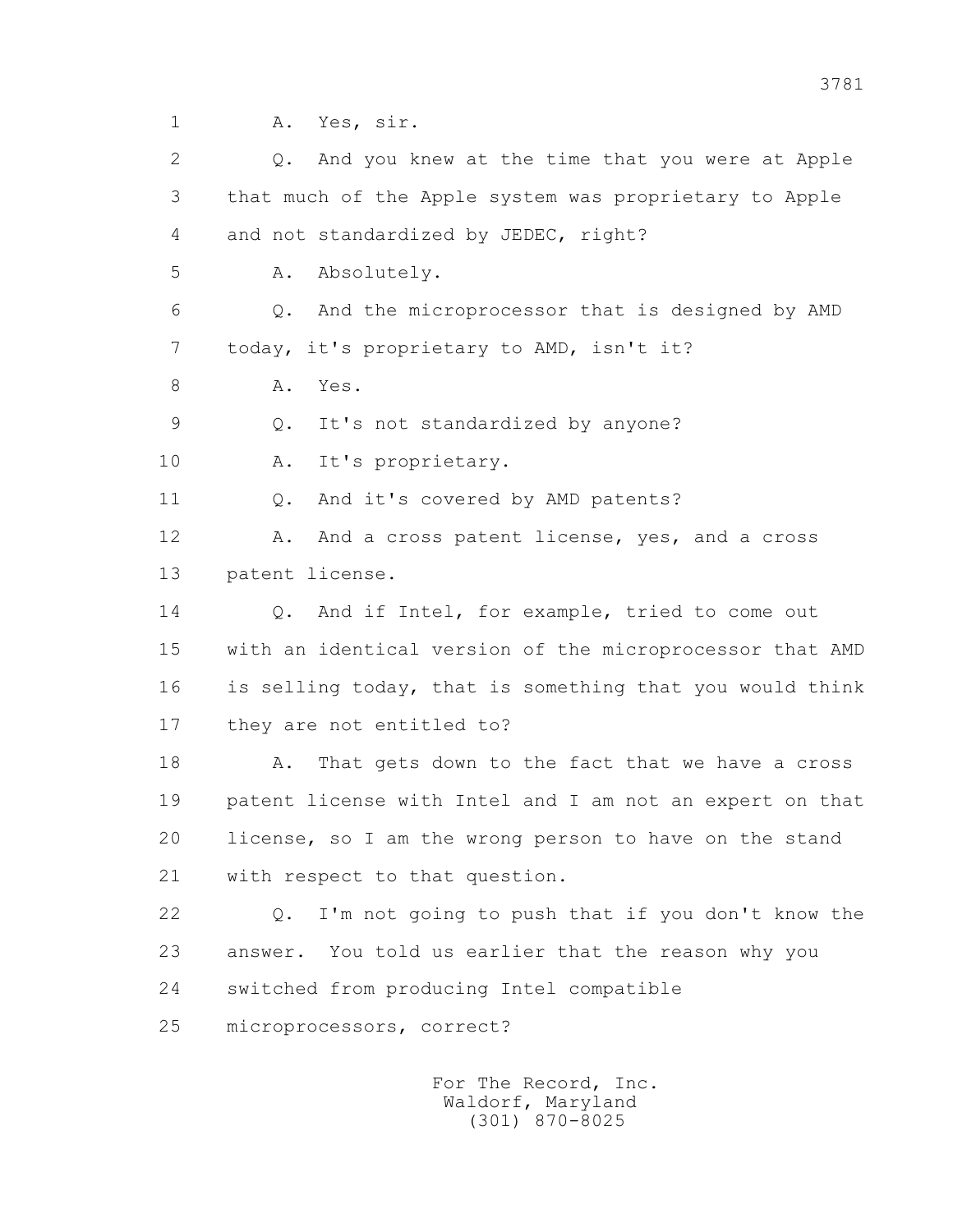1 A. We have to be real clear on the English on that 2 one. 3 Q. If I can go back and if I can approach and just 4 point you to this. 5 JUDGE McGUIRE: Yes. 6 BY MR. STONE: 7 Q. I think when we were talking on Mr. Royall's 8 examination of you about the K-6 as a product that was 9 or was not one that could be just put into a motherboard 10 in place of an Intel microprocessor. 11 A. That's correct. 12 Q. It could be? 13 A. The K-6 could be. 14 Q. Okay. And so what I'm saying, I'm probably 15 using the words compatible the wrong way. 16 A. Yes, you're making that -- again, the K-7 front 17 side bus was not compatible with the Intel front side 18 bus at the time, whereas the K-6 was, correct. 19 Q. And the reason AMD moved to the use of a front 20 side bus that was not compatible at Intel, was because 21 of patent litigation and other intellectual property 22 litigation with Intel, correct? 23 MR. ROYALL: Objection, Your Honor, I believe 24 this misstates the witness' prior testimony and there's 25 no foundation for it.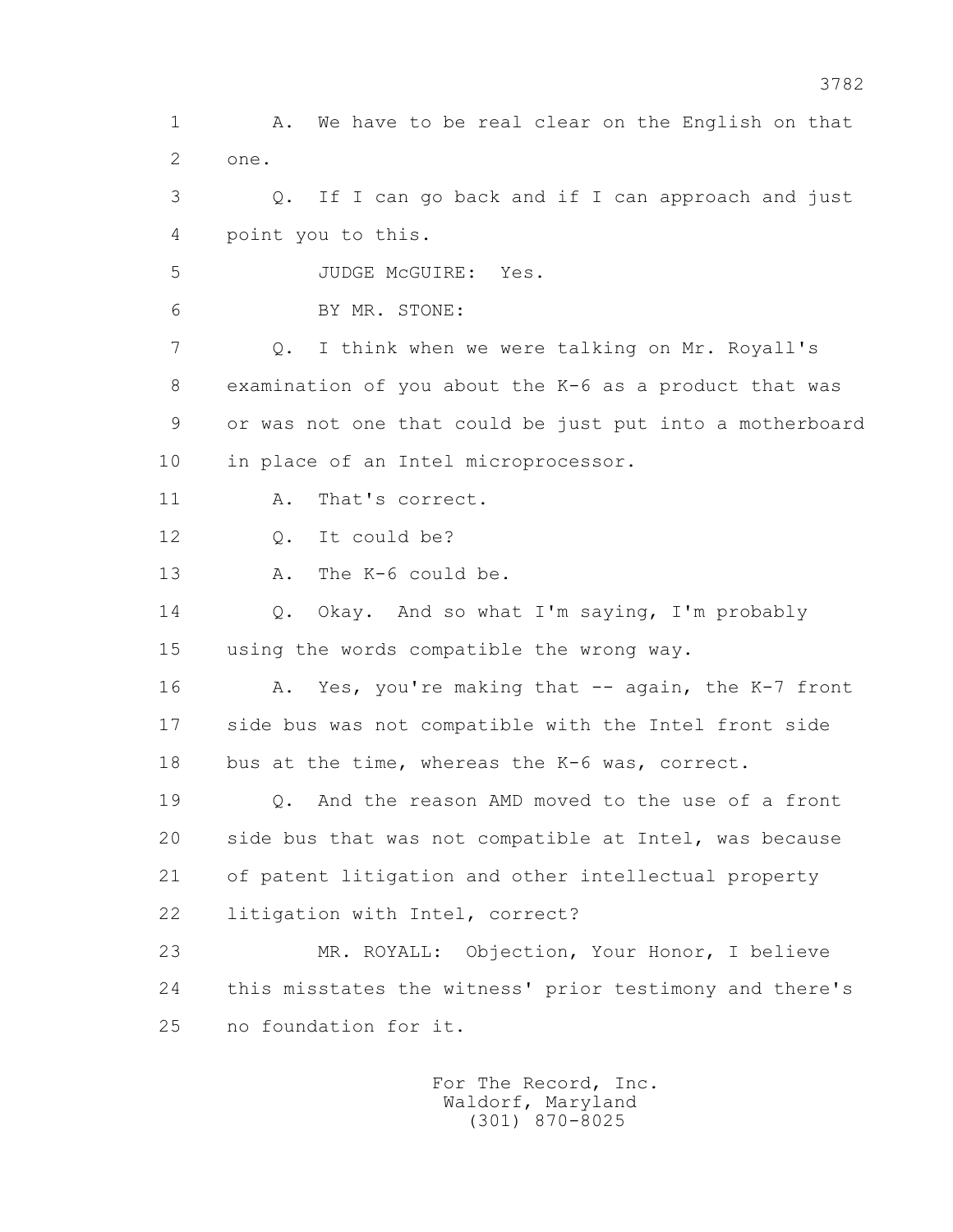1 BY MR. STONE:

 2 Q. Sure, let me -- I don't mean to misstate, let me 3 just ask. Why was it, to your knowledge, if you know, 4 that when AMD went from the K-6 to the K-7, they went to 5 a front side bus which was not compatible with Intel's? 6 A. It had to do with our cross patent license. I'm 7 not sure there was any litigation involved. I mean, we 8 had a -- it was a license negotiation and part of that 9 negotiation was that the requirement was that we could 10 no longer use the Intel front side bus in our 11 microprocessors. 12 Q. Okay. Let me show you -- well, let me ask this: 13 So, when you went to the front side bus that was no 14 longer Intel compatible, you had to go around and 15 persuade vendors to manufacture products that would work 16 with your microprocessor. 17 A. Yes, sir. 18 Q. And that was the first big challenge you faced 19 when you got to AMD? 20 A. Yes. 21 Q. And you had to get one of the chipset 22 manufacturers, in fact, to manufacture for you by 23 agreeing you would keep their identity secret and 24 wouldn't let anybody know that they were manufacturing 25 for you, correct?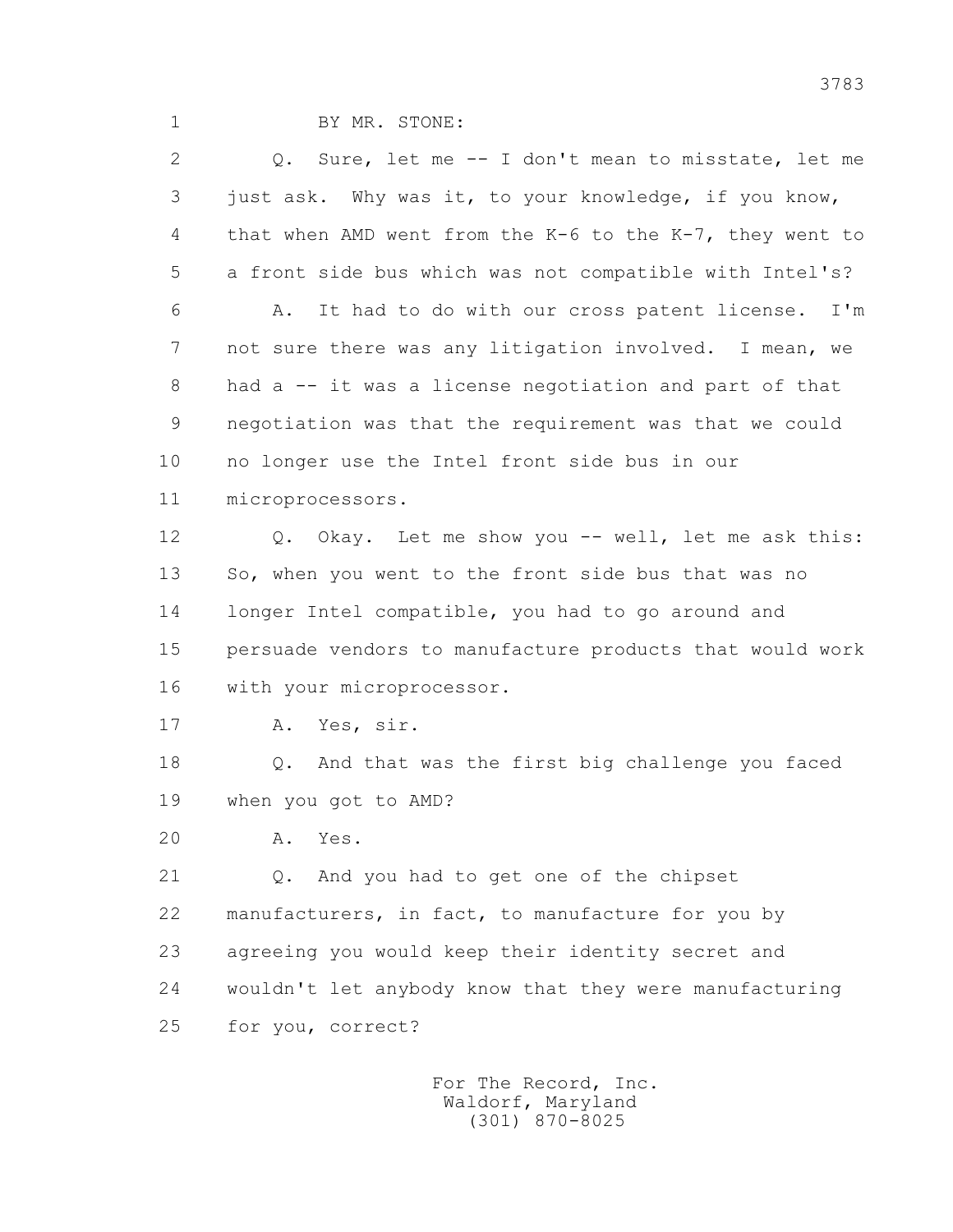1 A. Chipset, no.

2 Q. Motherboard?

3 A. The motherboard, that's true.

 4 Q. Let me show you, if I can, a couple of documents 5 on the ADT issue that you were asked about earlier.

6 May I approach, Your Honor?

7 JUDGE McGUIRE: Yes.

8 BY MR. STONE:

9 Q. Let me show you RX-1879.

10 A. Thank you.

 11 Q. And if you can bring up whatever you can of the 12 header part of this. Do you see at the top that this is 13 a email that bears the date of August 17th, 2001 and

14 it's addressed to Levi Murray and Richard Heye?

15 A. Yes, sir.

 16 Q. And Levi Murray is someone who works with you, 17 correct?

18 A. Yes, sir.

19 0. And who is it from?

20 A. Quddus Mian.

 21 Q. I was hoping that you could pronounce it and I 22 could avoid it.

23 A. No.

24 Q. Mian Quddus?

25 A. I'll take your word for it.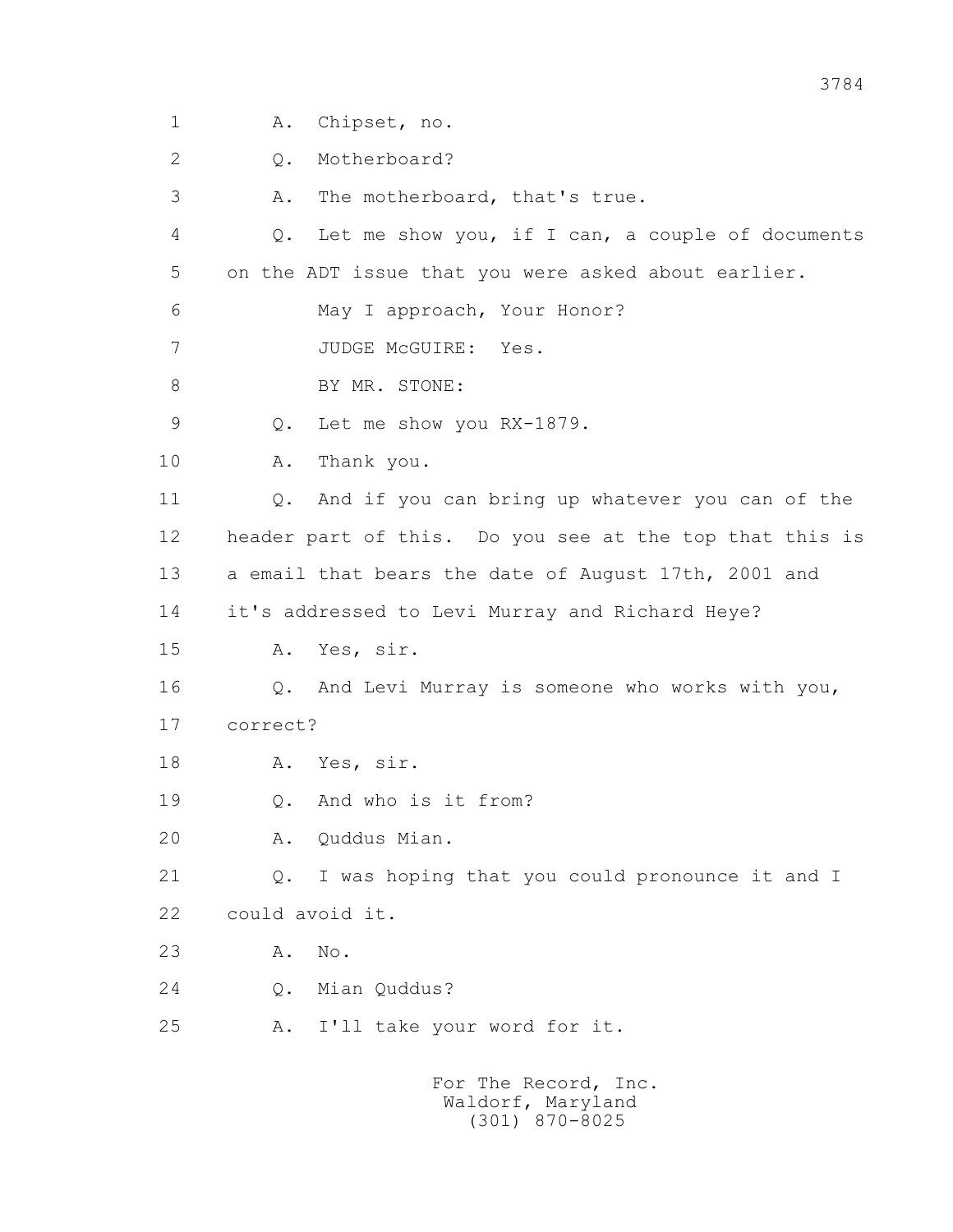1 Q. What I want to direct your attention to is it 2 refers down below, if we can go back to the document, 3 there's a heading, Attendees.

4 A. Yes.

 5 Q. And it shows, Attendees, AMD, Richard Heye, Levi 6 Murray and Samsung, that's what SSI stands for, right, 7 Samsung?

8 A. Yes.

 9 Q. Dieter Mackiewicz and Mian Quddus. Anyway, we 10 see the names.

11 A. Sure, I see the names.

 12 Q. And right under the summary, if you could go to 13 the summary and just pull up that first paragraph under 14 summary. It reports in this email that "Richard Heye 15 stated that AMD has about 25 percent of the CPU market 16 and their target is to be approximately 30 percent 17 soon." Is that a correct statement of what you would 18 have said or did say about AMD's market share in August 19 of 2001?

20 A. Yes.

 21 Q. And then help me just reconcile that with the 22 numbers you gave us earlier that AMD's market share I 23 think you told us earlier was over desktops and mobile 24 about 17 percent.

25 A. Right. So, my comments would have been in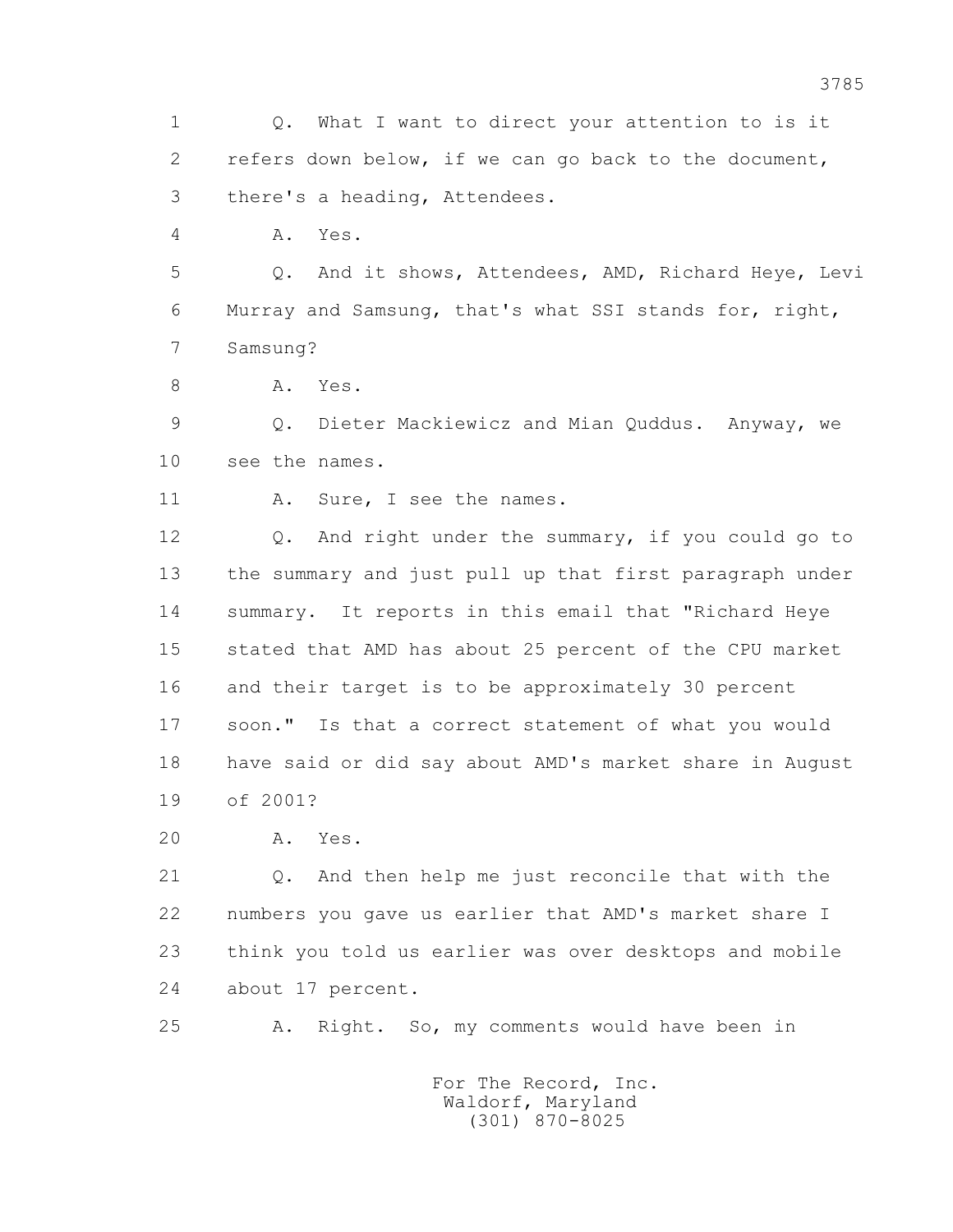1 reference to desktop, although they didn't capture the 2 desktop in their summary. And the only thing, too, was 3 I was being a bit bullish, AMD can get about as high as 4 20 percent desktop and it has gotten down to about 15 5 percent now. So, I was being somewhat rounded to 25 6 percent. I wasn't sworn to -- I was being a bit 7 aggressive in my salesmanship.

8 O. Okay.

 9 A. And our goal was to get to 30 percent, although 10 we didn't hit that target, our goal was 30 percent, but 11 we're not there yet.

 12 Q. So, what has happened since 2001 is your share 13 of the desktop market has dropped from where it was 14 then?

 15 A. It's gone from about, like I said, I haven't 16 memorized the quarterly numbers. We were about -- the 17 highest we've been is 23 percent, and this quarter was 18 19 percent, and that's a little on the low side. We're 19 about 20 percent, maybe plus or minus a percent for the 20 last couple of quarters.

 21 Q. And what I want to focus on is it also reports 22 that since Intel is part of ADT, they have a competitive 23 advantage over AMD."

24 A. Yes.

25 Q. And that was your view in 2001, correct?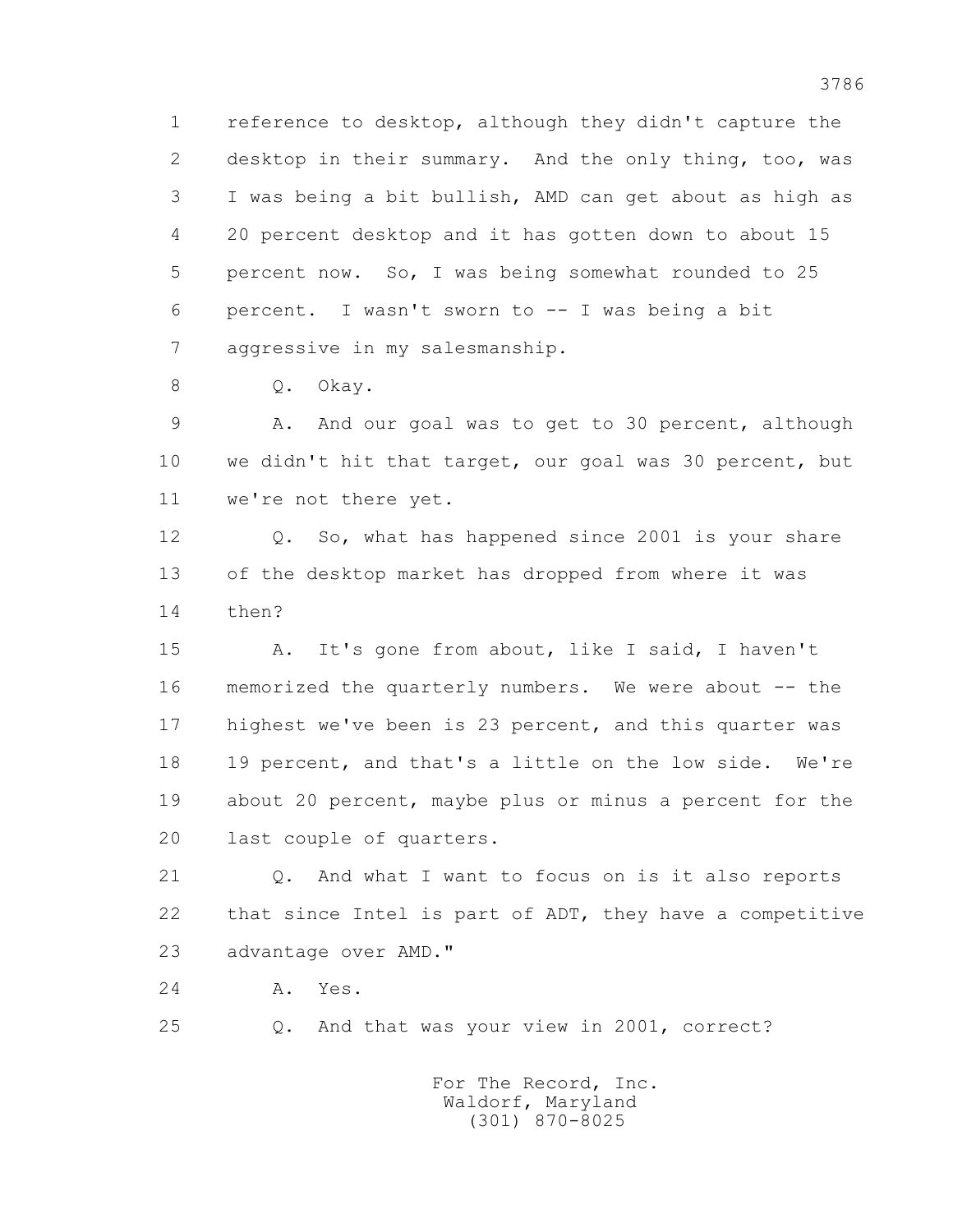1 A. Absolutely.

 2 Q. And that's why you made a strong effort to get 3 into ADT as a developer, right? 4 A. Yes. 5 Q. And you wanted to -- they finally let you on the 6 board, did they, or not? 7 A. No. Never did. 8 Q. Never let you in? 9 A. No. 10 Q. One other document I want to show you with 11 respect to ADT, if I can, and this is RX-2106. 12 May I approach, Your Honor? 13 JUDGE McGUIRE: You may. 14 BY MR. STONE: 15 Q. And you'll notice this document talks about an 16 ADT meeting with Intel, and it shows certain attendees 17 and not you. Do you see that? 18 A. Yes. 19 MR. ROYALL: Well, Your Honor, if I can 20 interject, I would ask that Mr. Stone, before he asks 21 any questions about this, establish a foundation that 22 this witness has seen this document before. Otherwise, 23 I don't think it's appropriate to be asked about it 24 along the lines of what I understand the questions have 25 been recently.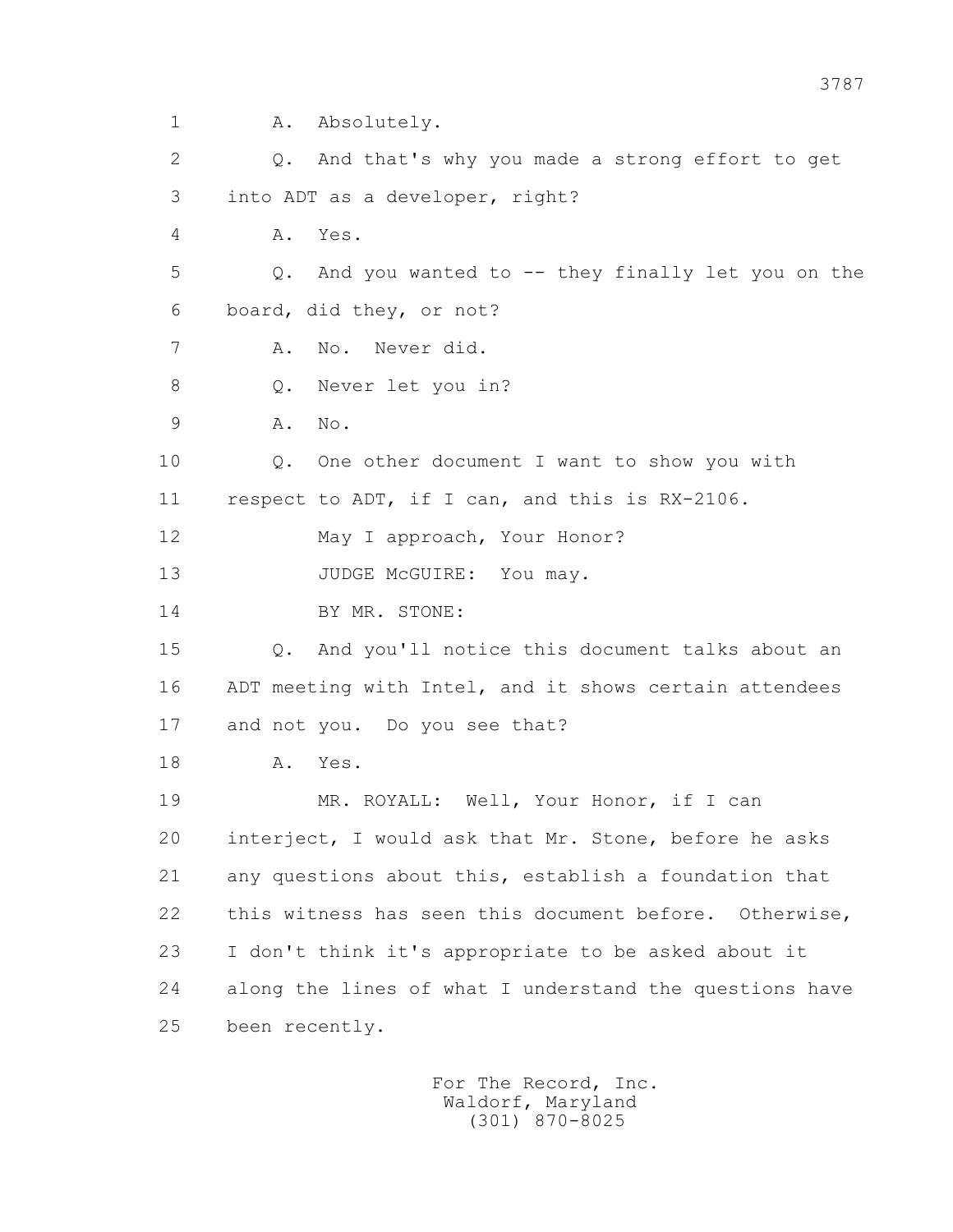1 JUDGE McGUIRE: Lay a foundation, Mr. Stone. 2 BY MR. STONE: 3 Q. I will, Your Honor. 4 And you'll notice that it's addressed to 5 distribution. 6 A. Yes. 7 Q. But there's no distribution list attached to 8 this document. 9 A. Yes. 10 Q. At least I couldn't find one. Is this a 11 document that in the ordinary course at AMD you would 12 have seen? 13 A. Well, I've got to read it a little more. I 14 mean, in general, Levi had gone to dozens and dozens of 15 meetings that I didn't always get the minutes. 16 Depending upon the comment and what they wanted me to 17 see, they could have sent it to me. Let's put it this 18 way: I don't have a recollection of reading this 19 document. I'm not saying I never got it, I just don't 20 remember reading it. So, I would have to make a 21 judgment of whether they sent it to me based on the 22 content. 23 Q. Based on its content, can you tell whether it's 24 something that your best recollection is that you saw? 25 A. You've got to give me a few minutes to read the For The Record, Inc.

 Waldorf, Maryland (301) 870-8025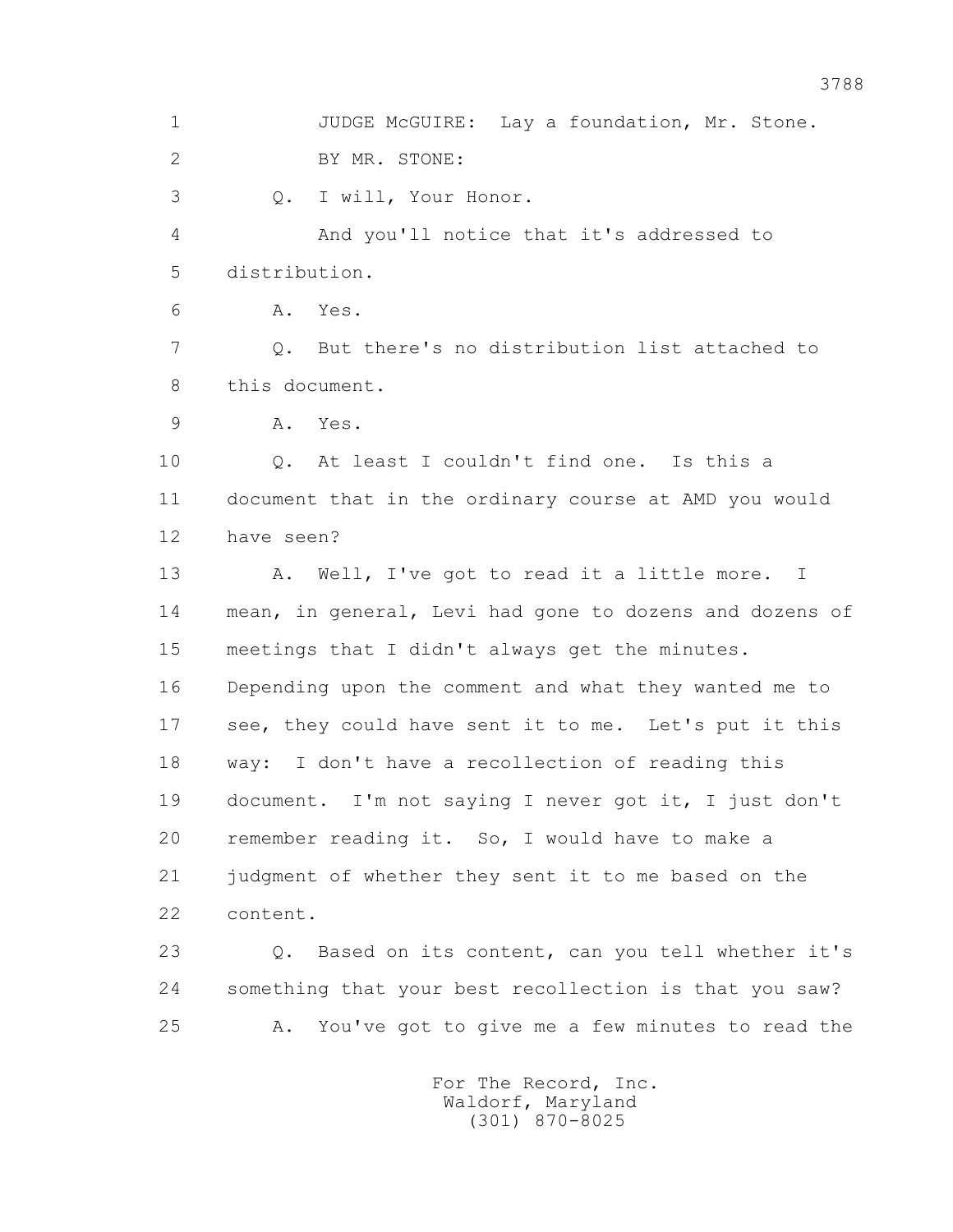1 thing.

2 0. Sure, whatever time you need.

 3 A. Can I ask who sent this memo? There's no from 4 either.

 5 Q. I don't know. It was produced to us by AMD. 6 You'll notice the AMD-0137 number.

7 A. Yes.

8 Q. But I can't tell you beyond that.

9 A. Okay.

 10 Q. Is that jogging your recollection at all, Mr. 11 Heye?

 12 A. Well, let me get back, to answer your question 13 is this something that they would have sent me, this is 14 a -- I'll give it a 50/50, something they could have 15 sent me. Something out of the -- it's not so mundane 16 where if they sent it to me -- it's not something so 17 mundane that would be sent to a vice president. At this 18 level ADT stuff, they may have sent it to me,

19 absolutely.

 20 Q. But you don't have any recollection one way or 21 the other?

22 A. I certainly have read documents about ADT, so it 23 certainly may be a document that I have seen.

 24 Q. Independent of this document, let me ask you a 25 couple of questions.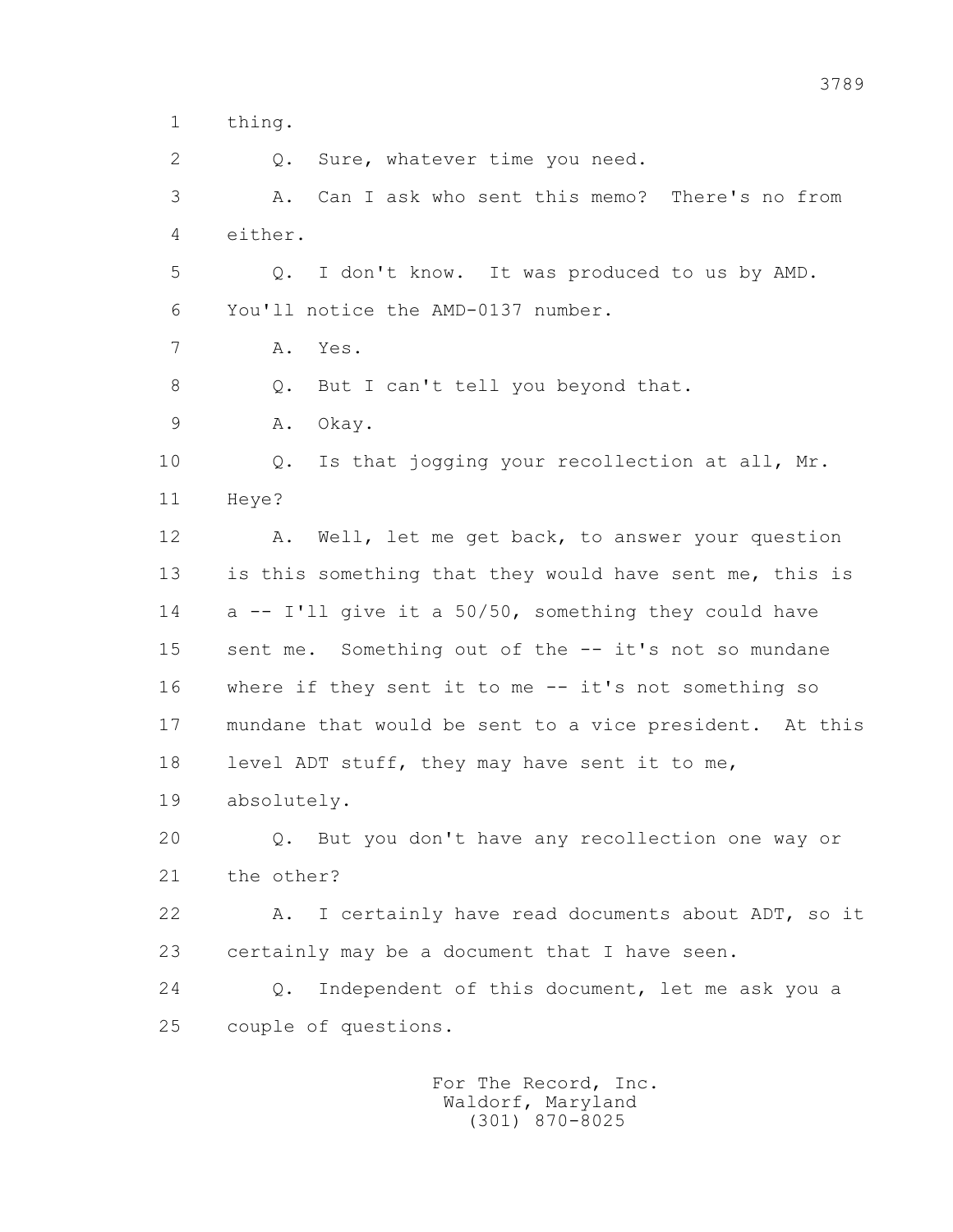1 A. Sure.

 2 Q. Was it your understanding that if -- that if AMD 3 was not permitted to join ADT.

4 A. Correct.

 5 Q. And the ADT product came to fruition, that AMD 6 might be required to pay royalties in order to use that 7 product?

8 A. No, we were -- I don't have any recollection at 9 all about worrying about royalty as an issue on ADT to 10 be honest. That was not a concern.

 11 Q. And was that because at that time you viewed 12 whatever product ADT came out with as a product that 13 would be purchased to work with one of your chipsets 14 rather than you incorporating that technology into what 15 you actually manufactured, you meaning AMD?

 16 A. No. It's more complicated than you're making it 17 out to be. The memory -- I don't know if you -- if you 18 read, if I may reference the document you gave me, the 19 structure of ADT had three structures, and I don't 20 remember the names, board of directors, developers and 21 participants. And if you read how those three are 22 structured, if let's say, for example, ADT had taken off 23 AMD could have joined a developer and participant and 24 gotten actual IP and actually could have developed parts 25 that were ADT compliant and furthermore, to the best of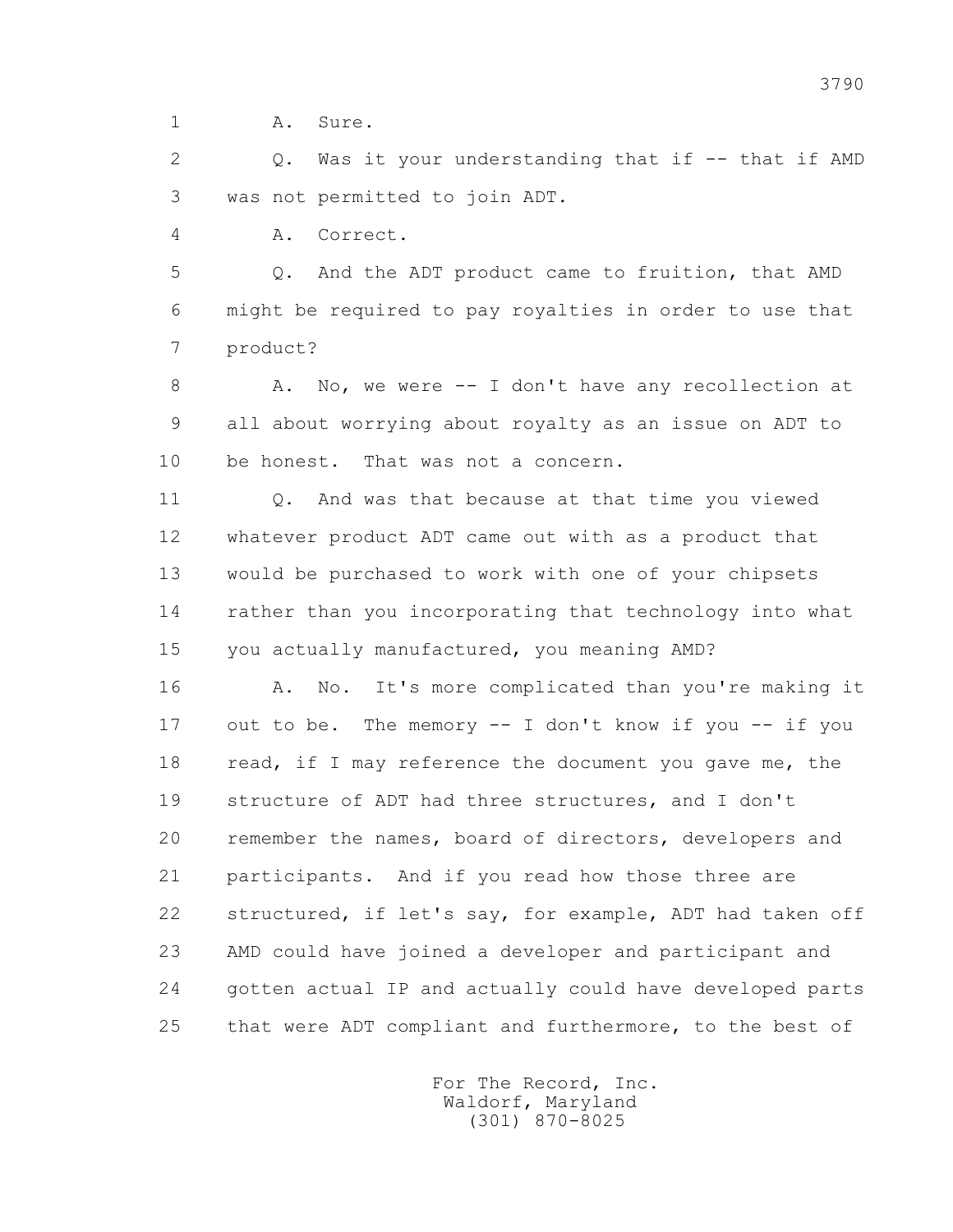1 my knowledge, and in fact he mentions here, that, you 2 know, royalties was not part of ADT, that ADT was 3 explicitly trying to get around the royalty of the 4 Rambus patent. So, I can read that if you give me just 5 one second. It said, i.e. did not like the Rambus 6 model.

7 Q. Right.

8 A. So, royalty wasn't an issue, it was time to 9 market.

 10 Q. Let me ask you if you would to just look to see 11 if it jogs your recollection, at the bottom of page 3, 12 question number 10, and the top of page 4, answer number 13 10. You'll see where it says, "Royalty bearing, license 14 to AMD versus non-royalty bearing (AMD's license) uneven 15 treatment of IP." And then the answer, on the top of 16 page 4, "Participants agree to license their technology, 17 blocking IP at no charge. Developers won't pay 18 royalties, participants could pay royalties if not 19 cross-licensed with other developers (DRAM vendors)."

 20 Does that at all refresh your recollection or 21 your understanding that one of the things that you were 22 trying to avoid that just being a participant in ADT 23 could pay royalties?

 24 A. Yes, they wanted us to be a developer is my 25 recollection, so participants, you know, for those who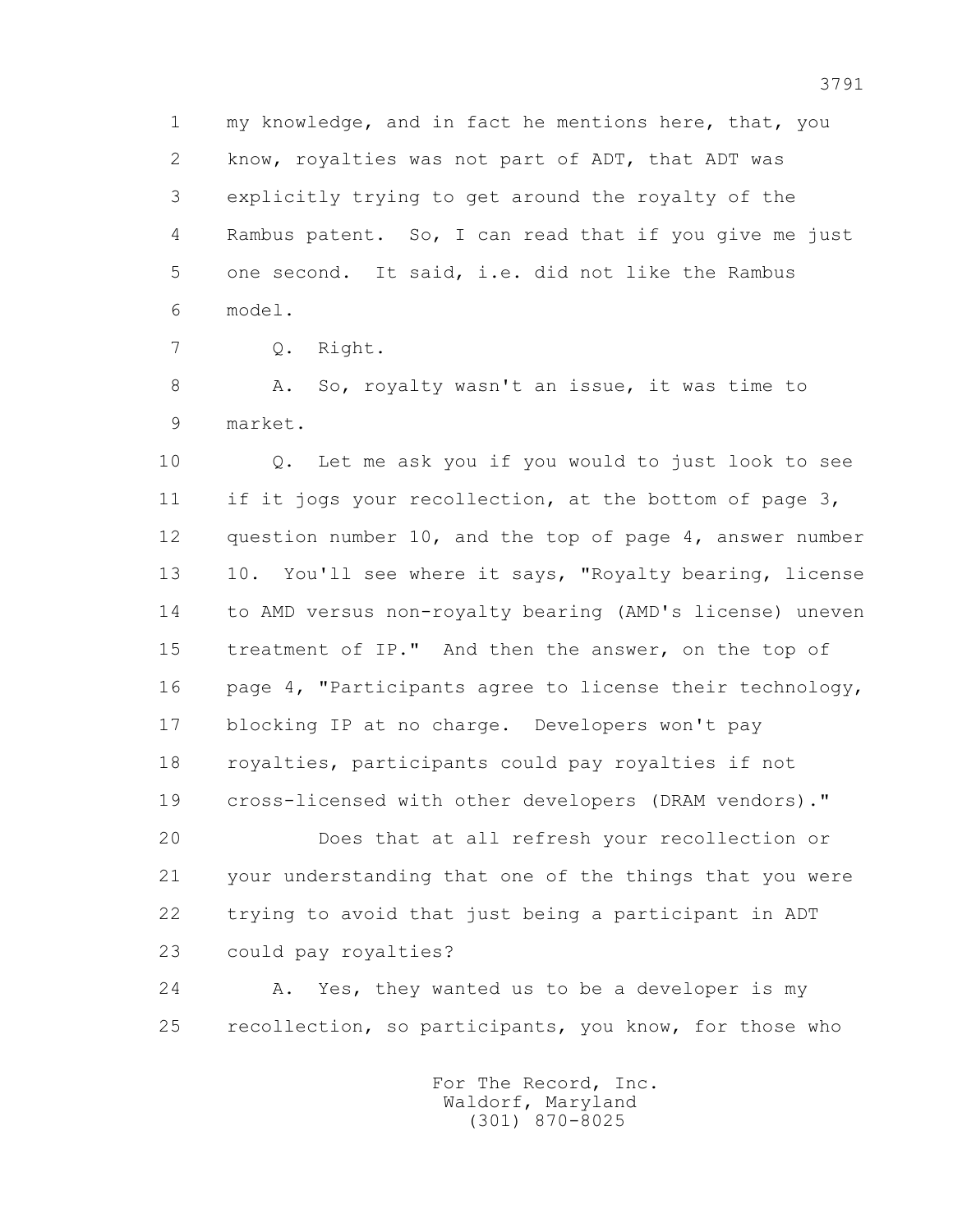1 don't have the document in front of them, board of 2 directors is the highest level, developers is the second 3 ring down and participants was the third ring down. You 4 know, we had actually been asked to join the developer 5 level, so my expectation was that in the absolute worst 6 case scenario, should ADT take place, and we couldn't 7 get into the -- I forget what it's called, excuse me a 8 moment, if we couldn't get into the board of directors, 9 we would probably have joined the developers to not 10 participate in any royalty arrangements, gotten actually 11 the IP, done the -- you know, done the ADT development 12 on our own.

 13 Q. And when you said you voted on the membership, 14 you didn't know what it was, and it had to be unanimous 15 for you to be voted in. What was the vote for which 16 status were you applying?

17 A. Board of directors.

18 Q. One last line of questions, Mr. Heye, and then 19 we'll be finished here. You told us earlier today that 20 it was the summer or fall of '98 when you made the 21 decision to go with DDR, correct?

22 A. Yes. I believe I told you that.

 23 Q. And pursuant to your license agreement with 24 Rambus, you issued a press release announcing that AMD 25 had chosen Rambus, correct?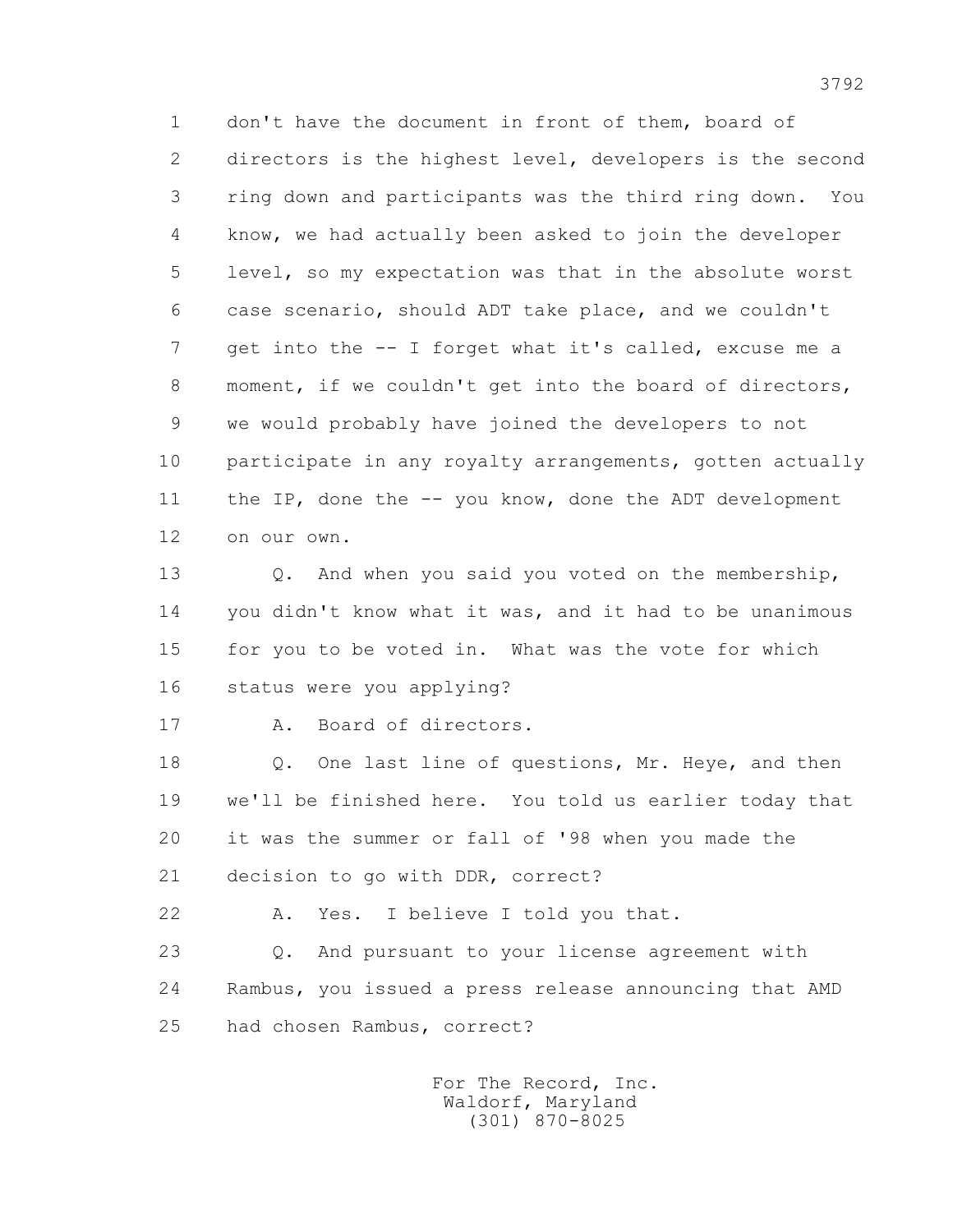1 A. Yes.

 2 Q. And that press release announcing to the world 3 that you had chosen Rambus came after or at the same 4 time that you had already decided to go with DDR, didn't  $5$   $i+2$ 

 6 A. I'm sure it was before, because we would have 7 said -- we would have done the press release when we 8 signed the contract, which was in December of '97, so 9 I'm guessing, although I don't have the press release in 10 front of me, although you may, but I'm guessing that the 11 press release would have come out within weeks of us 12 signing the agreement. You're shaking your head.

 13 Q. October of 1998 is when it came out, Mr. Heye, 14 isn't it?

 15 A. If you say so. You may have the documents to 16 back it up, I'm just explaining to you that I don't 17 recall.

 18 Q. This is a document that I pulled off the website 19 last night from AMD. Do you have it up on the screen? 20 Do you see the date on this press release, Mr. Heye?

21 A. Yes, I do.

22 Q. October 8, 1998.

23 A. Yes, I see it.

 24 Q. You announced to the world in October of '98 25 that you had chosen Rambus, correct?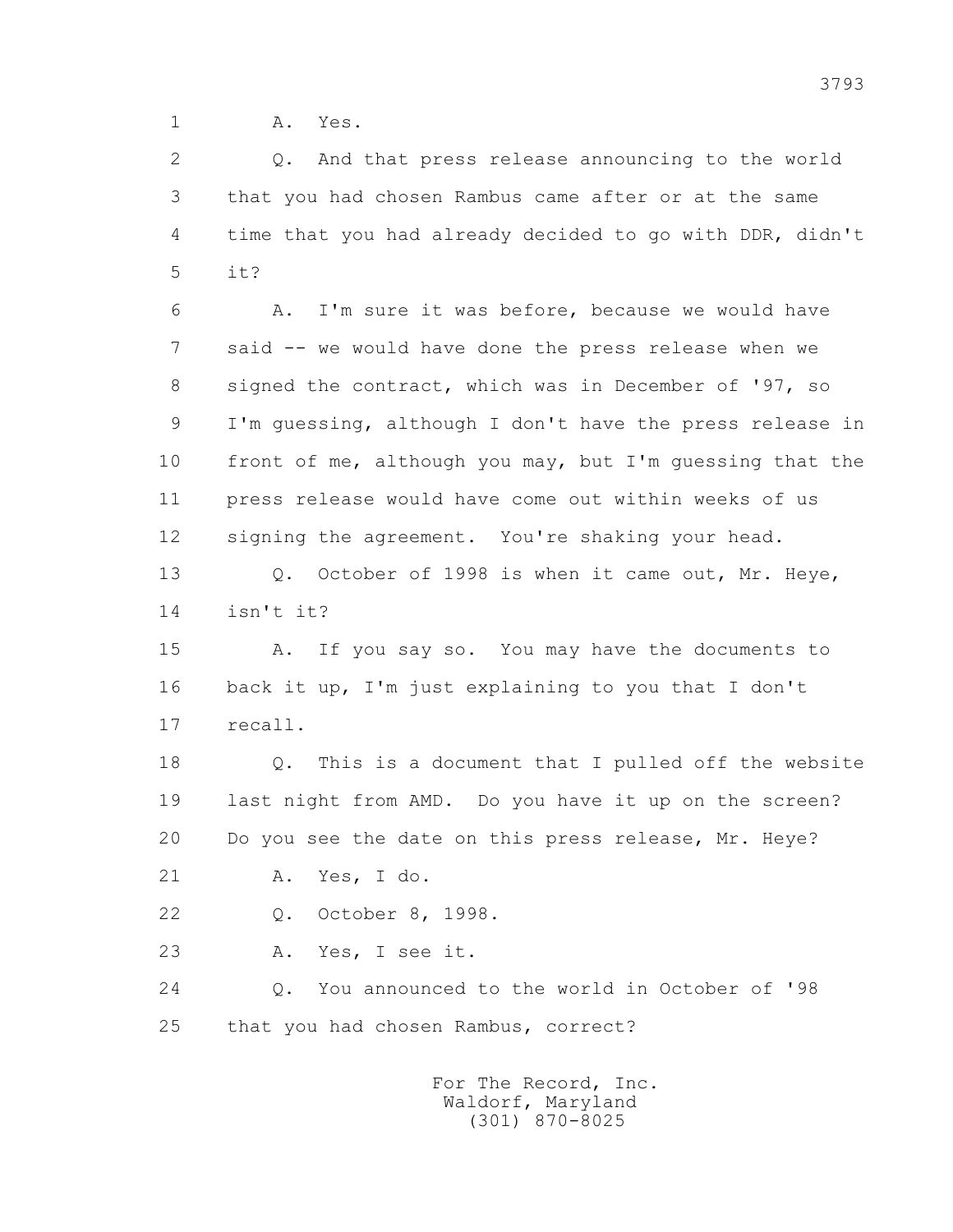1 A. That's what the press announcement says, yes. 2 Q. And you have told us time and time again today 3 under oath that in the summer or fall of '98 you had 4 already decided to go with DDR, haven't you? 5 A. Yes, I did. 6 MR. STONE: I have no further questions of this 7 witness, Your Honor, thank you. 8 JUDGE McGUIRE: Mr. Royall, redirect? 9 MR. ROYALL: If I could just have a moment, I 10 need to locate an exhibit. 11 JUDGE McGUIRE: Go ahead. 12 MR. ROYALL: I'm sorry, Your Honor, something 13 that his very last question raised prompted the need for 14 an exhibit. 15 JUDGE McGUIRE: Go ahead. 16 MR. ROYALL: That I had a hard time finding. 17 REDIRECT EXAMINATION 18 BY MR. ROYALL: 19 Q. Mr. Heye, in his questions of you just this 20 moment, Mr. Stone drew attention to the fact that you 21 have said today that from your recollection, your 22 recollection is that it was some time in the summer or 23 fall of 1998 or the fall of 1998 that you recall making 24 the decision to go with DDR as opposed to RDRAM. Do you 25 recall that question of you just now?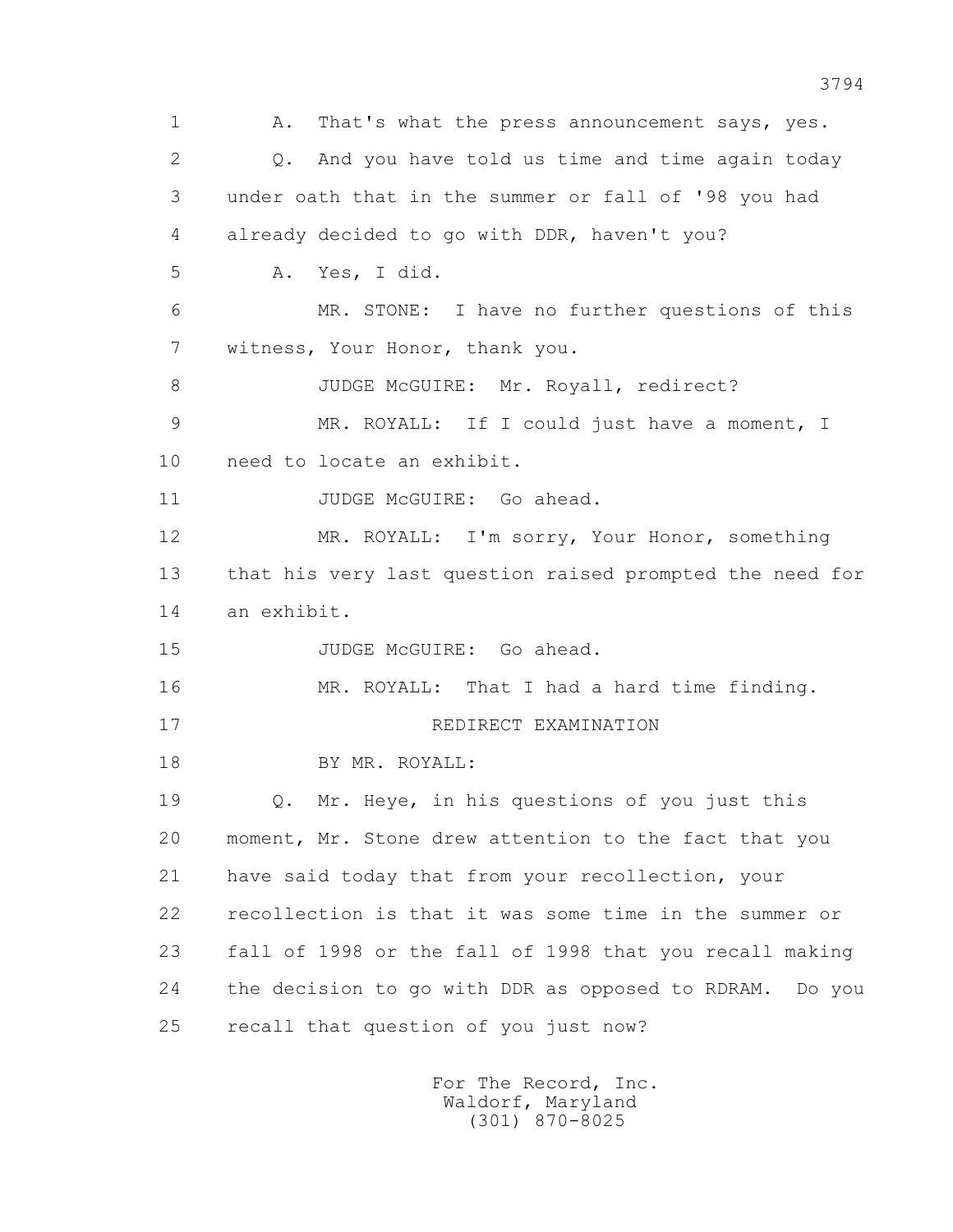1 A. Yes.

 2 Q. Now, do you have a precise recollection as to 3 when it was that you made the judgment and obtained 4 management approval within AMD to go with DDR as opposed 5 to RDRAM in future versions of the K-7 infrastructure? 6 A. No, I don't have the exact dates. I'm bad at 7 recognizing dates. I remember sequence of events better 8 than I do dates.

 9 Q. Now Mr. Stone has shown you a press release 10 dated October of 1998, do you know whether Rambus -- I'm 11 sorry, did you know whether AMD made the decision to go 12 with DDR as opposed to Rambus before or after this press 13 release?

 14 A. I would be pretty -- I believe that if we made 15 this press release in October 1998, that at that time we 16 believed that we were going to be Rambus-based memory 17 subsystem and that my recollection would be faulty. 18 Because we would not go out and mislead our customers or 19 partners.

 20 Q. So, it's your recollection that it was some time 21 after this press release that you went to the CEO of AMD 22 and got approval to go with DDR? Is that your

23 testimony?

 24 A. AMD would not deliberately -- let me be real 25 clear, AMD would never deliberately mislead the press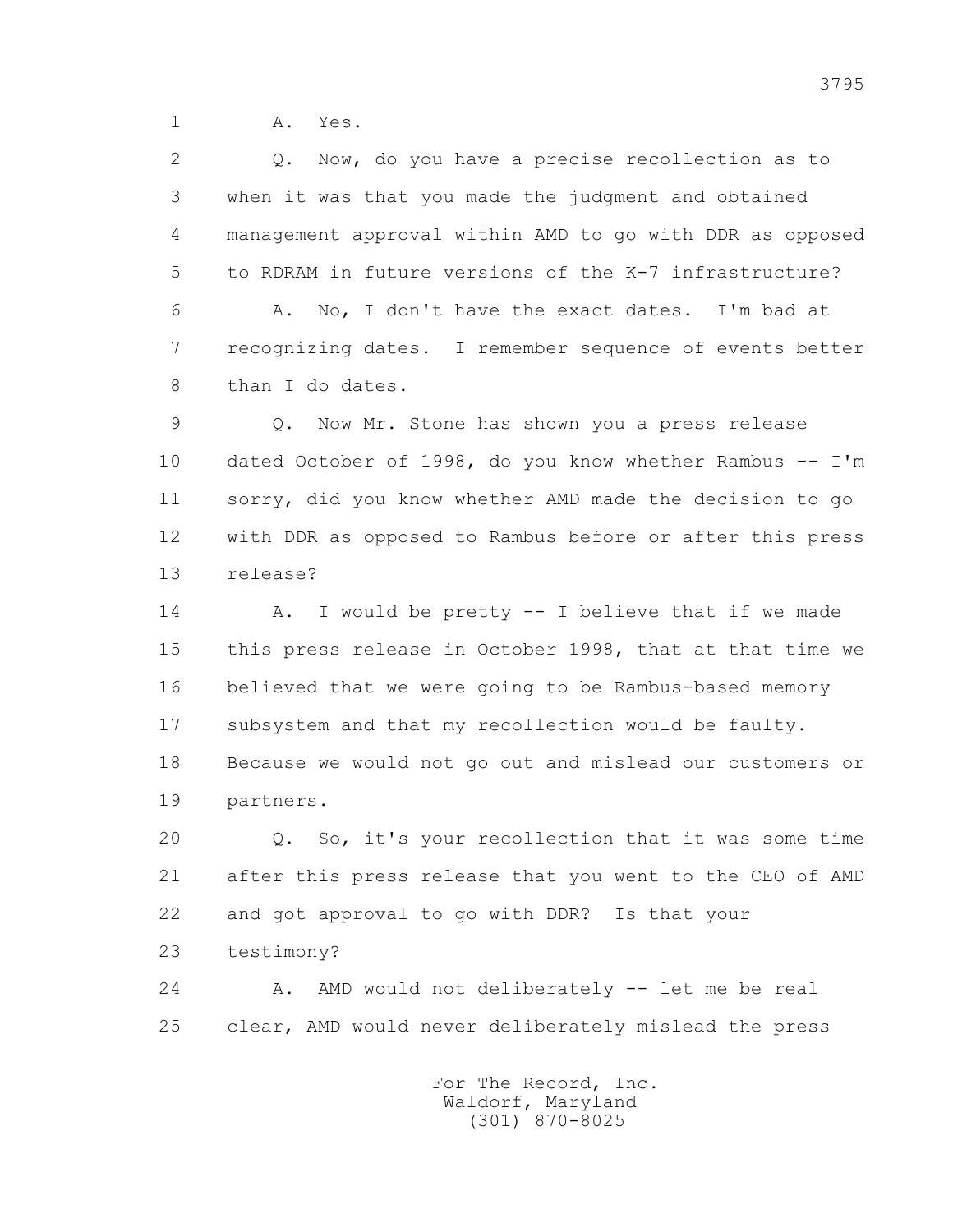1 analysts or the public of our intentions. So, to the 2 extent this press release came out in October of '98, 3 and I am sure that at this time frame we did not -- we 4 did not make the DDR decision, I must be incorrect in my 5 time reference in terms of when we made the DDR 6 decision.

 7 Q. Now, I would like to approach, Your Honor. I 8 don't have multiple copies of this exhibit, because it 9 just came up, but we'll flash it up on the screen.

10 Could I approach?

11 JUDGE McGUIRE: Go ahead.

12 BY MR. ROYALL:

13 O. Mr. Heye, I have just handed you what's been 14 marked for identification as CX-2158. I'll give you a 15 moment, but I guess my first question is do you 16 recognize this document?

 17 A. I remember seeing this document in the 18 documentation prior to coming here, but I didn't 19 remember this document prior to this other than looking 20 at it a few days ago.

 21 Q. Now, let me ask you if it refreshes your 22 recollection, do you see the subject line of this email, 23 CX-2158, which was written by Steve Polzin, or it's from 24 Steve Polzin, the subject line is "DDR and Rambus 25 History." Do you see that?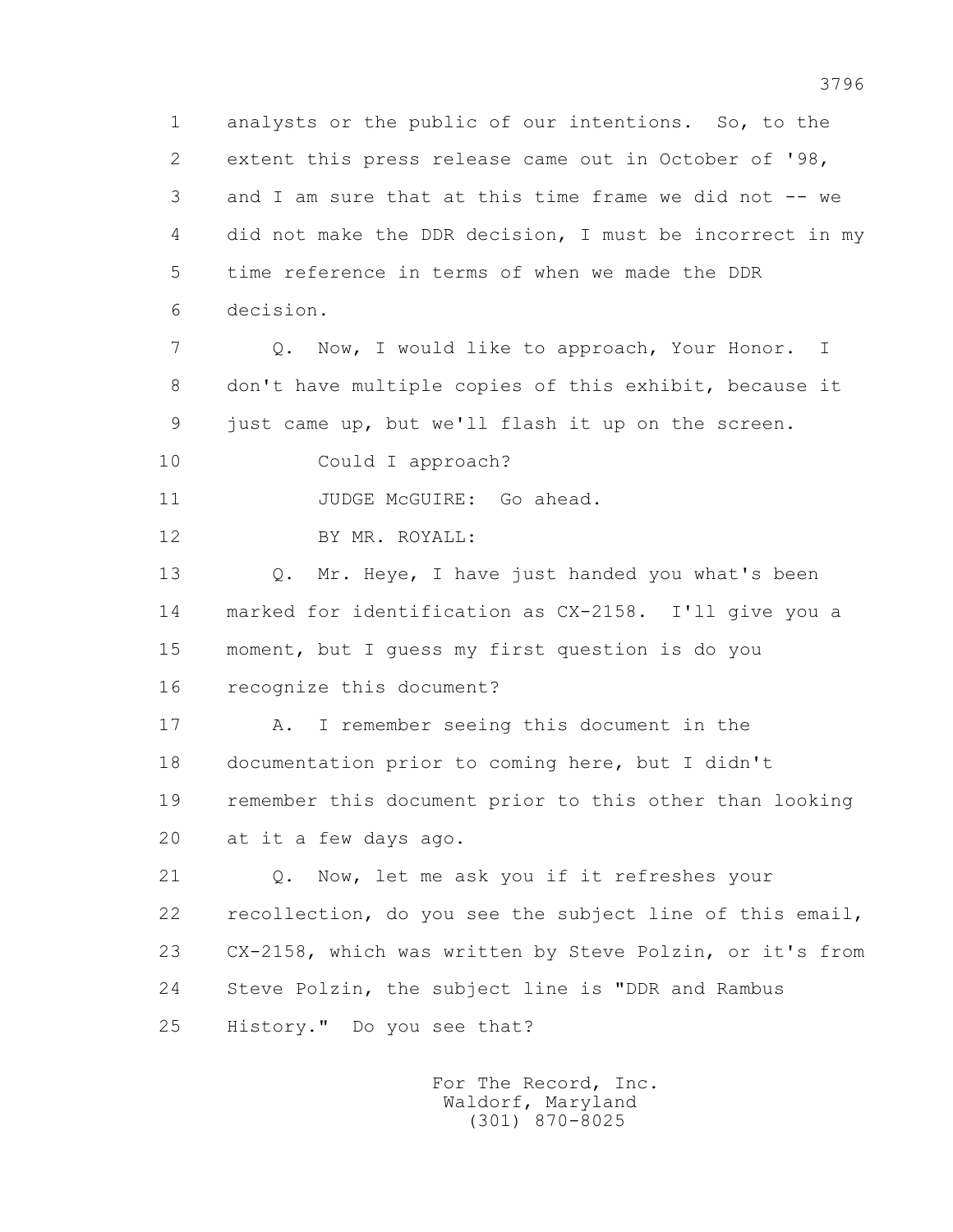1 A. Yes.

 2 Q. And do you see, then, the discussion below on 3 the first page of CX-2158, where it says, about roughly 4 halfway down, "decided to stick with SDRAM PC-100." Do 5 you see that language? 6 A. Yes. 7 Q. And do you see, then, that there's a reference 8 below that to Rambus license signed and then question 9 mark. 10 A. Right. 11 0. And then below that, do you see IGR4 started in 12 earnest in September 98. Do you see that? 13 A. Yes. 14 Q. And do you have an understanding of what IGR4 15 refers to? 16 MR. STONE: Your Honor, if I can object. Mr. 17 Royall objected earlier to my questions on the grounds 18 that I hadn't laid a foundation that the witness had 19 seen the document before. Now, the witness just said I 20 never saw this document at the time, that it was shown

 21 to me this past weekend before I came here. That's his 22 testimony just now. That's not a foundation for showing 23 him the document, if the rules are going to be applied 24 the way Mr. Royall asked they be applied to me.

25 Now, I know we've used documents that witnesses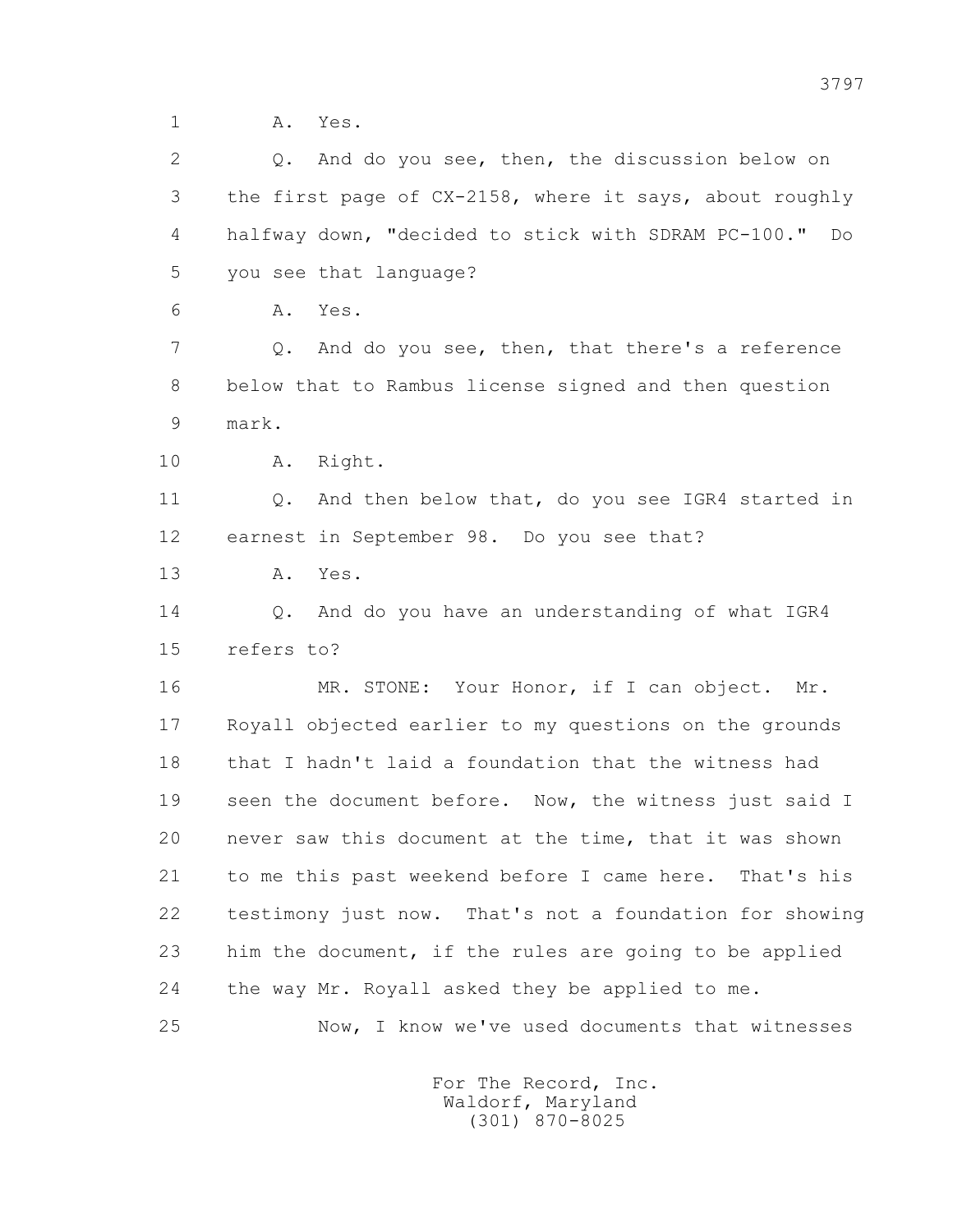1 haven't seen before in efforts to refresh their 2 recollection, but Mr. Royall is asking what words in the 3 document mean, and that's not to refresh the witness' 4 recollection, that's to get him to testify about a 5 document for which he has not laid a proper foundation. 6 JUDGE McGUIRE: Mr. Royall, response? 7 MR. ROYALL: Your Honor, I am happy to move on, 8 I am seeking simply to refresh his recollection with the 9 document and I will focus him now on specific language. 10 JUDGE McGUIRE: Don't ask him what that word 11 means. 12 MR. ROYALL: I will withdraw that question. 13 JUDGE McGUIRE: Noted. 14 BY MR. ROYALL: 15 Q. Now, going further down in the document it says, 16 "Between summer '97 and fall '98 JEDEC-DDR turned 17 around. 18 A. Yes. 19 Q. And then there's more language and below that it 20 says, "In late 1998 AMD traveled to Micron, PC in Minn 21 to see their DDR chipset." Do you see that? 22 A. Yes. 23 Q. Now, let me ask you, does that language refresh 24 your recollection at all as to when it was that AMD made 25 the final decision to go with DDR as opposed to Rambus?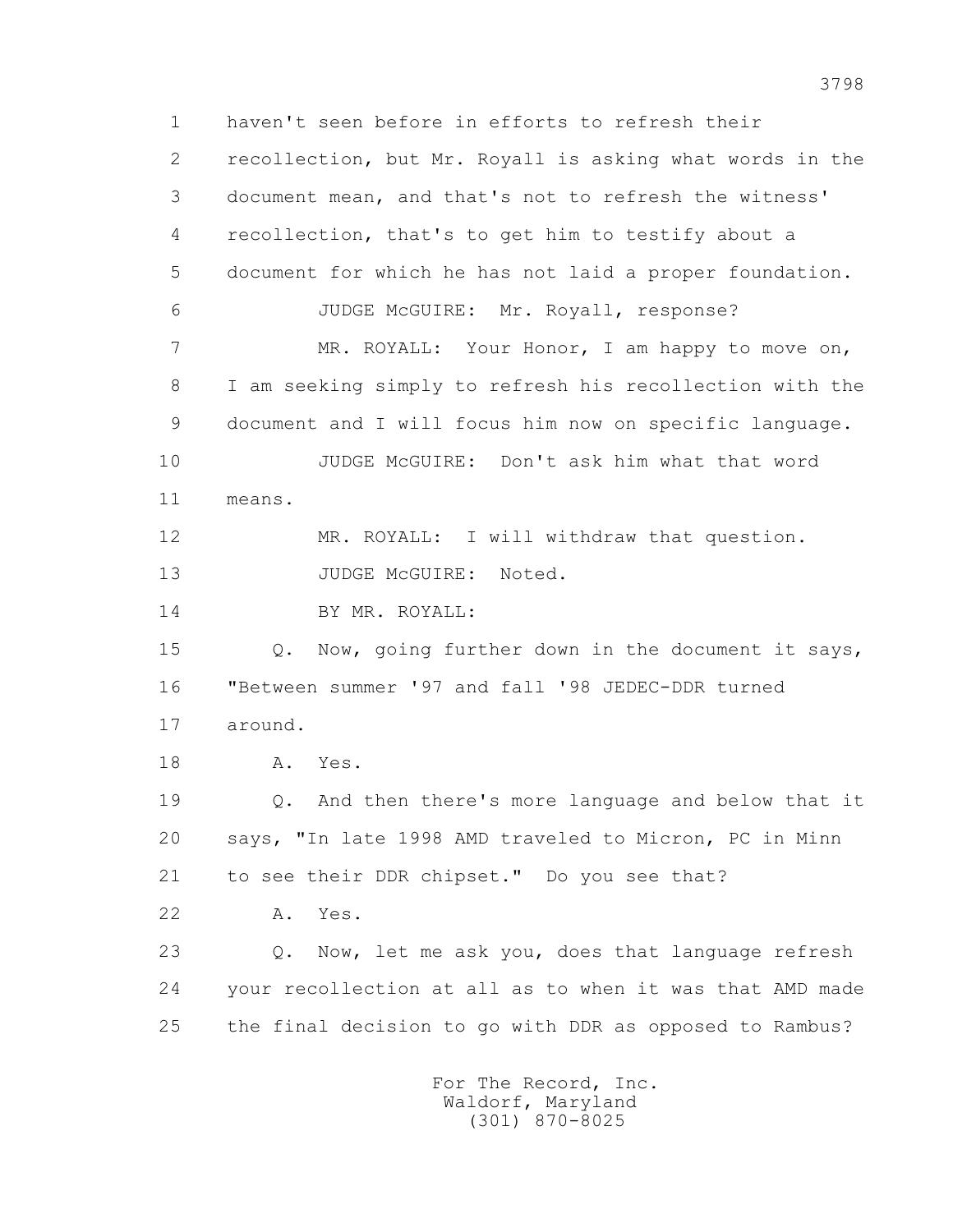1 A. Yeah, yes, it does. I just -- I misspoke. I'm 2 frustrated with my memory right now. The reality is as 3 I'm looking at this, again, the sequence of events which 4 I remember but I got the dates wrong was we started 5 working on the -- so, we started working on the 6 Rambus-based chipset in October of '98, which was 7 exactly when that press announcement was in October, so 8 that presence announcement is consistent with what AMD 9 did, which is inconsistent with my memory. So, I 10 apologize for my bad memory and I apologize to the 11 court.

 12 Q. So, once you started on that work in October of 13 '98, how long did you continue down the path on 14 developing an infrastructure for RDRAM before you made 15 the decision to go with DDR instead?

16 A. It was months, but I don't know how many months. 17 Q. So, you mean months after October '98? 18 A. Yes.

 19 Q. Okay. Thanks. Now, when you first started 20 dealing with Rambus, with the possibility in mind of 21 licensing Rambus's technology for use in conjunction 22 with AMD microprocessors.

23 A. Yes.

 24 Q. Do you know whether it was known to Rambus 25 through your communications with Rambus or whether it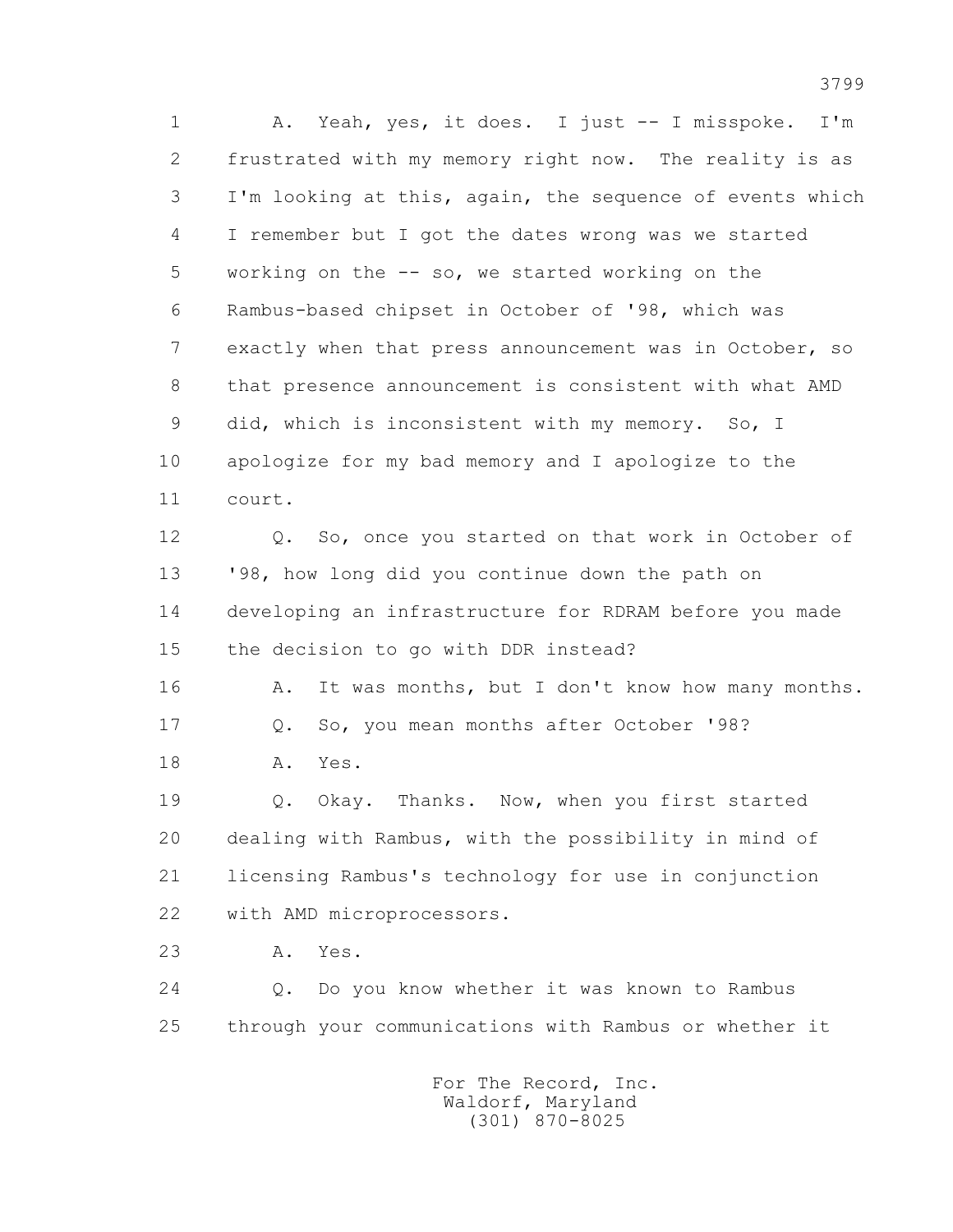1 was stated to Rambus that AMD had considered or even was 2 considering the possibility of using DDR memory as 3 opposed to Rambus? 4 A. I honestly don't know who told me that or not. 5 Q. You don't know? 6 A. I don't know. 7 Q. Now, Mr. Stone asked you whether the -- if I 8 recall this correctly, whether the assertion of patent 9 rights by Rambus over the JEDEC standards DDR and SDRAM 10 standards had had any actual adverse consequences to 11 AMD. Do you recall that? 12 A. Yes. 13 Q. In his questioning. And I believe you said that 14 it did not have any actual adverse consequences. Is 15 that right? 16 A. Yes. 17 Q. Would it have had adverse consequences on AMD if 18 in response to Rambus's patent claims the JEDEC 19 standards had been changed? 20 A. Yes. 21 MR. STONE: Objection. Calls for speculation. 22 Lacks foundation. 23 JUDGE McGUIRE: Sustained. 24 BY MR. ROYALL: 25 Q. Were you concerned, sir, in terms of your own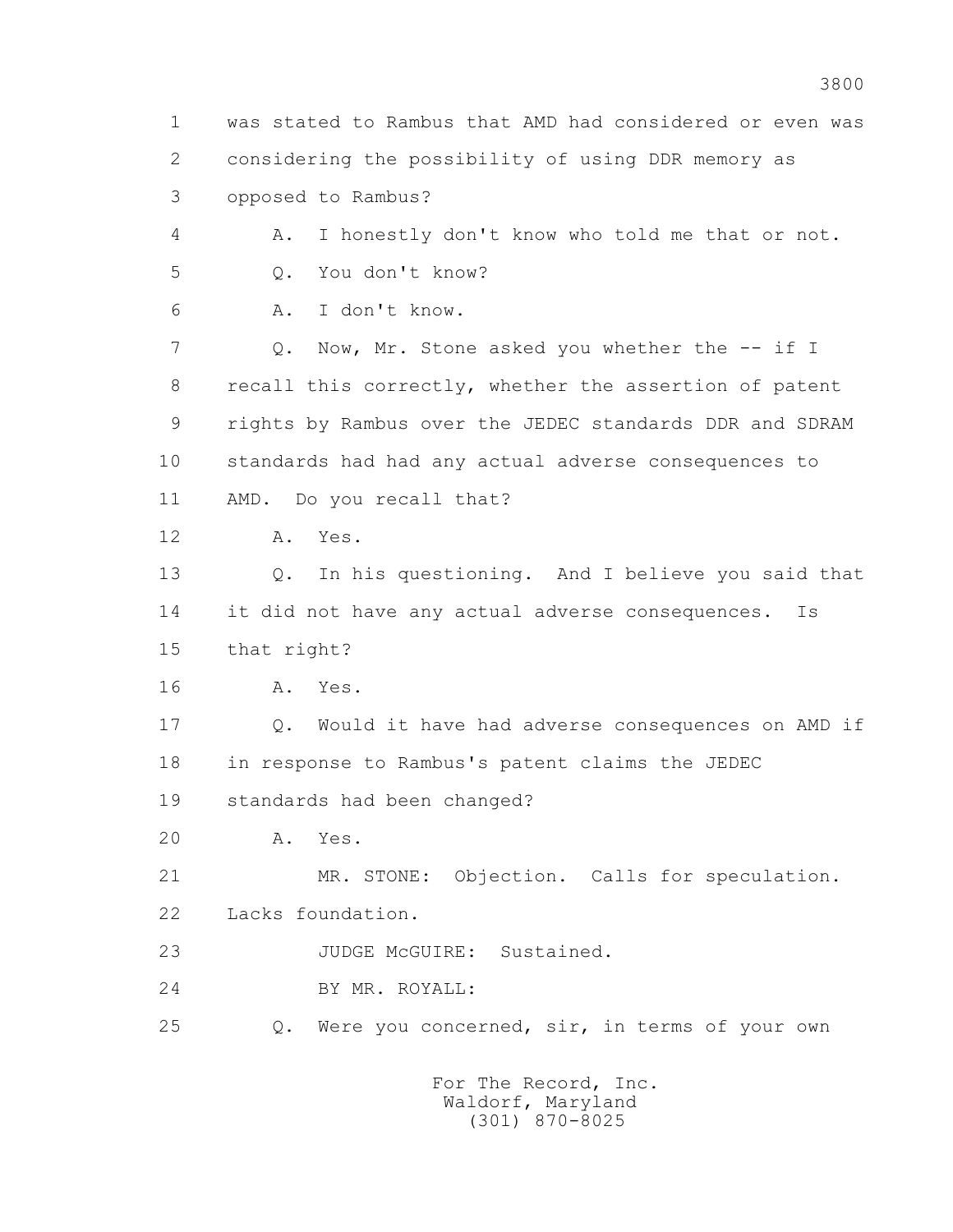1 concerns about AMD's business and the aspects of the 2 business that you are responsible for that changes in 3 the JEDEC standards might adversely impact your company? 4 A. Yes, I was concerned. 5 Q. Now, Mr. Stone also asked you about changes that 6 had been made in various chipsets supporting the K-7 7 microprocessor. Do you recall that? 8 A. Yes. 9 Q. And he asked you about the change going from 10 PC-100 to PC -- was it 133? 11 A. Yes. 12 Q. And he asked you about potential changes to the 13 BIOS as well as the chipset. Do you recall that? 14 A. Yes. 15 Q. Now, in any of these changes that have actually 16 been made in the life cycle of the K-7 infrastructure, 17 from one chipset to another or one memory to another, 18 have any of those changes been detrimental to AMD in 19 terms of time to market? 20 A. Could I ask you to restate that question 21 slightly different to make sure I understand the 22 question that you're asking me. 23 Q. Let me withdraw the question, it was a little 24 unclear. In the changes that have been made to the 25 chipsets that have supported K-7 infrastructure.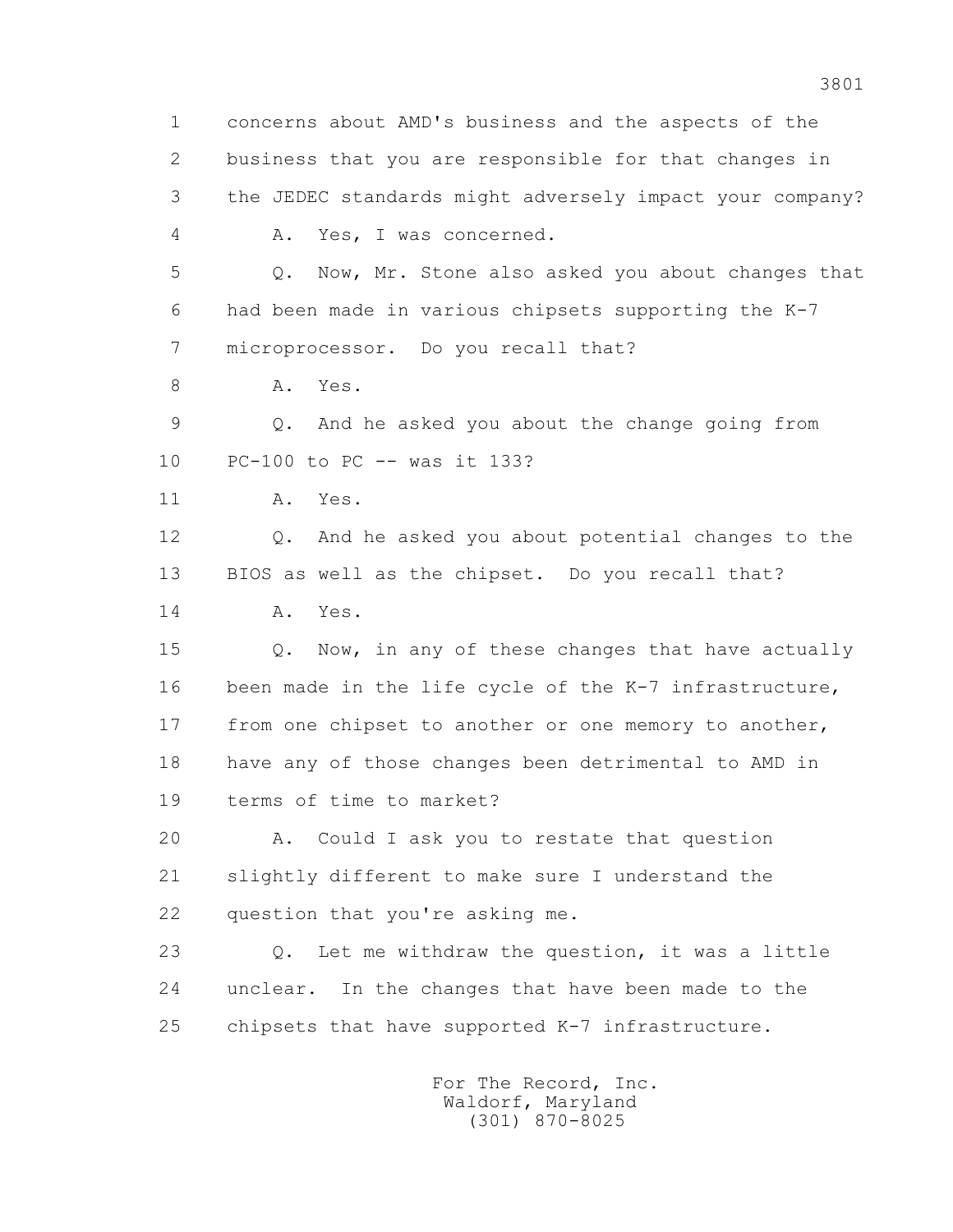1 A. Yes.

| 2  | Q. During its product life cycle, has AMD been           |
|----|----------------------------------------------------------|
| 3  | forced to make any changes that were outside of what it  |
| 4  | was planning to do in terms of its own roadmaps for the  |
| 5  | development of that chipset program or, I'm sorry, that  |
| 6  | microprocessor program?                                  |
| 7  | No, I mean, we weren't forced to make any<br>Α.          |
| 8  | changes. I mean, we continuously made improvements to    |
| 9  | the platform which would cause us to change the          |
| 10 | platforms, but --                                        |
| 11 | And was that consistent with your preplanning<br>Q.      |
| 12 | for future versions of the infrastructure?               |
| 13 | Yes.<br>Α.                                               |
| 14 | And had you ever had to make changes to the K-7<br>Q.    |
| 15 | infrastructure in a way that was at odds with what you   |
| 16 | were planning to do in a material way?                   |
| 17 | Give me a moment to think. No, we never had any<br>Α.    |
| 18 | changes that were at odds. The reason I'm hesitating is  |
| 19 | at times we would have goals of having infrastructure    |
| 20 | available at a certain time and for engineering reasons  |
| 21 | it would slip out. So, we would sometimes not be able    |
| 22 | to accomplish our goals, so to the extent we would have  |
| 23 | technologies in the market longer than we had liked,     |
| 24 | that did occur, so it wasn't like we executed falsely to |
| 25 | our roadmap, but to the extent that we had a roadmap and |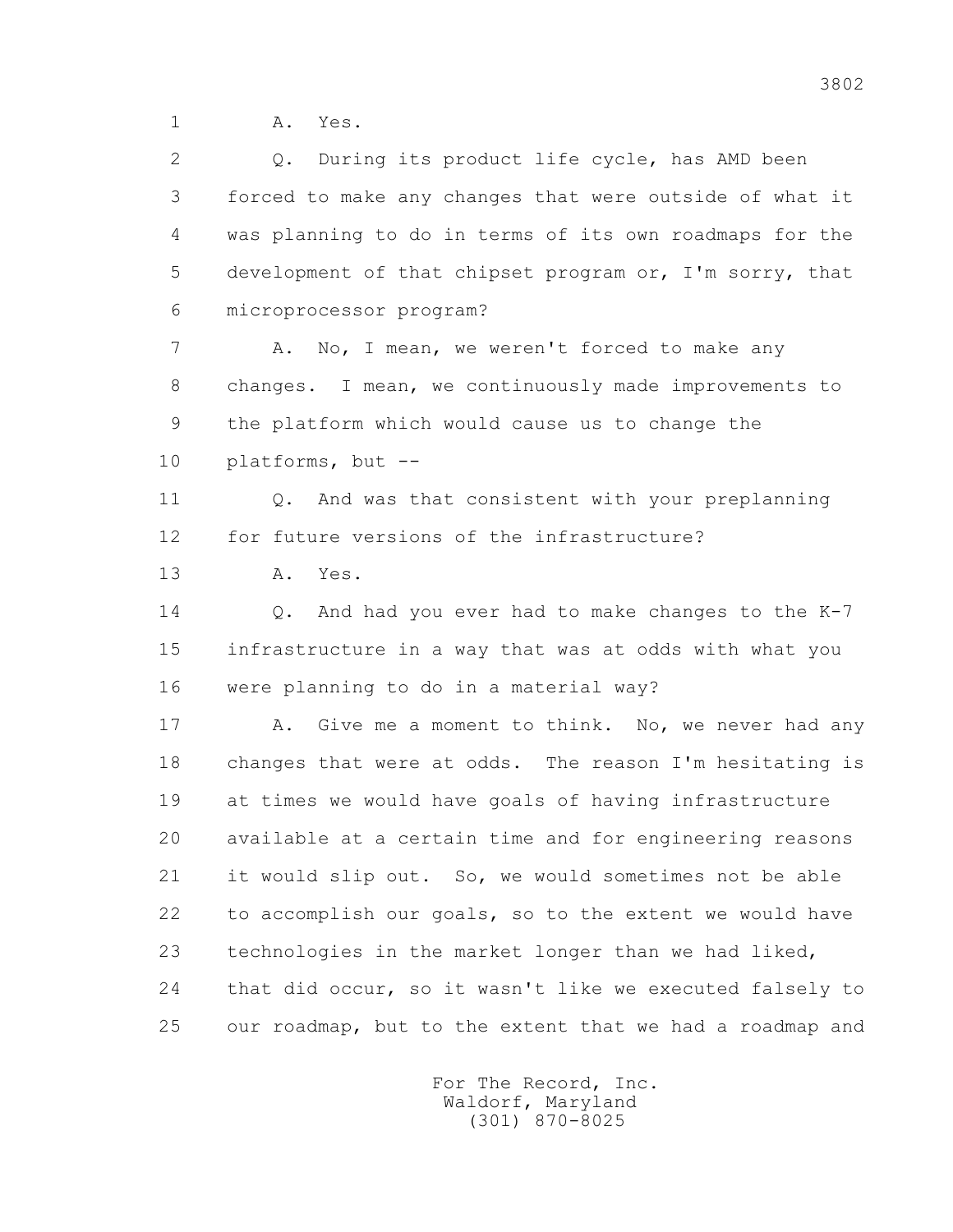1 to the extent that in the absence of bugs or nonplanned 2 slips, we did okay. We weren't forced to make changes. 3 Q. Do you recall that you testified earlier about a 4 number of concerns that you personally had in terms of 5 how changes in the JEDEC memory standards might 6 adversely impact AMD's business. Do you recall that? 7 A. Yes. 8 Q. And you talked about things like competitive 9 disadvantages and opportunity costs and inventory 10 issues. Do you recall that? 11 A. Yes. 12 Q. Have any of those concerns, those same types of 13 adverse effects on AMD been -- have any of those types 14 of concerns been caused as a result of the actual 15 changes in the chipset that you have made on K-7 moving 16 from PC-100 to PC-133 to DDR? 17 A. I hate to do this to you, but could you restate 18 that question? 19 Q. Sure. In your earlier testimony in response to 20 my questions, you had laid out the concerns that you had 21 that caused you to believe that changes in the JEDEC 22 SDRAM and DDR standards would adversely impact AMD's 23 business. Do you recall that? 24 A. Yes. That's correct. 25 Q. And you talked about the disruption that would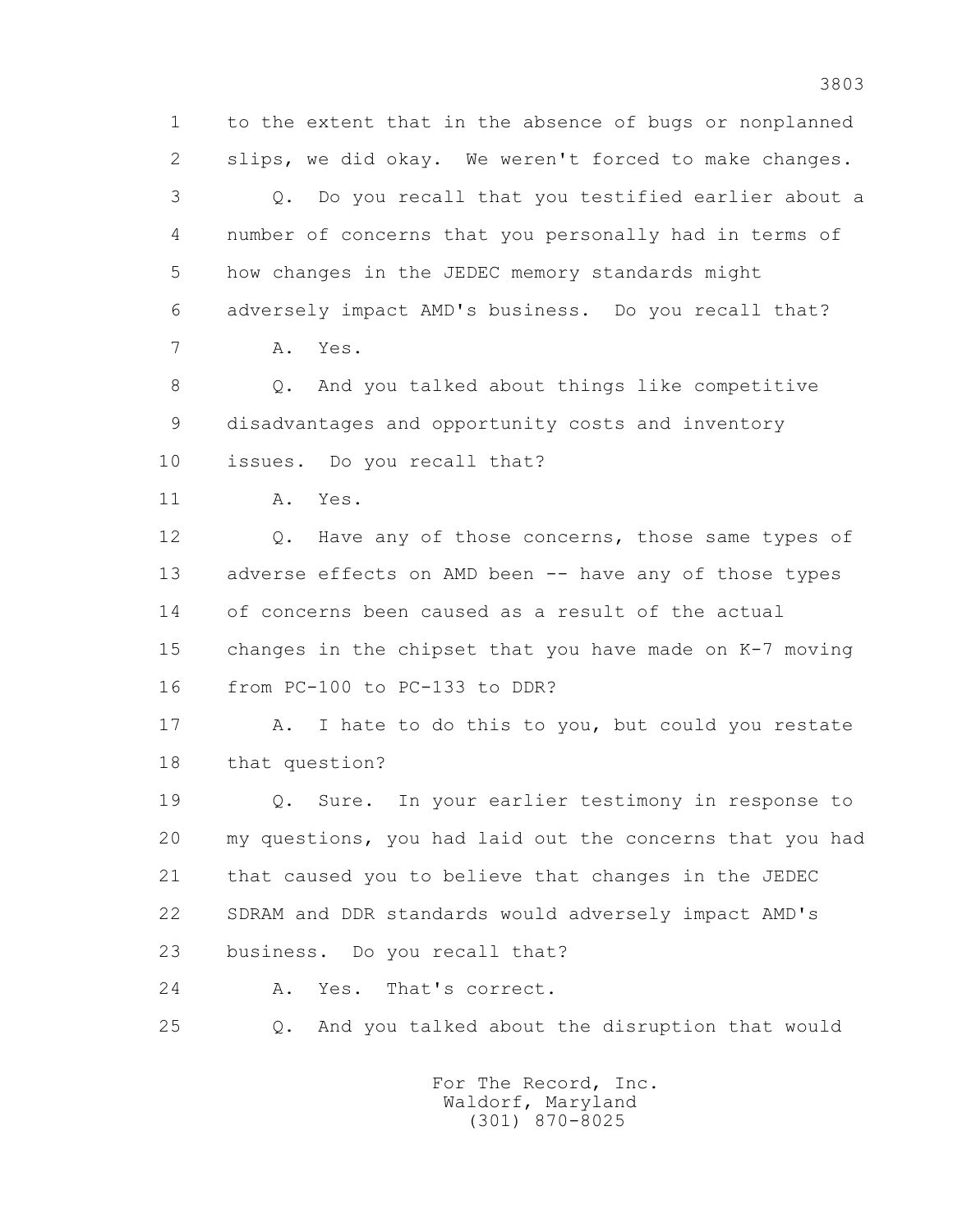1 be caused by having to redesign chipsets and delays in 2 validation and time to market and competitive 3 disadvantages and other things. Do you recall that? 4 A. That's correct. 5 Q. Now, when the actual changes were made in the

 6 chipset supporting K-7 to go from PC-100 to PC-133 and 7 to DDR.

8 A. Yes.

 9 Q. Did any of those adverse consequences that you 10 talked about in your earlier testimony, did they -- 11 did -- was AMD forced to suffer any of those adverse 12 consequences when it made the change, the evolutionary 13 change from PC-100 to 133 to DDR?

14 A. No, we never had a -- we did not suffer any 15 consequences. If I may, the key here is that there's no 16 question that you have to change things when you go from 17 let's say PC-100, PC-133 to DDR. The thing is you want 18 to manage it, in other words you want to work with all 19 your partners because, you know, they're right, you 20 know, DDR is different from synchronous DRAM, you did 21 need a different chipset, you did need a different 22 memory solution. The trick is to work with all of your 23 partners in lining it all up such that you put a lot of 24 engineering effort and validation effort such that when 25 you do make that transition, it is not a major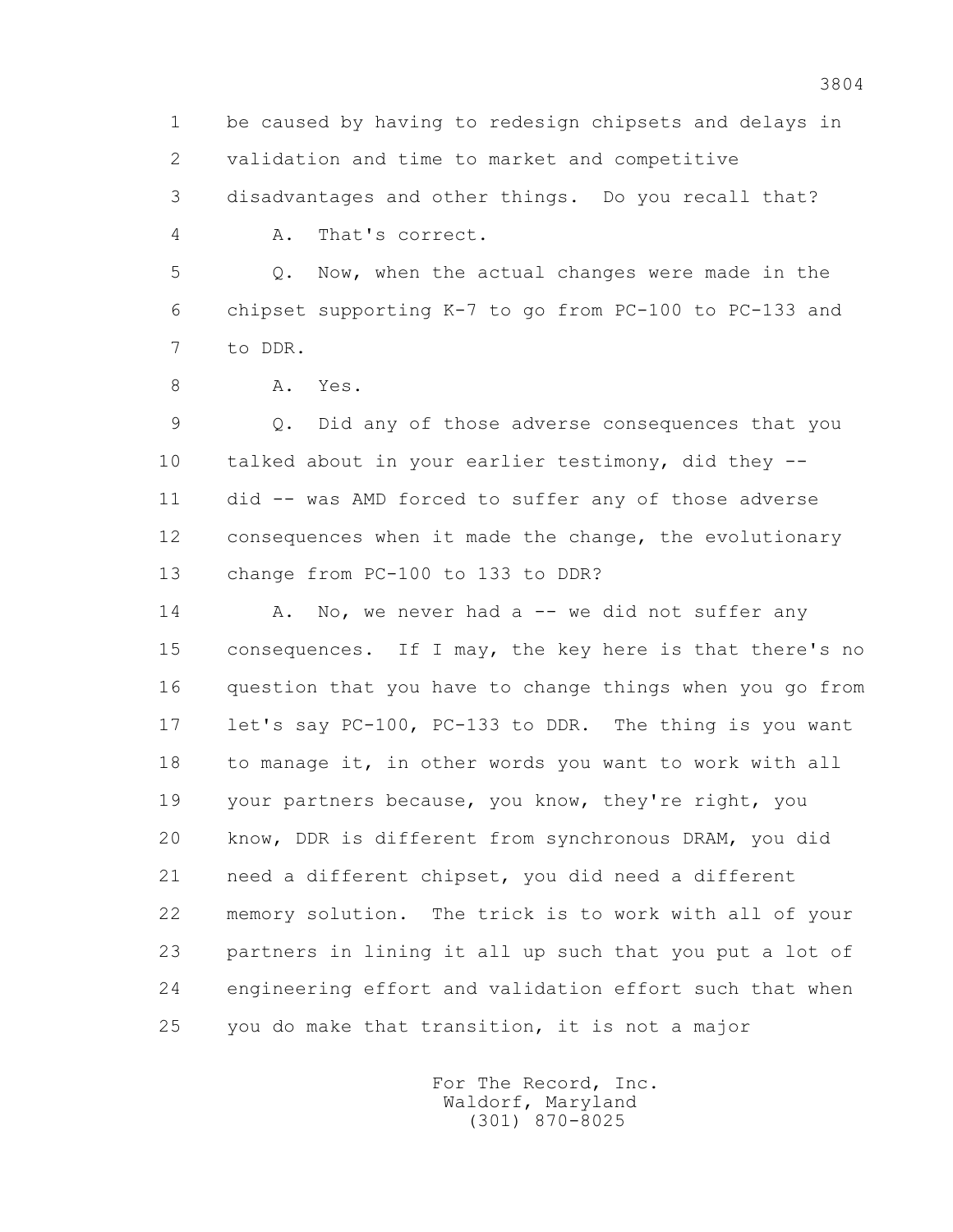1 disruption to the supply chains to your customer, i.e. 2 the ones manufacturing PCs. That's your goal. And if 3 you manage it and properly communicate with all your 4 partners, the plans, you can manage change, because 5 change does occur. The trick is all of the sudden when 6 you're almost ready to launch and then you change 7 something unexpectedly, then you have to go back and 8 redo those plans and that's the adversity that I was 9 referring to would occur.

 10 Q. And that is a major disruption to the supply 11 chains in response to an unexpected change, is that the 12 type of concern that you had with respect to the 13 potential of the DDR and SDRAM standards being changed 14 in response to Rambus patent claims?

15 A. Yes.

 16 MR. ROYALL: No further questions, Your Honor. 17 JUDGE McGUIRE: Mr. Stone, recross?

18 MR. STONE: Yes, thank you.

19 RECROSS EXAMINATION

20 BY MR. STONE:

 21 Q. You still have Exhibit 2158 in front of you? 22 The one that Mr. Royall showed you just a moment ago.

23 A. From --

24 0. The Steve Polzin email.

25 A. Yes, I do.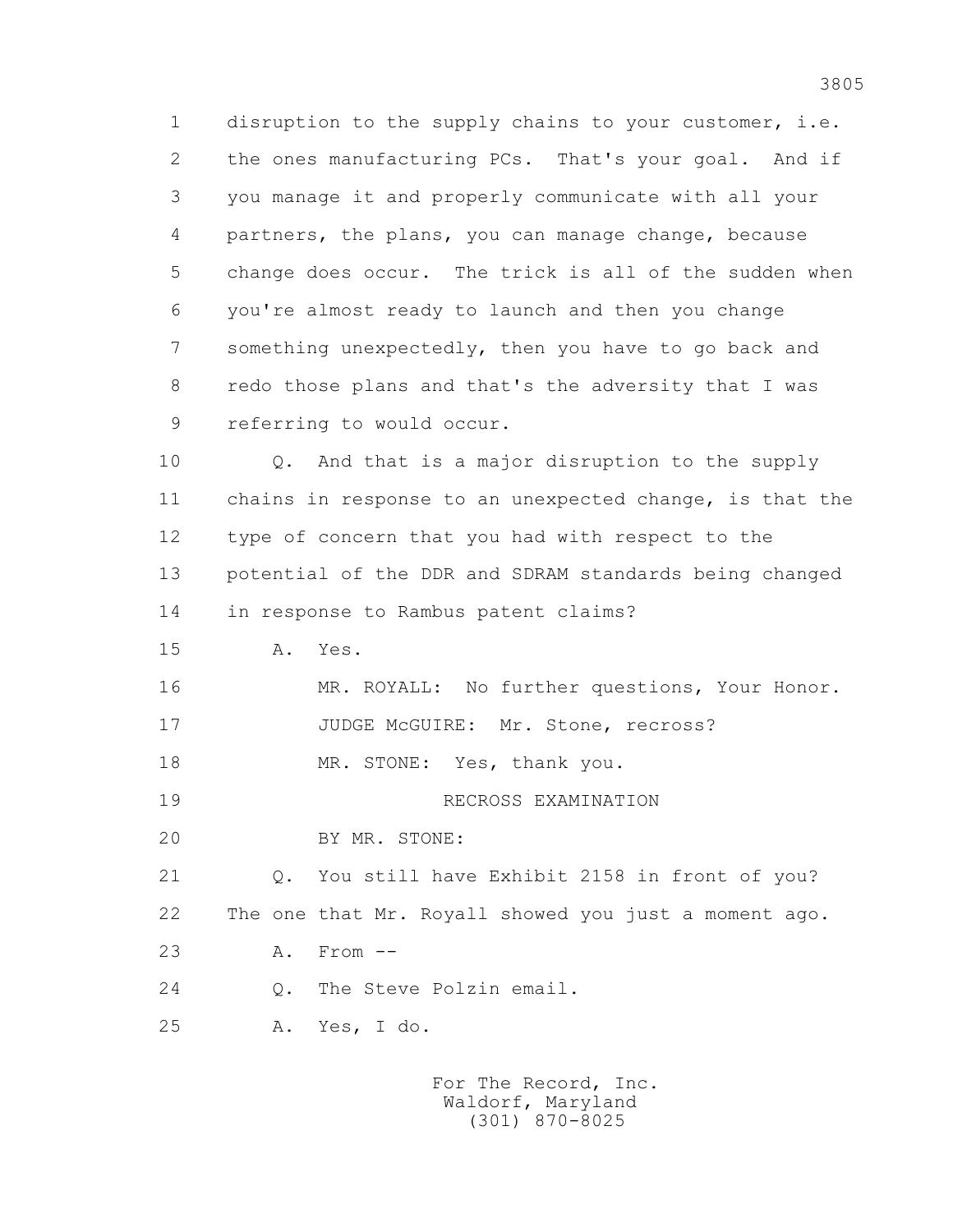1 Q. And that's addressed to Dirk Meyer as well as 2 Levi Murray, correct? 3 A. Levi, yes. 4 Q. Levi Murray. Who is Dirk Meyer? 5 A. Dirk Meyer is my boss. 6 Q. If we can use this now, if we have a new set of 7 dates to work with, I just want to go back. 8 A. Sure. 9 Q. And see if we can get this down once and for 10 all. 11 A. Okay. 12 Q. You made the decision to switch from Rambus to 13 DDR after you made the visit to Micron, correct? 14 A. Yes. 15 Q. After you visited the PC -- the other DRAM 16 manufacturers, correct? 17 A. Yes. Well, say that again once more, I'm sorry. 18 Q. After you visited the other DRAM manufacturers. 19 A. Yes. 20 Q. And after a complete design team freed up in 21 early '99. That reference is on the second page of the 22 document. 23 A. Unfortunately I don't -- 24 Q. Mr. Royall only gave you the first page? 25 A. Yes, sir, I apologize, I only have the first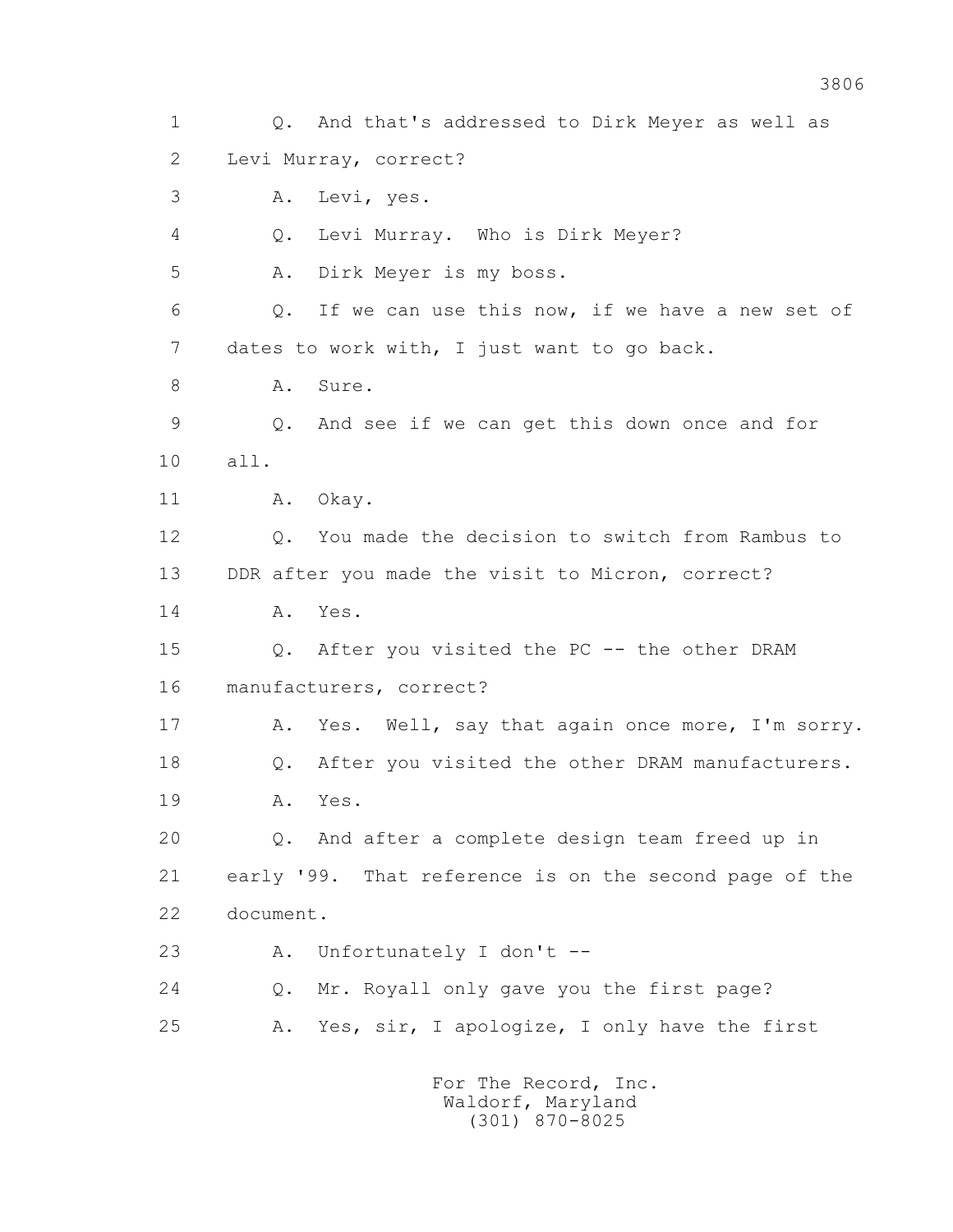1 page.

 2 Q. Let me give you the second page, if I can 3 approach.

4 A. Thank you, sir.

 5 Q. Take a look at the second page of the document. 6 A. Yes.

 7 Q. Can we bring it up? Yeah. Do you see where it 8 says, "A complete design team freed up in AUS (EPD) in 9 early '99?"

10 A. Yes.

 11 Q. And so you didn't make the decision, then, to 12 switch to DDR based on this document, at least, and let 13 me ask if that refreshes your recollection, until some 14 time in '99?

15 A. Early '99, yes.

 16 Q. Okay. And you were able to design a new 17 chipset, a new set of DIMMs, a new memory controller, 18 and a new motherboard after you made the switch 19 beginning in early '99 in order to power up by December 20 '99, correct?

 21 A. Your question had a lot of -- just take it back 22 a step.

 23 Q. Let me back up. One of the things that you had 24 to do when you switched from the Rambus plan to the DDR 25 plan was you had to design DIMMs to replace the RIMMs.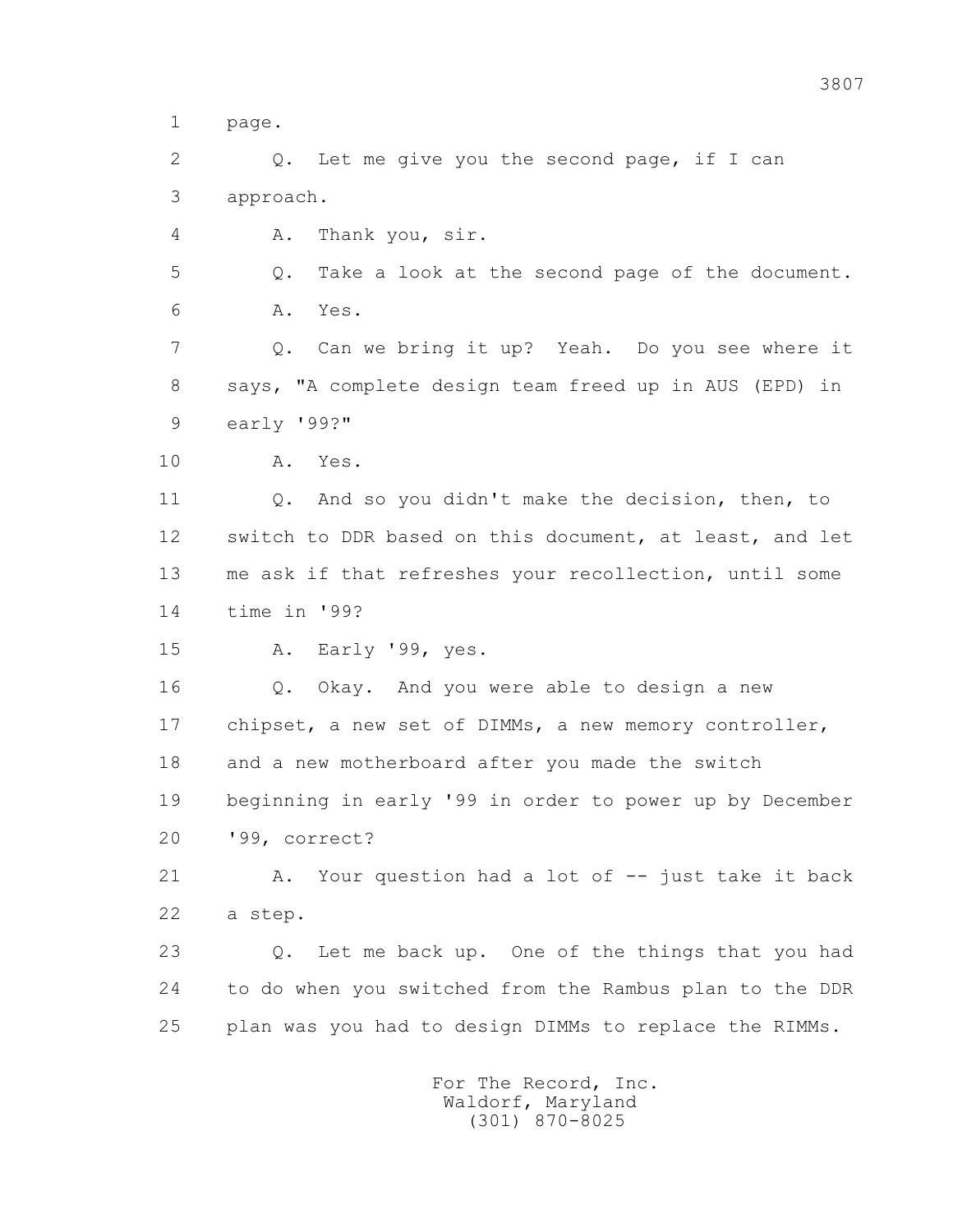1 A. Again, this is where we have to be real clear. 2 It depends who we is. We would include me, which is not 3 me. In other words, the we in the context you're 4 talking about are the memory vendors and the dim 5 manufacturers. So, when you ask the question did -- AMD 6 doesn't design DIMMs, and there was clearly work, 7 according to Steve's memo, that Micron had DDR DIMMs up 8 and running in late '98. So, that doesn't surprise me 9 that any modifications that they would have had to make 10 those DIMMs between late '98 and late '99 could occur, 11 yes. 12 Q. Okay, so let me -- 13 A. So, on the dim side. 14 0. I understand the problem with my question, and 15 let me ask it this way: Certain changes needed to be 16 made by someone. 17 A. Yes. 18 Q. When AMD made the decision to switch from RDRAM 19 to DDR? 20 A. Yes, sir. 21 Q. One of those changes was to make sure that you 22 had DIMMs to replace the RIMMs? 23 A. Yes. 24 Q. One change was to redesign north bridge. 25 A. Yes.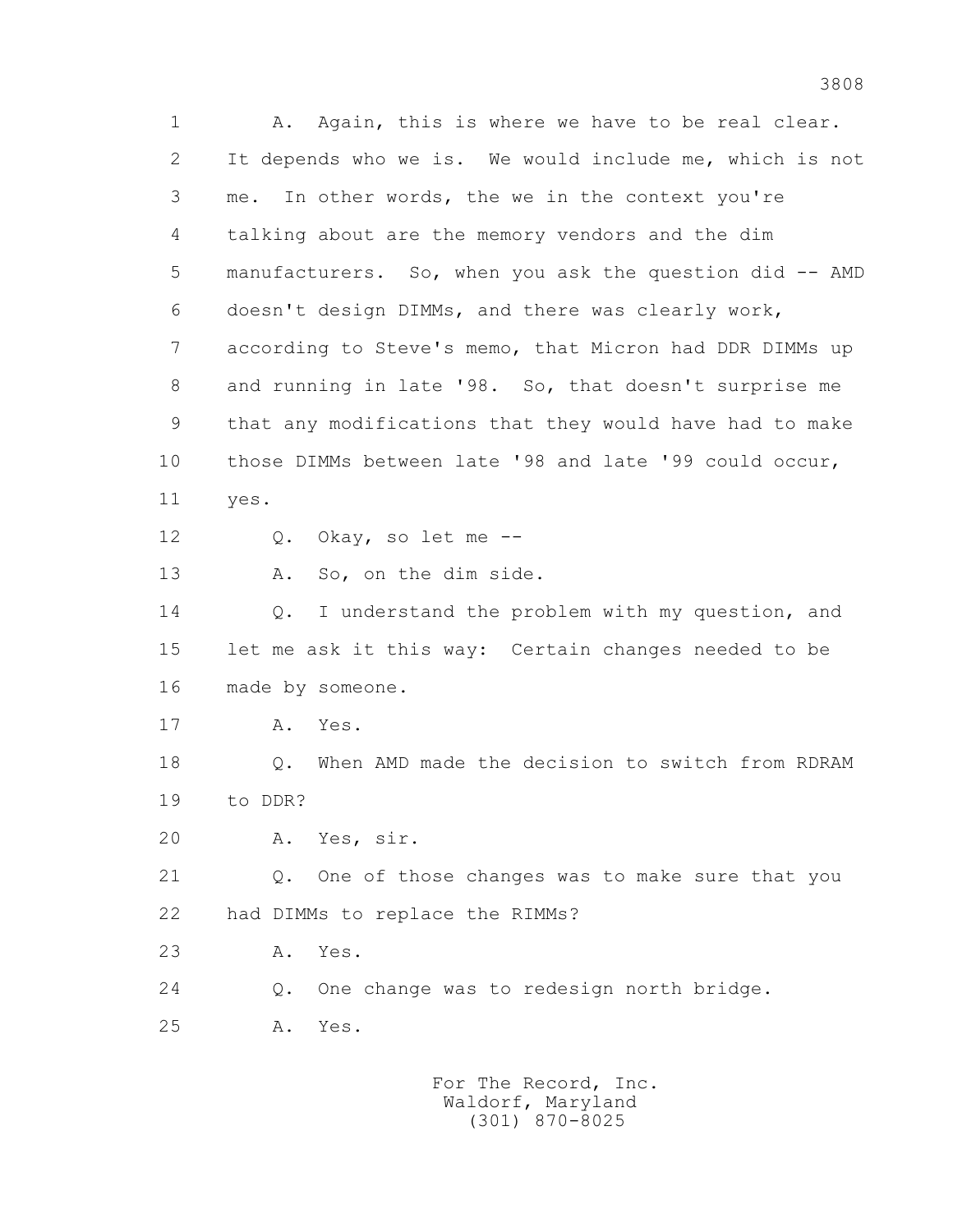1 Q. One change was to redesign the motherboard.

2 A. Yes.

 3 Q. And one change was to possibly modify the BIOS. 4 A. Yes.

 5 Q. And Mr. Royall asked you about all those changes 6 earlier.

7 A. Yes.

 8 Q. And those changes were accomplished so that you 9 could power up a K-7 DDR design by December of '99, 10 correct?

 11 A. The first instance of those changes were made 12 available -- the first prototypes were in '99, don't 13 forget it took about ten months, so it went from '99 to 14 power-up to October of '2000 to ship. So, this was 15 confirmed by conversation, and I also said that the odds 16 are when you turn on everything it all works at the same 17 time, is pretty slim, but I don't know the details, but 18 I know, for example, that our chipset when powered up 19 was good enough to run a lot of stuff, but not good 20 enough to ship. We found some bugs in it, I couldn't 21 tell you what they are.

 22 Q. And the decision that you made to go from RDRAM 23 to DDR was one that you were able to plan for and 24 accomplish in a time frame consistent with AMD's 25 business goals, right?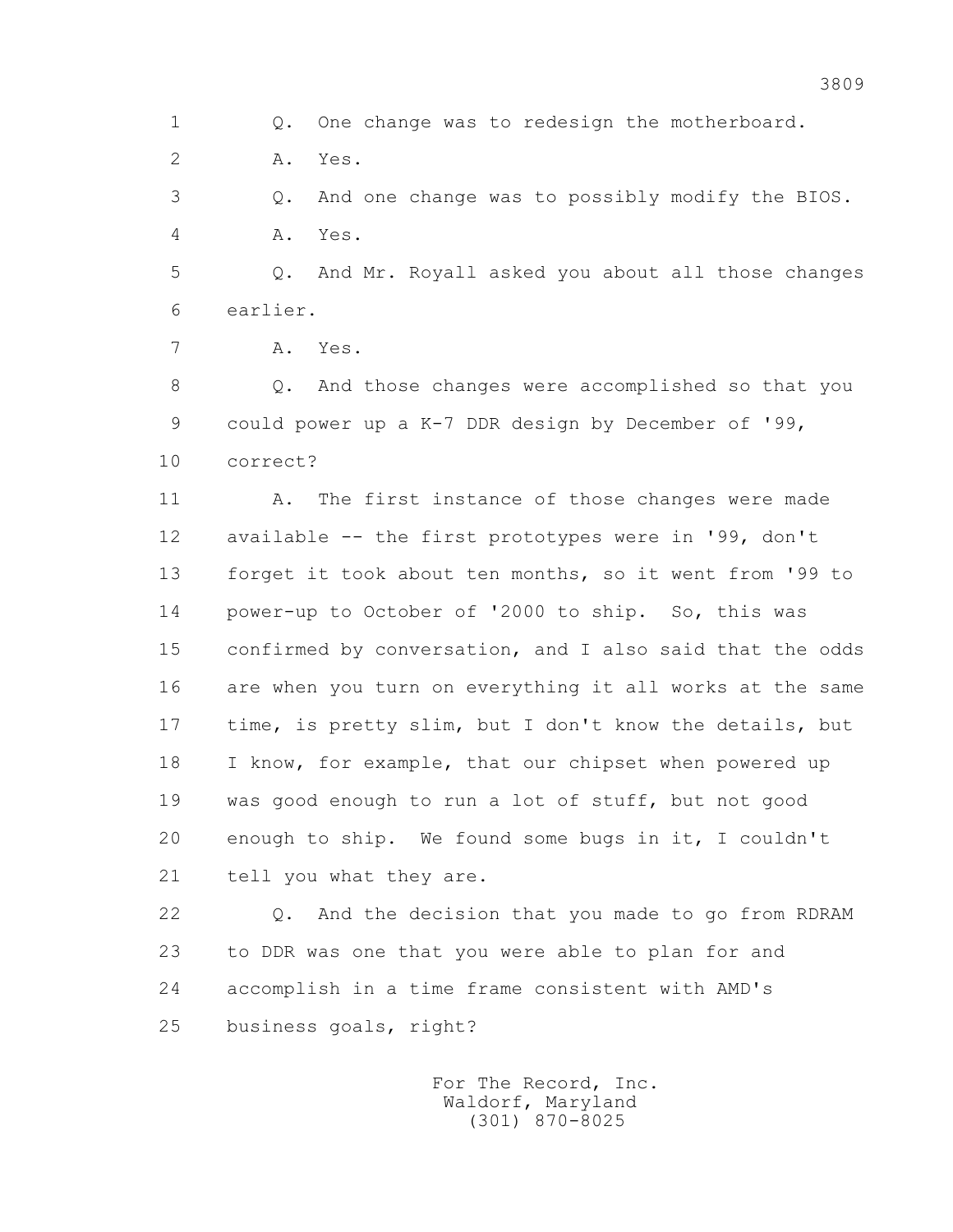1 MR. ROYALL: Objection, vague and ambiguous. 2 BY MR. STONE: 3 Q. Let me rephrase. When you made the decision to 4 go from RDRAM to DDR, you did it voluntarily? 5 A. Yes. 6 Q. Nobody said, we're going to sue you if you use 7 RDRAM? 8 A. That is correct, no one said those words. 9 Q. And it cost you money to make the change. 10 A. Yes, sir, it did. 11 Q. And you would have spent less money if you had 12 continued to use RDRAM? 13 A. No. I don't believe that. 14 Q. Okay, because you believe in the long-term, you 15 would have had issues? 16 A. That's correct. 17 Q. And when you made the change to go from RDRAM to 18 DDR, you started it some time in early '99, correct? 19 A. Yes. 20 Q. And you were powered up by December of '99, 21 correct? 22 A. Yes. 23 Q. And you were shipping product in 2000, late 24 2000? 25 A. Late 2000, yes.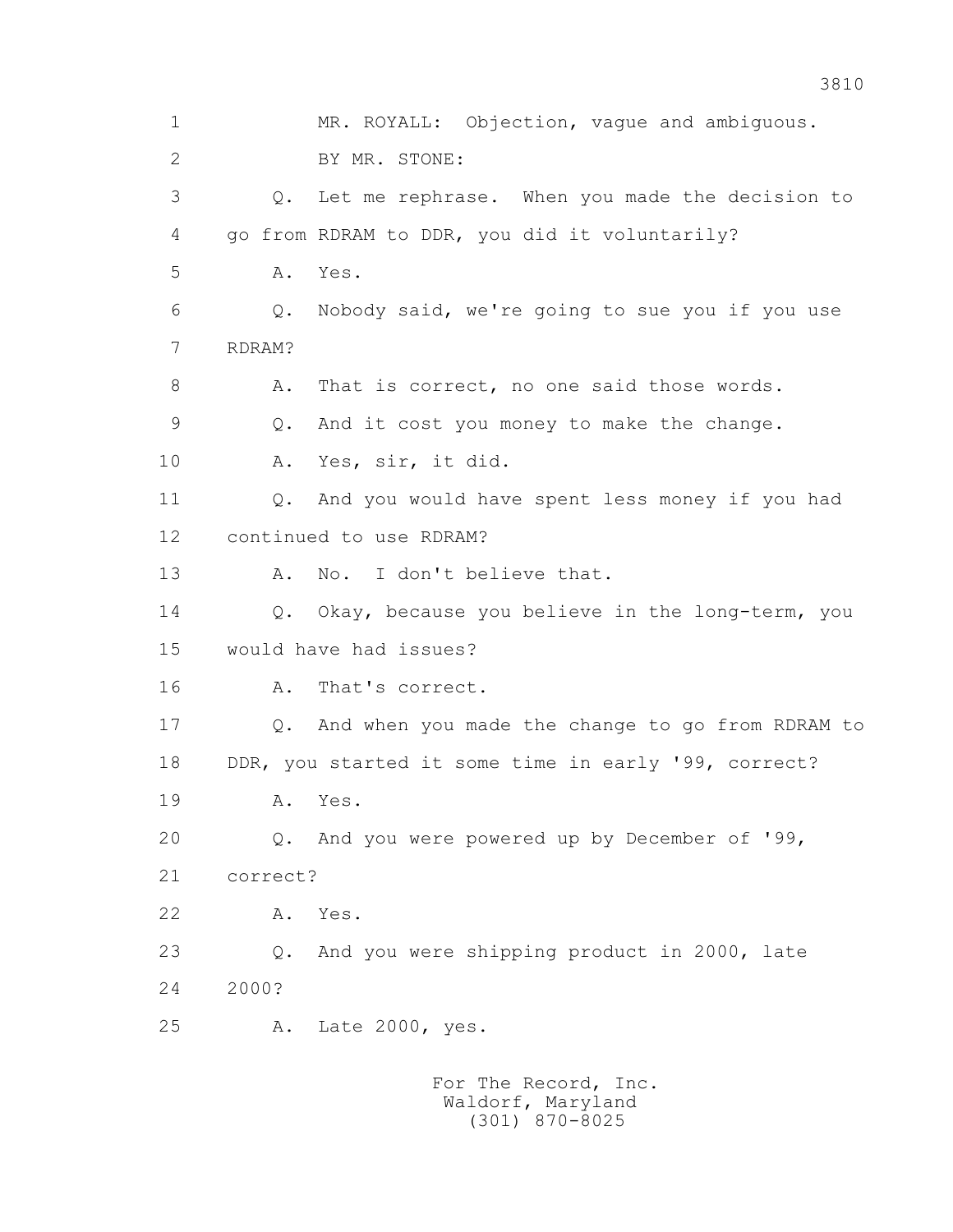1 Q. And if there were any of the issues about 2 opportunity costs and inventory and the other issues 3 that Mr. Royall asked you about, those costs weren't 4 ones that AMD incurred as the result of switching from 5 RDRAM to DDR, correct?

 6 A. The context of that question versus the context 7 of his question was different.

8 O. Okay.

 9 A. So, that's not a yes/no question, from my 10 perspective.

11 Q. Explain it, please.

 12 A. So, again, you know, we kept on saying, if you 13 look at from the time we were talking about it, which 14 was early '99, to the time we ship, which was late 2000, 15 again, that's about an 18-month window from let's do 16 this to the time we're actually doing it. So, that's 17 the 18-month cycle. And it's also consistent that it 18 takes about, in this case, December to October, so about 19 ten months from the power-on to actually getting the 20 system out there.

 21 And, you know, there's no lost opportunity cost 22 here because this is real -- this is bringing real value 23 to the customer. You know, no one's -- I don't think 24 anyone would state technically that it's not good for 25 the consumer to have higher speed memory. And the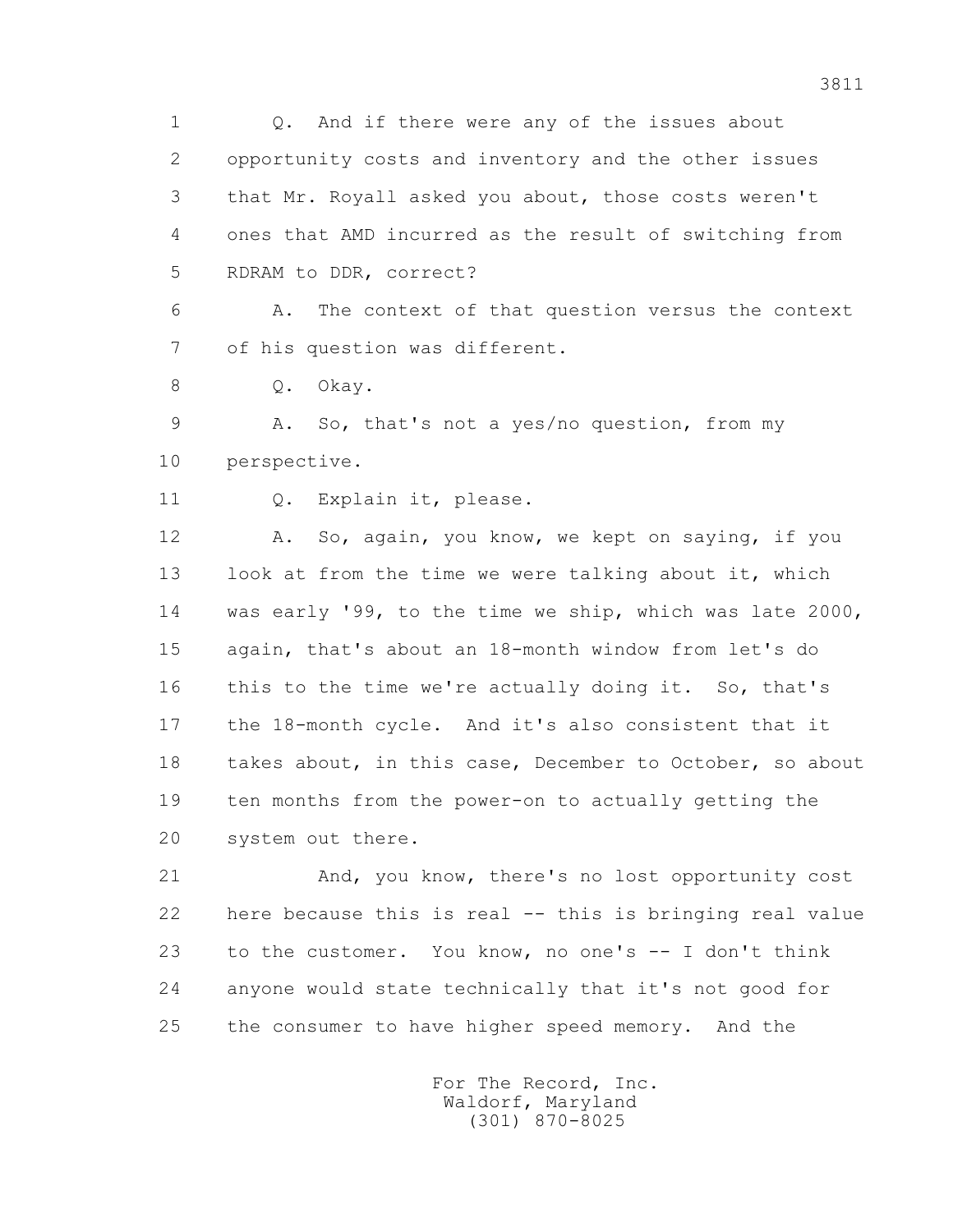1 question in that time frame was, with Rambus versus DDR 2 and for the last five hours my testimony has been that 3 DDR was better. So, when we spent all those 18 months, 4 that wasn't to me lost opportunity cost, that was good 5 old-fashioned business acumen and engineering.

 6 Opportunity costs would have said, we've done 7 this for let's say 15 months and then three months 8 before you ship, now I have to -- again, we're going 9 down this whole supposition path, three months before I 10 ship now you've made a change which has no real end user 11 benefits but to get around these patents we had to make 12 these changes and that slips everything out. Now I'm 13 using the engineers not to finalize and get all this 14 stuff to market, I'm spending it and moving on to next 15 generation projects.

 16 The opportunity cost now is that any time after 17 October these engineers are working on the problem, 18 that's the opportunity cost question which is different. 19 So, that's why opportunity cost versus doing the actual 20 business doesn't make sense.

 21 The same with inventory, again, when you're 22 three months prior to shipping a product and you're a 23 semiconductor manufacturer, not a motherboard, but a 24 semiconductor manufacturer, you have already started 25 wafers, production wafers. So, again, like I said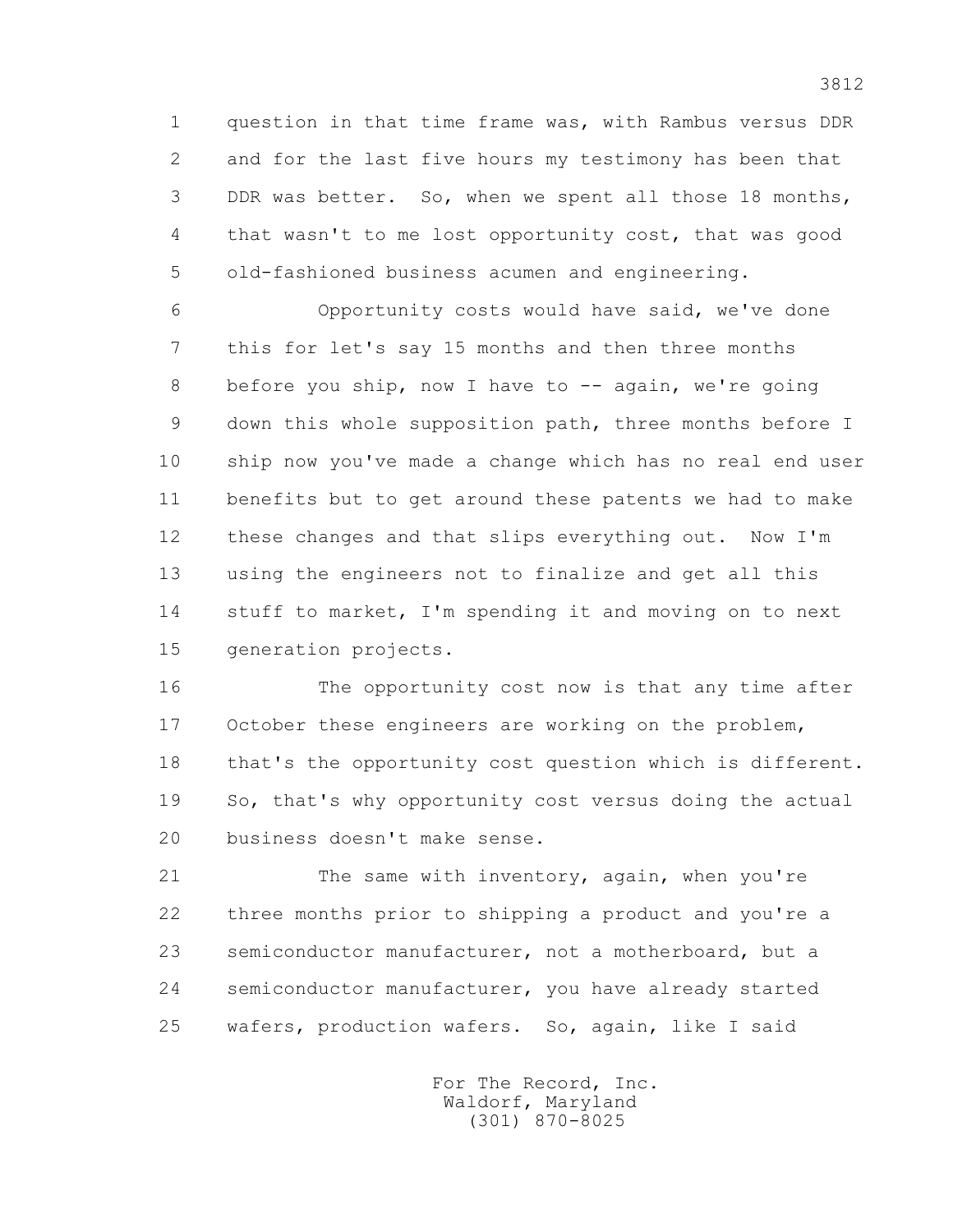1 earlier, the whole thing with doing infrastructure 2 change, it's hard, I'm not going to deny it was a change 3 to the industry, it was a change, it was gosh darn hard, 4 quite frankly, a lot easier than Rambus, but it was hard 5 and you have to plan it and manage it and it takes 18 6 months for everything from Team DDR to engineering stuff 7 to make that happen.

 8 When you do all that work and then you change 9 last minute, that's where all the problems are and 10 that's where your inventory hits. And so that's why we 11 asked for the context, pre-18 month loss is a very 12 different discussion of just engineering 101 and getting 13 everything ready for planning versus now I'm about to 14 ship and changing everything on you. I'm sorry.

 15 Q. I appreciate that. And for a DRAM manufacturer 16 before they go to silicon to avoid inventory costs, 17 they're going to need at least three months lead time, 18 right?

 19 A. Three months prior to shipping they must start 20 production of wafers.

 21 Q. Just one more set of questions. Did you make 22 the trip to Micron in Minnesota that's referred to in 23 this document?

24 A. No.

25 Q. Do you know if the people who visited Micron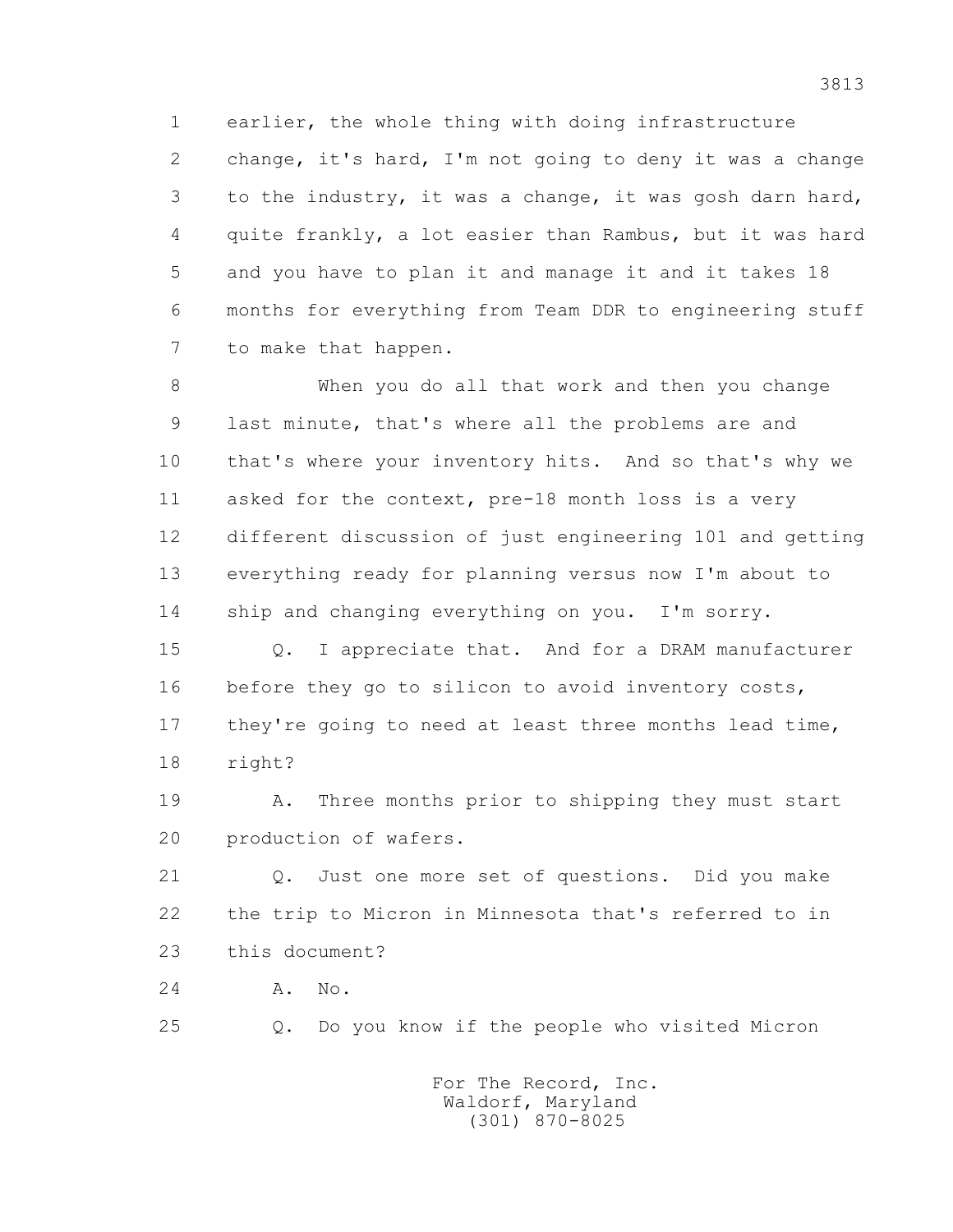1 that's referred to in this document were told by Micron, 2 well, you know, one issue is, Rambus has told us that 3 there may be some patents that Rambus has that relate to 4 SDRAM DDR?

 5 A. I don't know if they were told that my Micron 6 and if they were, they certainly didn't tell me.

 7 Q. And did your JEDEC representative at any time 8 after you joined AMD tell you that he learned at JEDEC 9 meetings about Rambus patents?

10 A. Not to my recollection, no.

 11 Q. When you looked at this document earlier today 12 when Mr. Royall showed it to you and it allows you to 13 conclude right away that you had not told Rambus -- you 14 had not made the decision to go to DDR in the summer or 15 fall of '98, correct?

16 A. Yes.

 17 Q. All you had to do was pick up this document and 18 say I can see now that summer and fall of '98 is not the 19 right date.

20 A. Yes.

 21 Q. And you saw this document most recently when? 22 A. A couple of days ago, which I probably didn't 23 read it that carefully because I had figured out the 24 dates already.

25 Q. And who did you see it with?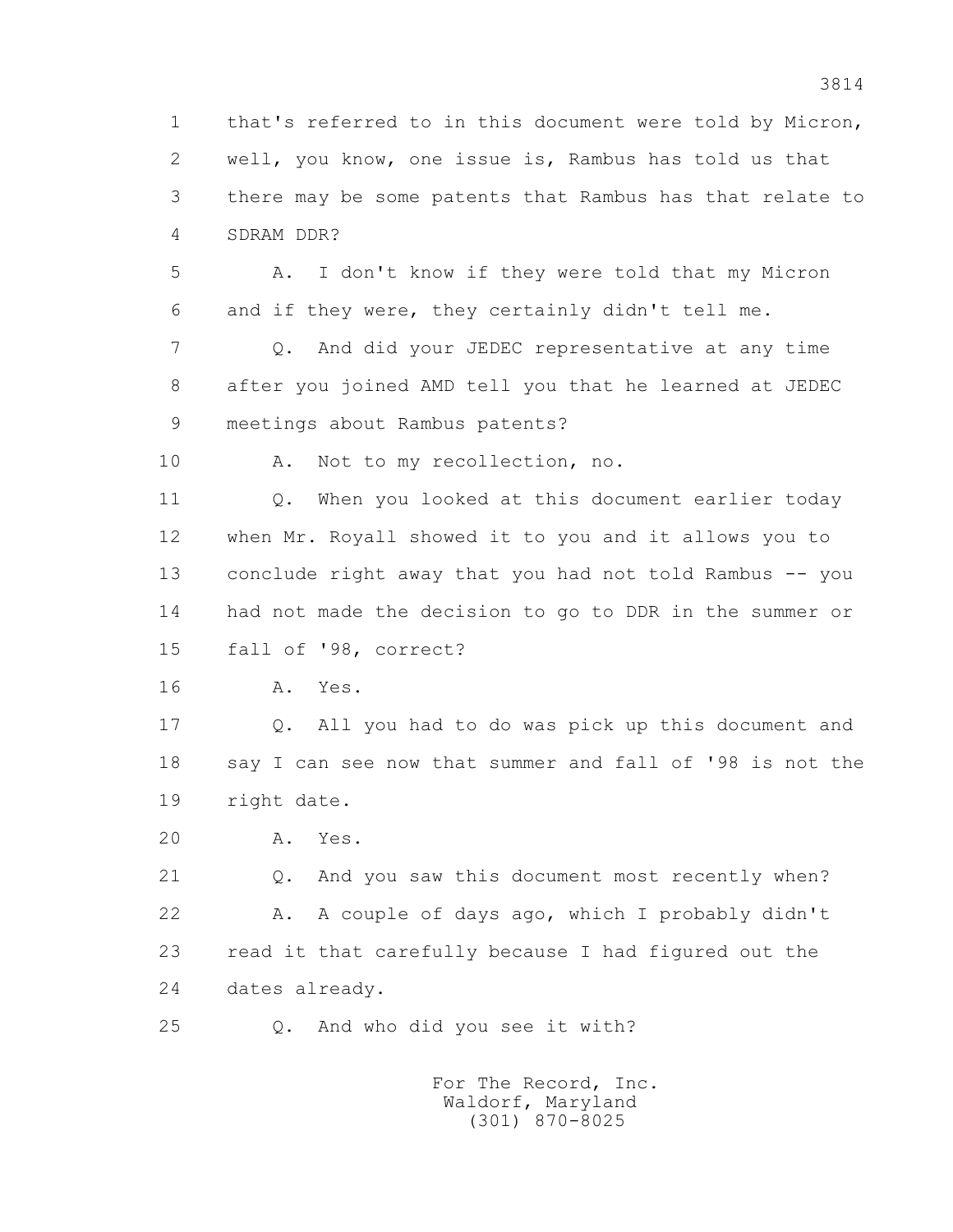1 A. As is common practice, you get a set of 2 documents that might be shown, so you look at them. 3 Q. Who put the set of documents together for you? 4 MR. ROYALL: Your Honor, I would caution the 5 witness if there are any attorney client issues, his 6 lawyer can speak if there are, but I just would do that. 7 JUDGE McGUIRE: Well, his attorney is here, he 8 can speak for his client. 9 MR. BEDDO: Well, I can make the same caution 10 not to disclose attorney/client privilege. 11 JUDGE McGUIRE: Sir, what is your name again for 12 the record? 13 MR. BEDDO: B E D D O, David Beddo. 14 JUDGE McGUIRE: Okay, thank you. 15 BY MR. STONE: 16 Q. Let me ask it this way, Mr. Heye, let me 17 withdraw that. 18 JUDGE McGUIRE: He is going to withdraw the 19 question. 20 BY MR. STONE: 21 Q. Let me ask you, was it your understanding that 22 you were given a set of documents to review over the 23 weekend that you understand might be shown to you by 24 complaint counsel when they examined you during the 25 course of this proceeding? For The Record, Inc.

3815

 Waldorf, Maryland (301) 870-8025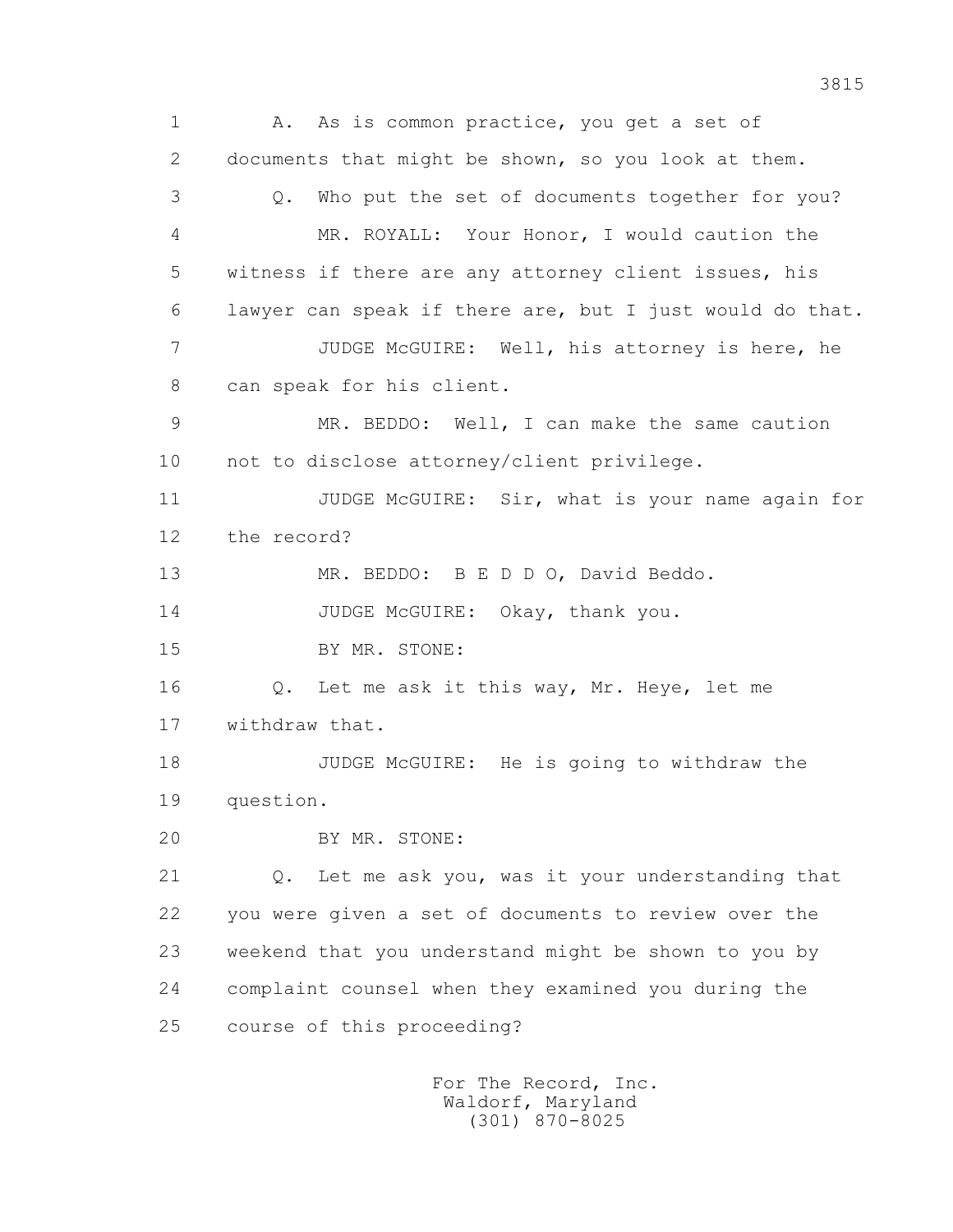1 A. Those words were never said. I mean, I think -- 2 Q. I don't want to know the words, I don't want to 3 know the words that were said, I just want to know your 4 understanding. Wasn't it your understanding that these 5 were documents that complaint counsel might show you 6 during their examination of you? 7 A. Actually, it was more -- 8 MR. BEDDO: Your Honor, I would like to caution 9 the witness again not to disclose attorney/client 10 communications. 11 JUDGE McGUIRE: All right, he has been 12 cautioned. So, we don't need to stand up and say I want 13 to caution him again. He's been cautioned. So -- 14 THE WITNESS: I've been cautioned. I don't know 15 who I ask this question to, but when you have a 16 conversation with your lawyer, that's attorney/client 17 privileged issues and I'm not supposed to -- 18 BY MR. STONE: 19 Q. I am not asking you what was said to you by your 20 lawyers at all. I just want to know was it your 21 understanding that the set of documents that you were 22 given to look at were documents that you understood 23 complaint counsel might show you and ask you about in 24 this proceeding? 25 A. Actually, to be quite honest with you, it was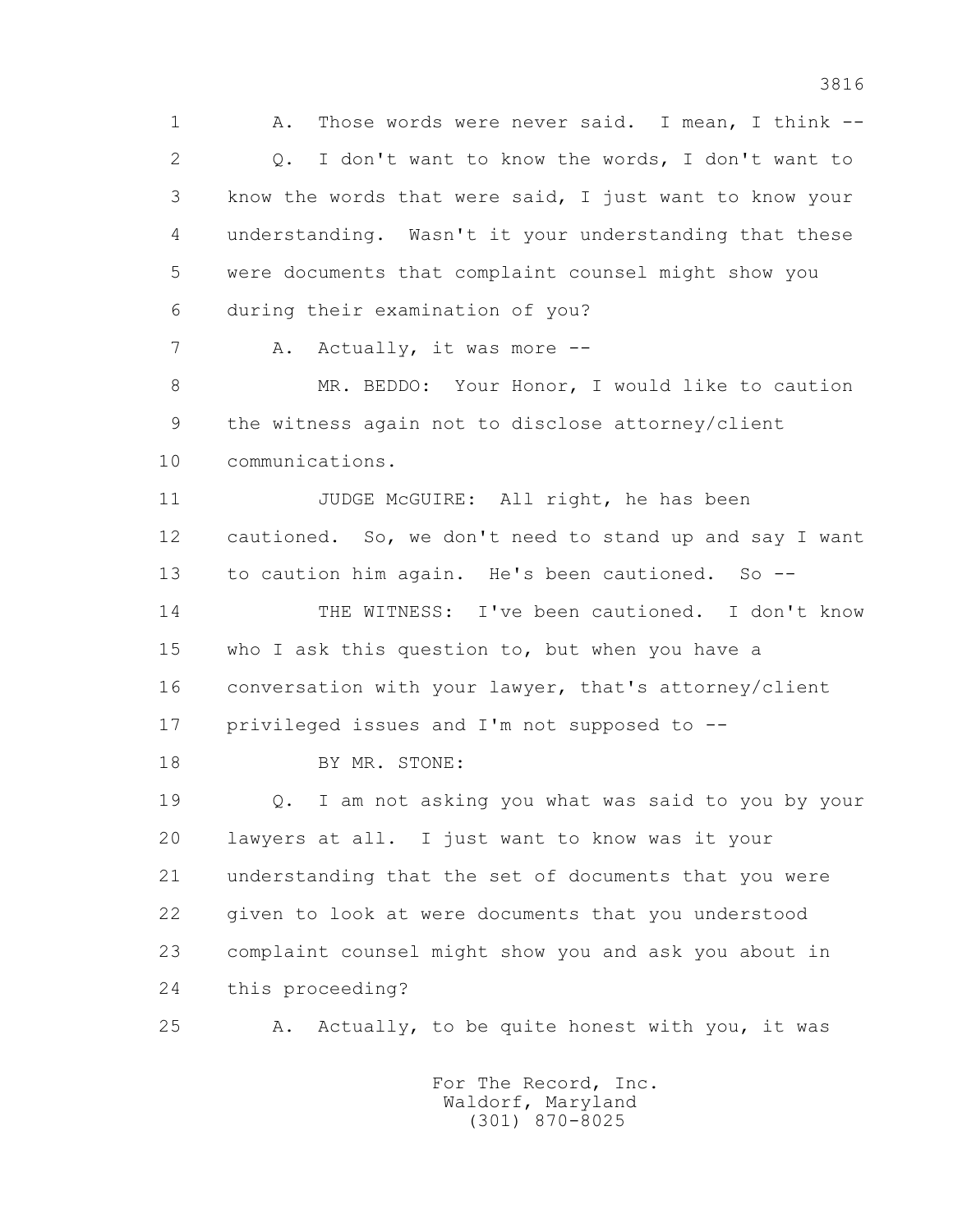1 more my understanding to help jog my memory, because I 2 have the history of a bad memory, which has been 3 documented for the last two hours. 4 MR. STONE: Thank you. 5 JUDGE McGUIRE: Thank you very much. That 6 concludes your testimony from today and, sir, thank you 7 very much, you are excused from this proceeding. 8 THE WITNESS: Thank you. 9 JUDGE McGUIRE: Counsel, I am going to suggest 10 that we take a very short, five-minute break, and when 11 we return, you can call your next witness. Before we do 12 that, though, let me just inquire how much time do we 13 anticipate that we are going to spend with the next 14 witness? 15 MR. ROYALL: I will let Mr. Davis comment on 16 that. 17 MR. DAVIS: I think his testimony should be an 18 hour and a half to two hours. 19 JUDGE McGUIRE: That is going to put us at 5:30, 20 and then some idea on the cross? 21 MR. STONE: I'm not sure until I hear the 22 direct, but maybe an hour. 23 JUDGE McGUIRE: So, we're going to be here until 24 probably close to 7:00. Is that correct? I'm trying to 25 get everyone on the same page and make sure that's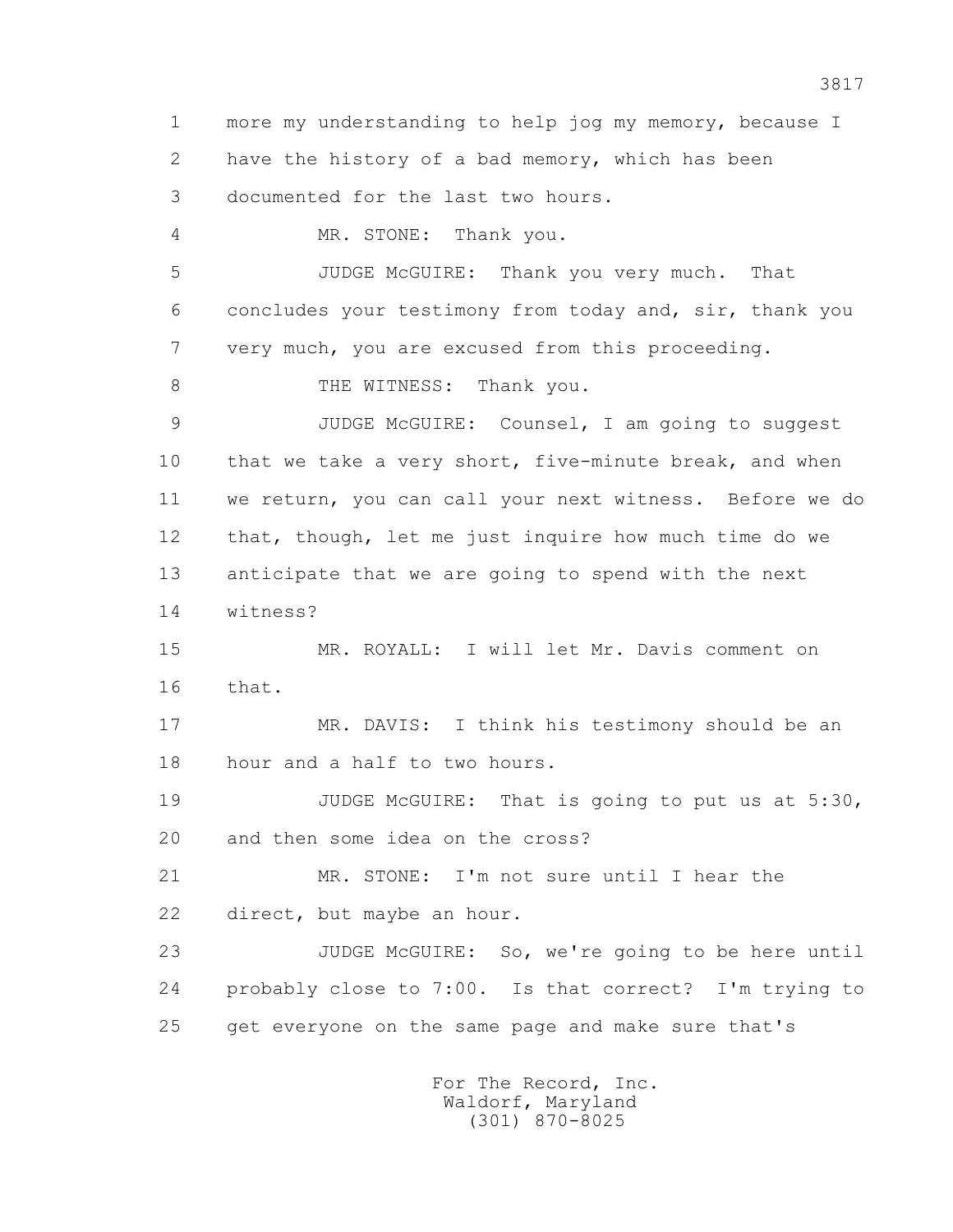1 doable. I am going to urge both sides for the sake of 2 everyone concerned that we attempt to expedite each 3 side's inquiry to the extent possible. All right, let's 4 take a quick five-minute break. Off the record. 5 (Whereupon, there was a brief recess in the 6 proceedings.) 7 JUDGE McGUIRE: On the record. Mr. Oliver, did 8 you have a comment you wanted to make? 9 MR. OLIVER: I simply wanted to introduce to the 10 court Mr. Robert Davis who will be handling the next 11 witness on behalf of complaint counsel. 12 JUDGE McGUIRE: All right, Mr. Davis, thank you. 13 MR. STONE: Could I just move in some exhibits, 14 Your Honor, from the last examination. I would offer 15 the AMD annual report, CX-2164, the presentation of 16 October '98, RX-2302 and the Polzin email, CX-2158. 17 JUDGE McGUIRE: Objection? 18 MR. OLIVER: We have no objection to CX 19 documents, which was the third one, please? 20 MR. STONE: RX-2302. 21 MR. OLIVER: If I could perhaps just see if I 22 could pull that up at some point during the afternoon. 23 JUDGE McGUIRE: The other two are entered exit. 24 (CX Exhibit Numbers 2164 and 2158 were admitted 25 into evidence.)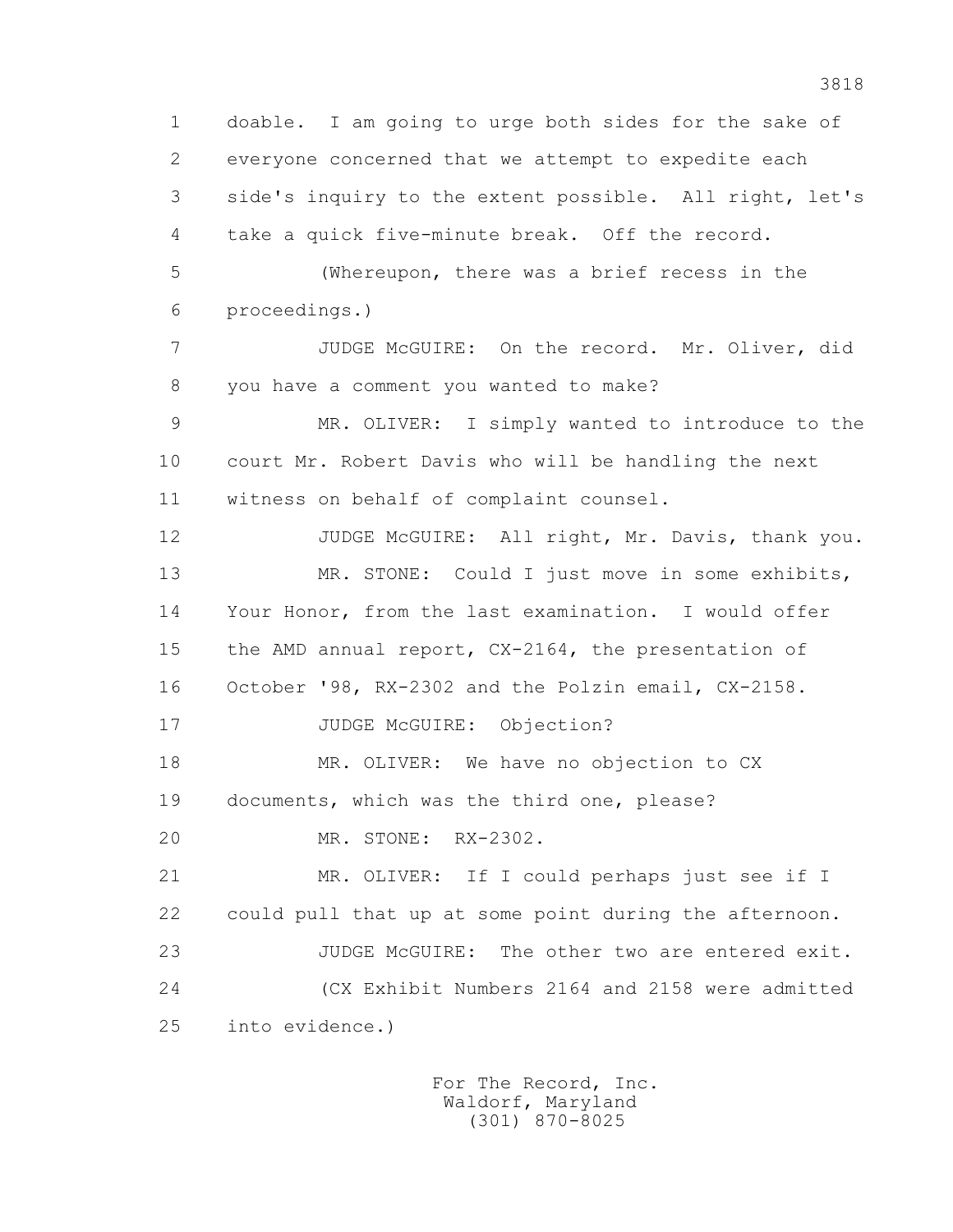1 JUDGE McGUIRE: Oh, are you still looking for 2 the RX? 3 MR. OLIVER: I was going to try to pull it up 4 while the proceedings are going on. 5 JUDGE McGUIRE: Then you may proceed at this 6 time, Mr. Davis. 7 MR. STONE: I should clarify, that was the press 8 release, Your Honor, that we showed him. RX-2302 would 9 be the hard copy press release that I used. 10 MR. OLIVER: Perhaps if we could look at that. 11 JUDGE McGUIRE: Let's go off the record for a 12 moment so all this chatter doesn't get on. 13 (Discussion off the record.) 14 JUDGE McGUIRE: On the record, you may call your 15 next witness, Mr. Davis. 16 MR. DAVIS: Thank you, Your Honor. Complaint 17 counsel calls Mr. Barry Wagner. 18 JUDGE McGUIRE: Mr. Wagner, would you approach 19 and you will be sworn in by the court reporter. 20 Whereupon-- 21 BARRY WAGNER 22 a witness, called for examination, having been first 23 duly sworn, was examined and testified as follows: 24 JUDGE McGUIRE: If you could have a seat over 25 there, Mr. Wagner.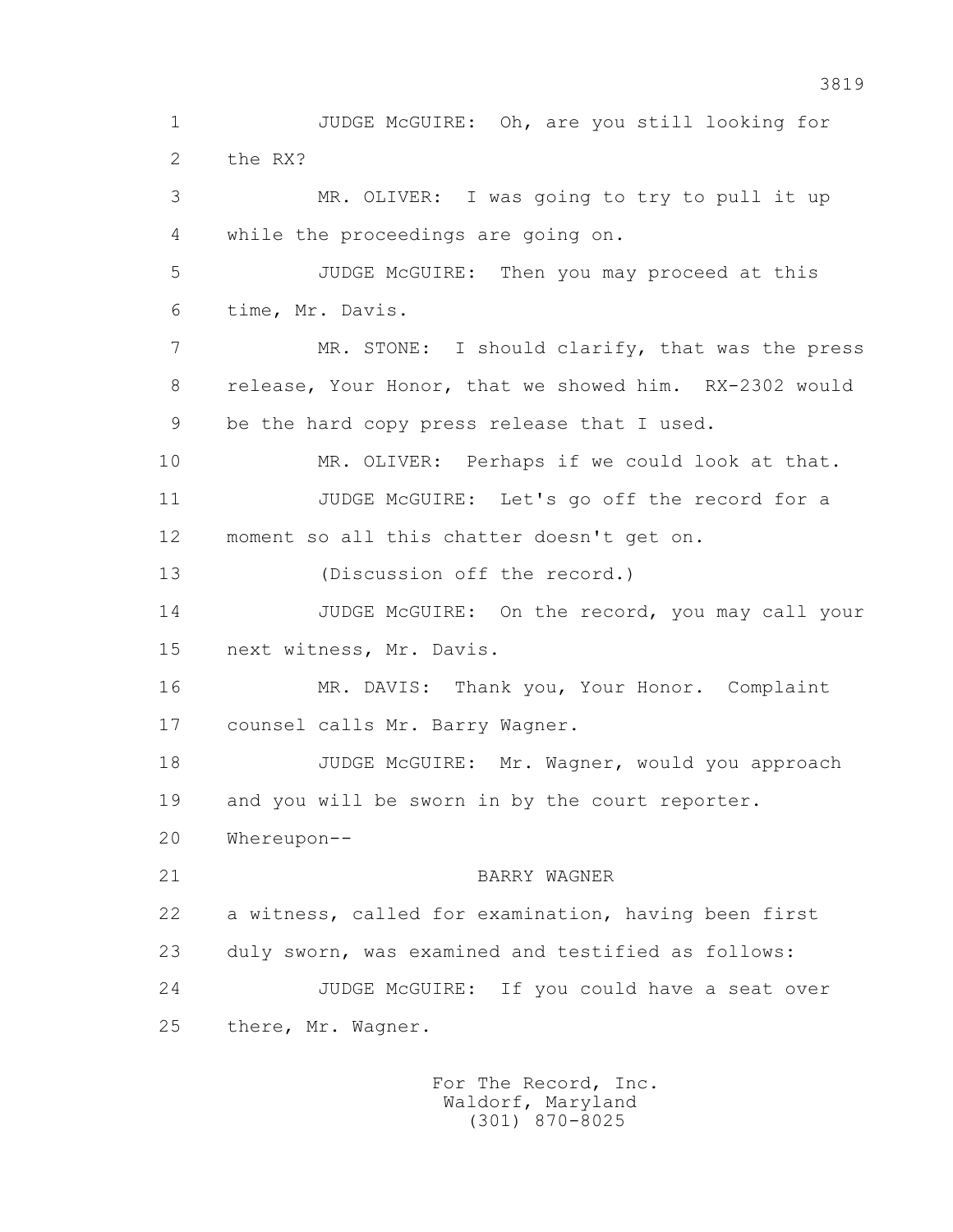| $\mathbf 1$ | All right, Mr. Davis, proceed.                        |
|-------------|-------------------------------------------------------|
| 2           | DIRECT EXAMINATION                                    |
| 3           | BY MR. DAVIS:                                         |
| 4           | Thank you, Your Honor.<br>Q.                          |
| 5           | Please state your name for the record.                |
| 6           | Barry Wagner.<br>Α.                                   |
| 7           | And where are you currently employed?<br>Q.           |
| 8           | NVidia.<br>Α.                                         |
| 9           | And what is your current position?<br>Q.              |
| 10          | Manager of technical marketing.<br>Α.                 |
| 11          | And how long have you been at nVidia?<br>Q.           |
| 12          | About six years.<br>Α.                                |
| 13          | Could you describe your educational background,<br>Q. |
| 14          | please.                                               |
| 15          | Bachelor of science in electrical engineering<br>Α.   |
| 16          | and a minor in computer science.                      |
| 17          | Thank you. We are going to talk a little bit<br>$Q$ . |
| 18          | about nVidia's background now, for the next set of    |
| 19          | What is nVidia's line of business?<br>questions.      |
| 20          | We make reference processors and chipsets for<br>Α.   |
| 21          | the PC workstation in game console markets.           |
| 22          | What is a graphics processor?<br>Q.                   |
| 23          | A graphics processor is the piece of silicon<br>Α.    |
| 24          | that's generally put on a graphics card and it's what |
| 25          | ultimately you see on the displays of the computer.   |
|             |                                                       |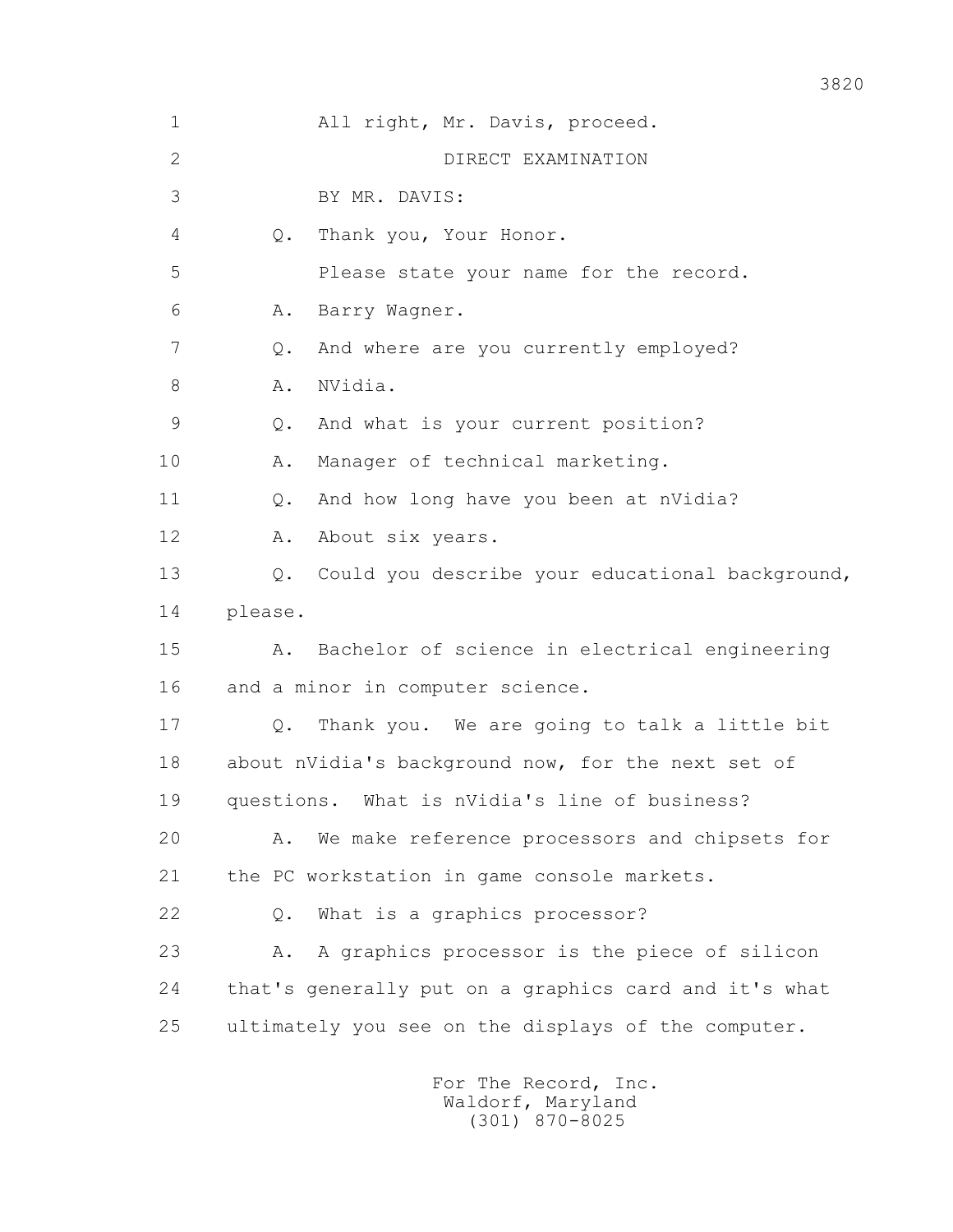1 Q. Does nVidia fabricate the graphics processors 2 they design?

3 A. No, we do not.

4 Q. And who fabricates those?

 5 A. We have a source of graphics, TMPC and we have 6 relationships with IBM.

7 Q. And who validates the graphics?

8 A. A graphics card, primarily.

9 Q. What is a graphics card?

10 A. A graphics card is it's a PC board, it plugs 11 typically into a graphics slot in the motherboard, and 12 then ultimately your monitor hooks up to this graphics 13 card.

14 0. Does nVidia manufacture its graphics card?

15 A. We manufacture some, we mostly sell just the 16 chip to other people who manufacture the card.

 17 Q. And who are some of the firms that build nVidia 18 graphics cards?

19 A. When we build it, we typically outsource our 20 manufacturing to somebody like a Flextronics, for 21 example, other companies, primarily in the far east, 22 will build the card and sell it into a lot of OEM 23 markets, customers like Dell or HP or others will buy 24 the graphics cards from them.

25 Q. I would like you to look at what's been marked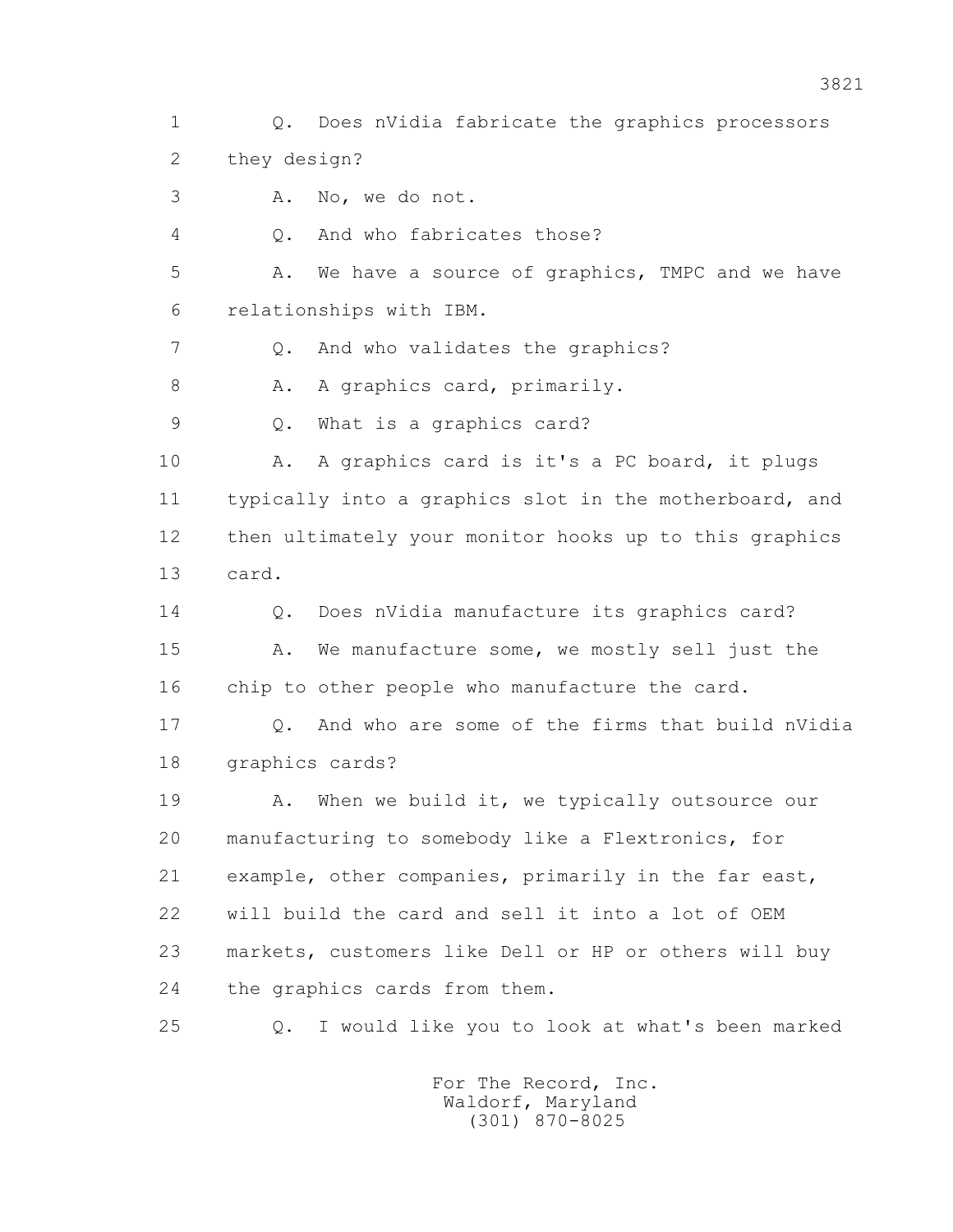1 for identification as CX-2833.

 2 Your Honor, that's a document that's not in the 3 database, it's a glossy brochure. May I approach? 4 JUDGE McGUIRE: You may. 5 BY MR. DAVIS: 6 Q. Do you recognize this document? 7 A. Yes. 8 Q. And what is CX-2833? 9 A. This is a kind of a product guide that the 10 marketing group put together. It was used around the 11 time of the launch of one of our products and it talks 12 about our partners, some of our customers, some of the 13 industry groups that we work with to try to enable 14 better graphics in the industry. 15 Q. Thank you. If you could turn to the third page, 16 that page with the table entitled nVidia Workstation 17 Graphics Solutions. 18 A. Okay. 19 Q. And what is being described in this table? 20 A. This is -- it's a table of our workstation 21 graphics product line, it shows several chips that are 22 in different segments of the market, some different 23 features about the graphics card, just some of the 24 functionality that those chips have. 25 Q. If you look at the second column of the table,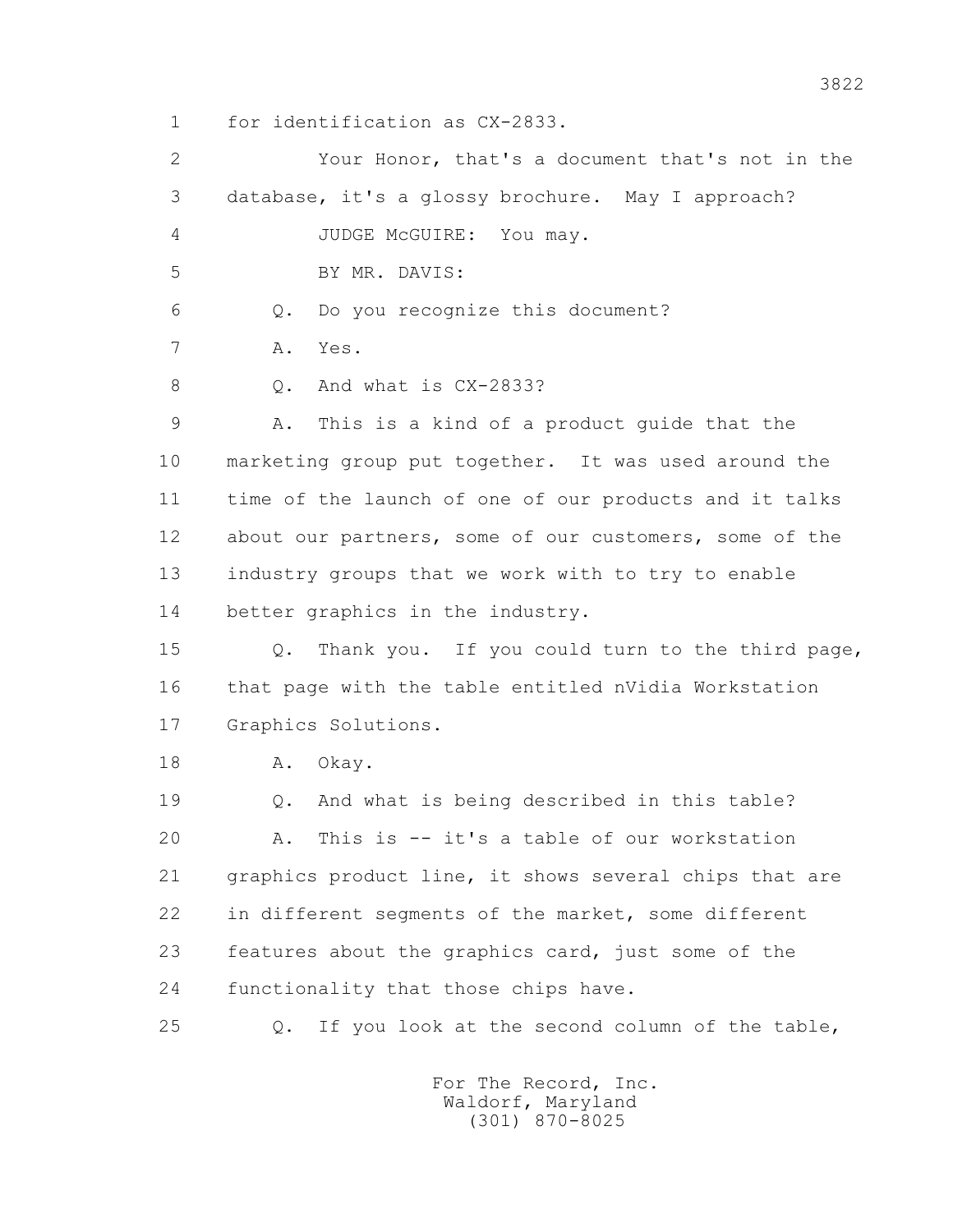1 the column with the title Memory, what does that refer 2 to?

 3 A. That's the memory that is on the graphics card. 4 Q. And what kind of memory is used in these 5 graphics cards? 6 A. Most of them are DDR, one of them says SDR. 7 Q. And who buys these products? 8 A. Typically customers for our workstation graphics 9 cards are engineers that need to produce some sort of 10 hardware to model it on a computer. That's the kind of 11 market that we sell the workstation products to. 12 0. And what is a workstation? 13 A. A workstation is basically a PC, it's usually a 14 higher performing PC. It often times will have multiple 15 processors in it, things to improve its performance, and 16 other than that it's very much like a PC. 17 Q. If you can turn three pages later to the page 18 with the table titled nVidia Consumer Graphic Solutions? 19 JUDGE McGUIRE: What page is that, Mr. Davis? 20 MR. DAVIS: Unfortunately, the document doesn't 21 have any page numbers, that's why I'm sort of flashing 22 it. It's about six pages into the document. 23 JUDGE McGUIRE: I've got it. 24 BY MR. DAVIS:

25 Q. What's being described in this table?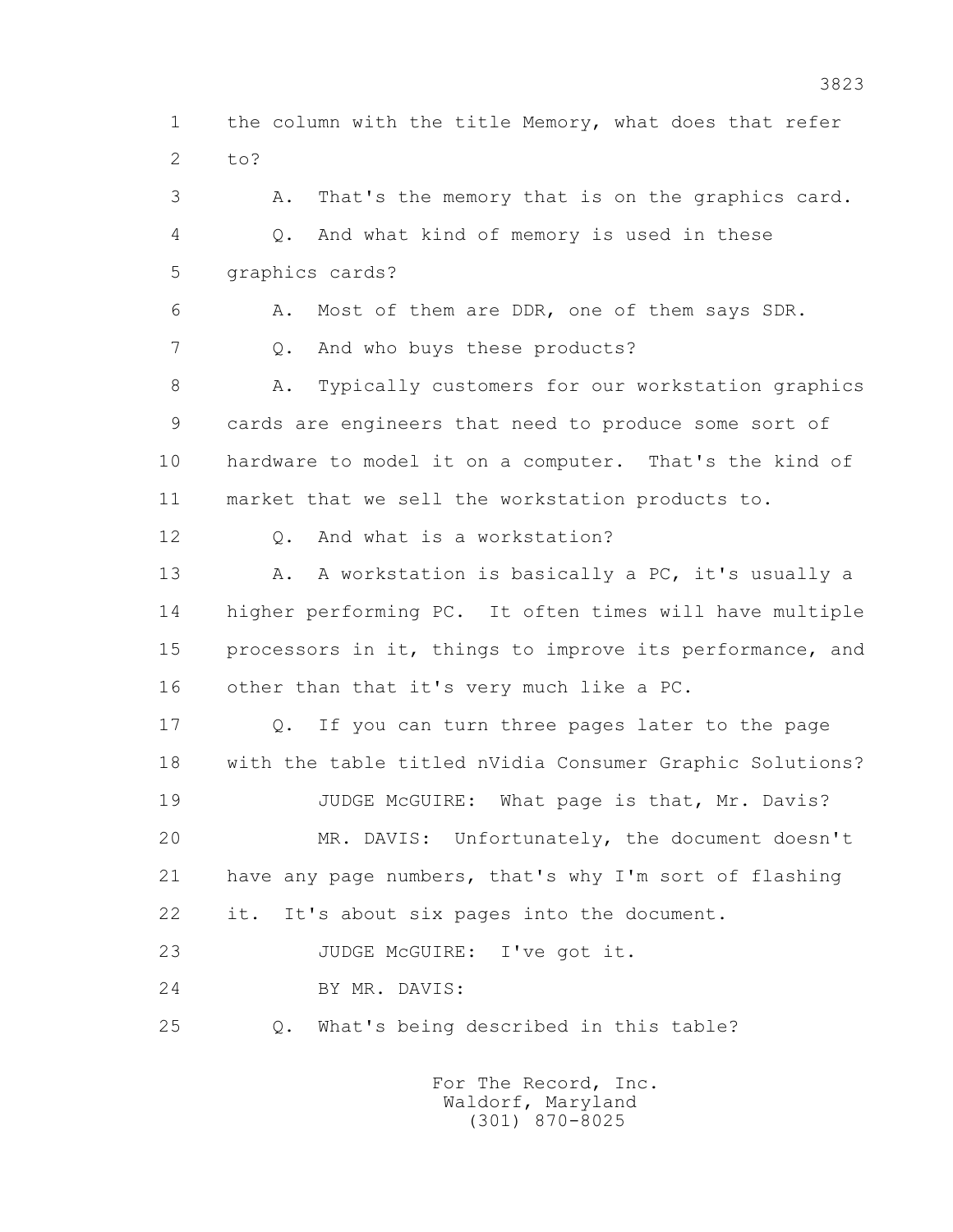1 A. It's another list of products that we have 2 available, in this case in the consumer graphics market, 3 again, it's broken out by segment that we sell these 4 chips into.

 5 Q. And what do you mean by segment? 6 A. nVidia produces a lot of different graphics 7 chips, each one of them is a different level of 8 complexity, different cost structure, we sell them into 9 different segments of the market. Somebody in the value 10 end of the market, that's typically something like a \$79 11 to \$99 graphics board. That's all those users willing 12 to pay for that kind of product so it's lower 13 performing. The Enthusia is the higher end typically, 14 and they are more expensive boards, they can be as much 15 as \$300, \$400.

 16 Q. In this column is the header Recommended Memory 17 Config on the second page of the table. Do you see 18 that?

19 A. Yes.

20 Q. And what does that reflect?

21 A. I'm sorry, what does it?

22 Q. What does that column reflect?

 23 A. I'm sorry, it's recommended memory config. We 24 don't actually sell the graphics board in this case, so 25 what you have here is a list that we recommend for each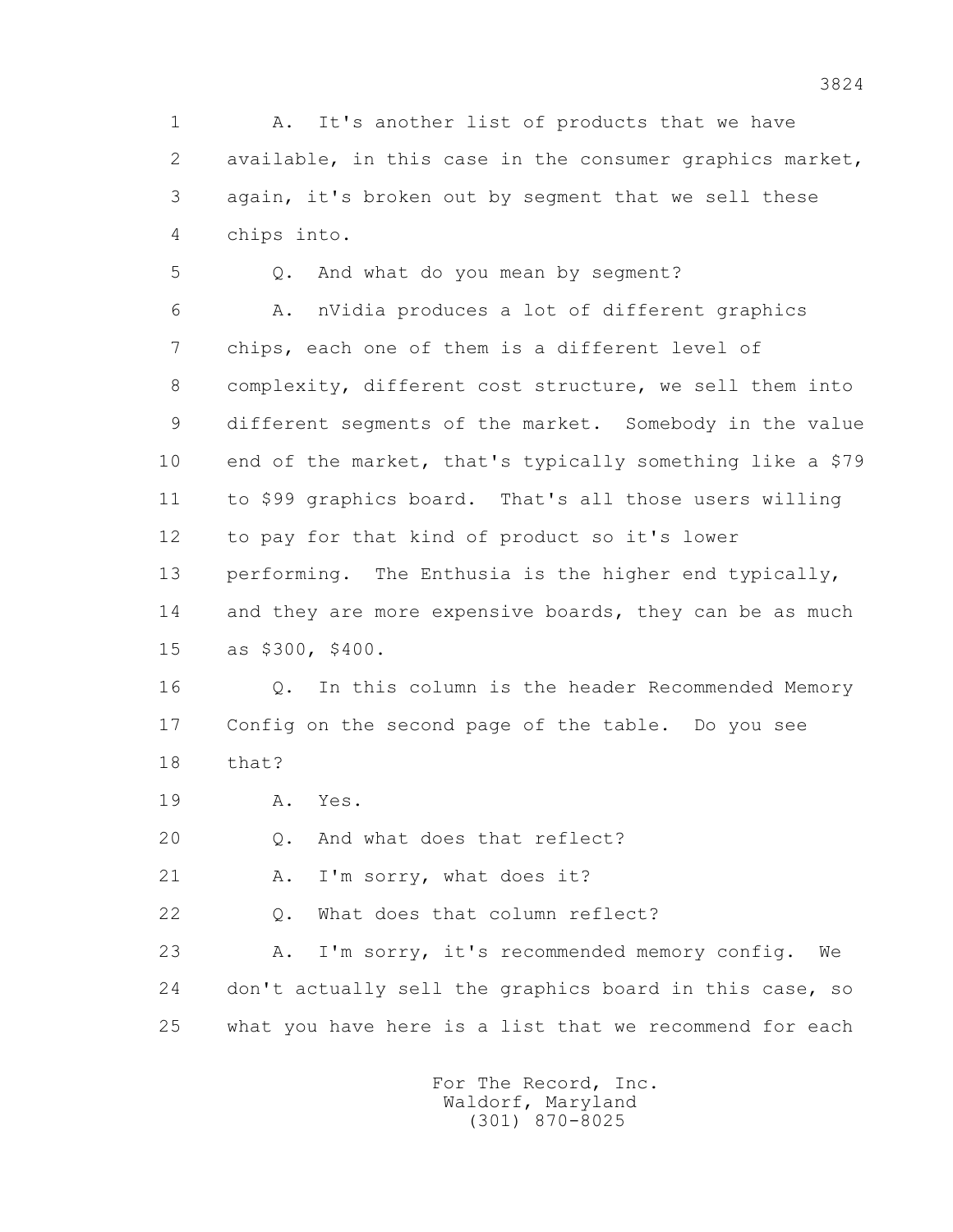1 one of these segments for how much memory should go onto 2 the graphics card, and that's typically what the user in 3 that market segment would expect to find if they bought 4 a graphics card in that class of product.

 5 Q. Well, in the lower right-hand corner of the 6 document is a -- there's a picture in the lower 7 right-hand corner of the page, can you describe what 8 that is?

9 A. That's a picture of a graphics card.

 10 Q. And I think everyone has probably seen a number 11 of graphics cards and other cards, we'll speed up. 12 Could you describe what some of the blocks on those -- 13 on that video card are?

 14 A. The chip in the middle of the card with our logo 15 on it, that's our graphics processor. To the right 16 there's four memory devices that are all on the graphics 17 card.

 18 Q. Is there a memory controller on the video card? 19 A. Part of our graphics processor has the 20 integrated memory controller, that hooks up to the 21 memory interface.

 22 Q. Could you turn three more pages to the table 23 entitled nVidia Platform Processor solutions.

24 A. Okay.

25 Q. What's being described on this table?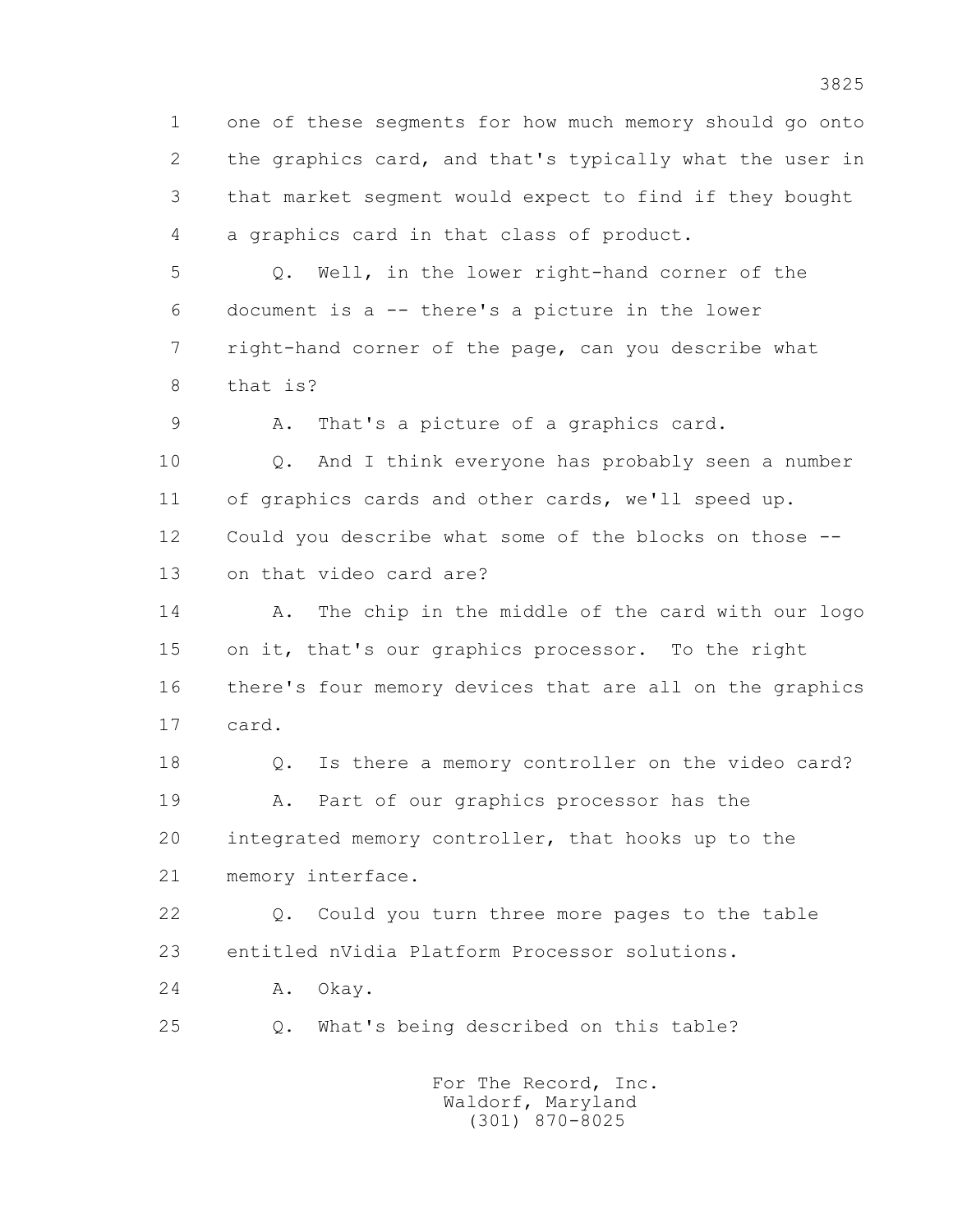1 A. It's another list of products that are 2 available, in this case this is for our chipset 3 business. We have essentially a north bridge/south 4 bridge kind of function, and again, it's some features 5 and functionality for each of those platforms. 6 Q. Do you need me to indicate what north bridge and 7 south bridge are? 8 JUDGE McGUIRE: No, I'm sorry, I've had enough. 9 BY MR. DAVIS: 10 Q. In the second to the last column of the table is 11 a column titled Memory Controller. Do you see that? 12 A. Yes. 13 Q. In the first two rows of that column are entries 14 that include the parenthetical, "Dual 64 bit DDR." Do 15 you see that? 16 A. Yes. 17 Q. Could you describe what that means? 18 A. These product lines have 128 bit memory bus, and 19 the data bus with it. We've architected it as two 20 64-bit memory controllers, each one of those 64 bits 21 hooks up to a JEDEC standard DDR dim module. 22 Q. And who would buy the products described in this 23 table? 24 A. One of our customers today is HP, they buy this 25 product and put it into a motherboard. These particular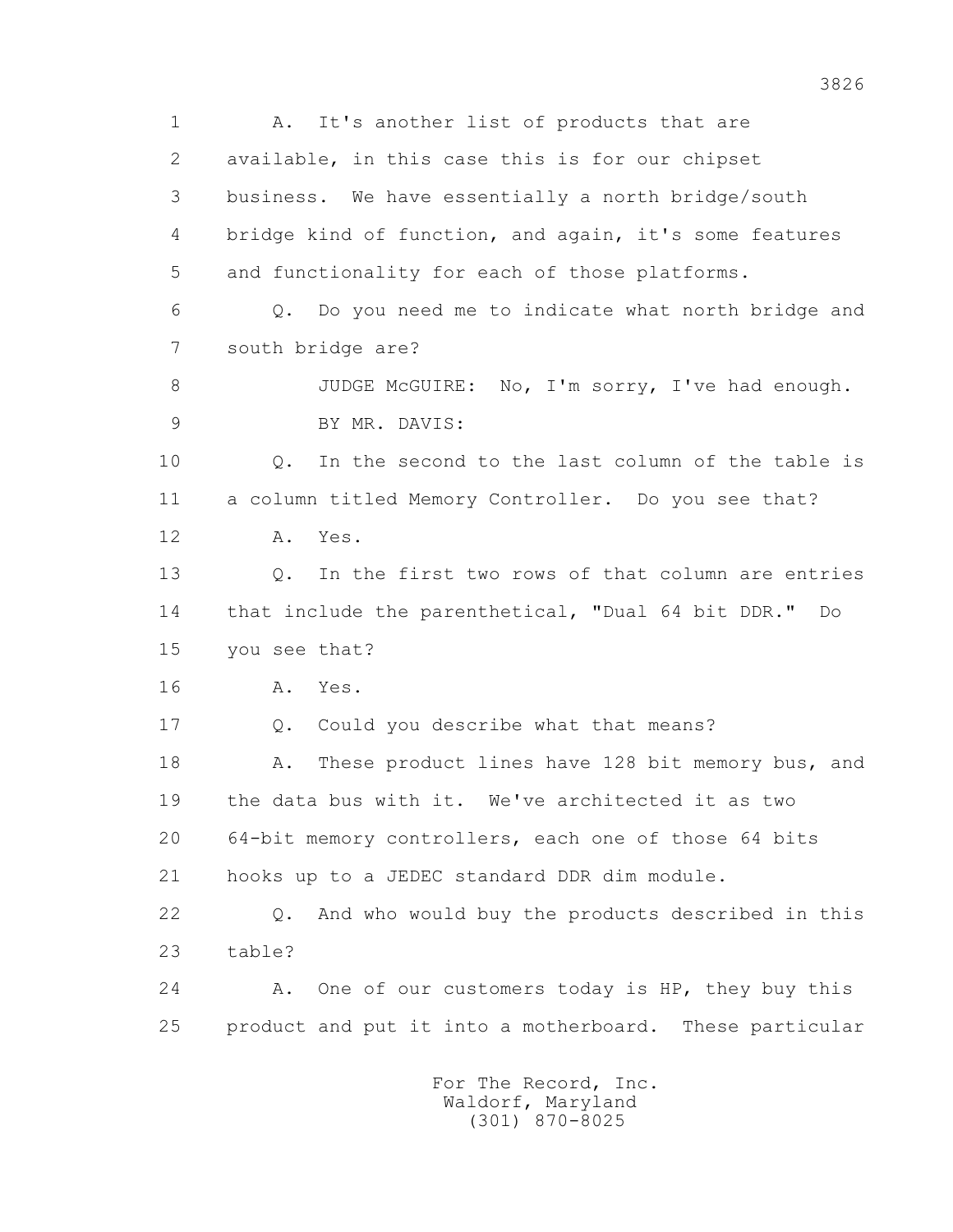1 chipsets work with AMD processor base.

 2 Q. Now, if you could -- Your Honor, I would like 3 to -- I'm sorry, could you turn to the page entitled 4 nVidia Mobile Graphics Solutions.

5 A. Okay.

6 Q. What's being described in that table?

 7 A. It's a list of graphics products that we sell 8 into the notebook market. Again, it's broken out by 9 segment and lists a variety of features for each of 10 those, the segments.

11 0. And how are these processors different from the 12 processors that you described earlier?

 13 A. The primary difference is they're focused on 14 lower power. We try to reduce power to maintain battery 15 life in the notebook, it's a little different from a 16 desktop in that sense.

 17 Q. And who would buy the products described in this 18 table?

19 A. Our biggest customers in mobile today are I 20 believe Toshiba and Dell.

 21 MR. DAVIS: Your Honor, I would like to move 22 CX-2833 into evidence.

23 JUDGE McGUIRE: Any objection?

24 MR. STONE: No objection.

25 JUDGE McGUIRE: So entered.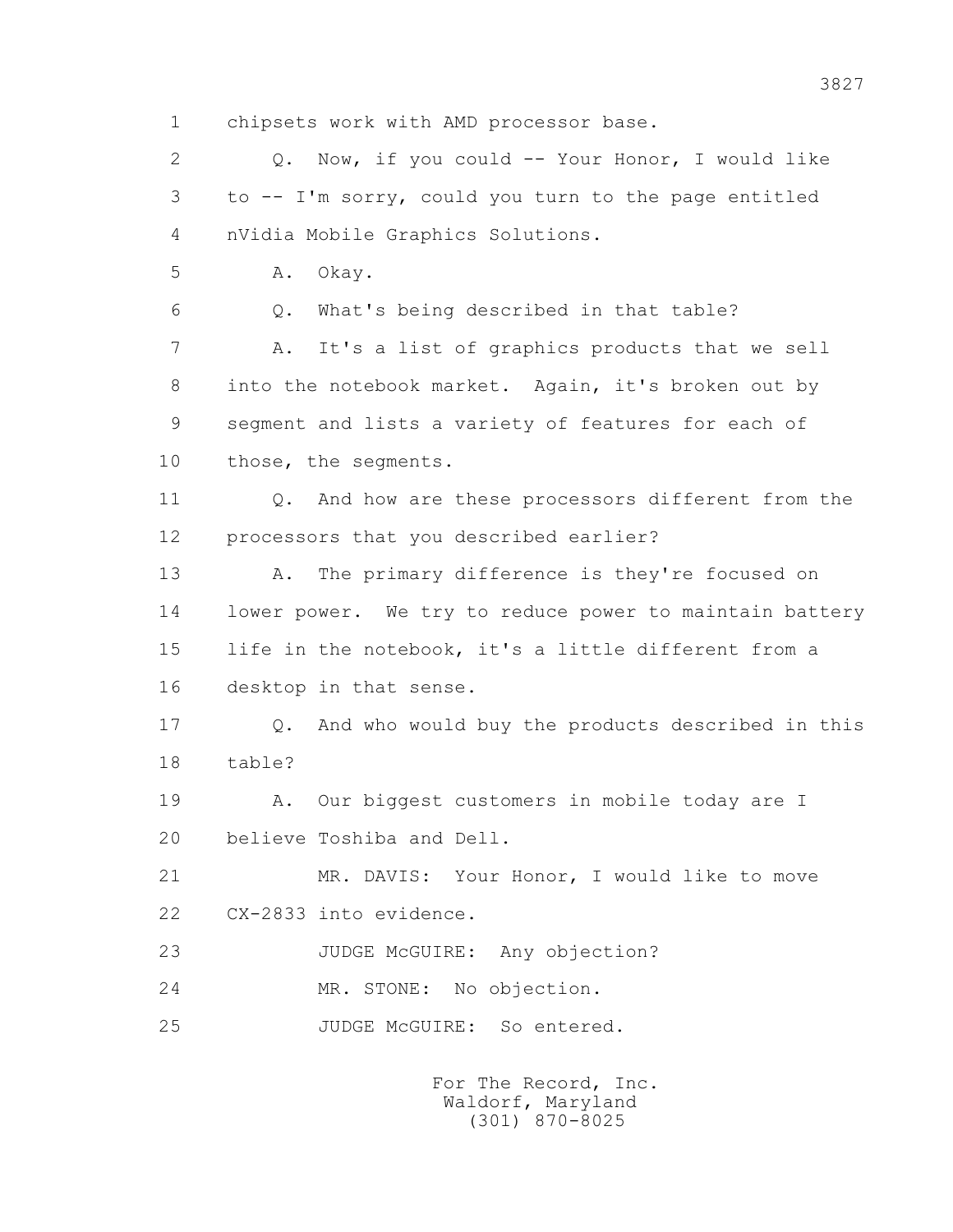1 (CX Exhibit Number 2833 was admitted into 2 evidence.)

3 BY MR. DAVIS:

 4 Q. I would like to return to your personal 5 background and your work at nVidia. What do you do as 6 the manager of technical marketing?

 7 A. I have a group that works with various 8 technology segments of our business to try to get the 9 technology advances that we want to see into our 10 products sooner. So, we will work with in my case the 11 memory industry a lot to drive our requirements for 12 future products into their roadmaps and hopefully keep 13 our companies aligned with each other in terms of when 14 products come on the market.

 15 Q. And why do you work with the memory 16 manufacturers?

 17 A. The memory industry is -- it puts most of its 18 emphasis into the activities in JEDEC to drive the dim 19 sockets for the motherboard and what those definitions 20 look like. In the graphics space, they don't really put 21 a lot of effort in JEDEC focused on our specific needs. 22 So, we work directly with the memory vendors to define 23 our requirements for them and ultimately get hopefully 24 better products for the graphics market out as well. 25 Q. Do you work with JEDEC at all?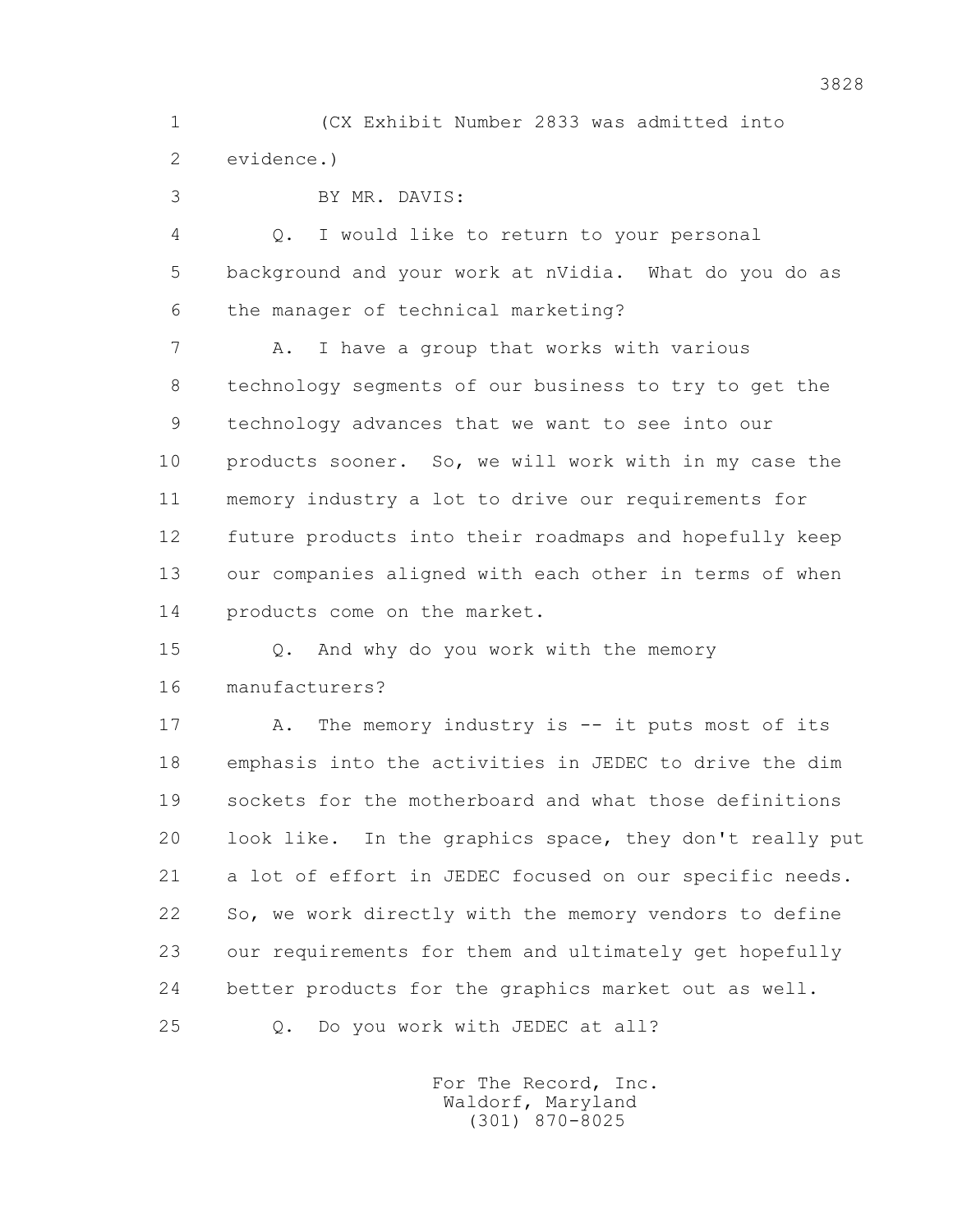1 A. I do work with JEDEC as well. It's one of my 2 responsibilities.

 3 Q. And why, do you have an understanding of why 4 that's part of your responsibilities to work with JEDEC? 5 A. Yeah, so we originally got involved with JEDEC, 6 partially on request from memory vendors. We had -- we 7 were making requests of them for certain features that 8 JEDEC was trying to eliminate, they encouraged us to 9 participate in JEDEC to ensure that those features 10 didn't get dropped from the standards. So, we got 11 involved at that point. We got much more actively 12 involved in -- 13 JUDGE McGUIRE: Now, what point in time are you

14 talking about, Mr. Wagner?

 15 THE WITNESS: We joined -- I'm not exactly sure 16 when we joined, but this would have been -- I forget the 17 time exactly, but I remember the feature set that they 18 were trying to drop. There was a function, a data mass 19 function that was going to go away possibly in the 20 standard, we wanted it, so at that time we got back in. 21 I don't recall if it was --

 22 JUDGE McGUIRE: So, you can't give me some time 23 frame?

 24 THE WITNESS: It was probably in the '99, 2000, 25 it might have been sooner, I'm not sure.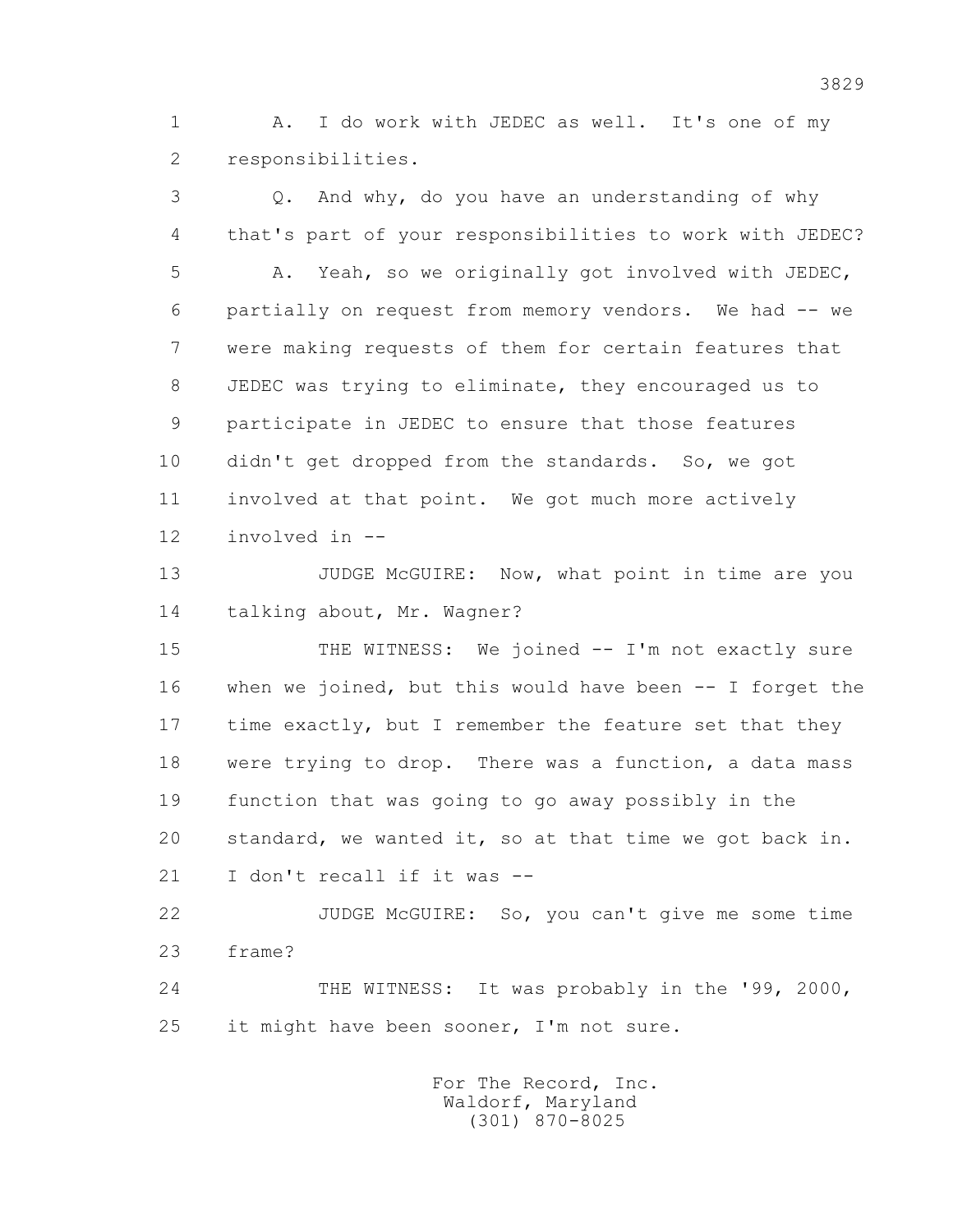1 JUDGE McGUIRE: All right, go ahead.

2 BY MR. DAVIS:

 3 Q. Why was it important to you that you have an 4 understanding of what memory technologies were in 5 that -- in the JEDEC standard?

 6 A. At this time we got involved more directly with 7 JEDEC is when we started working on the chipset side of 8 our business. The PC main memory platforms, ultimately 9 if we're going to have to produce a chipset, we need to 10 be using what that standard is, otherwise we're just not 11 cost effective in the market. So, as the main memory 12 standards were evolving, we wanted to be sure that we 13 knew exactly what they were going to be. So, we built 14 the chipset business, the standard product line that 15 matched up with that technology requirement.

 16 Q. Was there any relevance to the video card set of 17 the business to your membership at JEDEC?

18 A. The video card side was -- it was one getting 19 involved in JEDEC, you know, helped make it much more 20 common that we wanted this commodity device as well. We 21 worked with many vendors offline, the graphics piece of 22 it is unique in JEDEC in that although most of the time 23 we buy JEDEC standard device, we often buy it at a 24 higher frequency than what JEDEC actually defines. So, 25 an example is when the PC-100 was coming out, DRAM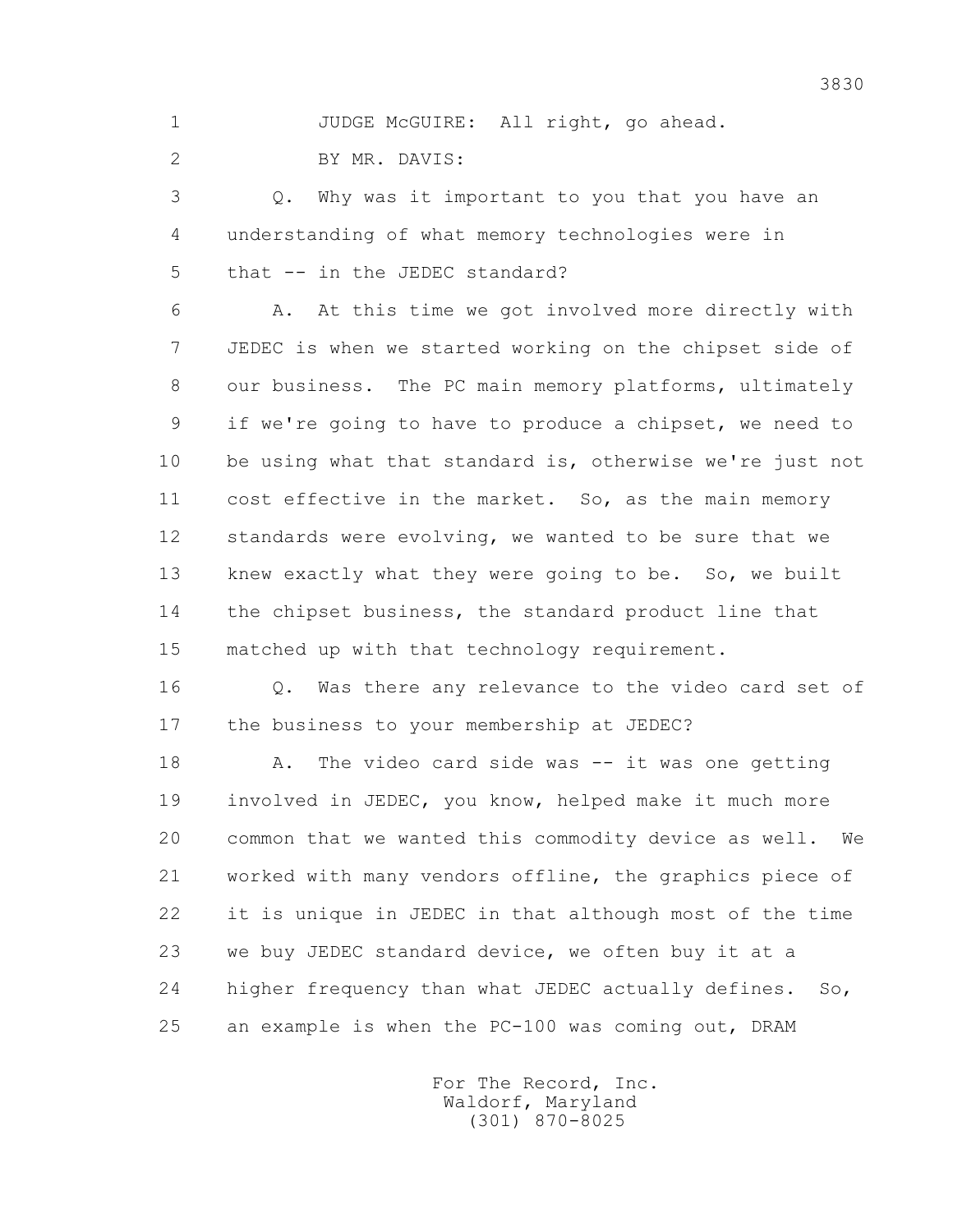1 vendors were offering 150 and 153 megahertz kind of die 2 bins. We were actually buying say 166 megahertz. The 3 166 megahertz standard wasn't in JEDEC as something that 4 they were working on at the time, but it was a speed bit 5 of the memory that we could buy from our point-to-point 6 application.

 7 Q. When you use the term bin twice in your answer, 8 what does that mean in your answer?

 9 A. So, when the memory is built, there's a natural 10 distribution that happens, some parts are faster than 11 others. They will bin out these faster parts, cull them 12 at faster speed grades and sell them for typically for 13 more money. So, the faster are typically at a premium 14 versus the slower parts.

 15 Q. Prior to being the manager at nVidia, what was 16 your position?

17 A. I was manager of systems engineering.

18 Q. And what did you do in that position?

 19 A. I also worked with the memory vendors. I spent 20 the majority of my time, however, on the board design 21 and chip bring-up and debug kinds of activities. I had 22 less time to spend on memory in that role.

 23 Q. And did you have any positions within nVidia 24 prior to being manager of systems engineering? 25 A. Prior to that I was a group member just to the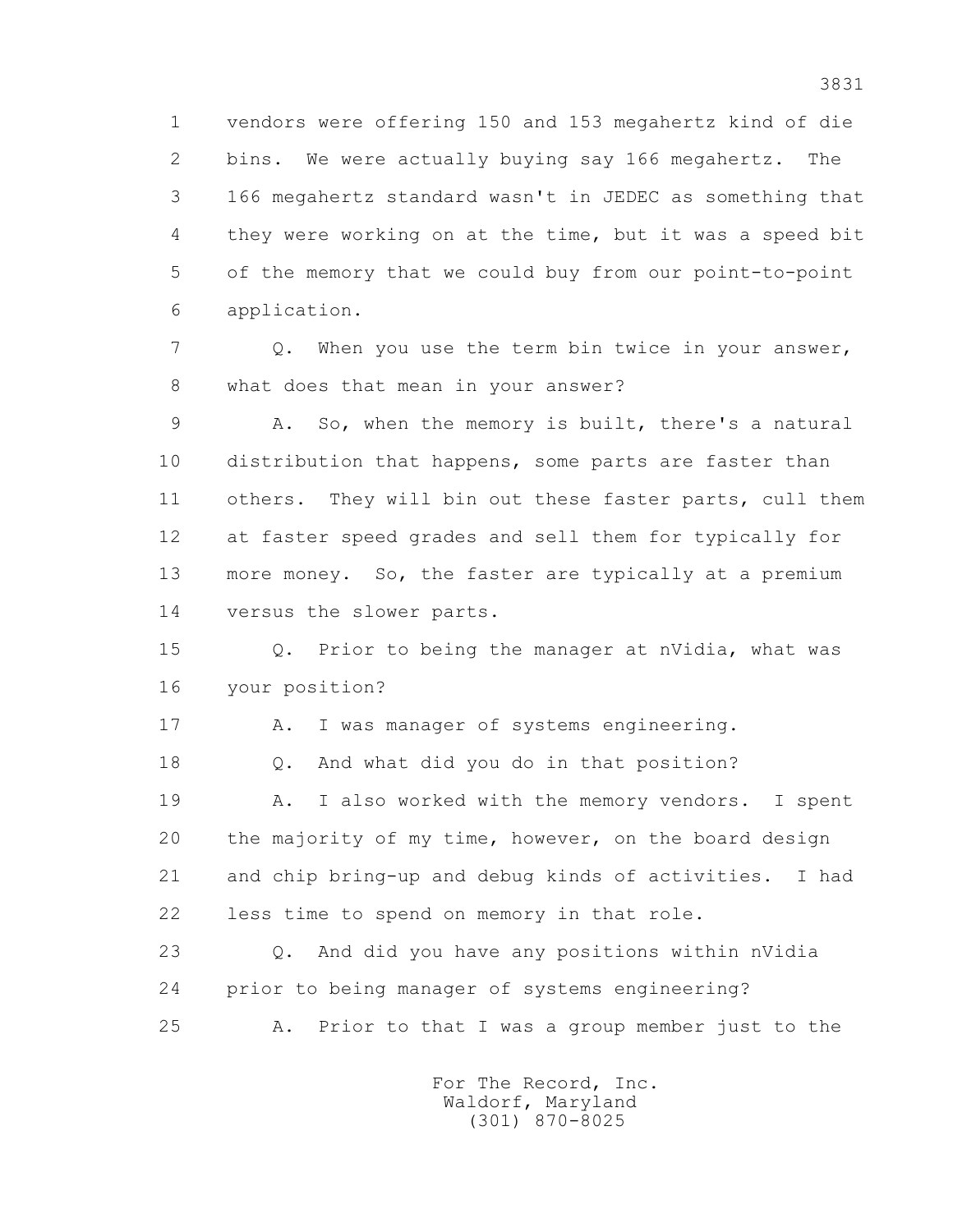1 systems engineering team and prior to that I was a 2 technical marketing engineer. During all these times I 3 worked with memory industries and worked on more 4 bring-up and chip debug activities. 5 Q. What do you mean by chip debug? 6 A. When the silicon comes back from fab it's not 7 useful to put down on the graphics board. The teams 8 that I have been involved with do the board design and 9 then when the chip arrives we go through the process of 10 getting the board working into something that you can 11 actually sell and make a product out of. 12 Q. Just so I understand when you say the word 13 "board," what are you referring to? 14 A. The PCB, the graphics board that the chip sits 15 on. 16 0. Is that the video card? 17 A. The video card. 18 Q. And you said the board bring-up, what does that 19 mean? 20 A. I said what? 21 Q. I think you used the term board bring-up? 22 A. Board bring-up, yeah. The process that we go 23 through in the lab to get something up and running in a 24 PC is what we refer to as bring-up, it's the development 25 process.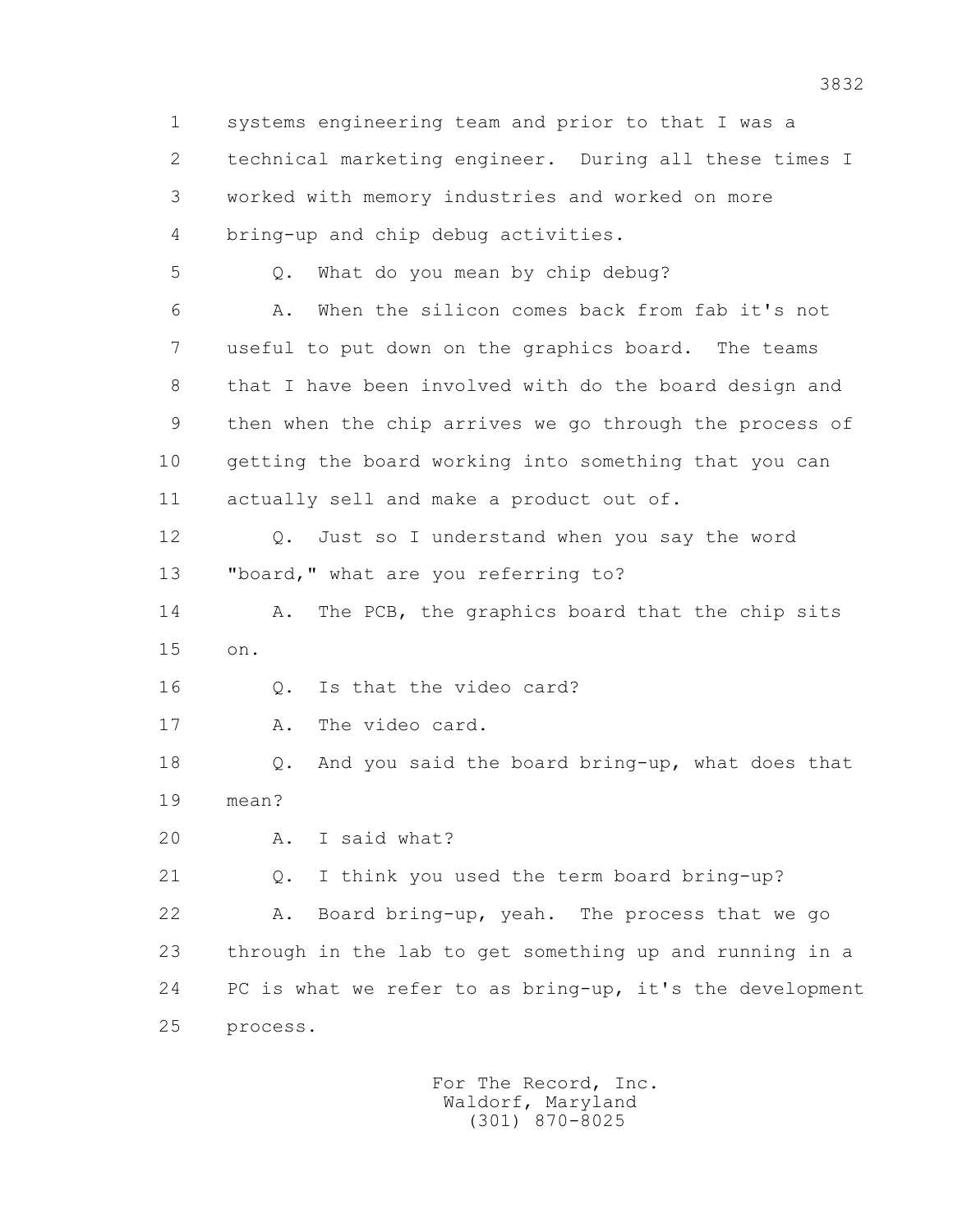1 Q. Now, what DRAM manufacturers have you worked 2 with while with nVidia?

 3 A. It's changed a lot over the years. There's a 4 lot less suppliers now than there used to be. Most of 5 our time is spent with Samsung and Micron, Infineon, 6 Hynix, a little bit with Elpida. There's ESMT, out of 7 Taiwan, Nanya and Winbond. There are others.

 8 Q. And Nanya is N A N Y A and Winbond is W I N B O 9 N D?

10 A. Yes.

 11 Q. And what work do you do with these DRAM 12 manufacturers?

13 A. We do a variety of things, we talk to them about 14 roadmaps, when we're going to have new products coming 15 out, we get a sense of when their products are going to 16 be coming out and we go through and have meetings with 17 their engineers about future sets that we want, and 18 ultimately work to define what a particular memory is 19 going to have in the future, and then work towards 20 getting that into the market.

 21 Q. Does nVidia use internal code names to identify 22 its individual graphics chips?

 23 A. Yeah. The graphics products are all NV 24 something and the something is usually a number, 25 typically one or two digits.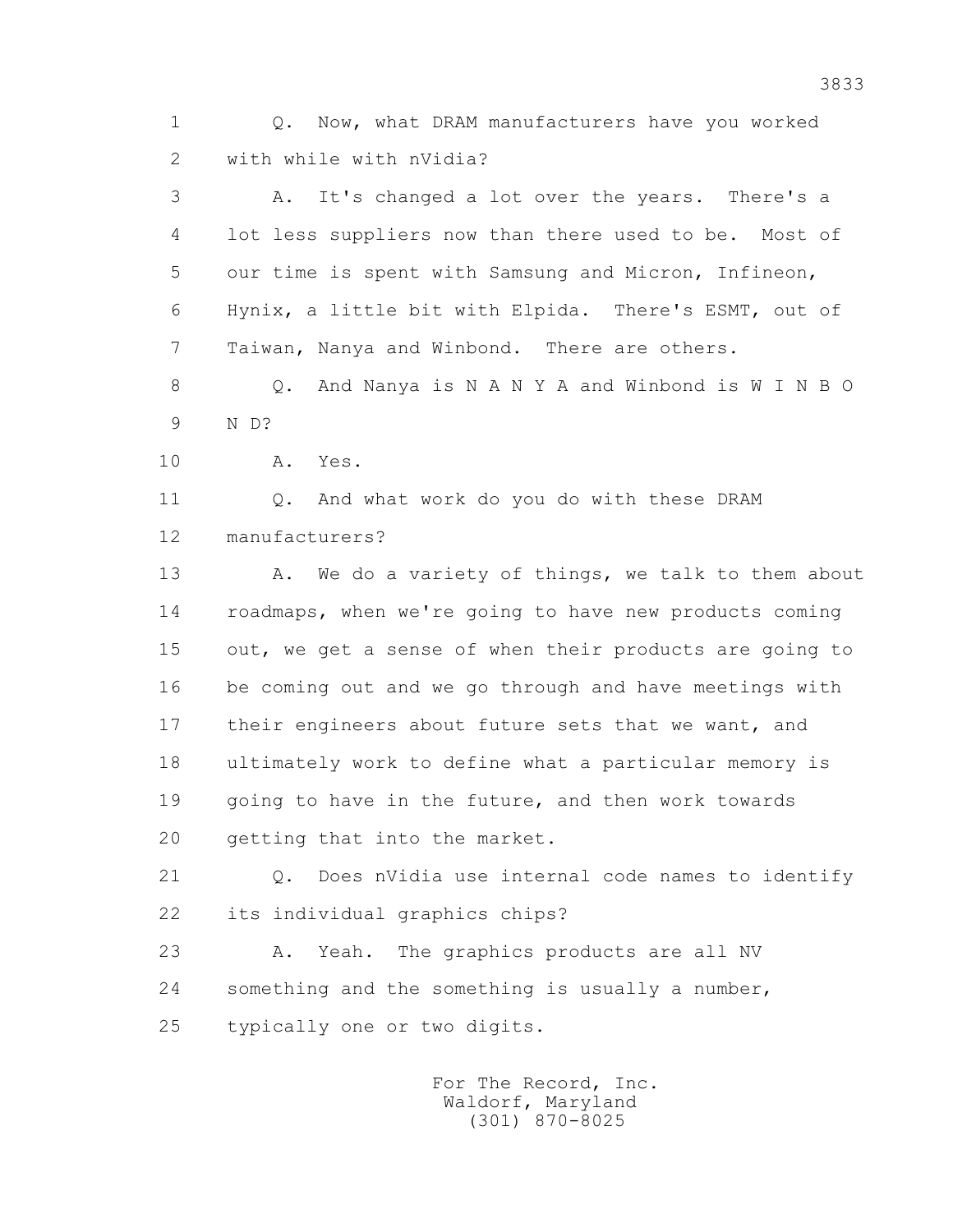1 Q. And which nVidia graphics chips have you worked 2 on?

 3 A. Since I've been there, there have been a lot. 4 NV-3 was the first product I joined with, there's NV-4, 5 NV-5, NV-10, NV-11, NV-15, NV-17, NV-20, NV-25, NV-28, 6 NV-30, now NV-31, 34, NV-35.

 7 Q. Now, are these products products that you work 8 on one and you stop and then you work on the other and 9 you stop?

 10 A. Some -- most of the time it's just one of these 11 devices in the lab. As we've become a bigger company 12 now it's not uncommon for it to be multiple in the lab 13 at the same time. So, some of them do go through the 14 lab.

 15 Q. And what's the nature of the work that you have 16 done with respect to these graphics chips?

 17 A. On the memory side of it I'm involved in the 18 definition choices of what frequencies and what kinds of 19 memory technology we're going to pick for each product. 20 Once it actually comes back and the silicon is ready, 21 I'm involved a lot of times in the chip bring-up 22 activity that's actually in the lab trying to get the 23 memory interfaces to run faster.

 24 Q. Now, does nVidia design or manufacture DRAM? 25 A. No.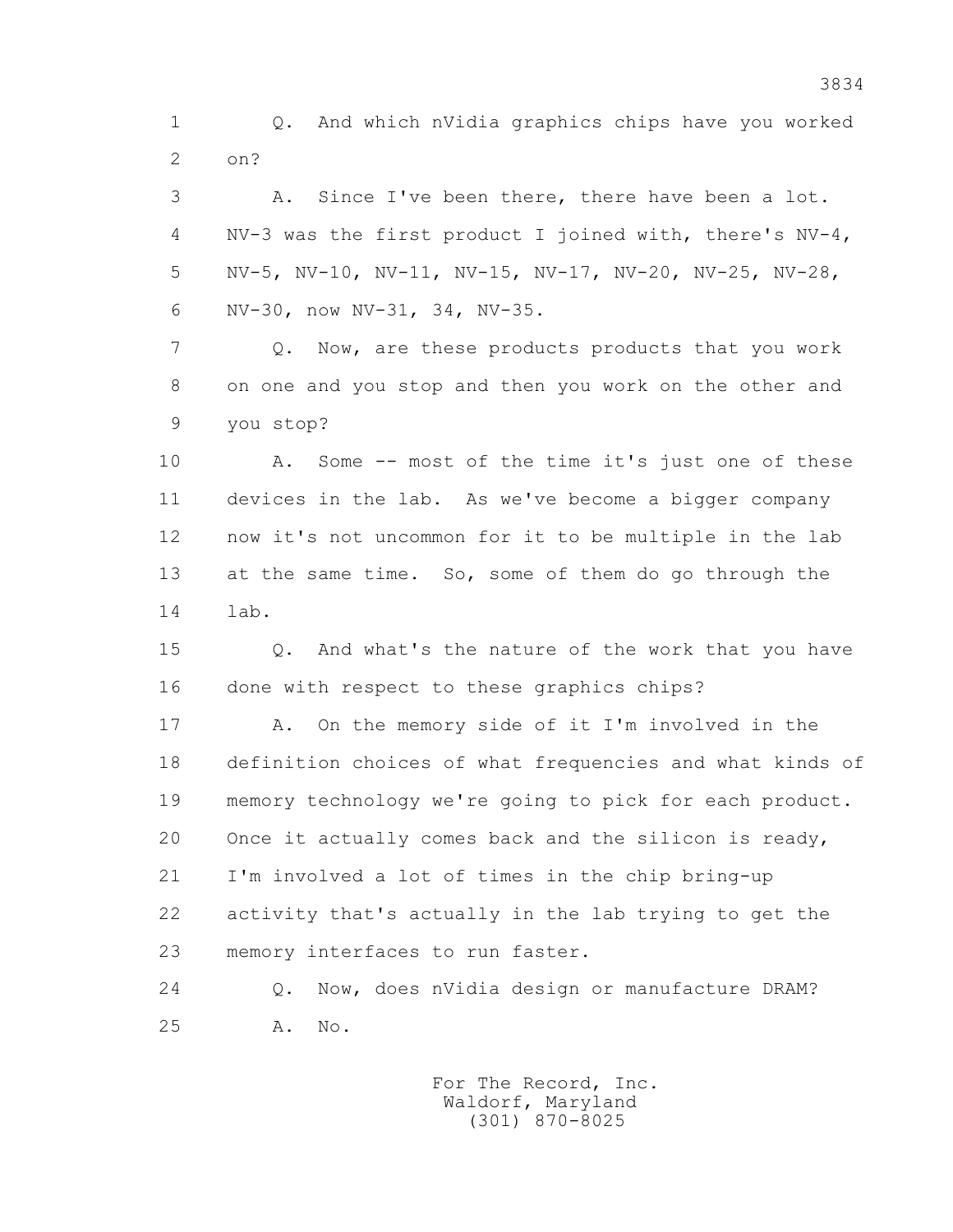## 1 Q. Does nVidia buy DRAM?

 2 A. We buy some. We -- for the Quadro product line, 3 which is our workstation graphics cards, we buy the 4 memory for those cards since we're actually having the 5 card manufactured. We also buy memory for prototypes 6 for testing out our product and sampling boards with 7 customers. Then other than that, the only memory we buy 8 is typically on the high end of our product line, and in 9 that case, we'll buy memory that's hard to get, 10 essentially the highest speed memory in the market, 11 bundle it with our graphics policy serve processors to 12 sell that to the market.

 13 Q. What are the graphics processors that nVidia is 14 currently selling?

 15 A. There's quite a few that are still being sold. 16 The most recent products are NV-30, NV-35, NV-31 and 17 NV-34. There's some older products, NV-28 and NV-18, 18 NV-11. There may be a few others that are still 19 shipping.

 20 Q. And what DRAM do these graphics processors work 21 with?

 22 A. They all have at least support for standard SDR 23 SDRAM, many of them have support for DDR, a few of them 24 have support for DDR2.

25 Q. Do you have an understanding of whether the DRAM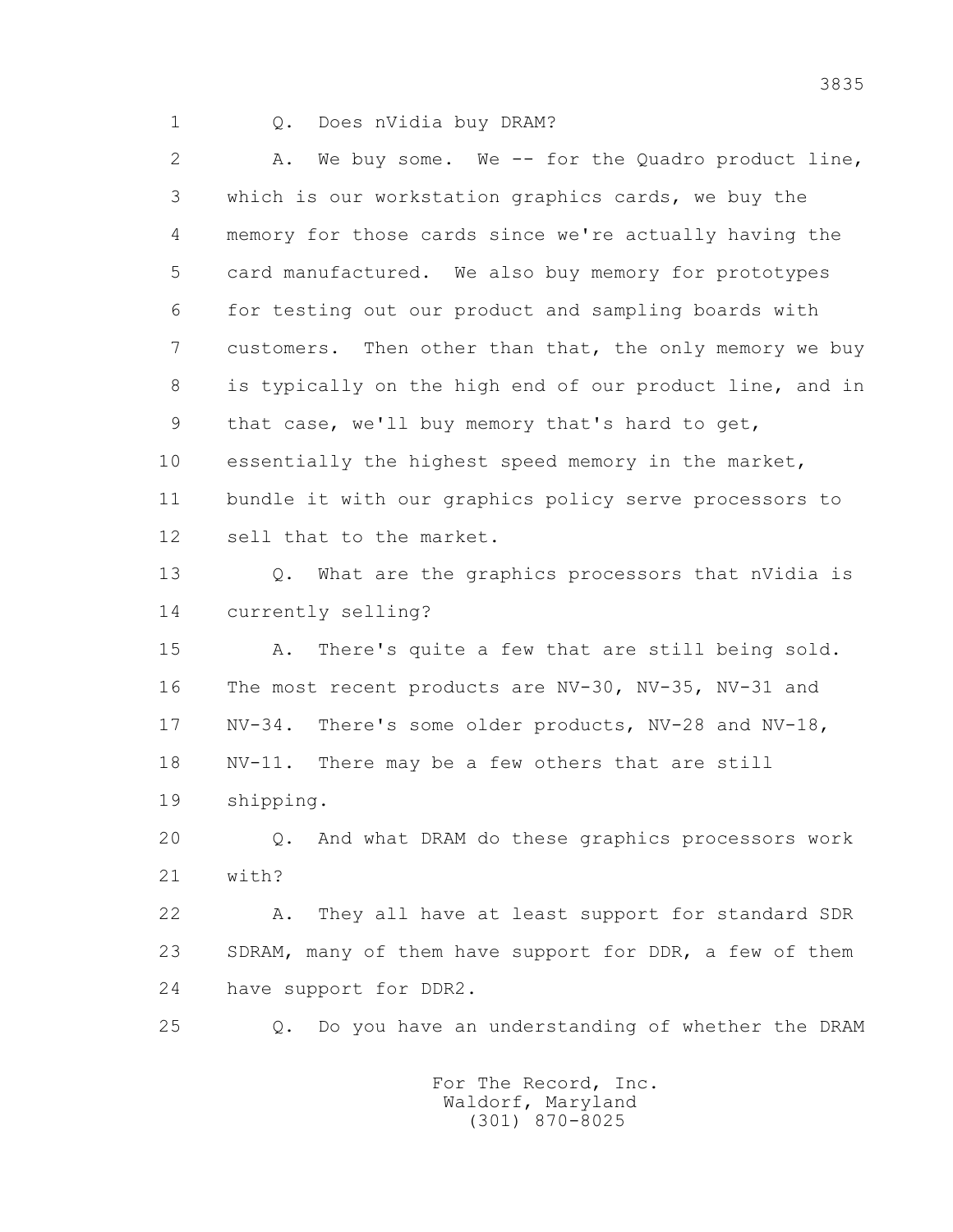1 used with nVidia's graphics processors are always JEDEC 2 compliant?

 3 A. The graphics processors are not necessarily 4 compliant in a true JEDEC sense. He many times we're 5 using the same device that JEDEC would have defined, but 6 because it's a different speed bin, there isn't a JEDEC 7 standard for it per se. Generally what we try to do is 8 use devices that are compatible with whatever that JEDEC 9 standard was, so that we can leverage off that inventory 10 that's in the market.

11 0. Does nVidia ever attempt to get DRAM 12 manufacturers to design DRAMs specifically for nVidia?

 13 A. Yes, we frequently work with them on the high 14 end of our product line to try to get a faster memory in 15 the market than something that's what JEDEC might be 16 working on.

 17 Q. And how would these DRAMs differ from the JEDEC 18 standard DRAMs that are being produced at the time?

 19 A. We try to make them as close as possible to 20 whatever the next standard in JEDEC is going to be, or 21 we predict it's going to be. The main differences 22 relate to in our applications it's a point-to-point 23 application, there's usually only one or two memory 24 loads on the data bus. It's a little bit different than 25 a dim and we can typically run at a higher speed. So,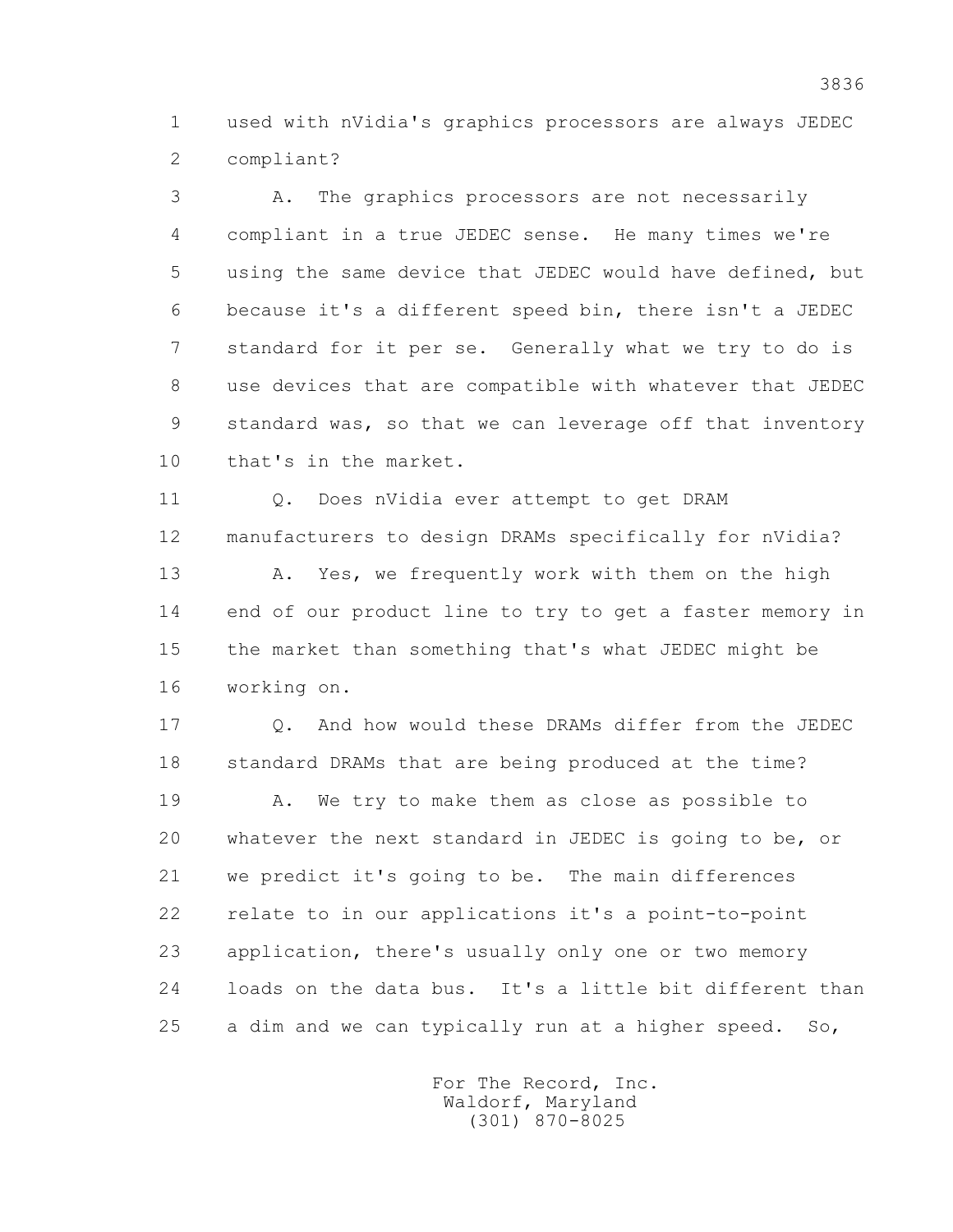1 the differences usually relate to something about being 2 a point-to-point graphics system or needing to run at a 3 higher frequency.

 4 Q. And why is it important that you make a similar 5 to JEDEC standard DRAMs?

 6 A. As we've talked about in several different 7 product segments before, the very high end segments that 8 we can sell for a higher price we can afford sometimes 9 the premiums associated with the high speed memory. The 10 low end of the market, you can't afford that premium and 11 most of the low end products use a very JEDEC compatible 12 device. So, we intermix those kinds of technologies 13 depending on the price points in the market and the 14 volume requirements.

 15 Q. Is there a current DRAM being produced, a 16 specialized DRAM being produced for nVidia?

17 A. The most recent one that went into production 18 was what's now being called a GDDR2 DRAM, it was first 19 sold with our NV-30 product and it's in one of our 20 workstations products right now.

 21 Q. And how does that differ from DDR2 SDRAM? 22 A. It's pretty similar, the DDR2 SDRAM standard 23 focuses its definition on clock speeds that were 24 basically 200 megahertz or 266 megahertz. We were 25 focused on a 500 megahertz memory standard. So, the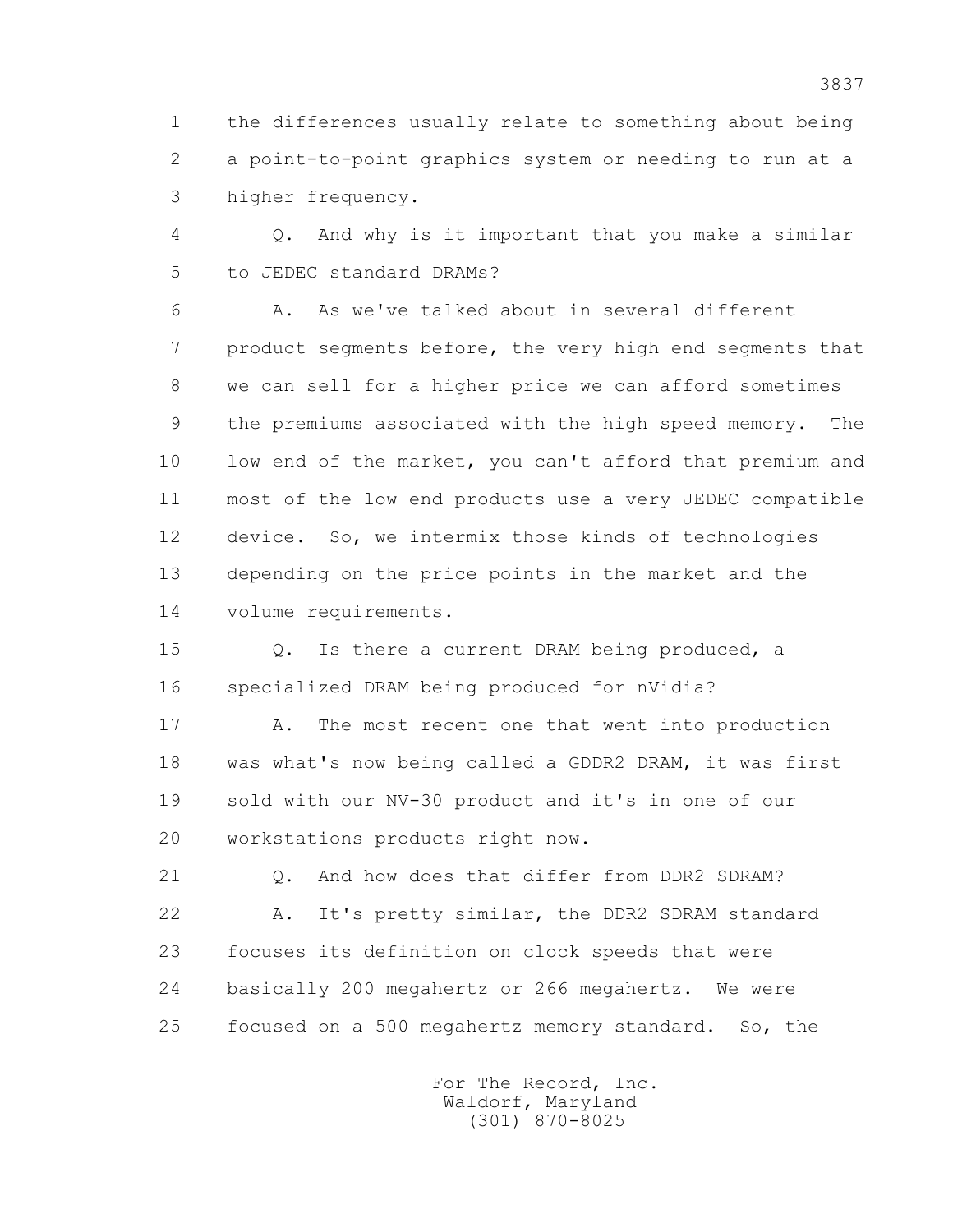1 main things that are part of a DDR2 standard in JEDEC 2 are essentially a burst length 4 functionality, on-die 3 termination and some differential clock strobes for the 4 data bus. Those three things are in this GDDR2 part, 5 which kind of separate from the DDR parts that are out 6 there. 7 Q. I would like you to look at what's been marked 8 for identification as CX-2832. Your Honor, this is 9 another one. 10 JUDGE McGUIRE: You may approach. 11 BY MR. DAVIS: 12 Q. Do you recognize this document? 13 A. Yes. 14 Q. And what is CX-2832? 15 A. It's a product guide, it's for our Quadro Fx 16 product. This marketing mainly is what was used for the 17 workstation version of our NV-30 product line. 18 Q. And how long has nVidia been selling the Quadro 19 Fx? 20 A. Since early this year. 21 Q. Do you know when work began on that nVidia 22 Ouadro Fx? 23 A. I don't know exactly when it began. The NV-30 24 product line was a major new architecture for us. It's 25 fairly typical for a new architecture to take on the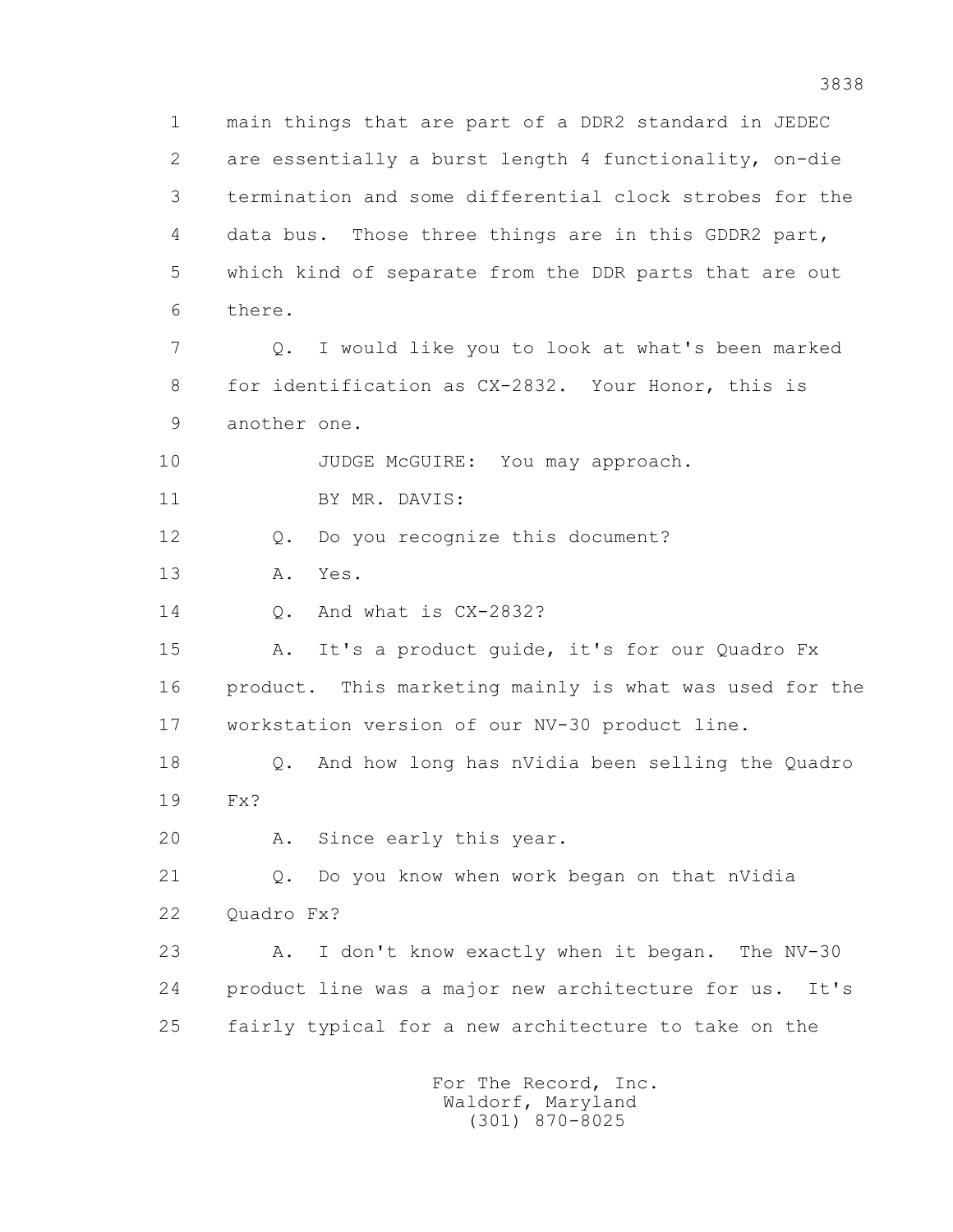1 order of two years to produce. So, it's somewhere 2 around two years ago probably. 3 Q. Did nVidia have an internal code name for the 4 Quadro Fx while it was being developed? 5 A. Yes, that was NV-30. 6 Q. And did you work on that product? 7 A. Yes. 8 Q. And what did you do on that project? 9 A. I was involved in the memory definition working 10 with the memory suppliers to get the 500 megahertz 11 memory defined, and ultimately when it came back in 12 silicon form, I was in the lab working on it, getting it 13 up to speed. 14 Q. Could you turn to the second page of CX-2832. 15 A. Yes. 16 Q. There's a table on that page, the lower portion 17 of the page. Do you see that? 18 A. Yes. 19 0. Can you describe what that table is. 20 A. It shows several graphics cards that are part of 21 our workstation product family. 22 Q. Could I focus your attention on the row 23 involving the Quadro Fx, I believe that's the top row. 24 A. Um-hmm. 25 Q. The fourth bullet down, and also, I'm sorry, the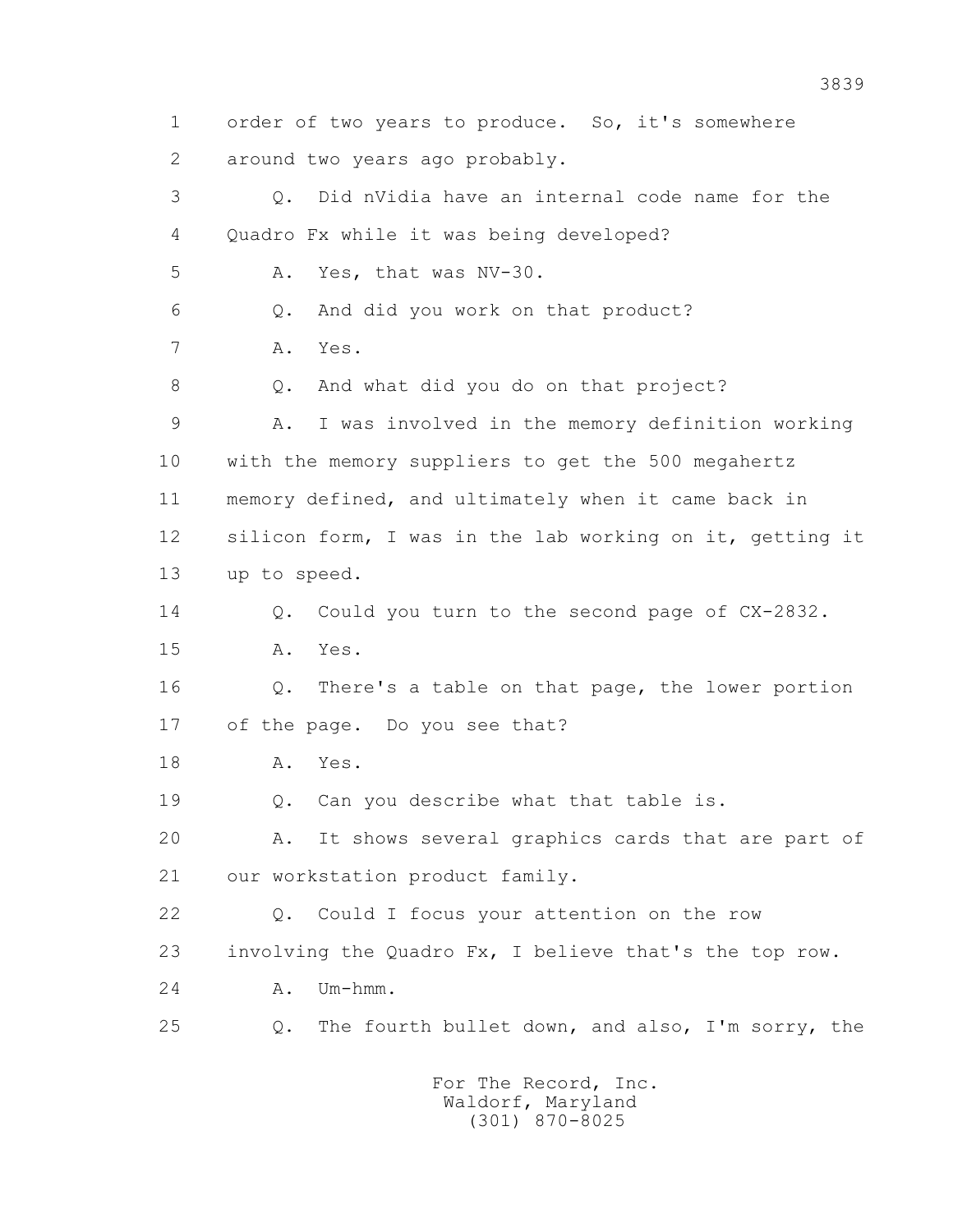1 second column of that table, the fourth bullet down 2 states "128 megabytes DDR2 SDRAM." Could you describe 3 what that means in this table?

 4 A. So, that column is architecture, it talks a 5 little bit about the basic architecture of the graphics 6 board. The 128 megabytes DDR2 SDRAM is the memory that 7 is on the graphics card, it's actually since this was 8 produced, the name has effectively changed to GDDR2 9 SGRAM.

10 MR. DAVIS: Your Honor, I move CX-2832 into 11 evidence.

12 MR. STONE: No objection.

13 JUDGE McGUIRE: Entered.

 14 (CX Exhibit Number 2832 was admitted into 15 evidence.)

16 BY MR. DAVIS:

 17 Q. Earlier you described some of your graphics 18 chips as being able to operate with both SDRAM and DDR 19 SDRAM, does nVidia produce processor chips that are 20 capable of operating with both types of DRAMs? 21 A. That was our NV-10 product line. 22 Q. And when did the NV-10 -- I'm sorry, when did 23 nVidia video cards using DDR SDRAM begin to ship? 24 A. I'm sorry, could you say the question again? 25 Q. I'll restate it. When did the nVidia video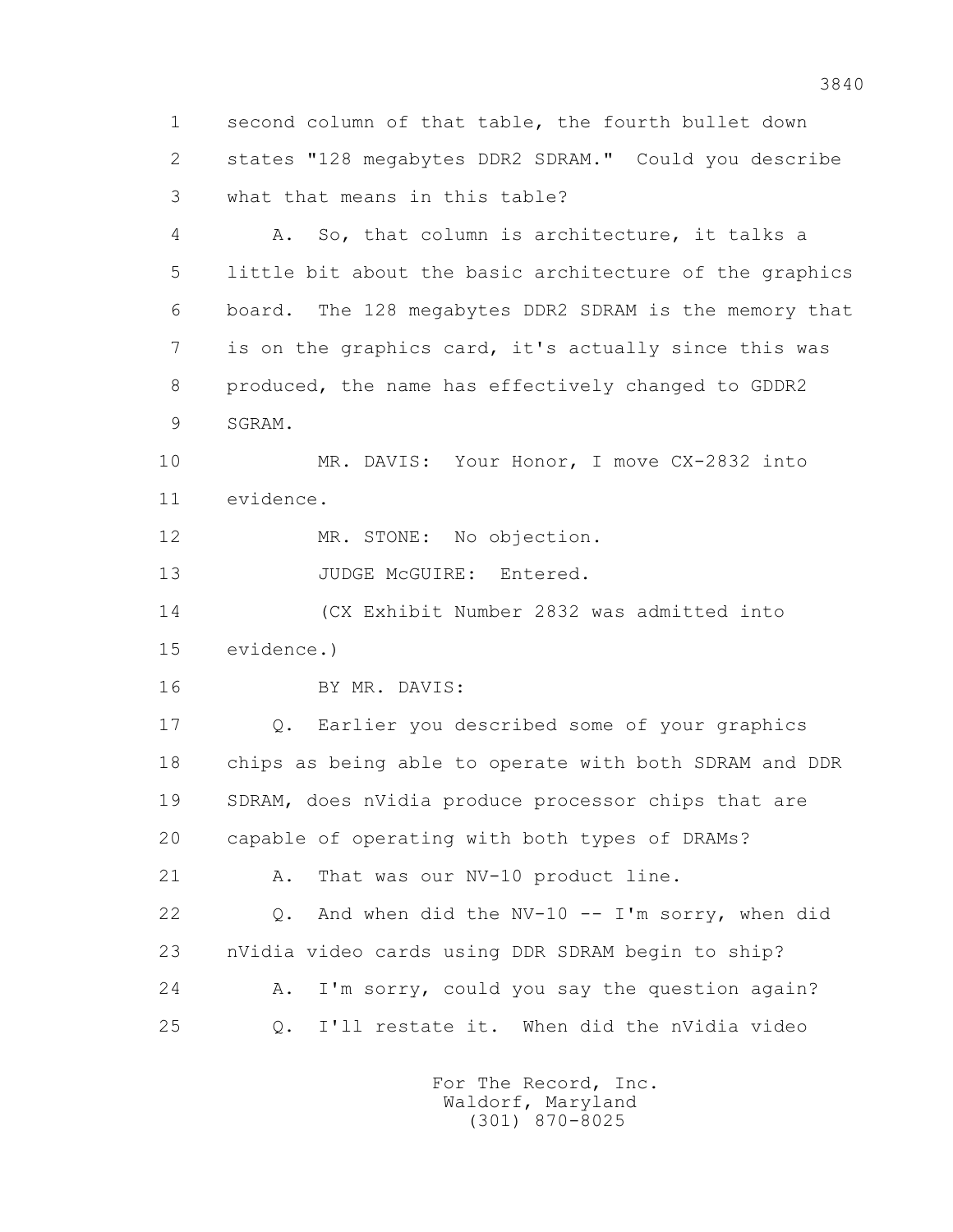1 cards using DDR SDRAM begin to ship?

2 A. In the fall of 1999.

 3 Q. And when did nVidia begin working on a graphics 4 processors that was used to support those cards? 5 A. NV-10 was also a major new architecture, so 6 roughly two years earlier is a reasonable estimate. 7 Q. Is this amount of time to ship a graphics card 8 typical in your experience at nVidia? 9 A. It's typical for a major new architecture. It's 10 typically not that long for minor changes to 11 architecture for each generation of a product family. 12 Q. And how long does a minor change usually take? 13 A. Very minor things that are maybe almost kind of 14 like bug fixes can be a few months. A more typical 15 product is probably like a year, somewhere around that 16 range. 17 Q. Do you know why the NV-10 was designed to 18 support both SDRAM and DDR SDRAM? 19 A. Because DDR was new in that time, we had 20 concerns whether or not it would be available in time 21 for when we wanted to ship. So, the decision was made 22 to support both SDR SDRAM and DDR SDRAM so that if DDR 23 didn't show up, we still had a fallback plan and could 24 still ship our product on the market, but at a slower 25 speed.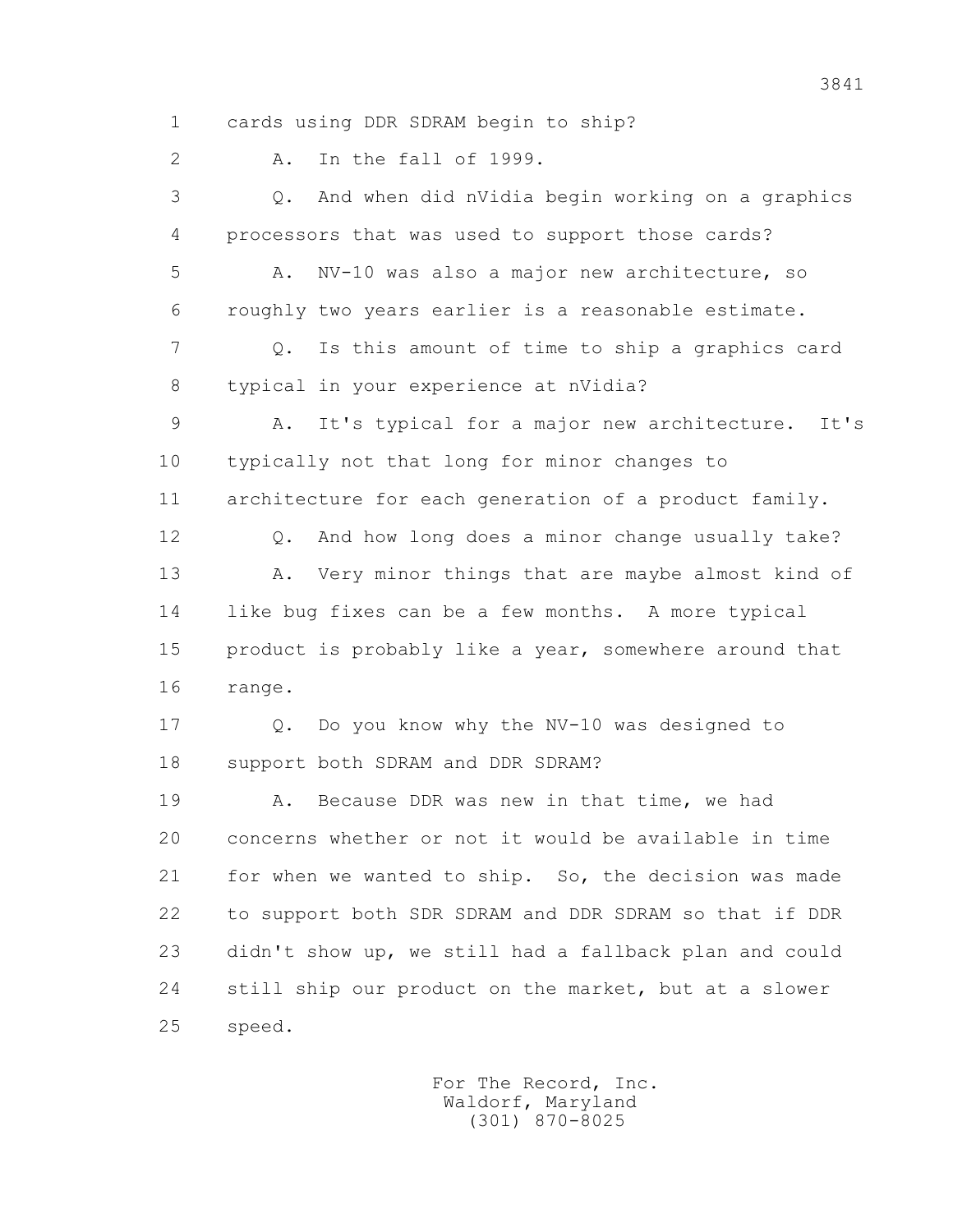1 Q. Were you involved in that decision?

2 A. Yes.

 3 Q. Now, were there any other DRAMs considered for 4 use with the NV-10 chip?

 5 A. There are a number of technologies that were 6 considered. In the end, it basically came down to DDR 7 or the direct RDRAM. We also looked at I think 8 Mitsubishi at the time had a -- something they called a 9 3DRAM and Fujitsu I think was doing an FC RAM back then. 10 Q. And why was DDR chosen instead of these other

11 DRAMs?

 12 A. The Mitsubishi and Fujitsu technologies were 13 basically sole sourced kind of technologies. They were 14 viewed as being kind of risky for us to produce, or 15 risky to go with because we didn't know if there would 16 be a wide supply base if there were manufacturing 17 issues.

 18 Q. I'm sorry, did you mention RDRAM as well? 19 A. RDRAM was -- I guess our decision came down to 20 basically do we do direct RDRAM or do we do DDR. We 21 came close to using direct RDRAM, but ultimately decided 22 the alignment of our schedule in the market, it looked 23 very risky to go with RDRAM. We wanted to come out in 24 the fall of '99, at that same time period is when Intel 25 was supposed to launch their chipset that was going to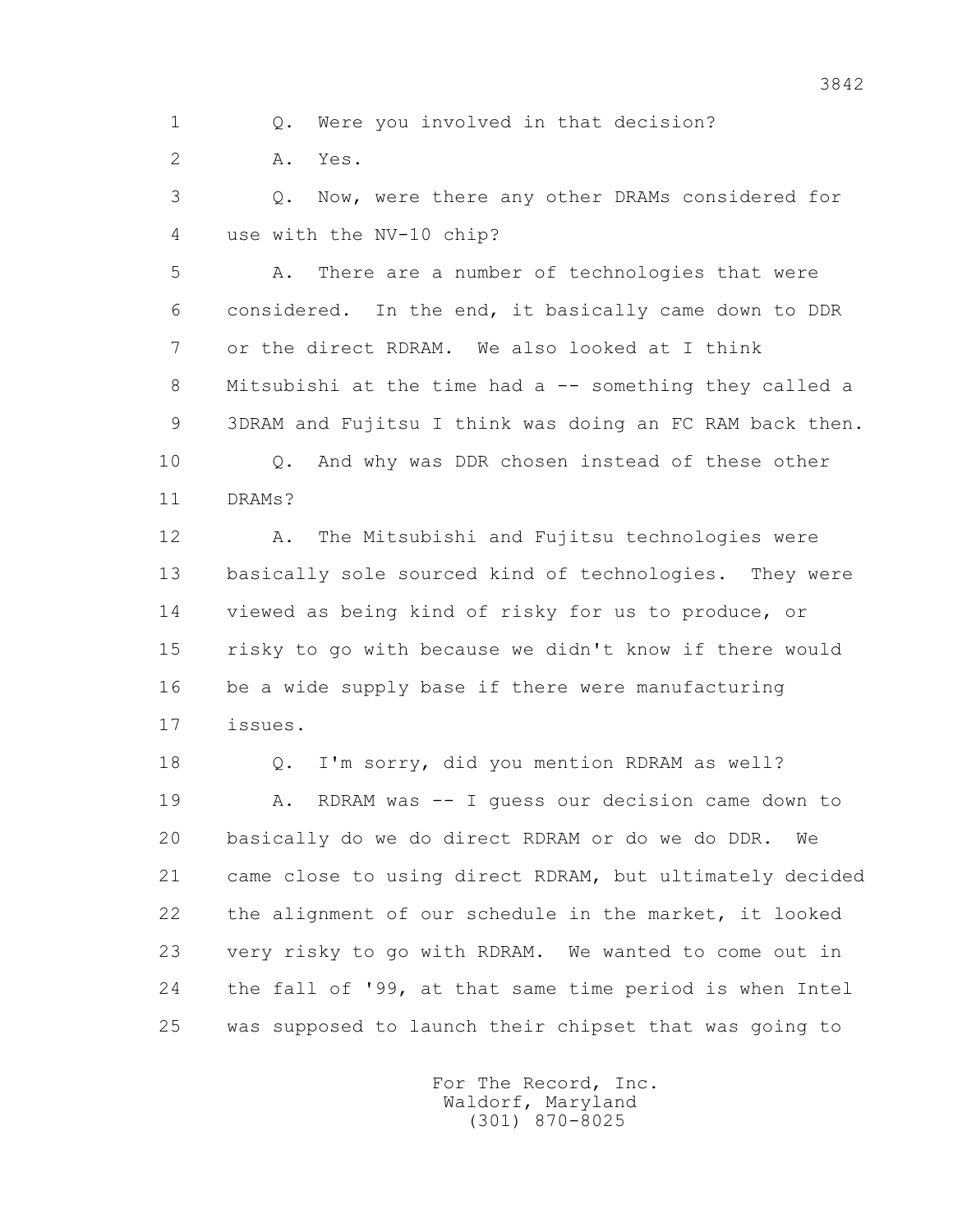1 use RDRAM, and we had a lot of concerns that supply was 2 going to be limited, and if there was a supply problem, 3 we probably weren't going to be the company to be able 4 to get the product or we would have to pay a substantial 5 premium to get the product. So, we chose to go a more 6 evolutionary approach and go with DDR and maintain the 7 backward capability of SDR in case there was a supply 8 problem.

 9 Q. And what was your understanding of what the 10 effect would have been had there been a supply problem? 11 A. Well, for us it would have -- if we had chosen a 12 direct RDRAM, we would have had no fallback plan, unless 13 we had -- and technically Rambus also had a previous 14 generation of technology, we could have designed support 15 for that. It wasn't particularly compelling to our 16 application, so it wasn't a good fallback plan, it was 17 also a very high premium fallback plan.

 18 The way things kind of worked out for us was 19 although we chose direct RDRAM, ultimately to even -- we 20 ultimately chose DDR SDRAM. We actually shipped first 21 with SDR, we did end up having trouble getting the DDR 22 as well.

 23 Q. Do you know what other nVidia graphics chips are 24 capable of operating with both SDRAM and DDR SDRAM? 25 A. Everything that we've built since NV-10 has had

> For The Record, Inc. Waldorf, Maryland (301) 870-8025

3843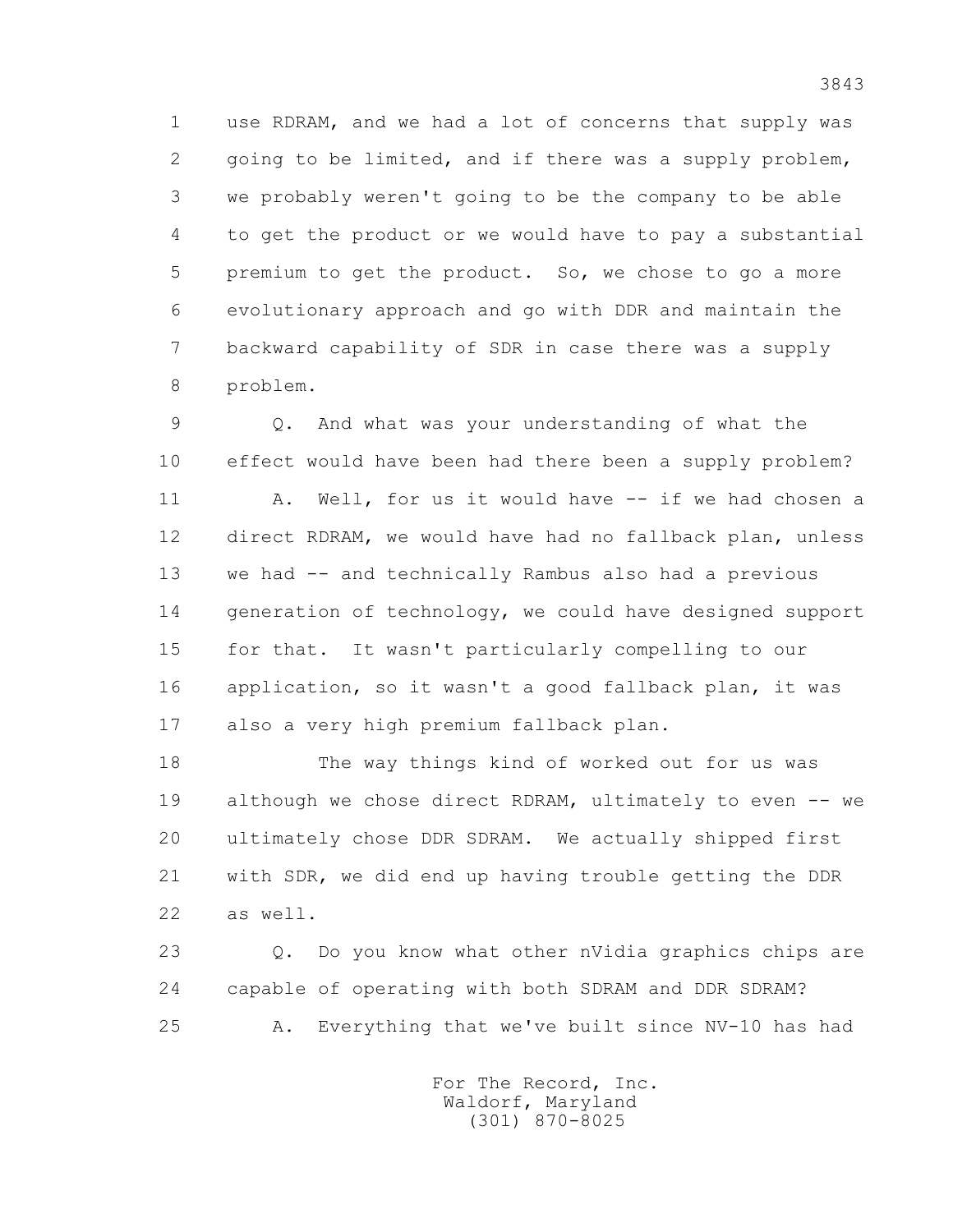1 support for both.

 2 Q. And why are the more recent nVidia graphics 3 chips capable of operating with both SDRAM and DDR 4 SDRAM?

 5 A. Because we serve a lot of different markets with 6 these products, the cost associated with DDR versus SDR 7 throughout much of the life of our -- of these products, 8 it was still cheaper in many cases to buy an SDR SDRAM, 9 so for the low end of the market that didn't really care 10 about the performance, car manufacturers would buy and 11 use the SDR SDRAM, and only recently has the cost of DDR 12 essentially crossed over and it's now typically cheaper 13 or more cost effective or a better performance trade-off 14 to build with the DDR SDRAM than SDR, so almost all 15 products now are shipping with DDR SDRAM.

 16 Q. I would like to show you what's been marked for 17 identification as CX-2828. You should have that in 18 front of you.

19 A. Okay.

20 Q. Do you recognize this document?

21 A. Yes.

 22 Q. Now, there's handwriting on the front page of 23 the document, do you recognize that handwriting? 24 A. Yes. That's a highlighter.

25 Q. Could you tell me what this document is?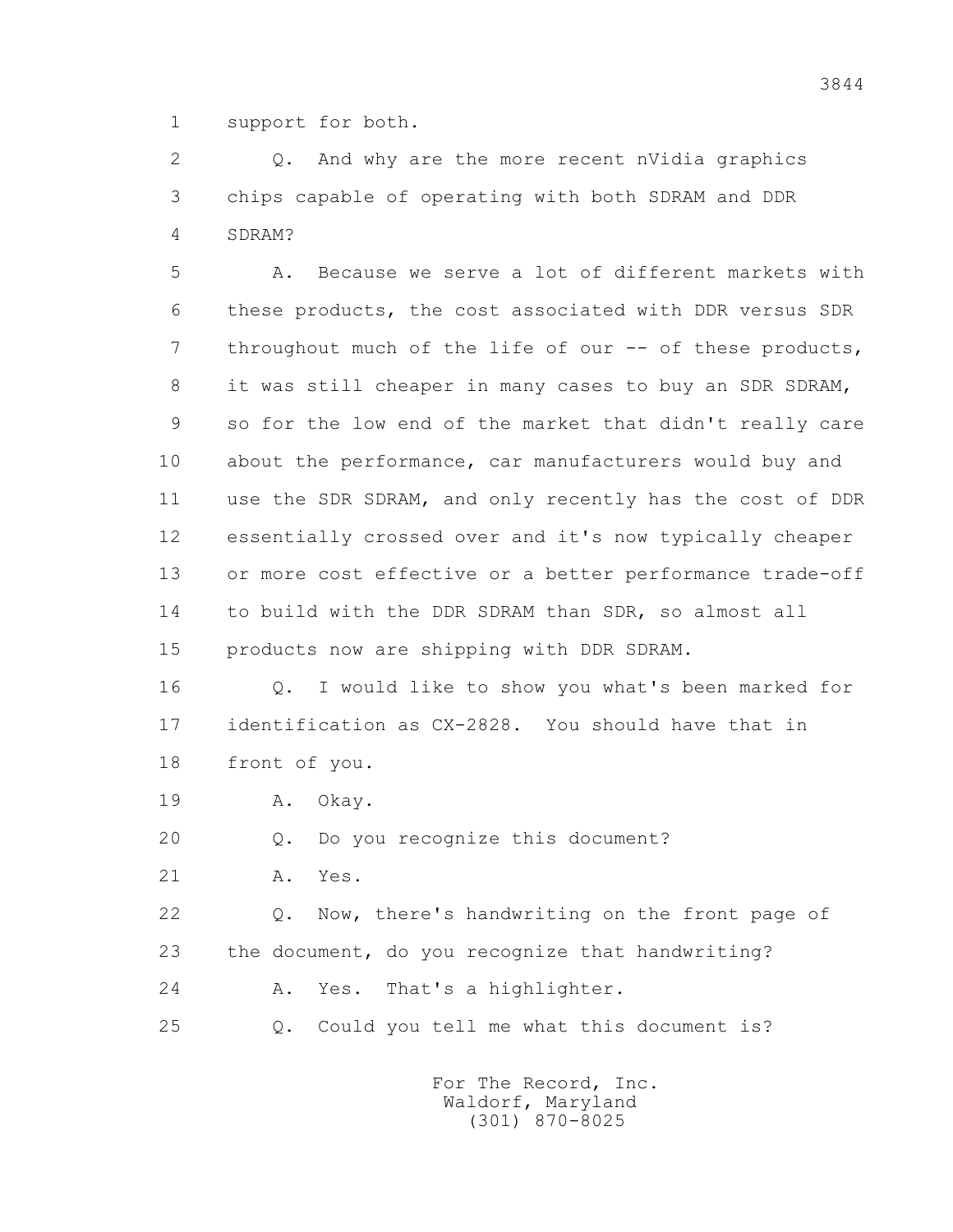1 A. This first page looks like a photocopy of a file 2 folder that I would have used to keep track of in this 3 case next generation memory development efforts that we 4 were working on.

5 Q. And what is the document itself?

 6 A. The document is sort of a combination of an 7 email thread and a report of the meeting minutes that we 8 were having with Infineon to discuss a 500 megahertz DDR 9 style device. Ultimately, this was the product that 10 became the GDR2 SDRAM, or the SDRAM that we shipped with 11 NV-30.

 12 Q. And were you involved in these discussions? 13 A. Yes.

14 0. What was your role in these discussions?

 15 A. For nVidia's side, I was the primary technical 16 contributor to this effort to get the 500 megahertz spec 17 defined within Infineon. There were a number of other 18 members of our team that depending on the meeting may or 19 may not have been present.

 20 Q. Now, were there any differences between this 21 DRAM and the existing DDR SDRAM?

22 A. I'm sorry, say that again.

 23 Q. Were there any technical differences between 24 this DRAM and the existing DDR SDRAM?

25 A. So, this DRAM was targeting 500 megahertz. The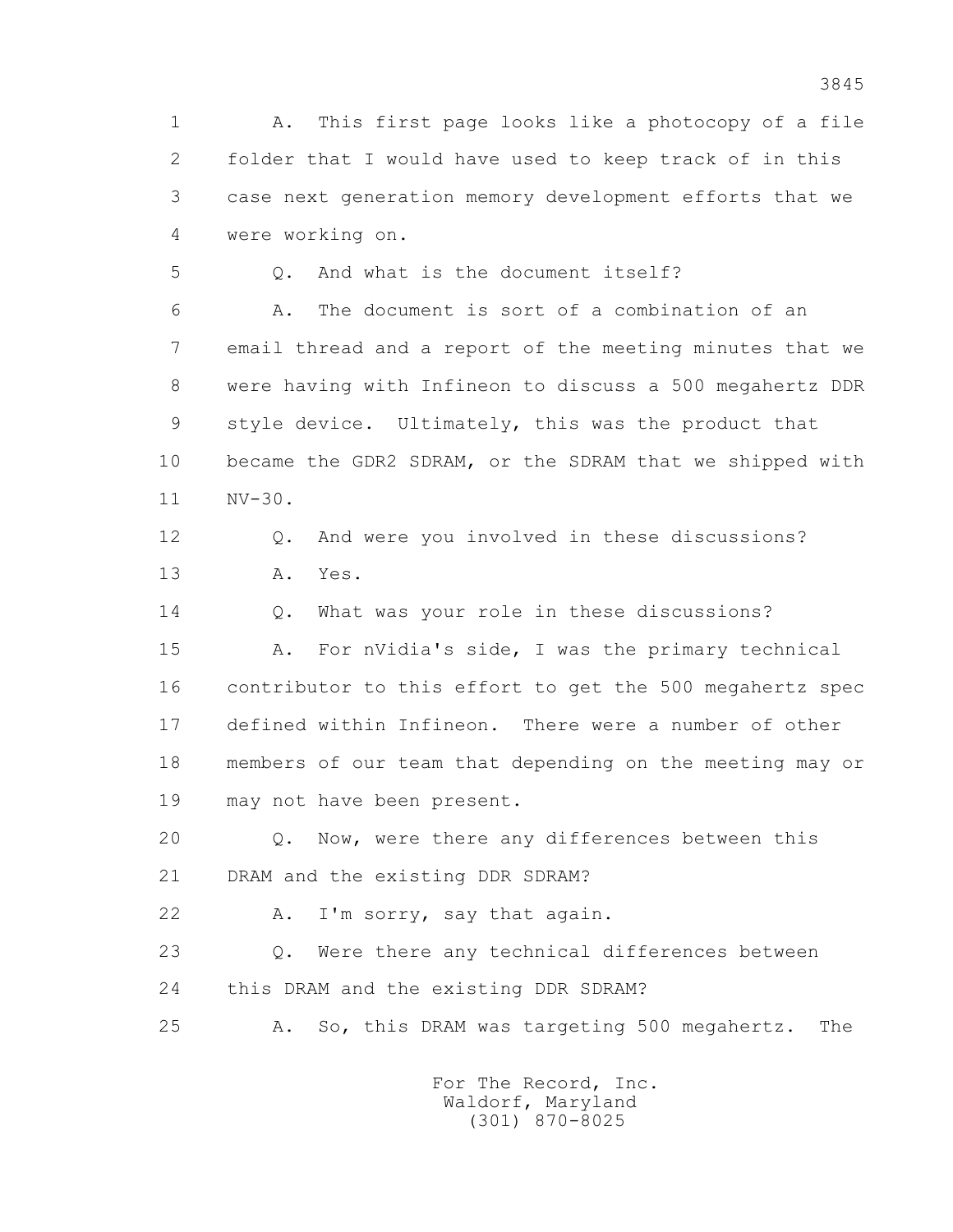1 DDR standards that we were using is for other graphics 2 memory solutions, at the time I don't recall exactly how 3 fast they were, but up until recently, we had only 4 gotten to about 325 megahertz. We just launched a 5 product that's gotten up to 450 with a DDR kind of 6 technology. This was targeting 500 megahertz and at the 7 time was roughly twice the frequency that the JEDEC 8 kinds of DDR devices were.

 9 Q. Were there any other differences between this 10 DRAM and the JEDEC SDRAM?

11 A. The feature sets that we settled on ended up 12 being more in line with what was being developed for 13 DDR2, we went with the burst 4 architecture, we wanted 14 on-die termination and we wanted the differential clock 15 strobes.

16 Q. If you turn to page 7, which is CX-2828-7.

17 A. Okay.

 18 Q. And I refer you to the top entitled Technical 19 Features. Do you see that?

20 A. Yes.

 21 Q. Do you see the second paragraph in this section 22 where the document states, "Infineon proposed to take 23 into the definition some of the JEDEC DDR2 features." 24 A. Yes.

25 Q. And I think you just mentioned some of the DDR2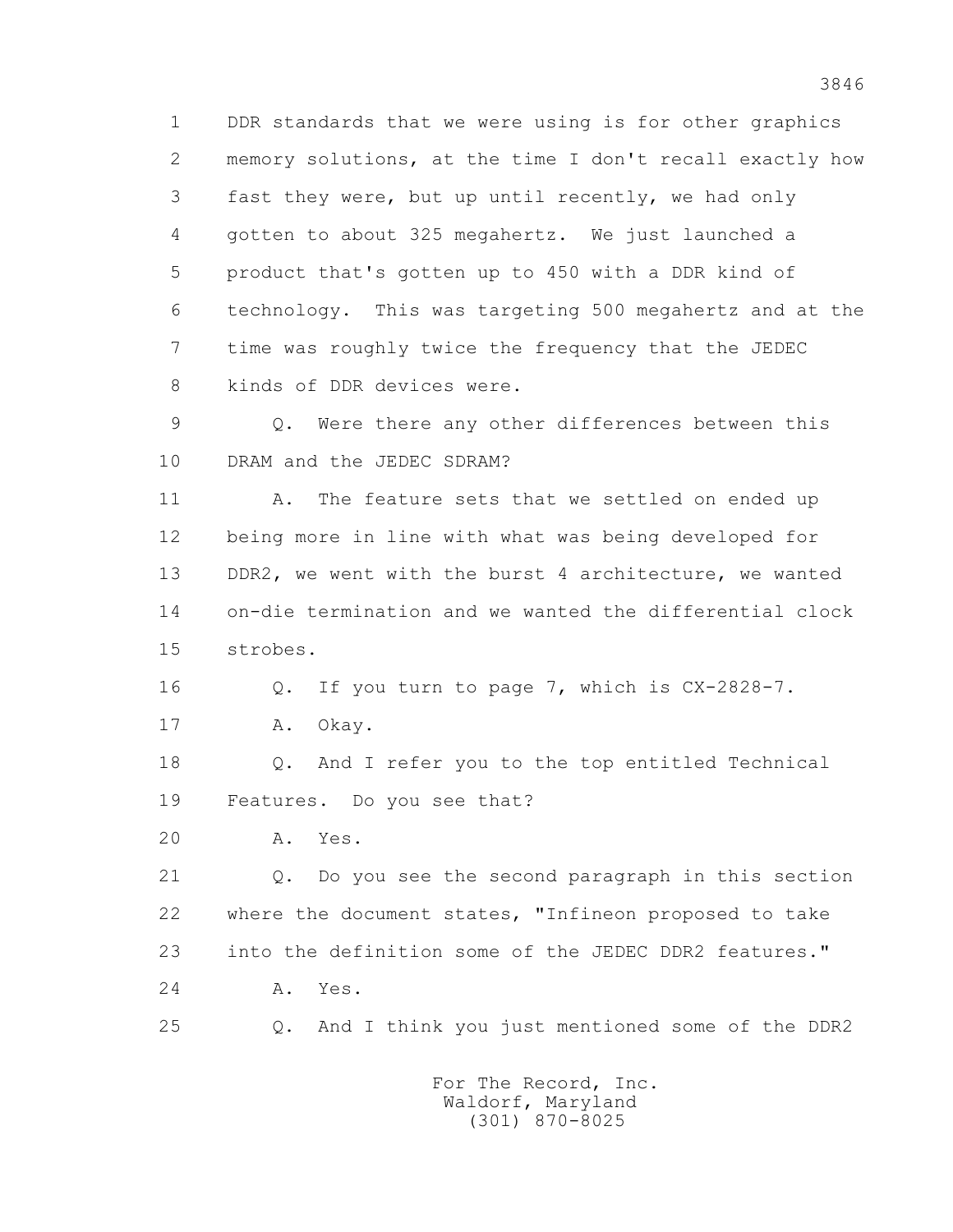1 features that they were planning to take in. Do you 2 know if there was work going on at JEDEC relating to the 3 DDR2 standard at the time?

 4 A. Yes, JEDEC was working on DDR2, and the 5 frequencies that we were after, we agreed with Infineon 6 could take advantage of the same basic technologies that 7 the JEDEC was working on for their next generation. We 8 wanted to be compatible in general with what JEDEC was 9 doing, so it was convenient that things aligned and we 10 were able to go in the same direction.

 11 Q. If you focus on the topic at the top General 12 Targets, which is right above that.

13 A. Yes.

14 O. Under the topic General Targets is a

 15 two-sentence passage that I'll read out. "For nVidia, 16 high-speed memories will not only be used in graphics 17 products, but also in other applications like e.g. in 18 sealed boxes as UMA memory. Accordingly, nVidia is 19 focused on a new high speed technology and wants to 20 drive new standard for high speed memory, which may 21 differ partially from the future main memory."

22 Do you see that?

23 A. Yes.

24 0. What does the term UMA mean?

25 A. That stands for unified memory architecture.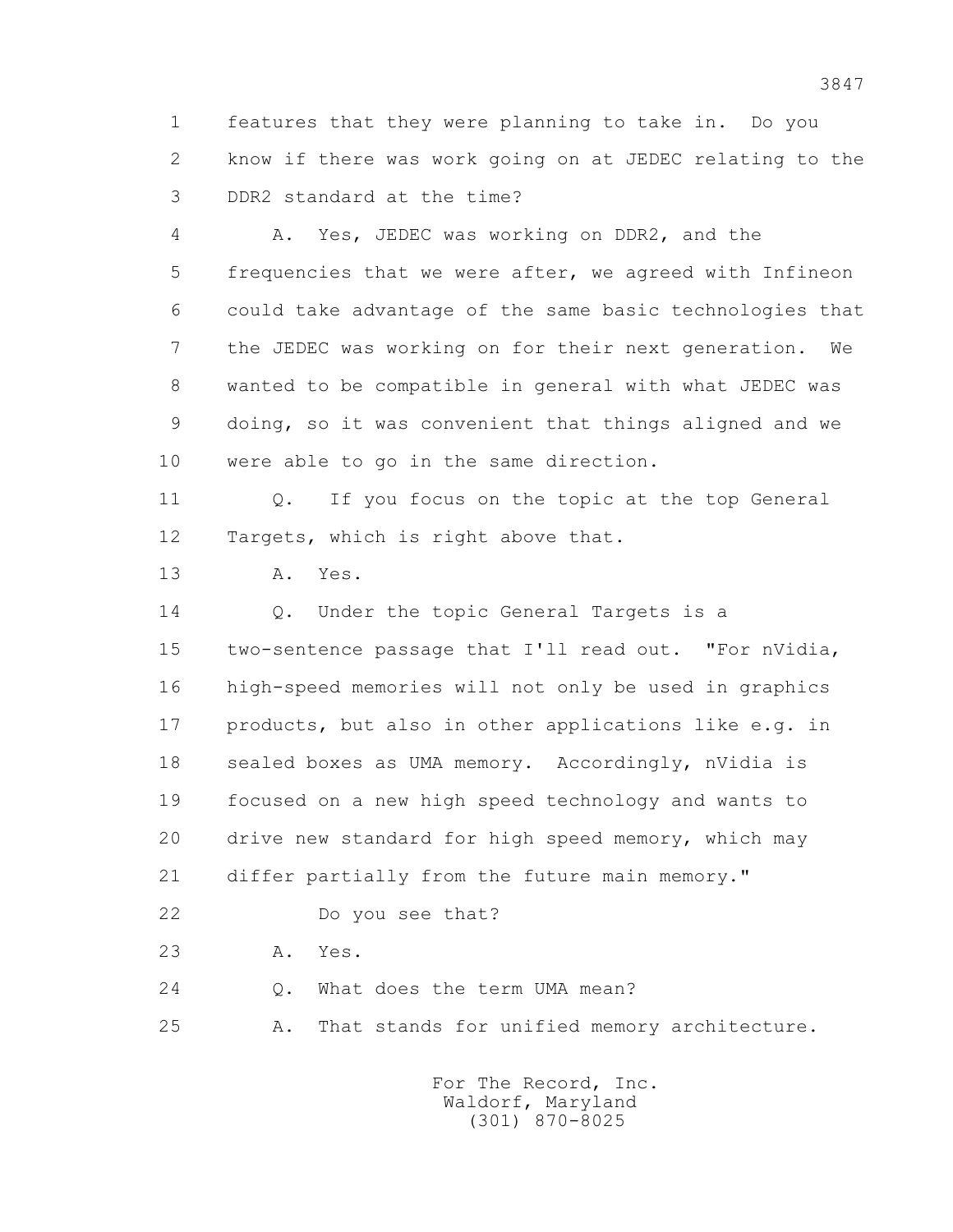1 Q. And what is that?

 2 A. For example, in our Enforce product line which 3 is our chipset business, we integrate the graphics core 4 into the north bridge product, in that case, we have a 5 unified memory architecture. We use the same memory 6 subsystem as the processor in that case, which in the 7 platform it's in the DIMMs from JEDEC rather than have a 8 separate memory, say either on a motherboard or on a 9 graphics card, if we do the stand-alone cards.

 10 Q. And what is your understanding of the term "main 11 memory?"

12 A. Main memory is the -- whatever the JEDEC 13 standard is at any given time being used by the PC 14 market.

 15 Q. Was it your understanding of nVidia's strategy 16 here that nVidia was trying to drive the new standard 17 for high speed memory?

18 A. Yes.

 19 Q. And why was it necessary for nVidia to drive 20 that type of a standard?

21 A. In the graphics space, one of the big 22 differentiators for everybody's product is how fast is 23 the memory subsystem, how much memory bandwidth do we 24 have available to us. So, we put a lot of effort into 25 making the memory subsystem faster, and as a company if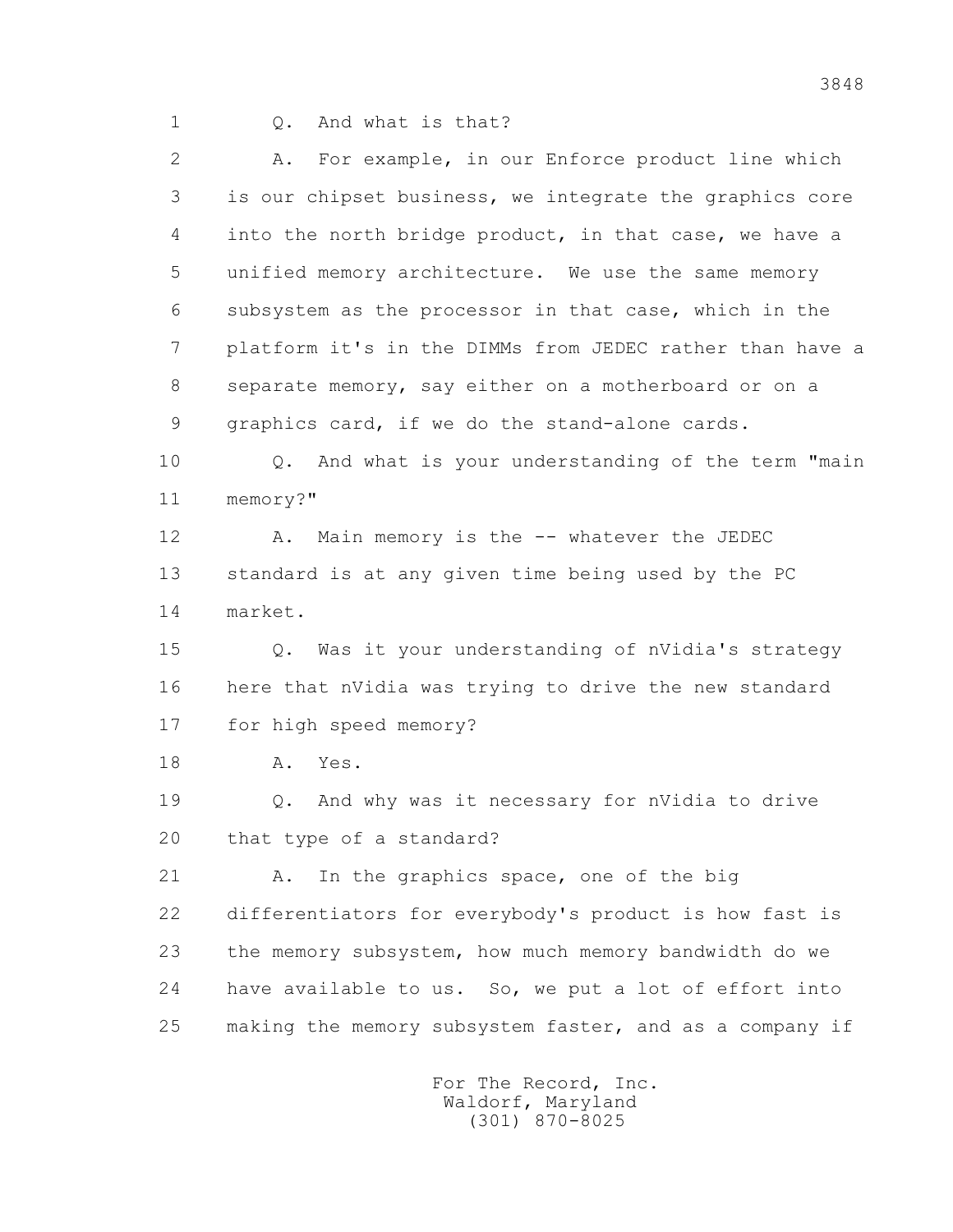1 we can get access to faster memories ahead of our 2 competitors, it gives us an advantage in the market. 3 So, we work with the memory companies to try to ensure 4 that we're defining what that standard is and that we're 5 first to market with it.

 $6$  Q. In the next paragraph under general  $-$  I'm 7 sorry, in that same paragraph, under general targets, is 8 the statement that "JEDEC is a nice-to-have, but more 9 important is to have a second source which provides 10 compatible products." And I believe I misstated, it's 11 in the next paragraph. Do you see that?

12 A. Yes.

13 0. Does this passage accurately state your 14 understanding of nVidia's interests in the importance of 15 JEDEC for this particular DRAM chip?

16 A. For this particular DRAM chip, yes. We 17 participate in JEDEC to try to drive our requirements 18 in, but in the graphics space, for the highest 19 performance devices, we know JEDEC is not going to be 20 the one defining that requirement, they focus on the 21 DIMMs at a much lower speed, therefore if we can get it 22 out of JEDEC, that would be great, but the reality is we 23 have to do it ourself.

 24 MR. DAVIS: I would like to move CX-2828 into 25 evidence.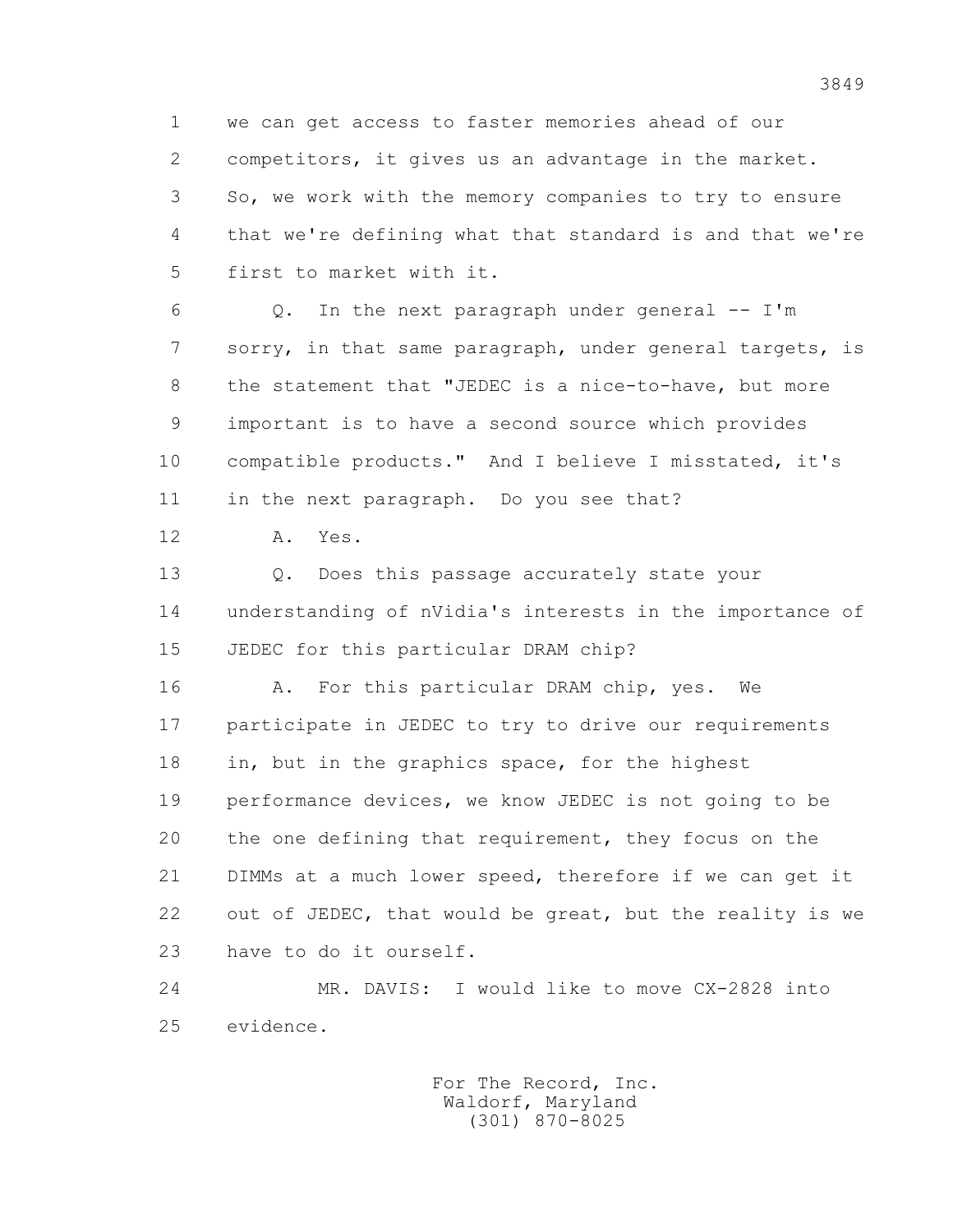1 JUDGE McGUIRE: Objection? 2 MR. STONE: No, I'm sorry, Your Honor, no 3 objection. 4 JUDGE McGUIRE: Entered. 5 (CX Exhibit Number 2828 was admitted into 6 evidence.) 7 JUDGE McGUIRE: It's getting late in the 8 afternoon, Mr. Stone. 9 MR. STONE: I'm just trying to be easy. 10 JUDGE McGUIRE: That's fine. 11 BY MR. DAVIS: 12 Q. I'm going to show you what has been marked for 13 identification as CX-2828. 14 Your Honor, this is a document that there is 15 some information on it that was apparently confidential 16 information, but it hadn't been marked in camera 17 previously. I have spoken with Mr. Detra and we just 18 blocked out the -- it's really just a number. 19 JUDGE McGUIRE: All right, as long as it's 20 been -- 21 MR. STONE: Yeah, I don't think it's 2828, 22 though. 23 JUDGE McGUIRE: All right, as long as it's 24 been -- as the issue has been addressed and there's no 25 concern about it being disclosed proper improperly.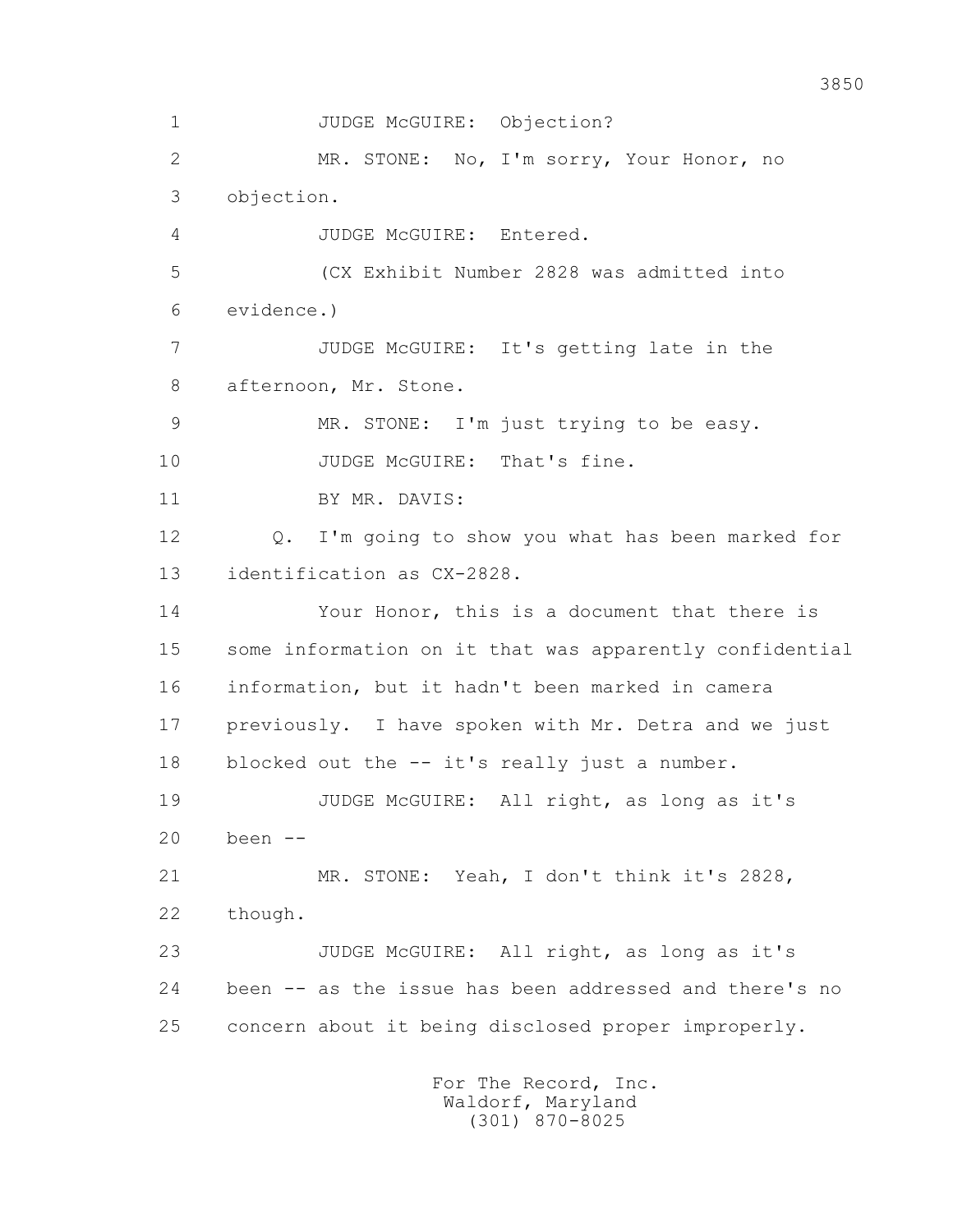1 MR. STONE: No, they redacted the information. 2 It was a third party's concern, I have no problem with 3 that. 4 JUDGE McGUIRE: All right, proceed. 5 MADAM REPORTER: What was that CX number? 6 MR. DAVIS: CX-2829. 7 THE WITNESS: I have the document. 8 BY MR. DAVIS: 9 Q. Do you recognize this document? 10 A. Yes. 11 Q. And what is this document? 12 A. It's an email thread, it started from one of our 13 architects asking some questions about the burst length 14 that we expected to see for future memories and whether 15 or not we expected any changes coming soon. 16 Q. If you turn to the third page of this document, 17 the bottom email I suppose is the email you were just 18 referring to? 19 A. Yes, it started with Matthew Pappakippos. 20 Q. And do you have an understanding of why Mr. 21 Robinson forwarded that question to you? 22 A. John Robinson is one of the engineering managers 23 for one of our chips, he's responsible for NV-35. He 24 knows that I'm the primary person in the company that 25 works with the memory vendors about the technology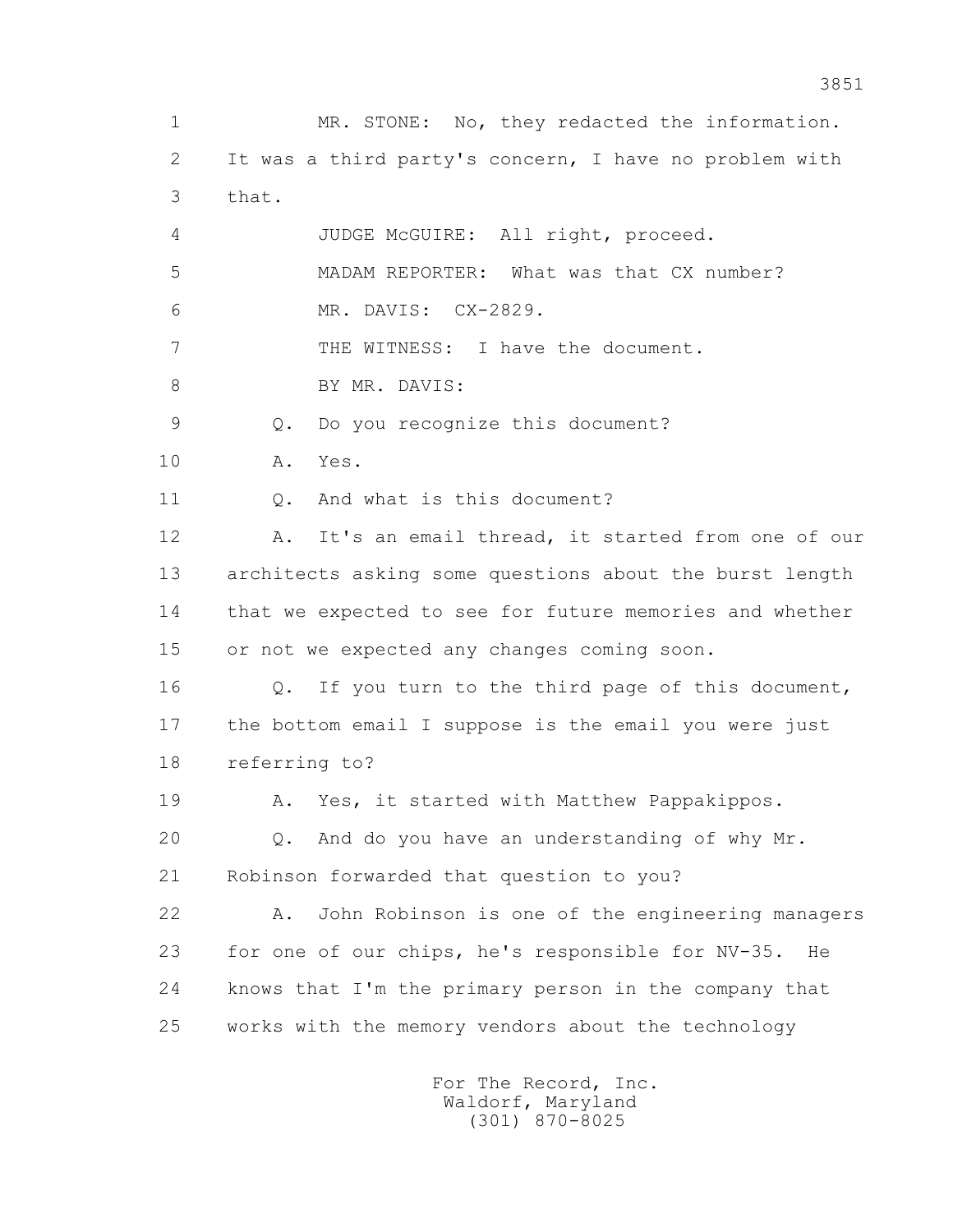1 direction. So, if he's got any questions, he forwards 2 them on to me.

 3 Q. That Robinson email on that page refers to a 4 GS1000 and a Micron part. Do you have any idea what 5 those terms refer to? 6 A. The GF-1000 I believe is Samsung's code name for 7 the GDR DDR2 DRAM that we sold with NV-30. 8 0. And the Micron part? 9 A. The Micron part is the product that is not yet 10 on the market. 11 Q. Now, what was nVidia's interest in these two 12 DRAM chips, the Micron chip and the GF-1000? 13 A. Those two products were the leading candidates 14 for high-speed memory in a time frame that we wanted to 15 bring out NV-30. They're the two technologies we were 16 watching very closely. 17 Q. And if you could go to the first page of 18 CX-2829, in the bottom email, which is an email from

19 Matthew Pappakippos. Do you see that?

20 A. Yes.

 21 Q. There's a sentence there that reads, "These 22 changes are hard for us to work around in arch, and our 23 lead time to fix them is 1.8 years." Do you see that? 24 A. Yes.

25 Q. Do you have an understanding of what the term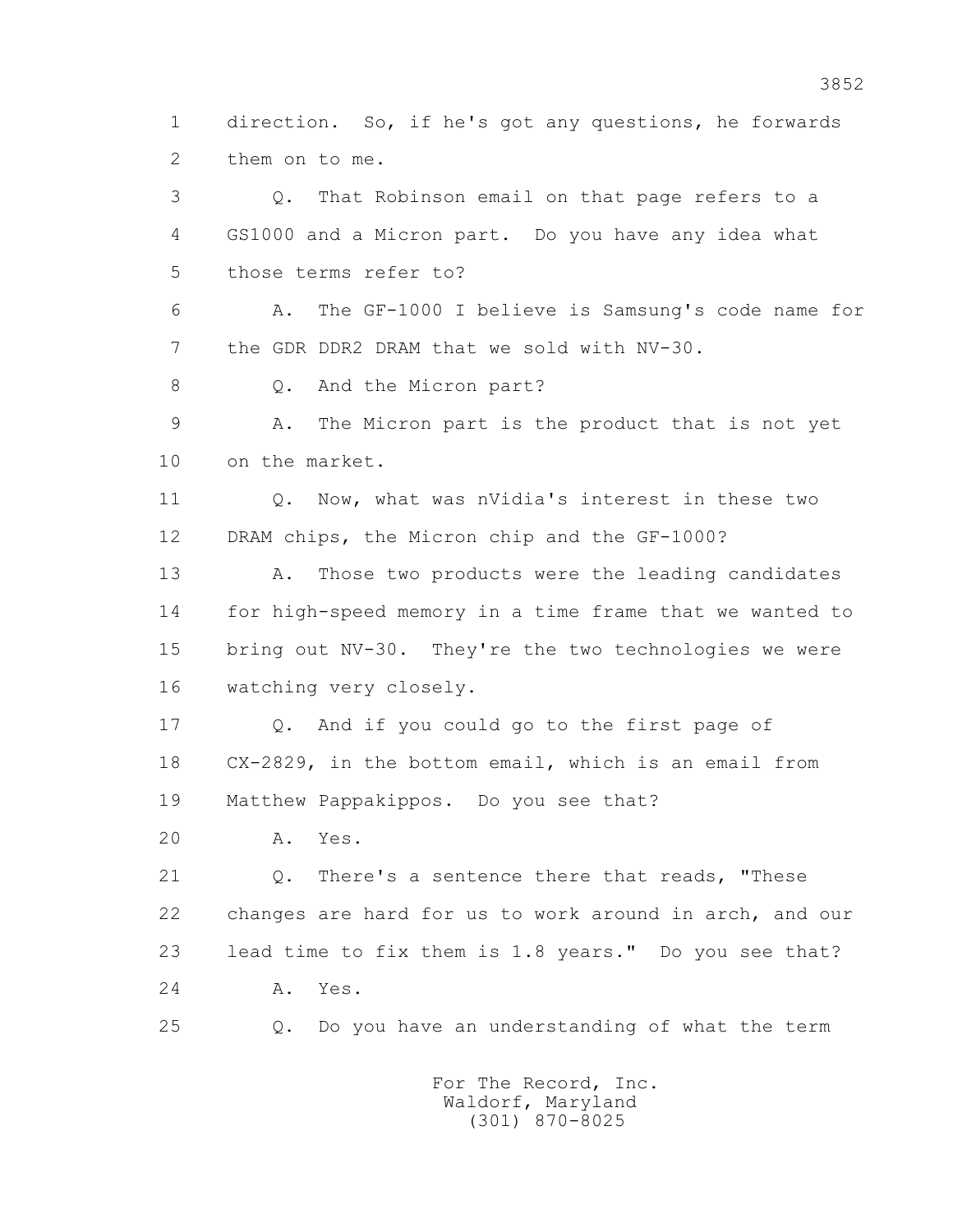1 "arch" means there?

2 A. Arch is short for architecture. 3 Q. And what changes is he referring to? 4 A. This discussion thread was about the burst 5 length. Our products at the time were being architected 6 for a burst length 4, and if the next high speed device 7 that we wanted was going to be a burst length 8, we 8 needed about 1.8 years to change the architecture design 9 to be efficient for burst length of 8 implementation. 10 MR. DAVIS: Your Honor, I would like to move 11 CX-2829 into evidence. 12 MR. STONE: No objection. 13 JUDGE McGUIRE: Entered. 14 (CX Exhibit Number 2829 was admitted into 15 evidence.) 16 BY MR. DAVIS: 17 Q. I think earlier you stated that nVidia is a 18 member of JEDEC? 19 A. Correct. 20 Q. And why did nVidia join JEDEC? 21 A. For a variety of reasons, but in part to keep up 22 with what technology was coming into the main side of 23 our business with the chipsets, and also because we were 24 requesting things from memory vendors that was different 25 from the direction that JEDEC was going, and they had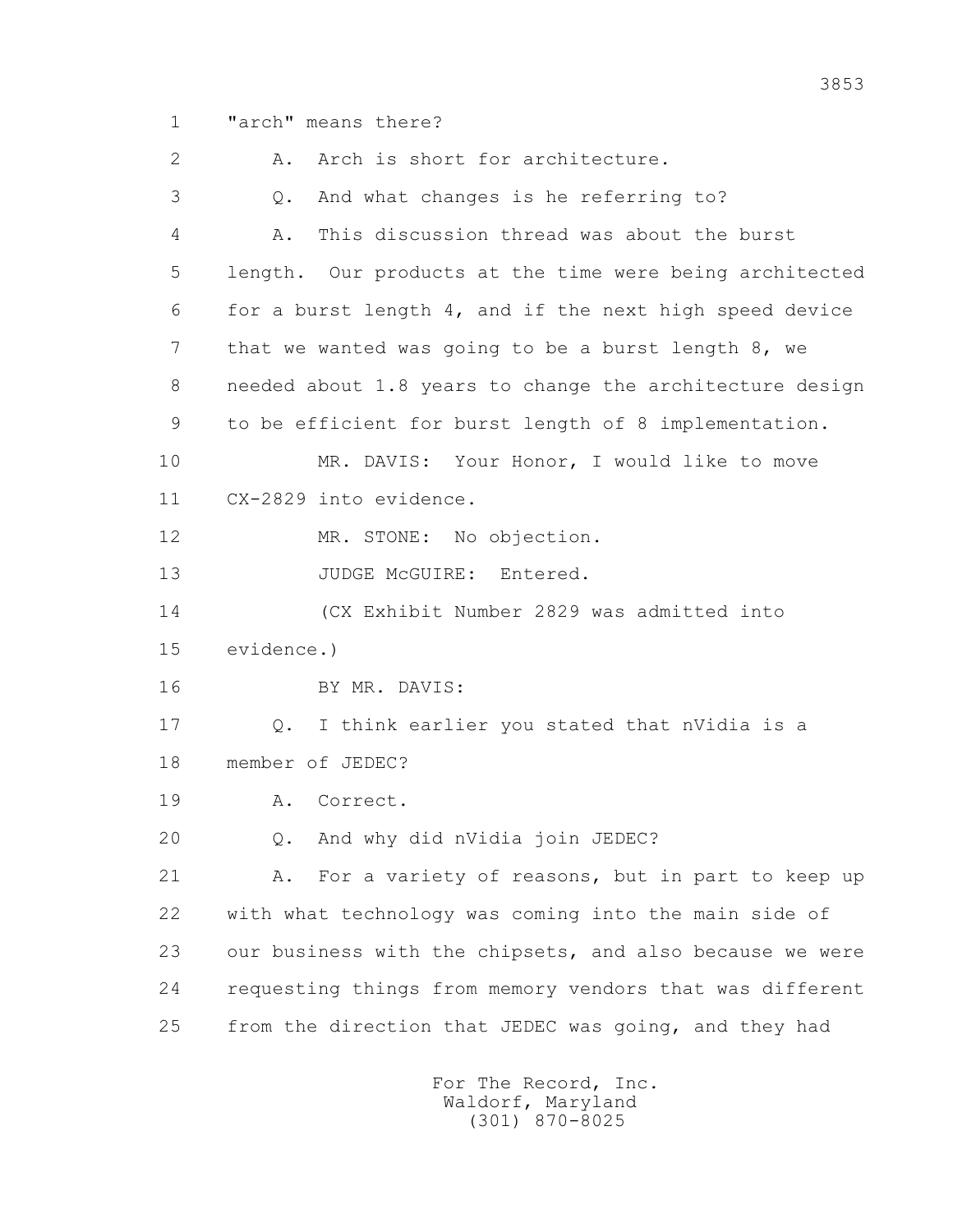1 asked us to get involved in JEDEC to drive our 2 requirements. There weren't many members in JEDEC that 3 were from the graphics industry, so most of the feedback 4 that the JEDEC team was driving towards was based on 5 system memory, and with what the server applications 6 wanted. 7 Q. And who is nVidia's JEDEC representative? 8 A. I am. 9 Q. How many meetings have you attended since nVidia 10 joined JEDEC? 11 A. On the order of a dozen. 12 0. And -- 13 JUDGE McGUIRE: All right, let's get some time 14 frames here. It's not clear to me the time that he has 15 joined JEDEC, so that I understand the context of the 16 testimony. Can you tell me when you joined? 17 THE WITNESS: Sure. We became very active in 18 JEDEC around 2001. Prior to that, it was -- we would go 19 to JEDEC meetings when memory vendors would kind of give 20 us an alert that it looks like something is going to get 21 voted on that was important to us. So, we would go 22 then. 23 JUDGE McGUIRE: Prior to that meaning in the 24 preceding, what, two years or so? 25 THE WITNESS: Yeah. My belief is somewhere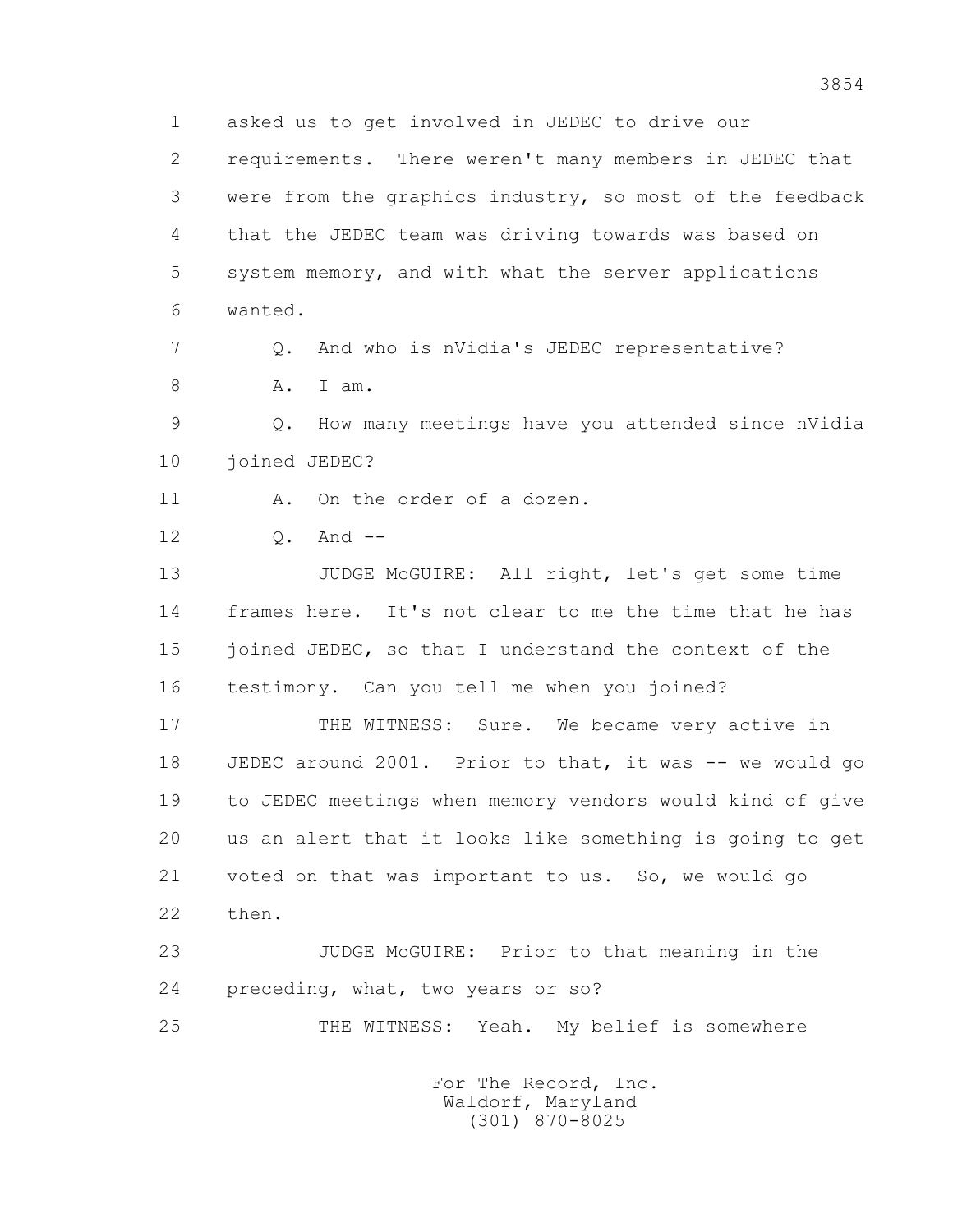1 around '98, '99 we probably joined or at least got 2 involved at some of them.

 3 JUDGE McGUIRE: All right, go ahead, Mr. Davis. 4 BY MR. DAVIS:

 5 Q. And now, which committees of JEDEC have you 6 attended?

 7 A. Typically I go to JC-42, sometimes JC-16, they 8 often have meetings that kind of overlap with each other 9 in certain locations.

10 0. And what is JC-16?

11 A. JC-16 focuses on the I/O technology, standards 12 like SSTL and LLVTL come out of JEDEC's JC-16 committee. 13 It's typically the I/O subsystem definition for whatever 14 JEDEC 42.3 memory definition is agreed on.

 15 Q. So when you say I/O subsystem definition, could 16 you give me an explanation of that. I'm sorry, let me 17 finish the question, could you give us a lower level 18 definition of that?

 19 A. Sure. So, the I/O interface is basically from 20 the memory component pin out to the graphics board and 21 then back to the memory controller there's a signaling 22 protocol that is used or some sort of voltage levels 23 that are transmitted across that wire. Whatever 24 technology is used for that transmission, that is 25 generally referred to as the I/O technology.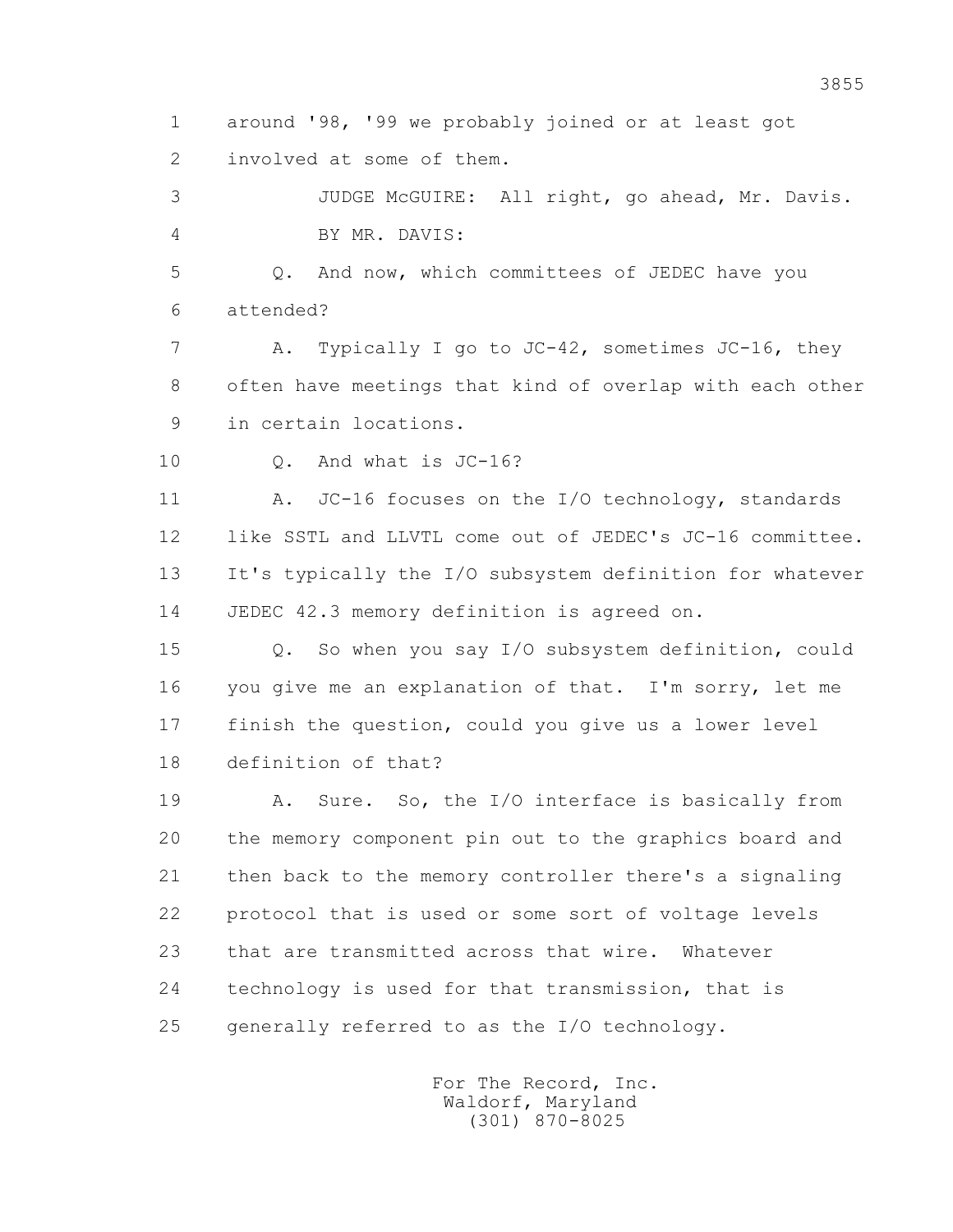1 Q. Are you aware of what the term "programmable CAS 2 latency" is?

3 A. Yes.

4 Q. Could you define that?

 5 A. The CAS latency function is basically when you 6 do a read to a memory, some number of clocks later, in 7 the case of SDRAM, you would get that memory out of the 8 data bus of -- you get the data out of the memory. So, 9 a CAS latency of 3 as an example, three clocks after you 10 do your read request the data comes out and that's CAS 11 latency 3. Being programmable indicates of SDRAM you 12 write a mode register and you pick whether you want it 13 to be CAS latency 2 or CAS latency 3 or something else 14 and then the DRAM operates in that mode.

15 Q. Are you aware of what -- I'm sorry, do you know 16 whether the current JEDEC SDRAM/DDR SDRAM standards 17 specify programmable CAS latency?

18 A. Yes, they do.

 19 Q. Are you aware of what the term "programmable 20 burst length" is?

21 A. Yes.

22 Q. Could you define that?

 23 A. Again, being programmable that there fields in 24 the mode register that represent the burst length, the 25 programmable nature of it is, you know, typically a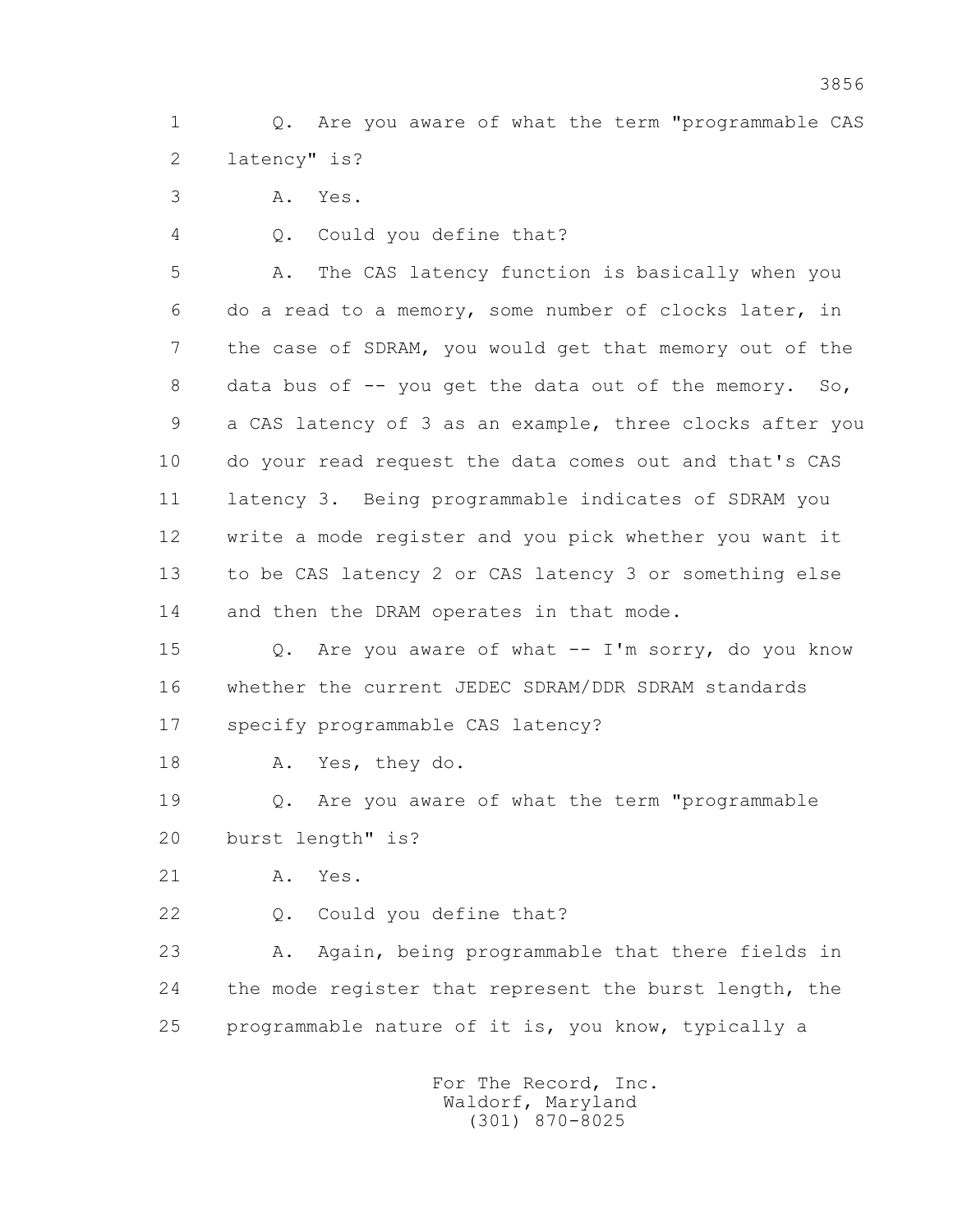1 burst length 2, burst length 4, burst length 8 are 2 common values. Burst length represents how many bits of 3 data come out of the memory every time you make a 4 request. In the case of a read or a write you are going 5 to send them that many bits of data. 6 Q. Do you know what the current SDRAM and DDR SDRAM 7 standards specify programmable burst length? 8 A. Yes, they do. 9 Q. Do you understand what the term "dual edge 10 clocking" means with respect to JEDEC compliant DRAM? 11 A. Yes. 12 Q. Could you define that for me? 13 A. The dual edge clock refers to the data 14 interface, so the data bus for every time you set a 15 clock there's a data strobe being used where every edge 16 of the data strobe clocks out the data. So, a burst of 17 4 you have two clocks, there's four edges to that clock, 18 those four edges, the data come out. 19 Q. Are you aware of Rambus's lawsuits against the 20 DRAM manufacturers? 21 A. Yes. 22 Q. And when did you learn of those lawsuits? 23 A. When it became very public in the Internet 24 forums for technology sites that DRAM companies were 25 being sued, I was aware of it. For The Record, Inc.

 Waldorf, Maryland (301) 870-8025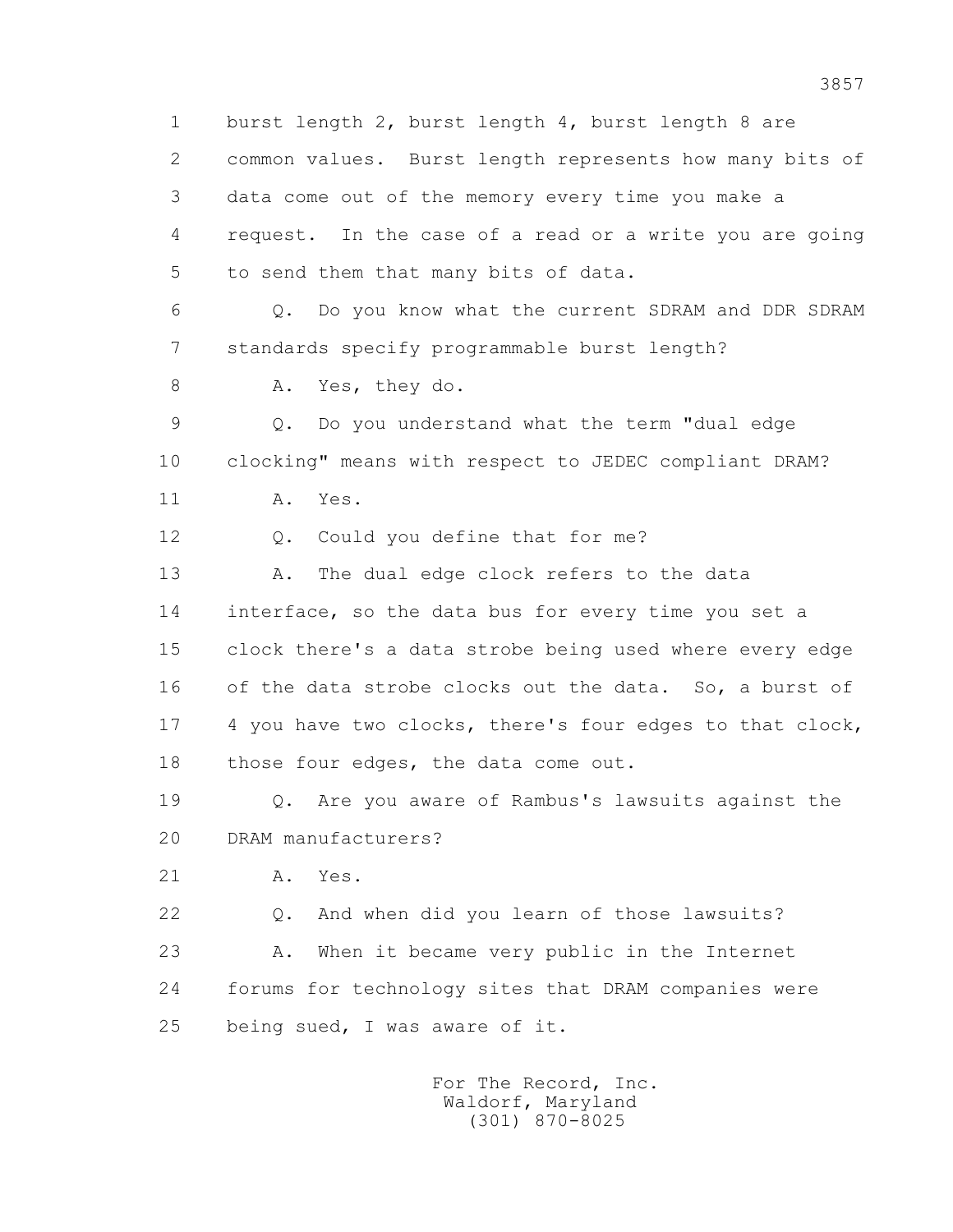1 Q. And did you have an understanding of what those 2 lawsuits are about?

 3 A. I understand it relates to the burst length/CAS 4 latency kinds of patents.

 5 Q. At the time you learned of the Rambus lawsuits 6 against the DRAM manufacturers, do you recall whether 7 nVidia had any graphics processors then in the market 8 that were designed to work with DRAMs that used JEDEC 9 standard programmable CAS latency?

 10 A. All of the devices that we have on market use 11 either SDR or DDR. I believe that the time DDR wasn't 12 quite available in the market yet, so we were using SDR, 13 which does have programmable functionality for burst 14 lengths and CAS latency.

 15 Q. At the time you learned of the Rambus lawsuits 16 against the DRAM manufacturers, do you recall whether 17 any of the nVidia graphics processors then on the market 18 were designed to work with a DRAM that used JEDEC 19 standard dual edge clocking?

 20 A. At some point we began using DDR with maybe ten. 21 We ended up shipping in the fall of '99, so somewhere 22 around the year of '99 we were working on that memory 23 controller and so we would have had the dual edge clock 24 in that device.

25 Q. Now, between the time you learned of the Rambus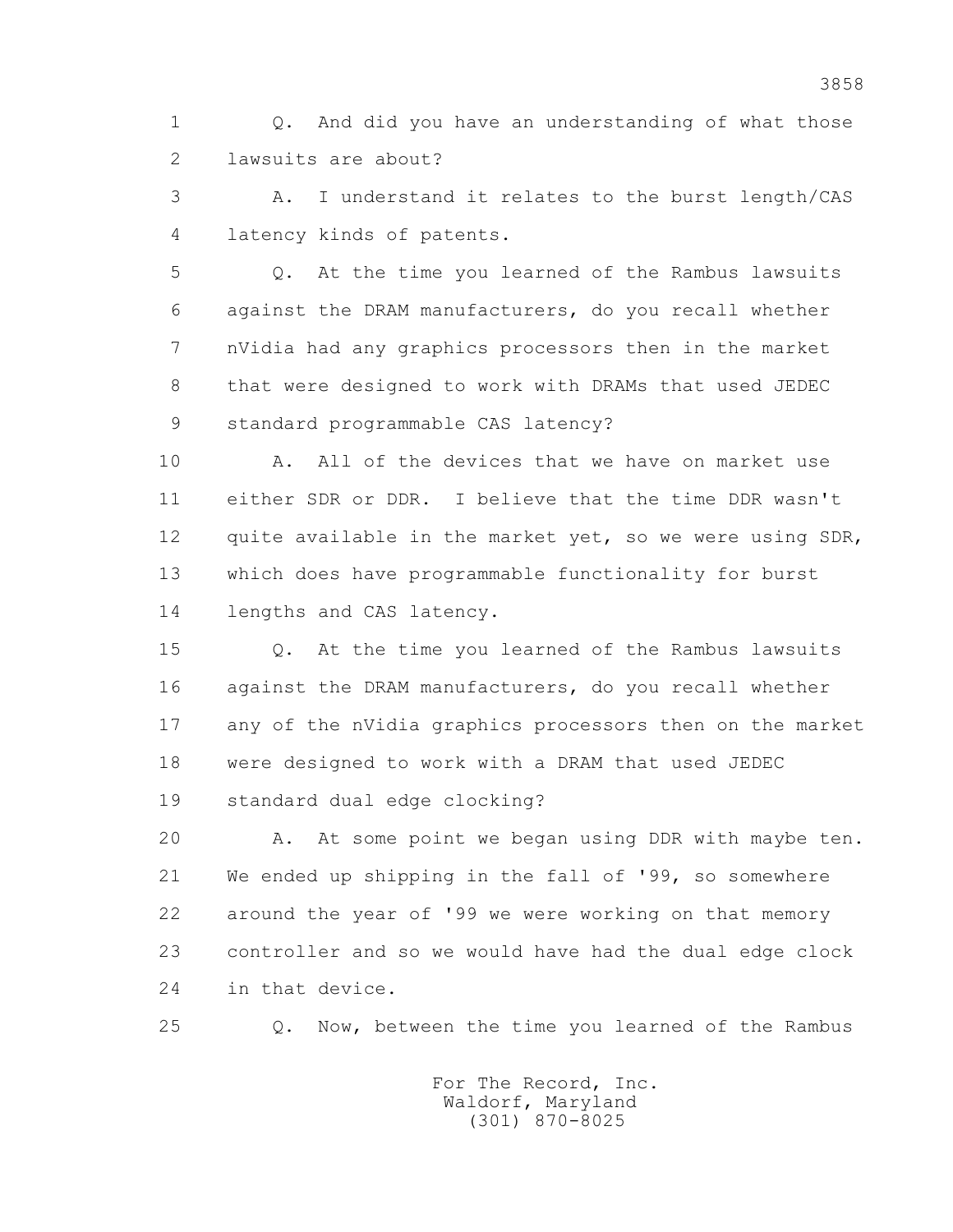1 lawsuits against the DRAM manufacturers and today, did 2 you have any understanding of whether any of the 3 features of SDRAM and DDR SDRAM that you've described, 4 that's programmable CAS latency, programmable burst 5 length and dual edge clock, as those technologies are 6 specified by JEDEC, could have been replaced in the 7 JEDEC standard by alternatives?

8 MR. STONE: Objection, Your Honor, lacks 9 foundation, calls for opinion testimony or speculation 10 that this witness has not been designated as an expert.

 11 MR. DAVIS: I am not asking for an opinion, I am 12 asking for his state of mind as a JEDEC representative.

13 JUDGE McGUIRE: Still lack of foundation. So, 14 you can restate. Sustained.

15 BY MR. DAVIS:

 16 Q. Well, did you have any understanding about 17 whether there were alternative technologies for these -- 18 for programmable CAS latency, programmable burst length 19 and dual edge clocking?

 20 MR. STONE: Your Honor, that's the same question 21 that we just had, and whether he had an understanding or 22 not, it's calling for opinion testimony. This is not 23 his business. He doesn't design DRAMs. He doesn't 24 design these features in or out of them. Whether 25 there's alternatives or not is proper testimony for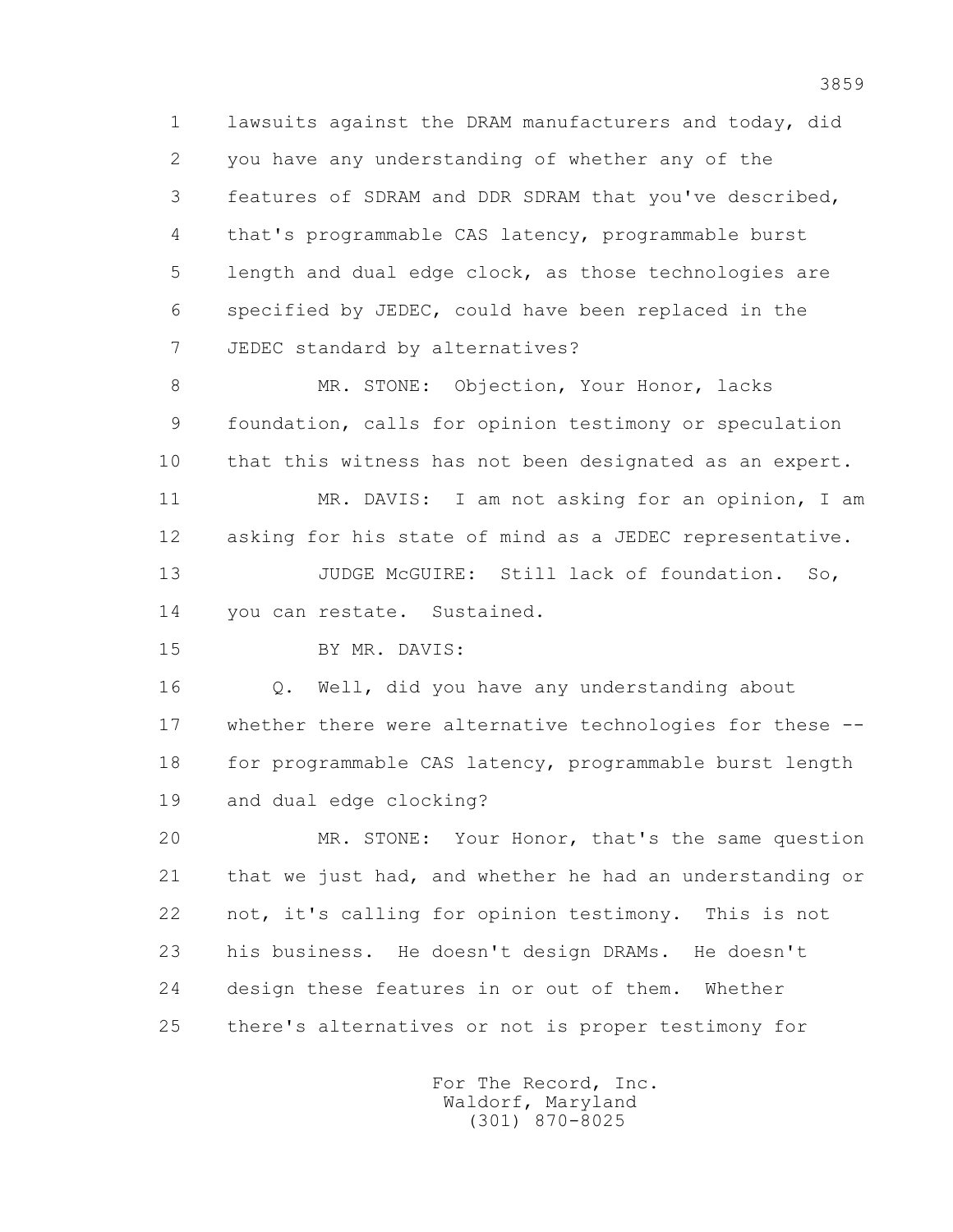1 expert testimony or at least a designer.

 2 MR. DAVIS: He designs and works with the 3 graphics processor which has the memory controller on 4 it, his job is to work with DRAM and make it work with 5 that memory controller.

 6 JUDGE McGUIRE: It's a close call. I'm going to 7 hear the question. Overruled.

8 THE WITNESS: Yeah, I believe there are 9 solutions to those issues. You have to treat them on a 10 case-by-case basis, to which what solution is right for 11 each of those options.

12 BY MR. DAVIS:

13 0. And what have you understood to be the 14 alternatives to JEDEC standard programmable CAS latency 15 in the mode register?

 16 MR. STONE: Your Honor, same objection, if I can 17 just have a standing objection. There's no foundation 18 that he knows the alternatives, he is not an expert.

 19 JUDGE McGUIRE: Okay, I said it was a close 20 call. So, that doesn't mean that you are going to get 21 it in on the same line of questioning on this, Mr. 22 Davis. Now, I allowed you, you know, the one episode to 23 allow that question, I'm not going to allow this same 24 inquiry when I don't think there's a whole lot of 25 foundation here that's going to give him the opportunity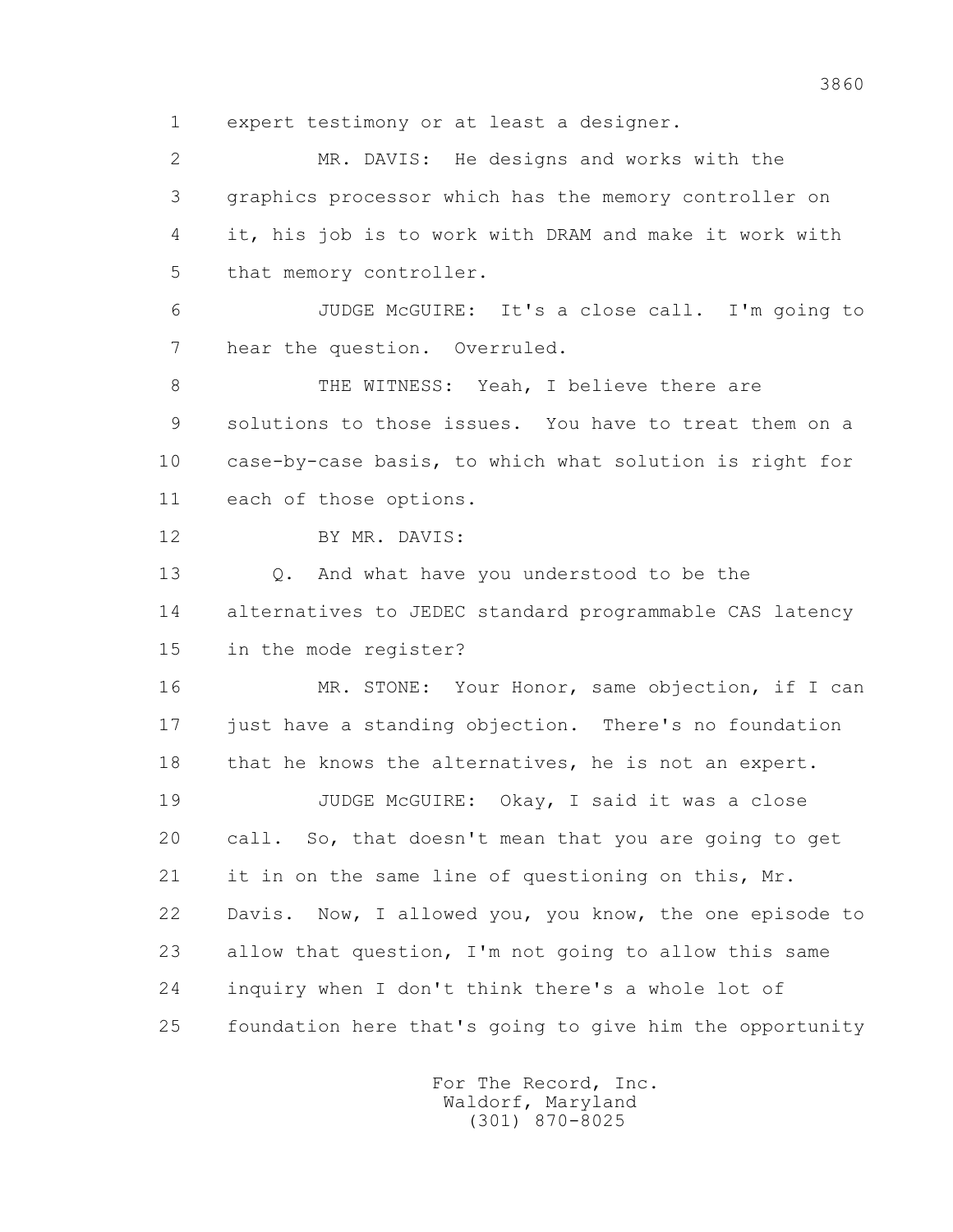1 to state what he's stated. So, you either have to 2 change your inquiry or I'm going to uphold every 3 objection on this issue. So --

4 BY MR. DAVIS:

5 Q. Okay, Your Honor.

 6 Did you ever propose to change the JEDEC SDRAM 7 standard at any time after you learned of the Rambus 8 lawsuits against the DRAM manufacturers to eliminate 9 programmable CAS latency or burst length?

10 A. No, I didn't propose for them to go off and 11 change the technology. It's painful for us as a company 12 to go and change our direction.

13 MR. STONE: Objection, Your Honor, the question 14 was did you do something, he said, no, I didn't do it, 15 and that should be the end of his answer and we should 16 now have another question so that I have an opportunity 17 to object. So, I move to strike everything after the 18 words "and change the technology -- no, I didn't propose 19 for them to go off and change the technology." I move 20 to strike everything beyond that as beyond the grounds 21 of the question.

 22 JUDGE McGUIRE: Well, you didn't ask the 23 question and you don't have any standing on that ground 24 to propose that objection.

25 MR. STONE: Well, Your Honor, if I didn't have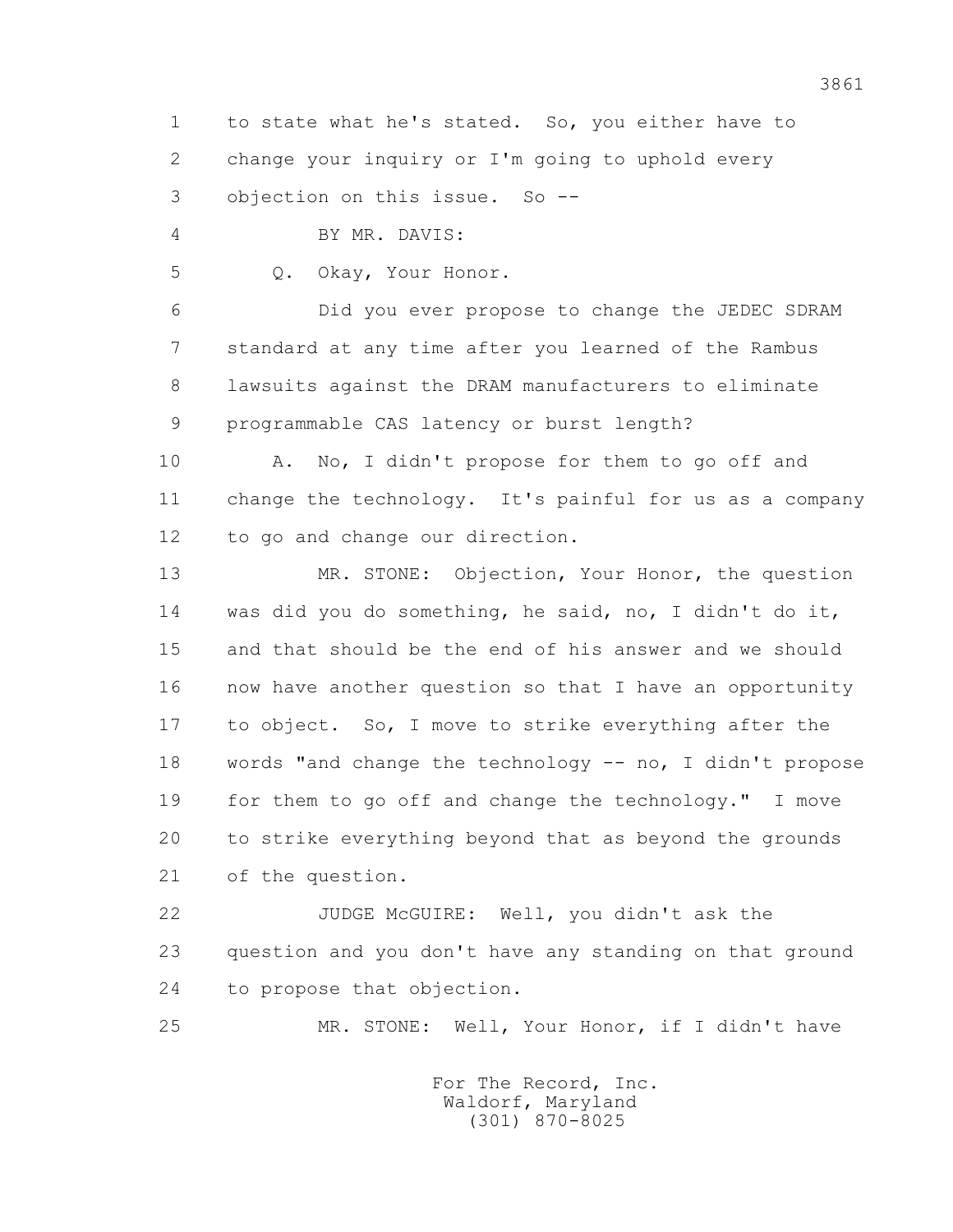1 standing to raise that objection, then you could put a 2 witness on the stand and say, what's your name, and the 3 witness could talk for four hours, even if he was no 4 longer being responsive, if I don't have the right to 5 object when he stops being responsive. I think I do 6 have a right to object when he goes beyond the scope of 7 the question. If not --

 8 JUDGE McGUIRE: Well, beyond the scope is one 9 thing, on that grounds, you know, I will sustain that 10 objection as beyond the scope. But, you know, 11 unresponsive, that's something else all together.

 12 MR. STONE: Fine, Your Honor, I don't mean to 13 phrase it incorrectly, I appreciate that.

 14 JUDGE McGUIRE: We'll sustain in terms of scope. 15 BY MR. DAVIS:

 16 Q. And why didn't you propose to change the SDRAM 17 or DDR SDRAM standards to eliminate programmable CAS 18 latency and programmable burst length?

 19 A. We were trying to launch products into the 20 market and if the standard was going to change, that 21 meant we had to change our development plan and go 22 change to something new that was yet undefined. For us 23 it's a painful process to go through and not be able to 24 release a product that's basically ready to be released 25 and have to go start over again. So, we weren't trying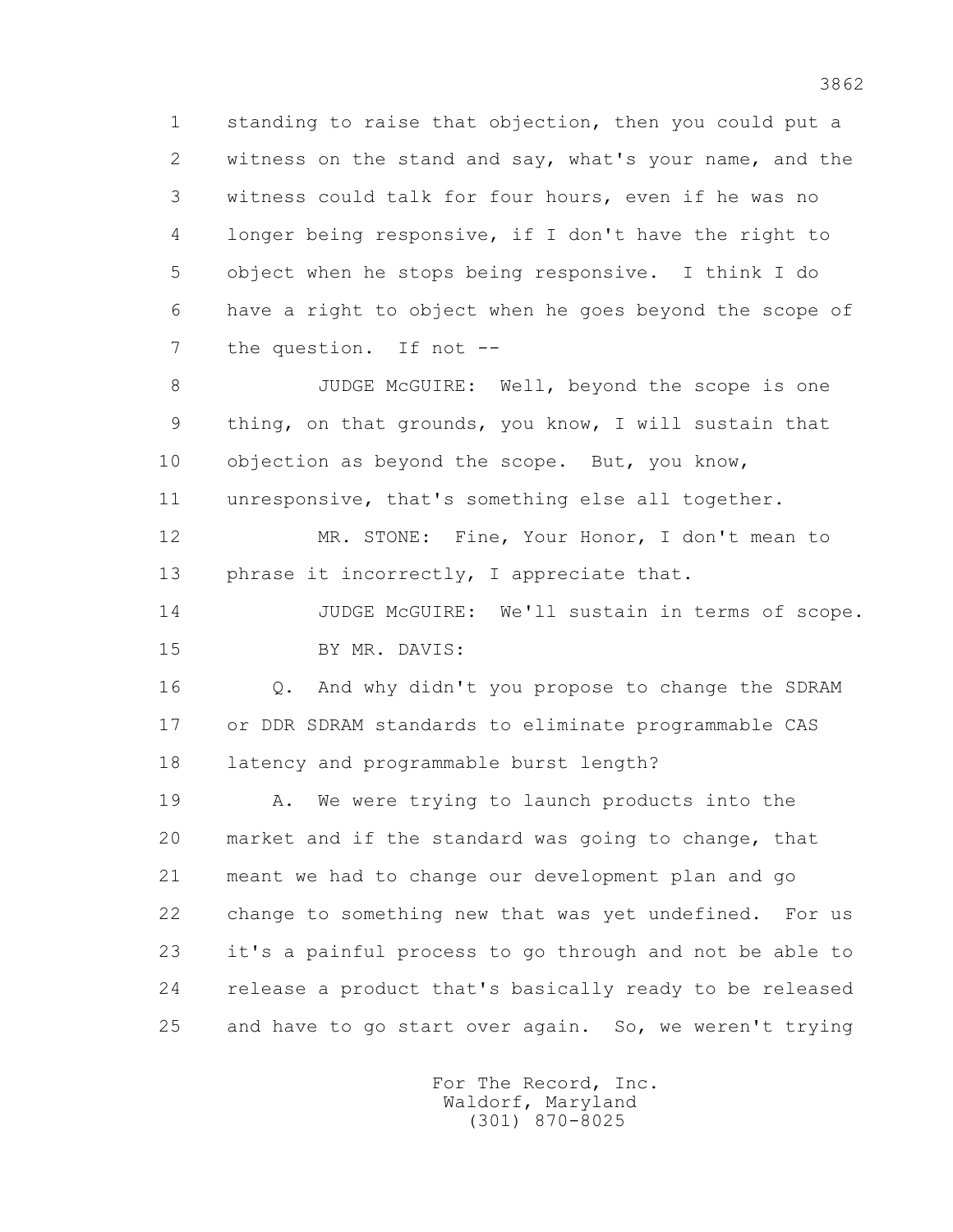1 to get the industry to promote a change when we were 2 working within the standard in the industry that was 3 proposed by JEDEC and was perfectly viable.

 4 Q. Did you ever propose to change the JEDEC DDR 5 SDRAM standard at any time after you learned about the 6 Rambus lawsuits against the DRAM manufacturers?

7 A. No, I did not.

8 Q. And why didn't you?

 9 A. For the same reason, that we felt that it was a 10 lot of work for the industry to have to go through and 11 make those changes. As a graphics company, we try to 12 create demand for our products primarily through the 13 game industry. So, we have feature sets that are new to 14 each architecture generation that enable a very new set 15 of type of game technologies to come out. The time 16 lines of those games get aligned to the time lines of 17 our chips. If we can't release the chip because we have 18 to go redesign for some new technology, then, you know, 19 we miss the opportunity to align with this new game or 20 whatever is coming out. So, we try not to change things 21 late in the design cycles.

 22 MR. DAVIS: Thank you. No more questions, Your 23 Honor.

24 JUDGE McGUIRE: Thank you, Mr. Davis. You may 25 cross examine.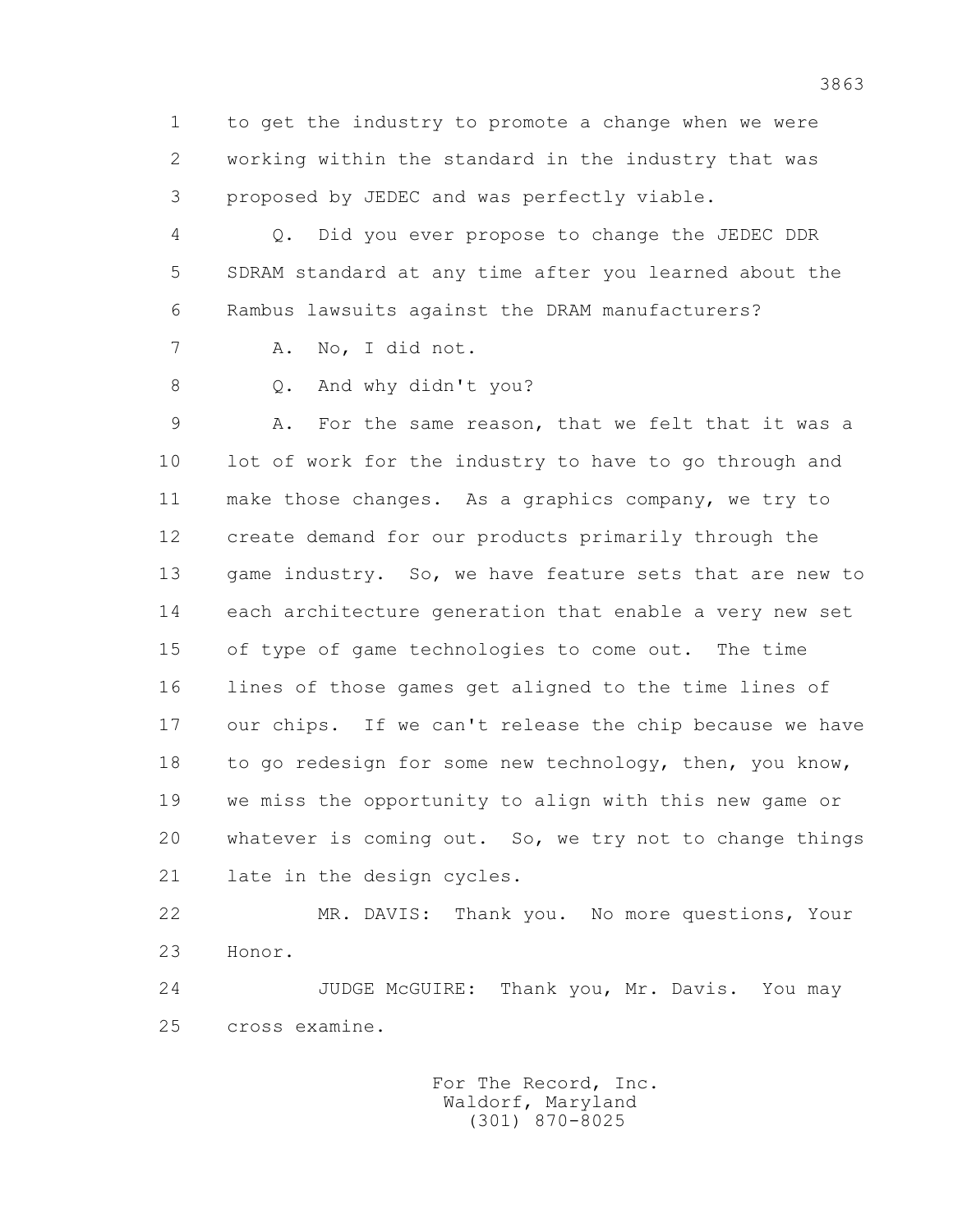1 MR. STONE: Thank you, Your Honor. 2 CROSS EXAMINATION 3 BY MR. STONE: 4 Q. Mr. Wagner, how are you? 5 A. Good. 6 Q. Are you a gamer? 7 A. I'm not. 8 Q. Cool games featured in your catalog 2833, aren't 9 there? 10 A. There's a lot of neat stuff coming out. 11 Q. Are the gamers sort of the high-end group 12 concerning what they're willing to pay for performance? 13 A. Yeah, the real enthusiast gamers, they'll save 14 up their money and go out and buy the latest and 15 greatest things every few months if they can afford to. 16 Q. And so one of the things that you find is true 17 is that the highest speed, the fastest chip will sell 18 for more money? 19 A. Yes. 20 Q. And in order to achieve that one of the things 21 you look for is memory that runs at the fastest speed? 22 A. Yes. 23 Q. And to do that, you've pushed manufacturers to 24 supply you with memory which goes faster than anything 25 JEDEC has specified? For The Record, Inc.

 Waldorf, Maryland (301) 870-8025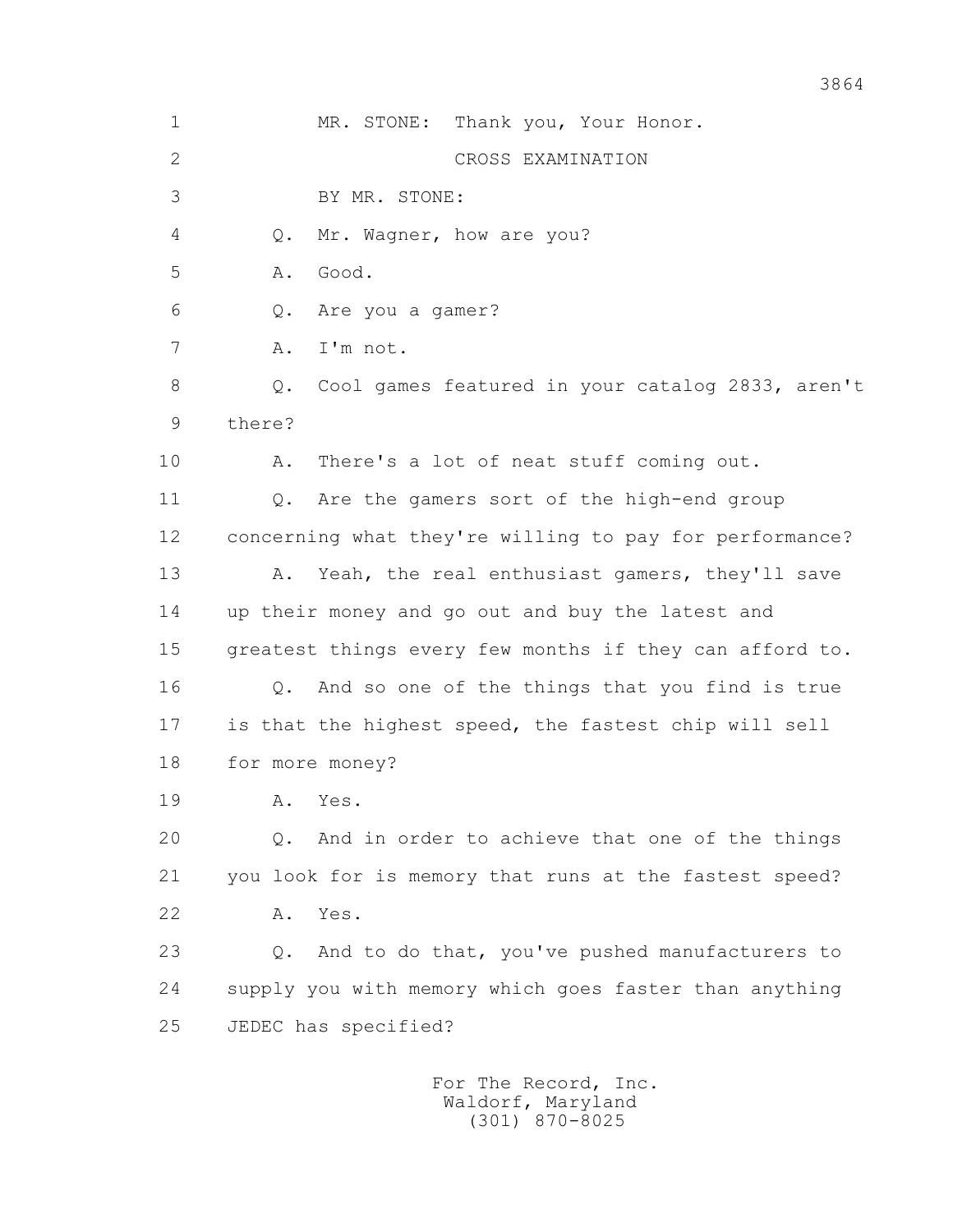1 **A.** Yes.

 2 Q. And you've pushed Infineon to do that, you've 3 pushed Micron to do that, you've pushed Hynix to do 4 that, you've pushed other companies as well, right? 5 A. I wouldn't say I push. We tell them what we 6 want and if they want to serve our market, they go off 7 and produce high speed memories. 8 Q. You encourage them to do it? 9 A. Absolutely, and our selling factor on it quite 10 frankly is that they get to be the leading edge 11 performance guy, by serving our market they can go out 12 and say they're the fastest in the world as well. 13 Q. And often times what they provide you is 14 something that is not JEDEC -- is not within the JEDEC 15 specifications? 16 A. Correct. 17 Q. Okay. And you talked to us earlier today about 18 DDR2. 19 A. Yes. 20 Q. The DDR2 specification has not been published by 21 JEDEC, has it? 22 A. I actually think there is a version of it that's 23 been published now. 24 Q. You think it's been published as opposed to just 25 circulated within JEDEC?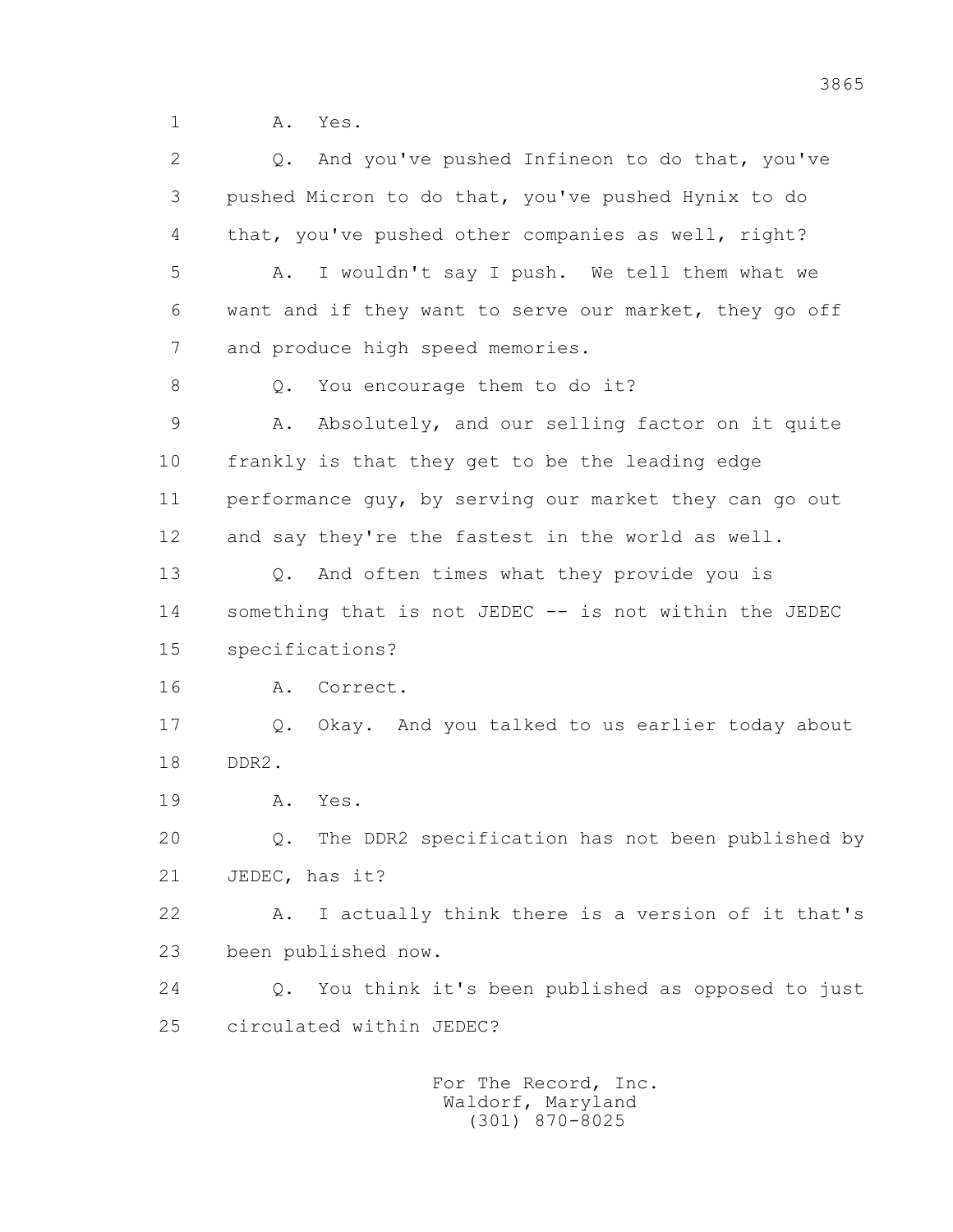1 A. I believe it is on the JEDEC website now, but 2 I'm not positive.

 3 Q. And you started, in any event, you started 4 making use of something that you thought would meet the 5 JEDEC specification before that specification was 6 finalized?

```
 7 A. Correct.
```
 8 Q. And the first product, am I right that the first 9 product you started to work on that made use of what you 10 thought would ultimately be a DDR2 product was the one 11 featured in 2832, the nVidia Quadro Fx?

12 A. Not exactly. It wasn't a -- it was the first 13 device that we targeted to be compatible with hopefully 14 what would become a JEDEC DDR2 standard. The device 15 that we were developing was not being developed in the 16 context of JEDEC, so we knew that it was not true JEDEC 17 DDR2, we hoped they would be compatible so that we could 18 ultimately have a lower cost version of it also further 19 down the product line.

 20 Q. Let me try and just make sure. Was the first -- 21 let me just ask you, what was the first product that you 22 designed that you thought would make use of something 23 which might become DDR2?

24 A. That was our NV-30 product.

25 Q. That was your which one?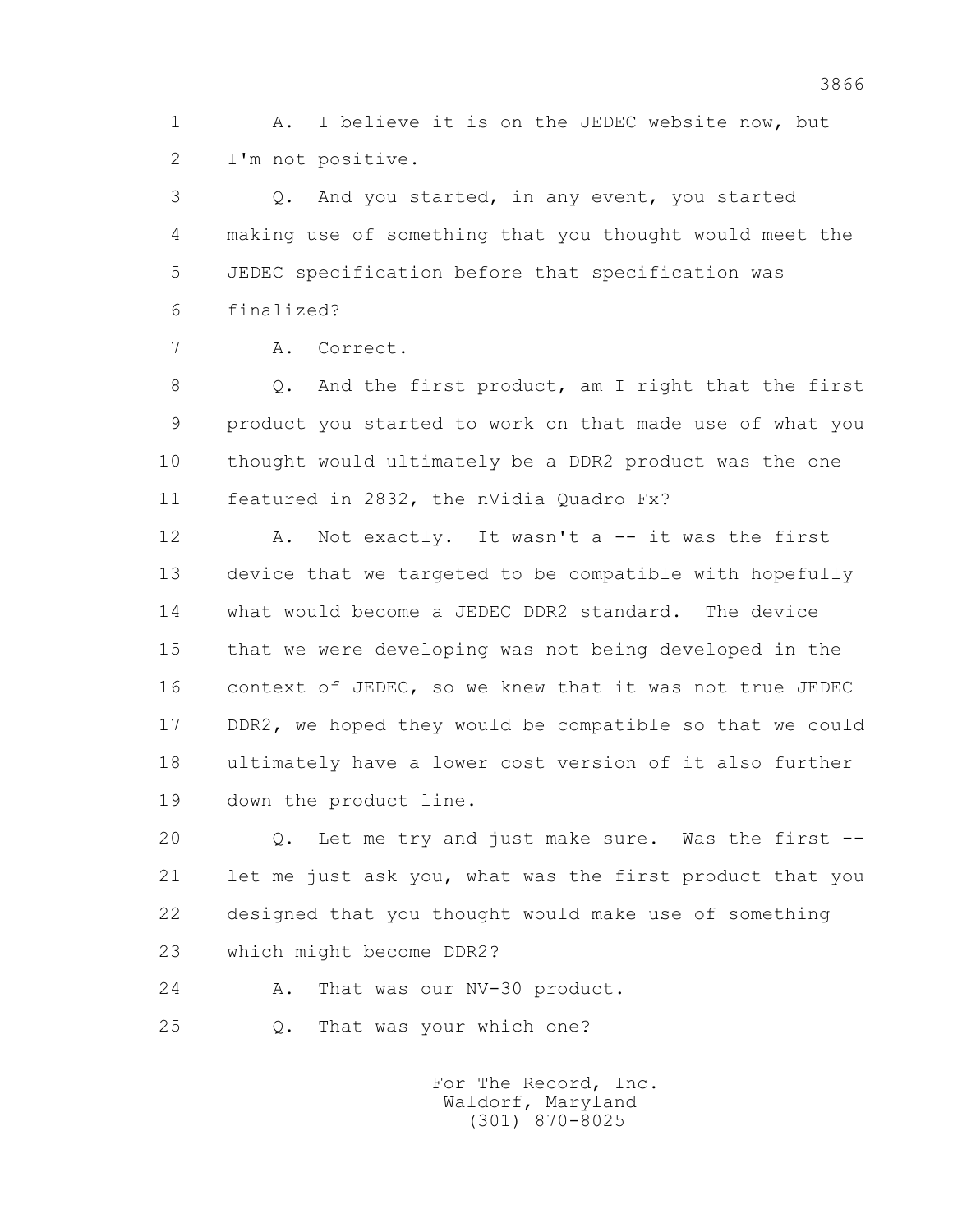1 A. NV-30.

 2 Q. And the NV-30, was that then released with a 3 product name?

 4 A. Yes, that bulletin that you are holding, Quadro 5 Fx is one of the product names associated with the NV-30 6 product.

 7 Q. And the NV-30 product, when did you start work 8 on that?

 9 A. I had said previously it was on the order of a 10 two-year development cycle. I don't know exactly when 11 it started.

12 Q. And when was it first released?

13 A. We released that product into the market early 14 this year, maybe February time frame, something like 15 that.

 16 Q. So, you would have started on it some time in 17 2001? Late 2000, early 2001?

18 A. Yeah, something like that.

 19 Q. And in any event, you started work on that 20 product after you knew about the Rambus lawsuits,

21 correct?

22 A. Yes.

 23 Q. You started work on the product after you knew 24 that the use of what might become DDR2 might infringe on 25 the Rambus patents?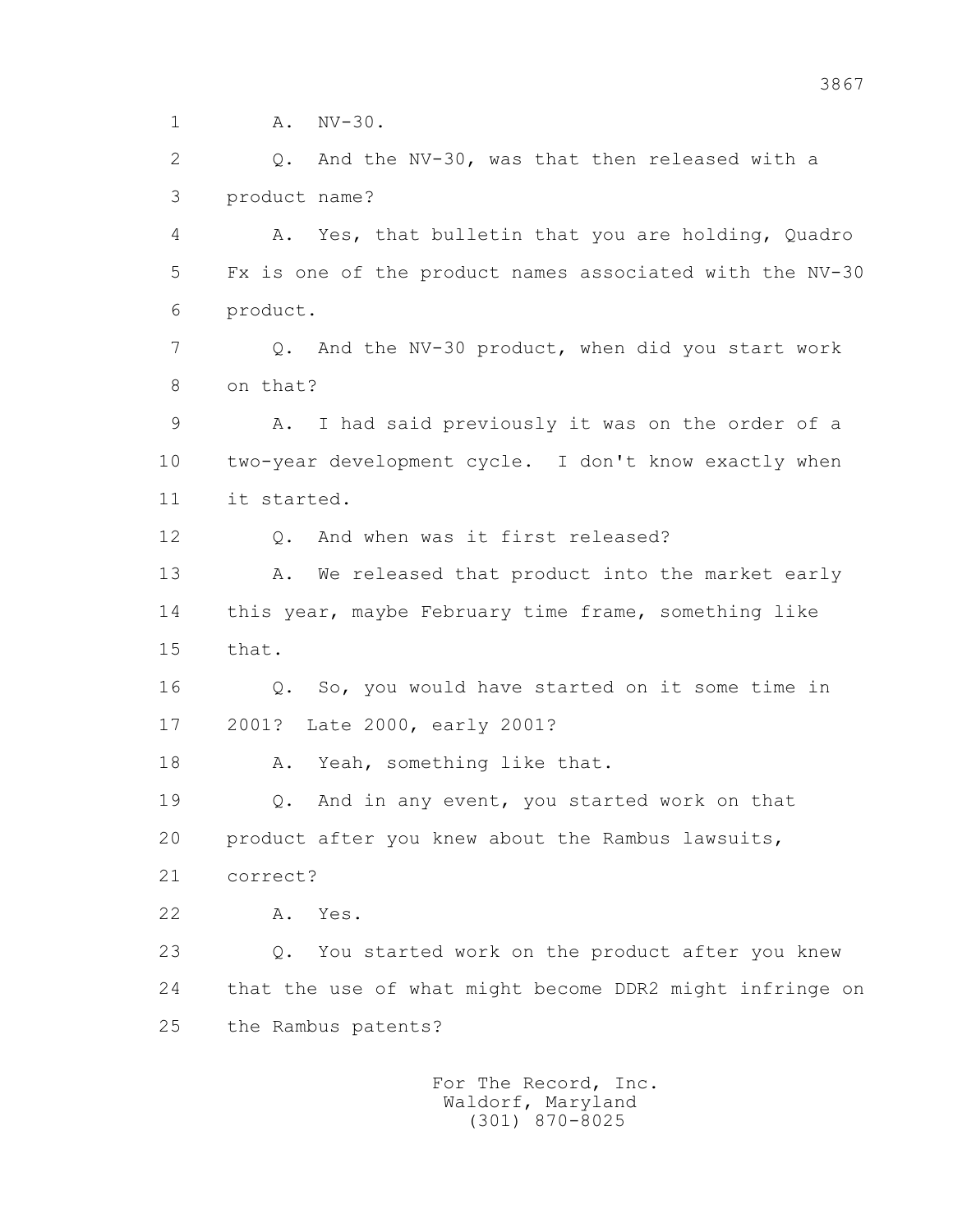1 A. The development of that technology, there really 2 wasn't any discussion whether it did or didn't infringe 3 on patents. I don't know whether I knew much about the 4 patents at that point in time. I knew there was 5 lawsuits going on, I don't think I knew the specifics. 6 Q. Well, I thought you -- maybe I misheard earlier, 7 I thought you told us that the lawsuits involved 8 programmable CAS latency. 9 A. I do understand that now, in 2000, I don't know 10 if I knew specifically it was a CAS latency they were 11 concerned about or something else. 12 Q. When did you first learn it involved dual edge 13 clocking? 14 A. I don't know exactly when I learned the 15 specifics of the patents in question, it was probably 16 some time around getting asked to participate in this 17 trial what were the specific items involved. 18 Q. So, when Mr. Davis asked you if you ever went to 19 JEDEC and proposed that they changed the standard with 20 respect to programmable CAS latency or programmable 21 burst length or dual edge clock, when is the first time 22 that you even knew those issues might be involved in the 23 lawsuit? 24 A. At some point, I don't recall exactly what year,

25 memory vendors came to us and said would you like to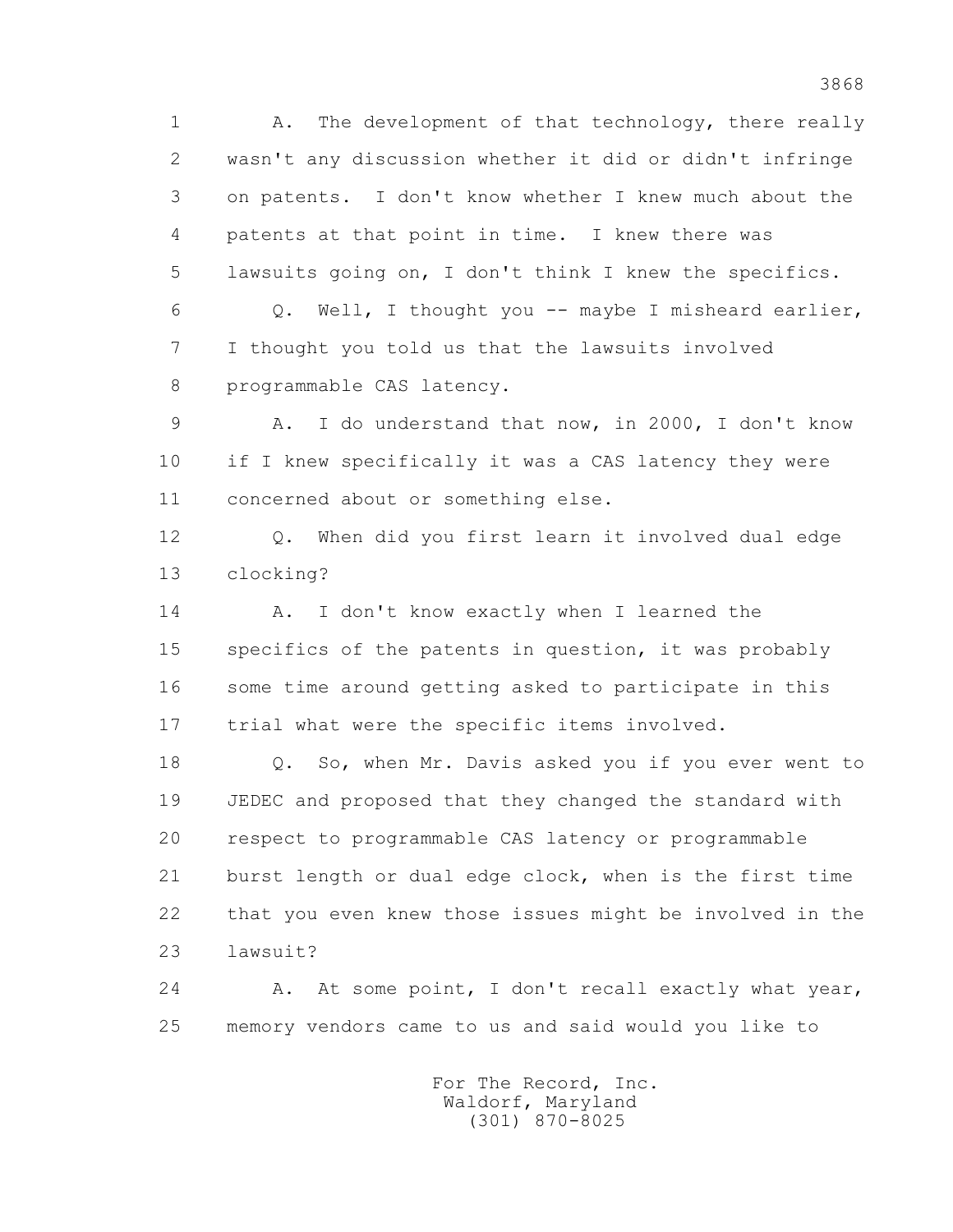1 change this, we're finding some IP issues over it, and 2 our feedback was, well, if the industry is going to 3 change, we need to change with it and we basically left 4 it up to them to go off and decide to change or not. 5 Q. And when was that that the memory vendors came

 6 to you and said should we change to avoid these IP 7 problems?

8 A. It was probably some time in the 2000 time 9 frame. I don't recall exactly.

 10 Q. Okay. And so, and you gave your feedback to the 11 memory vendors when they asked you if they should 12 change?

13 A. The way discussions would have happened, they 14 wouldn't have asked me should I change, they would have, 15 you know, brought in suggestions to change the 16 technology and we would have said, we already have a 17 standard, we don't really want to change, or we're on a 18 development cycle that cannot tolerate the schedule hit.

 19 Q. And do you remember what manufacturers came to 20 you in 2000 and asked you what you thought about 21 changing to avoid IP problems?

 22 A. I don't know who all of them would have been, I 23 believe Micron would have come, we probably would have 24 talked to Samsung in that time frame as well, I don't 25 know for sure.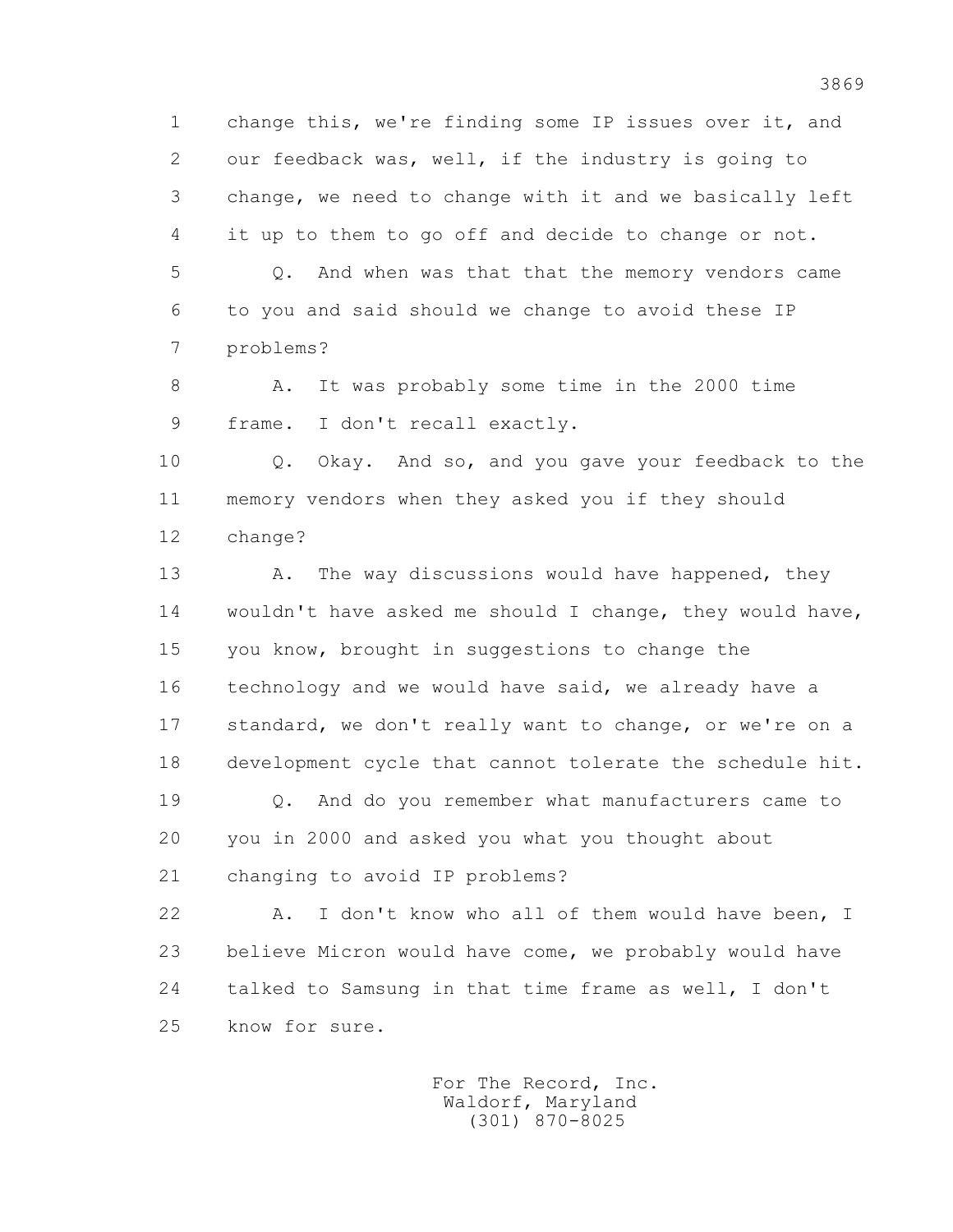1 0. And do you recall that one of the changes 2 proposed was to simply go to fixed burst length? 3 A. Yes, and fixed burst length we've never had an 4 issue with. Any one of our products has only ever been 5 fixed burst length. 6 Q. And they also proposed going to fixed CAS 7 latency, didn't they? 8 A. Yeah. There were proposals about fixed CAS 9 latency at the time. 10 Q. Now, with respect to the dual edge clocking, one 11 of the things you've done in the lab is see how fast you 12 could run a single clock, an SDRAM, correct? 13 A. Correct. 14 0. And you've got SDRAMs running in the lab at 15 between 300 and 350 megahertz. Is that right? 16 A. It depends on what you call the SDRAM, I don't 17 know if you're talking about standard SDRAM or the DDR 18 device. We run the DDR2 SGRAM device in the lab at a 19 500 megahertz clock, which is a gigabit data rate. To 20 me that's an SDRAM still, but because the basic clocking 21 structure that's going across the bus is 500 megahertz. 22 Q. And you're still -- and in those instances 23 you're using just one edge of the clock? 24 A. The way the memory subsystem works, the address 25 and command portion of the bus is at the 500 megahertz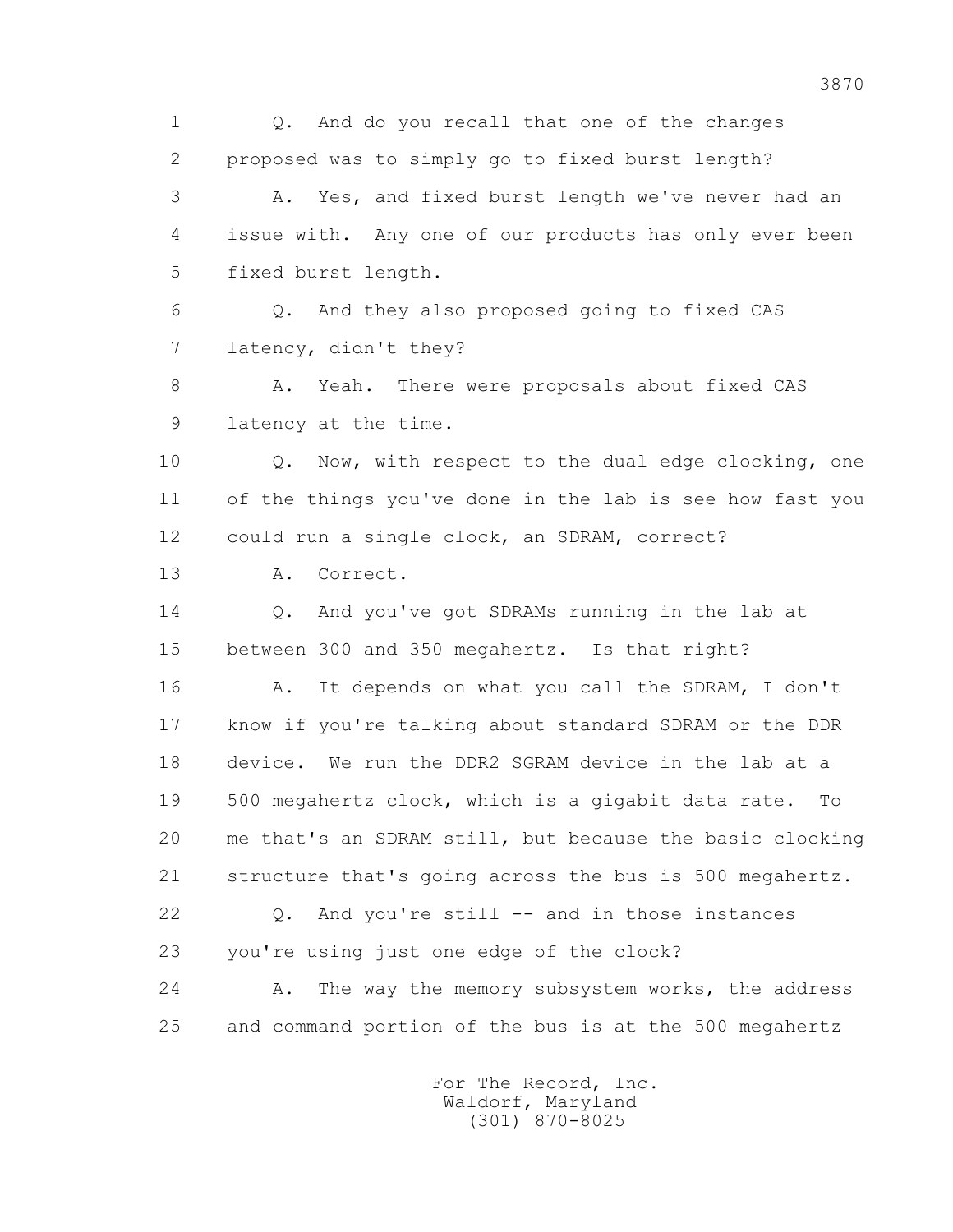1 clock, the data portion of the bus is at the gigabit 2 frequency, so a thousand megahertz kind of a clock.

 3 Q. Have you run tests to see how fast you could run 4 an SDRAM, which was not using any dual edge clocking? 5 A. We have, and at the time of the standard SDRAMs, 6 I think they stopped making them at about the 250 7 megahertz for a standard SDRAM.

 8 Q. But you've pushed those past the 250 megahertz, 9 right?

10 A. No, we didn't really have any need to spend the 11 energy in that time frame. It was a -- the devices that 12 could go to 250 megahertz were in a density that wasn't 13 interesting to the new crop of devices we were coming 14 out with, so we just didn't put the engineering effort 15 into it.

 16 Q. And do you put your memory in a module or does 17 it fit directly next to the memory -- I'm sorry, the -- 18 what's it called, the graphics controller?

 19 A. It depends on the market segment and what you 20 refer to as a module. We sell a graphics card, so the 21 graphics card is not a module in most people's sense, 22 but in many ways the bulk of a graphics card is a 23 graphics chip and memory plus power supply components. 24 So, that's kind of an example for a graphics card. We 25 have in a mobile market, we have a device we call MAP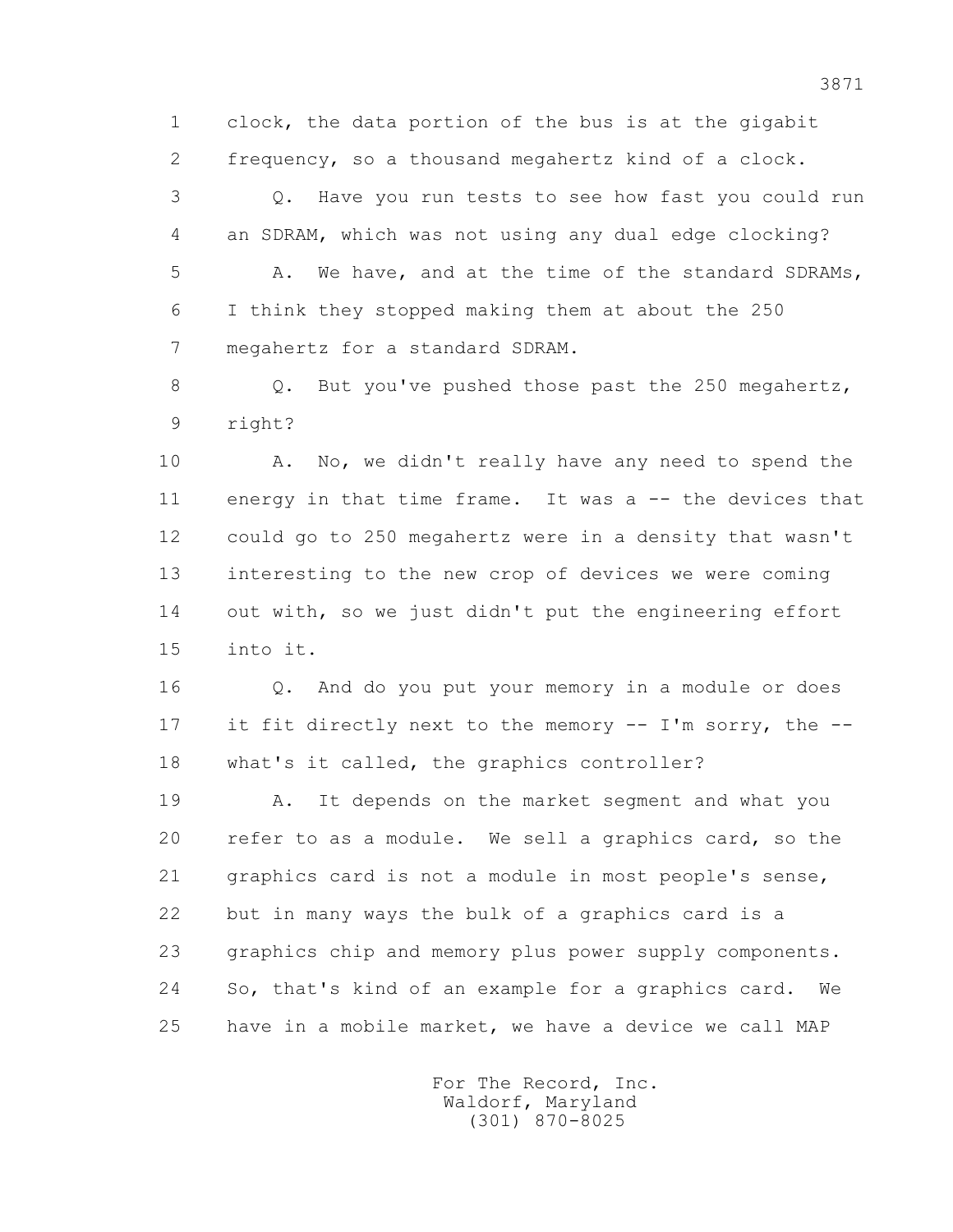1 which is literally just a little tiny package that we 2 kind of refer to as a little memory graphics module. 3 It's for the mobile market, takes up a small amount of 4 space. But we don't do DIMMs that are those kind of 5 memory modules.

 6 Q. Let me ask you just about the picture that you 7 were shown earlier by Mr. Davis, which is in exhibit 8 CX-2833, on the page entitled nVidia Consumer Graphics 9 Solutions. I think that's one he showed you that you 10 identified the square box in the center with the nVidia 11 written on it as being the graphics chip.

12 A. Yes.

 13 Q. And then over to the right-hand side you showed 14 four memory chips.

15 A. Correct.

16 0. And are those individual DRAMs?

17 A. Yes.

18 Q. Okay. Not in a dim in this configuration?

19 A. Correct.

20 Q. Okay.

21 A. Mind you, there are times in our market where 22 there have been memory DIMMs that plug into the graphics 23 card, also. It's not cost effective these days.

 24 Q. Okay. The NV-10 that you told us about earlier 25 that could use both the SDRAM and the DDR, because you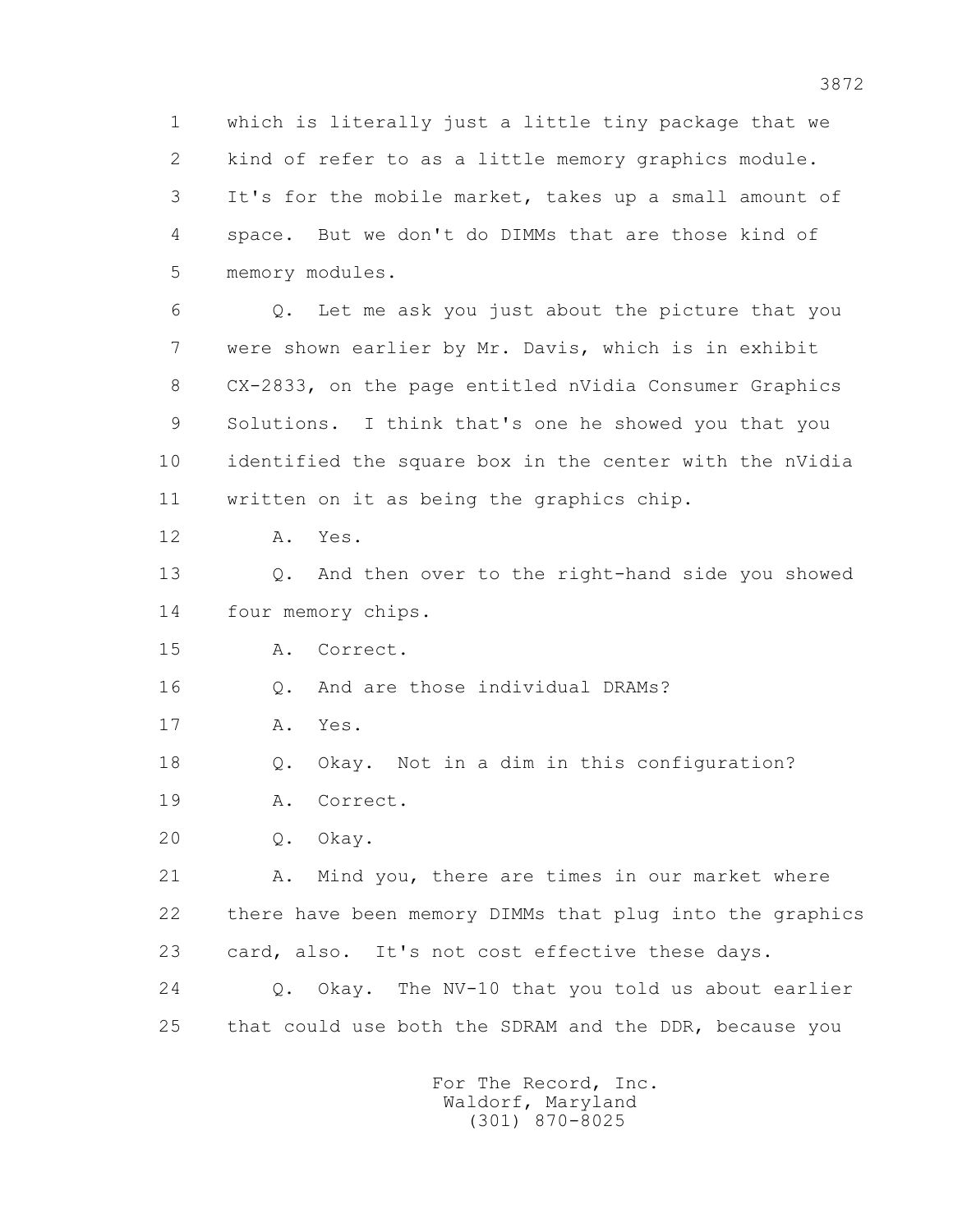1 had designed the controller to use either one. Do you 2 recall that?

3 A. Correct.

4 Q. And am I correct that that's the NV-10?

5 A. Correct.

 6 Q. Is that what you would call a bimodal 7 controller?

 8 A. I don't generally use the term bimodal in my 9 talk of it. It's a memory controller that's compatible 10 for either SDR or DDR SDRAM.

11 0. And does it detect what type of DRAM you've put 12 in?

13 A. It doesn't detect, the BIOS we have on our card 14 gets programmed to tell the chip what type of memory is 15 on the card. Because we aren't using a dim, we don't 16 have to detect, we know what we do manufacturing time, 17 so we just program the BIOS to represent what is 18 manufactured.

 19 Q. And so there's different circuitry that comes 20 into operation depending whether it's an SDRAM or DDR?

21 A. Yeah, there are some differences.

 22 Q. And in your operations, the use of SDRAM and DDR 23 are not something you would say are backward compatible, 24 are they?

25 A. The use of which?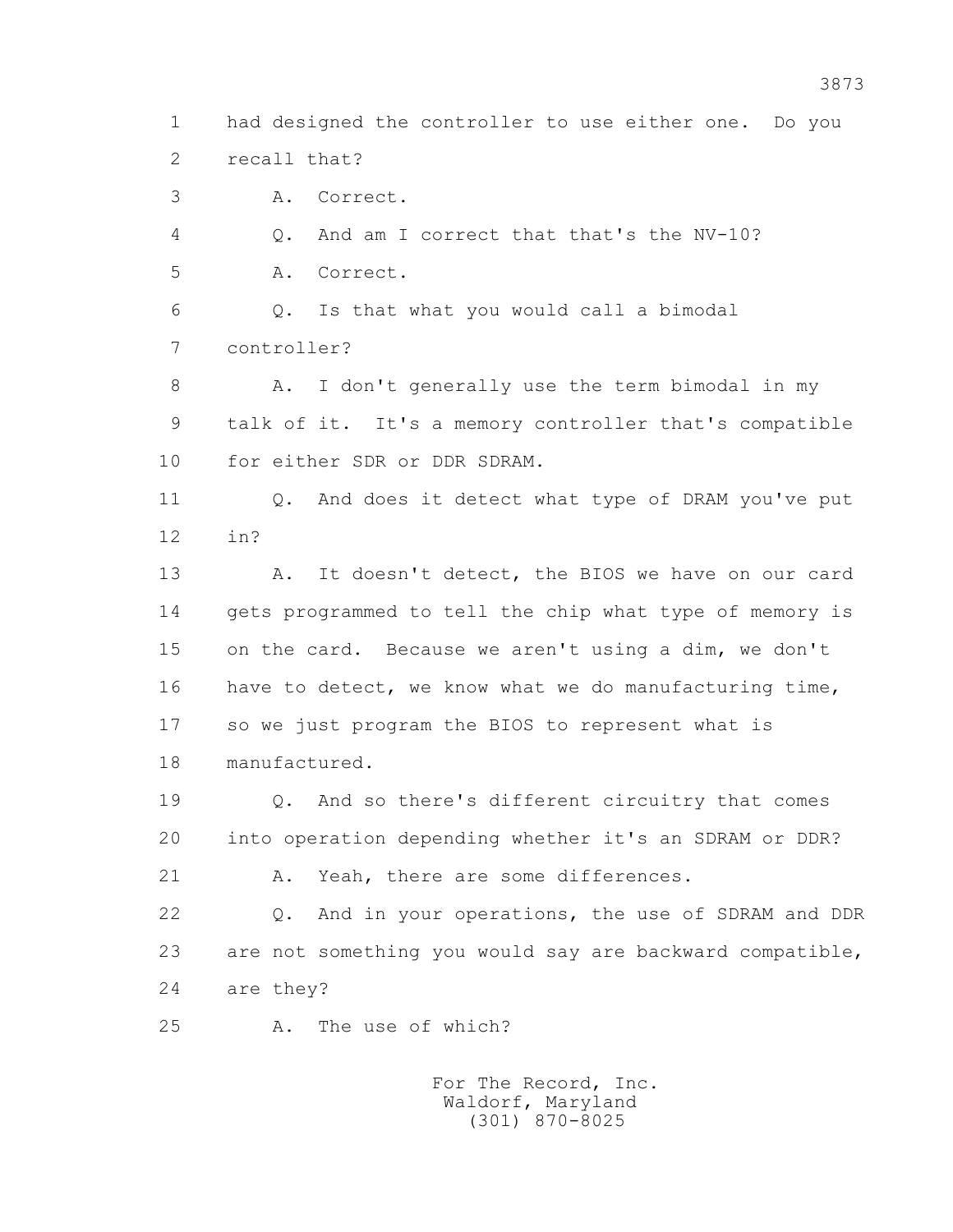1 Q. SDRAM and DDR, the DDR is not backward 2 compatible to your products which were designed for 3 SDRAM? 4 A. I disagree with that, it is backward compatible. 5 Q. Backward compatible beginning with the NV-10? 6 A. So -- 7 Q. Am I right, beginning with the NV-10? 8 A. As we design a memory controller, NV-10 is the 9 first one we did both DDR and SDR, the memory controller 10 is backward compatible in supporting SDR, as well as 11 DDR. So, we developed for the new technology, we 12 maintained backward capability to the old. 13 Q. Beginning with the NV-10? 14 A. Yes. 15 Q. And that's because you designed the controller 16 specifically to do that? 17 A. Yes. 18 Q. And could you plug in a DDR2 product into the 19 NV-10? 20 A. Not into the NV-10. Actually -- 21 Q. You have to go up to -- go ahead. 22 A. Actually, NV-10 could have worked with the GDR-2 23 SGRAM. If I could elaborate on that, if you like, it is 24 possible. The reason I know this is the first chip that 25 we actually tested the GDR SGRAM was actually an NV-20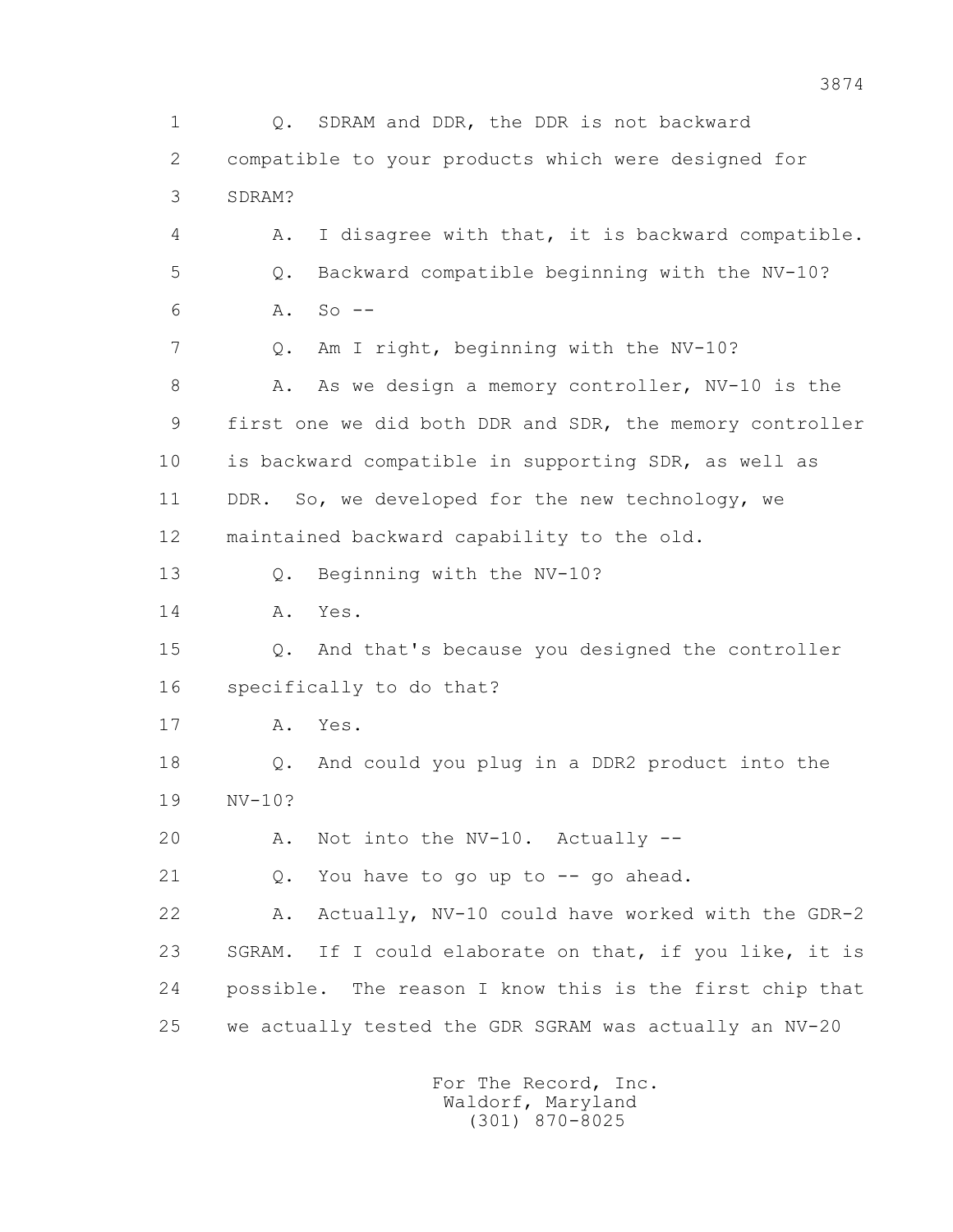1 chip even though we shipped it with NV-30, actually 2 NV-25. In order to support -- well, the way we 3 specified the GDR-2 device is we knew it would come out 4 before our chip that supported DDR2, so we built in 5 capability into the memory to be -- to kind of act like 6 a DDR-1 device in the sense that as long as the 7 controller could operate in burst 4 mode, you could 8 still operate the memory because you could turn off the 9 offline termination and you could tie the differential 10 strobe one way to be directional. So, because it was a 11 fixed burst 4 DDR in essence, so NV-10 had support for 12 burst 4 and probably could have used it.

 13 Q. The number of different product launches you've 14 worked on since you joined nVidia, if I counted them 15 correctly, would be 14?

16 A. If you counted them, I haven't tried to count 17 them. I can walk through them all in my mind again if 18 you like.

 19 Q. You did 3, 4, 5, 10, 11, 15, 17, 20, 25, 28, 30, 20 31 and 34 and 35?

21 A. There was an 18 in there also.

22 Q. And I thought earlier when you gave the list, I 23 thought you left 18 out of the list. You worked on that 24 one as well, right?

25 A. I didn't do as much on that one, but yes.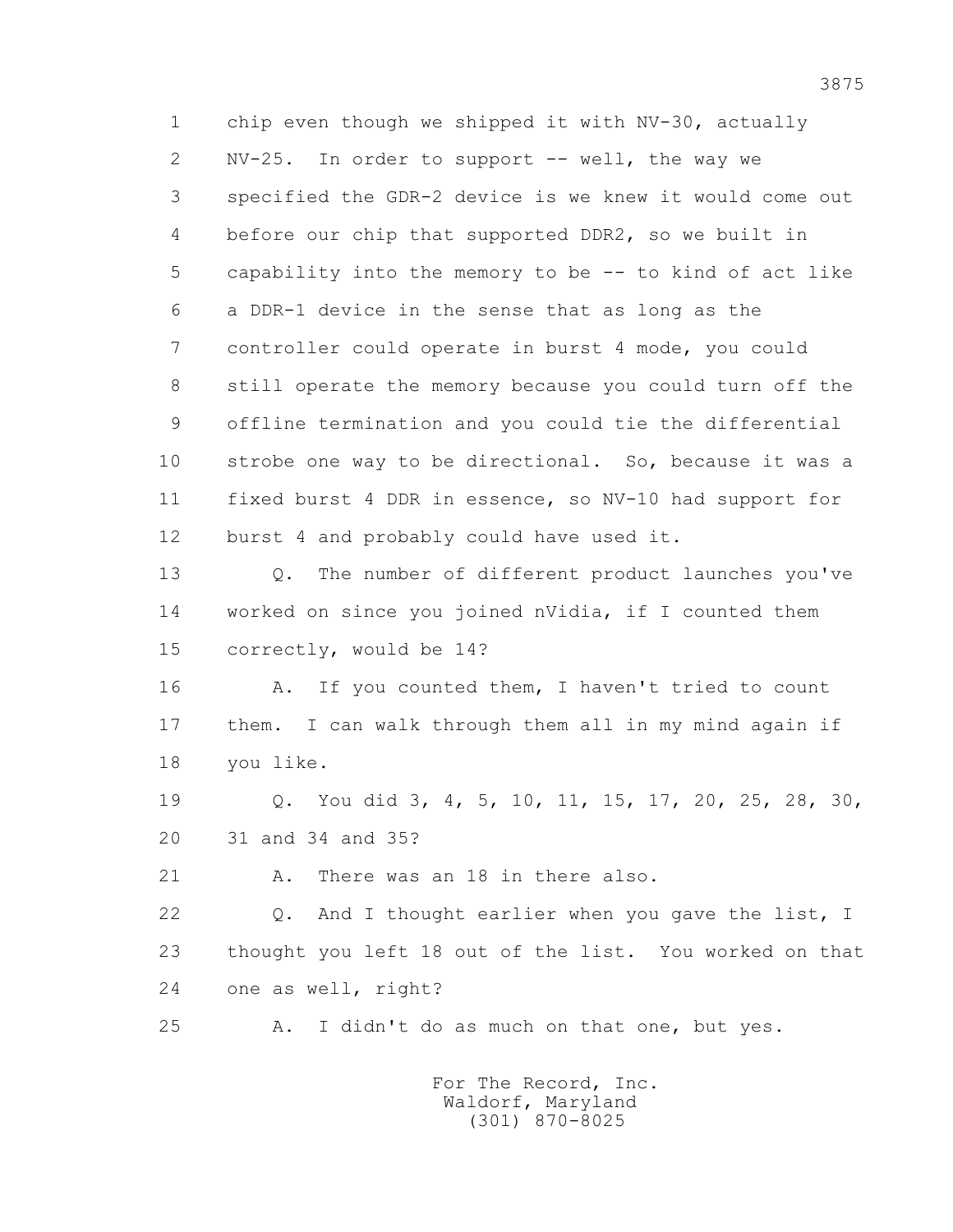1 Q. And you've been with the company how long? 2 A. About six years. 3 Q. Since you've -- and your first JEDEC meeting 4 that you attended was March of 2000, correct? 5 A. I don't believe that's the first, but that's at 6 least kind of in that time frame. 7 Q. Well, I could be wrong. Because I certainly 8 wasn't there, but let me show you your deposition 9 transcript for one second, if I may. 10 May I, Your Honor? 11 JUDGE McGUIRE: Yes. 12 BY MR. STONE: 13 Q. Mr. Wagner, you recall giving a deposition in 14 this case? 15 A. Yes. 16 Q. And you were deposed I believe it was January of 17 this year. Is that right? 18 A. Sounds correct. The document says that, so yes. 19 Q. I hand you the transcription of that deposition, 20 I would ask you if you could to turn to page 44 of this 21 transcript and look at the testimony that starts at the 22 bottom of page 44, line 24, and continue on to page 45, 23 line 9. 24 A. I'm sorry, how far down? 25 Q. Just line 9. Did you have a chance to read? For The Record, Inc. Waldorf, Maryland (301) 870-8025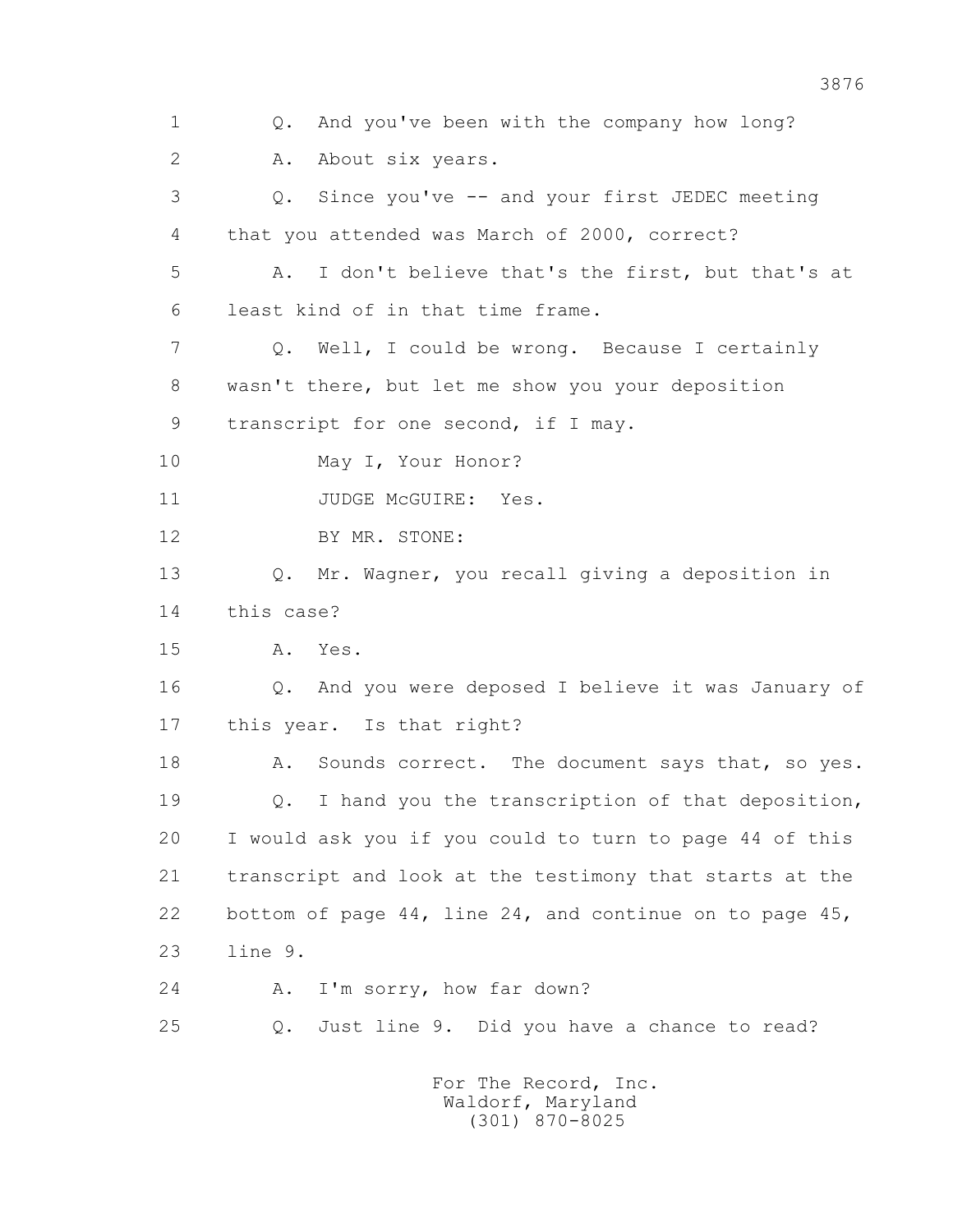1 A. Yes, I did.

 2 Q. I'm just trying to jog your recollection. If 3 you remember a meeting before March 4 of 2000, could you 4 tell us when it was and where it was?

 5 A. Like I said, the very first meeting that I ever 6 went was to when I was invited to attend, at the time we 7 weren't members and we were talking about a data mass 8 function. I know that's before Atlanta. I don't know 9 exactly when that was. It was in the Bay Area, though, 10 so it was in California somewhere.

11 0. And that was the first one that you can remember 12 attending as a member, March 2000 in Atlanta?

13 A. I think it is.

 14 MR. STONE: That's all. Thank you, no further 15 questions.

 16 JUDGE McGUIRE: Mr. Davis, any further redirect? 17 MR. DAVIS: No, Your Honor.

18 JUDGE McGUIRE: Then thank you, sir, for your 19 testimony. You are excused from this proceeding. Let 20 me ask complaint counsel again, get me up to date for 21 what's on tap again for Monday.

 22 MR. OLIVER: Actually, if I could have just a 23 moment, please, Your Honor.

24 JUDGE McGUIRE: Okay.

25 MR. OLIVER: Your Honor, we were expecting to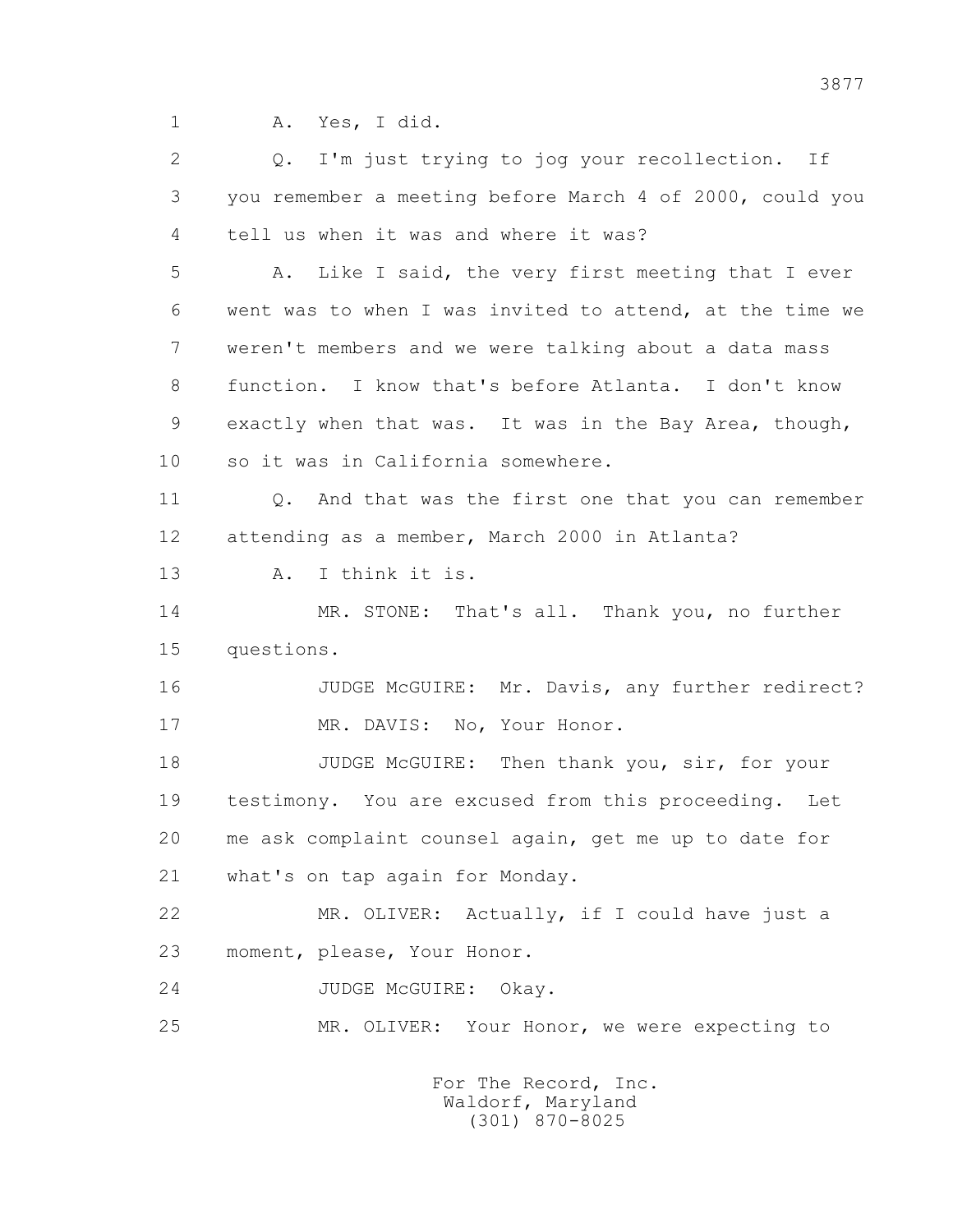1 call Mr. Steve Polzin of AMD, but he will not be

 2 available until 1:00 in the afternoon. We had actually 3 been hoping to resolve the deposition issue with Mr. 4 Reese Brown, but --

 5 JUDGE McGUIRE: I can do that on Monday. I can 6 do that Monday morning if you want.

7 MR. OLIVER: We have -- we have filed a response  $8$  to  $-$ 

 9 JUDGE McGUIRE: Right, I just got it today and I 10 haven't really had a chance to go through it, but if we 11 wanted to go -- I mean, it's only -- your opposition 12 only pertains to pages, what, 89 through 115, something 13 like that?

 14 MR. STONE: Yeah, I don't have the exact page 15 numbers in mind but it's a limited number of pages that 16 we had objected to.

 17 JUDGE McGUIRE: That's what I'm asking. Is it 18 complaint counsel's intent to go ahead and put that on 19 and then at the time we get to the area that's in 20 dispute then I'll rule? I mean is that what you plan on 21 doing?

 22 MR. OLIVER: With three caveats, Your Honor, 23 first I haven't had a chance to consult with the other 24 side to see if they are willing to agree to that. The 25 second, I agree that there are some additional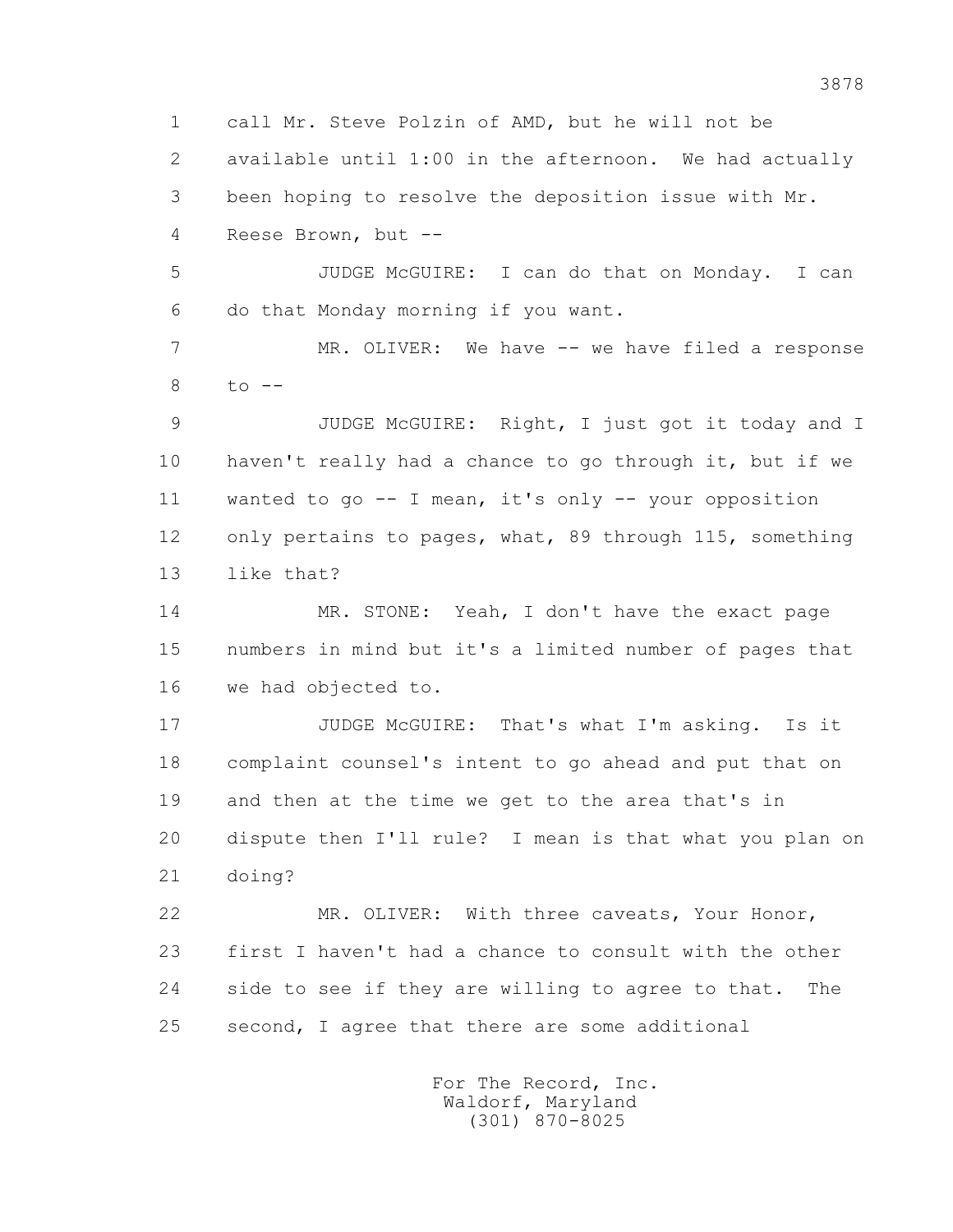1 objections that may have to be ruled on after we go that 2 I think could be handled as we go. The third is that to 3 my understanding that we still have a few technical 4 issues to work out with the video, which I think we can 5 do over the weekend, but I have not confirmed that. 6 JUDGE McGUIRE: That's why I'm asking, because I 7 didn't know what you had planned. So, on that grounds, 8 then, you know, how do you want to proceed? 9 MR. OLIVER: Would it be possible to try to give 10 you an update either later today or first thing Monday 11 morning? 12 JUDGE McGUIRE: Sure. I mean, you know, I'm 13 agreeable to whatever you have. 14 MR. STONE: That's fine. I mean, I think -- 15 JUDGE McGUIRE: I'm not sure, I mean the 16 question is whether I'm going to have time to consider, 17 I mean, you say there's other concerns that you have in 18 opposition to any respondent's objections? 19 MR. OLIVER: My understanding is there's certain 20 specific objections to certain questions. 21 JUDGE McGUIRE: Pages 89 through 115 I believe 22 is the crux of your objection. 23 MR. STONE: I believe that's right, Mr. Perry is 24 handling that. 25 JUDGE McGUIRE: It's close. But you said For The Record, Inc.

 Waldorf, Maryland (301) 870-8025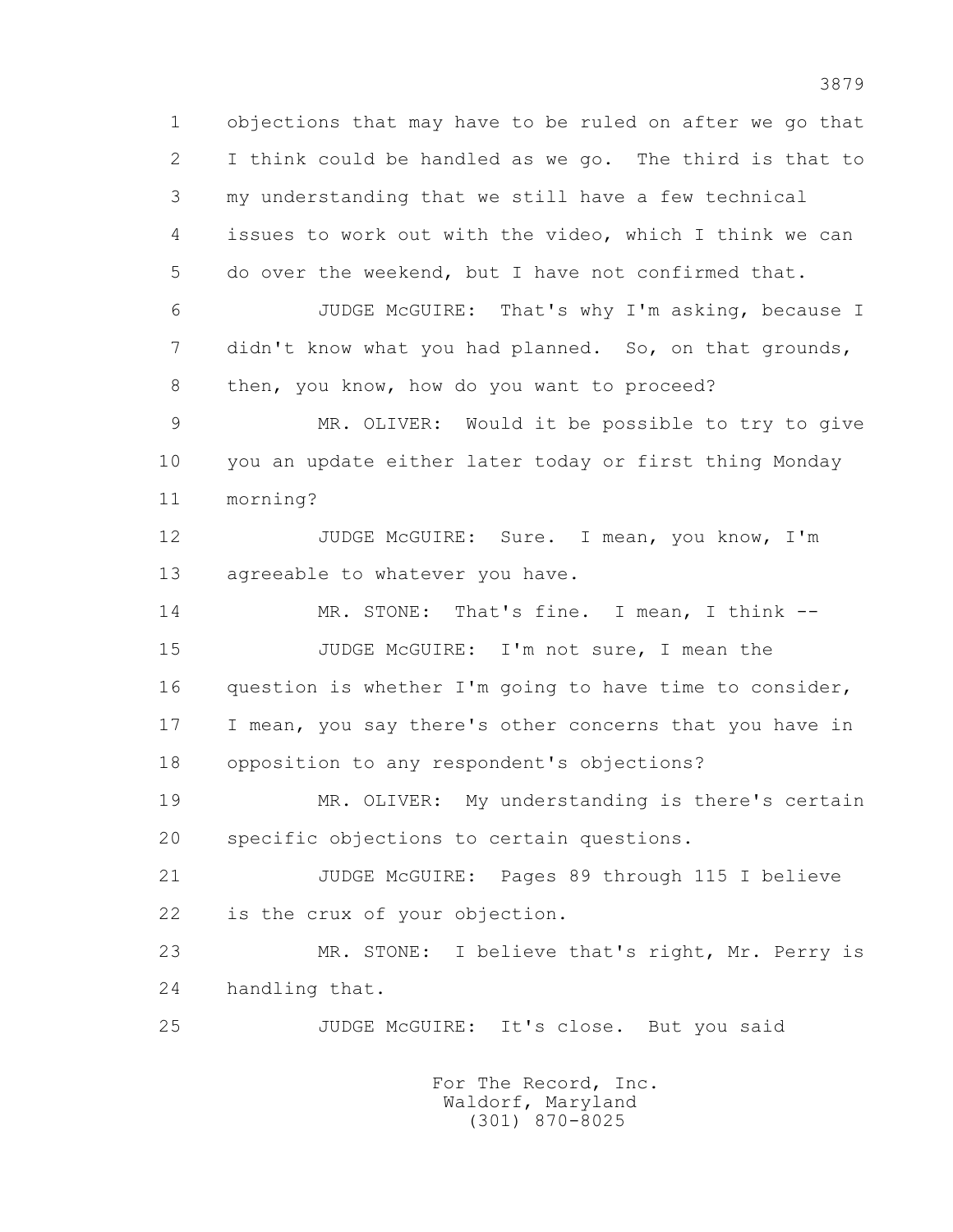1 however there's other objections.

 2 MR. OLIVER: That was my understanding, again, 3 Mr. Swindell has been coming up on our behalf and he is 4 not here. My understanding is that there were a few 5 additional specific objections that would have to be 6 ruled on.

 7 JUDGE McGUIRE: Well, I'll tell you right now 8 having just gone through your response today, I tend to 9 agree with the respondent that there was no -- there's 10 certainly an improper foundation, if any, you know, 11 foundation laid for the proposed testimony on pages 89 12 through 115. So, that's how I intend to hold, you know, 13 on that issue. So, I'll just advise you at this time of 14 that. Now, if there's other objections, we could 15 perhaps consider them as we go on Monday, if that's 16 agreeable. But, you know, I don't know what you have in 17 store at this point.

 18 MR. STONE: That's fine with us, Your Honor, if 19 you rule on them as we go. We have no problem with 20 that. I don't think the other ones are large in volume 21 and I think you can rule on them. That's fine with us. 22 JUDGE McGUIRE: Now, I've had time to go through 23 each of the pleadings, and like I say, I don't see where 24 there's a proper foundation, at least on the pages in 25 question.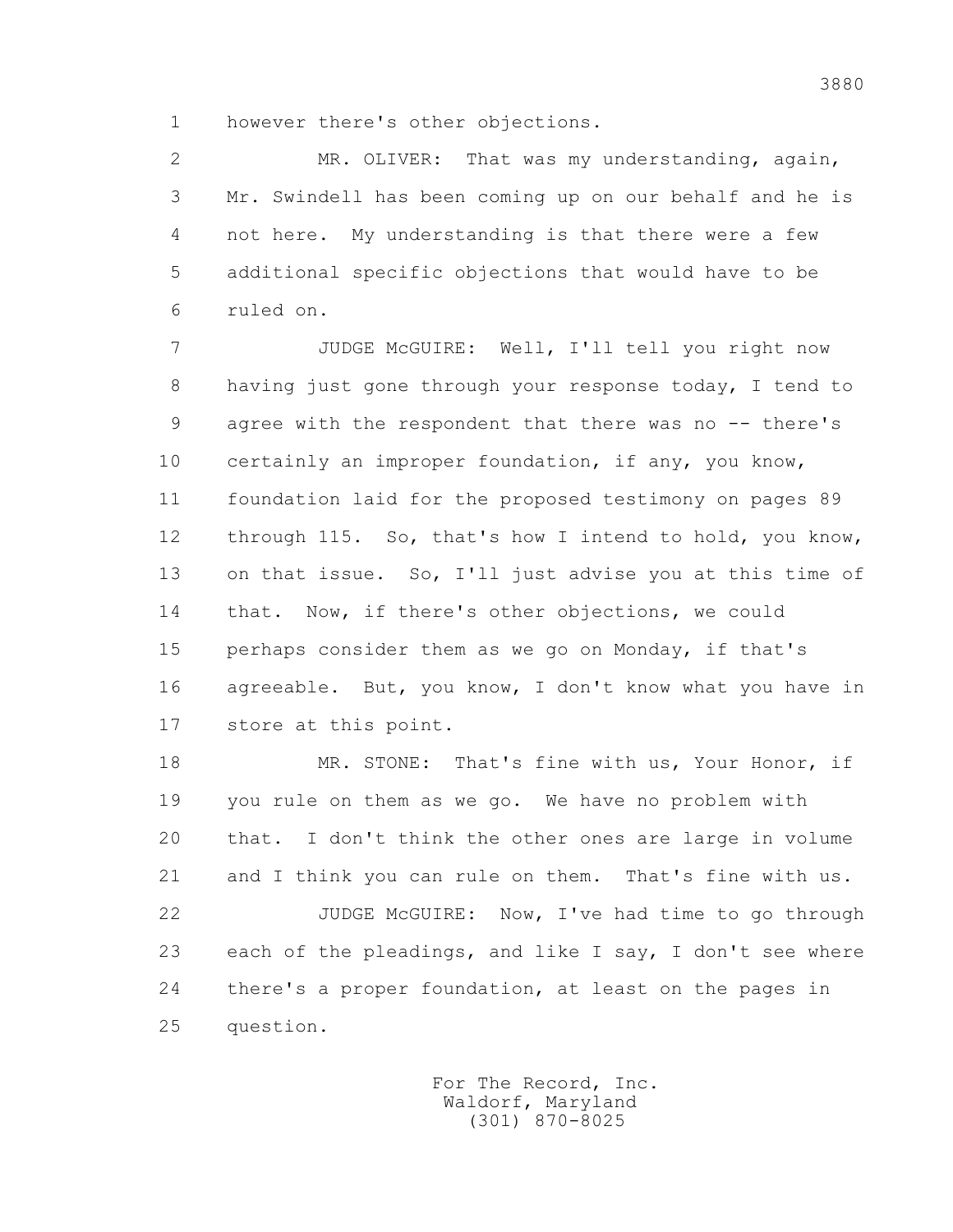1 MR. OLIVER: Okay, thank you, Your Honor. I 2 will try to find out as quickly as I can whether we can 3 resolve the technical issues with the video over the 4 weekend.

 5 JUDGE McGUIRE: So then you want to plan on I 6 guess convening on Monday in the morning at the same 7 time, 9:30, or do you want to advise me, you know, on 8 Monday morning and then we'll play it by ear on Monday 9 morning?

 10 MR. OLIVER: I would recommend, Your Honor, that 11 we advise you first thing Monday morning and play it by 12 ear.

 13 MR. STONE: We probably need to have the 14 reporter here, though.

 15 JUDGE McGUIRE: Let's plan on having a court 16 reporter here in the morning, early on Monday morning at 17 9:30. So, with the anticipation that we might well 18 start at 9:30.

 19 MR. STONE: And we'll work, if we can help 20 resolve the technical issues, we will.

21 JUDGE McGUIRE: Okay. Anything else?

22 MR. STONE: Nothing else, Your Honor, thank you.

23 JUDGE McGUIRE: This hearing is now in recess.

24 See you Monday.

25 (Whereupon, at 4:47 p.m., hearing adjourned.)